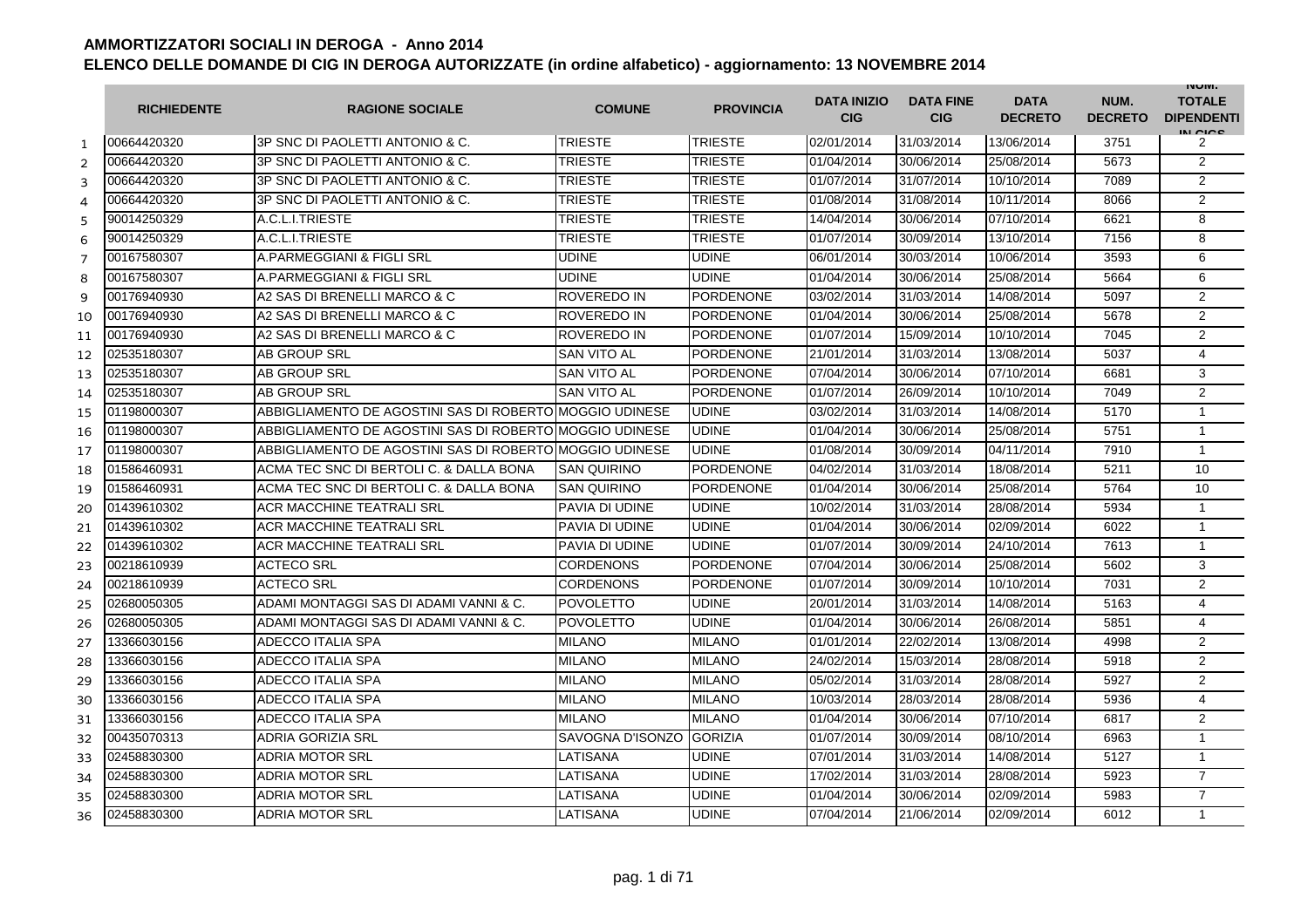|    | <b>RICHIEDENTE</b> | <b>RAGIONE SOCIALE</b>                   | <b>COMUNE</b>         | <b>PROVINCIA</b> | <b>DATA INIZIO</b><br><b>CIG</b> | <b>DATA FINE</b><br><b>CIG</b> | <b>DATA</b><br><b>DECRETO</b> | NUM.<br><b>DECRETO</b> | <b>INUIVI.</b><br><b>TOTALE</b><br><b>DIPENDENTI</b><br>IN CICE |
|----|--------------------|------------------------------------------|-----------------------|------------------|----------------------------------|--------------------------------|-------------------------------|------------------------|-----------------------------------------------------------------|
| 37 | 02458830300        | <b>ADRIA MOTOR SRL</b>                   | LATISANA              | <b>UDINE</b>     | 01/07/2014                       | 31/08/2014                     | 10/10/2014                    | 7101                   | 7                                                               |
| 38 | 01391870936        | ADRIA SRL - ALBERGO PRATA VERDE          | <b>PRATA DI</b>       | <b>PORDENONE</b> | 17/01/2014                       | 31/03/2014                     | 13/08/2014                    | 5018                   | $\mathbf{1}$                                                    |
| 39 | 01391870936        | ADRIA SRL - ALBERGO PRATA VERDE          | <b>PRATA DI</b>       | <b>PORDENONE</b> | 18/04/2014                       | 30/06/2014                     | 07/10/2014                    | 6742                   | $\mathbf{1}$                                                    |
| 40 | 00887720324        | ADRIACITRUS SRL                          | <b>TRIESTE</b>        | <b>TRIESTE</b>   | 17/02/2014                       | 31/03/2014                     | 20/08/2014                    | 5380                   | $\mathbf{1}$                                                    |
| 41 | 00887720324        | <b>ADRIACITRUS SRL</b>                   | <b>TRIESTE</b>        | <b>TRIESTE</b>   | 01/04/2014                       | 30/06/2014                     | 06/10/2014                    | 6551                   | $\mathbf{1}$                                                    |
| 42 | 00887720324        | <b>ADRIACITRUS SRL</b>                   | <b>TRIESTE</b>        | <b>TRIESTE</b>   | 15/07/2014                       | 30/09/2014                     | 13/10/2014                    | 7159                   | $\mathbf{1}$                                                    |
| 43 | 01051420311        | <b>ADRIMAR DB SRL</b>                    | <b>STARANZANO</b>     | <b>GORIZIA</b>   | 17/02/2014                       | 31/03/2014                     | 19/08/2014                    | 5308                   | 2                                                               |
| 44 | 01879050308        | AGENZIA ATHENIDE DI CLEMENTE E G. S.A.S. | <b>SPILIMBERGO</b>    | <b>PORDENONE</b> | 07/01/2014                       | 31/03/2014                     | 13/08/2014                    | 5014                   | $\mathbf{1}$                                                    |
| 45 | 01879050308        | AGENZIA ATHENIDE DI CLEMENTE E G. S.A.S. | <b>SPILIMBERGO</b>    | PORDENONE        | 01/04/2014                       | 30/06/2014                     | 06/10/2014                    | 6550                   | $\mathbf{1}$                                                    |
| 46 | 01879050308        | AGENZIA ATHENIDE DI CLEMENTE E G. S.A.S. | <b>SPILIMBERGO</b>    | PORDENONE        | 01/07/2014                       | 31/07/2014                     | 28/10/2014                    | 7680                   | $\mathbf{1}$                                                    |
| 47 | 01400330930        | AGORA' S.R.L.                            | <b>SACILE</b>         | <b>PORDENONE</b> | 03/02/2014                       | 31/03/2014                     | 18/08/2014                    | 5217                   | 1                                                               |
| 48 | 00072910938        | AGRIT S.A.S. DI MORO FRANCESCO E LU      | <b>PORDENONE</b>      | <b>PORDENONE</b> | 07/01/2014                       | 31/03/2014                     | 13/06/2014                    | 3774                   | 2                                                               |
| 49 | 00072910938        | AGRIT S.A.S. DI MORO FRANCESCO E LU      | <b>PORDENONE</b>      | <b>PORDENONE</b> | 01/04/2014                       | 30/06/2014                     | 03/09/2014                    | 6050                   | $\overline{2}$                                                  |
| 50 | 00072910938        | AGRIT S.A.S. DI MORO FRANCESCO E LU      | <b>PORDENONE</b>      | <b>PORDENONE</b> | 01/07/2014                       | 31/07/2014                     | 17/10/2014                    | 7317                   | 2                                                               |
| 51 | 02153780305        | AGRIVERDE PICCOLA SOCIETA' COOPERAT      | <b>CHIUSAFORTE</b>    | <b>UDINE</b>     | 01/01/2014                       | 31/03/2014                     | 13/06/2014                    | 3837                   | 2                                                               |
| 52 | 02153780305        | AGRIVERDE PICCOLA SOCIETA' COOPERAT      | <b>CHIUSAFORTE</b>    | <b>UDINE</b>     | 01/04/2014                       | 30/06/2014                     | 02/09/2014                    | 6027                   | $\overline{2}$                                                  |
| 53 | 02153780305        | AGRIVERDE PICCOLA SOCIETA' COOPERAT      | <b>CHIUSAFORTE</b>    | UDINE            | 01/08/2014                       | 30/09/2014                     | 07/11/2014                    | 8032                   | $\overline{2}$                                                  |
| 54 | 02394610303        | AGROTEKNIKA S.R.L.                       | <b>TOLMEZZO</b>       | <b>UDINE</b>     | 07/07/2014                       | 30/09/2014                     | 28/10/2014                    | 7722                   | $\overline{2}$                                                  |
| 55 | 02426130304        | AIDIA SNC DI SAVIO STEFANO ARMANDO E C   | <b>REMANZACCO</b>     | <b>UDINE</b>     | 10/03/2014                       | 31/03/2014                     | 25/08/2014                    | 5633                   | $\mathbf{1}$                                                    |
| 56 | 00992720300        | <b>AIPEM SRL</b>                         | <b>UDINE</b>          | <b>UDINE</b>     | 14/07/2014                       | 30/09/2014                     | 28/10/2014                    | 7694                   | $\overline{2}$                                                  |
| 57 | 01401830300        | AIR ELETTRONIC SNC                       | <b>SAN GIORGIO DI</b> | <b>UDINE</b>     | 05/06/2014                       | 30/06/2014                     | 08/10/2014                    | 6921                   | 2                                                               |
| 58 | 01401830300        | AIR ELETTRONIC SNC                       | SAN GIORGIO DI        | <b>UDINE</b>     | 01/08/2014                       | 30/09/2014                     | 07/11/2014                    | 8016                   | 2                                                               |
| 59 | 02031860303        | AL PRINCIPE SRL                          | <b>UDINE</b>          | <b>UDINE</b>     | 06/05/2014                       | 30/06/2014                     | 07/10/2014                    | 6789                   | $\overline{2}$                                                  |
| 60 | 01034670321        | AL.TRI                                   | <b>TRIESTE</b>        | TRIESTE          | 13/01/2014                       | 31/03/2014                     | 28/04/2014                    | 2971                   | 6                                                               |
| 61 | 01034670321        | AL.TRI                                   | <b>TRIESTE</b>        | <b>TRIESTE</b>   | 01/04/2014                       | 27/04/2014                     | 06/10/2014                    | 6542                   | 6                                                               |
| 62 | 01034670321        | AL.TRI                                   | <b>TRIESTE</b>        | <b>TRIESTE</b>   | 28/04/2014                       | 30/04/2014                     | 07/10/2014                    | 6757                   | 6                                                               |
| 63 | BNNTN46L17L424D_   | <b>ALBANESE ANTONIO</b>                  | <b>TRIESTE</b>        | TRIESTE          | 19/03/2014                       | 31/03/2014                     | 25/08/2014                    | 5616                   | $\mathbf{1}$                                                    |
| 64 | BNNTN46L17L424D_   | ALBANESE ANTONIO                         | <b>TRIESTE</b>        | TRIESTE          | 01/04/2014                       | 30/06/2014                     | 02/09/2014                    | 5974                   | $\mathbf{1}$                                                    |
| 65 | LBNNTN46L17L424D   | ALBANESE ANTONIO                         | <b>TRIESTE</b>        | <b>TRIESTE</b>   | 07/07/2014                       | 30/09/2014                     | 31/10/2014                    | 7804                   | $\mathbf{1}$                                                    |
| 66 | 00046320321        | ALBERTI S.R.L.                           | <b>TRIESTE</b>        | <b>TRIESTE</b>   | 17/02/2014                       | 31/03/2014                     | 22/08/2014                    | 5447                   | 2                                                               |
| 67 | 03788980278        | ALESIA S.R.L.                            | VENEZIA               | VENEZIA          | 13/01/2014                       | 29/03/2014                     | 18/08/2014                    | 5230                   | 3                                                               |
| 68 | 02033950268        | ALFA S.R.L.                              | <b>VILLORBA</b>       | <b>TREVISO</b>   | 07/01/2014                       | 31/03/2014                     | 13/06/2014                    | 3804                   | 2                                                               |
| 69 | 02033950268        | ALFA S.R.L.                              | <b>VILLORBA</b>       | TREVISO          | 01/04/2014                       | 30/06/2014                     | 02/09/2014                    | 5997                   | 2                                                               |
| 70 | 00511990319        | <b>ALLEST SRL</b>                        | <b>MOSSA</b>          | <b>GORIZIA</b>   | 01/02/2014                       | 31/03/2014                     | 18/08/2014                    | 5239                   | $\overline{7}$                                                  |
| 71 | 00511990319        | <b>ALLEST SRL</b>                        | <b>MOSSA</b>          | <b>GORIZIA</b>   | 01/04/2014                       | 30/06/2014                     | 25/08/2014                    | 5793                   | $\overline{7}$                                                  |
| 72 | 00511990319        | <b>ALLEST SRL</b>                        | <b>MOSSA</b>          | <b>GORIZIA</b>   | 01/07/2014                       | 31/08/2014                     | 17/10/2014                    | 7368                   | $\overline{7}$                                                  |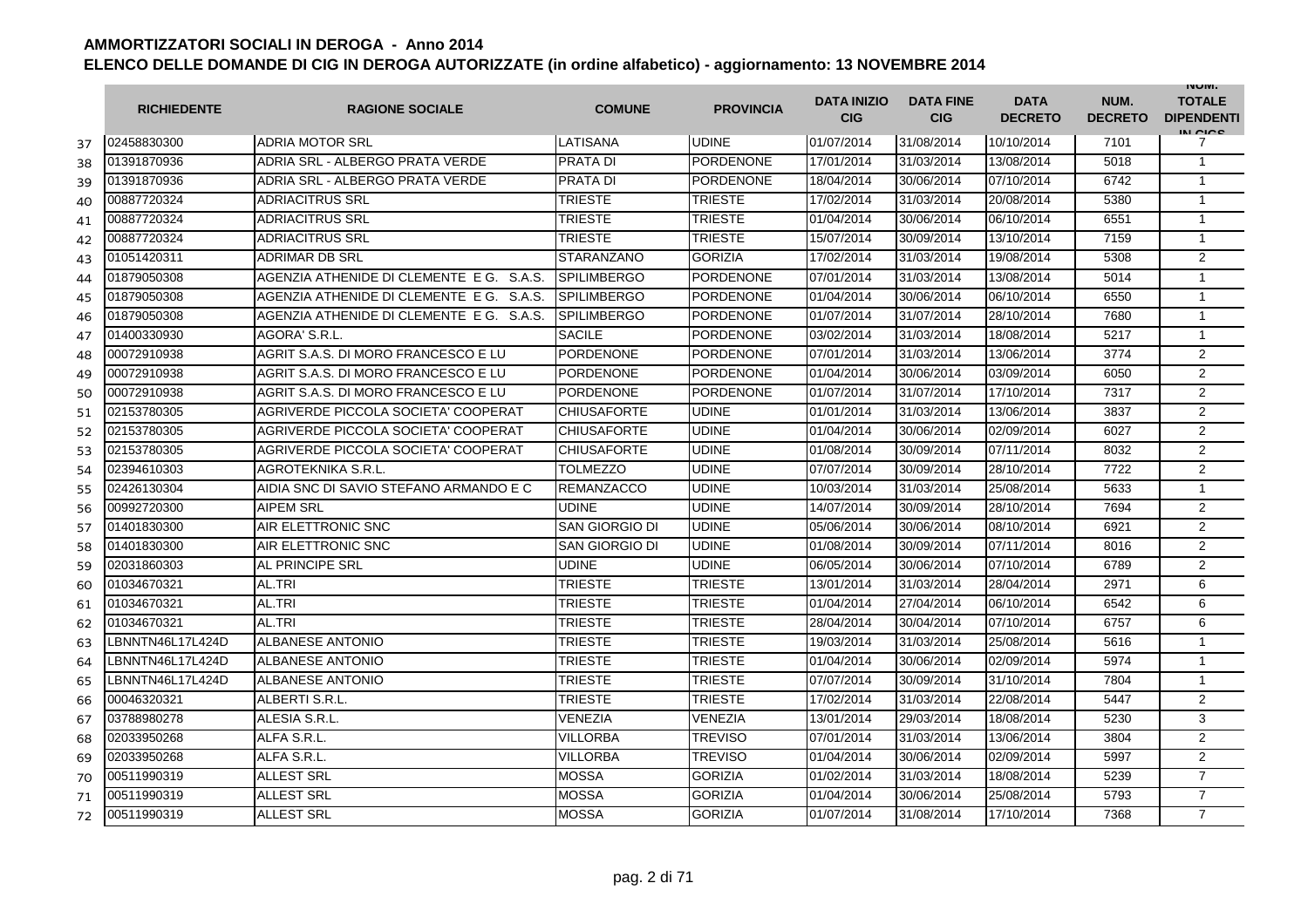|     | <b>RICHIEDENTE</b> | <b>RAGIONE SOCIALE</b>                  | <b>COMUNE</b>          | <b>PROVINCIA</b> | <b>DATA INIZIO</b><br><b>CIG</b> | <b>DATA FINE</b><br><b>CIG</b> | <b>DATA</b><br><b>DECRETO</b> | NUM.<br><b>DECRETO</b> | <b>INUIVI.</b><br><b>TOTALE</b><br><b>DIPENDENTI</b><br>IN CIGO |
|-----|--------------------|-----------------------------------------|------------------------|------------------|----------------------------------|--------------------------------|-------------------------------|------------------------|-----------------------------------------------------------------|
| 73  | 00658510300        | ALPINA DI VISINTINI E SBRIZZO SNC       | <b>SAN GIOVANNI AL</b> | <b>UDINE</b>     | 14/04/2014                       | 30/06/2014                     | 07/10/2014                    | 6688                   | 6                                                               |
| 74  | 01551520305        | ALSAF DI CUDICIO STEFANO & C. SNC       | <b>FAEDIS</b>          | <b>UDINE</b>     | 27/01/2014                       | 31/03/2014                     | 20/08/2014                    | 5374                   | 5                                                               |
| 75  | 01551520305        | ALSAF DI CUDICIO STEFANO & C. SNC       | <b>FAEDIS</b>          | <b>UDINE</b>     | 01/04/2014                       | 30/06/2014                     | 06/10/2014                    | 6539                   | 5                                                               |
| 76  | 01551520305        | ALSAF DI CUDICIO STEFANO & C. SNC       | <b>FAEDIS</b>          | <b>UDINE</b>     | 14/07/2014                       | 30/09/2014                     | 04/11/2014                    | 7913                   | 6                                                               |
| 77  | 00567430301        | ALUNORD S.R.L.                          | MAJANO                 | <b>UDINE</b>     | 07/01/2014                       | 31/03/2014                     | 11/06/2014                    | 3644                   | 2                                                               |
| 78  | MDALNV50T12A530U   | AMADIO LUCIANO VIRGINIO                 | <b>PASIANO DI</b>      | <b>PORDENONE</b> | 07/04/2014                       | 30/06/2014                     | 26/08/2014                    | 5863                   | 3                                                               |
| 79  | 00976620302        | AMBIENTE 80 SNC DI SORAVITO E.& C       | MOIMACCO               | <b>UDINE</b>     | 03/06/2014                       | 30/06/2014                     | 08/10/2014                    | 6949                   | 6                                                               |
| 80  | 02406170304        | ANGOLO DELLA MUSICA SRL                 | <b>UDINE</b>           | <b>UDINE</b>     | 15/01/2014                       | 31/03/2014                     | 13/08/2014                    | 5054                   | $\mathbf{1}$                                                    |
| 81  | 02406170304        | ANGOLO DELLA MUSICA SRL                 | <b>UDINE</b>           | <b>UDINE</b>     | 03/04/2014                       | 30/06/2014                     | 02/09/2014                    | 5990                   | $\mathbf{1}$                                                    |
| 82  | 02406170304        | ANGOLO DELLA MUSICA SRL                 | <b>UDINE</b>           | <b>UDINE</b>     | 03/07/2014                       | 15/09/2014                     | 15/10/2014                    | 7245                   | $\mathbf{1}$                                                    |
| 83  | NTNRRT64H05L424B   | <b>ANTONI ROBERTO</b>                   | <b>TRIESTE</b>         | <b>TRIESTE</b>   | 01/07/2014                       | 30/09/2014                     | 10/10/2014                    | 7095                   | 4                                                               |
| 84  | 00676380322        | <b>ANTONINI LEGNAMI SRL</b>             | TRIESTE                | <b>TRIESTE</b>   | 15/05/2014                       | 30/06/2014                     | 10/10/2014                    | 7047                   | 3                                                               |
| 85  | 00676380322        | <b>ANTONINI LEGNAMI SRL</b>             | TRIESTE                | <b>TRIESTE</b>   | 01/07/2014                       | 30/09/2014                     | 20/10/2014                    | 7436                   | 3                                                               |
| 86  | 00994640308        | ANTONIO ZUZZI E C. SNC.                 | VARMO                  | <b>UDINE</b>     | 03/03/2014                       | 31/03/2014                     | 25/08/2014                    | 5585                   | $\overline{2}$                                                  |
| 87  | 01516300934        | AR DI ANTONIOLLI ROBERTO & C. S.A.S.    | <b>AZZANO DECIMO</b>   | <b>PORDENONE</b> | 19/05/2014                       | 30/06/2014                     | 08/10/2014                    | 6847                   | 10                                                              |
| 88  | 02569770304        | AR.TE.CO. COSTRUZIONI GENERALI SRL      | PALMANOVA              | <b>UDINE</b>     | 17/03/2014                       | 31/03/2014                     | 25/08/2014                    | 5559                   | 11                                                              |
| 89  | 02569770304        | AR.TE.CO. COSTRUZIONI GENERALI SRL      | PALMANOVA              | <b>UDINE</b>     | 01/04/2014                       | 30/06/2014                     | 25/08/2014                    | 5658                   | 11                                                              |
| 90  | 02569770304        | AR.TE.CO. COSTRUZIONI GENERALI SRL      | PALMANOVA              | <b>UDINE</b>     | 01/07/2014                       | 30/09/2014                     | 17/10/2014                    | 7364                   | 11                                                              |
| 91  | PJRPPL51H26A952Y   | ARCA IMMOBILIARE .UD DI PAJER PIERPAOLO | <b>UDINE</b>           | <b>UDINE</b>     | 01/04/2014                       | 30/06/2014                     | 25/08/2014                    | 5613                   | $\mathbf{1}$                                                    |
| 92  | PJRPPL51H26A952Y   | ARCA IMMOBILIARE .UD DI PAJER PIERPAOLO | <b>UDINE</b>           | <b>UDINE</b>     | 01/07/2014                       | 30/09/2014                     | 08/10/2014                    | 6962                   | $\mathbf{1}$                                                    |
| 93  | 01249620939        | ARCHMAN DI PITTAU GIOVANNI & C. S.N.C.  | <b>MANIAGO</b>         | <b>PORDENONE</b> | 21/07/2014                       | 30/09/2014                     | 07/11/2014                    | 8009                   | $\overline{2}$                                                  |
| 94  | 02546710308        | <b>ARCONTEA SRL</b>                     | REANA DEL ROIALE       | <b>UDINE</b>     | 01/08/2014                       | 30/09/2014                     | 11/11/2014                    | 8109                   | 5                                                               |
| 95  | 01032400937        | AREA MARKETING E COMUNICAZIONE S.R.L.   | <b>PORDENONE</b>       | PORDENONE        | 13/01/2014                       | 31/03/2014                     | 13/06/2014                    | 3836                   | $\overline{2}$                                                  |
| 96  | 01892730308        | AREA SPORT DI PIVIDORI DANIELE & C. SNC | RIVE D'ARCANO          | <b>UDINE</b>     | 27/01/2014                       | 29/03/2014                     | 12/08/2014                    | 4966                   | $\mathbf{1}$                                                    |
| 97  | 01533000939        | AREAGRAFICA S.R.L                       | <b>MEDUNO</b>          | <b>PORDENONE</b> | 03/03/2014                       | 29/03/2014                     | 25/08/2014                    | 5587                   | 4                                                               |
| 98  | 01533000939        | AREAGRAFICA S.R.L                       | <b>MEDUNO</b>          | <b>PORDENONE</b> | 07/04/2014                       | 30/06/2014                     | 03/10/2014                    | 6409                   | 4                                                               |
| 99  | 00094040938        | ARR. MOBILI SAS DI SCARAMUZZA & C.      | SAN QUIRINO            | <b>PORDENONE</b> | 17/02/2014                       | 31/03/2014                     | 20/08/2014                    | 5416                   | 3                                                               |
| 100 | 00094040938        | ARR. MOBILI SAS DI SCARAMUZZA & C.      | SAN QUIRINO            | <b>PORDENONE</b> | 01/04/2014                       | 30/06/2014                     | 06/10/2014                    | 6481                   | 3                                                               |
| 101 | 00094040938        | ARR. MOBILI SAS DI SCARAMUZZA & C.      | <b>SAN QUIRINO</b>     | <b>PORDENONE</b> | 01/07/2014                       | 30/09/2014                     | 28/10/2014                    | 7675                   | 2                                                               |
| 102 | 00499910305        | ARR.GON DI GON G. & C. SNC              | RUDA                   | UDINE            | 14/04/2014                       | 30/06/2014                     | 07/10/2014                    | 6708                   | 6                                                               |
| 103 | 01249570936        | <b>ARRBEN SNC</b>                       | <b>SAN VITO AL</b>     | <b>PORDENONE</b> | 07/01/2014                       | 31/03/2014                     | 12/08/2014                    | 4918                   | 2                                                               |
| 104 | 01249570936        | <b>ARRBEN SNC</b>                       | <b>SAN VITO AL</b>     | <b>PORDENONE</b> | 01/04/2014                       | 30/06/2014                     | 03/10/2014                    | 6442                   | 2                                                               |
| 105 | 01249570936        | <b>ARRBEN SNC</b>                       | <b>SAN VITO AL</b>     | <b>PORDENONE</b> | 01/07/2014                       | 06/09/2014                     | 21/10/2014                    | 7482                   | $\overline{2}$                                                  |
| 106 | 01280070937        | ARSAP - IMPRESA SOCIALE                 | <b>PORDENONE</b>       | <b>PORDENONE</b> | 03/03/2014                       | 29/03/2014                     | 22/08/2014                    | 5478                   | 4                                                               |
| 107 | 01280070937        | ARSAP - IMPRESA SOCIALE                 | <b>PORDENONE</b>       | <b>PORDENONE</b> | 07/04/2014                       | 28/06/2014                     | 03/09/2014                    | 6049                   | 4                                                               |
| 108 | 01280070937        | <b>ARSAP - IMPRESA SOCIALE</b>          | <b>PORDENONE</b>       | <b>PORDENONE</b> | 01/07/2014                       | 30/09/2014                     | 21/10/2014                    | 7487                   | $\mathbf{1}$                                                    |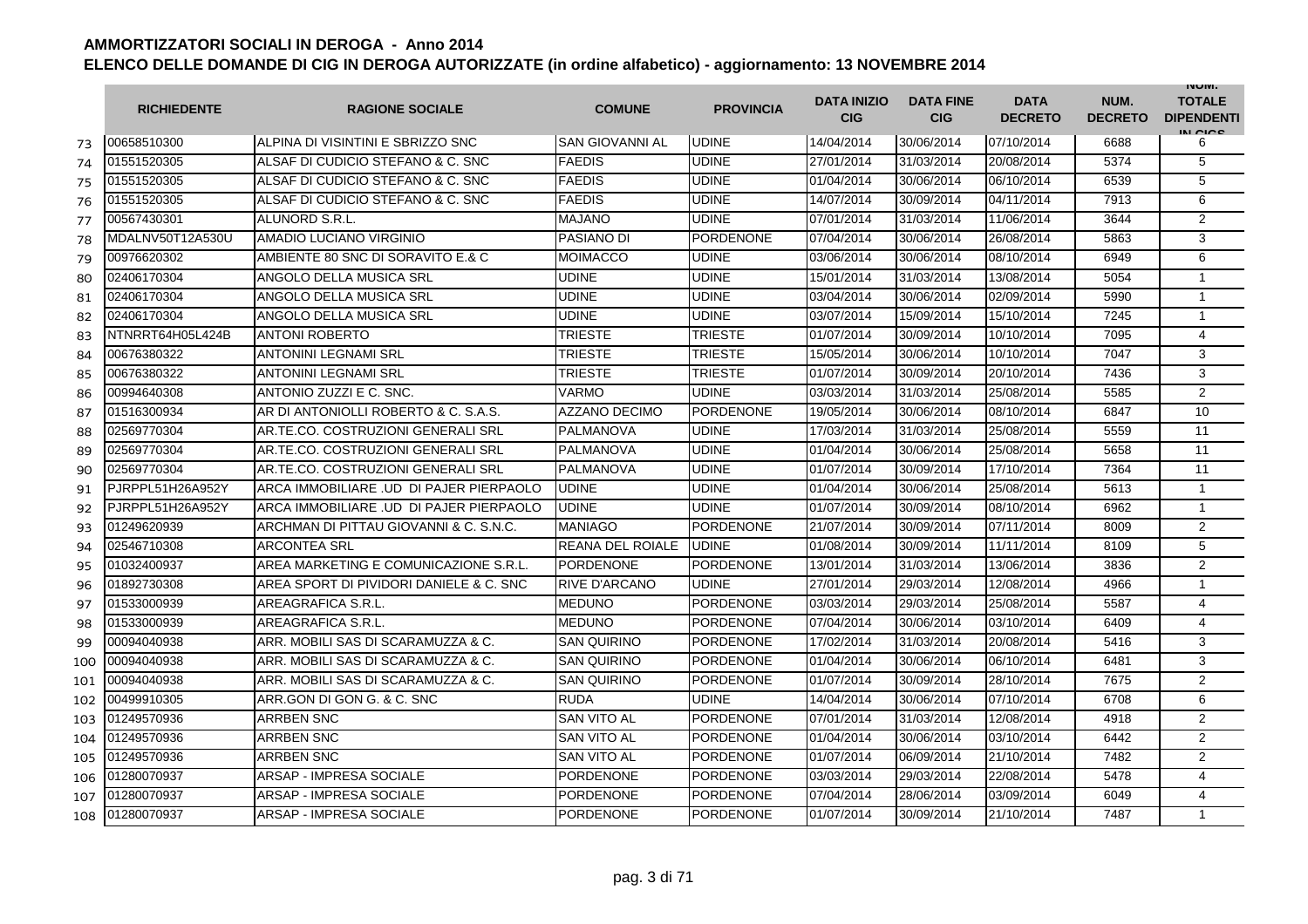|     | <b>RICHIEDENTE</b> | <b>RAGIONE SOCIALE</b>                                | <b>COMUNE</b>          | <b>PROVINCIA</b> | <b>DATA INIZIO</b><br><b>CIG</b> | <b>DATA FINE</b><br><b>CIG</b> | <b>DATA</b><br><b>DECRETO</b> | NUM.<br><b>DECRETO</b> | <b>INUIVI.</b><br><b>TOTALE</b><br><b>DIPENDENTI</b><br>IN CICO |
|-----|--------------------|-------------------------------------------------------|------------------------|------------------|----------------------------------|--------------------------------|-------------------------------|------------------------|-----------------------------------------------------------------|
| 109 | 01075550309        | ARTCO SERVIZI COOP.                                   | <b>PALMANOVA</b>       | <b>UDINE</b>     | 24/04/2014                       | 30/06/2014                     | 07/10/2014                    | 6818                   | 7                                                               |
| 110 | 01710080936        | ARTE MAP S.R.L.                                       | <b>AZZANO DECIMO</b>   | <b>PORDENONE</b> | 20/01/2014                       | 31/03/2014                     | 14/08/2014                    | 5114                   | $\mathbf{1}$                                                    |
| 111 | 01823660301        | ARTE VIDEO DI ZORZENON C. E TISSINO G. SNC IPALMANOVA |                        | <b>UDINE</b>     | 03/02/2014                       | 31/03/2014                     | 19/08/2014                    | 5333                   | $\overline{4}$                                                  |
| 112 | 01823660301        | ARTE VIDEO DI ZORZENON C. E TISSINO G. SNC PALMANOVA  |                        | <b>UDINE</b>     | 01/04/2014                       | 30/06/2014                     | 26/08/2014                    | 5862                   | $\overline{4}$                                                  |
| 113 | 01823660301        | ARTE VIDEO DI ZORZENON C. E TISSINO G. SNC IPALMANOVA |                        | <b>UDINE</b>     | 01/07/2014                       | 30/09/2014                     | 23/10/2014                    | 7552                   | 4                                                               |
| 114 | DRIMRC74T19L483B   | ARTIGIAN MARMI DI DRI MARCO                           | <b>SAN GIORGIO DI</b>  | <b>UDINE</b>     | 13/01/2014                       | 31/03/2014                     | 12/08/2014                    | 4941                   | 2                                                               |
| 115 | DRIMRC74T19L483B   | ARTIGIAN MARMI DI DRI MARCO                           | SAN GIORGIO DI         | <b>UDINE</b>     | 12/05/2014                       | 30/06/2014                     | 07/10/2014                    | 6843                   | $\mathbf{1}$                                                    |
| 116 | 01682820939        | ARTLINEA S.N.C. DI PASSADOR ANDREA E                  | <b>PORDENONE</b>       | <b>PORDENONE</b> | 03/03/2014                       | 31/03/2014                     | 22/08/2014                    | 5499                   | 5                                                               |
| 117 | 01682820939        | ARTLINEA S.N.C. DI PASSADOR ANDREA E                  | <b>PORDENONE</b>       | <b>PORDENONE</b> | 01/04/2014                       | 30/06/2014                     | 25/08/2014                    | 5601                   | 5                                                               |
| 118 | 01682820939        | ARTLINEA S.N.C. DI PASSADOR ANDREA E                  | <b>PORDENONE</b>       | PORDENONE        | 01/07/2014                       | 31/07/2014                     | 10/10/2014                    | 7038                   | 5                                                               |
| 119 | STBLFA65E04A516S   | AS DI STABARIN ALFIO                                  | <b>AVIANO</b>          | <b>PORDENONE</b> | 20/01/2014                       | 31/03/2014                     | 13/08/2014                    | 5038                   | 3                                                               |
| 120 | 00656070307        | AS.EL. SNC DI MARELLI E C.                            | <b>PRATO CARNICO</b>   | <b>UDINE</b>     | 03/02/2014                       | 29/03/2014                     | 18/08/2014                    | 5179                   | 2                                                               |
| 121 | 00656070307        | AS.EL. SNC DI MARELLI E C.                            | <b>PRATO CARNICO</b>   | <b>UDINE</b>     | 07/04/2014                       | 30/06/2014                     | 07/10/2014                    | 6663                   | $\overline{2}$                                                  |
| 122 | 00656070307        | AS.EL. SNC DI MARELLI E C.                            | <b>PRATO CARNICO</b>   | <b>UDINE</b>     | 07/07/2014                       | 09/08/2014                     | 04/11/2014                    | 7901                   | 1                                                               |
| 123 | 90043410324        | ASSOC.ITALIANA INGEGNERIA NATURALIS                   | <b>TRIESTE</b>         | <b>TRIESTE</b>   | 01/01/2014                       | 31/03/2014                     | 28/04/2014                    | 2957                   | $\mathbf{1}$                                                    |
| 124 | 90043410324        | ASSOC.ITALIANA INGEGNERIA NATURALIS                   | <b>TRIESTE</b>         | <b>TRIESTE</b>   | 01/04/2014                       | 30/06/2014                     | 25/08/2014                    | 5548                   | $\mathbf{1}$                                                    |
| 125 | 90043410324        | ASSOC.ITALIANA INGEGNERIA NATURALIS                   | <b>TRIESTE</b>         | <b>TRIESTE</b>   | 01/07/2014                       | 30/09/2014                     | 10/10/2014                    | 7027                   | $\mathbf{1}$                                                    |
| 126 | 91001020311        | ASSOCIAZIONE "KULTURNI DOM GORICA" -                  | <b>GORIZIA</b>         | <b>GORIZIA</b>   | 01/07/2014                       | 30/09/2014                     | 08/10/2014                    | 6940                   | 6                                                               |
| 127 | 01009740315        | <b>ASSOM SRL</b>                                      | <b>MOSSA</b>           | <b>GORIZIA</b>   | 01/02/2014                       | 31/03/2014                     | 18/08/2014                    | 5236                   | $\mathbf{1}$                                                    |
| 128 | 01009740315        | <b>ASSOM SRL</b>                                      | <b>MOSSA</b>           | <b>GORIZIA</b>   | 01/04/2014                       | 30/06/2014                     | 25/08/2014                    | 5761                   | $\mathbf{1}$                                                    |
| 129 | 01009740315        | <b>ASSOM SRL</b>                                      | <b>MOSSA</b>           | <b>GORIZIA</b>   | 01/07/2014                       | 31/08/2014                     | 17/10/2014                    | 7367                   | $\mathbf{1}$                                                    |
| 130 | 01133500320        | <b>ATEC ENGINEERING SRL</b>                           | <b>TRIESTE</b>         | TRIESTE          | 01/01/2014                       | 31/03/2014                     | 10/06/2014                    | 3586                   | $\mathbf{1}$                                                    |
| 131 | 01133500320        | <b>ATEC ENGINEERING SRL</b>                           | <b>TRIESTE</b>         | <b>TRIESTE</b>   | 01/04/2014                       | 30/06/2014                     | 25/08/2014                    | 5537                   | $\mathbf{1}$                                                    |
| 132 | 01133500320        | <b>ATEC ENGINEERING SRL</b>                           | TRIESTE                | <b>TRIESTE</b>   | 01/07/2014                       | 09/08/2014                     | 10/10/2014                    | 7057                   | 1                                                               |
| 133 | 01133500320        | <b>ATEC ENGINEERING SRL</b>                           | <b>TRIESTE</b>         | TRIESTE          | 25/08/2014                       | 13/09/2014                     | 10/10/2014                    | 7056                   | $\mathbf{1}$                                                    |
| 134 | 02361060300        | <b>AURESA SRL</b>                                     | <b>UDINE</b>           | <b>UDINE</b>     | 13/01/2014                       | 31/03/2014                     | 13/08/2014                    | 5019                   | 10                                                              |
| 135 | 02361060300        | <b>AURESA SRL</b>                                     | <b>UDINE</b>           | <b>UDINE</b>     | 07/04/2014                       | 30/06/2014                     | 07/10/2014                    | 6660                   | 9                                                               |
| 136 | 00256450305        | AUTOCARROZZERIA SANDANIELESE DI                       | <b>SAN DANIELE DEL</b> | <b>UDINE</b>     | 10/02/2014                       | 31/03/2014                     | 19/08/2014                    | 5326                   | 3                                                               |
| 137 | 00256450305        | AUTOCARROZZERIA SANDANIELESE DI                       | <b>SAN DANIELE DEL</b> | <b>UDINE</b>     | 01/04/2014                       | 30/06/2014                     | 25/08/2014                    | 5654                   | 3                                                               |
| 138 | 00256450305        | AUTOCARROZZERIA SANDANIELESE DI                       | <b>SAN DANIELE DEL</b> | <b>UDINE</b>     | 01/07/2014                       | 08/08/2014                     | 22/10/2014                    | 7514                   | 3                                                               |
| 139 | 00523380327        | AUTODEMOLIZIONI ADRIANO SAS                           | <b>TRIESTE</b>         | <b>TRIESTE</b>   | 01/03/2014                       | 31/03/2014                     | 25/08/2014                    | 5536                   | $\overline{4}$                                                  |
| 140 | 00523380327        | AUTODEMOLIZIONI ADRIANO SAS                           | <b>TRIESTE</b>         | TRIESTE          | 01/04/2014                       | 30/06/2014                     | 06/10/2014                    | 6602                   | $\overline{4}$                                                  |
| 141 | PLSCLD64D27Z133L   | <b>AUTOFFICINA PILOSIO CLAUDIO</b>                    | <b>FAGAGNA</b>         | <b>UDINE</b>     | 24/02/2014                       | 31/03/2014                     | 20/08/2014                    | 5430                   | $\mathbf{1}$                                                    |
| 142 | PLSCLD64D27Z133L   | <b>AUTOFFICINA PILOSIO CLAUDIO</b>                    | FAGAGNA                | <b>UDINE</b>     | 01/04/2014                       | 30/06/2014                     | 06/10/2014                    | 6572                   | $\mathbf{1}$                                                    |
| 143 | PLSCLD64D27Z133L   | AUTOFFICINA PILOSIO CLAUDIO                           | <b>FAGAGNA</b>         | <b>UDINE</b>     | 01/07/2014                       | 16/08/2014                     | 23/10/2014                    | 7551                   | $\mathbf{1}$                                                    |
| 144 | ZNNFNC73T55E098M   | AUTOGAMMA DI FRANCESCA ZANINELLO                      | CORNO DI ROSAZZO UDINE |                  | 03/06/2014                       | 28/06/2014                     | 08/10/2014                    | 6925                   | $\overline{2}$                                                  |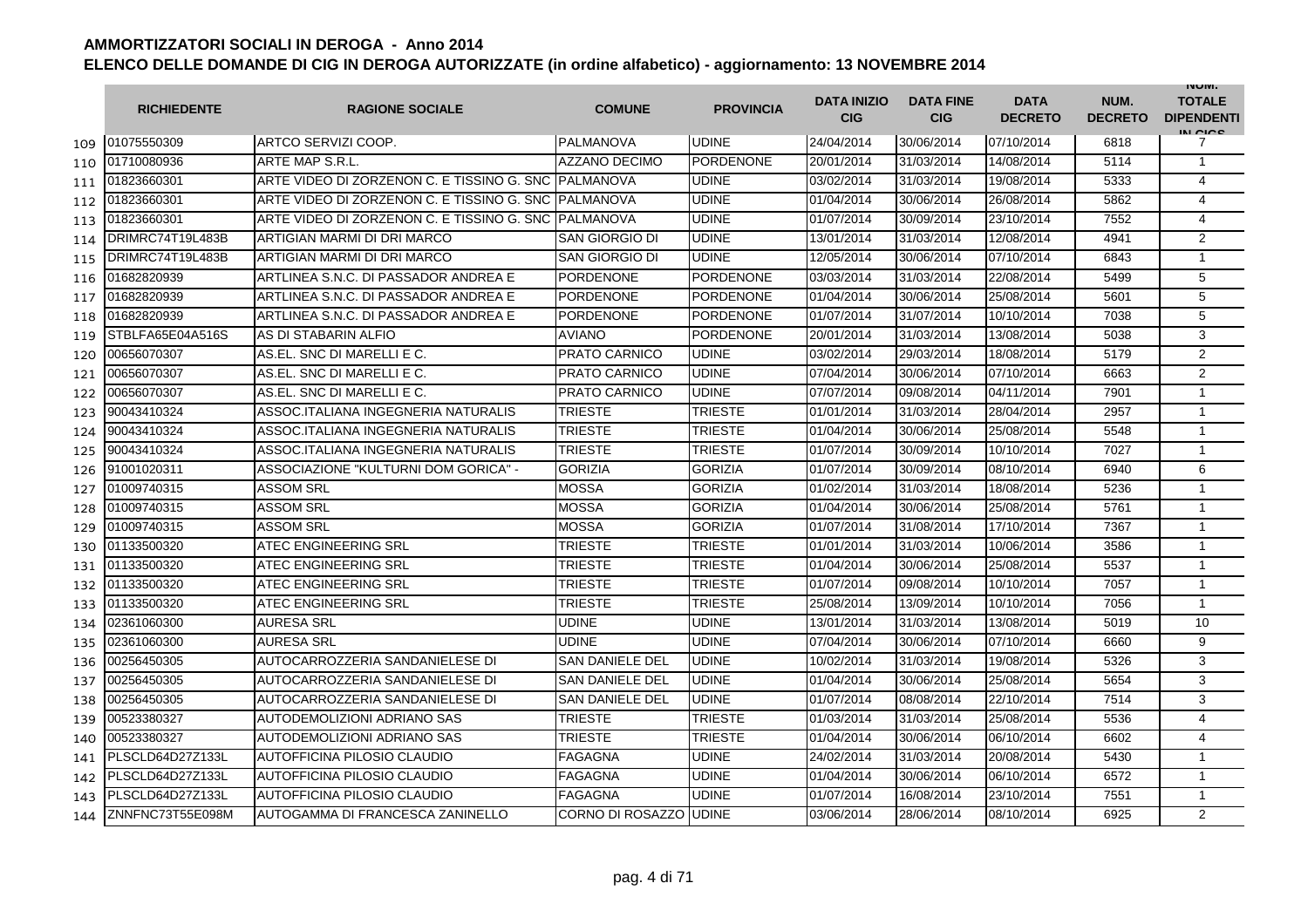|     | <b>RICHIEDENTE</b> | <b>RAGIONE SOCIALE</b>                                | <b>COMUNE</b>            | <b>PROVINCIA</b> | <b>DATA INIZIO</b><br><b>CIG</b> | <b>DATA FINE</b><br><b>CIG</b> | <b>DATA</b><br><b>DECRETO</b> | NUM.<br><b>DECRETO</b> | <b>INUIVI.</b><br><b>TOTALE</b><br><b>DIPENDENTI</b><br>IN CIGO |
|-----|--------------------|-------------------------------------------------------|--------------------------|------------------|----------------------------------|--------------------------------|-------------------------------|------------------------|-----------------------------------------------------------------|
| 145 | ZNNFNC73T55E098M   | AUTOGAMMA DI FRANCESCA ZANINELLO                      | CORNO DI ROSAZZO UDINE   |                  | 01/07/2014                       | 30/09/2014                     | 24/10/2014                    | 7645                   | 2                                                               |
| 146 | 00805210325        | AUTOSALONE GP MOTORS F.LLI ZAMPA SN                   | <b>DUINO-AURISINA</b>    | <b>TRIESTE</b>   | 03/02/2014                       | 31/03/2014                     | 19/08/2014                    | 5287                   | 2                                                               |
| 147 | 00805210325        | AUTOSALONE GP MOTORS F.LLI ZAMPA SN                   | <b>DUINO-AURISINA</b>    | <b>TRIESTE</b>   | 01/04/2014                       | 30/06/2014                     | 02/09/2014                    | 5975                   | $\mathbf{1}$                                                    |
| 148 | 00805210325        | AUTOSALONE GP MOTORS F.LLI ZAMPA SN                   | <b>DUINO-AURISINA</b>    | <b>TRIESTE</b>   | 01/07/2014                       | 30/09/2014                     | 10/10/2014                    | 7030                   | $\mathbf{1}$                                                    |
| 149 | 00250190303        | AUTOSCUOLA ALPINA SNC                                 | <b>TOLMEZZO</b>          | <b>UDINE</b>     | 07/04/2014                       | 30/06/2014                     | 07/10/2014                    | 6629                   | $\mathbf{1}$                                                    |
| 150 | 01719420307        | AUTOTIR DI TREPPO GIUSEPPE & C. SNC                   | <b>TARCENTO</b>          | <b>UDINE</b>     | 10/02/2014                       | 31/03/2014                     | 20/08/2014                    | 5406                   | $\mathbf{1}$                                                    |
| 151 | 01719420307        | AUTOTIR DI TREPPO GIUSEPPE & C. SNC                   | TARCENTO                 | <b>UDINE</b>     | 01/04/2014                       | 30/06/2014                     | 25/08/2014                    | 5721                   | $\mathbf{1}$                                                    |
| 152 | DLPDNC57T16G130C   | AUTOTRASPORTI DI DEL PRETE DOMENICO                   | <b>PORCIA</b>            | <b>PORDENONE</b> | 13/01/2014                       | 31/03/2014                     | 27/06/2014                    | 4324                   | 2                                                               |
| 153 | 01248970939        | AUTOTRASPORTI DONDA ANTONIO SRL                       | <b>SAN GIORGIO DELLA</b> | <b>PORDENONE</b> | 07/01/2014                       | 29/03/2014                     | 27/06/2014                    | 4266                   | $\overline{4}$                                                  |
| 154 | PCCPLA75E01G888I   | AUTOTRASPORTI PICCINI DI PICCINI PAOLO                | VIVARO                   | PORDENONE        | 20/01/2014                       | 31/03/2014                     | 18/08/2014                    | 5248                   | $\overline{1}$                                                  |
| 155 | PRDNDR66E23I690G   | AUTOTRASPORTI PRADOLIN ANDREA                         | <b>MANIAGO</b>           | PORDENONE        | 03/02/2014                       | 29/03/2014                     | 19/08/2014                    | 5343                   | 1                                                               |
| 156 | PRDNDR66E23I690G   | AUTOTRASPORTI PRADOLIN ANDREA                         | MANIAGO                  | <b>PORDENONE</b> | 22/04/2014                       | 30/06/2014                     | 07/10/2014                    | 6734                   | $\mathbf{1}$                                                    |
| 157 | PRDNDR66E23I690G   | AUTOTRASPORTI PRADOLIN ANDREA                         | MANIAGO                  | <b>PORDENONE</b> | 01/07/2014                       | 30/09/2014                     | 20/10/2014                    | 7443                   | $\mathbf{1}$                                                    |
| 158 | BNTMSM69L05L424F   | AUTOVEGA DI MASSIMO BINETTI                           | TRIESTE                  | <b>TRIESTE</b>   | 01/02/2014                       | 31/03/2014                     | 18/08/2014                    | 5254                   | $\overline{7}$                                                  |
| 159 | BNTMSM69L05L424F   | AUTOVEGA DI MASSIMO BINETTI                           | TRIESTE                  | <b>TRIESTE</b>   | 01/04/2014                       | 30/06/2014                     | 25/08/2014                    | 5669                   | $\overline{7}$                                                  |
| 160 | MRASFN56A18D027N   | AVV.TO MAURO STEFANO                                  | CORNO DI ROSAZZO         | <b>UDINE</b>     | 01/01/2014                       | 31/03/2014                     | 10/06/2014                    | 3592                   | 2                                                               |
| 161 | MRASFN56A18D027N   | <b>AVV.TO MAURO STEFANO</b>                           | CORNO DI ROSAZZO         | <b>UDINE</b>     | 12/05/2014                       | 30/06/2014                     | 08/10/2014                    | 6859                   | $\mathbf{1}$                                                    |
| 162 | MRASFN56A18D027N   | AVV.TO MAURO STEFANO                                  | CORNO DI ROSAZZO         | <b>UDINE</b>     | 01/07/2014                       | 31/08/2014                     | 09/10/2014                    | 6978                   | 1                                                               |
| 163 | CMLTLL60T29I562J   | AZ. AGR. CEMULINI OTELLO                              | SEDEGLIANO               | <b>UDINE</b>     | 24/03/2014                       | 31/03/2014                     | 25/08/2014                    | 5619                   | $\overline{1}$                                                  |
| 164 | CMLTLL60T29I562J   | AZ. AGR. CEMULINI OTELLO                              | SEDEGLIANO               | <b>UDINE</b>     | 01/04/2014                       | 30/06/2014                     | 03/10/2014                    | 6393                   | 2                                                               |
| 165 | 00352560312        | AZ. AGR. LORENZON ENZO & C. SOC. AGRICOLA             | <b>SAN CANZIAN</b>       | <b>GORIZIA</b>   | 09/01/2014                       | 31/03/2014                     | 10/06/2014                    | 3577                   | $\mathbf{2}$                                                    |
| 166 | 05756360482        | AZIENDAL.MENTE SRL                                    | <b>FIRENZE</b>           | <b>FIRENZE</b>   | 10/01/2014                       | 31/03/2014                     | 27/06/2014                    | 4232                   | $\mathbf{1}$                                                    |
| 167 | 05756360482        | AZIENDAL.MENTE SRL                                    | <b>FIRENZE</b>           | <b>FIRENZE</b>   | 01/04/2014                       | 30/06/2014                     | 26/08/2014                    | 5879                   | $\mathbf{1}$                                                    |
| 168 | 05756360482        | AZIENDAL.MENTE SRL                                    | <b>FIRENZE</b>           | <b>FIRENZE</b>   | 01/07/2014                       | 31/07/2014                     | 20/10/2014                    | 7454                   | $\overline{1}$                                                  |
| 169 | CSRMNG59P49L483Y   | AZZURRA DI CASARSA MARIA ANGELA                       | REMANZACCO               | <b>UDINE</b>     | 28/01/2014                       | 31/03/2014                     | 18/08/2014                    | 5196                   | 10                                                              |
| 170 | CSRMNG59P49L483Y   | AZZURRA DI CASARSA MARIA ANGELA                       | <b>REMANZACCO</b>        | <b>UDINE</b>     | 01/04/2014                       | 30/06/2014                     | 25/08/2014                    | 5629                   | 10                                                              |
| 171 | 01172620328        | <b>B &amp; B SAS DI BULICH CHRISTIAN</b>              | TRIESTE                  | <b>TRIESTE</b>   | 01/01/2014                       | 31/03/2014                     | 13/06/2014                    | 3753                   | $\mathbf{1}$                                                    |
| 172 | 01172620328        | <b>B &amp; B SAS DI BULICH CHRISTIAN</b>              | TRIESTE                  | <b>TRIESTE</b>   | 01/04/2014                       | 30/06/2014                     | 25/08/2014                    | 5552                   | $\mathbf{1}$                                                    |
| 173 | 01533620934        | <b>B &amp; O SRL UNIPERSONALE</b>                     | PRATA DI                 | <b>PORDENONE</b> | 07/01/2014                       | 31/03/2014                     | 13/06/2014                    | 3763                   | 5                                                               |
| 174 | 01533620934        | <b>B &amp; Q SRL UNIPERSONALE</b>                     | PRATA DI                 | PORDENONE        | 01/04/2014                       | 30/06/2014                     | 25/08/2014                    | 5667                   | 5                                                               |
| 175 | 02649250301        | <b>B &amp; T IMPIANTI S.N.C. DI BUONGIORNO NICOLA</b> | <b>OSOPPO</b>            | UDINE            | 07/01/2014                       | 31/03/2014                     | 27/06/2014                    | 4237                   | 2                                                               |
| 176 | 00880770268        | B. & B.LINE DI BAZZO P. & BERNARDI V. SNC             | CANEVA                   | <b>PORDENONE</b> | 08/01/2014                       | 31/03/2014                     | 13/06/2014                    | 3822                   | 4                                                               |
| 177 | 00880770268        | B. & B.LINE DI BAZZO P. & BERNARDI V. SNC             | CANEVA                   | <b>PORDENONE</b> | 01/04/2014                       | 30/06/2014                     | 06/10/2014                    | 6566                   | $\mathbf{1}$                                                    |
| 178 | 01632090930        | <b>B. &amp; V. CAPPE S.R.L</b>                        | <b>PORCIA</b>            | <b>PORDENONE</b> | 22/04/2014                       | 30/06/2014                     | 07/10/2014                    | 6687                   | 4                                                               |
| 179 | 00200040301        | <b>B.&amp; P.MECCANICA SAS DI PASSONI I.&amp;C</b>    | <b>SAN GIOVANNI AL</b>   | <b>UDINE</b>     | 12/05/2014                       | 30/06/2014                     | 07/10/2014                    | 6769                   | 3                                                               |
| 180 | 02196400309        | <b>B.C.M. MECCANICA SRL</b>                           | <b>MORTEGLIANO</b>       | <b>UDINE</b>     | 07/07/2014                       | 30/09/2014                     | 31/10/2014                    | 7829                   | 3                                                               |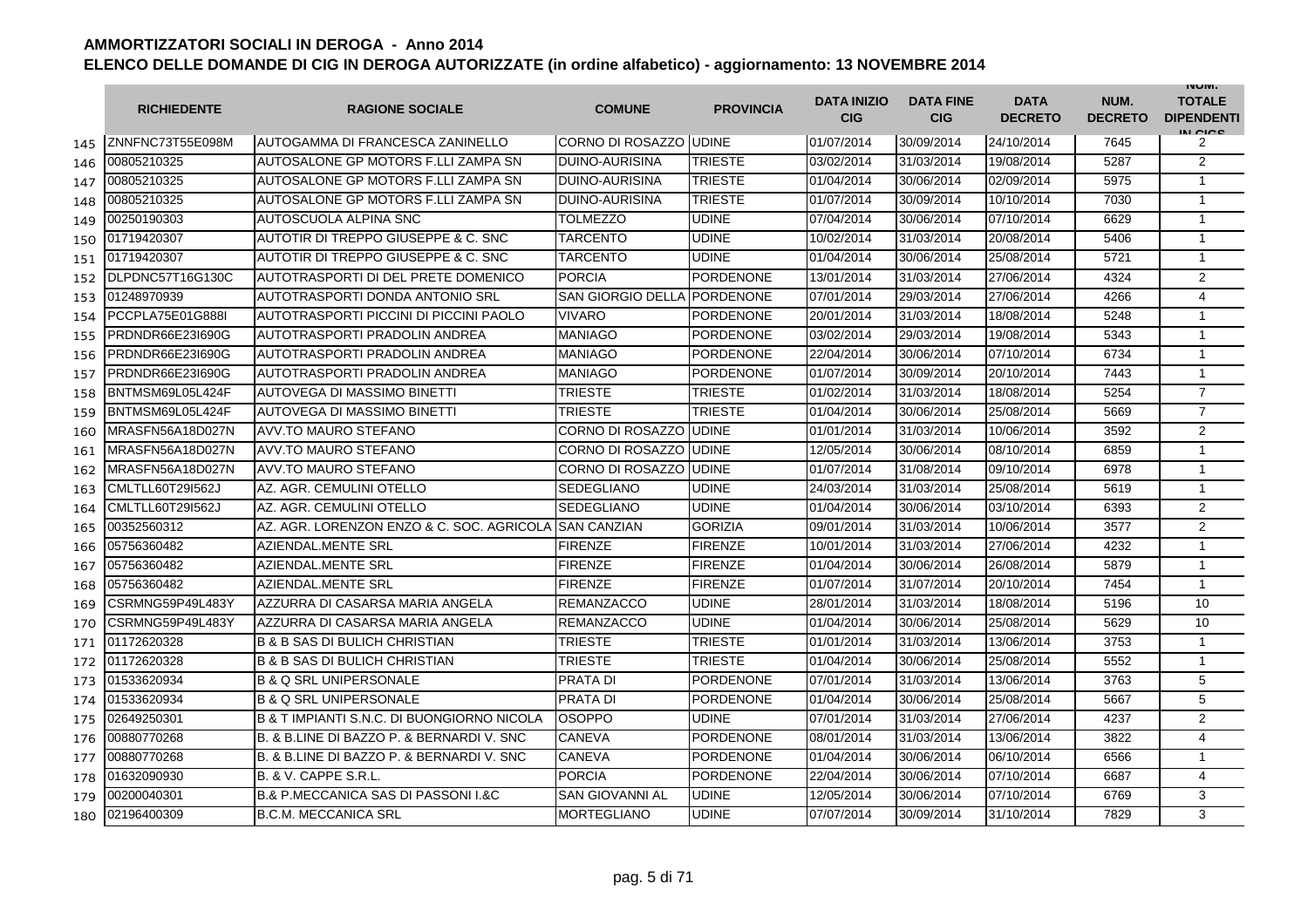|     | <b>RICHIEDENTE</b>      | <b>RAGIONE SOCIALE</b>                      | <b>COMUNE</b>                  | <b>PROVINCIA</b> | <b>DATA INIZIO</b><br><b>CIG</b> | <b>DATA FINE</b><br><b>CIG</b> | <b>DATA</b><br><b>DECRETO</b> | NUM.<br><b>DECRETO</b> | <b>INUIVI.</b><br><b>TOTALE</b><br><b>DIPENDENTI</b><br>IN CIGO |
|-----|-------------------------|---------------------------------------------|--------------------------------|------------------|----------------------------------|--------------------------------|-------------------------------|------------------------|-----------------------------------------------------------------|
| 181 | 02662210307             | <b>BABY EXPERT S.R.L.</b>                   | <b>CORNO DI ROSAZZO JUDINE</b> |                  | 28/05/2014                       | 30/06/2014                     | 08/10/2014                    | 6914                   | 14                                                              |
| 182 | 02662210307             | <b>BABY EXPERT S.R.L.</b>                   | CORNO DI ROSAZZO IUDINE        |                  | 01/07/2014                       | 30/09/2014                     | 21/10/2014                    | 7491                   | 14                                                              |
| 183 | QHLRDN67L10Z100E        | <b>BACI DI QAHALLIU RAMADAN</b>             | <b>PORDENONE</b>               | <b>PORDENONE</b> | 01/01/2014                       | 31/03/2014                     | 11/06/2014                    | 3614                   | $\mathbf{1}$                                                    |
| 184 | QHLRDN67L10Z100E        | <b>BACI DI QAHALLIU RAMADAN</b>             | PORDENONE                      | PORDENONE        | 19/05/2014                       | 30/06/2014                     | 08/10/2014                    | 6849                   | $\mathbf{1}$                                                    |
| 185 | 02472300306             | <b>BAGIGI SRL</b>                           | <b>MARTIGNACCO</b>             | <b>UDINE</b>     | 01/01/2014                       | 28/02/2014                     | 13/06/2014                    | 3693                   | 3                                                               |
| 186 | 02472300306             | <b>BAGIGI SRL</b>                           | <b>MARTIGNACCO</b>             | <b>UDINE</b>     | 01/03/2014                       | 31/03/2014                     | 25/08/2014                    | 5590                   | 3                                                               |
| 187 | 02472300306             | <b>BAGIGI SRL</b>                           | <b>MARTIGNACCO</b>             | <b>UDINE</b>     | 01/04/2014                       | 30/06/2014                     | 06/10/2014                    | 7011                   | $\overline{2}$                                                  |
| 188 | 00475300315             | BALLARIN S.A.S. DI FABIO E SABRINA BALLARIN | <b>IMONFALCONE</b>             | <b>GORIZIA</b>   | 20/01/2014                       | 31/03/2014                     | 13/08/2014                    | 5072                   | 3                                                               |
| 189 | 00475300315             | BALLARIN S.A.S. DI FABIO E SABRINA BALLARIN | <b>IMONFALCONE</b>             | <b>GORIZIA</b>   | 01/04/2014                       | 30/06/2014                     | 25/08/2014                    | 5606                   | 3                                                               |
| 190 | 00475300315             | BALLARIN S.A.S. DI FABIO E SABRINA BALLARIN | <b>MONFALCONE</b>              | <b>GORIZIA</b>   | 01/07/2014                       | 15/09/2014                     | 21/10/2014                    | 7485                   | $\mathbf{1}$                                                    |
| 191 | 02658220302             | BAR PORTANUOVA SNC DI CANOVA P.& C.         | <b>UDINE</b>                   | <b>UDINE</b>     | 07/01/2014                       | 31/03/2014                     | 13/06/2014                    | 3798                   | 1                                                               |
| 192 | 02658220302             | BAR PORTANUOVA SNC DI CANOVA P.& C.         | <b>UDINE</b>                   | <b>UDINE</b>     | 01/04/2014                       | 30/06/2014                     | 03/10/2014                    | 6387                   | $\mathbf{1}$                                                    |
| 193 | 02658220302             | BAR PORTANUOVA SNC DI CANOVA P.& C.         | <b>UDINE</b>                   | <b>UDINE</b>     | 01/07/2014                       | 05/09/2014                     | 15/10/2014                    | 7231                   | $\mathbf{1}$                                                    |
| 194 | 00186160305             | BARBIERATO ENO & C. SAS                     | SAN GIOVANNI AL                | <b>UDINE</b>     | 05/05/2014                       | 28/06/2014                     | 07/10/2014                    | 6810                   | $\overline{7}$                                                  |
| 195 | 00186160305             | BARBIERATO ENO & C. SAS                     | SAN GIOVANNI AL                | <b>UDINE</b>     | 07/07/2014                       | 28/09/2014                     | 24/10/2014                    | 7637                   | 9                                                               |
| 196 | 01885940302             | BARGAIN MARKET DI RUPIL VINICIO & C SAS     | <b>TOLMEZZO</b>                | <b>UDINE</b>     | 05/05/2014                       | 30/06/2014                     | 07/10/2014                    | 6831                   | 3                                                               |
| 197 | 01885940302             | BARGAIN MARKET DI RUPIL VINICIO & C SAS     | <b>TOLMEZZO</b>                | <b>UDINE</b>     | 01/08/2014                       | 30/09/2014                     | 10/11/2014                    | 8072                   | 3                                                               |
| 198 | BRTLRS48P13G300G        | <b>BARITUSSIO LORIS</b>                     | <b>TOLMEZZO</b>                | <b>UDINE</b>     | 20/01/2014                       | 31/03/2014                     | 14/08/2014                    | 5168                   | 1                                                               |
| 199 | BRTLRS48P13G300G        | <b>BARITUSSIO LORIS</b>                     | TOLMEZZO                       | <b>UDINE</b>     | 01/04/2014                       | 30/06/2014                     | 06/10/2014                    | 6476                   | $\mathbf{1}$                                                    |
| 200 | BRTLRS48P13G300G        | <b>BARITUSSIO LORIS</b>                     | <b>TOLMEZZO</b>                | <b>UDINE</b>     | 01/07/2014                       | 19/09/2014                     | 17/10/2014                    | 7332                   | $\mathbf{1}$                                                    |
| 201 | 01610270934             | <b>BARIVIERA SRL</b>                        | <b>AZZANO DECIMO</b>           | <b>PORDENONE</b> | 03/03/2014                       | 31/03/2014                     | 22/08/2014                    | 5507                   | 3                                                               |
| 202 | 00669140329             | <b>BARONCELLI TRIESTE MOTO DI ALBERTO</b>   | <b>TRIESTE</b>                 | TRIESTE          | 15/01/2014                       | 31/03/2014                     | 27/06/2014                    | 4280                   | 2                                                               |
| 203 | 00669140329             | BARONCELLI TRIESTE MOTO DI ALBERTO          | <b>TRIESTE</b>                 | <b>TRIESTE</b>   | 03/04/2014                       | 30/06/2014                     | 25/08/2014                    | 5723                   | $\mathbf{1}$                                                    |
| 204 | 00669140329             | <b>BARONCELLI TRIESTE MOTO DI ALBERTO</b>   | TRIESTE                        | TRIESTE          | 03/07/2014                       | 14/09/2014                     | 10/10/2014                    | 7072                   | 1                                                               |
| 205 | 01768210302             | BARTOLINI P. & C. SAS                       | <b>UDINE</b>                   | <b>UDINE</b>     | 01/01/2014                       | 29/03/2014                     | 13/06/2014                    | 3767                   | 6                                                               |
| 206 | 00677050304             | <b>BASALDELLA SNC</b>                       | <b>MAJANO</b>                  | <b>UDINE</b>     | 27/01/2014                       | 31/03/2014                     | 18/08/2014                    | 5206                   | $\overline{2}$                                                  |
| 207 | 00677050304             | <b>BASALDELLA SNC</b>                       | <b>MAJANO</b>                  | <b>UDINE</b>     | 14/04/2014                       | 30/06/2014                     | 07/10/2014                    | 6683                   | 2                                                               |
| 208 | 02499440309             | <b>BASSI TIZIANO SRL</b>                    | <b>UDINE</b>                   | <b>UDINE</b>     | 10/02/2014                       | 31/03/2014                     | 20/08/2014                    | 5396                   | $\mathbf{1}$                                                    |
| 209 | 02499440309             | <b>BASSI TIZIANO SRL</b>                    | <b>UDINE</b>                   | <b>UDINE</b>     | 01/04/2014                       | 30/06/2014                     | 06/10/2014                    | 6590                   | $\mathbf{1}$                                                    |
| 210 | BTTGNN60D26L195O        | <b>BATTELLINO GIANNI</b>                    | PALUZZA                        | <b>UDINE</b>     | 10/03/2014                       | 31/03/2014                     | 22/08/2014                    | 5500                   | $\overline{2}$                                                  |
| 211 | 02360610303             | <b>BATTILANA SRL</b>                        | <b>MANZANO</b>                 | <b>UDINE</b>     | 01/07/2014                       | 30/09/2014                     | 17/10/2014                    | 7369                   | 1                                                               |
| 212 | ZRZDNL72C52D014P        | BATTISTUTTA MOTORS DI ZORZENON DANIELA      | <b>VILLESSE</b>                | <b>GORIZIA</b>   | 07/01/2014                       | 31/03/2014                     | 12/08/2014                    | 4934                   | $\mathbf{1}$                                                    |
| 213 | 00977900323             | <b>BD ARCHITENDENZE SRL</b>                 | <b>TRIESTE</b>                 | <b>TRIESTE</b>   | 01/04/2014                       | 30/06/2014                     | 25/08/2014                    | 5554                   | 3                                                               |
| 214 | 01588880300             | <b>BDM LEGNAMI SNC DI BORIA FRANCO</b>      | <b>VILLA SANTINA</b>           | <b>UDINE</b>     | 20/01/2014                       | 31/03/2014                     | 13/08/2014                    | 5020                   | 8                                                               |
| 215 | <b>TMDNLS69D46L144M</b> | <b>BEAUTYLINE DI TOMADUZ ANNALISA</b>       | TERZO DI AQUILEIA              | <b>UDINE</b>     | 13/01/2014                       | 31/03/2014                     | 13/08/2014                    | 5056                   | $\mathbf{1}$                                                    |
| 216 | TMDNLS69D46L144M        | <b>BEAUTYLINE DI TOMADUZ ANNALISA</b>       | TERZO DI AQUILEIA              | <b>UDINE</b>     | 05/05/2014                       | 30/06/2014                     | 07/10/2014                    | 6771                   | $\mathbf{1}$                                                    |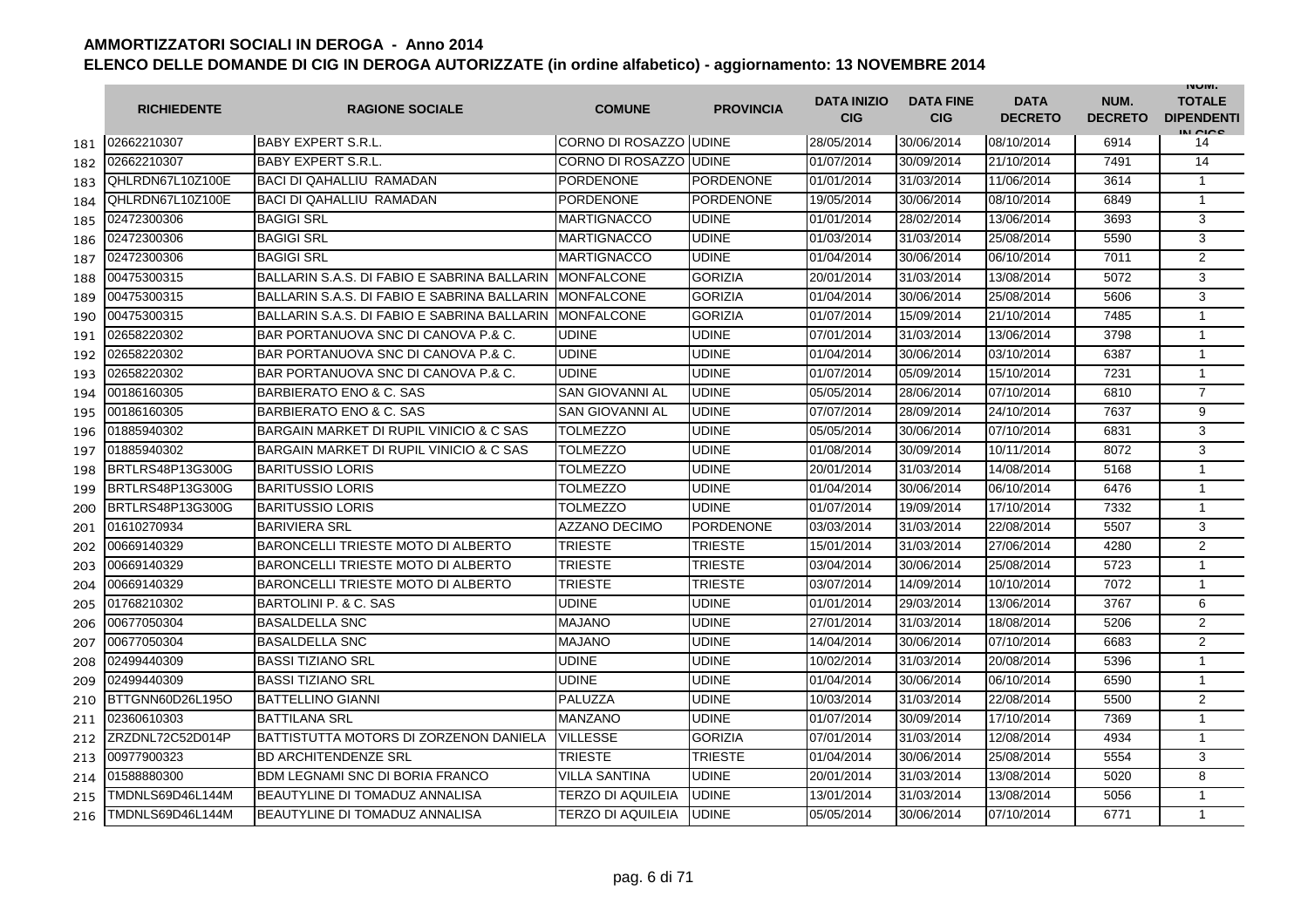|     | <b>RICHIEDENTE</b> | <b>RAGIONE SOCIALE</b>                           | <b>COMUNE</b>         | <b>PROVINCIA</b> | <b>DATA INIZIO</b><br><b>CIG</b> | <b>DATA FINE</b><br><b>CIG</b> | <b>DATA</b><br><b>DECRETO</b> | NUM.<br><b>DECRETO</b> | <b>INUIVI.</b><br><b>TOTALE</b><br><b>DIPENDENTI</b><br>IN CICS |
|-----|--------------------|--------------------------------------------------|-----------------------|------------------|----------------------------------|--------------------------------|-------------------------------|------------------------|-----------------------------------------------------------------|
| 217 | BCCMRA63L24I904U   | <b>BECCARO MAURO</b>                             | <b>SPILIMBERGO</b>    | PORDENONE        | 07/01/2014                       | 29/03/2014                     | 13/06/2014                    | 3805                   | 1                                                               |
| 218 | BCCMRA63L24I904U   | <b>BECCARO MAURO</b>                             | <b>SPILIMBERGO</b>    | PORDENONE        | 31/03/2014                       | 30/06/2014                     | 06/10/2014                    | 6527                   | $\mathbf{1}$                                                    |
| 219 | BLLGRG65A18L424D   | <b>BELLANOVA GIORGIO</b>                         | <b>TRIESTE</b>        | <b>TRIESTE</b>   | 15/01/2014                       | 31/03/2014                     | 13/06/2014                    | 3694                   | 1                                                               |
| 220 | 02425830300        | BELTRAME IMP.TI DI BELTRAME NICOLA & C.          | <b>SANTA MARIA LA</b> | <b>UDINE</b>     | 24/02/2014                       | 31/03/2014                     | 22/08/2014                    | 5511                   | 2                                                               |
| 221 | 02425830300        | BELTRAME IMP.TI DI BELTRAME NICOLA & C.          | SANTA MARIA LA        | <b>UDINE</b>     | 01/04/2014                       | 30/04/2014                     | 26/08/2014                    | 5859                   | $\mathbf{1}$                                                    |
| 222 | 00636420226        | BERNARDI GROUP SPA - A SOCIO UNICO-              | <b>ROMA</b>           | <b>ROMA</b>      | 01/01/2014                       | 31/03/2014                     | 06/10/2014                    | 6599                   | $\mathbf{1}$                                                    |
| 223 | 02081670305        | BERTMARK E MAXGEE CONSTRUCTIONS SAS              | <b>FAGAGNA</b>        | <b>UDINE</b>     | 12/05/2014                       | 30/06/2014                     | 07/10/2014                    | 6840                   | 2                                                               |
| 224 | 01496010933        | BERTOLI ROBERTO & FIGLI SNC                      | <b>PINZANO AL</b>     | <b>PORDENONE</b> | 02/01/2014                       | 31/03/2014                     | 13/06/2014                    | 3777                   | $\overline{7}$                                                  |
| 225 | 01496010933        | <b>BERTOLI ROBERTO &amp; FIGLI SNC</b>           | <b>PINZANO AL</b>     | <b>PORDENONE</b> | 01/04/2014                       | 30/06/2014                     | 06/10/2014                    | 6526                   | $\overline{7}$                                                  |
| 226 | 01496010933        | <b>BERTOLI ROBERTO &amp; FIGLI SNC</b>           | PINZANO AL            | <b>PORDENONE</b> | 01/07/2014                       | 30/08/2014                     | 24/10/2014                    | 7604                   | 6                                                               |
| 227 | BRTCLL45H04A530B   | <b>BERTOLLA ACHILLE</b>                          | ZOPPOLA               | PORDENONE        | 03/02/2014                       | 31/03/2014                     | 14/08/2014                    | 5103                   | $\overline{2}$                                                  |
| 228 | BRTCLL45H04A530B   | <b>BERTOLLA ACHILLE</b>                          | ZOPPOLA               | <b>PORDENONE</b> | 07/04/2014                       | 30/06/2014                     | 06/10/2014                    | 6474                   | 2                                                               |
| 229 | BRTCLL45H04A530B   | <b>BERTOLLA ACHILLE</b>                          | ZOPPOLA               | <b>PORDENONE</b> | 01/07/2014                       | 12/08/2014                     | 10/10/2014                    | 7062                   | $\overline{2}$                                                  |
| 230 | BRTNTN80D21L483E   | <b>BERTOSSIO ANTONIO</b>                         | <b>UDINE</b>          | <b>UDINE</b>     | 07/01/2014                       | 31/03/2014                     | 27/06/2014                    | 4231                   | $\overline{4}$                                                  |
| 231 | BRTNTN80D21L483E   | <b>BERTOSSIO ANTONIO</b>                         | <b>UDINE</b>          | <b>UDINE</b>     | 01/04/2014                       | 30/06/2014                     | 26/08/2014                    | 5853                   | 4                                                               |
| 232 | BRTNTN80D21L483E   | <b>BERTOSSIO ANTONIO</b>                         | <b>UDINE</b>          | <b>UDINE</b>     | 01/07/2014                       | 31/07/2014                     | 10/10/2014                    | 7120                   | $\overline{4}$                                                  |
| 233 | 00622940302        | <b>BIANCHI SNC</b>                               | <b>MARTIGNACCO</b>    | <b>UDINE</b>     | 15/01/2014                       | 31/03/2014                     | 27/06/2014                    | 4275                   | 4                                                               |
| 234 | 00622940302        | <b>BIANCHI SNC</b>                               | <b>MARTIGNACCO</b>    | <b>UDINE</b>     | 01/04/2014                       | 30/06/2014                     | 25/08/2014                    | 5567                   | $\overline{4}$                                                  |
| 235 | BNCLSN73P06G284Q   | <b>BIANCHIN ALESSANDRO</b>                       | <b>FIUMICELLO</b>     | <b>UDINE</b>     | 07/01/2014                       | 31/03/2014                     | 27/06/2014                    | 4238                   | 1                                                               |
| 236 | BNCLSN73P06G284Q   | <b>BIANCHIN ALESSANDRO</b>                       | <b>FIUMICELLO</b>     | <b>UDINE</b>     | 01/04/2014                       | 30/06/2014                     | 25/08/2014                    | 5661                   | $\mathbf{1}$                                                    |
| 237 | 00413540931        | <b>BIASOTTO ROBERTO SPA</b>                      | <b>BRUGNERA</b>       | <b>PORDENONE</b> | 01/01/2014                       | 31/03/2014                     | 28/04/2014                    | 2969                   | 11                                                              |
| 238 | 00413540931        | <b>BIASOTTO ROBERTO SPA</b>                      | <b>BRUGNERA</b>       | <b>PORDENONE</b> | 01/04/2014                       | 30/06/2014                     | 25/08/2014                    | 5733                   | 11                                                              |
| 239 | 00413540931        | <b>BIASOTTO ROBERTO SPA</b>                      | <b>BRUGNERA</b>       | <b>PORDENONE</b> | 01/07/2014                       | 31/08/2014                     | 10/10/2014                    | 7028                   | 11                                                              |
| 240 | BDLGPL54C01C918O   | <b>BIDOLI GIANPAOLO</b>                          | <b>COMEGLIANS</b>     | <b>UDINE</b>     | 14/04/2014                       | 04/06/2014                     | 20/08/2014                    | 5383                   | 15                                                              |
| 241 | 01166340933        | <b>BIDUE DI BRESSAN STEFANO S. &amp; BARAZZA</b> | <b>SACILE</b>         | PORDENONE        | 07/01/2014                       | 31/03/2014                     | 13/08/2014                    | 5012                   | 14                                                              |
| 242 | 01166340933        | BIDUE DI BRESSAN STEFANO S. & BARAZZA            | <b>SACILE</b>         | <b>PORDENONE</b> | 01/04/2014                       | 30/06/2014                     | 24/10/2014                    | 7571                   | 14                                                              |
| 243 | 01166340933        | BIDUE DI BRESSAN STEFANO S. & BARAZZA            | <b>SACILE</b>         | <b>PORDENONE</b> | 01/07/2014                       | 30/09/2014                     | 24/10/2014                    | 7570                   | 14                                                              |
| 244 | JKNRRT66A25Z118V   | <b>BIEFFE 2 DI JAKONCIC ROBERT</b>               | <b>GORIZIA</b>        | <b>GORIZIA</b>   | 03/02/2014                       | 31/03/2014                     | 19/08/2014                    | 5338                   | 2                                                               |
| 245 | JKNRRT66A25Z118V   | <b>BIEFFE 2 DI JAKONCIC ROBERT</b>               | <b>GORIZIA</b>        | <b>GORIZIA</b>   | 01/04/2014                       | 30/06/2014                     | 26/08/2014                    | 5820                   | $\overline{2}$                                                  |
| 246 | 01428860306        | <b>BIEFFE SEGATI SRL</b>                         | <b>PORPETTO</b>       | <b>UDINE</b>     | 13/01/2014                       | 31/03/2014                     | 13/06/2014                    | 3703                   | $\overline{2}$                                                  |
| 247 | 01428860306        | <b>BIEFFE SEGATI SRL</b>                         | PORPETTO              | <b>UDINE</b>     | 01/04/2014                       | 30/06/2014                     | 25/08/2014                    | 5598                   | 2                                                               |
| 248 | 02054860305        | <b>BINUTTI SRL</b>                               | <b>UDINE</b>          | <b>UDINE</b>     | 07/04/2014                       | 29/06/2014                     | 25/08/2014                    | 5648                   | 5                                                               |
| 249 | 02054860305        | <b>BINUTTI SRL</b>                               | <b>UDINE</b>          | <b>UDINE</b>     | 30/06/2014                       | 28/09/2014                     | 08/10/2014                    | 6968                   | 5                                                               |
| 250 | 01599550306        | <b>BIOCLIMA SNC DI BIGOTTI GIUSEPPE &amp;.C.</b> | <b>UDINE</b>          | <b>UDINE</b>     | 01/01/2014                       | 16/02/2014                     | 13/06/2014                    | 3688                   | 14                                                              |
| 251 | 01056490319        | BIRBE & CO. COOP. SOC. ONLUS                     | FOGLIANO              | <b>GORIZIA</b>   | 07/01/2014                       | 31/03/2014                     | 14/08/2014                    | 5154                   | $\overline{2}$                                                  |
| 252 | 01056490319        | BIRBE & CO. COOP, SOC. ONLUS                     | <b>FOGLIANO</b>       | <b>GORIZIA</b>   | 01/04/2014                       | 30/06/2014                     | 07/10/2014                    | 6649                   | 2                                                               |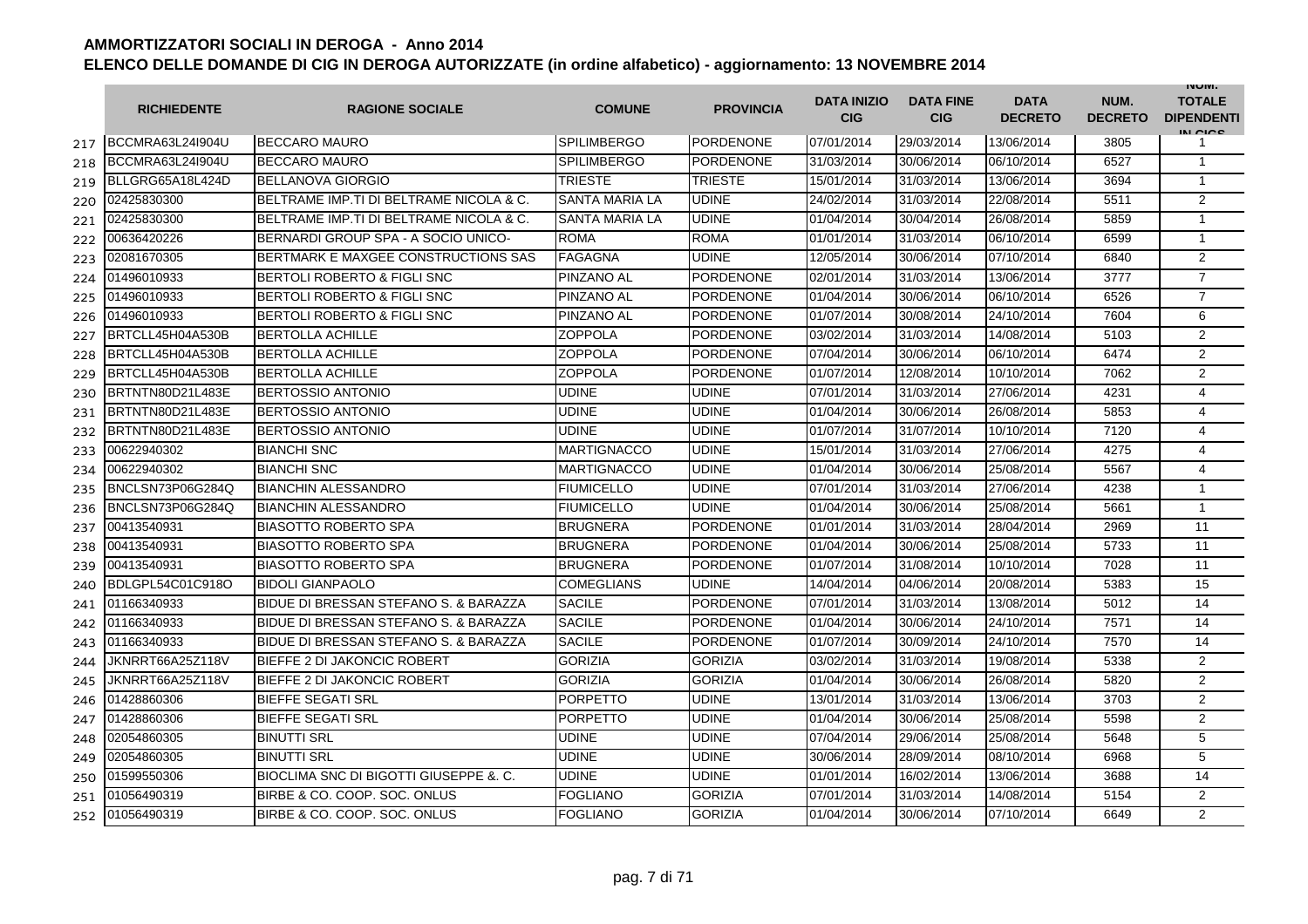|     | <b>RICHIEDENTE</b> | <b>RAGIONE SOCIALE</b>                   | <b>COMUNE</b>            | <b>PROVINCIA</b> | <b>DATA INIZIO</b><br><b>CIG</b> | <b>DATA FINE</b><br><b>CIG</b> | <b>DATA</b><br><b>DECRETO</b> | NUM.<br><b>DECRETO</b> | <b>INUIVI.</b><br><b>TOTALE</b><br><b>DIPENDENTI</b><br>IN CIGO |
|-----|--------------------|------------------------------------------|--------------------------|------------------|----------------------------------|--------------------------------|-------------------------------|------------------------|-----------------------------------------------------------------|
| 253 | 01056490319        | BIRBE & CO. COOP. SOC. ONLUS             | <b>FOGLIANO</b>          | <b>GORIZIA</b>   | 01/07/2014                       | 31/08/2014                     | 10/10/2014                    | 7106                   | 3                                                               |
| 254 | 02266890306        | <b>BLIFASE SRL</b>                       | <b>CORNO DI ROSAZZO</b>  | <b>UDINE</b>     | 03/02/2014                       | 28/03/2014                     | 19/08/2014                    | 5323                   | 3                                                               |
| 255 | 00472160308        | BLT S.A.S. DI BUCOVAZ FABIANO & C.       | <b>SAN GIOVANNI AL</b>   | <b>UDINE</b>     | 07/01/2014                       | 31/03/2014                     | 13/06/2014                    | 3732                   | $\overline{4}$                                                  |
| 256 | 00472160308        | BLT S.A.S. DI BUCOVAZ FABIANO & C.       | SAN GIOVANNI AL          | <b>UDINE</b>     | 01/04/2014                       | 30/06/2014                     | 03/10/2014                    | 6433                   | $\overline{4}$                                                  |
| 257 | 01479140939        | <b>BLU ELECTRA SRL</b>                   | <b>CORDENONS</b>         | <b>PORDENONE</b> | 07/07/2014                       | 30/09/2014                     | 13/11/2014                    | 8210                   | 10                                                              |
| 258 | 01479140939        | <b>BLU ELECTRA SRL</b>                   | <b>CORDENONS</b>         | <b>PORDENONE</b> | 07/04/2014                       | 30/06/2014                     | 12/11/2014                    | 8172                   | 2                                                               |
| 259 | 01479140939        | <b>BLU ELECTRA SRL</b>                   | <b>CORDENONS</b>         | <b>PORDENONE</b> | 03/02/2014                       | 31/03/2014                     | 10/11/2014                    | 8058                   | $\overline{2}$                                                  |
| 260 | 01118360930        | <b>BOER GROUP S.R.L</b>                  | <b>CORDENONS</b>         | <b>PORDENONE</b> | 02/01/2014                       | 31/03/2014                     | 13/06/2014                    | 3709                   | 3                                                               |
| 261 | 01118360930        | <b>BOER GROUP S.R.L.</b>                 | <b>CORDENONS</b>         | <b>PORDENONE</b> | 07/04/2014                       | 30/06/2014                     | 07/10/2014                    | 6664                   | 3                                                               |
| 262 | 01148540931        | BOMBARDELLA GIOVANNI E MAURIZIO SNC      | <b>SAN VITO AL</b>       | PORDENONE        | 13/01/2014                       | 31/01/2014                     | 12/08/2014                    | 4948                   | $\mathbf{1}$                                                    |
| 263 | 01148540931        | BOMBARDELLA GIOVANNI E MAURIZIO SNC      | <b>SAN VITO AL</b>       | <b>PORDENONE</b> | 05/02/2014                       | 31/03/2014                     | 20/08/2014                    | 5393                   | 1                                                               |
| 264 | 01148540931        | BOMBARDELLA GIOVANNI E MAURIZIO SNC      | SAN VITO AL              | <b>PORDENONE</b> | 01/04/2014                       | 21/05/2014                     | 06/10/2014                    | 6547                   | $\mathbf{1}$                                                    |
| 265 | 00548200310        | BONAZZA SERGIO S.A.S. DI BONAZZA MICHELE | <b>TURRIACO</b>          | <b>GORIZIA</b>   | 19/02/2014                       | 31/03/2014                     | 22/08/2014                    | 5448                   | 5                                                               |
| 266 | 00548200310        | BONAZZA SERGIO S.A.S. DI BONAZZA MICHELE | TURRIACO                 | <b>GORIZIA</b>   | 01/04/2014                       | 30/06/2014                     | 26/08/2014                    | 5821                   | 5                                                               |
| 267 | BNGMRN44T17G888C   | <b>BONGIORNO MARINO</b>                  | <b>CORDENONS</b>         | <b>PORDENONE</b> | 04/02/2014                       | 31/03/2014                     | 22/08/2014                    | 5489                   | 2                                                               |
| 268 | BNGMRN44T17G888C   | <b>BONGIORNO MARINO</b>                  | <b>CORDENONS</b>         | <b>PORDENONE</b> | 01/04/2014                       | 30/06/2014                     | 02/09/2014                    | 5981                   | $\overline{2}$                                                  |
| 269 | BNGMRN44T17G888C   | <b>BONGIORNO MARINO</b>                  | <b>CORDENONS</b>         | PORDENONE        | 01/07/2014                       | 31/08/2014                     | 17/10/2014                    | 7316                   | $\overline{2}$                                                  |
| 270 | BNLMCL64E15L219V   | <b>BONIOLI IMPIANTI</b>                  | <b>FAEDIS</b>            | <b>UDINE</b>     | 17/02/2014                       | 31/03/2014                     | 22/08/2014                    | 5458                   | 1                                                               |
| 271 | BNLMCL64E15L219V   | <b>BONIOLI IMPIANTI</b>                  | <b>FAEDIS</b>            | <b>UDINE</b>     | 01/04/2014                       | 30/06/2014                     | 06/10/2014                    | 6579                   | $\mathbf{1}$                                                    |
| 272 | 02008720308        | BORDER TRANS SERVICE INTERNAZIONALE      | <b>PONTEBBA</b>          | <b>UDINE</b>     | 03/06/2014                       | 30/06/2014                     | 08/10/2014                    | 6872                   | $\mathbf{1}$                                                    |
| 273 | 02165760303        | <b>BORTOLUSSI SRL</b>                    | <b>UDINE</b>             | <b>UDINE</b>     | 07/01/2014                       | 31/03/2014                     | 14/08/2014                    | 5125                   | 5                                                               |
| 274 | 02165760303        | <b>BORTOLUSSI SRL</b>                    | <b>UDINE</b>             | <b>UDINE</b>     | 01/04/2014                       | 30/06/2014                     | 03/09/2014                    | 6051                   | 3                                                               |
| 275 | 00045000320        | BOSCO ANTONIO S.N.C. SUPERMERCATI        | <b>TRIESTE</b>           | <b>TRIESTE</b>   | 01/01/2014                       | 31/03/2014                     | 28/04/2014                    | 2947                   | 9                                                               |
| 276 | 00045000320        | BOSCO ANTONIO S.N.C. SUPERMERCATI        | <b>TRIESTE</b>           | TRIESTE          | 01/04/2014                       | 30/06/2014                     | 25/08/2014                    | 5742                   | 10                                                              |
| 277 | 00045000320        | BOSCO ANTONIO S.N.C. SUPERMERCATI        | <b>TRIESTE</b>           | TRIESTE          | 01/08/2014                       | 30/09/2014                     | 07/11/2014                    | 8013                   | 10                                                              |
| 278 | 01787880309        | <b>BOSCO GIUSEPPE &amp; C.SNC</b>        | <b>MANZANO</b>           | <b>UDINE</b>     | 04/02/2014                       | 31/03/2014                     | 18/08/2014                    | 5260                   | 4                                                               |
| 279 | 01787880309        | <b>BOSCO GIUSEPPE &amp; C.SNC</b>        | <b>MANZANO</b>           | <b>UDINE</b>     | 07/04/2014                       | 30/06/2014                     | 06/10/2014                    | 6605                   | 4                                                               |
| 280 | 02253380303        | <b>BOST GROUP SRL</b>                    | LATISANA                 | <b>UDINE</b>     | 02/01/2014                       | 31/03/2014                     | 13/06/2014                    | 3718                   | 5                                                               |
| 281 | 02253380303        | <b>BOST GROUP SRL</b>                    | LATISANA                 | <b>UDINE</b>     | 01/04/2014                       | 30/06/2014                     | 06/10/2014                    | 6492                   | $\overline{4}$                                                  |
| 282 | 02253380303        | <b>BOST GROUP SRL</b>                    | LATISANA                 | <b>UDINE</b>     | 01/07/2014                       | 31/08/2014                     | 24/10/2014                    | 7639                   | 3                                                               |
| 283 | 00652670324        | BRAICO GIORGIO & C. SNC                  | TRIESTE                  | TRIESTE          | 15/01/2014                       | 31/03/2014                     | 27/06/2014                    | 4278                   | $\overline{4}$                                                  |
| 284 | 00652670324        | BRAICO GIORGIO & C. SNC                  | <b>TRIESTE</b>           | TRIESTE          | 01/04/2014                       | 30/06/2014                     | 25/08/2014                    | 5718                   | 4                                                               |
| 285 | 00652670324        | BRAICO GIORGIO & C. SNC                  | <b>TRIESTE</b>           | <b>TRIESTE</b>   | 01/07/2014                       | 14/09/2014                     | 08/10/2014                    | 6960                   | 4                                                               |
| 286 | 01029310313        | <b>BRAVA SRL</b>                         | <b>CORMONS</b>           | <b>GORIZIA</b>   | 03/02/2014                       | 31/03/2014                     | 18/08/2014                    | 5237                   | 5                                                               |
| 287 | 01029310313        | <b>BRAVA SRL</b>                         | <b>CORMONS</b>           | <b>GORIZIA</b>   | 01/04/2014                       | 30/06/2014                     | 26/08/2014                    | 5822                   | 5                                                               |
| 288 | 01243580303        | BRAVI ABBIGLIAMENTO DI BRAVI SAS         | <b>GEMONA DEL FRIULI</b> | <b>UDINE</b>     | 02/01/2014                       | 29/03/2014                     | 13/06/2014                    | 3812                   | 12                                                              |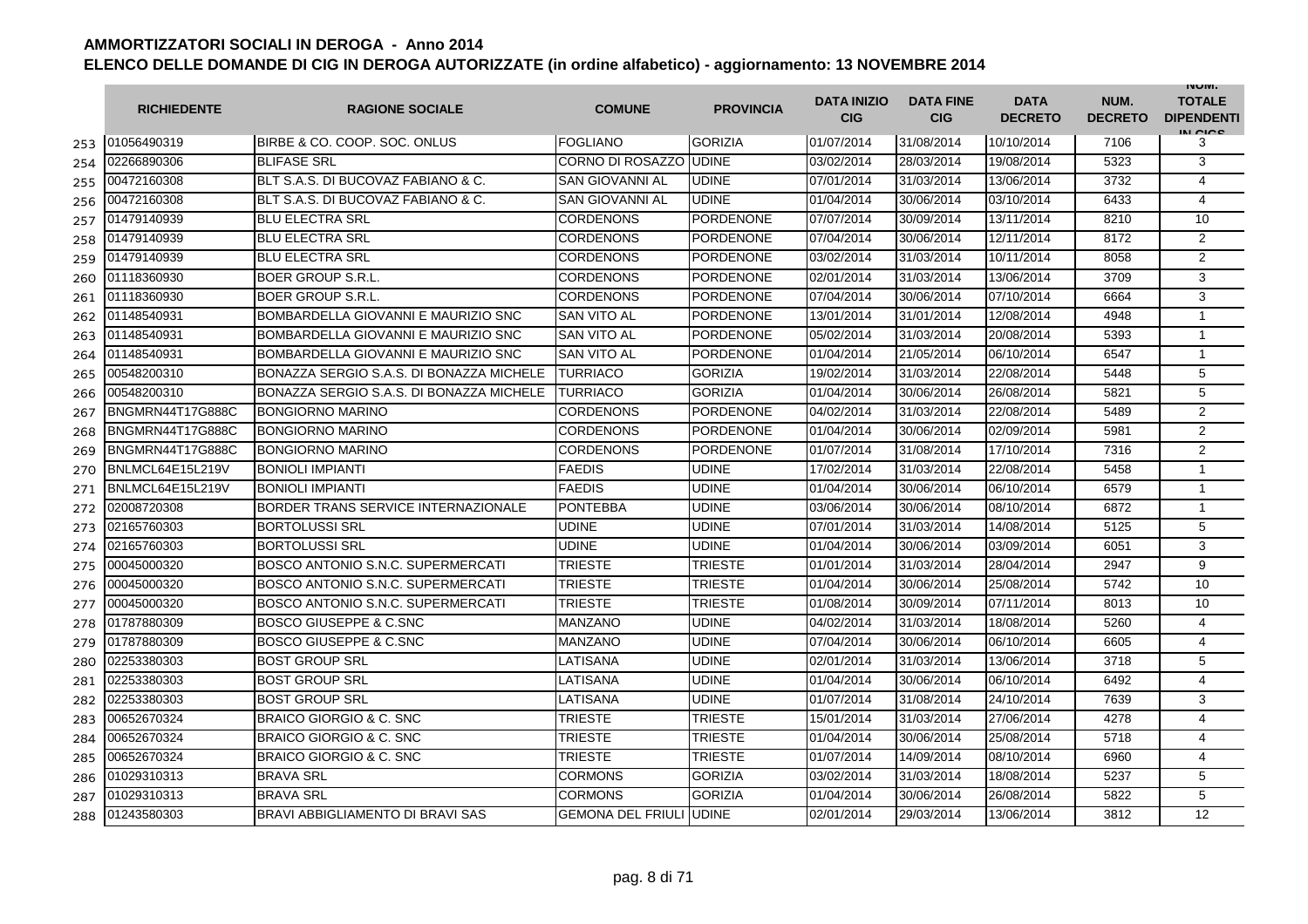|     | <b>RICHIEDENTE</b> | <b>RAGIONE SOCIALE</b>                          | <b>COMUNE</b>                   | <b>PROVINCIA</b> | <b>DATA INIZIO</b><br><b>CIG</b> | <b>DATA FINE</b><br><b>CIG</b> | <b>DATA</b><br><b>DECRETO</b> | NUM.<br><b>DECRETO</b> | <b>INUIVI.</b><br><b>TOTALE</b><br><b>DIPENDENTI</b><br>IN CIGO |
|-----|--------------------|-------------------------------------------------|---------------------------------|------------------|----------------------------------|--------------------------------|-------------------------------|------------------------|-----------------------------------------------------------------|
| 289 | 01243580303        | BRAVI ABBIGLIAMENTO DI BRAVI SAS                | <b>GEMONA DEL FRIULI JUDINE</b> |                  | 01/04/2014                       | 28/06/2014                     | 26/08/2014                    | 5880                   | 11                                                              |
| 290 | 01337970303        | <b>BRICO FIERA SRL</b>                          | <b>MARTIGNACCO</b>              | <b>UDINE</b>     | 20/01/2014                       | 31/03/2014                     | 12/08/2014                    | 4957                   | 13                                                              |
| 291 | 01102250303        | <b>BRUGNOLO DISTRIBUZIONE SRL</b>               | <b>BUDOIA</b>                   | <b>PORDENONE</b> | 22/01/2014                       | 31/03/2014                     | 18/08/2014                    | 5249                   | 3                                                               |
| 292 | 01102250303        | BRUGNOLO DISTRIBUZIONE SRL                      | <b>BUDOIA</b>                   | PORDENONE        | 01/04/2014                       | 30/06/2014                     | 03/09/2014                    | 6039                   | 3                                                               |
| 293 | 01102250303        | <b>BRUGNOLO DISTRIBUZIONE SRL</b>               | <b>BUDOIA</b>                   | <b>PORDENONE</b> | 01/07/2014                       | 22/09/2014                     | 24/10/2014                    | 7611                   | 3                                                               |
| 294 | 00078990306        | <b>BRUNO ODORICO SAS</b>                        | <b>RIVIGNANO</b>                | <b>UDINE</b>     | 02/01/2014                       | 31/03/2014                     | 13/08/2014                    | 5013                   | 2                                                               |
| 295 | 00078990306        | <b>BRUNO ODORICO SAS</b>                        | <b>RIVIGNANO</b>                | <b>UDINE</b>     | 01/04/2014                       | 30/06/2014                     | 02/09/2014                    | 6029                   | 2                                                               |
| 296 | 00078990306        | <b>BRUNO ODORICO SAS</b>                        | <b>RIVIGNANO</b>                | <b>UDINE</b>     | 01/07/2014                       | 31/07/2014                     | 10/10/2014                    | 7098                   | $\mathbf{1}$                                                    |
| 297 | 00078990306        | <b>BRUNO ODORICO SAS</b>                        | <b>RIVIGNANO</b>                | <b>UDINE</b>     | 01/09/2014                       | 30/09/2014                     | 11/11/2014                    | 8111                   | $\mathbf{1}$                                                    |
| 298 | BRSVNI68A13G888G   | <b>BRUSSOLO IVAN</b>                            | <b>AZZANO DECIMO</b>            | PORDENONE        | 09/06/2014                       | 30/06/2014                     | 08/10/2014                    | 6906                   | $\overline{2}$                                                  |
| 299 | 01943810307        | <b>BSR CARPENTERIE METALLICHE SRL</b>           | <b>SEDEGLIANO</b>               | <b>UDINE</b>     | 03/07/2014                       | 30/09/2014                     | 06/11/2014                    | 7992                   | 3                                                               |
| 300 | BDUSRG55B07E083C   | <b>BUDAI SERGIO</b>                             | <b>GONARS</b>                   | <b>UDINE</b>     | 07/01/2014                       | 31/03/2014                     | 27/06/2014                    | 4274                   | 4                                                               |
| 301 | BDUSRG55B07E083C   | <b>BUDAI SERGIO</b>                             | <b>GONARS</b>                   | <b>UDINE</b>     | 01/04/2014                       | 30/06/2014                     | 06/10/2014                    | 6502                   | 4                                                               |
| 302 | BDUSRG55B07E083C   | <b>BUDAI SERGIO</b>                             | <b>GONARS</b>                   | <b>UDINE</b>     | 01/07/2014                       | 31/07/2014                     | 21/10/2014                    | 7478                   | 4                                                               |
| 303 | 01476300304        | <b>BUIANI SNC DI BUIANI FAUSTO &amp; FLAVIO</b> | <b>SAN GIOVANNI AL</b>          | <b>UDINE</b>     | 07/01/2014                       | 31/03/2014                     | 11/06/2014                    | 3643                   | 8                                                               |
| 304 | 01476300304        | <b>BUIANI SNC DI BUIANI FAUSTO &amp; FLAVIO</b> | <b>SAN GIOVANNI AL</b>          | <b>UDINE</b>     | 01/04/2014                       | 28/06/2014                     | 03/10/2014                    | 6454                   | 8                                                               |
| 305 | 01411530304        | <b>BULFONI FRANCO &amp; C.SNC</b>               | <b>SAN GIOVANNI AL</b>          | <b>UDINE</b>     | 07/01/2014                       | 29/03/2014                     | 13/06/2014                    | 3794                   | 1                                                               |
| 306 | 01411530304        | <b>BULFONI FRANCO &amp; C.SNC</b>               | <b>SAN GIOVANNI AL</b>          | <b>UDINE</b>     | 01/04/2014                       | 28/06/2014                     | 25/08/2014                    | 5769                   | 1                                                               |
| 307 | 01411530304        | <b>BULFONI FRANCO &amp; C.SNC</b>               | SAN GIOVANNI AL                 | <b>UDINE</b>     | 01/07/2014                       | 31/07/2014                     | 10/11/2014                    | 8051                   | $\mathbf{1}$                                                    |
| 308 | 02183900303        | <b>BULFONI FRANCO SRL</b>                       | <b>SAN GIOVANNI AL</b>          | <b>UDINE</b>     | 03/02/2014                       | 28/03/2014                     | 19/08/2014                    | 5316                   | 3                                                               |
| 309 | 00481410934        | BUSETTI ANDREA & C. S.N.C.                      | <b>CORDENONS</b>                | <b>PORDENONE</b> | 10/02/2014                       | 31/03/2014                     | 20/08/2014                    | 5352                   | $\overline{2}$                                                  |
| 310 | 01018090306        | <b>BUSOLINI FERRUCCIO &amp; COSTANTINI LUI</b>  | <b>TAVAGNACCO</b>               | <b>UDINE</b>     | 07/01/2014                       | 31/03/2014                     | 27/06/2014                    | 4270                   | 4                                                               |
| 311 | 01018090306        | <b>BUSOLINI FERRUCCIO &amp; COSTANTINI LUI</b>  | <b>TAVAGNACCO</b>               | <b>UDINE</b>     | 03/06/2014                       | 30/06/2014                     | 08/10/2014                    | 6908                   | 4                                                               |
| 312 | 01018090306        | <b>BUSOLINI FERRUCCIO &amp; COSTANTINI LUI</b>  | <b>TAVAGNACCO</b>               | <b>UDINE</b>     | 01/07/2014                       | 31/07/2014                     | 24/10/2014                    | 7589                   | $\overline{4}$                                                  |
| 313 | BZLLDA42T26G778I   | <b>BUZLETA ALDO</b>                             | <b>MONFALCONE</b>               | <b>GORIZIA</b>   | 01/02/2014                       | 31/03/2014                     | 19/08/2014                    | 5339                   | 3                                                               |
| 314 | BZLLDA42T26G778I   | <b>BUZLETA ALDO</b>                             | <b>MONFALCONE</b>               | <b>GORIZIA</b>   | 01/04/2014                       | 30/06/2014                     | 03/10/2014                    | 6395                   | 3                                                               |
| 315 | BZLLDA42T26G778I   | <b>BUZLETA ALDO</b>                             | <b>MONFALCONE</b>               | <b>GORIZIA</b>   | 03/06/2014                       | 30/06/2014                     | 08/10/2014                    | 6884                   | 3                                                               |
| 316 | BZLLDA42T26G778I   | <b>BUZLETA ALDO</b>                             | <b>MONFALCONE</b>               | <b>GORIZIA</b>   | 01/07/2014                       | 30/09/2014                     | 08/10/2014                    | 6958                   | 6                                                               |
| 317 | 02504730306        | C & D DI CLERI MATTEO SRL - SOCIETA' A          | SAN VITO AL TORRE               | <b>UDINE</b>     | 24/02/2014                       | 31/03/2014                     | 22/08/2014                    | 5457                   | 2                                                               |
| 318 | 00522170323        | C. ZERIAL SAS DI ZERJAL MASSIMO, ZERJAL         | TRIESTE                         | <b>TRIESTE</b>   | 07/01/2014                       | 31/03/2014                     | 13/06/2014                    | 3727                   | $\mathbf{1}$                                                    |
| 319 | 00522170323        | C. ZERIAL SAS DI ZERJAL MASSIMO, ZERJAL         | <b>TRIESTE</b>                  | <b>TRIESTE</b>   | 01/04/2014                       | 30/06/2014                     | 25/08/2014                    | 5622                   | 1                                                               |
| 320 | 00522170323        | C. ZERIAL SAS DI ZERJAL MASSIMO, ZERJAL         | <b>TRIESTE</b>                  | TRIESTE          | 01/08/2014                       | 30/09/2014                     | 10/11/2014                    | 8064                   | $\mathbf{1}$                                                    |
| 321 | 01509990931        | C.B.M. IMP.ELETTRICI DI CIPOLAT GOTET B.&       | <b>AVIANO</b>                   | <b>PORDENONE</b> | 12/06/2014                       | 30/06/2014                     | 08/10/2014                    | 6944                   | $\mathbf{1}$                                                    |
| 322 | 01509990931        | C.B.M. IMP.ELETTRICI DI CIPOLAT GOTET B.&       | <b>AVIANO</b>                   | <b>PORDENONE</b> | 21/07/2014                       | 30/09/2014                     | 04/11/2014                    | 7885                   | $\mathbf{1}$                                                    |
| 323 | 00076980317        | C.E.I. S.R.L. COSTR. ED. ISONTINA               | <b>FOGLIANO</b>                 | <b>GORIZIA</b>   | 17/02/2014                       | 31/03/2014                     | 20/08/2014                    | 5399                   | 8                                                               |
| 324 | 00986800308        | C.E.I. SNC DI ZULIANI & FABELLO                 | <b>CAMPOFORMIDO</b>             | <b>UDINE</b>     | 03/03/2014                       | 31/03/2014                     | 22/08/2014                    | 5503                   | $\mathbf{1}$                                                    |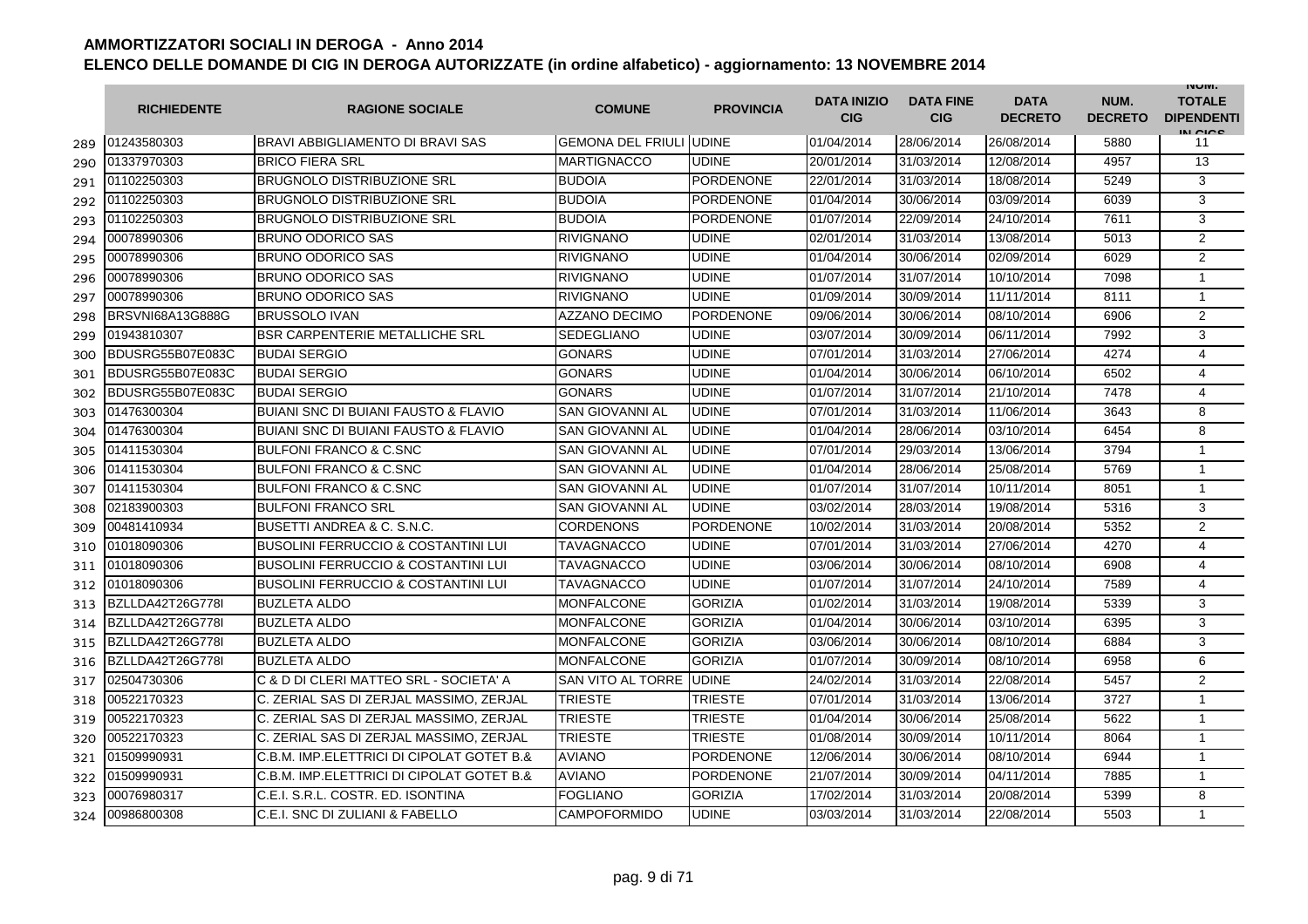|     | <b>RICHIEDENTE</b> | <b>RAGIONE SOCIALE</b>                   | <b>COMUNE</b>                    | <b>PROVINCIA</b> | <b>DATA INIZIO</b><br><b>CIG</b> | <b>DATA FINE</b><br><b>CIG</b> | <b>DATA</b><br><b>DECRETO</b> | NUM.<br><b>DECRETO</b> | <b>INUIVI.</b><br><b>TOTALE</b><br><b>DIPENDENTI</b><br>IN CIGO |
|-----|--------------------|------------------------------------------|----------------------------------|------------------|----------------------------------|--------------------------------|-------------------------------|------------------------|-----------------------------------------------------------------|
| 325 | 00986800308        | C.E.I. SNC DI ZULIANI & FABELLO          | <b>CAMPOFORMIDO</b>              | <b>UDINE</b>     | 01/04/2014                       | 30/06/2014                     | 06/10/2014                    | 6488                   | 1                                                               |
| 326 | 00986800308        | C.E.I. SNC DI ZULIANI & FABELLO          | <b>CAMPOFORMIDO</b>              | <b>UDINE</b>     | 01/07/2014                       | 31/07/2014                     | 20/10/2014                    | 7439                   | $\mathbf{1}$                                                    |
| 327 | 00157840307        | C.I.E. SRL                               | <b>MARTIGNACCO</b>               | <b>UDINE</b>     | 17/02/2014                       | 31/03/2014                     | 19/08/2014                    | 5280                   | 10                                                              |
| 328 | 00157840307        | C.I.E. SRL                               | <b>MARTIGNACCO</b>               | <b>UDINE</b>     | 01/04/2014                       | 30/06/2014                     | 25/08/2014                    | 5666                   | 11                                                              |
| 329 | 00157840307        | C.I.E. SRL                               | <b>MARTIGNACCO</b>               | <b>UDINE</b>     | 01/07/2014                       | 30/09/2014                     | 08/10/2014                    | 6967                   | 11                                                              |
| 330 | 02293970303        | C.I.E.B. SNC DI BERNARDINIS PIERINO      | <b>RIVIGNANO</b>                 | <b>UDINE</b>     | 20/01/2014                       | 31/03/2014                     | 14/08/2014                    | 5102                   | $\mathbf{1}$                                                    |
| 331 | 00553370313        | C.I.M.A. DI PUSSINI NEREO & C. SNC       | <b>GRADISCA D'ISONZO GORIZIA</b> |                  | 07/04/2014                       | 30/06/2014                     | 03/10/2014                    | 6384                   | 3                                                               |
| 332 | 00553370313        | C.I.M.A. DI PUSSINI NEREO & C. SNC       | <b>GRADISCA D'ISONZO GORIZIA</b> |                  | 04/07/2014                       | 30/09/2014                     | 13/10/2014                    | 7148                   | 3                                                               |
| 333 | 01163840935        | C.L.D. SRL                               | <b>PORDENONE</b>                 | <b>PORDENONE</b> | 13/01/2014                       | 31/03/2014                     | 12/08/2014                    | 4988                   | 2                                                               |
| 334 | 01163840935        | C.L.D. SRL                               | PORDENONE                        | PORDENONE        | 01/07/2014                       | 30/09/2014                     | 17/10/2014                    | 7315                   | $\mathbf{1}$                                                    |
| 335 | 00124570326        | C.L.U. "F. BASAGLIA" SOC.COOP ONLUS      | TRIESTE                          | <b>TRIESTE</b>   | 17/03/2014                       | 30/03/2014                     | 28/08/2014                    | 5932                   | 14                                                              |
| 336 | 00124570326        | C.L.U. "F. BASAGLIA" SOC.COOP ONLUS      | TRIESTE                          | TRIESTE          | 07/04/2014                       | 29/06/2014                     | 16/10/2014                    | 7288                   | 110                                                             |
| 337 | 00124570326        | C.L.U. "F. BASAGLIA" SOC.COOP ONLUS      | TRIESTE                          | <b>TRIESTE</b>   | 14/07/2014                       | 28/09/2014                     | 06/11/2014                    | 7995                   | 101                                                             |
| 338 | 01146890312        | C.M. PLUS IMPIANTI S.R.L.                | <b>MONFALCONE</b>                | <b>GORIZIA</b>   | 18/03/2014                       | 31/03/2014                     | 25/08/2014                    | 5538                   | 3                                                               |
| 339 | 01331430932        | C.M. TERMOIDRAULICA SRL                  | <b>PRATA DI</b>                  | <b>PORDENONE</b> | 07/01/2014                       | 31/03/2014                     | 28/04/2014                    | 2951                   | 5                                                               |
| 340 | 01331430932        | C.M. TERMOIDRAULICA SRL                  | <b>PRATA DI</b>                  | <b>PORDENONE</b> | 01/04/2014                       | 30/06/2014                     | 25/08/2014                    | 5693                   | 3                                                               |
| 341 | 01331430932        | C.M. TERMOIDRAULICA SRL                  | PRATA DI                         | PORDENONE        | 01/07/2014                       | 06/09/2014                     | 15/10/2014                    | 7271                   | 4                                                               |
| 342 | 02122880301        | C.M.C.COSTR.MECC.DI CELOTTI SNC          | <b>MAJANO</b>                    | <b>UDINE</b>     | 07/01/2014                       | 31/03/2014                     | 12/08/2014                    | 4925                   | $\mathbf{1}$                                                    |
| 343 | 02122880301        | C.M.C.COSTR.MECC.DI CELOTTI SNC          | <b>MAJANO</b>                    | <b>UDINE</b>     | 07/04/2014                       | 28/06/2014                     | 07/10/2014                    | 6637                   | $\mathbf{1}$                                                    |
| 344 | 01106750936        | C.P. STUDIO SRL                          | <b>PORDENONE</b>                 | <b>PORDENONE</b> | 01/07/2014                       | 30/09/2014                     | 15/10/2014                    | 7238                   | $\overline{2}$                                                  |
| 345 | 02286950304        | C.S.V. CAR SRL                           | <b>CERVIGNANO DEL</b>            | <b>UDINE</b>     | 10/02/2014                       | 31/03/2014                     | 20/08/2014                    | 5371                   | $\overline{2}$                                                  |
| 346 | 02286950304        | C.S.V. CAR SRL                           | <b>CERVIGNANO DEL</b>            | <b>UDINE</b>     | 01/04/2014                       | 30/06/2014                     | 26/08/2014                    | 5834                   | $\overline{2}$                                                  |
| 347 | 01707840938        | <b>CAB SRL</b>                           | <b>BRUGNERA</b>                  | PORDENONE        | 05/05/2014                       | 30/06/2014                     | 07/10/2014                    | 6832                   | $\overline{2}$                                                  |
| 348 | 01707840938        | <b>CAB SRL</b>                           | <b>BRUGNERA</b>                  | <b>PORDENONE</b> | 01/07/2014                       | 30/09/2014                     | 15/10/2014                    | 7239                   | $\overline{2}$                                                  |
| 349 | 01719460303        | CAF.FI. GROUP SRL (EX LINEA CAF.FI. SRL) | PAVIA DI UDINE                   | <b>UDINE</b>     | 03/06/2014                       | 30/06/2014                     | 08/10/2014                    | 6904                   | $\mathbf{1}$                                                    |
| 350 | 01719460303        | CAF.FI. GROUP SRL (EX LINEA CAF.FI. SRL) | PAVIA DI UDINE                   | <b>UDINE</b>     | 01/07/2014                       | 30/09/2014                     | 22/10/2014                    | 7508                   | $\mathbf{1}$                                                    |
| 351 | CLLGLC68H26D962U   | CALLIGARO STUDIO TECNICO                 | <b>BUJA</b>                      | <b>UDINE</b>     | 07/01/2014                       | 31/03/2014                     | 27/06/2014                    | 4264                   | $\mathbf{1}$                                                    |
| 352 | CLLGLC68H26D962U   | CALLIGARO STUDIO TECNICO                 | <b>BUJA</b>                      | <b>UDINE</b>     | 01/04/2014                       | 30/06/2014                     | 02/09/2014                    | 5986                   | $\mathbf{1}$                                                    |
| 353 | 01790790305        | CALORE S.N.C. DI CALORE MARIO E DELL'OVA | UDINE                            | <b>UDINE</b>     | 01/03/2014                       | 31/03/2014                     | 25/08/2014                    | 5636                   | 2                                                               |
| 354 | 01790790305        | CALORE S.N.C. DI CALORE MARIO E DELL'OVA | UDINE                            | <b>UDINE</b>     | 01/04/2014                       | 30/06/2014                     | 03/10/2014                    | 6380                   | $\overline{2}$                                                  |
| 355 | 01831120306        | CALZ.GIOVANNI VENUTI SNC                 | <b>RAGOGNA</b>                   | <b>UDINE</b>     | 07/07/2014                       | 30/09/2014                     | 10/10/2014                    | 7075                   | 9                                                               |
| 356 | 01410270308        | CALZATURIFICIO MARY DI BATTIGELLI RENATO | <b>SAN DANIELE DEL</b>           | <b>UDINE</b>     | 26/05/2014                       | 22/06/2014                     | 08/10/2014                    | 6877                   | 10                                                              |
| 357 | CMPGFR49B25G891T   | <b>CAMPANER GIANFRANCO</b>               | <b>PORPETTO</b>                  | <b>UDINE</b>     | 07/04/2014                       | 30/06/2014                     | 06/10/2014                    | 6466                   | 5                                                               |
| 358 | 02073760304        | CANDUSSO CARPENTERIE E LATTONERIE SRL    | <b>MORUZZO</b>                   | <b>UDINE</b>     | 15/01/2014                       | 31/03/2014                     | 13/08/2014                    | 5067                   | 10                                                              |
| 359 | 02480200308        | <b>CANDUSSO ENZO SRL</b>                 | <b>MORUZZO</b>                   | <b>UDINE</b>     | 20/01/2014                       | 31/03/2014                     | 13/08/2014                    | 5061                   | $\overline{4}$                                                  |
| 360 | 02480200308        | <b>CANDUSSO ENZO SRL</b>                 | <b>MORUZZO</b>                   | <b>UDINE</b>     | 07/04/2014                       | 30/06/2014                     | 06/10/2014                    | 6604                   | 4                                                               |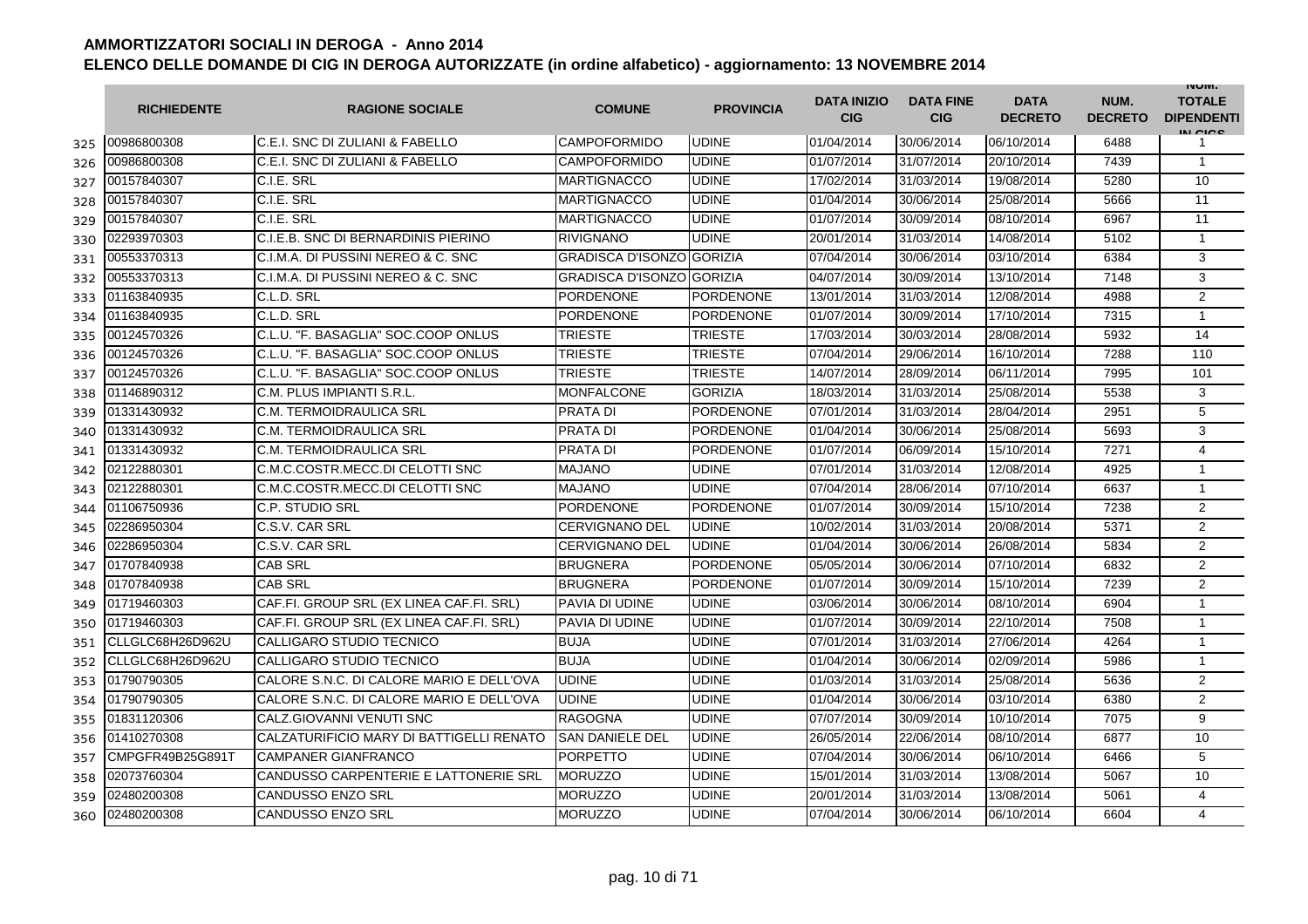|     | <b>RICHIEDENTE</b> | <b>RAGIONE SOCIALE</b>                    | <b>COMUNE</b>          | <b>PROVINCIA</b> | <b>DATA INIZIO</b><br><b>CIG</b> | <b>DATA FINE</b><br><b>CIG</b> | <b>DATA</b><br><b>DECRETO</b> | NUM.<br><b>DECRETO</b> | <b>INUIVI.</b><br><b>TOTALE</b><br><b>DIPENDENTI</b><br>IN CICS |
|-----|--------------------|-------------------------------------------|------------------------|------------------|----------------------------------|--------------------------------|-------------------------------|------------------------|-----------------------------------------------------------------|
| 361 | 02480200308        | <b>CANDUSSO ENZO SRL</b>                  | <b>MORUZZO</b>         | <b>UDINE</b>     | 01/07/2014                       | 31/07/2014                     | 17/10/2014                    | 7331                   | 4                                                               |
| 362 | 91053030937        | CANEVESE S.R.L.                           | PORDENONE              | PORDENONE        | 15/01/2014                       | 31/03/2014                     | 13/06/2014                    | 3755                   | $\mathbf{1}$                                                    |
| 363 | 91053030937        | CANEVESE S.R.L.                           | <b>PORDENONE</b>       | <b>PORDENONE</b> | 10/02/2014                       | 31/03/2014                     | 19/08/2014                    | 5315                   | $\overline{7}$                                                  |
| 364 | 91053030937        | <b>CANEVESE S.R.L</b>                     | <b>PORDENONE</b>       | <b>PORDENONE</b> | 01/04/2014                       | 30/06/2014                     | 25/08/2014                    | 5689                   | $\mathbf{1}$                                                    |
| 365 | 01682180300        | <b>CANOLA LINO &amp; FIGLI</b>            | <b>MAGNANO IN</b>      | <b>UDINE</b>     | 17/02/2014                       | 31/03/2014                     | 20/08/2014                    | 5394                   | $\mathbf{1}$                                                    |
| 366 | CNTFLV59R14D621S   | <b>CANTON FLAVIO</b>                      | <b>FIUME VENETO</b>    | <b>PORDENONE</b> | 07/01/2014                       | 29/03/2014                     | 13/06/2014                    | 3799                   | $\mathbf{1}$                                                    |
| 367 | 01270260308        | CAON NIBE & GINO SNC                      | <b>MANZANO</b>         | <b>UDINE</b>     | 26/05/2014                       | 28/06/2014                     | 08/10/2014                    | 6885                   | $\mathbf{1}$                                                    |
| 368 | 01661390300        | CAPAI S.R.L.                              | <b>UDINE</b>           | <b>UDINE</b>     | 09/06/2014                       | 08/09/2014                     | 08/10/2014                    | 6939                   | $\overline{2}$                                                  |
| 369 | 02328620303        | CAR CENTER S.R.L. UNINOMINALE             | <b>MAJANO</b>          | <b>UDINE</b>     | 10/02/2014                       | 31/03/2014                     | 19/08/2014                    | 5278                   | $\overline{4}$                                                  |
| 370 | 02328620303        | CAR CENTER S.R.L. UNINOMINALE             | <b>MAJANO</b>          | <b>UDINE</b>     | 07/04/2014                       | 30/06/2014                     | 03/10/2014                    | 6422                   | 4                                                               |
| 371 | CRDNNA57P61A399Y   | CARDINALE D.SSA ANNA STUDIO               | UDINE                  | <b>UDINE</b>     | 14/02/2014                       | 31/03/2014                     | 19/08/2014                    | 5340                   | 3                                                               |
| 372 | CRDNNA57P61A399Y   | CARDINALE D.SSA ANNA STUDIO               | UDINE                  | <b>UDINE</b>     | 04/04/2014                       | 30/06/2014                     | 25/08/2014                    | 5568                   | 3                                                               |
| 373 | 00369320932        | <b>CARINI AUTO SRL</b>                    | <b>PORDENONE</b>       | <b>PORDENONE</b> | 01/03/2014                       | 31/03/2014                     | 25/08/2014                    | 5542                   | 6                                                               |
| 374 | 00369320932        | <b>CARINI AUTO SRL</b>                    | <b>PORDENONE</b>       | <b>PORDENONE</b> | 01/04/2014                       | 30/06/2014                     | 26/08/2014                    | 5895                   | 11                                                              |
| 375 | 00369320932        | <b>CARINI AUTO SRL</b>                    | <b>PORDENONE</b>       | <b>PORDENONE</b> | 01/07/2014                       | 30/09/2014                     | 16/10/2014                    | 7294                   | 11                                                              |
| 376 | 00153950274        | CARLO DELLE VEDOVE SRL                    | <b>PORTOGRUARO</b>     | <b>VENEZIA</b>   | 15/01/2014                       | 31/03/2014                     | 12/08/2014                    | 4982                   | $\overline{7}$                                                  |
| 377 | 00153950274        | <b>CARLO DELLE VEDOVE SRL</b>             | PORTOGRUARO            | VENEZIA          | 01/04/2014                       | 30/06/2014                     | 26/08/2014                    | 5875                   | 10                                                              |
| 378 | 00153950274        | CARLO DELLE VEDOVE SRL                    | <b>PORTOGRUARO</b>     | <b>VENEZIA</b>   | 01/04/2014                       | 30/06/2014                     | 26/08/2014                    | 5877                   | $\overline{4}$                                                  |
| 379 | 00153950274        | CARLO DELLE VEDOVE SRL                    | PORTOGRUARO            | <b>VENEZIA</b>   | 01/04/2014                       | 30/06/2014                     | 26/08/2014                    | 5876                   | 6                                                               |
| 380 | 02546440302        | CARNIAGOMME SAS DI LOCATELLI G. & C.      | <b>TOLMEZZO</b>        | <b>UDINE</b>     | 07/01/2014                       | 31/03/2014                     | 13/06/2014                    | 3817                   | $\overline{2}$                                                  |
| 381 | 02546440302        | CARNIAGOMME SAS DI LOCATELLI G. & C.      | TOLMEZZO               | <b>UDINE</b>     | 01/04/2014                       | 30/06/2014                     | 26/08/2014                    | 5815                   | $\overline{2}$                                                  |
| 382 | 01483860308        | <b>CARNICA ARTE TESSILE SRL</b>           | VILLA SANTINA          | <b>UDINE</b>     | 13/01/2014                       | 31/03/2014                     | 13/08/2014                    | 5044                   | 4                                                               |
| 383 | 01483860308        | <b>CARNICA ARTE TESSILE SRL</b>           | VILLA SANTINA          | <b>UDINE</b>     | 01/04/2014                       | 30/06/2014                     | 06/10/2014                    | 6569                   | 4                                                               |
| 384 | 01483860308        | <b>CARNICA ARTE TESSILE SRL</b>           | <b>VILLA SANTINA</b>   | <b>UDINE</b>     | 14/07/2014                       | 31/07/2014                     | 04/11/2014                    | 7882                   | 4                                                               |
| 385 | CRNDNI55R04B215Y   | <b>CARNIELLO DINO</b>                     | <b>BRUGNERA</b>        | PORDENONE        | 13/01/2014                       | 31/03/2014                     | 11/06/2014                    | 3633                   | $\mathbf{1}$                                                    |
| 386 | CRNDNI55R04B215Y   | <b>CARNIELLO DINO</b>                     | <b>BRUGNERA</b>        | <b>PORDENONE</b> | 01/07/2014                       | 30/09/2014                     | 20/10/2014                    | 7453                   | $\mathbf{1}$                                                    |
| 387 | 01584990939        | <b>CARPE DIEM SRL UNIPERSONALE</b>        | <b>SPILIMBERGO</b>     | <b>PORDENONE</b> | 01/02/2014                       | 31/03/2014                     | 19/08/2014                    | 5281                   | $\mathbf{1}$                                                    |
| 388 | 01584990939        | CARPE DIEM SRL UNIPERSONALE               | <b>SPILIMBERGO</b>     | <b>PORDENONE</b> | 01/04/2014                       | 30/06/2014                     | 06/10/2014                    | 6524                   | $\mathbf{1}$                                                    |
| 389 | 00311670301        | CARPENTERIA MANZANESE DI MITTONE L.       | <b>MANZANO</b>         | <b>UDINE</b>     | 10/03/2014                       | 31/03/2014                     | 25/08/2014                    | 5618                   | 13                                                              |
| 390 | 00311670301        | CARPENTERIA MANZANESE DI MITTONE L.       | <b>MANZANO</b>         | <b>UDINE</b>     | 01/04/2014                       | 30/06/2014                     | 25/08/2014                    | 5770                   | 13                                                              |
| 391 | 00250350303        | CARROZZERIA ANDRIOLI SNC                  | <b>PASIAN DI PRATO</b> | <b>UDINE</b>     | 03/02/2014                       | 31/03/2014                     | 18/08/2014                    | 5193                   | $\mathbf{1}$                                                    |
| 392 | 00250350303        | CARROZZERIA ANDRIOLI SNC                  | <b>PASIAN DI PRATO</b> | <b>UDINE</b>     | 03/04/2014                       | 30/06/2014                     | 26/08/2014                    | 5847                   | $\mathbf{1}$                                                    |
| 393 | 00250350303        | CARROZZERIA ANDRIOLI SNC                  | <b>PASIAN DI PRATO</b> | <b>UDINE</b>     | 01/07/2014                       | 31/07/2014                     | 20/10/2014                    | 7440                   | $\mathbf{1}$                                                    |
| 394 | 00091590935        | CARROZZERIA BOMBEN SRL                    | <b>PORDENONE</b>       | <b>PORDENONE</b> | 12/05/2014                       | 30/06/2014                     | 08/10/2014                    | 6857                   | $\mathbf{1}$                                                    |
| 395 | 00091590935        | CARROZZERIA BOMBEN SRL                    | <b>PORDENONE</b>       | <b>PORDENONE</b> | 01/07/2014                       | 30/09/2014                     | 24/10/2014                    | 7642                   | $\mathbf{1}$                                                    |
| 396 | 00371110933        | CARROZZERIA EMILIANA DI GAVA RUFFINO & C. | <b>ROVEREDO IN</b>     | <b>PORDENONE</b> | 10/02/2014                       | 31/03/2014                     | 19/08/2014                    | 5327                   | $\mathbf{1}$                                                    |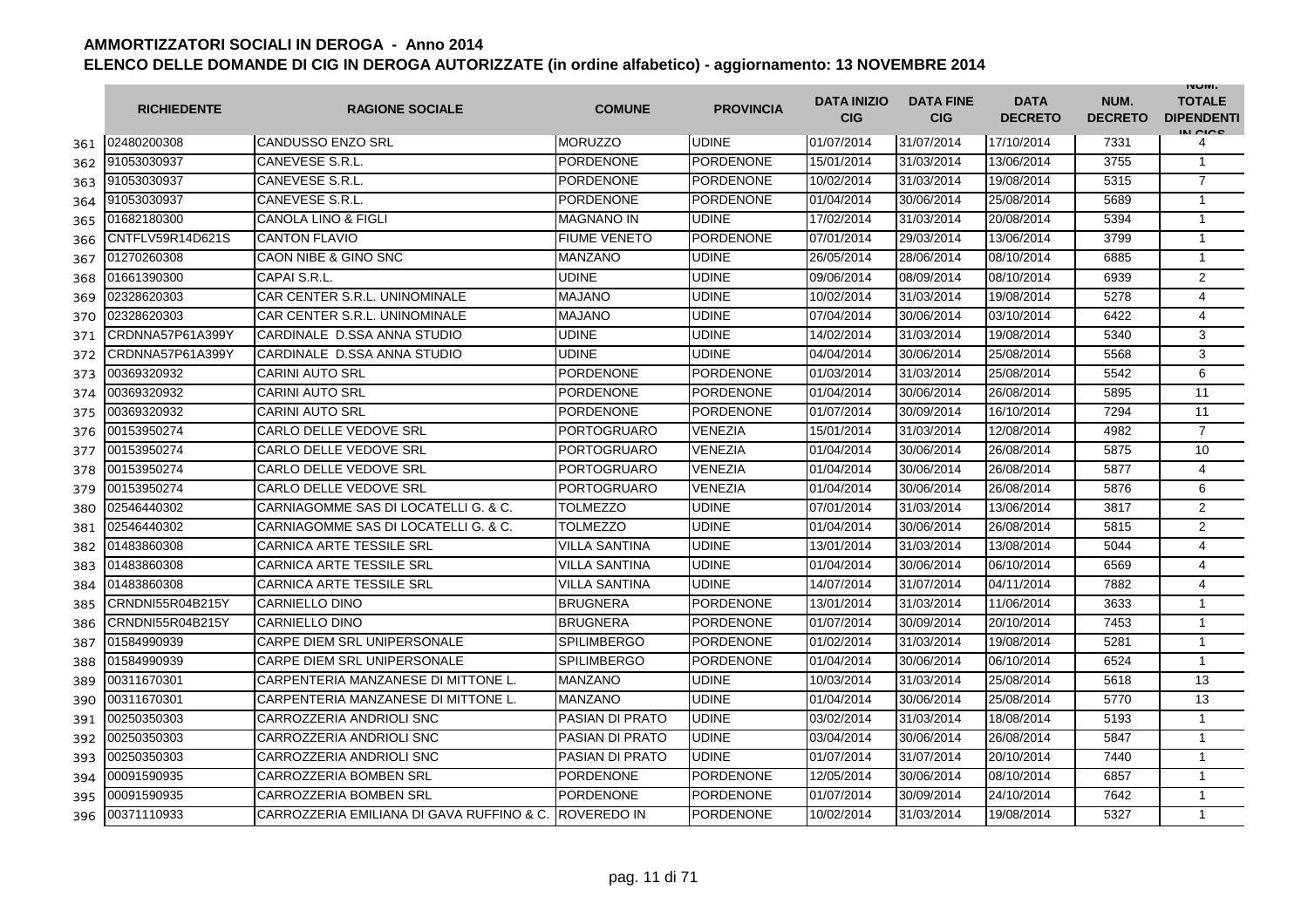|     | <b>RICHIEDENTE</b>      | <b>RAGIONE SOCIALE</b>                 | <b>COMUNE</b>              | <b>PROVINCIA</b> | <b>DATA INIZIO</b><br><b>CIG</b> | <b>DATA FINE</b><br><b>CIG</b> | <b>DATA</b><br><b>DECRETO</b> | NUM.<br><b>DECRETO</b> | <b>INUIVI.</b><br><b>TOTALE</b><br><b>DIPENDENTI</b><br>IN CIGO |
|-----|-------------------------|----------------------------------------|----------------------------|------------------|----------------------------------|--------------------------------|-------------------------------|------------------------|-----------------------------------------------------------------|
| 397 | 00188680938             | CARROZZERIA F.LLI DALL'ACQUA SNC       | <b>PORDENONE</b>           | <b>PORDENONE</b> | 10/01/2014                       | 31/03/2014                     | 12/08/2014                    | 4974                   | 3                                                               |
| 398 | FRGCLD67T16G381X        | CARROZZERIA FERIGO CLAUDIO             | <b>PAULARO</b>             | <b>UDINE</b>     | 07/01/2014                       | 31/03/2014                     | 27/06/2014                    | 4302                   | 3                                                               |
| 399 | 01224250934             | CARROZZERIA FRIULI DI SONEGO ANTONIO & | <b>SACILE</b>              | PORDENONE        | 20/01/2014                       | 31/03/2014                     | 27/06/2014                    | 4290                   | 3                                                               |
| 400 | 01224250934             | CARROZZERIA FRIULI DI SONEGO ANTONIO & | <b>SACILE</b>              | PORDENONE        | 01/04/2014                       | 30/06/2014                     | 06/10/2014                    | 6469                   | 3                                                               |
| 401 | 01224250934             | CARROZZERIA FRIULI DI SONEGO ANTONIO & | <b>SACILE</b>              | <b>PORDENONE</b> | 01/07/2014                       | 19/09/2014                     | 10/10/2014                    | 7083                   | 3                                                               |
| 402 | 01161940935             | CARROZZERIA JOLLY DI FANTIN & C.SNC    | <b>CORDENONS</b>           | <b>PORDENONE</b> | 10/02/2014                       | 31/03/2014                     | 18/08/2014                    | 5225                   | 5                                                               |
| 403 | 01161940935             | CARROZZERIA JOLLY DI FANTIN & C.SNC    | <b>CORDENONS</b>           | <b>PORDENONE</b> | 01/04/2014                       | 30/06/2014                     | 06/10/2014                    | 6513                   | 5                                                               |
| 404 | 01081570937             | CARROZZERIA UMBERTO DI CIGNOLINI RODIS | <b>FONTANAFREDDA</b>       | <b>PORDENONE</b> | 05/06/2014                       | 30/06/2014                     | 08/10/2014                    | 6871                   | 2                                                               |
| 405 | 01081570937             | CARROZZERIA UMBERTO DI CIGNOLINI RODIS | FONTANAFREDDA              | <b>PORDENONE</b> | 01/07/2014                       | 30/09/2014                     | 13/10/2014                    | 7124                   | $\overline{2}$                                                  |
| 406 | 02235180235             | CARTIERA DI RIVIGNANO S.R.L.           | <b>RIVIGNANO</b>           | <b>UDINE</b>     | 01/01/2014                       | 31/03/2014                     | 28/04/2014                    | 2940                   | 67                                                              |
| 407 | 02235180235             | CARTIERA DI RIVIGNANO S.R.L.           | <b>RIVIGNANO</b>           | <b>UDINE</b>     | 01/04/2014                       | 31/05/2014                     | 27/06/2014                    | 4331                   | 67                                                              |
| 408 | 00550590319             | CASA DEL SALOTTO DI CESCHIA B&C SAS    | RONCHI DEI                 | <b>GORIZIA</b>   | 27/01/2014                       | 31/03/2014                     | 18/08/2014                    | 5220                   | 3                                                               |
| 409 | 00550590319             | CASA DEL SALOTTO DI CESCHIA B&C SAS    | RONCHI DEI                 | <b>GORIZIA</b>   | 07/04/2014                       | 30/06/2014                     | 26/08/2014                    | 5823                   | $\overline{4}$                                                  |
| 410 | 80003710318             | CASA DELLO STUDENTE SLOVENO            | <b>GORIZIA</b>             | <b>GORIZIA</b>   | 01/07/2014                       | 13/09/2014                     | 08/10/2014                    | 6941                   | 9                                                               |
| 411 | 00158790303             | CASA DI CURA 'CITTA' DI UDINE' SPA     | UDINE                      | <b>UDINE</b>     | 24/02/2014                       | 31/03/2014                     | 10/06/2014                    | 3576                   | 8                                                               |
| 412 | 00158790303             | CASA DI CURA 'CITTA' DI UDINE' SPA     | UDINE                      | <b>UDINE</b>     | 01/04/2014                       | 30/06/2014                     | 12/08/2014                    | 4945                   | 9                                                               |
| 413 | 00158790303             | CASA DI CURA 'CITTA' DI UDINE' SPA     | UDINE                      | <b>UDINE</b>     | 01/07/2014                       | 31/08/2014                     | 24/10/2014                    | 7572                   | 8                                                               |
| 414 | <b>FBCGPP41L21H816Y</b> | CASA EDITRICE DI TABACCO GIUSEPPE      | TAVAGNACCO                 | <b>UDINE</b>     | 01/08/2014                       | 30/09/2014                     | 07/11/2014                    | 8015                   | 2                                                               |
| 415 | 04206650261             | CASA LIBELLA S.R.L.                    | <b>FORGARIA NEL</b>        | <b>UDINE</b>     | 21/07/2014                       | 30/09/2014                     | 31/10/2014                    | 7811                   | $\overline{2}$                                                  |
| 416 | CSNDNL64S16F770Y        | <b>CASONATO DANIELE</b>                | <b>CORDENONS</b>           | <b>PORDENONE</b> | 14/04/2014                       | 30/06/2014                     | 26/08/2014                    | 5885                   | $\overline{2}$                                                  |
| 417 | CSNDNL64S16F770Y        | <b>CASONATO DANIELE</b>                | <b>CORDENONS</b>           | <b>PORDENONE</b> | 01/07/2014                       | 30/09/2014                     | 17/10/2014                    | 7335                   | 2                                                               |
| 418 | 01035160934             | CASSIN GIANCARLO & C. S.A.S.           | SESTO AL REGHENA PORDENONE |                  | 20/01/2014                       | 31/03/2014                     | 13/06/2014                    | 3788                   | $\mathbf{1}$                                                    |
| 419 | 01035160934             | CASSIN GIANCARLO & C. S.A.S.           | <b>SESTO AL REGHENA</b>    | <b>PORDENONE</b> | 01/04/2014                       | 30/06/2014                     | 03/10/2014                    | 6436                   | 1                                                               |
| 420 | 00457660306             | CASSIN SNC. DI CASSIN TEODORO E C.     | <b>BERTIOLO</b>            | <b>UDINE</b>     | 01/08/2014                       | 30/09/2014                     | 07/11/2014                    | 8006                   | 1                                                               |
| 421 | 01554800308             | CATTARINO MARMI E GRANITI SNC          | <b>BUJA</b>                | <b>UDINE</b>     | 13/01/2014                       | 31/03/2014                     | 13/08/2014                    | 5005                   | 5                                                               |
| 422 | 01554800308             | CATTARINO MARMI E GRANITI SNC          | <b>BUJA</b>                | <b>UDINE</b>     | 01/04/2014                       | 30/06/2014                     | 06/10/2014                    | 6575                   | 5                                                               |
| 423 | 02515370308             | CATTELAN AUTO S.R.L.                   | UDINE                      | <b>UDINE</b>     | 07/01/2014                       | 31/03/2014                     | 27/06/2014                    | 4325                   | 1                                                               |
| 424 | 02515370308             | CATTELAN AUTO S.R.L.                   | UDINE                      | <b>UDINE</b>     | 01/04/2014                       | 30/06/2014                     | 03/10/2014                    | 6388                   | $\mathbf{1}$                                                    |
| 425 | 02515370308             | CATTELAN AUTO S.R.L.                   | UDINE                      | <b>UDINE</b>     | 01/07/2014                       | 14/08/2014                     | 10/10/2014                    | 7079                   | $\mathbf{1}$                                                    |
| 426 | 02515370308             | CATTELAN AUTO S.R.L.                   | UDINE                      | <b>UDINE</b>     | 01/09/2014                       | 19/09/2014                     | 10/11/2014                    | 8093                   | $\mathbf{1}$                                                    |
| 427 | 02413490307             | <b>CBF-FRIULCOSTRUZIONI SRL</b>        | <b>CERVIGNANO DEL</b>      | <b>UDINE</b>     | 07/01/2014                       | 31/03/2014                     | 13/06/2014                    | 3754                   | $\overline{4}$                                                  |
| 428 | 02413490307             | <b>CBF-FRIULCOSTRUZIONI SRL</b>        | <b>CERVIGNANO DEL</b>      | <b>UDINE</b>     | 01/04/2014                       | 30/06/2014                     | 25/08/2014                    | 5788                   | 4                                                               |
| 429 | 01223660935             | <b>CEA ABRASIVI SNC</b>                | <b>SPILIMBERGO</b>         | <b>PORDENONE</b> | 10/02/2014                       | 31/03/2014                     | 20/08/2014                    | 5364                   | $\overline{2}$                                                  |
| 430 | 01223660935             | <b>CEA ABRASIVI SNC</b>                | <b>SPILIMBERGO</b>         | <b>PORDENONE</b> | 16/04/2014                       | 30/06/2014                     | 07/10/2014                    | 6705                   | $\mathbf{1}$                                                    |
| 431 | 00496900309             | <b>CECOTTI FRANCO &amp; C.SRL</b>      | <b>MANZANO</b>             | <b>UDINE</b>     | 10/01/2014                       | 31/03/2014                     | 18/08/2014                    | 5203                   | 9                                                               |
| 432 | CCTPLA47S20E083N        | <b>CECOTTI PAOLO</b>                   | <b>BICINICCO</b>           | <b>UDINE</b>     | 13/01/2014                       | 31/03/2014                     | 13/08/2014                    | 5069                   | $\mathbf{1}$                                                    |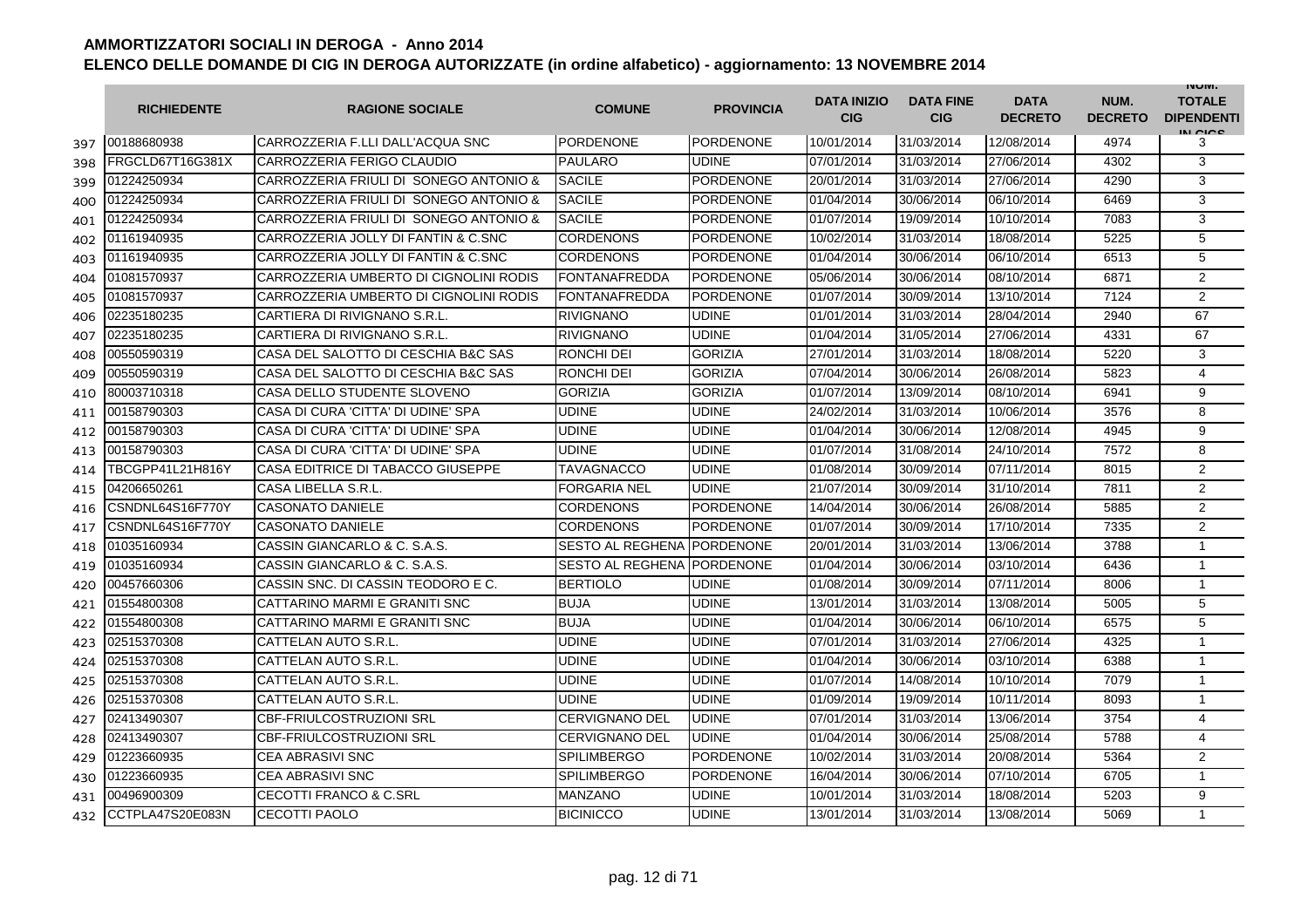|     | <b>RICHIEDENTE</b> | <b>RAGIONE SOCIALE</b>                  | <b>COMUNE</b>            | <b>PROVINCIA</b> | <b>DATA INIZIO</b><br><b>CIG</b> | <b>DATA FINE</b><br><b>CIG</b> | <b>DATA</b><br><b>DECRETO</b> | NUM.<br><b>DECRETO</b> | <b>INUIVI.</b><br><b>TOTALE</b><br><b>DIPENDENTI</b><br>IN CIGO |
|-----|--------------------|-----------------------------------------|--------------------------|------------------|----------------------------------|--------------------------------|-------------------------------|------------------------|-----------------------------------------------------------------|
| 433 | CCTPLA47S20E083N   | <b>CECOTTI PAOLO</b>                    | <b>BICINICCO</b>         | <b>UDINE</b>     | 07/04/2014                       | 30/06/2014                     | 06/10/2014                    | 6514                   | 1                                                               |
| 434 | 01784820308        | CEFRA DI D'URSO FRANCESCO & C.SNC       | <b>SAN GIOVANNI AL</b>   | <b>UDINE</b>     | 07/01/2014                       | 31/03/2014                     | 11/06/2014                    | 3639                   | 3                                                               |
| 435 | 00872880323        | <b>CEG</b>                              | TRIESTE                  | <b>TRIESTE</b>   | 07/01/2014                       | 31/03/2014                     | 27/06/2014                    | 4251                   | $\overline{4}$                                                  |
| 436 | 00872880323        | <b>CEG</b>                              | TRIESTE                  | <b>TRIESTE</b>   | 01/04/2014                       | 30/06/2014                     | 06/10/2014                    | 6519                   | $\overline{4}$                                                  |
| 437 | 00872880323        | <b>CEG</b>                              | TRIESTE                  | TRIESTE          | 01/07/2014                       | 31/07/2014                     | 17/10/2014                    | 7360                   | 3                                                               |
| 438 | CLTRRT62M08H816O   | <b>CELOTTI ROBERTO</b>                  | <b>MAJANO</b>            | <b>UDINE</b>     | 20/01/2014                       | 31/03/2014                     | 14/08/2014                    | 5165                   | $\mathbf{1}$                                                    |
| 439 | CLTRRT62M08H816O   | <b>CELOTTI ROBERTO</b>                  | <b>MAJANO</b>            | <b>UDINE</b>     | 07/04/2014                       | 28/06/2014                     | 10/10/2014                    | 7015                   | $\mathbf{1}$                                                    |
| 440 | 02211870304        | CENTRO CONVEGNI PALAZZO DELLE           | <b>UDINE</b>             | <b>UDINE</b>     | 15/07/2014                       | 30/09/2014                     | 04/11/2014                    | 7880                   | 2                                                               |
| 441 | 01715260939        | <b>CENTRO RESTAURO SRL</b>              | <b>PORDENONE</b>         | <b>PORDENONE</b> | 08/01/2014                       | 31/03/2014                     | 12/08/2014                    | 4921                   | 3                                                               |
| 442 | 02120350307        | CENTRO SERVIZI UIL UDINE                | UDINE                    | <b>UDINE</b>     | 02/01/2014                       | 28/02/2014                     | 13/06/2014                    | 3747                   | $\mathbf{1}$                                                    |
| 443 | 00322710302        | CENTROEDILE DI DANELUTTI SNC            | TRASAGHIS                | <b>UDINE</b>     | 01/03/2014                       | 31/03/2014                     | 25/08/2014                    | 5580                   | 5                                                               |
| 444 | 00322710302        | CENTROEDILE DI DANELUTTI SNC            | TRASAGHIS                | <b>UDINE</b>     | 01/04/2014                       | 30/06/2014                     | 06/10/2014                    | 6509                   | 4                                                               |
| 445 | 00322710302        | CENTROEDILE DI DANELUTTI SNC            | TRASAGHIS                | <b>UDINE</b>     | 01/07/2014                       | 30/09/2014                     | 06/11/2014                    | 7999                   | 4                                                               |
| 446 | CLECLD58M19E617C   | <b>CEOLA CLAUDIO</b>                    | <b>ARZENE</b>            | <b>PORDENONE</b> | 04/08/2014                       | 30/09/2014                     | 30/10/2014                    | 7751                   | $\overline{2}$                                                  |
| 447 | 00216560300        | <b>CERAMICHE FABBRO SNC</b>             | <b>RIVIGNANO</b>         | <b>UDINE</b>     | 20/01/2014                       | 31/03/2014                     | 14/08/2014                    | 5105                   | 16                                                              |
| 448 | 00216560300        | <b>CERAMICHE FABBRO SNC</b>             | <b>RIVIGNANO</b>         | <b>UDINE</b>     | 05/05/2014                       | 30/06/2014                     | 07/10/2014                    | 6783                   | 16                                                              |
| 449 | 00216560300        | <b>CERAMICHE FABBRO SNC</b>             | <b>RIVIGNANO</b>         | <b>UDINE</b>     | 28/07/2014                       | 08/08/2014                     | 04/11/2014                    | 7931                   | 16                                                              |
| 450 | 00269940300        | <b>CERAMICHE FLORIMAR SRL</b>           | <b>PRECENICCO</b>        | <b>UDINE</b>     | 07/01/2014                       | 31/03/2014                     | 27/06/2014                    | 4224                   | $\overline{4}$                                                  |
| 451 | 02424110308        | <b>CESCUTTI MARMI SRL</b>               | <b>AIELLO DEL FRIULI</b> | <b>UDINE</b>     | 12/02/2014                       | 31/03/2014                     | 20/08/2014                    | 5409                   | 2                                                               |
| 452 | 02424110308        | <b>CESCUTTI MARMI SRL</b>               | <b>AIELLO DEL FRIULI</b> | <b>UDINE</b>     | 14/04/2014                       | 30/06/2014                     | 07/10/2014                    | 6716                   | $\overline{2}$                                                  |
| 453 | 02424110308        | <b>CESCUTTI MARMI SRL</b>               | <b>AIELLO DEL FRIULI</b> | <b>UDINE</b>     | 14/07/2014                       | 30/09/2014                     | 28/10/2014                    | 7707                   | $\mathbf{1}$                                                    |
| 454 | 01502130931        | CF S.A.S. DI LORENZUTTI ELVIRA & C.     | <b>PORDENONE</b>         | <b>PORDENONE</b> | 03/03/2014                       | 31/03/2014                     | 22/08/2014                    | 5473                   | 2                                                               |
| 455 | 01502130931        | CF S.A.S. DI LORENZUTTI ELVIRA & C.     | PORDENONE                | PORDENONE        | 17/04/2014                       | 30/06/2014                     | 07/10/2014                    | 6643                   | $\overline{2}$                                                  |
| 456 | DRGDNL92H06L424D   | CHANEL DANY 92 DI DRAGO DANIEL          | TRIESTE                  | <b>TRIESTE</b>   | 01/06/2014                       | 30/06/2014                     | 08/10/2014                    | 6924                   | $\overline{2}$                                                  |
| 457 | DRGDNL92H06L424D   | CHANEL DANY 92 DI DRAGO DANIEL          | TRIESTE                  | <b>TRIESTE</b>   | 01/07/2014                       | 30/09/2014                     | 10/10/2014                    | 7097                   | 2                                                               |
| 458 | 02361950302        | CHEMIO TECNICA SNC                      | SAN VITO AL TORRE        | <b>UDINE</b>     | 07/01/2014                       | 31/03/2014                     | 12/08/2014                    | 4919                   | 5                                                               |
| 459 | 02361950302        | CHEMIO TECNICA SNC                      | SAN VITO AL TORRE        | <b>UDINE</b>     | 01/04/2014                       | 30/06/2014                     | 06/10/2014                    | 6571                   | 5                                                               |
| 460 | CHRGBT54B01H657C   | <b>CHERTI GIAMBATTISTA</b>              | <b>TRIESTE</b>           | <b>TRIESTE</b>   | 02/01/2014                       | 31/03/2014                     | 12/08/2014                    | 4915                   | $\mathbf{1}$                                                    |
| 461 | CHRGBT54B01H657C   | <b>CHERTI GIAMBATTISTA</b>              | <b>TRIESTE</b>           | <b>TRIESTE</b>   | 01/04/2014                       | 30/06/2014                     | 02/09/2014                    | 6024                   | $\mathbf{1}$                                                    |
| 462 | 02203510306        | <b>CHIARVESIO SRL</b>                   | <b>FAGAGNA</b>           | UDINE            | 05/05/2014                       | 30/06/2014                     | 07/10/2014                    | 6739                   | $\mathbf{1}$                                                    |
| 463 | CHRSFN65C46L424J   | <b>CHIERINI STEFANIA</b>                | <b>TRIESTE</b>           | <b>TRIESTE</b>   | 03/03/2014                       | 31/03/2014                     | 22/08/2014                    | 5446                   | 2                                                               |
| 464 | CHRSFN65C46L424J   | <b>CHIERINI STEFANIA</b>                | TRIESTE                  | TRIESTE          | 02/05/2014                       | 30/06/2014                     | 07/10/2014                    | 6776                   | 2                                                               |
| 465 | CHRSFN65C46L424J   | <b>CHIERINI STEFANIA</b>                | <b>TRIESTE</b>           | <b>TRIESTE</b>   | 21/07/2014                       | 30/09/2014                     | 31/10/2014                    | 7818                   | 2                                                               |
| 466 | 01482080932        | CIGANA BRUNO SNC DI D'ANDREA FRANCO & C | <b>AVIANO</b>            | <b>PORDENONE</b> | 03/03/2014                       | 31/03/2014                     | 22/08/2014                    | 5513                   | $\overline{2}$                                                  |
| 467 | 01482080932        | CIGANA BRUNO SNC DI D'ANDREA FRANCO & C | <b>AVIANO</b>            | <b>PORDENONE</b> | 01/04/2014                       | 30/06/2014                     | 03/10/2014                    | 6408                   | 2                                                               |
| 468 | 01482080932        | CIGANA BRUNO SNC DI D'ANDREA FRANCO & C | <b>AVIANO</b>            | <b>PORDENONE</b> | 24/07/2014                       | 30/09/2014                     | 04/11/2014                    | 7865                   | $\overline{2}$                                                  |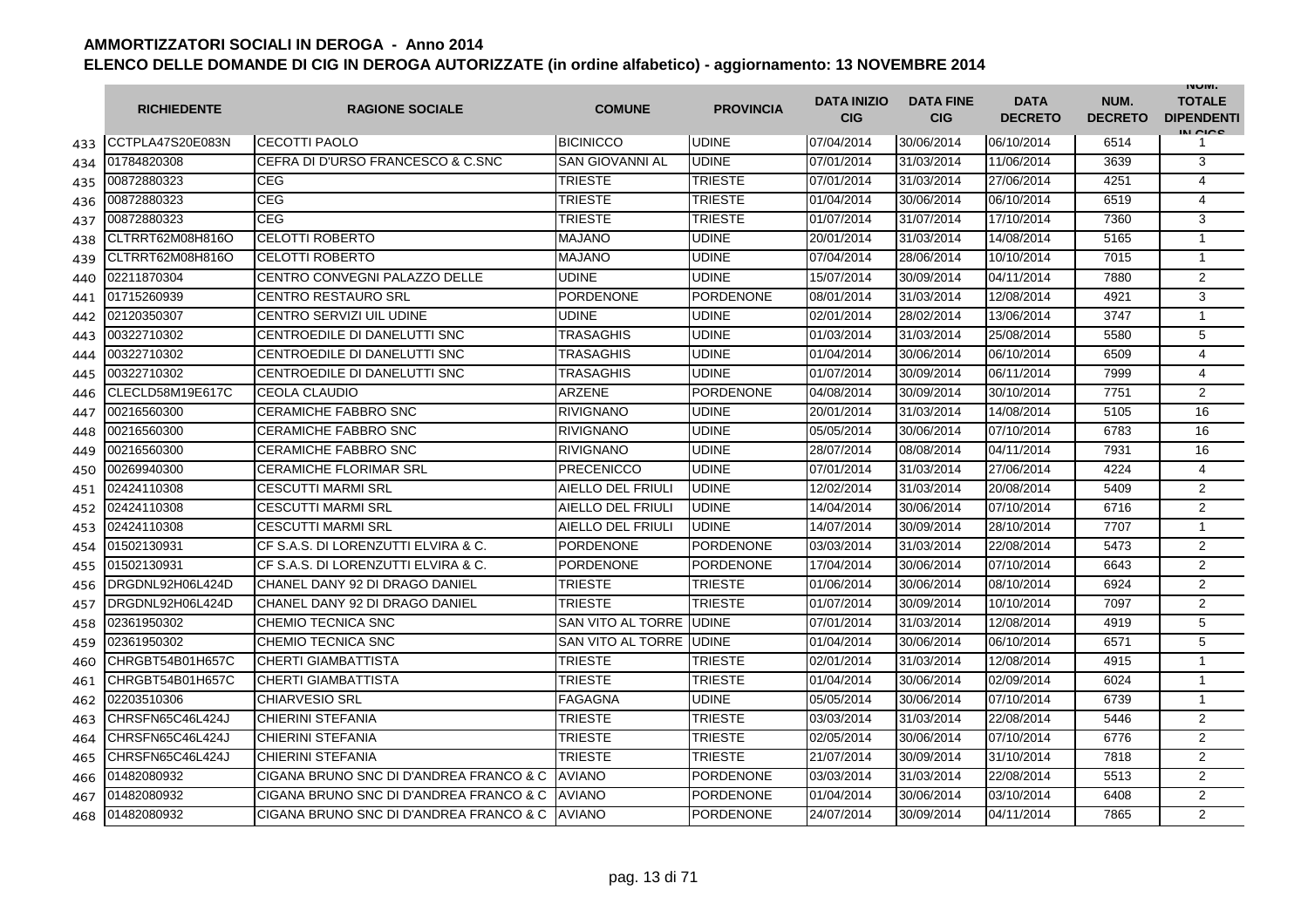|     | <b>RICHIEDENTE</b> | <b>RAGIONE SOCIALE</b>                            | <b>COMUNE</b>                    | <b>PROVINCIA</b> | <b>DATA INIZIO</b><br><b>CIG</b> | <b>DATA FINE</b><br><b>CIG</b> | <b>DATA</b><br><b>DECRETO</b> | NUM.<br><b>DECRETO</b> | <b>INUIVI.</b><br><b>TOTALE</b><br><b>DIPENDENTI</b><br>IN CIGO |
|-----|--------------------|---------------------------------------------------|----------------------------------|------------------|----------------------------------|--------------------------------|-------------------------------|------------------------|-----------------------------------------------------------------|
| 469 | 00274680305        | <b>CINELLI LUIGI SNC</b>                          | <b>CODROIPO</b>                  | <b>UDINE</b>     | 20/01/2014                       | 31/03/2014                     | 14/08/2014                    | 5111                   | 3                                                               |
| 470 | 00274680305        | <b>CINELLI LUIGI SNC</b>                          | <b>CODROIPO</b>                  | <b>UDINE</b>     | 01/04/2014                       | 30/06/2014                     | 25/08/2014                    | 5773                   | 3                                                               |
| 471 | 01587330935        | CINZIA MANIFATTURA ITALIANA SAS                   | <b>PRATA DI</b>                  | <b>PORDENONE</b> | 27/01/2014                       | 29/03/2014                     | 14/08/2014                    | 5094                   | $\mathbf{1}$                                                    |
| 472 | NNCRLF51A22E889I   | CIR DI INNOCENTE RODOLFO                          | <b>MANIAGO</b>                   | PORDENONE        | 17/02/2014                       | 31/03/2014                     | 20/08/2014                    | 5376                   | 1                                                               |
| 473 | NNCRLF51A22E889I   | <b>CIR DI INNOCENTE RODOLFO</b>                   | <b>MANIAGO</b>                   | PORDENONE        | 24/02/2014                       | 31/03/2014                     | 22/08/2014                    | 5456                   | $\mathbf{1}$                                                    |
| 474 | 00464110352        | CIR FOOD S.C                                      | REGGIO NELL'EMILIA REGGIO EMILIA |                  | 01/01/2014                       | 31/03/2014                     | 12/08/2014                    | 4971                   | 5                                                               |
| 475 | 00464110352        | CIR FOOD S.C                                      | REGGIO NELL'EMILIA REGGIO EMILIA |                  | 01/01/2014                       | 31/03/2014                     | 12/08/2014                    | 4970                   | 3                                                               |
| 476 | 00464110352        | CIR FOOD S.C                                      | REGGIO NELL'EMILIA REGGIO EMILIA |                  | 01/04/2014                       | 30/06/2014                     | 02/09/2014                    | 6008                   | 3                                                               |
| 477 | 00464110352        | CIR FOOD S.C                                      | REGGIO NELL'EMILIA REGGIO EMILIA |                  | 01/04/2014                       | 30/06/2014                     | 02/09/2014                    | 6009                   | 5                                                               |
| 478 | 01884900307        | <b>CIT SERVICE SRL</b>                            | UDINE                            | <b>UDINE</b>     | 01/03/2014                       | 31/03/2014                     | 28/08/2014                    | 5926                   | 3                                                               |
| 479 | 01884900307        | <b>CIT SERVICE SRL</b>                            | UDINE                            | <b>UDINE</b>     | 01/04/2014                       | 30/06/2014                     | 06/10/2014                    | 6511                   | 3                                                               |
| 480 | 02123940302        | CIVIDAL MARMI SNC DI PIENIZ LUCA, MARCO, &        | <b>PULFERO</b>                   | <b>UDINE</b>     | 03/02/2014                       | 31/03/2014                     | 18/08/2014                    | 5257                   | $\overline{2}$                                                  |
| 481 | 02123940302        | CIVIDAL MARMI SNC DI PIENIZ LUCA, MARCO, &        | <b>PULFERO</b>                   | <b>UDINE</b>     | 01/04/2014                       | 30/06/2014                     | 03/10/2014                    | 6432                   | $\overline{2}$                                                  |
| 482 | 00477350300        | <b>CLEMENTE SRL</b>                               | FORGARIA NEL                     | <b>UDINE</b>     | 25/02/2014                       | 31/03/2014                     | 20/08/2014                    | 5404                   | 6                                                               |
| 483 | 00477350300        | <b>CLEMENTE SRL</b>                               | FORGARIA NEL                     | <b>UDINE</b>     | 01/04/2014                       | 28/06/2014                     | 25/08/2014                    | 5759                   | 5                                                               |
| 484 | 01674880305        | CLIMASERVICE SNC DI MUCIGNATO R. & C.             | <b>FAGAGNA</b>                   | <b>UDINE</b>     | 07/04/2014                       | 30/06/2014                     | 07/10/2014                    | 6632                   | $\overline{4}$                                                  |
| 485 | 00466350311        | <b>CLIPPER SRL</b>                                | RONCHI DEI                       | <b>GORIZIA</b>   | 27/01/2014                       | 31/03/2014                     | 18/08/2014                    | 5184                   | $\overline{4}$                                                  |
| 486 | 00466350311        | <b>CLIPPER SRL</b>                                | RONCHI DEI                       | <b>GORIZIA</b>   | 07/04/2014                       | 30/06/2014                     | 25/08/2014                    | 5655                   | $\overline{4}$                                                  |
| 487 | 00466350311        | <b>CLIPPER SRL</b>                                | RONCHI DEI                       | <b>GORIZIA</b>   | 28/07/2014                       | 30/09/2014                     | 07/11/2014                    | 8022                   | 4                                                               |
| 488 | 01290620937        | CM DI CARNIELLO ALBERTO & C. S.A.S.               | <b>BRUGNERA</b>                  | <b>PORDENONE</b> | 27/01/2014                       | 31/03/2014                     | 14/08/2014                    | 5167                   | $\overline{2}$                                                  |
| 489 | 01290620937        | CM DI CARNIELLO ALBERTO & C. S.A.S.               | <b>BRUGNERA</b>                  | <b>PORDENONE</b> | 11/08/2014                       | 30/09/2014                     | 07/11/2014                    | 8012                   | 3                                                               |
| 490 | 80018300329        | CNA PROVINCIALE TRIESTE                           | <b>TRIESTE</b>                   | <b>TRIESTE</b>   | 01/07/2014                       | 30/09/2014                     | 15/10/2014                    | 7235                   | 4                                                               |
| 491 | CLCVDO85P10Z129K   | CO.GE.I.                                          | <b>TRIESTE</b>                   | <b>TRIESTE</b>   | 24/02/2014                       | 31/03/2014                     | 25/08/2014                    | 5528                   | $\mathbf{1}$                                                    |
| 492 | CLCVDO85P10Z129K   | CO.GE.I.                                          | <b>TRIESTE</b>                   | <b>TRIESTE</b>   | 01/04/2014                       | 30/06/2014                     | 30/10/2014                    | 7757                   | 1                                                               |
| 493 | CLCVDO85P10Z129K   | CO.GE.I.                                          | <b>TRIESTE</b>                   | <b>TRIESTE</b>   | 01/07/2014                       | 23/08/2014                     | 30/10/2014                    | 7749                   | 1                                                               |
| 494 | 01716200306        | COBITEC COOP, SOC. IMPRESA SOCIALE                | <b>MONFALCONE</b>                | <b>GORIZIA</b>   | 01/01/2014                       | 31/03/2014                     | 12/08/2014                    | 4914                   | $\mathbf{1}$                                                    |
| 495 | 01716200306        | COBITEC COOP, SOC. IMPRESA SOCIALE                | <b>MONFALCONE</b>                | <b>GORIZIA</b>   | 08/08/2014                       | 30/09/2014                     | 11/11/2014                    | 8108                   | 3                                                               |
| 496 | 01609730930        | COCOZZA SERVICES S.R.L.                           | <b>PORDENONE</b>                 | <b>PORDENONE</b> | 03/03/2014                       | 31/03/2014                     | 20/08/2014                    | 5420                   | 3                                                               |
| 497 | 01609730930        | COCOZZA SERVICES S.R.L.                           | <b>PORDENONE</b>                 | <b>PORDENONE</b> | 01/04/2014                       | 30/06/2014                     | 26/08/2014                    | 5888                   | 3                                                               |
| 498 | 01278350937        | COFF DI PALADINI LUCIANO & C. SNC                 | PORDENONE                        | <b>PORDENONE</b> | 05/03/2014                       | 31/03/2014                     | 25/08/2014                    | 5530                   | $\overline{2}$                                                  |
| 499 | 00208690321        | COGECO S.P.A.                                     | <b>TRIESTE</b>                   | <b>TRIESTE</b>   | 02/01/2014                       | 31/03/2014                     | 13/06/2014                    | 3780                   | 5                                                               |
| 500 | 00208690321        | COGECO S.P.A.                                     | TRIESTE                          | <b>TRIESTE</b>   | 01/04/2014                       | 30/06/2014                     | 10/10/2014                    | 7013                   | 2                                                               |
| 501 | CLTGFR60E19I917D   | <b>COLAUTTI GIANFRANCO</b>                        | <b>FIUME VENETO</b>              | <b>PORDENONE</b> | 20/01/2014                       | 31/03/2014                     | 13/08/2014                    | 5023                   | 5                                                               |
| 502 | CLTGFR60E19I917D   | <b>COLAUTTI GIANFRANCO</b>                        | <b>FIUME VENETO</b>              | <b>PORDENONE</b> | 14/04/2014                       | 30/06/2014                     | 26/08/2014                    | 5840                   | 4                                                               |
| 503 | 01976810307        | COLORIFICIO BORTOLOTTI FABIEN & C. SAS            | <b>BUJA</b>                      | <b>UDINE</b>     | 03/06/2014                       | 30/06/2014                     | 08/10/2014                    | 6937                   | $\mathbf{1}$                                                    |
| 504 | 01976810307        | <b>COLORIFICIO BORTOLOTTI FABIEN &amp; C. SAS</b> | <b>BUJA</b>                      | <b>UDINE</b>     | 01/07/2014                       | 30/09/2014                     | 11/11/2014                    | 8123                   | $\mathbf{1}$                                                    |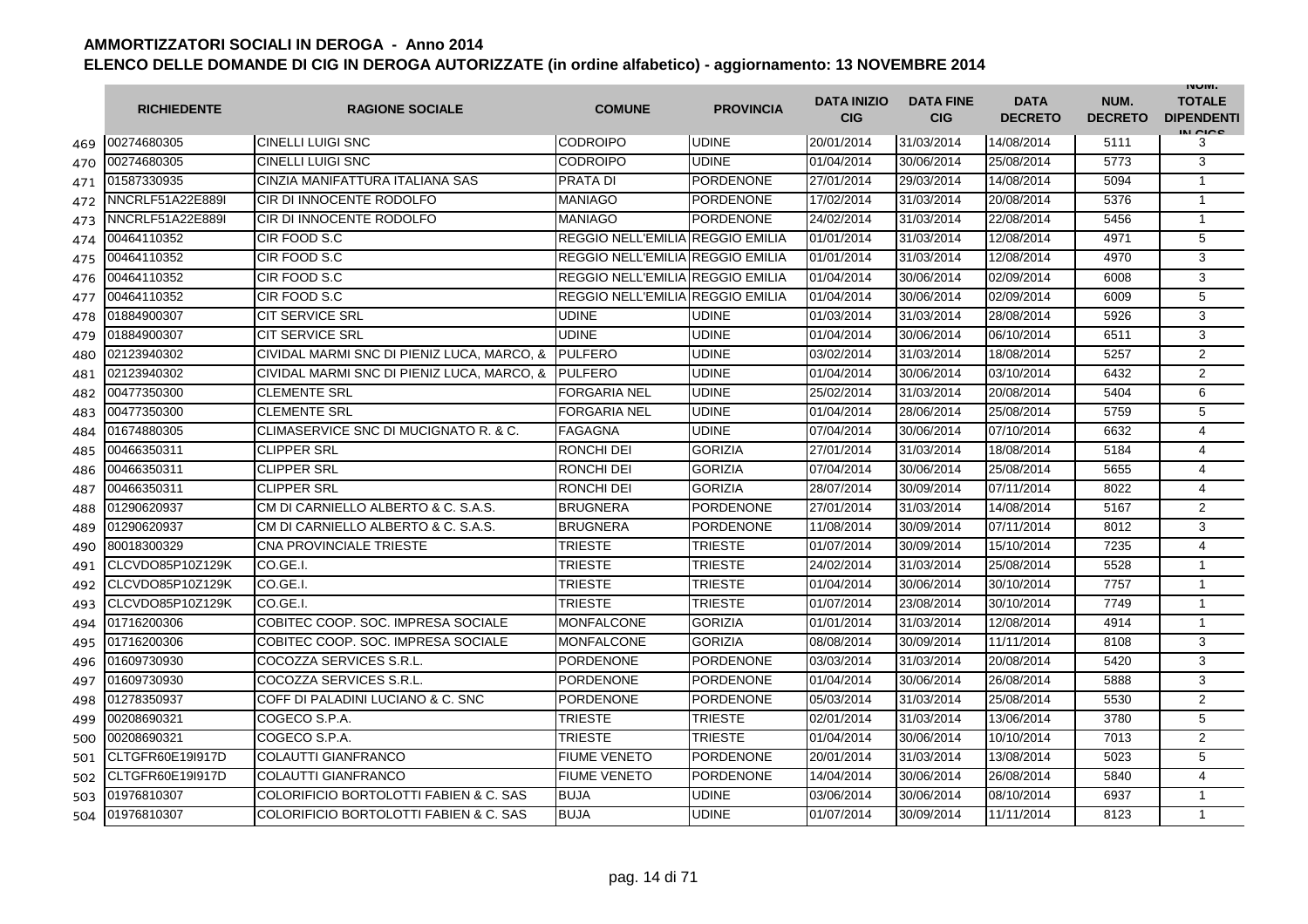|     | <b>RICHIEDENTE</b> | <b>RAGIONE SOCIALE</b>                   | <b>COMUNE</b>        | <b>PROVINCIA</b> | <b>DATA INIZIO</b><br><b>CIG</b> | <b>DATA FINE</b><br><b>CIG</b> | <b>DATA</b><br><b>DECRETO</b> | NUM.<br><b>DECRETO</b> | <b>INUIVI.</b><br><b>TOTALE</b><br><b>DIPENDENTI</b><br>IN CICS |
|-----|--------------------|------------------------------------------|----------------------|------------------|----------------------------------|--------------------------------|-------------------------------|------------------------|-----------------------------------------------------------------|
| 505 | 00600520308        | COLORMARKET                              | <b>TOLMEZZO</b>      | <b>UDINE</b>     | 02/01/2014                       | 31/03/2014                     | 13/06/2014                    | 3687                   | 1                                                               |
| 506 | 00600520308        | COLORMARKET                              | TOLMEZZO             | <b>UDINE</b>     | 03/04/2014                       | 27/06/2014                     | 25/08/2014                    | 5765                   | $\mathbf{1}$                                                    |
| 507 | 00600520308        | <b>COLORMARKET</b>                       | TOLMEZZO             | <b>UDINE</b>     | 03/07/2014                       | 29/08/2014                     | 28/10/2014                    | 7718                   | 1                                                               |
| 508 | 00074510934        | <b>COLTELLERIE CEM SRL</b>               | <b>MANIAGO</b>       | PORDENONE        | 01/07/2014                       | 30/09/2014                     | 10/10/2014                    | 7048                   | 2                                                               |
| 509 | 01347640938        | COLTELLERIE DEL BEN LUCIANO SNC DI DEL   | <b>MANIAGO</b>       | <b>PORDENONE</b> | 24/01/2014                       | 12/02/2014                     | 13/06/2014                    | 3711                   | $\mathbf{1}$                                                    |
| 510 | 01347640938        | COLTELLERIE DEL BEN LUCIANO SNC DI DEL   | <b>MANIAGO</b>       | <b>PORDENONE</b> | 17/02/2014                       | 31/03/2014                     | 20/08/2014                    | 5397                   | 2                                                               |
| 511 | 01347640938        | COLTELLERIE DEL BEN LUCIANO SNC DI DEL   | <b>MANIAGO</b>       | <b>PORDENONE</b> | 01/04/2014                       | 30/06/2014                     | 25/08/2014                    | 5728                   | $\overline{2}$                                                  |
| 512 | 01347640938        | COLTELLERIE DEL BEN LUCIANO SNC DI DEL   | <b>MANIAGO</b>       | <b>PORDENONE</b> | 01/07/2014                       | 23/09/2014                     | 10/10/2014                    | 7084                   | $\overline{2}$                                                  |
| 513 | CLSNNN57D09B940T   | <b>COLUSSI ANTONINO</b>                  | <b>CASARSA DELLA</b> | <b>PORDENONE</b> | 27/01/2014                       | 28/03/2014                     | 27/06/2014                    | 4321                   | $\mathbf{1}$                                                    |
| 514 | CLSNNN57D09B940T   | <b>COLUSSI ANTONINO</b>                  | <b>CASARSA DELLA</b> | <b>PORDENONE</b> | 03/04/2014                       | 30/06/2014                     | 25/08/2014                    | 5645                   | $\mathbf{1}$                                                    |
| 515 | 02045560303        | COLUSSI MARIO SNC DI COLUSSI M. & L      | <b>BAGNARIA ARSA</b> | <b>UDINE</b>     | 13/01/2014                       | 31/03/2014                     | 12/08/2014                    | 4977                   | $\mathbf{1}$                                                    |
| 516 | 02045560303        | COLUSSI MARIO SNC DI COLUSSI M. & L      | <b>BAGNARIA ARSA</b> | <b>UDINE</b>     | 01/04/2014                       | 30/06/2014                     | 26/08/2014                    | 5841                   | $\mathbf{1}$                                                    |
| 517 | 00584110308        | COM IM SPA                               | <b>SPILIMBERGO</b>   | <b>PORDENONE</b> | 20/01/2014                       | 31/03/2014                     | 18/08/2014                    | 5204                   | $\mathbf{1}$                                                    |
| 518 | 00584110308        | <b>COM IM SPA</b>                        | <b>SPILIMBERGO</b>   | <b>PORDENONE</b> | 01/08/2014                       | 31/08/2014                     | 24/10/2014                    | 7576                   | 1                                                               |
| 519 | 02550100305        | <b>COM SERVICE SRL</b>                   | <b>UDINE</b>         | <b>UDINE</b>     | 01/04/2014                       | 30/06/2014                     | 25/08/2014                    | 5668                   | 4                                                               |
| 520 | 02550100305        | <b>COM SERVICE SRL</b>                   | <b>UDINE</b>         | <b>UDINE</b>     | 01/07/2014                       | 30/09/2014                     | 21/10/2014                    | 7479                   | $\overline{4}$                                                  |
| 521 | 00415540319        | <b>COMAR COSTRUZIONI SRL</b>             | <b>STARANZANO</b>    | <b>GORIZIA</b>   | 14/04/2014                       | 30/06/2014                     | 07/10/2014                    | 6699                   | 11                                                              |
| 522 | 00042030312        | <b>COMAUTO SRL</b>                       | <b>GORIZIA</b>       | <b>GORIZIA</b>   | 01/04/2014                       | 30/06/2014                     | 25/08/2014                    | 5605                   | $\mathbf{1}$                                                    |
| 523 | 00042030312        | <b>COMAUTO SRL</b>                       | <b>GORIZIA</b>       | <b>GORIZIA</b>   | 01/07/2014                       | 31/08/2014                     | 17/10/2014                    | 7362                   | 1                                                               |
| 524 | 02053070302        | COMCO NORDEST COOPERATIVA                | <b>SAVOGNA</b>       | <b>UDINE</b>     | 20/01/2014                       | 31/03/2014                     | 27/06/2014                    | 4303                   | $\overline{2}$                                                  |
| 525 | 02053070302        | COMCO NORDEST COOPERATIVA                | SAVOGNA              | <b>UDINE</b>     | 15/04/2014                       | 30/06/2014                     | 07/10/2014                    | 6668                   | $\overline{2}$                                                  |
| 526 | 02053070302        | <b>COMCO NORDEST COOPERATIVA</b>         | SAVOGNA              | <b>UDINE</b>     | 07/07/2014                       | 31/07/2014                     | 22/10/2014                    | 7510                   | $\overline{2}$                                                  |
| 527 | 01429370933        | <b>COMETA SERVICE S.R.L.</b>             | <b>SPILIMBERGO</b>   | <b>PORDENONE</b> | 27/01/2014                       | 31/03/2014                     | 12/08/2014                    | 4951                   | 8                                                               |
| 528 | 01429370933        | <b>COMETA SERVICE S.R.L.</b>             | <b>SPILIMBERGO</b>   | <b>PORDENONE</b> | 01/04/2014                       | 28/06/2014                     | 25/08/2014                    | 5665                   | 8                                                               |
| 529 | 01843910306        | <b>COMMERCIALE PNEUMATICI</b>            | PASIAN DI PRATO      | <b>UDINE</b>     | 03/02/2014                       | 31/03/2014                     | 13/08/2014                    | 5074                   | 8                                                               |
| 530 | 00580790939        | <b>COMPAGNIA ARTI &amp; MESTIERI</b>     | <b>PORDENONE</b>     | <b>PORDENONE</b> | 13/01/2014                       | 31/03/2014                     | 19/08/2014                    | 5291                   | $\mathbf{1}$                                                    |
| 531 | 00580790939        | <b>COMPAGNIA ARTI &amp; MESTIERI</b>     | <b>PORDENONE</b>     | <b>PORDENONE</b> | 01/04/2014                       | 30/06/2014                     | 07/10/2014                    | 6652                   | $\mathbf{1}$                                                    |
| 532 | 00580790939        | <b>COMPAGNIA ARTI &amp; MESTIERI</b>     | <b>PORDENONE</b>     | <b>PORDENONE</b> | 01/07/2014                       | 12/09/2014                     | 31/10/2014                    | 7794                   | $\mathbf{1}$                                                    |
| 533 | 02456070305        | COMPAGNIA INGROSSO FERRAMENTA S.R.L. IN  | <b>MARTIGNACCO</b>   | <b>UDINE</b>     | 20/01/2014                       | 31/03/2014                     | 14/08/2014                    | 5155                   | $\overline{7}$                                                  |
| 534 | 01155920323        | COMPOSITE TECHNICAL SYSTEMS - C.T.S. SRL | TRIESTE              | <b>TRIESTE</b>   | 07/01/2014                       | 07/03/2014                     | 13/08/2014                    | 5076                   | $\overline{2}$                                                  |
| 535 | 01155920323        | COMPOSITE TECHNICAL SYSTEMS - C.T.S. SRL | <b>TRIESTE</b>       | <b>TRIESTE</b>   | 10/03/2014                       | 31/03/2014                     | 25/08/2014                    | 5635                   | $\overline{2}$                                                  |
| 536 | CMZGPP54C08L065G   | COMUZZO GIUSEPPE                         | TAVAGNACCO           | <b>UDINE</b>     | 01/07/2014                       | 30/09/2014                     | 15/10/2014                    | 7268                   | $\mathbf{1}$                                                    |
| 537 | 00382170934        | CONFEZIONI OMAR SNC DI MARIANNI E.       | PASIANO DI           | <b>PORDENONE</b> | 20/01/2014                       | 31/03/2014                     | 13/08/2014                    | 5045                   | 4                                                               |
| 538 | 00382170934        | CONFEZIONI OMAR SNC DI MARIANNI E.       | PASIANO DI           | <b>PORDENONE</b> | 28/04/2014                       | 30/06/2014                     | 07/10/2014                    | 6639                   | $\mathbf{1}$                                                    |
| 539 | 01358860938        | CONFEZIONI PAGOTTO DI PAGOTTO ANDREA.    | <b>SACILE</b>        | PORDENONE        | 03/02/2014                       | 31/03/2014                     | 19/08/2014                    | 5313                   | $\overline{2}$                                                  |
| 540 | 01358860938        | CONFEZIONI PAGOTTO DI PAGOTTO ANDREA,    | <b>SACILE</b>        | <b>PORDENONE</b> | 03/04/2014                       | 30/06/2014                     | 06/10/2014                    | 6842                   | 2                                                               |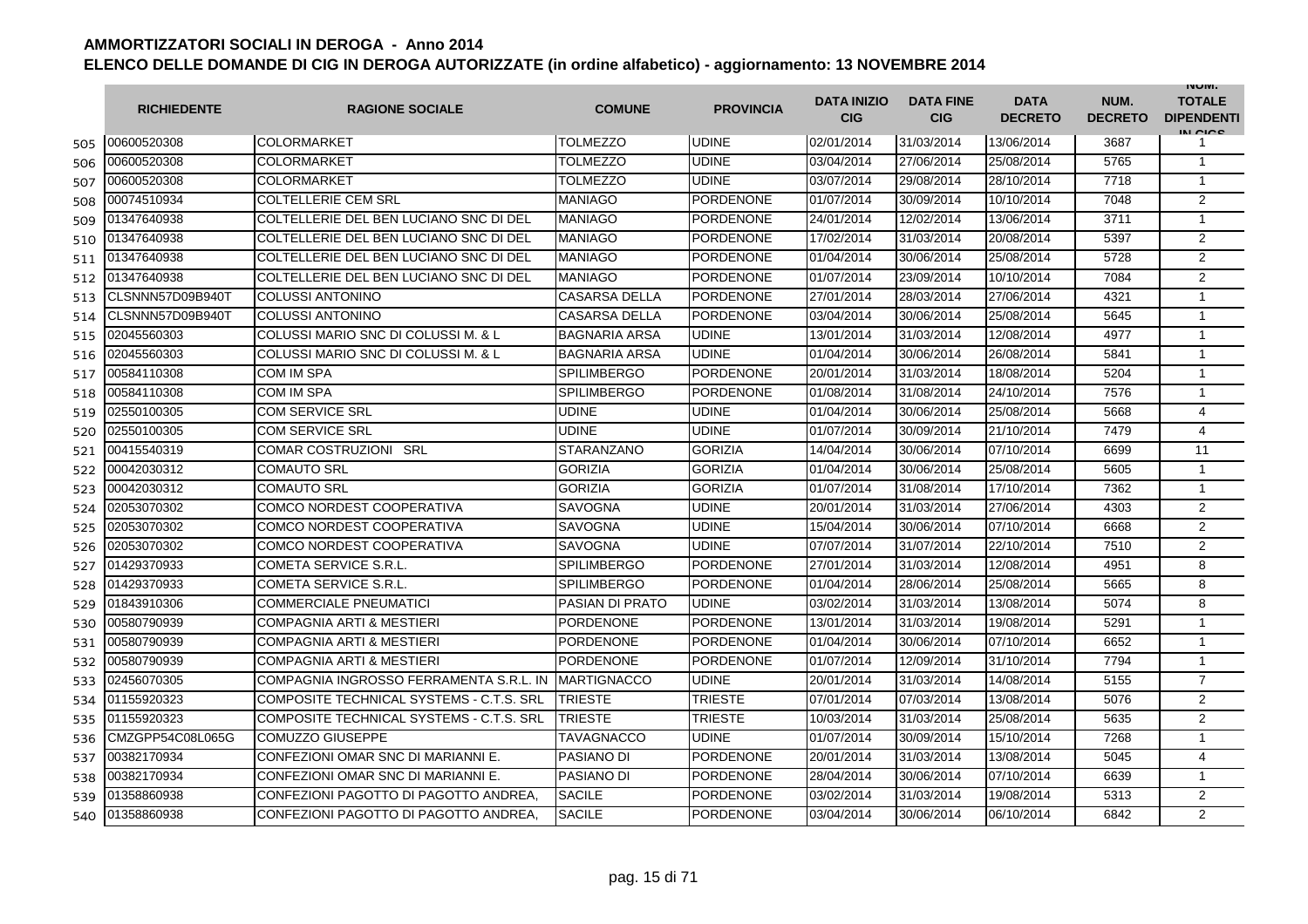|     | <b>RICHIEDENTE</b> | <b>RAGIONE SOCIALE</b>                  | <b>COMUNE</b>                    | <b>PROVINCIA</b> | <b>DATA INIZIO</b><br><b>CIG</b> | <b>DATA FINE</b><br><b>CIG</b> | <b>DATA</b><br><b>DECRETO</b> | NUM.<br><b>DECRETO</b> | <b>INUIVI.</b><br><b>TOTALE</b><br><b>DIPENDENTI</b><br>IN CICS |
|-----|--------------------|-----------------------------------------|----------------------------------|------------------|----------------------------------|--------------------------------|-------------------------------|------------------------|-----------------------------------------------------------------|
| 541 | 01358860938        | CONFEZIONI PAGOTTO DI PAGOTTO ANDREA,   | <b>SACILE</b>                    | <b>PORDENONE</b> | 01/07/2014                       | 16/09/2014                     | 10/10/2014                    | 7061                   | 2                                                               |
| 542 | 00970890323        | CONFINI IMPRESA SOCIALE COOPERATIVA SRI | <b>TRIESTE</b>                   | <b>TRIESTE</b>   | 01/01/2014                       | 31/03/2014                     | 13/06/2014                    | 3793                   | $\overline{1}$                                                  |
| 543 | 00970890323        | CONFINI IMPRESA SOCIALE COOPERATIVA SRL | <b>TRIESTE</b>                   | <b>TRIESTE</b>   | 01/04/2014                       | 30/06/2014                     | 02/09/2014                    | 5999                   | $\mathbf 1$                                                     |
| 544 | 00970890323        | CONFINI IMPRESA SOCIALE COOPERATIVA SRL | <b>TRIESTE</b>                   | <b>TRIESTE</b>   | 01/07/2014                       | 30/09/2014                     | 28/10/2014                    | 7677                   | $\mathbf{1}$                                                    |
| 545 | 02362330306        | CONSORZIO CISME.COM SRL                 | PASIAN DI PRATO                  | <b>UDINE</b>     | 13/01/2014                       | 31/03/2014                     | 28/04/2014                    | 2973                   | 2                                                               |
| 546 | 02362330306        | CONSORZIO CISME.COM SRL                 | <b>PASIAN DI PRATO</b>           | <b>UDINE</b>     | 01/04/2014                       | 30/06/2014                     | 26/08/2014                    | 5883                   | 2                                                               |
| 547 | 02362330306        | <b>CONSORZIO CISME.COM SRL</b>          | PASIAN DI PRATO                  | <b>UDINE</b>     | 01/07/2014                       | 31/07/2014                     | 17/10/2014                    | 7383                   | 2                                                               |
| 548 | 01980520306        | CONSULENZA AMMINISTRATIVA E FISCALE DI  | CIVIDALE DEL FRIULI UDINE        |                  | 03/03/2014                       | 31/03/2014                     | 22/08/2014                    | 5497                   | 3                                                               |
| 549 | 01980520306        | CONSULENZA AMMINISTRATIVA E FISCALE DI  | <b>CIVIDALE DEL FRIULI UDINE</b> |                  | 17/04/2014                       | 30/06/2014                     | 07/10/2014                    | 6743                   | 3                                                               |
| 550 | 01980520306        | CONSULENZA AMMINISTRATIVA E FISCALE DI  | CIVIDALE DEL FRIULI UDINE        |                  | 01/07/2014                       | 31/07/2014                     | 24/10/2014                    | 7582                   | 3                                                               |
| 551 | 01698190301        | CONSULT LAVORO SNC DI BEARZI EDOARDO &  | <b>BUTTRIO</b>                   | <b>UDINE</b>     | 20/01/2014                       | 31/03/2014                     | 13/06/2014                    | 3782                   | 3                                                               |
| 552 | 00480400316        | <b>CONTIAUTO SRL</b>                    | TRIESTE                          | TRIESTE          | 02/01/2014                       | 31/03/2014                     | 12/08/2014                    | 4962                   | 2                                                               |
| 553 | 00480400316        | <b>CONTIAUTO SRL</b>                    | <b>TRIESTE</b>                   | <b>TRIESTE</b>   | 02/01/2014                       | 31/03/2014                     | 12/08/2014                    | 4961                   | $\mathbf{1}$                                                    |
| 554 | 00480400316        | <b>CONTIAUTO SRL</b>                    | <b>TRIESTE</b>                   | <b>TRIESTE</b>   | 13/01/2014                       | 28/02/2014                     | 19/08/2014                    | 5292                   | $\overline{2}$                                                  |
| 555 | 01556570933        | <b>CONTRATTICOMPANY SRL</b>             | <b>CHIONS</b>                    | <b>PORDENONE</b> | 13/01/2014                       | 31/03/2014                     | 13/06/2014                    | 3806                   | 2                                                               |
| 556 | 01556570933        | <b>CONTRATTICOMPANY SRL</b>             | <b>CHIONS</b>                    | <b>PORDENONE</b> | 10/03/2014                       | 31/03/2014                     | 25/08/2014                    | 5617                   | $\mathbf 1$                                                     |
| 557 | 01556570933        | <b>CONTRATTICOMPANY SRL</b>             | <b>CHIONS</b>                    | <b>PORDENONE</b> | 01/04/2014                       | 30/06/2014                     | 03/10/2014                    | 6423                   | 2                                                               |
| 558 | 01556570933        | <b>CONTRATTICOMPANY SRL</b>             | <b>CHIONS</b>                    | <b>PORDENONE</b> | 01/07/2014                       | 12/09/2014                     | 10/10/2014                    | 7039                   | 2                                                               |
| 559 | 00153870308        | COOP CONSUMO S.MARIA ASSUNTA SCARL      | <b>FORNI DI SOPRA</b>            | <b>UDINE</b>     | 10/02/2014                       | 31/03/2014                     | 22/08/2014                    | 5488                   | $\mathbf 1$                                                     |
| 560 | 00153870308        | COOP CONSUMO S.MARIA ASSUNTA SCARL      | <b>FORNI DI SOPRA</b>            | <b>UDINE</b>     | 01/04/2014                       | 30/06/2014                     | 03/09/2014                    | 6041                   | $\mathbf{1}$                                                    |
| 561 | 00476590310        | ICOOP MAJA KULTURNA ZADRUGA SCARL       | <b>GORIZIA</b>                   | <b>GORIZIA</b>   | 01/07/2014                       | 30/09/2014                     | 10/10/2014                    | 7067                   | 3                                                               |
| 562 | 00437790934        | COOP NONCELLO - SOCIETA' COOPERATIVA    | <b>ROVEREDO IN</b>               | <b>PORDENONE</b> | 01/02/2014                       | 31/03/2014                     | 22/08/2014                    | 5484                   | 4                                                               |
| 563 | 00437790934        | COOP NONCELLO - SOCIETA' COOPERATIVA    | ROVEREDO IN                      | <b>PORDENONE</b> | 01/04/2014                       | 30/06/2014                     | 07/10/2014                    | 6799                   | 3                                                               |
| 564 | 00437790934        | COOP NONCELLO - SOCIETA' COOPERATIVA    | ROVEREDO IN                      | <b>PORDENONE</b> | 01/07/2014                       | 30/09/2014                     | 04/11/2014                    | 7890                   | 3                                                               |
| 565 | 01407860301        | COOP. LAVORIAMO INSIEME SCARL           | <b>SEDEGLIANO</b>                | <b>UDINE</b>     | 02/01/2014                       | 31/03/2014                     | 12/08/2014                    | 4913                   | $\overline{4}$                                                  |
| 566 | 00931880298        | COOP.SERVIZI SOCIETA' COOPERATIVA DI    | <b>ROSOLINA</b>                  | <b>ROVIGO</b>    | 02/01/2014                       | 31/03/2014                     | 27/06/2014                    | 4299                   | 8                                                               |
| 567 | 10957960155        | <b>COOPERATIVA ABBIATENSE</b>           | <b>MILANO</b>                    | <b>MILANO</b>    | 01/01/2014                       | 31/03/2014                     | 12/08/2014                    | 4910                   | 18                                                              |
| 568 | 10957960155        | <b>COOPERATIVA ABBIATENSE</b>           | <b>MILANO</b>                    | <b>MILANO</b>    | 01/04/2014                       | 30/06/2014                     | 07/10/2014                    | 6689                   | 18                                                              |
| 569 | 10957960155        | <b>COOPERATIVA ABBIATENSE</b>           | <b>MILANO</b>                    | <b>MILANO</b>    | 01/07/2014                       | 08/08/2014                     | 04/11/2014                    | 7886                   | 18                                                              |
| 570 | 00603720327        | COOPERATIVA FACCHINI ARIANNA            | <b>TRIESTE</b>                   | <b>TRIESTE</b>   | 01/01/2014                       | 31/03/2014                     | 27/06/2014                    | 4243                   | 8                                                               |
| 571 | 00603720327        | COOPERATIVA FACCHINI ARIANNA            | <b>TRIESTE</b>                   | TRIESTE          | 01/04/2014                       | 30/06/2014                     | 07/10/2014                    | 6651                   | 10                                                              |
| 572 | 00603720327        | COOPERATIVA FACCHINI ARIANNA            | TRIESTE                          | TRIESTE          | 01/07/2014                       | 30/09/2014                     | 24/10/2014                    | 7615                   | 9                                                               |
| 573 | 00561460320        | <b>COOPERATIVA FLAVIA</b>               | TRIESTE                          | <b>TRIESTE</b>   | 01/02/2014                       | 31/03/2014                     | 28/08/2014                    | 5916                   | 19                                                              |
| 574 | 00561460320        | <b>COOPERATIVA FLAVIA</b>               | <b>TRIESTE</b>                   | <b>TRIESTE</b>   | 01/04/2014                       | 30/06/2014                     | 06/10/2014                    | 6593                   | 19                                                              |
| 575 | 00561460320        | <b>COOPERATIVA FLAVIA</b>               | TRIESTE                          | TRIESTE          | 01/07/2014                       | 31/08/2014                     | 28/10/2014                    | 7703                   | 19                                                              |
| 576 | 01268820931        | COOPERATIVA SOCIALE LA SORGENTE -       | <b>RIVE D'ARCANO</b>             | <b>UDINE</b>     | 20/01/2014                       | 31/03/2014                     | 19/08/2014                    | 5303                   | 12                                                              |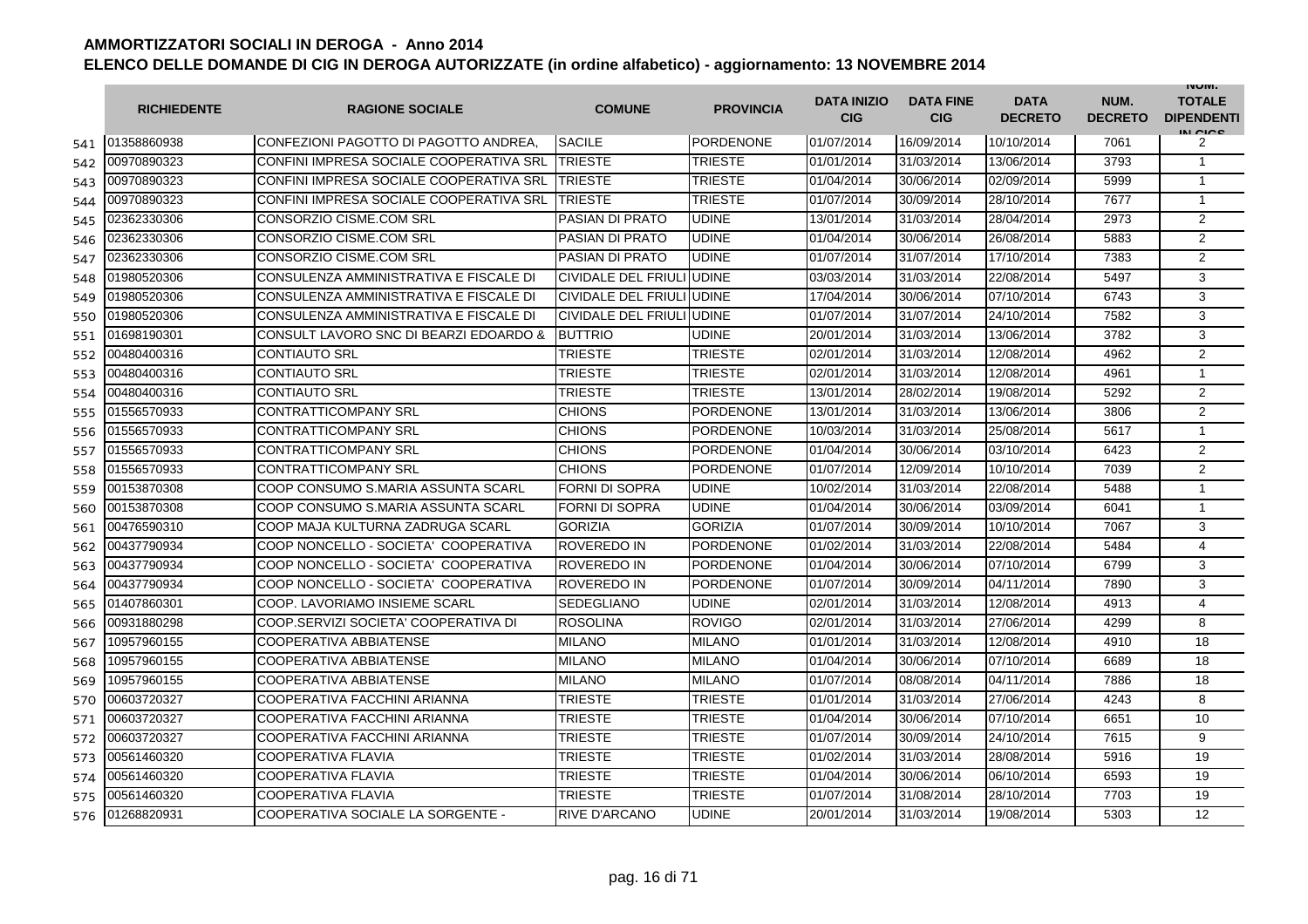|     | <b>RICHIEDENTE</b> | <b>RAGIONE SOCIALE</b>                 | <b>COMUNE</b>                    | <b>PROVINCIA</b> | <b>DATA INIZIO</b><br><b>CIG</b> | <b>DATA FINE</b><br><b>CIG</b> | <b>DATA</b><br><b>DECRETO</b> | NUM.<br><b>DECRETO</b> | <b>INUIVI.</b><br><b>TOTALE</b><br><b>DIPENDENTI</b><br>IN CICE |
|-----|--------------------|----------------------------------------|----------------------------------|------------------|----------------------------------|--------------------------------|-------------------------------|------------------------|-----------------------------------------------------------------|
| 577 | 03772490375        | COOPERATIVA SOCIALE SOCIETÀ DOLCE      | <b>BOLOGNA</b>                   | <b>BOLOGNA</b>   | 01/01/2014                       | 31/03/2014                     | 12/08/2014                    | 4972                   | 4                                                               |
| 578 | 00310180351        | COOPSERVICE S.COOP.P.A.                | REGGIO NELL'EMILIA REGGIO EMILIA |                  | 01/01/2014                       | 31/03/2014                     | 27/06/2014                    | 4250                   | 17                                                              |
| 579 | 00310180351        | COOPSERVICE S.COOP.P.A.                | REGGIO NELL'EMILIA REGGIO EMILIA |                  | 01/04/2014                       | 30/06/2014                     | 03/09/2014                    | 6047                   | 17                                                              |
| 580 | 00310180351        | COOPSERVICE S.COOP.P.A.                | REGGIO NELL'EMILIA REGGIO EMILIA |                  | 01/07/2014                       | 31/08/2014                     | 04/11/2014                    | 7917                   | 17                                                              |
| 581 | 02229200304        | COPETTI IMPIANTI SRL - CON SOCIO UNICO | <b>GEMONA DEL FRIULI UDINE</b>   |                  | 13/01/2014                       | 31/03/2014                     | 13/08/2014                    | 5051                   | 10                                                              |
| 582 | 02229200304        | COPETTI IMPIANTI SRL - CON SOCIO UNICO | <b>GEMONA DEL FRIULI</b>         | <b>UDINE</b>     | 01/04/2014                       | 30/06/2014                     | 06/10/2014                    | 6578                   | 10                                                              |
| 583 | 02229200304        | COPETTI IMPIANTI SRL - CON SOCIO UNICO | <b>GEMONA DEL FRIULI</b>         | <b>UDINE</b>     | 14/07/2014                       | 10/08/2014                     | 31/10/2014                    | 7825                   | 5                                                               |
| 584 | CPTSDR67B56D962X   | <b>COPETTI SANDRA</b>                  | <b>GEMONA DEL FRIULI</b>         | <b>UDINE</b>     | 13/01/2014                       | 31/03/2014                     | 13/08/2014                    | 5053                   | 2                                                               |
| 585 | CPTSDR67B56D962X   | <b>COPETTI SANDRA</b>                  | <b>GEMONA DEL FRIULI</b>         | <b>UDINE</b>     | 01/04/2014                       | 30/06/2014                     | 06/10/2014                    | 6576                   | 2                                                               |
| 586 | CPTSDR67B56D962X   | <b>COPETTI SANDRA</b>                  | <b>GEMONA DEL FRIULI</b>         | <b>UDINE</b>     | 14/07/2014                       | 10/08/2014                     | 31/10/2014                    | 7823                   | $\mathbf{1}$                                                    |
| 587 | 01403230939        | <b>CORAZZA PANNELLI SRL</b>            | <b>BRUGNERA</b>                  | <b>PORDENONE</b> | 07/01/2014                       | 31/03/2014                     | 13/06/2014                    | 3827                   | 4                                                               |
| 588 | 00404810301        | <b>CORNO SRL</b>                       | SAN GIOVANNI AL                  | <b>UDINE</b>     | 20/01/2014                       | 31/03/2014                     | 14/08/2014                    | 5166                   | 2                                                               |
| 589 | 00404810301        | <b>CORNO SRL</b>                       | SAN GIOVANNI AL                  | <b>UDINE</b>     | 03/06/2014                       | 30/06/2014                     | 08/10/2014                    | 6883                   | $\overline{2}$                                                  |
| 590 | 00404810301        | <b>CORNO SRL</b>                       | SAN GIOVANNI AL                  | <b>UDINE</b>     | 01/07/2014                       | 31/07/2014                     | 17/10/2014                    | 7326                   | $\overline{2}$                                                  |
| 591 | CRNGPT65B05C790C   | <b>CORONA GIANPIETRO</b>               | <b>ERTO E CASSO</b>              | <b>PORDENONE</b> | 15/01/2014                       | 31/03/2014                     | 13/08/2014                    | 5036                   | $\overline{2}$                                                  |
| 592 | CRNGPT65B05C790C   | <b>CORONA GIANPIETRO</b>               | ERTO E CASSO                     | <b>PORDENONE</b> | 01/04/2014                       | 30/06/2014                     | 25/08/2014                    | 5652                   | $\overline{2}$                                                  |
| 593 | 00963780325        | <b>CORONA SRL</b>                      | TRIESTE                          | <b>TRIESTE</b>   | 01/01/2014                       | 31/03/2014                     | 13/06/2014                    | 3769                   | 1                                                               |
| 594 | 00963780325        | <b>CORONA SRL</b>                      | TRIESTE                          | TRIESTE          | 01/04/2014                       | 30/06/2014                     | 03/09/2014                    | 6045                   | 1                                                               |
| 595 | 00963780325        | <b>CORONA SRL</b>                      | TRIESTE                          | TRIESTE          | 01/08/2014                       | 30/09/2014                     | 07/11/2014                    | 8030                   | $\mathbf{1}$                                                    |
| 596 | 01185930326        | <b>CORTENUOVA SRL</b>                  | TRIESTE                          | <b>TRIESTE</b>   | 05/05/2014                       | 30/06/2014                     | 07/10/2014                    | 6790                   | $\mathbf{1}$                                                    |
| 597 | 01185930326        | <b>CORTENUOVA SRL</b>                  | <b>TRIESTE</b>                   | <b>TRIESTE</b>   | 01/07/2014                       | 30/09/2014                     | 14/10/2014                    | 7192                   | $\mathbf{1}$                                                    |
| 598 | 01724650302        | <b>COSATTO LEGNO SRL</b>               | <b>VARMO</b>                     | <b>UDINE</b>     | 12/05/2014                       | 30/06/2014                     | 07/10/2014                    | 6837                   | 9                                                               |
| 599 | 01826740308        | COSEANO IMPIANTI S.R.L.                | PASIAN DI PRATO                  | <b>UDINE</b>     | 10/02/2014                       | 31/03/2014                     | 22/08/2014                    | 5490                   | $\overline{2}$                                                  |
| 600 | 01826740308        | COSEANO IMPIANTI S.R.L.                | <b>PASIAN DI PRATO</b>           | <b>UDINE</b>     | 01/04/2014                       | 30/06/2014                     | 08/10/2014                    | 6955                   | $\overline{2}$                                                  |
| 601 | 01826740308        | COSEANO IMPIANTI S.R.L.                | <b>PASIAN DI PRATO</b>           | <b>UDINE</b>     | 01/07/2014                       | 30/09/2014                     | 10/11/2014                    | 8050                   | 2                                                               |
| 602 | 01040670307        | COSTR.MECCANICHE CORTINA SNC           | <b>COLLOREDO DI</b>              | <b>UDINE</b>     | 13/01/2014                       | 31/03/2014                     | 13/08/2014                    | 5043                   | 13                                                              |
| 603 | 01016000935        | COSTRUSION LEN DI BIANCHI E C. SNC     | <b>MORSANO AL</b>                | <b>PORDENONE</b> | 03/03/2014                       | 31/03/2014                     | 22/08/2014                    | 5460                   | 8                                                               |
| 604 | 01016000935        | COSTRUSION LEN DI BIANCHI E C. SNC     | <b>MORSANO AL</b>                | <b>PORDENONE</b> | 12/05/2014                       | 30/06/2014                     | 07/10/2014                    | 6778                   | 8                                                               |
| 605 | 01016000935        | COSTRUSION LEN DI BIANCHI E C. SNC     | <b>MORSANO AL</b>                | <b>PORDENONE</b> | 01/07/2014                       | 30/09/2014                     | 07/10/2014                    | 6797                   | 8                                                               |
| 606 | 02160810301        | COSTRUZIONI NOVELLO L.& M. SRL         | LESTIZZA                         | <b>UDINE</b>     | 03/03/2014                       | 31/03/2014                     | 25/08/2014                    | 5547                   | $\overline{7}$                                                  |
| 607 | 02160810301        | COSTRUZIONI NOVELLO L.& M. SRL         | <b>LESTIZZA</b>                  | <b>UDINE</b>     | 01/04/2014                       | 30/06/2014                     | 25/08/2014                    | 5717                   | $\overline{7}$                                                  |
| 608 | 02160810301        | COSTRUZIONI NOVELLO L.& M. SRL         | LESTIZZA                         | <b>UDINE</b>     | 01/07/2014                       | 31/08/2014                     | 17/10/2014                    | 7363                   | 2                                                               |
| 609 | 02338110303        | COSTRUZIONI TROPPINA VITTORINO SRL     | POZZUOLO DEL                     | <b>UDINE</b>     | 12/06/2014                       | 05/09/2014                     | 08/10/2014                    | 6970                   | 3                                                               |
| 610 | 00625060306        | COURBELEMENTS SNC DI IACUZZI F.&C.     | <b>SAN GIOVANNI AL</b>           | <b>UDINE</b>     | 13/01/2014                       | 31/03/2014                     | 13/08/2014                    | 5026                   | $\overline{2}$                                                  |
| 611 | 00625060306        | COURBELEMENTS SNC DI IACUZZI F.&C.     | <b>SAN GIOVANNI AL</b>           | <b>UDINE</b>     | 01/04/2014                       | 30/06/2014                     | 06/10/2014                    | 6508                   | 2                                                               |
| 612 | CZZGFR55C21C537T   | <b>COZZI GIANFRANCO</b>                | <b>SPILIMBERGO</b>               | <b>PORDENONE</b> | 03/02/2014                       | 31/03/2014                     | 14/08/2014                    | 5169                   | $\mathbf{1}$                                                    |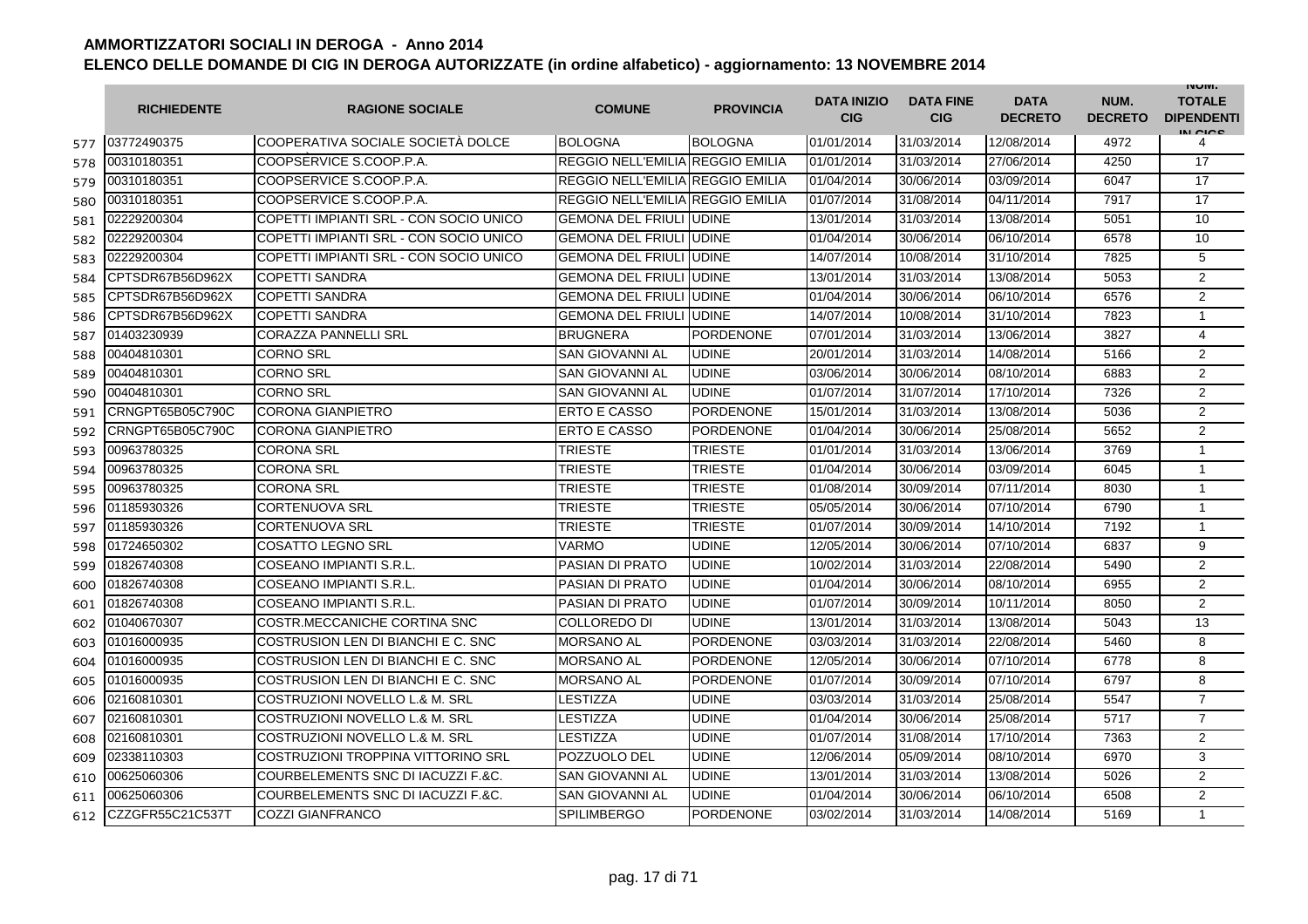|     | <b>RICHIEDENTE</b> | <b>RAGIONE SOCIALE</b>            | <b>COMUNE</b>                  | <b>PROVINCIA</b> | <b>DATA INIZIO</b><br><b>CIG</b> | <b>DATA FINE</b><br><b>CIG</b> | <b>DATA</b><br><b>DECRETO</b> | NUM.<br><b>DECRETO</b> | <b>INUIVI.</b><br><b>TOTALE</b><br><b>DIPENDENTI</b><br>IN CIGO |
|-----|--------------------|-----------------------------------|--------------------------------|------------------|----------------------------------|--------------------------------|-------------------------------|------------------------|-----------------------------------------------------------------|
| 613 | CZZGFR55C21C537T   | <b>COZZI GIANFRANCO</b>           | <b>SPILIMBERGO</b>             | <b>PORDENONE</b> | 01/04/2014                       | 28/06/2014                     | 25/08/2014                    | 5747                   | 1                                                               |
| 614 | CZZGFR55C21C537T   | <b>COZZI GIANFRANCO</b>           | <b>SPILIMBERGO</b>             | <b>PORDENONE</b> | 01/07/2014                       | 30/09/2014                     | 10/10/2014                    | 7113                   | $\mathbf{1}$                                                    |
| 615 | 01986050308        | CRAMARS S.C. A R.L.               | TOLMEZZO                       | <b>UDINE</b>     | 07/04/2014                       | 30/06/2014                     | 02/09/2014                    | 5992                   | 12                                                              |
| 616 | 01986050308        | CRAMARS S.C. A R.L.               | <b>TOLMEZZO</b>                | <b>UDINE</b>     | 01/07/2014                       | 30/09/2014                     | 31/10/2014                    | 7809                   | 12                                                              |
| 617 | CRPGLN61L19L483V   | <b>CRAPIZ GIULIANO</b>            | <b>MORUZZO</b>                 | <b>UDINE</b>     | 20/01/2014                       | 31/03/2014                     | 13/08/2014                    | 5075                   | 2                                                               |
| 618 | CRPGLN61L19L483V   | <b>CRAPIZ GIULIANO</b>            | <b>MORUZZO</b>                 | <b>UDINE</b>     | 01/04/2014                       | 30/06/2014                     | 06/10/2014                    | 6503                   | 2                                                               |
| 619 | 00118310937        | <b>CRISTALGLASS</b>               | <b>PORDENONE</b>               | <b>PORDENONE</b> | 13/01/2014                       | 31/03/2014                     | 13/08/2014                    | 5004                   | 2                                                               |
| 620 | 00118310937        | <b>CRISTALGLASS</b>               | <b>PORDENONE</b>               | <b>PORDENONE</b> | 01/04/2014                       | 30/06/2014                     | 06/10/2014                    | 6574                   | 2                                                               |
| 621 | 00118310937        | <b>CRISTALGLASS</b>               | <b>PORDENONE</b>               | <b>PORDENONE</b> | 01/07/2014                       | 12/09/2014                     | 10/10/2014                    | 7108                   | 2                                                               |
| 622 | 02721240303        | CROSS S.R.L.                      | <b>RESIUTTA</b>                | <b>UDINE</b>     | 01/09/2014                       | 30/09/2014                     | 10/11/2014                    | 8089                   | $\mathbf{1}$                                                    |
| 623 | 01633720931        | <b>CSR SOLUTION SRL</b>           | <b>FIUME VENETO</b>            | PORDENONE        | 27/01/2014                       | 31/03/2014                     | 12/08/2014                    | 4987                   | 4                                                               |
| 624 | 01633720931        | <b>CSR SOLUTION SRL</b>           | <b>FIUME VENETO</b>            | <b>PORDENONE</b> | 19/05/2014                       | 30/06/2014                     | 07/10/2014                    | 6803                   | 4                                                               |
| 625 | 01633720931        | <b>CSR SOLUTION SRL</b>           | <b>FIUME VENETO</b>            | PORDENONE        | 01/07/2014                       | 30/09/2014                     | 10/10/2014                    | 7086                   | 4                                                               |
| 626 | CBRCLT47S20F760V   | <b>CUBERLI CARLETTO</b>           | TRICESIMO                      | <b>UDINE</b>     | 03/02/2014                       | 31/03/2014                     | 19/08/2014                    | 5285                   | 3                                                               |
| 627 | CBRCLT47S20F760V   | <b>CUBERLI CARLETTO</b>           | TRICESIMO                      | <b>UDINE</b>     | 01/04/2014                       | 30/06/2014                     | 26/08/2014                    | 5849                   | 3                                                               |
| 628 | CBRCLT47S20F760V   | <b>CUBERLI CARLETTO</b>           | <b>TRICESIMO</b>               | <b>UDINE</b>     | 01/07/2014                       | 31/07/2014                     | 22/10/2014                    | 7520                   | 3                                                               |
| 629 | 00294570304        | <b>CUGINI CALLIGARO</b>           | <b>BUJA</b>                    | <b>UDINE</b>     | 03/03/2014                       | 31/03/2014                     | 25/08/2014                    | 5584                   | 3                                                               |
| 630 | 00294570304        | <b>CUGINI CALLIGARO</b>           | <b>BUJA</b>                    | <b>UDINE</b>     | 14/04/2014                       | 30/06/2014                     | 07/10/2014                    | 6715                   | $\overline{4}$                                                  |
| 631 | 00294570304        | <b>CUGINI CALLIGARO</b>           | <b>BUJA</b>                    | <b>UDINE</b>     | 07/07/2014                       | 30/09/2014                     | 31/10/2014                    | 7805                   | 4                                                               |
| 632 | CMNFNZ50R27E098E   | <b>CUMIN FIORENZO</b>             | ROMANS D'ISONZO                | <b>GORIZIA</b>   | 07/01/2014                       | 31/03/2014                     | 27/06/2014                    | 4285                   | $\overline{4}$                                                  |
| 633 | CMNFNZ50R27E098E   | <b>CUMIN FIORENZO</b>             | ROMANS D'ISONZO                | <b>GORIZIA</b>   | 01/04/2014                       | 30/06/2014                     | 26/08/2014                    | 5819                   | 4                                                               |
| 634 | CMNFNZ50R27E098E   | <b>CUMIN FIORENZO</b>             | ROMANS D'ISONZO                | <b>GORIZIA</b>   | 01/07/2014                       | 31/08/2014                     | 13/10/2014                    | 7138                   | 4                                                               |
| 635 | CMNNTN75E25L483C   | <b>CUMINI ANTONIO</b>             | <b>MAJANO</b>                  | <b>UDINE</b>     | 01/04/2014                       | 30/06/2014                     | 06/10/2014                    | 6512                   | 5                                                               |
| 636 | 02434790305        | <b>CURWOOD SRL</b>                | TRIVIGNANO                     | <b>UDINE</b>     | 27/01/2014                       | 31/03/2014                     | 18/08/2014                    | 5240                   | $\overline{4}$                                                  |
| 637 | 02434790305        | <b>CURWOOD SRL</b>                | TRIVIGNANO                     | <b>UDINE</b>     | 28/04/2014                       | 30/06/2014                     | 07/10/2014                    | 6756                   | 4                                                               |
| 638 | CTRRRT45C08H501E   | <b>CUTRUPIA ROBERTO</b>           | <b>UDINE</b>                   | <b>UDINE</b>     | 20/01/2014                       | 31/03/2014                     | 14/08/2014                    | 5130                   | 5                                                               |
| 639 | CTRRRT45C08H501E   | <b>CUTRUPIA ROBERTO</b>           | <b>UDINE</b>                   | <b>UDINE</b>     | 01/04/2014                       | 30/06/2014                     | 26/08/2014                    | 5824                   | 5                                                               |
| 640 | CTRRRT45C08H501E   | <b>CUTRUPIA ROBERTO</b>           | <b>UDINE</b>                   | <b>UDINE</b>     | 01/07/2014                       | 31/07/2014                     | 24/10/2014                    | 7623                   | 5                                                               |
| 641 | 01719000935        | <b>D&amp;CO SRL</b>               | <b>PORDENONE</b>               | <b>PORDENONE</b> | 03/06/2014                       | 30/06/2014                     | 08/10/2014                    | 6945                   | 2                                                               |
| 642 | 01719000935        | D&CO SRL                          | <b>PORDENONE</b>               | <b>PORDENONE</b> | 01/07/2014                       | 30/09/2014                     | 28/10/2014                    | 7709                   | 2                                                               |
| 643 | 01329660938        | D.M. SNC DI ONGARO E PERISSINOTTI | <b>PORCIA</b>                  | PORDENONE        | 02/01/2014                       | 31/03/2014                     | 28/04/2014                    | 2949                   | 1                                                               |
| 644 | 02157500303        | <b>D.S.AUTO SRL</b>               | <b>GEMONA DEL FRIULI UDINE</b> |                  | 23/07/2014                       | 30/09/2014                     | 07/11/2014                    | 8025                   | $\mathbf{1}$                                                    |
| 645 | 01489230936        | <b>D.V.T. SISTEMI SRL</b>         | <b>BUDOIA</b>                  | <b>PORDENONE</b> | 07/01/2014                       | 31/03/2014                     | 11/06/2014                    | 3618                   | $\mathbf{1}$                                                    |
| 646 | 01489230936        | <b>D.V.T. SISTEMI SRL</b>         | <b>BUDOIA</b>                  | <b>PORDENONE</b> | 07/04/2014                       | 30/06/2014                     | 25/08/2014                    | 5748                   | $\mathbf{1}$                                                    |
| 647 | 01489230936        | <b>D.V.T. SISTEMI SRL</b>         | <b>BUDOIA</b>                  | <b>PORDENONE</b> | 07/07/2014                       | 06/09/2014                     | 31/10/2014                    | 7810                   | $\mathbf{1}$                                                    |
| 648 | DGSRNT52T02C817Y   | <b>D'AGOSTIN RENATO</b>           | <b>CODROIPO</b>                | <b>UDINE</b>     | 02/01/2014                       | 31/03/2014                     | 13/08/2014                    | 5052                   | $\mathbf{1}$                                                    |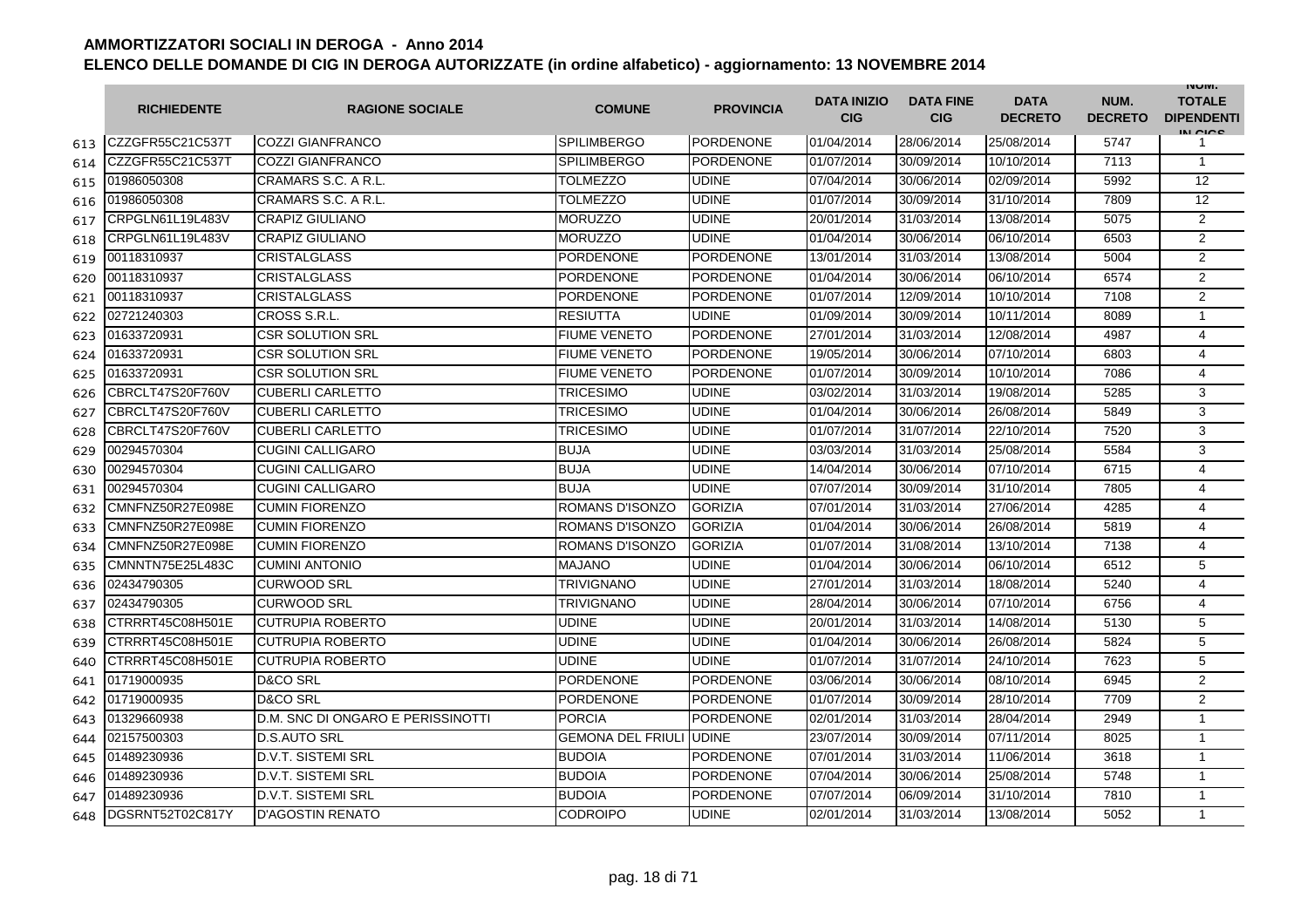|     | <b>RICHIEDENTE</b> | <b>RAGIONE SOCIALE</b>                  | <b>COMUNE</b>        | <b>PROVINCIA</b> | <b>DATA INIZIO</b><br><b>CIG</b> | <b>DATA FINE</b><br><b>CIG</b> | <b>DATA</b><br><b>DECRETO</b> | NUM.<br><b>DECRETO</b> | <b>INUIVI.</b><br><b>TOTALE</b><br><b>DIPENDENTI</b><br>IN CIGO |
|-----|--------------------|-----------------------------------------|----------------------|------------------|----------------------------------|--------------------------------|-------------------------------|------------------------|-----------------------------------------------------------------|
| 649 | DGSRNT52T02C817Y   | <b>D'AGOSTIN RENATO</b>                 | <b>CODROIPO</b>      | <b>UDINE</b>     | 01/04/2014                       | 30/06/2014                     | 03/09/2014                    | 6048                   | 1                                                               |
| 650 | DMBNGL67C46G284C   | <b>D'AMBROSIO ANGELA</b>                | <b>MORTEGLIANO</b>   | <b>UDINE</b>     | 13/01/2014                       | 31/03/2014                     | 13/08/2014                    | 4994                   | 12                                                              |
| 651 | DMBNGL67C46G284C   | <b>D'AMBROSIO ANGELA</b>                | <b>MORTEGLIANO</b>   | <b>UDINE</b>     | 01/04/2014                       | 30/06/2014                     | 03/10/2014                    | 6406                   | 12                                                              |
| 652 | DMBNGL67C46G284C   | <b>D'AMBROSIO ANGELA</b>                | <b>MORTEGLIANO</b>   | <b>UDINE</b>     | 01/07/2014                       | 31/07/2014                     | 24/10/2014                    | 7635                   | 13                                                              |
| 653 | 01326520309        | DANIELA CRAGNAZ E C. S.N.C.             | <b>POVOLETTO</b>     | <b>UDINE</b>     | 01/04/2014                       | 30/06/2014                     | 25/08/2014                    | 5750                   | $\mathbf{1}$                                                    |
| 654 | 01326520309        | DANIELA CRAGNAZ E C. S.N.C.             | <b>POVOLETTO</b>     | <b>UDINE</b>     | 01/07/2014                       | 30/09/2014                     | 24/10/2014                    | 7577                   | $\mathbf{1}$                                                    |
| 655 | 02527050302        | DANIELIS DANIELE & C. SNC               | <b>BAGNARIA ARSA</b> | <b>UDINE</b>     | 24/02/2014                       | 31/03/2014                     | 22/08/2014                    | 5510                   | $\mathbf{1}$                                                    |
| 656 | 02527050302        | DANIELIS DANIELE & C. SNC               | <b>BAGNARIA ARSA</b> | <b>UDINE</b>     | 01/04/2014                       | 23/06/2014                     | 06/10/2014                    | 6520                   | $\mathbf{1}$                                                    |
| 657 | 00070650932        | DE ANNA AMBROGIO SNC DI DE ANNA A. & C. | <b>PORDENONE</b>     | <b>PORDENONE</b> | 20/01/2014                       | 31/03/2014                     | 14/08/2014                    | 5137                   | 12                                                              |
| 658 | 00070650932        | DE ANNA AMBROGIO SNC DI DE ANNA A. & C. | <b>PORDENONE</b>     | PORDENONE        | 01/04/2014                       | 30/06/2014                     | 03/10/2014                    | 6413                   | 11                                                              |
| 659 | DBLNLT68H49G888J   | DE BELLIS NICOLETTA                     | <b>PORDENONE</b>     | <b>PORDENONE</b> | 17/02/2014                       | 31/03/2014                     | 19/08/2014                    | 5288                   | $\mathbf{1}$                                                    |
| 660 | 00467360301        | DE CECCO COPERTURE SRL                  | POZZUOLO DEL         | <b>UDINE</b>     | 14/07/2014                       | 30/09/2014                     | 31/10/2014                    | 7796                   | $\mathbf{1}$                                                    |
| 661 | 01391660931        | DE LORENZI DANIELA & CARLO & CO. SAS    | <b>PRAVISDOMINI</b>  | <b>PORDENONE</b> | 07/01/2014                       | 31/03/2014                     | 11/06/2014                    | 3626                   | $\mathbf{1}$                                                    |
| 662 | 01391660931        | DE LORENZI DANIELA & CARLO & CO. SAS    | <b>PRAVISDOMINI</b>  | <b>PORDENONE</b> | 01/04/2014                       | 30/06/2014                     | 25/08/2014                    | 5707                   | $\mathbf{1}$                                                    |
| 663 | 01683500936        | DE NADAI IMPIANTI SRL                   | <b>SACILE</b>        | <b>PORDENONE</b> | 24/02/2014                       | 31/03/2014                     | 25/08/2014                    | 5543                   | 10                                                              |
| 664 | 01683500936        | DE NADAI IMPIANTI SRL                   | <b>SACILE</b>        | <b>PORDENONE</b> | 01/04/2014                       | 30/06/2014                     | 06/10/2014                    | 6568                   | 9                                                               |
| 665 | DPRLGE30S20G127D   | DE PRIVITELLIO ELIGIO                   | <b>STARANZANO</b>    | <b>GORIZIA</b>   | 03/02/2014                       | 31/03/2014                     | 28/08/2014                    | 5925                   | $\mathbf{1}$                                                    |
| 666 | DPRLGE30S20G127D   | <b>DE PRIVITELLIO ELIGIO</b>            | STARANZANO           | <b>GORIZIA</b>   | 03/06/2014                       | 30/06/2014                     | 10/10/2014                    | 7046                   | 1                                                               |
| 667 | 01831780307        | DE STALIS MICHELE E C. SNC              | <b>VERZEGNIS</b>     | <b>UDINE</b>     | 01/04/2014                       | 30/06/2014                     | 03/10/2014                    | 6428                   | 6                                                               |
| 668 | 01831780307        | DE STALIS MICHELE E C. SNC              | <b>VERZEGNIS</b>     | <b>UDINE</b>     | 01/07/2014                       | 08/08/2014                     | 22/10/2014                    | 7526                   | $\overline{2}$                                                  |
| 669 | 01409270301        | DE ZOTTI GIANNI A. & C. SNC             | <b>TRICESIMO</b>     | <b>UDINE</b>     | 30/05/2014                       | 30/06/2014                     | 10/10/2014                    | 7051                   | $\mathbf{1}$                                                    |
| 670 | 01409270301        | DE ZOTTI GIANNI A. & C. SNC             | <b>TRICESIMO</b>     | <b>UDINE</b>     | 01/07/2014                       | 30/09/2014                     | 10/10/2014                    | 7103                   | $\mathbf{1}$                                                    |
| 671 | 00161250311        | DE.CO.MA.                               | <b>TRIESTE</b>       | <b>TRIESTE</b>   | 28/07/2014                       | 30/09/2014                     | 10/11/2014                    | 8068                   | $\overline{7}$                                                  |
| 672 | 01126380938        | DE.CO.RO. S.N.C.                        | <b>SPILIMBERGO</b>   | PORDENONE        | 09/01/2014                       | 31/03/2014                     | 13/06/2014                    | 3825                   | 6                                                               |
| 673 | 01126380938        | DE.CO.RO. S.N.C.                        | <b>SPILIMBERGO</b>   | <b>PORDENONE</b> | 14/04/2014                       | 30/06/2014                     | 07/10/2014                    | 6701                   | 10                                                              |
| 674 | 01126380938        | DE.CO.RO. S.N.C.                        | <b>SPILIMBERGO</b>   | <b>PORDENONE</b> | 01/07/2014                       | 20/09/2014                     | 17/10/2014                    | 7366                   | 11                                                              |
| 675 | DNEDEO31C08L039T   | <b>DEANA EDO</b>                        | TALMASSONS           | <b>UDINE</b>     | 07/01/2014                       | 31/03/2014                     | 12/08/2014                    | 4938                   | 4                                                               |
| 676 | DNEDEO31C08L039T   | <b>DEANA EDO</b>                        | TALMASSONS           | <b>UDINE</b>     | 01/04/2014                       | 30/06/2014                     | 26/08/2014                    | 5864                   | 4                                                               |
| 677 | DNEDEO31C08L039T   | <b>DEANA EDO</b>                        | TALMASSONS           | <b>UDINE</b>     | 14/07/2014                       | 01/08/2014                     | 04/11/2014                    | 7916                   | $\overline{4}$                                                  |
| 678 | 01314080308        | DEANA MATTIA DI E.DEANA & C. SNC        | TALMASSONS           | <b>UDINE</b>     | 07/01/2014                       | 31/03/2014                     | 12/08/2014                    | 4939                   | 12                                                              |
| 679 | 01314080308        | DEANA MATTIA DI E.DEANA & C. SNC        | TALMASSONS           | <b>UDINE</b>     | 01/04/2014                       | 30/06/2014                     | 26/08/2014                    | 5868                   | 12                                                              |
| 680 | 01314080308        | DEANA MATTIA DI E.DEANA & C. SNC        | TALMASSONS           | <b>UDINE</b>     | 14/07/2014                       | 01/08/2014                     | 04/11/2014                    | 7915                   | 8                                                               |
| 681 | 01117940930        | DEAS S.R.L.                             | <b>PASIANO DI</b>    | <b>PORDENONE</b> | 27/01/2014                       | 31/03/2014                     | 14/08/2014                    | 5117                   | 4                                                               |
| 682 | 01117940930        | DEAS S.R.L.                             | <b>PASIANO DI</b>    | <b>PORDENONE</b> | 07/04/2014                       | 30/06/2014                     | 06/10/2014                    | 6556                   | 4                                                               |
| 683 | 01117940930        | <b>DEAS S.R.L</b>                       | <b>PASIANO DI</b>    | <b>PORDENONE</b> | 21/07/2014                       | 27/09/2014                     | 04/11/2014                    | 7884                   | 4                                                               |
| 684 | 01004470934        | DELIZIA CLUB DI LIANI CORRADO E C.      | <b>CODROIPO</b>      | <b>UDINE</b>     | 19/05/2014                       | 30/06/2014                     | 08/10/2014                    | 6870                   | 4                                                               |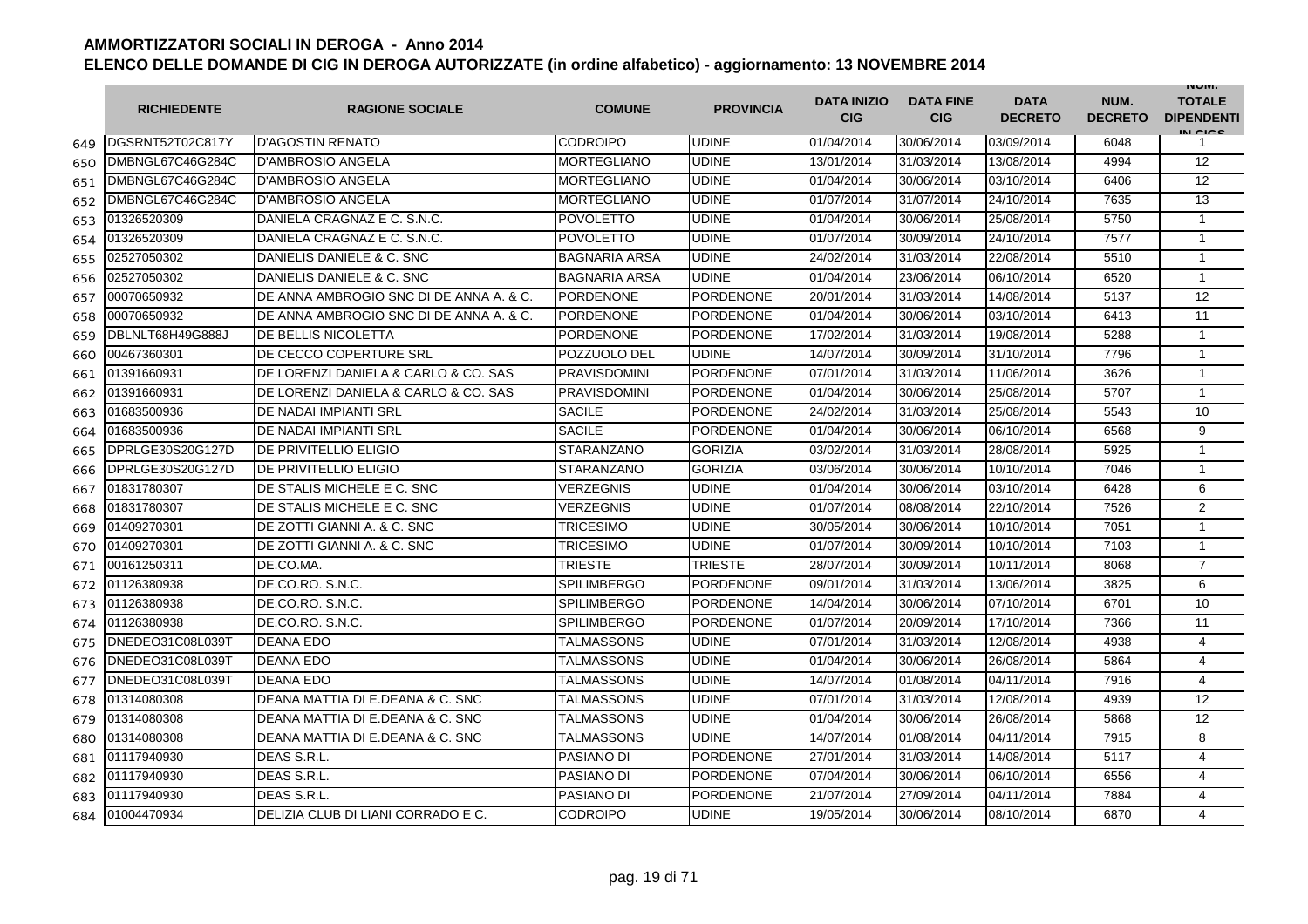|     | <b>RICHIEDENTE</b> | <b>RAGIONE SOCIALE</b>                                | <b>COMUNE</b>          | <b>PROVINCIA</b> | <b>DATA INIZIO</b><br><b>CIG</b> | <b>DATA FINE</b><br><b>CIG</b> | <b>DATA</b><br><b>DECRETO</b> | NUM.<br><b>DECRETO</b> | <b>INUIVI.</b><br><b>TOTALE</b><br><b>DIPENDENTI</b><br>IN CIGO |
|-----|--------------------|-------------------------------------------------------|------------------------|------------------|----------------------------------|--------------------------------|-------------------------------|------------------------|-----------------------------------------------------------------|
| 685 | 00194800934        | DELL'AGNESE ANTONIO & C S.A.S.                        | PORDENONE              | PORDENONE        | 02/01/2014                       | 31/03/2014                     | 28/04/2014                    | 2961                   | 1                                                               |
| 686 | 00194800934        | DELL'AGNESE ANTONIO & C S.A.S.                        | <b>PORDENONE</b>       | <b>PORDENONE</b> | 01/04/2014                       | 30/06/2014                     | 06/10/2014                    | 6563                   | 2                                                               |
| 687 | 00194800934        | DELL'AGNESE ANTONIO & C S.A.S.                        | <b>PORDENONE</b>       | <b>PORDENONE</b> | 01/07/2014                       | 30/08/2014                     | 15/10/2014                    | 7263                   | $\overline{2}$                                                  |
| 688 | DLLGLC47A17L483A   | <b>DELLI ZOTTI GLAUCO</b>                             | <b>UDINE</b>           | <b>UDINE</b>     | 13/01/2014                       | 31/03/2014                     | 27/06/2014                    | 4326                   | 3                                                               |
| 689 | DLLGLC47A17L483A   | <b>DELLI ZOTTI GLAUCO</b>                             | <b>UDINE</b>           | <b>UDINE</b>     | 01/04/2014                       | 30/06/2014                     | 25/08/2014                    | 5647                   | 3                                                               |
| 690 | CRTSRG66C14F770E   | DELPHIS DI CURTOLO SERGIO                             | <b>PRATA DI</b>        | <b>PORDENONE</b> | 02/01/2014                       | 31/03/2014                     | 13/06/2014                    | 3729                   | 3                                                               |
| 691 | CRTSRG66C14F770E   | DELPHIS DI CURTOLO SERGIO                             | PRATA DI               | <b>PORDENONE</b> | 01/04/2014                       | 30/06/2014                     | 25/08/2014                    | 5572                   | 3                                                               |
| 692 | CRTSRG66C14F770E   | DELPHIS DI CURTOLO SERGIO                             | <b>PRATA DI</b>        | <b>PORDENONE</b> | 01/07/2014                       | 30/08/2014                     | 10/10/2014                    | 7033                   | 3                                                               |
| 693 | DNLPLG70P14I403Z   | DELTA P ELETTROIMPIANTI DI DANELUZZI                  | LATISANA               | <b>UDINE</b>     | 20/01/2014                       | 31/03/2014                     | 19/08/2014                    | 5318                   | $\mathbf{1}$                                                    |
| 694 | 00803650324        | DELTA SISTEMI SAS DI ZOHIL MARCO & C.                 | <b>TRIESTE</b>         | <b>TRIESTE</b>   | 06/05/2014                       | 30/06/2014                     | 07/10/2014                    | 6838                   | $\mathbf{1}$                                                    |
| 695 | 01042030930        | DEMAR MOBILI S.R.L.                                   | <b>PRATA DI</b>        | <b>PORDENONE</b> | 13/01/2014                       | 31/03/2014                     | 27/06/2014                    | 4221                   | 3                                                               |
| 696 | 01042030930        | DEMAR MOBILI S.R.L.                                   | PRATA DI               | <b>PORDENONE</b> | 01/04/2014                       | 30/06/2014                     | 25/08/2014                    | 5739                   | 3                                                               |
| 697 | 00394530935        | DEOTTO RENATO & C. SNC                                | <b>SAN VITO AL</b>     | <b>PORDENONE</b> | 13/01/2014                       | 31/03/2014                     | 13/06/2014                    | 3757                   | 3                                                               |
| 698 | DPSRSL57D62F356O   | <b>DEPASE ROSSELLA</b>                                | <b>DUINO-AURISINA</b>  | TRIESTE          | 01/04/2014                       | 30/06/2014                     | 25/08/2014                    | 5727                   | $\mathbf{1}$                                                    |
| 699 | DPSBLD49T03B665M   | <b>DEPASE UBALDO</b>                                  | <b>TRIESTE</b>         | TRIESTE          | 01/08/2014                       | 30/09/2014                     | 10/11/2014                    | 8069                   | $\mathbf{1}$                                                    |
| 700 | 01543290306        | DI & DI SRL                                           | <b>GONARS</b>          | <b>UDINE</b>     | 09/06/2014                       | 30/06/2014                     | 08/10/2014                    | 6913                   | 3                                                               |
| 701 | 01543290306        | DI & DI SRL                                           | <b>GONARS</b>          | <b>UDINE</b>     | 01/07/2014                       | 30/09/2014                     | 15/10/2014                    | 7251                   | $\overline{2}$                                                  |
| 702 | 01121680308        | DI ERRE LEGNO SRL                                     | <b>SAN GIOVANNI AL</b> | <b>UDINE</b>     | 19/03/2014                       | 30/06/2014                     | 27/06/2014                    | 4263                   | 20                                                              |
| 703 | 01121680308        | DI ERRE LEGNO SRL                                     | SAN GIOVANNI AL        | <b>UDINE</b>     | 01/07/2014                       | 07/08/2014                     | 24/10/2014                    | 7567                   | 20                                                              |
| 704 | DMGRSR62R11A757P   | <b>DI MAGGIO ROSARIO</b>                              | PALMANOVA              | <b>UDINE</b>     | 02/05/2014                       | 30/06/2014                     | 08/10/2014                    | 6934                   | $\mathbf{1}$                                                    |
| 705 | DMGRSR62R11A757P   | <b>DI MAGGIO ROSARIO</b>                              | PALMANOVA              | <b>UDINE</b>     | 24/07/2014                       | 30/09/2014                     | 10/11/2014                    | 8057                   | $\mathbf{1}$                                                    |
| 706 | 01754190302        | DIAL DI CARLINO R. & C. SNC                           | <b>BAGNARIA ARSA</b>   | <b>UDINE</b>     | 03/03/2014                       | 31/03/2014                     | 22/08/2014                    | 5480                   | 8                                                               |
| 707 | 01754190302        | DIAL DI CARLINO R. & C. SNC                           | <b>BAGNARIA ARSA</b>   | <b>UDINE</b>     | 01/07/2014                       | 30/09/2014                     | 15/10/2014                    | 7270                   | 6                                                               |
| 708 | 01831020308        | <b>DIANA MARMI SNC</b>                                | <b>VILLA SANTINA</b>   | <b>UDINE</b>     | 27/01/2014                       | 31/03/2014                     | 18/08/2014                    | 5261                   | 3                                                               |
| 709 | 01644120303        | <b>DICOR SRL</b>                                      | <b>PASIAN DI PRATO</b> | <b>UDINE</b>     | 07/01/2014                       | 31/03/2014                     | 11/06/2014                    | 3646                   | 2                                                               |
| 710 | 01644120303        | <b>DICOR SRL</b>                                      | <b>PASIAN DI PRATO</b> | <b>UDINE</b>     | 01/04/2014                       | 30/06/2014                     | 25/08/2014                    | 5558                   | $\overline{2}$                                                  |
| 711 | 01644120303        | <b>DICOR SRL</b>                                      | <b>PASIAN DI PRATO</b> | <b>UDINE</b>     | 01/07/2014                       | 31/07/2014                     | 16/10/2014                    | 7295                   | $\overline{2}$                                                  |
| 712 | 01644120303        | <b>DICOR SRL</b>                                      | <b>PASIAN DI PRATO</b> | <b>UDINE</b>     | 01/09/2014                       | 30/09/2014                     | 07/11/2014                    | 8023                   | 2                                                               |
| 713 | 02178240301        | DIMENSIONE GIARDINO SNC DI LUCCA GIANNI & MORTEGLIANO |                        | <b>UDINE</b>     | 03/02/2014                       | 31/03/2014                     | 18/08/2014                    | 5234                   | 2                                                               |
| 714 | DMTVRS45C18I330I   | DIMITA DR. VITO ERASMO                                | <b>UDINE</b>           | <b>UDINE</b>     | 07/01/2014                       | 31/03/2014                     | 28/04/2014                    | 2959                   | 5                                                               |
| 715 | DMTVRS45C18I330I   | DIMITA DR. VITO ERASMO                                | <b>UDINE</b>           | <b>UDINE</b>     | 01/04/2014                       | 30/06/2014                     | 25/08/2014                    | 5713                   | 5                                                               |
| 716 | DMTVRS45C18I330I   | <b>DIMITA DR. VITO ERASMO</b>                         | <b>UDINE</b>           | <b>UDINE</b>     | 01/07/2014                       | 31/07/2014                     | 09/10/2014                    | 6992                   | 5                                                               |
| 717 | 00310390323        | DIRT BIKE SNC DI MASSARO                              | <b>TRIESTE</b>         | TRIESTE          | 01/01/2014                       | 29/03/2014                     | 12/08/2014                    | 4950                   | $\mathbf{1}$                                                    |
| 718 | 00310390323        | DIRT BIKE SNC DI MASSARO                              | <b>TRIESTE</b>         | TRIESTE          | 01/04/2014                       | 30/06/2014                     | 30/10/2014                    | 7744                   | $\mathbf{1}$                                                    |
| 719 | 00310390323        | DIRT BIKE SNC DI MASSARO                              | <b>TRIESTE</b>         | <b>TRIESTE</b>   | 01/07/2014                       | 31/08/2014                     | 30/10/2014                    | 7754                   | $\mathbf{1}$                                                    |
| 720 | 01675880304        | <b>DISPLAY VIAGGI DI GEAT SRL</b>                     | <b>UDINE</b>           | <b>UDINE</b>     | 01/01/2014                       | 31/03/2014                     | 28/04/2014                    | 2952                   | $\overline{2}$                                                  |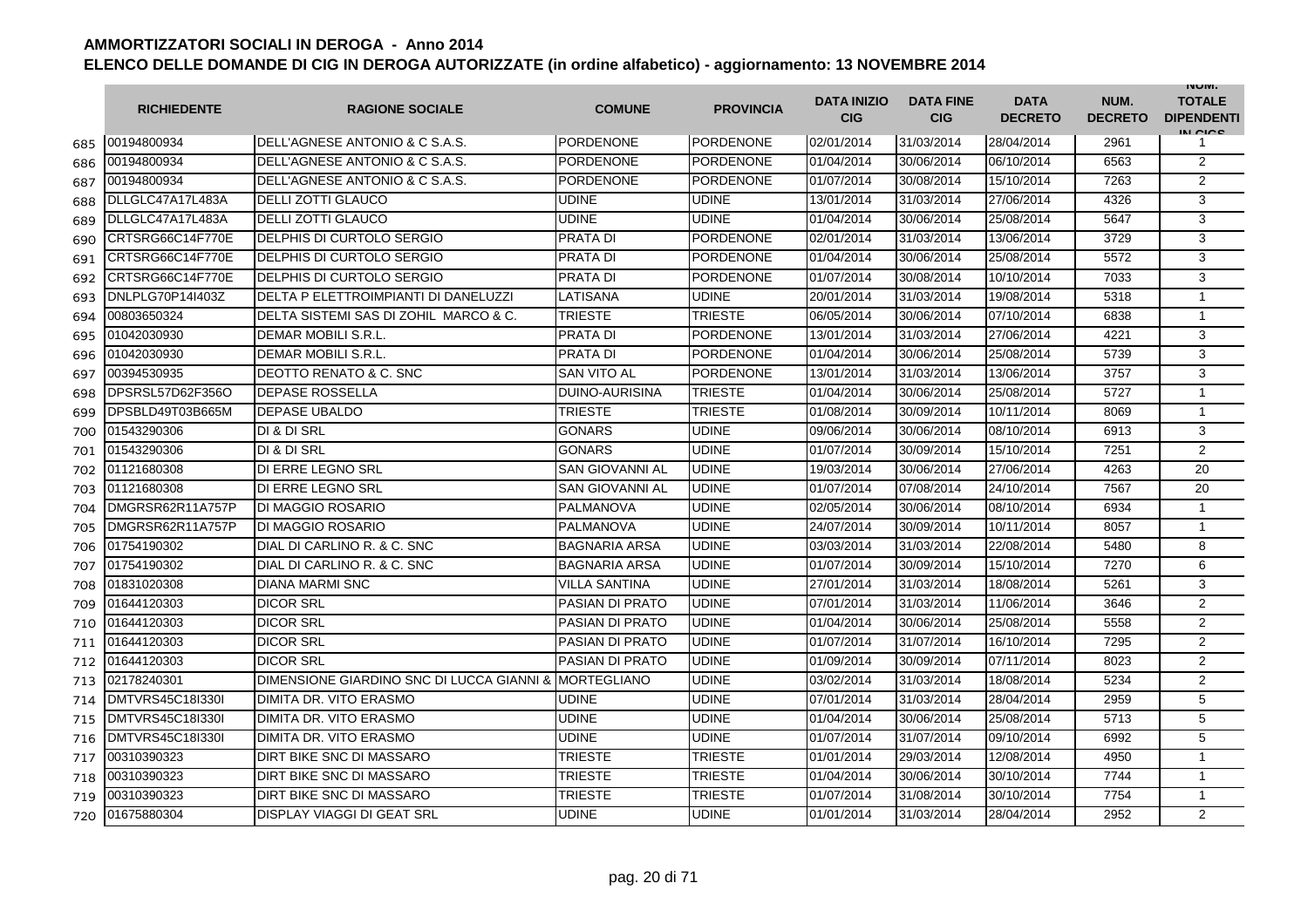|     | <b>RICHIEDENTE</b> | <b>RAGIONE SOCIALE</b>                           | <b>COMUNE</b>             | <b>PROVINCIA</b> | <b>DATA INIZIO</b><br><b>CIG</b> | <b>DATA FINE</b><br><b>CIG</b> | <b>DATA</b><br><b>DECRETO</b> | NUM.<br><b>DECRETO</b> | <b>INUIVI.</b><br><b>TOTALE</b><br><b>DIPENDENTI</b><br>IN CIGO |
|-----|--------------------|--------------------------------------------------|---------------------------|------------------|----------------------------------|--------------------------------|-------------------------------|------------------------|-----------------------------------------------------------------|
| 721 | 01675880304        | <b>DISPLAY VIAGGI DI GEAT SRL</b>                | <b>UDINE</b>              | <b>UDINE</b>     | 01/04/2014                       | 30/06/2014                     | 25/08/2014                    | 5603                   | 2                                                               |
| 722 | 01675880304        | <b>DISPLAY VIAGGI DI GEAT SRL</b>                | UDINE                     | <b>UDINE</b>     | 01/07/2014                       | 30/09/2014                     | 20/10/2014                    | 7431                   | $\mathbf{1}$                                                    |
| 723 | DMRFNC68T15L483K   | DMF ELETTRICITA' & AUTOMAZIONI DI DE             | <b>BASILIANO</b>          | <b>UDINE</b>     | 03/06/2014                       | 30/06/2014                     | 08/10/2014                    | 6899                   | $\mathbf{1}$                                                    |
| 724 | DMRFNC68T15L483K   | DMF ELETTRICITA' & AUTOMAZIONI DI DE             | <b>BASILIANO</b>          | <b>UDINE</b>     | 01/07/2014                       | 30/09/2014                     | 13/10/2014                    | 7125                   | 1                                                               |
| 725 | 02617740309        | DOMUSTILE DESIGN DI SGUAZZIN RICHARD & C MANZANO |                           | <b>UDINE</b>     | 01/07/2014                       | 30/09/2014                     | 17/10/2014                    | 7327                   | $\mathbf{1}$                                                    |
| 726 | 00537050304        | D'ORLANDO E ASSOCIATI SRL                        | <b>UDINE</b>              | <b>UDINE</b>     | 06/01/2014                       | 31/03/2014                     | 13/06/2014                    | 3719                   | $\mathbf{1}$                                                    |
| 727 | 00537050304        | D'ORLANDO E ASSOCIATI SRL                        | UDINE                     | <b>UDINE</b>     | 01/04/2014                       | 30/06/2014                     | 25/08/2014                    | 5712                   | 2                                                               |
| 728 | 00537050304        | D'ORLANDO E ASSOCIATI SRL                        | UDINE                     | <b>UDINE</b>     | 01/07/2014                       | 31/08/2014                     | 10/10/2014                    | 7114                   | 2                                                               |
| 729 | 01091200939        | DOTT.RI FORTUNATO GASPARE VALENTI E              | <b>PORDENONE</b>          | <b>PORDENONE</b> | 01/04/2014                       | 30/06/2014                     | 25/08/2014                    | 5612                   | $\mathbf{1}$                                                    |
| 730 | 01091200939        | DOTT.RI FORTUNATO GASPARE VALENTI E              | PORDENONE                 | <b>PORDENONE</b> | 01/07/2014                       | 30/09/2014                     | 24/10/2014                    | 7588                   | $\mathbf{1}$                                                    |
| 731 | 02021390303        | <b>DRAG CENTER SRL</b>                           | <b>PRADAMANO</b>          | <b>UDINE</b>     | 08/01/2014                       | 31/03/2014                     | 12/08/2014                    | 4959                   | 1                                                               |
| 732 | 02021390303        | <b>DRAG CENTER SRL</b>                           | <b>PRADAMANO</b>          | <b>UDINE</b>     | 26/05/2014                       | 30/06/2014                     | 08/10/2014                    | 6861                   | $\mathbf{1}$                                                    |
| 733 | 01687400307        | DREUSSI MAURO & C. SNC                           | <b>OSOPPO</b>             | <b>UDINE</b>     | 22/04/2014                       | 30/06/2014                     | 07/10/2014                    | 6750                   | $\overline{2}$                                                  |
| 734 | 01894190303        | DUE BI SAS DI BURRA GIORGIO & C.                 | CIVIDALE DEL FRIULI UDINE |                  | 20/05/2014                       | 30/06/2014                     | 07/10/2014                    | 6841                   | 3                                                               |
| 735 | 01894190303        | DUE BI SAS DI BURRA GIORGIO & C.                 | CIVIDALE DEL FRIULI UDINE |                  | 01/07/2014                       | 31/07/2014                     | 15/10/2014                    | 7256                   | 3                                                               |
| 736 | 00236570321        | DUE EFFE SNC                                     | <b>SAN DORLIGO</b>        | <b>TRIESTE</b>   | 15/01/2014                       | 31/03/2014                     | 12/08/2014                    | 4960                   | 13                                                              |
| 737 | 00236570321        | DUE EFFE SNC                                     | <b>SAN DORLIGO</b>        | <b>TRIESTE</b>   | 08/04/2014                       | 30/06/2014                     | 07/10/2014                    | 6634                   | 14                                                              |
| 738 | 00236570321        | DUE EFFE SNC                                     | <b>SAN DORLIGO</b>        | TRIESTE          | 03/07/2014                       | 14/09/2014                     | 20/10/2014                    | 7445                   | 12                                                              |
| 739 | 00895380327        | DUEMILADIECI COOP, SOC. R.L.                     | <b>MUGGIA</b>             | TRIESTE          | 01/01/2014                       | 31/03/2014                     | 13/08/2014                    | 5007                   | 9                                                               |
| 740 | 00895380327        | DUEMILADIECI COOP, SOC. R.L.                     | <b>MUGGIA</b>             | <b>TRIESTE</b>   | 01/04/2014                       | 30/06/2014                     | 02/09/2014                    | 6016                   | 12                                                              |
| 741 | 00895380327        | DUEMILADIECI COOP, SOC. R.L.                     | <b>MUGGIA</b>             | <b>TRIESTE</b>   | 01/07/2014                       | 30/09/2014                     | 28/10/2014                    | 7681                   | 15                                                              |
| 742 | 01340670932        | DUEPPI SNC DI PRIMITIVO CARMEN & C.              | <b>PORDENONE</b>          | <b>PORDENONE</b> | 01/04/2014                       | 30/06/2014                     | 03/10/2014                    | 6377                   | 3                                                               |
| 743 | 00697180321        | <b>DUINO SCAVI SRL</b>                           | <b>DUINO-AURISINA</b>     | <b>TRIESTE</b>   | 12/05/2014                       | 30/06/2014                     | 08/10/2014                    | 6865                   | 9                                                               |
| 744 | 00697180321        | <b>DUINO SCAVI SRL</b>                           | <b>DUINO-AURISINA</b>     | <b>TRIESTE</b>   | 01/07/2014                       | 30/09/2014                     | 30/10/2014                    | 7752                   | 8                                                               |
| 745 | 01962100309        | <b>DURISOTTI DARIO &amp; C SNC</b>               | <b>GEMONA DEL FRIULI</b>  | <b>UDINE</b>     | 12/05/2014                       | 30/06/2014                     | 08/10/2014                    | 6863                   | 8                                                               |
| 746 | 01962100309        | DURISOTTI DARIO & C SNC                          | <b>GEMONA DEL FRIULI</b>  | <b>UDINE</b>     | 14/07/2014                       | 30/09/2014                     | 31/10/2014                    | 7800                   | 8                                                               |
| 747 | 01627300930        | E.C.F. EUROPA CESOIA FERRO S.A.S. DI             | <b>FIUME VENETO</b>       | <b>PORDENONE</b> | 01/04/2014                       | 29/06/2014                     | 26/08/2014                    | 5887                   | 4                                                               |
| 748 | 01627300930        | E.C.F. EUROPA CESOIA FERRO S.A.S. DI             | <b>FIUME VENETO</b>       | <b>PORDENONE</b> | 01/07/2014                       | 30/09/2014                     | 09/10/2014                    | 6991                   | 4                                                               |
| 749 | 02342460306        | E.D.S. DI DURISOTTI LUCA E SGRAZZUTTI            | <b>MORUZZO</b>            | <b>UDINE</b>     | 03/02/2014                       | 31/03/2014                     | 19/08/2014                    | 5336                   | 2                                                               |
| 750 | RSUVCN62B45E329T   | E3DI RUOSO VINCENZA                              | FONTANAFREDDA             | <b>PORDENONE</b> | 10/02/2014                       | 31/03/2014                     | 20/08/2014                    | 5414                   | $\overline{4}$                                                  |
| 751 | RSUVCN62B45E329T   | E3DI RUOSO VINCENZA                              | <b>FONTANAFREDDA</b>      | PORDENONE        | 01/04/2014                       | 30/06/2014                     | 06/10/2014                    | 6473                   | 5                                                               |
| 752 | 01474170931        | <b>IECO - SERVICE SRL</b>                        | <b>CORDOVADO</b>          | <b>PORDENONE</b> | 23/01/2014                       | 31/03/2014                     | 14/08/2014                    | 5112                   | 4                                                               |
| 753 | 02508390305        | ECO IMPIANTI DI AQUINO JAVIER IGNACIO & C.       | <b>BUJA</b>               | <b>UDINE</b>     | 03/02/2014                       | 31/03/2014                     | 20/08/2014                    | 5353                   | $\mathbf{1}$                                                    |
| 754 | 00997860325        | ECO.CA.ST. SAS                                   | <b>TRIESTE</b>            | <b>TRIESTE</b>   | 01/04/2014                       | 30/06/2014                     | 02/09/2014                    | 5984                   | $\overline{2}$                                                  |
| 755 | 00997860325        | ECO.CA.ST. SAS                                   | <b>TRIESTE</b>            | <b>TRIESTE</b>   | 01/07/2014                       | 30/09/2014                     | 17/10/2014                    | 7350                   | 2                                                               |
| 756 | 13442360155        | ECOLOGY GROUP CONSORZIO A RL                     | <b>AZZANO DECIMO</b>      | <b>PORDENONE</b> | 01/01/2014                       | 31/03/2014                     | 27/06/2014                    | 4327                   | $\overline{7}$                                                  |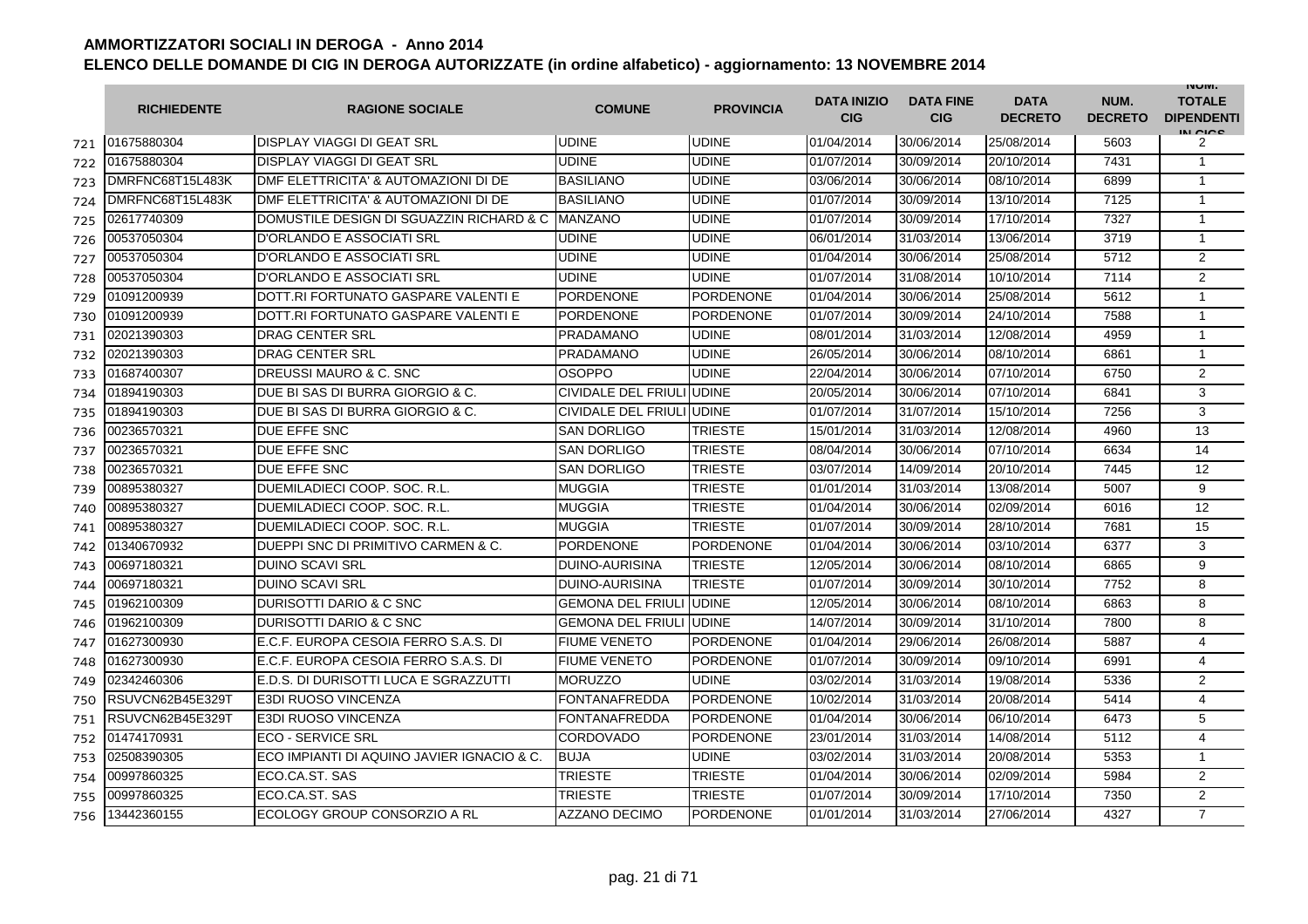|     | <b>RICHIEDENTE</b> | <b>RAGIONE SOCIALE</b>                | <b>COMUNE</b>                   | <b>PROVINCIA</b> | <b>DATA INIZIO</b><br><b>CIG</b> | <b>DATA FINE</b><br><b>CIG</b> | <b>DATA</b><br><b>DECRETO</b> | NUM.<br><b>DECRETO</b> | <b>INUIVI.</b><br><b>TOTALE</b><br><b>DIPENDENTI</b><br>IN CICS |
|-----|--------------------|---------------------------------------|---------------------------------|------------------|----------------------------------|--------------------------------|-------------------------------|------------------------|-----------------------------------------------------------------|
| 757 | 13442360155        | ECOLOGY GROUP CONSORZIO A RL          | <b>AZZANO DECIMO</b>            | <b>PORDENONE</b> | 01/04/2014                       | 30/06/2014                     | 02/09/2014                    | 6021                   | 7                                                               |
| 758 | 00458140308        | EDDI MAURO & PAOLO VILLICICH - S.N.C. | <b>MANZANO</b>                  | <b>UDINE</b>     | 03/02/2014                       | 31/03/2014                     | 18/08/2014                    | 5194                   | 3                                                               |
| 759 | 00458140308        | EDDI MAURO & PAOLO VILLICICH - S.N.C. | <b>MANZANO</b>                  | <b>UDINE</b>     | 01/04/2014                       | 30/06/2014                     | 06/10/2014                    | 6544                   | 3                                                               |
| 760 | 00458140308        | EDDI MAURO & PAOLO VILLICICH - S.N.C. | <b>MANZANO</b>                  | <b>UDINE</b>     | 01/07/2014                       | 30/09/2014                     | 28/10/2014                    | 7697                   | 3                                                               |
| 761 | 00117440933        | EDELFER S.N.C. DI GASPARINI P.& C.    | <b>TRAVESIO</b>                 | <b>PORDENONE</b> | 02/01/2014                       | 31/03/2014                     | 10/06/2014                    | 3591                   | $\overline{2}$                                                  |
| 762 | 00117440933        | EDELFER S.N.C. DI GASPARINI P.& C.    | <b>TRAVESIO</b>                 | <b>PORDENONE</b> | 01/04/2014                       | 30/06/2014                     | 25/08/2014                    | 5682                   | 2                                                               |
| 763 | 00117440933        | EDELFER S.N.C. DI GASPARINI P.& C.    | <b>TRAVESIO</b>                 | <b>PORDENONE</b> | 01/07/2014                       | 31/07/2014                     | 10/10/2014                    | 7093                   | $\overline{2}$                                                  |
| 764 | 01104760325        | EDEN S.R.L.                           | <b>DUINO-AURISINA</b>           | <b>TRIESTE</b>   | 07/01/2014                       | 28/02/2014                     | 27/06/2014                    | 4252                   | 1                                                               |
| 765 | NSSDRD40S22L424T   | EDI MOBILI DI NUSSDORFER EDOARDO      | <b>TRIESTE</b>                  | <b>TRIESTE</b>   | 21/07/2014                       | 30/09/2014                     | 07/11/2014                    | 8026                   | 6                                                               |
| 766 | 00563150309        | <b>EDIL BOSCUTTI SNC</b>              | <b>RONCHIS</b>                  | <b>UDINE</b>     | 07/01/2014                       | 31/03/2014                     | 27/06/2014                    | 4306                   | 3                                                               |
| 767 | 00563150309        | <b>EDIL BOSCUTTI SNC</b>              | <b>RONCHIS</b>                  | <b>UDINE</b>     | 01/04/2014                       | 30/06/2014                     | 25/08/2014                    | 5671                   | $\overline{2}$                                                  |
| 768 | 00563150309        | <b>EDIL BOSCUTTI SNC</b>              | <b>RONCHIS</b>                  | <b>UDINE</b>     | 01/07/2014                       | 31/08/2014                     | 15/10/2014                    | 7253                   | 2                                                               |
| 769 | 01200630307        | <b>EDIL MASETTI SNC</b>               | <b>REMANZACCO</b>               | <b>UDINE</b>     | 07/01/2014                       | 31/03/2014                     | 12/08/2014                    | 4942                   | $\mathbf{1}$                                                    |
| 770 | 01200630307        | <b>EDIL MASETTI SNC</b>               | <b>REMANZACCO</b>               | <b>UDINE</b>     | 01/04/2014                       | 30/06/2014                     | 25/08/2014                    | 5676                   | $\mathbf{1}$                                                    |
| 771 | 01200630307        | <b>EDIL MASETTI SNC</b>               | <b>REMANZACCO</b>               | <b>UDINE</b>     | 01/07/2014                       | 31/08/2014                     | 24/10/2014                    | 7574                   | $\mathbf{1}$                                                    |
| 772 | 00631960309        | EDIL NORD DUE TERMCO                  | CIVIDALE DEL FRIULI UDINE       |                  | 10/02/2014                       | 31/03/2014                     | 25/08/2014                    | 5582                   | 3                                                               |
| 773 | 00631960309        | EDIL NORD DUE TERMCO                  | CIVIDALE DEL FRIULI UDINE       |                  | 01/04/2014                       | 30/06/2014                     | 02/09/2014                    | 5996                   | 3                                                               |
| 774 | 00631960309        | EDIL NORD DUE TERMCO                  | CIVIDALE DEL FRIULI UDINE       |                  | 01/07/2014                       | 30/09/2014                     | 24/10/2014                    | 7609                   | 3                                                               |
| 775 | 00283730935        | <b>EDIL NORD SRL</b>                  | <b>PORDENONE</b>                | <b>PORDENONE</b> | 01/01/2014                       | 31/03/2014                     | 11/06/2014                    | 3627                   | 8                                                               |
| 776 | 00283730935        | <b>EDIL NORD SRL</b>                  | <b>PORDENONE</b>                | <b>PORDENONE</b> | 01/04/2014                       | 30/06/2014                     | 25/08/2014                    | 5735                   | 8                                                               |
| 777 | 01747960308        | EDIL.RES DI DEL PIN ROBERTO & C.      | <b>CASTIONS DI</b>              | <b>UDINE</b>     | 13/01/2014                       | 31/03/2014                     | 12/08/2014                    | 4985                   | $\mathbf{1}$                                                    |
| 778 | 80005580305        | EDILCOOP FRIULI SOC. COOP.            | <b>GEMONA DEL FRIULI JUDINE</b> |                  | 01/01/2014                       | 31/03/2014                     | 13/08/2014                    | 4999                   | 1                                                               |
| 779 | 80005580305        | EDILCOOP FRIULI SOC. COOP.            | <b>GEMONA DEL FRIULI IUDINE</b> |                  | 01/04/2014                       | 14/06/2014                     | 06/10/2014                    | 6594                   | $\mathbf{1}$                                                    |
| 780 | 02702780301        | EDILDAUNIA SNC DI PESCE DOMENICO E    | <b>CERVIGNANO DEL</b>           | <b>UDINE</b>     | 03/02/2014                       | 31/03/2014                     | 20/08/2014                    | 5358                   | $\mathbf{1}$                                                    |
| 781 | 02702780301        | EDILDAUNIA SNC DI PESCE DOMENICO E    | <b>CERVIGNANO DEL</b>           | <b>UDINE</b>     | 01/04/2014                       | 30/06/2014                     | 25/08/2014                    | 5595                   | $\mathbf{1}$                                                    |
| 782 | 01307270932        | EDILE DI PITTON E NONIS SNC           | <b>CASARSA DELLA</b>            | <b>PORDENONE</b> | 07/01/2014                       | 29/03/2014                     | 27/06/2014                    | 4292                   | $\mathbf{1}$                                                    |
| 783 | 01307270932        | EDILE DI PITTON E NONIS SNC           | <b>CASARSA DELLA</b>            | <b>PORDENONE</b> | 31/03/2014                       | 28/06/2014                     | 28/08/2014                    | 5914                   | $\mathbf{1}$                                                    |
| 784 | 01307270932        | EDILE DI PITTON E NONIS SNC           | <b>CASARSA DELLA</b>            | <b>PORDENONE</b> | 30/06/2014                       | 28/09/2014                     | 20/10/2014                    | 7455                   | $\mathbf{1}$                                                    |
| 785 | 00153690300        | <b>EDILIZIA CHIARCOSSO SRL</b>        | <b>TARVISIO</b>                 | <b>UDINE</b>     | 02/01/2014                       | 31/03/2014                     | 27/06/2014                    | 4245                   | 4                                                               |
| 786 | 00153690300        | <b>EDILIZIA CHIARCOSSO SRL</b>        | TARVISIO                        | <b>UDINE</b>     | 01/04/2014                       | 30/04/2014                     | 03/10/2014                    | 6392                   | $\overline{2}$                                                  |
| 787 | 00617480322        | <b>EDILSTYL SRL</b>                   | <b>MONRUPINO</b>                | <b>TRIESTE</b>   | 10/03/2014                       | 31/03/2014                     | 22/08/2014                    | 5455                   | 8                                                               |
| 788 | 00617480322        | <b>EDILSTYL SRL</b>                   | <b>MONRUPINO</b>                | TRIESTE          | 01/04/2014                       | 30/06/2014                     | 07/10/2014                    | 6826                   | 8                                                               |
| 789 | 00617480322        | <b>EDILSTYL SRL</b>                   | <b>MONRUPINO</b>                | <b>TRIESTE</b>   | 01/07/2014                       | 30/09/2014                     | 15/10/2014                    | 7248                   | 8                                                               |
| 790 | 01044410932        | <b>EFFEDUE SRL</b>                    | PASIANO DI                      | <b>PORDENONE</b> | 07/01/2014                       | 31/03/2014                     | 14/08/2014                    | 5138                   | 5                                                               |
| 791 | 01044410932        | <b>EFFEDUE SRL</b>                    | PASIANO DI                      | <b>PORDENONE</b> | 01/04/2014                       | 30/06/2014                     | 07/10/2014                    | 6766                   | 5                                                               |
| 792 | 01044410932        | <b>EFFEDUE SRL</b>                    | PASIANO DI                      | <b>PORDENONE</b> | 01/07/2014                       | 30/09/2014                     | 28/10/2014                    | 7687                   | 5                                                               |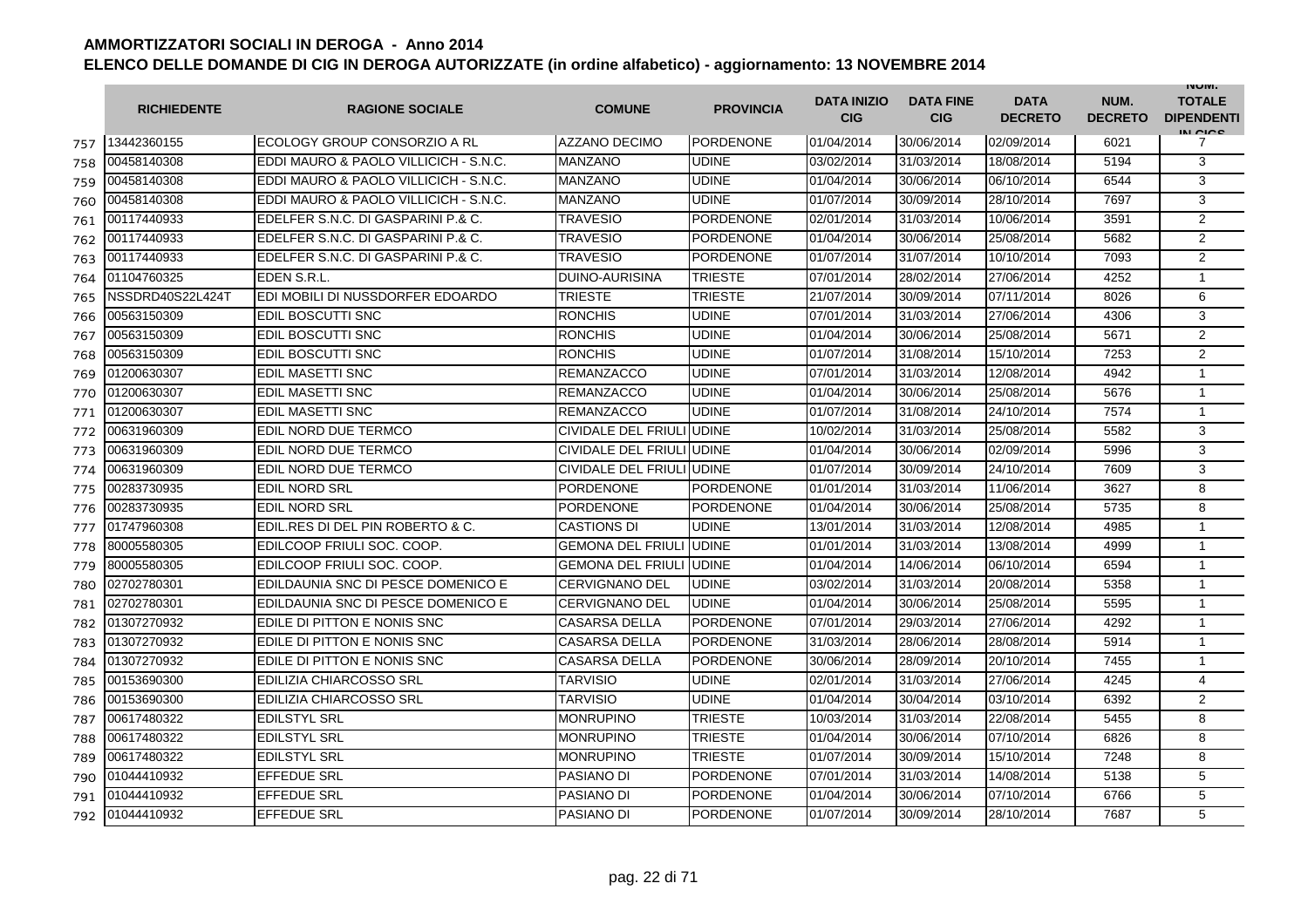|     | <b>RICHIEDENTE</b> | <b>RAGIONE SOCIALE</b>                   | <b>COMUNE</b>        | <b>PROVINCIA</b> | <b>DATA INIZIO</b><br><b>CIG</b> | <b>DATA FINE</b><br><b>CIG</b> | <b>DATA</b><br><b>DECRETO</b> | NUM.<br><b>DECRETO</b> | <b>INUIVI.</b><br><b>TOTALE</b><br><b>DIPENDENTI</b><br>IN CICS |
|-----|--------------------|------------------------------------------|----------------------|------------------|----------------------------------|--------------------------------|-------------------------------|------------------------|-----------------------------------------------------------------|
| 793 | 01299170934        | <b>EFFEGI UTENSILI SNC</b>               | <b>BRUGNERA</b>      | <b>PORDENONE</b> | 03/03/2014                       | 31/03/2014                     | 25/08/2014                    | 5583                   | 5                                                               |
| 794 | 01299170934        | EFFEGI UTENSILI SNC                      | <b>BRUGNERA</b>      | PORDENONE        | 12/05/2014                       | 30/06/2014                     | 16/10/2014                    | 7289                   | 5                                                               |
| 795 | 01195170327        | EFFEPI DI P.L.G.M. SNC                   | <b>TRIESTE</b>       | <b>TRIESTE</b>   | 14/07/2014                       | 30/09/2014                     | 31/10/2014                    | 7833                   | 1                                                               |
| 796 | 00967350307        | EFFEPLAST SAS DI FERINO I. & C.          | <b>CAMPOFORMIDO</b>  | <b>UDINE</b>     | 13/01/2014                       | 31/03/2014                     | 13/08/2014                    | 5040                   | 3                                                               |
| 797 | 01277570931        | <b>EKOS SRL</b>                          | <b>FIUME VENETO</b>  | <b>PORDENONE</b> | 07/07/2014                       | 30/09/2014                     | 04/11/2014                    | 7920                   | 19                                                              |
| 798 | 01250630934        | EL.F. IMPIANTI DI BENDONI MARCO & C. SNC | <b>SEQUALS</b>       | <b>PORDENONE</b> | 13/01/2014                       | 31/03/2014                     | 14/08/2014                    | 5096                   | 3                                                               |
| 799 | 01250630934        | EL.F. IMPIANTI DI BENDONI MARCO & C. SNC | <b>SEQUALS</b>       | <b>PORDENONE</b> | 01/04/2014                       | 30/06/2014                     | 26/08/2014                    | 5855                   | 3                                                               |
| 800 | 02580360309        | IELECTRIC ENERGY S.R.L.                  | <b>UDINE</b>         | <b>UDINE</b>     | 01/06/2014                       | 30/06/2014                     | 08/10/2014                    | 6894                   | 1                                                               |
| 801 | 02580360309        | ELECTRIC ENERGY S.R.L.                   | <b>UDINE</b>         | <b>UDINE</b>     | 01/07/2014                       | 30/09/2014                     | 29/10/2014                    | 7727                   | $\mathbf{1}$                                                    |
| 802 | 01742410309        | ELECTRIC SERVICE DI LESIZZA & C.SNC      | <b>MANZANO</b>       | <b>UDINE</b>     | 01/07/2014                       | 30/09/2014                     | 09/10/2014                    | 6983                   | $\mathbf{1}$                                                    |
| 803 | 02183550306        | ELEKTROIMPIANTI SNC DI SIVILOTTI MARIO E | <b>UDINE</b>         | <b>UDINE</b>     | 08/01/2014                       | 31/03/2014                     | 27/06/2014                    | 4316                   | $\overline{2}$                                                  |
| 804 | 02183550306        | ELEKTROIMPIANTI SNC DI SIVILOTTI MARIO E | <b>UDINE</b>         | <b>UDINE</b>     | 14/04/2014                       | 30/06/2014                     | 07/10/2014                    | 6736                   | $\mathbf{1}$                                                    |
| 805 | 02183550306        | ELEKTROIMPIANTI SNC DI SIVILOTTI MARIO E | <b>UDINE</b>         | <b>UDINE</b>     | 07/07/2014                       | 30/09/2014                     | 31/10/2014                    | 7819                   | $\mathbf{1}$                                                    |
| 806 | 00270630304        | ELETTRICA DE.SA.SNC                      | <b>MANZANO</b>       | <b>UDINE</b>     | 07/01/2014                       | 31/03/2014                     | 11/06/2014                    | 3645                   | 2                                                               |
| 807 | 00270630304        | ELETTRICA DE.SA.SNC                      | <b>MANZANO</b>       | <b>UDINE</b>     | 01/04/2014                       | 30/06/2014                     | 25/08/2014                    | 5775                   | 3                                                               |
| 808 | 00401860317        | ELETTRICA ISONTINA DI CUMIN & TONDO      | ROMANS D'ISONZO      | <b>GORIZIA</b>   | 17/02/2014                       | 31/03/2014                     | 20/08/2014                    | 5356                   | $\overline{2}$                                                  |
| 809 | 00401860317        | ELETTRICA ISONTINA DI CUMIN & TONDO      | ROMANS D'ISONZO      | <b>GORIZIA</b>   | 01/04/2014                       | 30/06/2014                     | 06/10/2014                    | 6583                   | 2                                                               |
| 810 | 00401860317        | ELETTRICA ISONTINA DI CUMIN & TONDO      | ROMANS D'ISONZO      | <b>GORIZIA</b>   | 01/07/2014                       | 30/09/2014                     | 17/10/2014                    | 7370                   | $\overline{2}$                                                  |
| 811 | 02477320309        | ELETTRO+ SNC DI TOMASETTIG ROBERTO &     | <b>REMANZACCO</b>    | <b>UDINE</b>     | 12/03/2014                       | 31/03/2014                     | 25/08/2014                    | 5532                   | 1                                                               |
| 812 | 01083810307        | ELETTROCASA SNC PELLIZZARI A E C SN      | VILLA SANTINA        | <b>UDINE</b>     | 07/01/2014                       | 31/03/2014                     | 13/06/2014                    | 3765                   | 3                                                               |
| 813 | 01083810307        | ELETTROCASA SNC PELLIZZARI A E C SN      | VILLA SANTINA        | <b>UDINE</b>     | 01/04/2014                       | 30/06/2014                     | 26/08/2014                    | 5886                   | 3                                                               |
| 814 | 01083810307        | ELETTROCASA SNC PELLIZZARI A E C SN      | VILLA SANTINA        | <b>UDINE</b>     | 01/07/2014                       | 06/09/2014                     | 17/10/2014                    | 7381                   | $\overline{2}$                                                  |
| 815 | 01352180937        | ELETTROMEC DI VENDRAME R. & C. SNC       | <b>CORDENONS</b>     | <b>PORDENONE</b> | 13/01/2014                       | 31/03/2014                     | 18/08/2014                    | 5205                   | 2                                                               |
| 816 | BRDGCR49L16A700E   | IELETTROMECCANICA B E V DI BORDIGNON     | <b>PRADAMANO</b>     | <b>UDINE</b>     | 03/02/2014                       | 31/03/2014                     | 18/08/2014                    | 5186                   | $\mathbf{1}$                                                    |
| 817 | BRDGCR49L16A700E   | ELETTROMECCANICA B E V DI BORDIGNON      | <b>PRADAMANO</b>     | <b>UDINE</b>     | 01/04/2014                       | 31/05/2014                     | 25/08/2014                    | 5756                   | $\mathbf{1}$                                                    |
| 818 | 01625780307        | ELETTRONICA PALMARINA SAS DI ROPPA       | <b>PALMANOVA</b>     | <b>UDINE</b>     | 07/01/2014                       | 31/03/2014                     | 13/06/2014                    | 3801                   | $\mathbf{1}$                                                    |
| 819 | 00951990308        | <b>ELETTRONOVA SRL</b>                   | <b>TOLMEZZO</b>      | <b>UDINE</b>     | 05/05/2014                       | 30/06/2014                     | 07/10/2014                    | 6802                   | 6                                                               |
| 820 | 00951990308        | <b>ELETTRONOVA SRL</b>                   | <b>TOLMEZZO</b>      | <b>UDINE</b>     | 01/07/2014                       | 30/09/2014                     | 24/10/2014                    | 7578                   | 5                                                               |
| 821 | DRLPTR70A09L483S   | ELETTROTEC DI D'ORLANDO PIETRO           | UDINE                | <b>UDINE</b>     | 02/01/2014                       | 31/03/2014                     | 13/06/2014                    | 3689                   | 16                                                              |
| 822 | DRLPTR70A09L483S   | ELETTROTEC DI D'ORLANDO PIETRO           | <b>UDINE</b>         | <b>UDINE</b>     | 01/04/2014                       | 30/06/2014                     | 26/08/2014                    | 5878                   | 15                                                              |
| 823 | 00240600320        | ELETTROTECNICA FRAGIACOMO SRL            | TRIESTE              | <b>TRIESTE</b>   | 23/05/2014                       | 30/06/2014                     | 08/10/2014                    | 6854                   | 8                                                               |
| 824 | 01337660300        | ELICAF SNC DI FACILE ADRIANO             | <b>POVOLETTO</b>     | <b>UDINE</b>     | 12/05/2014                       | 30/06/2014                     | 07/10/2014                    | 6836                   | 1                                                               |
| 825 | 01337660300        | ELICAF SNC DI FACILE ADRIANO             | <b>POVOLETTO</b>     | <b>UDINE</b>     | 01/07/2014                       | 30/09/2014                     | 17/10/2014                    | 7374                   | $\mathbf{1}$                                                    |
| 826 | 01271680934        | ELIO E STEFANO CIOL SNC                  | <b>CASARSA DELLA</b> | <b>PORDENONE</b> | 07/01/2014                       | 31/03/2014                     | 27/06/2014                    | 4256                   | $\mathbf{1}$                                                    |
| 827 | GRGLLI55P62L044X   | ELLEGI DI GREGORAT LILIA                 | <b>CAMPOLONGO</b>    | <b>UDINE</b>     | 07/01/2014                       | 28/02/2014                     | 27/06/2014                    | 4239                   | 5                                                               |
| 828 | GRGLLI55P62L044X   | ELLEGI DI GREGORAT LILIA                 | <b>CAMPOLONGO</b>    | <b>UDINE</b>     | 01/04/2014                       | 30/06/2014                     | 03/10/2014                    | 6396                   | 5                                                               |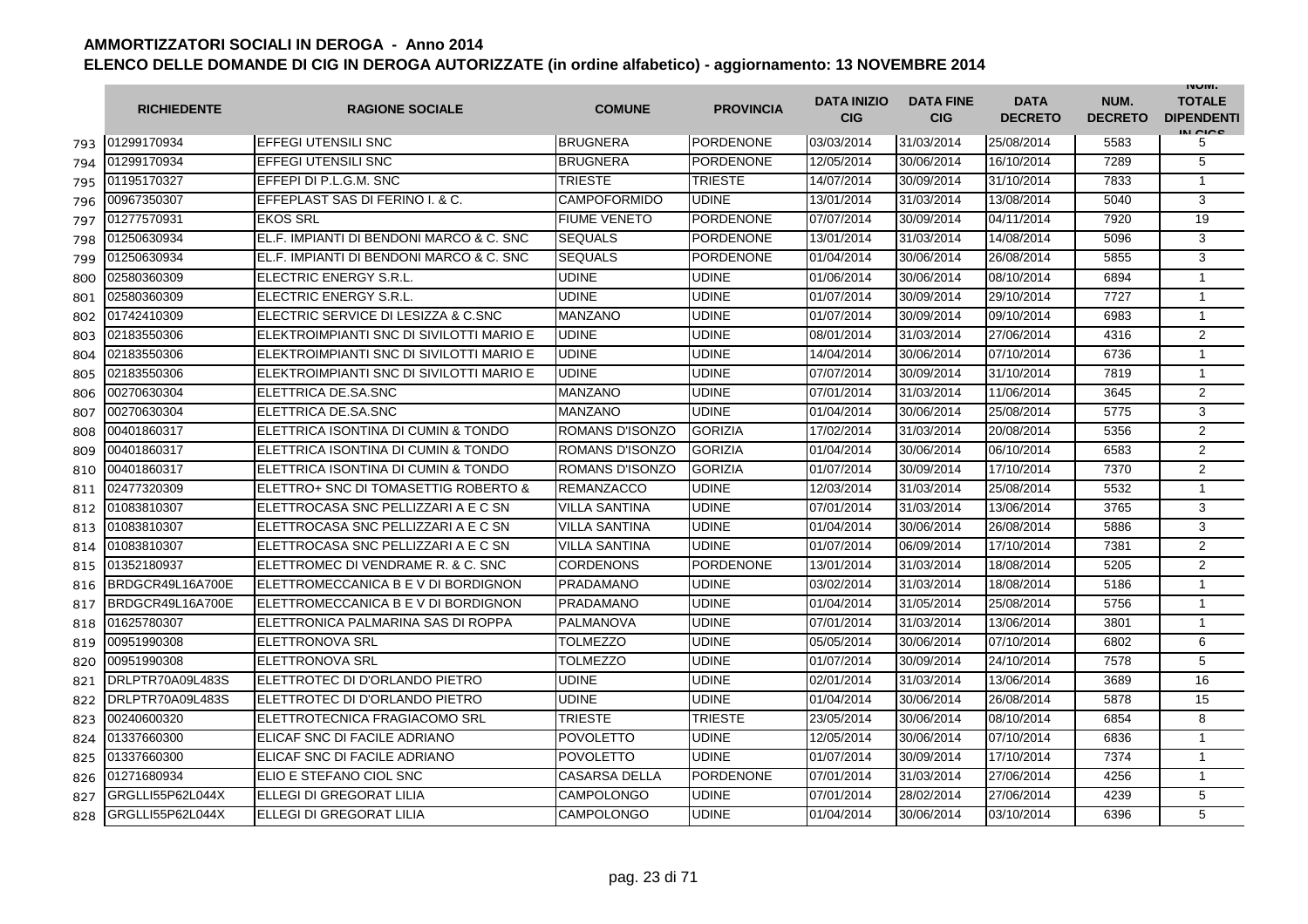|     | <b>RICHIEDENTE</b>      | <b>RAGIONE SOCIALE</b>                | <b>COMUNE</b>             | <b>PROVINCIA</b> | <b>DATA INIZIO</b><br><b>CIG</b> | <b>DATA FINE</b><br><b>CIG</b> | <b>DATA</b><br><b>DECRETO</b> | NUM.<br><b>DECRETO</b> | <b>INUIVI.</b><br><b>TOTALE</b><br><b>DIPENDENTI</b><br>IN CIGO |
|-----|-------------------------|---------------------------------------|---------------------------|------------------|----------------------------------|--------------------------------|-------------------------------|------------------------|-----------------------------------------------------------------|
| 829 | GRGLLI55P62L044X        | ELLEGI DI GREGORAT LILIA              | <b>CAMPOLONGO</b>         | <b>UDINE</b>     | 07/07/2014                       | 08/08/2014                     | 28/10/2014                    | 7715                   | 5                                                               |
| 830 | 01373900933             | ELLEGI SERVIZI S.N.C.                 | <b>MANIAGO</b>            | <b>PORDENONE</b> | 07/07/2014                       | 30/09/2014                     | 28/10/2014                    | 7684                   | $\overline{4}$                                                  |
| 831 | 02161760307             | ELTECH SNC DI ZONGARO BENIAMINO & C.  | PALAZZOLO DELLO           | <b>UDINE</b>     | 27/01/2014                       | 31/03/2014                     | 18/08/2014                    | 5265                   | $\mathbf{1}$                                                    |
| 832 | 02161760307             | ELTECH SNC DI ZONGARO BENIAMINO & C.  | PALAZZOLO DELLO           | <b>UDINE</b>     | 01/07/2014                       | 30/09/2014                     | 15/10/2014                    | 7261                   | $\mathbf{1}$                                                    |
| 833 | 01224350304             | <b>EMME DUE SPA</b>                   | RONCHI DEI                | <b>GORIZIA</b>   | 20/01/2014                       | 31/03/2014                     | 27/06/2014                    | 4320                   | 2                                                               |
| 834 | 01224350304             | <b>EMME DUE SPA</b>                   | RONCHI DEI                | <b>GORIZIA</b>   | 14/04/2014                       | 30/06/2014                     | 07/10/2014                    | 6697                   | $\mathbf{1}$                                                    |
| 835 | 01887950309             | EMMEBI MARMI E GRANITI SRL            | <b>GEMONA DEL FRIULI</b>  | <b>UDINE</b>     | 02/01/2014                       | 31/03/2014                     | 11/06/2014                    | 3637                   | 10                                                              |
| 836 | 01887950309             | <b>EMMEBI MARMI E GRANITI SRL</b>     | <b>GEMONA DEL FRIULI</b>  | <b>UDINE</b>     | 01/04/2014                       | 30/06/2014                     | 26/08/2014                    | 5842                   | 10                                                              |
| 837 | 01887950309             | <b>EMMEBI MARMI E GRANITI SRL</b>     | <b>GEMONA DEL FRIULI</b>  | <b>UDINE</b>     | 21/07/2014                       | 01/08/2014                     | 31/10/2014                    | 7812                   | $\mathbf{1}$                                                    |
| 838 | 02349860300             | <b>EMMEGI ELETTROTECNICA SRL</b>      | REANA DEL ROIALE          | <b>UDINE</b>     | 20/01/2014                       | 31/03/2014                     | 13/08/2014                    | 5001                   | $\mathbf{1}$                                                    |
| 839 | 02349860300             | <b>EMMEGI ELETTROTECNICA SRL</b>      | REANA DEL ROIALE          | <b>UDINE</b>     | 07/04/2014                       | 30/06/2014                     | 25/08/2014                    | 5691                   | 1                                                               |
| 840 | 01081650317             | <b>EMMEGI SRL</b>                     | <b>STARANZANO</b>         | <b>GORIZIA</b>   | 07/07/2014                       | 30/09/2014                     | 15/10/2014                    | 7249                   | 9                                                               |
| 841 | 01194500938             | EMPORIO RICAMBI SAS DI SIMON G.       | <b>PORDENONE</b>          | <b>PORDENONE</b> | 18/01/2014                       | 31/03/2014                     | 18/08/2014                    | 5182                   | $\overline{2}$                                                  |
| 842 | 80035920323             | <b>ENAIP (ENTE ACLI ISTRUZIONE</b>    | TRIESTE                   | <b>TRIESTE</b>   | 15/01/2014                       | 31/03/2014                     | 28/04/2014                    | 2966                   | 110                                                             |
| 843 | 80035920323             | <b>ENAIP (ENTE ACLI ISTRUZIONE</b>    | TRIESTE                   | <b>TRIESTE</b>   | 07/04/2014                       | 30/06/2014                     | 25/08/2014                    | 5715                   | 110                                                             |
| 844 | 00110310224             | <b>ENRICO RAVANELLI SPA</b>           | <b>VENZONE</b>            | <b>UDINE</b>     | 05/05/2014                       | 30/06/2014                     | 07/10/2014                    | 6827                   | 13                                                              |
| 845 | 00110310224             | <b>ENRICO RAVANELLI SPA</b>           | VENZONE                   | <b>UDINE</b>     | 01/07/2014                       | 30/09/2014                     | 28/10/2014                    | 7683                   | $\overline{7}$                                                  |
| 846 | 00578140303             | <b>EPI-FIN SRL</b>                    | TRIESTE                   | <b>TRIESTE</b>   | 07/01/2014                       | 31/03/2014                     | 13/06/2014                    | 3721                   | $\mathbf{1}$                                                    |
| 847 | 01222450932             | <b>EQUIPE SRL</b>                     | <b>CASARSA DELLA</b>      | <b>PORDENONE</b> | 13/01/2014                       | 29/03/2014                     | 13/06/2014                    | 3699                   | 4                                                               |
| 848 | 01222450932             | <b>EQUIPE SRL</b>                     | <b>CASARSA DELLA</b>      | <b>PORDENONE</b> | 31/03/2014                       | 30/06/2014                     | 25/08/2014                    | 5614                   | $\overline{4}$                                                  |
| 849 | 01222450932             | <b>EQUIPE SRL</b>                     | <b>CASARSA DELLA</b>      | <b>PORDENONE</b> | 01/09/2014                       | 30/09/2014                     | 10/11/2014                    | 8090                   | 4                                                               |
| 850 | 01717800930             | <b>EREDI FEDRIGO MARIO</b>            | <b>PORCIA</b>             | <b>PORDENONE</b> | 07/01/2014                       | 31/03/2014                     | 27/06/2014                    | 4267                   | 3                                                               |
| 851 | 01717800930             | <b>EREDI FEDRIGO MARIO</b>            | <b>PORCIA</b>             | PORDENONE        | 01/04/2014                       | 30/06/2014                     | 06/10/2014                    | 6496                   | 3                                                               |
| 852 | 01717800930             | <b>EREDI FEDRIGO MARIO</b>            | <b>PORCIA</b>             | PORDENONE        | 21/07/2014                       | 26/09/2014                     | 04/11/2014                    | 7928                   | 3                                                               |
| 853 | 02076770300             | EREDI MASOLINI RAIMONDO SNC           | <b>GONARS</b>             | <b>UDINE</b>     | 07/01/2014                       | 28/02/2014                     | 12/08/2014                    | 4943                   | 16                                                              |
| 854 | 02076770300             | EREDI MASOLINI RAIMONDO SNC           | GONARS                    | <b>UDINE</b>     | 03/03/2014                       | 31/03/2014                     | 22/08/2014                    | 5514                   | 17                                                              |
| 855 | 02076770300             | EREDI MASOLINI RAIMONDO SNC           | <b>GONARS</b>             | <b>UDINE</b>     | 01/04/2014                       | 31/05/2014                     | 26/08/2014                    | 5833                   | 18                                                              |
| 856 | 02076770300             | EREDI MASOLINI RAIMONDO SNC           | <b>GONARS</b>             | <b>UDINE</b>     | 21/07/2014                       | 08/08/2014                     | 04/11/2014                    | 7872                   | 16                                                              |
| 857 | <b>FSNCLD53M14Z322O</b> | EREDI TOSONI GIOVANNI DI TOSONI CLA   | <b>VITO D'ASIO</b>        | <b>PORDENONE</b> | 05/03/2014                       | 31/03/2014                     | 25/08/2014                    | 5589                   | 3                                                               |
| 858 | FSNCLD53M14Z322O        | EREDI TOSONI GIOVANNI DI TOSONI CLA   | VITO D'ASIO               | <b>PORDENONE</b> | 01/04/2014                       | 31/05/2014                     | 06/10/2014                    | 6458                   | 3                                                               |
| 859 | <b>FSNCLD53M14Z322O</b> | EREDI TOSONI GIOVANNI DI TOSONI CLA   | <b>VITO D'ASIO</b>        | PORDENONE        | 03/06/2014                       | 30/06/2014                     | 08/10/2014                    | 6920                   | 3                                                               |
| 860 | 01059320323             | <b>ERGON CONSULENTI ASSOCIATI SRL</b> | <b>TRIESTE</b>            | TRIESTE          | 05/05/2014                       | 30/06/2014                     | 07/10/2014                    | 6777                   | 10                                                              |
| 861 | 01059320323             | <b>ERGON CONSULENTI ASSOCIATI SRL</b> | <b>TRIESTE</b>            | <b>TRIESTE</b>   | 01/07/2014                       | 30/09/2014                     | 13/10/2014                    | 7155                   | 21                                                              |
| 862 | 01745540300             | ERNESTA MODE DI FAIDUTTI P. & C.SAS   | CIVIDALE DEL FRIULI UDINE |                  | 01/08/2014                       | 30/09/2014                     | 10/11/2014                    | 8070                   | $\mathbf{1}$                                                    |
| 863 | 02425160302             | ERRE.TI. DI ROMOLI & TONINATO SNC     | <b>TAVAGNACCO</b>         | <b>UDINE</b>     | 03/02/2014                       | 31/03/2014                     | 20/08/2014                    | 5357                   | 6                                                               |
| 864 | 02425160302             | ERRE.TI. DI ROMOLI & TONINATO SNC     | <b>TAVAGNACCO</b>         | <b>UDINE</b>     | 01/04/2014                       | 30/06/2014                     | 07/10/2014                    | 6763                   | 6                                                               |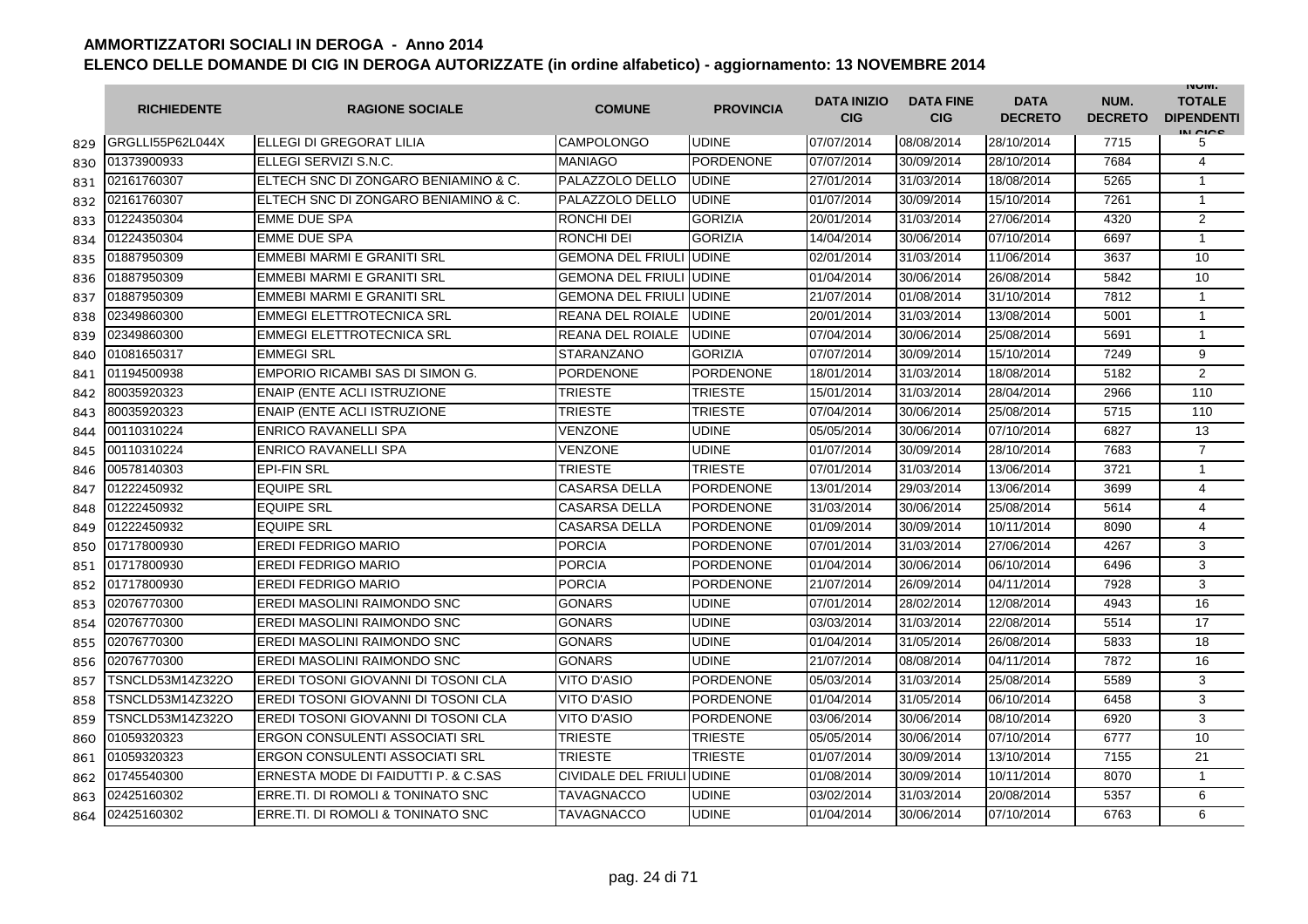|     | <b>RICHIEDENTE</b> | <b>RAGIONE SOCIALE</b>                    | <b>COMUNE</b>             | <b>PROVINCIA</b> | <b>DATA INIZIO</b><br><b>CIG</b> | <b>DATA FINE</b><br><b>CIG</b> | <b>DATA</b><br><b>DECRETO</b> | NUM.<br><b>DECRETO</b> | <b>INUIVI.</b><br><b>TOTALE</b><br><b>DIPENDENTI</b><br>IN CIGO |
|-----|--------------------|-------------------------------------------|---------------------------|------------------|----------------------------------|--------------------------------|-------------------------------|------------------------|-----------------------------------------------------------------|
| 865 | 02425160302        | ERRE.TI. DI ROMOLI & TONINATO SNC         | <b>TAVAGNACCO</b>         | <b>UDINE</b>     | 01/07/2014                       | 30/09/2014                     | 24/10/2014                    | 7590                   | 6                                                               |
| 866 | RTGBCI72L46A662U   | <b>ERREBI DI RUTIGLIANO BICE</b>          | <b>CERVIGNANO DEL</b>     | <b>UDINE</b>     | 01/04/2014                       | 30/06/2014                     | 25/08/2014                    | 5643                   | $\overline{1}$                                                  |
| 867 | RTGBCI72L46A662U   | <b>ERREBI DI RUTIGLIANO BICE</b>          | <b>CERVIGNANO DEL</b>     | <b>UDINE</b>     | 01/07/2014                       | 30/09/2014                     | 17/10/2014                    | 7342                   | $\mathbf{1}$                                                    |
| 868 | 01611250935        | <b>ESAENERGIE SRL</b>                     | <b>CORDENONS</b>          | PORDENONE        | 13/01/2014                       | 31/03/2014                     | 13/08/2014                    | 5003                   | $\mathbf{2}$                                                    |
| 869 | 01611250935        | <b>ESAENERGIE SRL</b>                     | <b>CORDENONS</b>          | <b>PORDENONE</b> | 07/03/2014                       | 31/03/2014                     | 25/08/2014                    | 5535                   | $\mathbf{1}$                                                    |
| 870 | 01611250935        | <b>ESAENERGIE SRL</b>                     | <b>CORDENONS</b>          | <b>PORDENONE</b> | 07/04/2014                       | 30/06/2014                     | 06/10/2014                    | 6573                   | 3                                                               |
| 871 | 01611250935        | <b>ESAENERGIE SRL</b>                     | <b>CORDENONS</b>          | <b>PORDENONE</b> | 03/06/2014                       | 30/06/2014                     | 08/10/2014                    | 6905                   | 2                                                               |
| 872 | 01611250935        | <b>ESAENERGIE SRL</b>                     | <b>CORDENONS</b>          | <b>PORDENONE</b> | 07/07/2014                       | 20/09/2014                     | 22/10/2014                    | 7528                   | 6                                                               |
| 873 | 01541870307        | <b>ESPRESSIONE SRL</b>                    | <b>UDINE</b>              | <b>UDINE</b>     | 02/01/2014                       | 31/03/2014                     | 11/06/2014                    | 3621                   | 2                                                               |
| 874 | 01541870307        | <b>ESPRESSIONE SRL</b>                    | <b>UDINE</b>              | <b>UDINE</b>     | 01/04/2014                       | 30/06/2014                     | 26/08/2014                    | 5816                   | $\overline{2}$                                                  |
| 875 | 01541870307        | <b>ESPRESSIONE SRL</b>                    | <b>UDINE</b>              | <b>UDINE</b>     | 01/07/2014                       | 14/08/2014                     | 17/10/2014                    | 7387                   | $\overline{2}$                                                  |
| 876 | 01669550939        | ESSE E EFFE AUTOTRASPORTI S.R.L           | <b>CASARSA DELLA</b>      | <b>PORDENONE</b> | 03/02/2014                       | 29/03/2014                     | 22/08/2014                    | 5486                   | 8                                                               |
| 877 | 01411290933        | <b>ESSEGRAFICA SRL</b>                    | SAN QUIRINO               | <b>PORDENONE</b> | 24/02/2014                       | 31/03/2014                     | 20/08/2014                    | 5423                   | 3                                                               |
| 878 | 01411290933        | <b>ESSEGRAFICA SRL</b>                    | SAN QUIRINO               | <b>PORDENONE</b> | 01/04/2014                       | 30/06/2014                     | 26/08/2014                    | 5832                   | 3                                                               |
| 879 | 01411290933        | <b>ESSEGRAFICA SRL</b>                    | SAN QUIRINO               | <b>PORDENONE</b> | 01/07/2014                       | 30/09/2014                     | 24/10/2014                    | 7629                   | $\mathbf{2}$                                                    |
| 880 | 02637210309        | <b>ESSERICAMI SRL</b>                     | <b>FAGAGNA</b>            | <b>UDINE</b>     | 03/02/2014                       | 31/03/2014                     | 20/08/2014                    | 5363                   | 10                                                              |
| 881 | 02637210309        | <b>ESSERICAMI SRL</b>                     | FAGAGNA                   | <b>UDINE</b>     | 01/04/2014                       | 28/06/2014                     | 03/10/2014                    | 6444                   | 10                                                              |
| 882 | SBRDRN65D58G284U   | ESTETICA ADRIANA DI SBRISSA ADRIANA       | <b>UDINE</b>              | <b>UDINE</b>     | 13/01/2014                       | 31/03/2014                     | 27/06/2014                    | 4277                   | 2                                                               |
| 883 | SBRDRN65D58G284U   | ESTETICA ADRIANA DI SBRISSA ADRIANA       | <b>UDINE</b>              | <b>UDINE</b>     | 01/04/2014                       | 30/06/2014                     | 26/08/2014                    | 5856                   | 2                                                               |
| 884 | DLLFLV77A52I403H   | ESTETICA FULVIA DI DELLA BIANCA FULVIA    | <b>SACILE</b>             | <b>PORDENONE</b> | 11/02/2014                       | 31/03/2014                     | 20/08/2014                    | 5401                   | 2                                                               |
| 885 | RFFGZL61H42Z133N   | ESTETICA GRAZIA DI RAFFIN GRAZIELLA       | <b>CORDENONS</b>          | <b>PORDENONE</b> | 14/01/2014                       | 31/03/2014                     | 13/06/2014                    | 3821                   | 2                                                               |
| 886 | RFFGZL61H42Z133N   | ESTETICA GRAZIA DI RAFFIN GRAZIELLA       | <b>CORDENONS</b>          | <b>PORDENONE</b> | 15/04/2014                       | 30/06/2014                     | 07/10/2014                    | 6672                   | 2                                                               |
| 887 | 01621550936        | ESTRIMA S.R.L.                            | PORDENONE                 | <b>PORDENONE</b> | 02/06/2014                       | 30/06/2014                     | 08/10/2014                    | 6935                   | $\mathbf{1}$                                                    |
| 888 | 02706160302        | ETEC MINDS SAS DI CRISTIANO SCAGNETTO &   | TAVAGNACCO                | <b>UDINE</b>     | 04/08/2014                       | 30/09/2014                     | 07/11/2014                    | 8019                   | 4                                                               |
| 889 | 01324990934        | <b>EURECO ITALIA SRL</b>                  | <b>PORDENONE</b>          | <b>PORDENONE</b> | 03/03/2014                       | 31/03/2014                     | 22/08/2014                    | 5493                   | 1                                                               |
| 890 | 01324990934        | EURECO ITALIA SRL                         | <b>PORDENONE</b>          | <b>PORDENONE</b> | 01/04/2014                       | 30/06/2014                     | 26/08/2014                    | 5892                   | $\mathbf{1}$                                                    |
| 891 | 01324990934        | EURECO ITALIA SRL                         | <b>PORDENONE</b>          | <b>PORDENONE</b> | 01/07/2014                       | 30/09/2014                     | 28/10/2014                    | 7698                   | $\overline{1}$                                                  |
| 892 | 02458660301        | EURO & PROMOS GROUP SOC. COOP. P.A.       | <b>UDINE</b>              | <b>UDINE</b>     | 01/02/2014                       | 31/03/2014                     | 25/08/2014                    | 5527                   | 27                                                              |
| 893 | 02458660301        | EURO & PROMOS GROUP SOC. COOP. P.A.       | <b>UDINE</b>              | <b>UDINE</b>     | 01/04/2014                       | 30/06/2014                     | 07/10/2014                    | 6696                   | 37                                                              |
| 894 | 01952040309        | EURO 2000 DI DAL BO' & LESIZZA SNC        | CIVIDALE DEL FRIULI UDINE |                  | 14/04/2014                       | 30/06/2014                     | 07/10/2014                    | 6737                   | 10                                                              |
| 895 | 02734600303        | EURO BOARD LINE S.R.L. A CAPITALE RIDOTTO | <b>TAVAGNACCO</b>         | <b>UDINE</b>     | 02/01/2014                       | 28/03/2014                     | 11/06/2014                    | 3617                   | $\mathbf{2}$                                                    |
| 896 | 02734600303        | EURO BOARD LINE S.R.L. A CAPITALE RIDOTTO | <b>TAVAGNACCO</b>         | <b>UDINE</b>     | 31/03/2014                       | 30/06/2014                     | 06/10/2014                    | 6598                   | 2                                                               |
| 897 | 01418070304        | EURO IMBALLI SNC DI SCHIANCHI M.& C       | <b>PREMARIACCO</b>        | <b>UDINE</b>     | 20/01/2014                       | 31/03/2014                     | 14/08/2014                    | 5095                   | $\mathbf{1}$                                                    |
| 898 | 01418070304        | EURO IMBALLI SNC DI SCHIANCHI M.& C       | <b>PREMARIACCO</b>        | <b>UDINE</b>     | 23/04/2014                       | 30/06/2014                     | 07/10/2014                    | 6746                   | $\mathbf{1}$                                                    |
| 899 | 02593690304        | <b>EUROEKOLOGY SRL</b>                    | <b>AIELLO DEL FRIULI</b>  | <b>UDINE</b>     | 03/03/2014                       | 31/03/2014                     | 25/08/2014                    | 5586                   | 2                                                               |
| 900 | 02593690304        | <b>EUROEKOLOGY SRL</b>                    | <b>AIELLO DEL FRIULI</b>  | <b>UDINE</b>     | 01/04/2014                       | 30/06/2014                     | 25/08/2014                    | 5780                   | $\mathbf{1}$                                                    |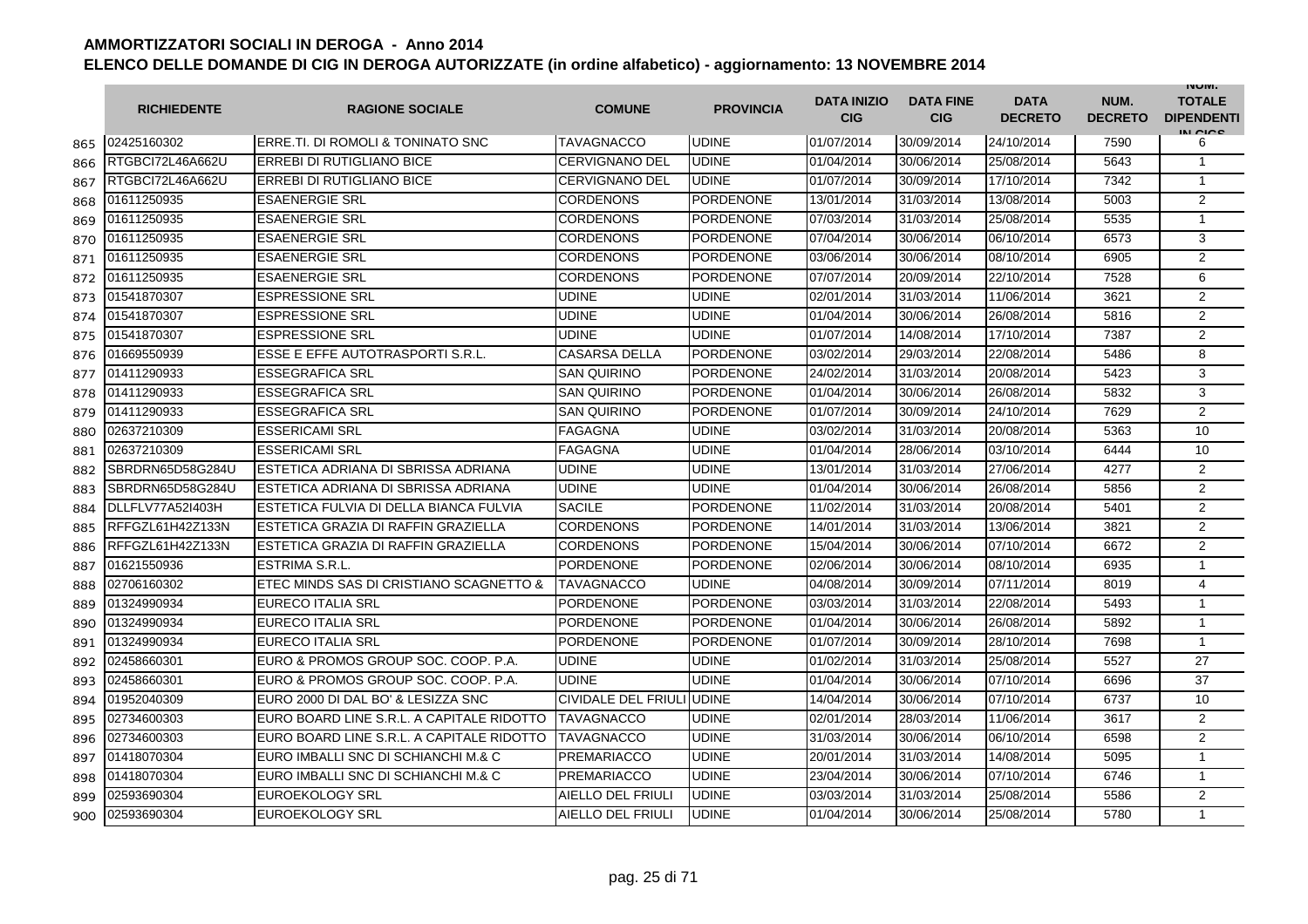|     | <b>RICHIEDENTE</b> | <b>RAGIONE SOCIALE</b>                  | <b>COMUNE</b>               | <b>PROVINCIA</b> | <b>DATA INIZIO</b><br><b>CIG</b> | <b>DATA FINE</b><br><b>CIG</b> | <b>DATA</b><br><b>DECRETO</b> | NUM.<br><b>DECRETO</b> | <b>INUIVI.</b><br><b>TOTALE</b><br><b>DIPENDENTI</b><br>IN CICS |
|-----|--------------------|-----------------------------------------|-----------------------------|------------------|----------------------------------|--------------------------------|-------------------------------|------------------------|-----------------------------------------------------------------|
| 901 | 02593690304        | <b>EUROEKOLOGY SRL</b>                  | <b>AIELLO DEL FRIULI</b>    | <b>UDINE</b>     | 01/07/2014                       | 30/09/2014                     | 14/10/2014                    | 7189                   | 2                                                               |
| 902 | 01088210313        | EUROGENEX S.R.L.                        | <b>GORIZIA</b>              | <b>GORIZIA</b>   | 14/01/2014                       | 31/03/2014                     | 13/06/2014                    | 3796                   | $\mathbf{1}$                                                    |
| 903 | 01088210313        | EUROGENEX S.R.L.                        | <b>GORIZIA</b>              | <b>GORIZIA</b>   | 13/05/2014                       | 30/06/2014                     | 07/10/2014                    | 6814                   | 1                                                               |
| 904 | 01088210313        | EUROGENEX S.R.L.                        | <b>GORIZIA</b>              | <b>GORIZIA</b>   | 08/07/2014                       | 30/09/2014                     | 17/10/2014                    | 7390                   | $\mathbf{1}$                                                    |
| 905 | 01883630301        | <b>EUROMETAL SRL</b>                    | <b>PAGNACCO</b>             | <b>UDINE</b>     | 07/01/2014                       | 31/03/2014                     | 27/06/2014                    | 4272                   | 3                                                               |
| 906 | 01883630301        | <b>EUROMETAL SRL</b>                    | <b>PAGNACCO</b>             | <b>UDINE</b>     | 01/04/2014                       | 30/06/2014                     | 25/08/2014                    | 5734                   | 3                                                               |
| 907 | 01883630301        | <b>EUROMETAL SRL</b>                    | PAGNACCO                    | <b>UDINE</b>     | 01/07/2014                       | 31/08/2014                     | 21/10/2014                    | 7480                   | 3                                                               |
| 908 | 02128160302        | EUROTEL S.P.A.                          | <b>UDINE</b>                | <b>UDINE</b>     | 02/01/2014                       | 31/03/2014                     | 11/06/2014                    | 3620                   | $\mathbf{1}$                                                    |
| 909 | 01856920309        | <b>EXE SPA</b>                          | <b>UDINE</b>                | <b>UDINE</b>     | 17/02/2014                       | 29/03/2014                     | 20/08/2014                    | 5347                   | 6                                                               |
| 910 | 01856920309        | <b>EXE SPA</b>                          | UDINE                       | <b>UDINE</b>     | 07/04/2014                       | 30/06/2014                     | 25/08/2014                    | 5659                   | 6                                                               |
| 911 | 01856920309        | <b>EXE SPA</b>                          | UDINE                       | <b>UDINE</b>     | 01/07/2014                       | 30/09/2014                     | 08/10/2014                    | 6943                   | 6                                                               |
| 912 | 00152870309        | F.A.G.E.M. DI DONATO V. & C. SNC        | TRIVIGNANO                  | <b>UDINE</b>     | 07/01/2014                       | 28/03/2014                     | 27/06/2014                    | 4281                   | $\overline{2}$                                                  |
| 913 | 00152870309        | F.A.G.E.M. DI DONATO V. & C. SNC        | <b>TRIVIGNANO</b>           | <b>UDINE</b>     | 28/04/2014                       | 28/06/2014                     | 07/10/2014                    | 6773                   | $\overline{2}$                                                  |
| 914 | 01215960939        | F.A.I. DI LENARDUZZI SIMONE & C. S.N.C. | SAN GIORGIO DELLA PORDENONE |                  | 07/01/2014                       | 31/03/2014                     | 13/06/2014                    | 3772                   | $\overline{4}$                                                  |
| 915 | 01215960939        | F.A.I. DI LENARDUZZI SIMONE & C. S.N.C. | <b>SAN GIORGIO DELLA</b>    | <b>PORDENONE</b> | 01/04/2014                       | 30/06/2014                     | 25/08/2014                    | 5630                   | 4                                                               |
| 916 | 01215960939        | F.A.I. DI LENARDUZZI SIMONE & C. S.N.C. | SAN GIORGIO DELLA           | <b>PORDENONE</b> | 01/07/2014                       | 06/09/2014                     | 10/10/2014                    | 7025                   | $\overline{4}$                                                  |
| 917 | 00161200308        | F.A.S.A.S.SNC DI BARNABA E LOSTUZZO     | <b>BUJA</b>                 | <b>UDINE</b>     | 02/01/2014                       | 31/03/2014                     | 27/06/2014                    | 4225                   | $\overline{2}$                                                  |
| 918 | 00161200308        | F.A.S.A.S.SNC DI BARNABA E LOSTUZZO     | <b>BUJA</b>                 | <b>UDINE</b>     | 01/04/2014                       | 30/06/2014                     | 26/08/2014                    | 5852                   | $\overline{2}$                                                  |
| 919 | 00161200308        | F.A.S.A.S.SNC DI BARNABA E LOSTUZZO     | <b>BUJA</b>                 | <b>UDINE</b>     | 01/07/2014                       | 01/08/2014                     | 24/10/2014                    | 7627                   | $\overline{2}$                                                  |
| 920 | 01386220931        | F.E.E.L. S.R.L.                         | <b>SAN MARTINO AL</b>       | <b>PORDENONE</b> | 01/01/2014                       | 31/03/2014                     | 11/06/2014                    | 3648                   | $\overline{2}$                                                  |
| 921 | 01152690937        | F.G.F. DI FAGOTTI E. & GUERRA A. SNC    | <b>FIUME VENETO</b>         | <b>PORDENONE</b> | 27/01/2014                       | 31/03/2014                     | 18/08/2014                    | 5258                   | 3                                                               |
| 922 | 01152690937        | F.G.F. DI FAGOTTI E. & GUERRA A. SNC    | FIUME VENETO                | <b>PORDENONE</b> | 07/04/2014                       | 30/06/2014                     | 07/10/2014                    | 6676                   | 3                                                               |
| 923 | 01152690937        | F.G.F. DI FAGOTTI E. & GUERRA A. SNC    | <b>FIUME VENETO</b>         | <b>PORDENONE</b> | 01/07/2014                       | 30/09/2014                     | 31/10/2014                    | 7785                   | 3                                                               |
| 924 | 00098290935        | <b>F.LLI BERTOIA S.N.C.</b>             | <b>ARZENE</b>               | PORDENONE        | 20/01/2014                       | 31/03/2014                     | 27/06/2014                    | 4298                   | 5                                                               |
| 925 | 00098290935        | <b>F.LLI BERTOIA S.N.C.</b>             | <b>ARZENE</b>               | <b>PORDENONE</b> | 14/04/2014                       | 30/06/2014                     | 06/10/2014                    | 6609                   | 5                                                               |
| 926 | 00098290935        | <b>F.LLI BERTOIA S.N.C.</b>             | <b>ARZENE</b>               | <b>PORDENONE</b> | 01/07/2014                       | 27/09/2014                     | 10/10/2014                    | 7043                   | 5                                                               |
| 927 | 00166760314        | <b>F.LLI CANTARIN SRL</b>               | <b>GORIZIA</b>              | <b>GORIZIA</b>   | 02/01/2014                       | 31/03/2014                     | 27/06/2014                    | 4227                   | 5                                                               |
| 928 | 00166760314        | <b>F.LLI CANTARIN SRL</b>               | <b>GORIZIA</b>              | <b>GORIZIA</b>   | 01/04/2014                       | 30/06/2014                     | 02/09/2014                    | 6007                   | 5                                                               |
| 929 | 00287300305        | <b>F.LLI CATTANEO SNC</b>               | <b>SAN GIOVANNI AL</b>      | <b>UDINE</b>     | 13/01/2014                       | 28/03/2014                     | 27/06/2014                    | 4297                   | $\overline{\mathbf{4}}$                                         |
| 930 | 00287300305        | <b>F.LLI CATTANEO SNC</b>               | <b>SAN GIOVANNI AL</b>      | <b>UDINE</b>     | 01/04/2014                       | 28/06/2014                     | 03/10/2014                    | 6453                   | $\overline{4}$                                                  |
| 931 | 00080820939        | <b>F.LLI DIANA SNC</b>                  | <b>PRATA DI</b>             | <b>PORDENONE</b> | 07/01/2014                       | 29/03/2014                     | 11/06/2014                    | 3632                   | $\overline{2}$                                                  |
| 932 | 00080820939        | <b>F.LLI DIANA SNC</b>                  | PRATA DI                    | <b>PORDENONE</b> | 13/06/2014                       | 30/06/2014                     | 08/10/2014                    | 6890                   | 2                                                               |
| 933 | 00066070939        | <b>F.LLI DUS SRL</b>                    | <b>FIUME VENETO</b>         | <b>PORDENONE</b> | 13/01/2014                       | 31/03/2014                     | 13/06/2014                    | 3700                   | $\overline{7}$                                                  |
| 934 | 00066070939        | <b>F.LLI DUS SRL</b>                    | <b>FIUME VENETO</b>         | <b>PORDENONE</b> | 04/04/2014                       | 30/06/2014                     | 25/08/2014                    | 5703                   | 6                                                               |
| 935 | 00066070939        | <b>F.LLI DUS SRL</b>                    | <b>FIUME VENETO</b>         | <b>PORDENONE</b> | 01/07/2014                       | 31/07/2014                     | 10/10/2014                    | 7087                   | 6                                                               |
| 936 | 00219410305        | <b>F.LLI FABRIS SNC</b>                 | <b>SANTA MARIA LA</b>       | <b>UDINE</b>     | 10/01/2014                       | 31/03/2014                     | 12/08/2014                    | 4976                   | $\overline{2}$                                                  |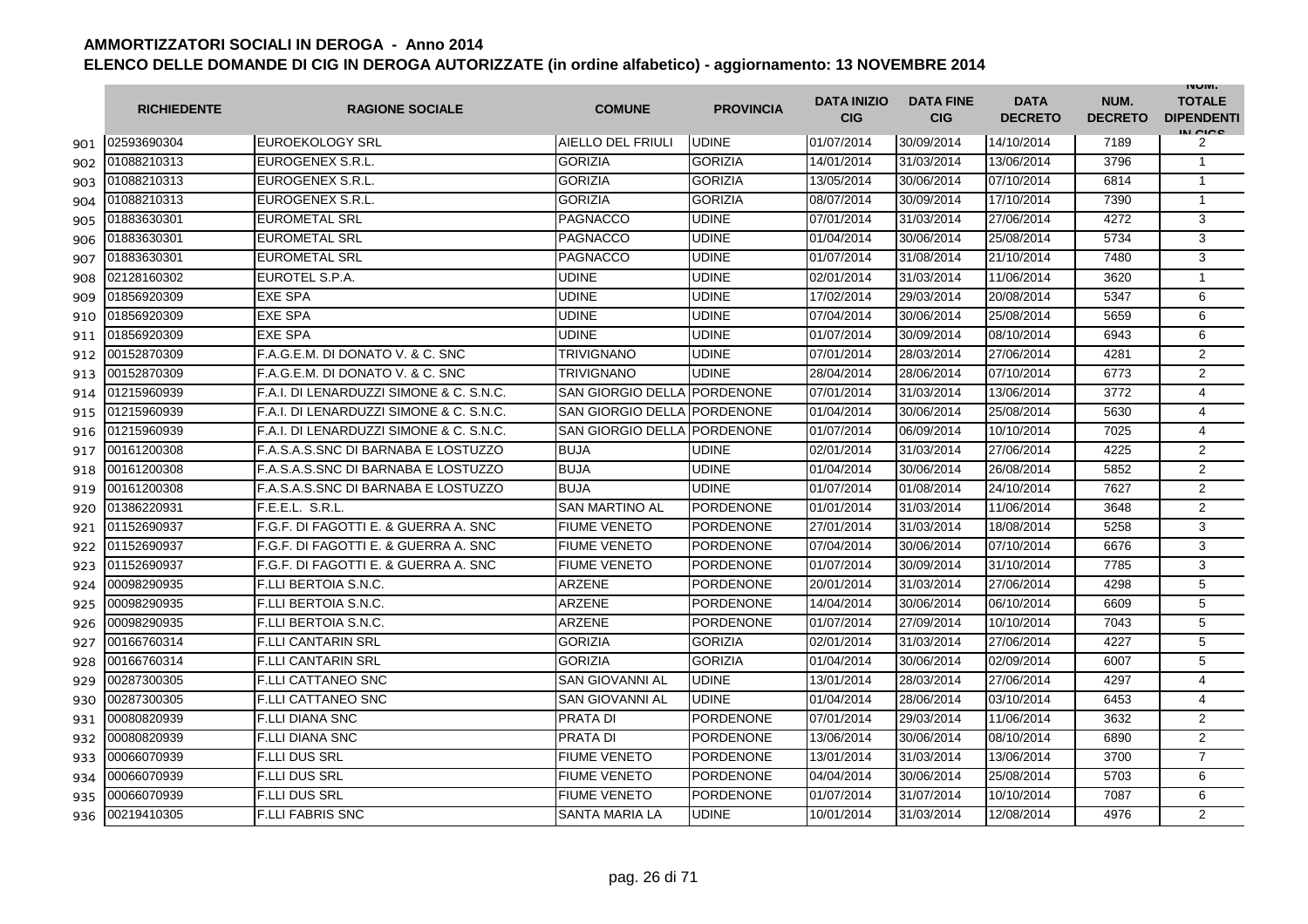|     | <b>RICHIEDENTE</b> | <b>RAGIONE SOCIALE</b>                        | <b>COMUNE</b>          | <b>PROVINCIA</b> | <b>DATA INIZIO</b><br><b>CIG</b> | <b>DATA FINE</b><br><b>CIG</b> | <b>DATA</b><br><b>DECRETO</b> | NUM.<br><b>DECRETO</b> | <b>INUIVI.</b><br><b>TOTALE</b><br><b>DIPENDENTI</b><br>IN CICS |
|-----|--------------------|-----------------------------------------------|------------------------|------------------|----------------------------------|--------------------------------|-------------------------------|------------------------|-----------------------------------------------------------------|
| 937 | 00219410305        | <b>F.LLI FABRIS SNC</b>                       | <b>SANTA MARIA LA</b>  | <b>UDINE</b>     | 01/04/2014                       | 30/06/2014                     | 26/08/2014                    | 5860                   | 2                                                               |
| 938 | 00219410305        | <b>F.LLI FABRIS SNC</b>                       | <b>SANTA MARIA LA</b>  | <b>UDINE</b>     | 01/07/2014                       | 31/07/2014                     | 15/10/2014                    | 7252                   | $\mathbf{2}$                                                    |
| 939 | 01302600935        | <b>F.LLI FERRATI DI FERRATI R.&amp;C. SNC</b> | <b>AZZANO DECIMO</b>   | <b>PORDENONE</b> | 13/01/2014                       | 31/03/2014                     | 13/08/2014                    | 5064                   | 2                                                               |
| 940 | 01302600935        | F.LLI FERRATI DI FERRATI R.&C. SNC            | AZZANO DECIMO          | <b>PORDENONE</b> | 01/07/2014                       | 30/09/2014                     | 10/10/2014                    | 7035                   | 2                                                               |
| 941 | 01034020311        | <b>F.LLI PELLEGRINO SNC</b>                   | <b>SAN LORENZO</b>     | <b>GORIZIA</b>   | 07/01/2014                       | 31/03/2014                     | 12/08/2014                    | 4923                   | 3                                                               |
| 942 | 01034020311        | <b>F.LLI PELLEGRINO SNC</b>                   | <b>SAN LORENZO</b>     | <b>GORIZIA</b>   | 14/04/2014                       | 30/06/2014                     | 06/10/2014                    | 6608                   | 2                                                               |
| 943 | 01034020311        | <b>F.LLI PELLEGRINO SNC</b>                   | <b>SAN LORENZO</b>     | <b>GORIZIA</b>   | 01/07/2014                       | 31/08/2014                     | 17/10/2014                    | 7329                   | 2                                                               |
| 944 | 00674160304        | F.LLI PICCO SNC DI PICCO VALENTINO, MARINO    | <b>FLAIBANO</b>        | <b>UDINE</b>     | 27/01/2014                       | 31/03/2014                     | 14/08/2014                    | 5144                   | 13                                                              |
| 945 | 00073870933        | <b>F.LLI PIZZINATO SRL</b>                    | <b>AZZANO DECIMO</b>   | PORDENONE        | 20/01/2014                       | 31/03/2014                     | 19/08/2014                    | 5302                   | 9                                                               |
| 946 | 00073870933        | <b>F.LLI PIZZINATO SRL</b>                    | <b>AZZANO DECIMO</b>   | <b>PORDENONE</b> | 01/04/2014                       | 30/06/2014                     | 08/10/2014                    | 6952                   | 8                                                               |
| 947 | 00073870933        | <b>F.LLI PIZZINATO SRL</b>                    | AZZANO DECIMO          | PORDENONE        | 01/07/2014                       | 31/07/2014                     | 28/10/2014                    | 7701                   | 5                                                               |
| 948 | 00256870304        | F.LLI RODAR E. & F. SNC                       | FIUMICELLO             | <b>UDINE</b>     | 13/01/2014                       | 31/03/2014                     | 13/08/2014                    | 5055                   | 9                                                               |
| 949 | 00256870304        | F.LLI RODAR E. & F. SNC                       | FIUMICELLO             | <b>UDINE</b>     | 01/04/2014                       | 30/06/2014                     | 26/08/2014                    | 5843                   | 9                                                               |
| 950 | 00256870304        | F.LLI RODAR E. & F. SNC                       | FIUMICELLO             | <b>UDINE</b>     | 01/07/2014                       | 31/07/2014                     | 04/11/2014                    | 7899                   | 9                                                               |
| 951 | 00674180302        | <b>F.LLI ROSSI SNC</b>                        | POZZUOLO DEL           | <b>UDINE</b>     | 14/07/2014                       | 30/09/2014                     | 24/10/2014                    | 7628                   | 2                                                               |
| 952 | 00140400938        | <b>F.LLI SCHINCARIOL &amp; C. SRL</b>         | <b>SAN VITO AL</b>     | <b>PORDENONE</b> | 03/02/2014                       | 29/03/2014                     | 20/08/2014                    | 5359                   | 5                                                               |
| 953 | 00575180302        | <b>F.LLI SICURO SNC</b>                       | <b>CASTIONS DI</b>     | <b>UDINE</b>     | 20/01/2014                       | 31/03/2014                     | 13/08/2014                    | 5035                   | $\mathbf{1}$                                                    |
| 954 | 00575180302        | <b>F.LLI SICURO SNC</b>                       | <b>CASTIONS DI</b>     | <b>UDINE</b>     | 01/04/2014                       | 30/06/2014                     | 26/08/2014                    | 5861                   | $\mathbf{1}$                                                    |
| 955 | 00575180302        | <b>F.LLI SICURO SNC</b>                       | <b>CASTIONS DI</b>     | <b>UDINE</b>     | 01/07/2014                       | 31/07/2014                     | 15/10/2014                    | 7246                   | $\mathbf 1$                                                     |
| 956 | GRRRT59T04E098T    | F.R. MOTO DI FIGAR ROBERTO                    | <b>FARRA D'ISONZO</b>  | <b>GORIZIA</b>   | 13/01/2014                       | 31/03/2014                     | 13/08/2014                    | 5041                   | 2                                                               |
| 957 | 00172180309        | FA.MA SNC DI NODUSSI ANDREA E ELENA           | SAN DANIELE DEL        | <b>UDINE</b>     | 03/02/2014                       | 31/03/2014                     | 13/08/2014                    | 5062                   | $\mathbf{1}$                                                    |
| 958 | 00172180309        | FA.MA SNC DI NODUSSI ANDREA E ELENA           | SAN DANIELE DEL        | <b>UDINE</b>     | 01/04/2014                       | 30/06/2014                     | 03/10/2014                    | 6427                   | $\mathbf{1}$                                                    |
| 959 | 00172180309        | FA.MA SNC DI NODUSSI ANDREA E ELENA           | <b>SAN DANIELE DEL</b> | <b>UDINE</b>     | 14/07/2014                       | 02/08/2014                     | 22/10/2014                    | 7517                   | $\mathbf{1}$                                                    |
| 960 | FBRGFR52M06G587U   | <b>FABRIS GIAN FRANCO</b>                     | <b>CAMPOFORMIDO</b>    | <b>UDINE</b>     | 07/01/2014                       | 31/03/2014                     | 14/08/2014                    | 5090                   | $\overline{7}$                                                  |
| 961 | FBRGFR52M06G587U   | <b>FABRIS GIAN FRANCO</b>                     | <b>CAMPOFORMIDO</b>    | <b>UDINE</b>     | 01/04/2014                       | 30/06/2014                     | 02/09/2014                    | 6026                   | $\overline{7}$                                                  |
| 962 | 02196770305        | <b>FACEA SRL</b>                              | <b>MOIMACCO</b>        | <b>UDINE</b>     | 27/01/2014                       | 31/03/2014                     | 18/08/2014                    | 5235                   | 4                                                               |
| 963 | 02196770305        | <b>FACEA SRL</b>                              | <b>MOIMACCO</b>        | <b>UDINE</b>     | 01/04/2014                       | 30/06/2014                     | 25/08/2014                    | 5677                   | 5                                                               |
| 964 | 02196770305        | <b>FACEA SRL</b>                              | <b>MOIMACCO</b>        | <b>UDINE</b>     | 01/07/2014                       | 31/07/2014                     | 17/10/2014                    | 7373                   | 4                                                               |
| 965 | 01870160304        | <b>FACILE SRL</b>                             | UDINE                  | <b>UDINE</b>     | 13/01/2014                       | 31/03/2014                     | 12/08/2014                    | 4965                   | 2                                                               |
| 966 | 01870160304        | <b>FACILE SRL</b>                             | UDINE                  | <b>UDINE</b>     | 01/04/2014                       | 30/06/2014                     | 03/10/2014                    | 6440                   | 2                                                               |
| 967 | 01870160304        | <b>FACILE SRL</b>                             | UDINE                  | <b>UDINE</b>     | 01/07/2014                       | 31/07/2014                     | 17/10/2014                    | 7365                   | $\overline{2}$                                                  |
| 968 | FDGDLF42M01G888U   | <b>FADIGA ADOLFO</b>                          | PORDENONE              | <b>PORDENONE</b> | 20/01/2014                       | 31/03/2014                     | 12/08/2014                    | 4968                   | 3                                                               |
| 969 | FDGDLF42M01G888U   | <b>FADIGA ADOLFO</b>                          | <b>PORDENONE</b>       | <b>PORDENONE</b> | 01/04/2014                       | 30/06/2014                     | 06/10/2014                    | 6461                   | 3                                                               |
| 970 | FGTNRC73D05G888S   | <b>FAGOTTO ENRICO</b>                         | <b>PORCIA</b>          | <b>PORDENONE</b> | 03/06/2014                       | 30/06/2014                     | 08/10/2014                    | 6950                   | $\mathbf{1}$                                                    |
| 971 | FGTNRC73D05G888S   | <b>FAGOTTO ENRICO</b>                         | <b>PORCIA</b>          | <b>PORDENONE</b> | 01/07/2014                       | 30/09/2014                     | 24/10/2014                    | 7614                   | $\mathbf{1}$                                                    |
| 972 | VRMRC59A12E098N    | FALEGNAMERIA ARTIGIANALE DI OLIVIERI          | <b>GORIZIA</b>         | <b>GORIZIA</b>   | 10/03/2014                       | 31/03/2014                     | 22/08/2014                    | 5501                   | $\mathbf{1}$                                                    |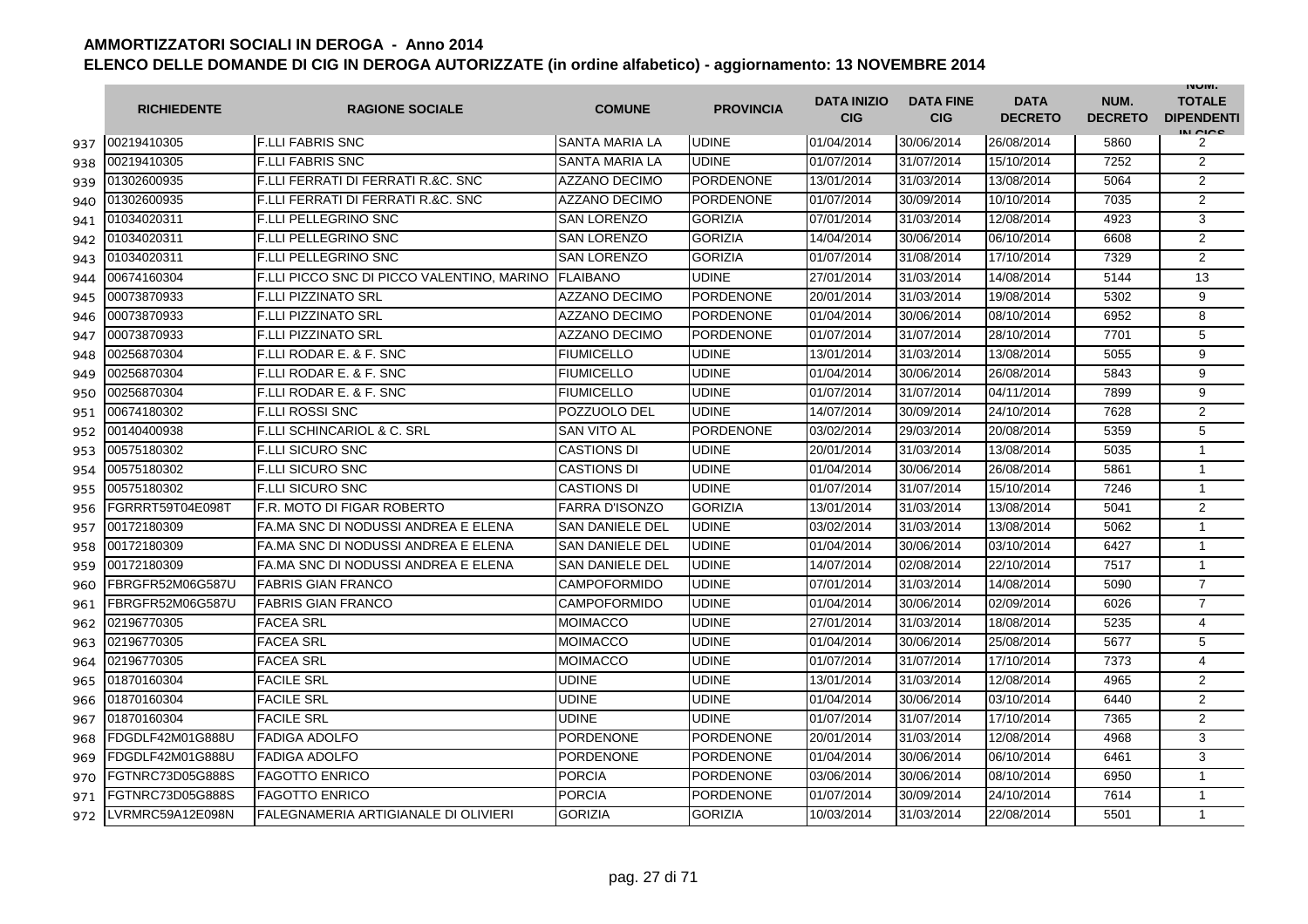|      | <b>RICHIEDENTE</b>    | <b>RAGIONE SOCIALE</b>                                   | <b>COMUNE</b>           | <b>PROVINCIA</b> | <b>DATA INIZIO</b><br><b>CIG</b> | <b>DATA FINE</b><br><b>CIG</b> | <b>DATA</b><br><b>DECRETO</b> | NUM.<br><b>DECRETO</b> | <b>INUIVI.</b><br><b>TOTALE</b><br><b>DIPENDENTI</b><br>IN CIGO |
|------|-----------------------|----------------------------------------------------------|-------------------------|------------------|----------------------------------|--------------------------------|-------------------------------|------------------------|-----------------------------------------------------------------|
| 973  | LVRMRC59A12E098N      | FALEGNAMERIA ARTIGIANALE DI OLIVIERI                     | <b>GORIZIA</b>          | <b>GORIZIA</b>   | 23/04/2014                       | 30/06/2014                     | 07/10/2014                    | 6747                   | 1                                                               |
| 974  | 00066020934           | FALEGNAMERIA BIDINOST S.A.S. DI BIDINOST                 | <b>CORDENONS</b>        | <b>PORDENONE</b> | 03/02/2014                       | 31/03/2014                     | 19/08/2014                    | 5317                   | 2                                                               |
| 975  | 00066020934           | FALEGNAMERIA BIDINOST S.A.S. DI BIDINOST                 | <b>CORDENONS</b>        | <b>PORDENONE</b> | 26/02/2014                       | 31/03/2014                     | 25/08/2014                    | 5531                   | $\mathbf{1}$                                                    |
| 976  | 00066020934           | FALEGNAMERIA BIDINOST S.A.S. DI BIDINOST                 | <b>CORDENONS</b>        | PORDENONE        | 01/04/2014                       | 30/06/2014                     | 03/10/2014                    | 6451                   | 3                                                               |
| 977  | 00066020934           | FALEGNAMERIA BIDINOST S.A.S. DI BIDINOST                 | <b>CORDENONS</b>        | <b>PORDENONE</b> | 01/07/2014                       | 30/09/2014                     | 21/10/2014                    | 7481                   | 3                                                               |
| 978  | 00381830314           | <b>FALEGNAMERIA DINO FANTINI &amp; C. SNC</b>            | <b>RONCHI DEI</b>       | <b>GORIZIA</b>   | 20/01/2014                       | 31/03/2014                     | 14/08/2014                    | 5164                   | $\overline{4}$                                                  |
| 979  | 01866140302           | FALEGNAMERIA ELLECI SAS DI LAUZZANA                      | SAN VITO DI             | <b>UDINE</b>     | 24/02/2014                       | 31/03/2014                     | 22/08/2014                    | 5479                   | 3                                                               |
| 980  | 01866140302           | FALEGNAMERIA ELLECI SAS DI LAUZZANA                      | ISAN VITO DI            | <b>UDINE</b>     | 01/04/2014                       | 30/06/2014                     | 03/10/2014                    | 6447                   | $\mathbf{1}$                                                    |
| 981  | 01866140302           | FALEGNAMERIA ELLECI SAS DI LAUZZANA                      | <b>SAN VITO DI</b>      | <b>UDINE</b>     | 01/07/2014                       | 30/09/2014                     | 24/10/2014                    | 7605                   | $\mathbf{1}$                                                    |
| 982  | 01111630321           | FALEGNAMERIA FLOREANO SRL                                | <b>TRIESTE</b>          | <b>TRIESTE</b>   | 27/01/2014                       | 31/03/2014                     | 14/08/2014                    | 5146                   | 5                                                               |
| 983  | 01111630321           | FALEGNAMERIA FLOREANO SRL                                | <b>TRIESTE</b>          | <b>TRIESTE</b>   | 12/05/2014                       | 30/06/2014                     | 07/10/2014                    | 6820                   | 5                                                               |
| 984  | 01170970931           | FALEGNAMERIA MARTINUZZI RINO                             | <b>PORDENONE</b>        | <b>PORDENONE</b> | 15/01/2014                       | 31/03/2014                     | 12/08/2014                    | 4944                   | $\mathbf{1}$                                                    |
| 985  | 01170970931           | FALEGNAMERIA MARTINUZZI RINO                             | <b>PORDENONE</b>        | <b>PORDENONE</b> | 22/04/2014                       | 30/06/2014                     | 07/10/2014                    | 6721                   | $\mathbf{1}$                                                    |
| 986  | 01170970931           | FALEGNAMERIA MARTINUZZI RINO                             | <b>PORDENONE</b>        | <b>PORDENONE</b> | 01/07/2014                       | 27/09/2014                     | 15/10/2014                    | 7257                   | $\mathbf{1}$                                                    |
| 987  | 00960220309           | FALEGNAMERIA MOBILIFICIO PASIAN SRL                      | <b>SAN GIORGIO DI</b>   | <b>UDINE</b>     | 11/02/2014                       | 31/03/2014                     | 20/08/2014                    | 5390                   | $\mathbf{1}$                                                    |
| 988  | 00960220309           | <b>FALEGNAMERIA MOBILIFICIO PASIAN SRL</b>               | <b>SAN GIORGIO DI</b>   | <b>UDINE</b>     | 01/04/2014                       | 30/06/2014                     | 25/08/2014                    | 5563                   | $\mathbf{1}$                                                    |
| 989  | 00081080939           | FALEGNAMERIA PELLEGRINI-GIACOMINI & C                    | <b>PRAVISDOMINI</b>     | PORDENONE        | 02/01/2014                       | 31/03/2014                     | 28/04/2014                    | 2979                   | 6                                                               |
| 990  | 00081080939           | <b>FALEGNAMERIA PELLEGRINI-GIACOMINI &amp; C</b>         | <b>PRAVISDOMINI</b>     | <b>PORDENONE</b> | 14/04/2014                       | 30/06/2014                     | 06/10/2014                    | 6486                   | 5                                                               |
| 991  | 01316530300           | FALLIMENTO NUOVA ROMANO BOLZICCO SRL                     | <b>MANZANO</b>          | <b>UDINE</b>     | 07/04/2014                       | 30/06/2014                     | 07/10/2014                    | 6640                   | 9                                                               |
| 992  | 01316530300           | FALLIMENTO NUOVA ROMANO BOLZICCO SRL                     | <b>MANZANO</b>          | <b>UDINE</b>     | 01/07/2014                       | 30/09/2014                     | 24/10/2014                    | 7593                   | 9                                                               |
| 993  | FNTRLA42A17G888N      | <b>FANTUZ AURELIO</b>                                    | <b>FIUME VENETO</b>     | <b>PORDENONE</b> | 14/01/2014                       | 31/03/2014                     | 13/06/2014                    | 3702                   | $\mathbf{1}$                                                    |
| 994  | FNTRLA42A17G888N      | <b>FANTUZ AURELIO</b>                                    | <b>FIUME VENETO</b>     | <b>PORDENONE</b> | 01/04/2014                       | 30/06/2014                     | 25/08/2014                    | 5705                   | $\mathbf{1}$                                                    |
| 995  | 01825950304           | FANZUTTO ARREDAMENTI S.R.L.                              | <b>REANA DEL ROIALE</b> | <b>UDINE</b>     | 07/01/2014                       | 29/03/2014                     | 28/04/2014                    | 2972                   | 5                                                               |
| 996  | 01825950304           | <b>FANZUTTO ARREDAMENTI S.R.L.</b>                       | <b>REANA DEL ROIALE</b> | <b>UDINE</b>     | 01/04/2014                       | 28/06/2014                     | 26/08/2014                    | 5881                   | 5                                                               |
| 997  | 01825950304           | <b>FANZUTTO ARREDAMENTI S.R.L.</b>                       | <b>REANA DEL ROIALE</b> | <b>UDINE</b>     | 01/07/2014                       | 31/07/2014                     | 17/10/2014                    | 7384                   | 5                                                               |
| 998  | 01642790933           | <b>FARIS SRL</b>                                         | <b>AZZANO DECIMO</b>    | <b>PORDENONE</b> | 13/01/2014                       | 31/03/2014                     | 12/08/2014                    | 4969                   | $\overline{7}$                                                  |
| 999  | 02282980305           | FARMACIA AL DUOMO DEL DR. NICOLA ROMANO $\sf I$ LATISANA |                         | <b>UDINE</b>     | 06/03/2014                       | 31/03/2014                     | 25/08/2014                    | 5639                   | $\overline{2}$                                                  |
| 1000 | 02282980305           | FARMACIA AL DUOMO DEL DR. NICOLA ROMANO $\sf I$ LATISANA |                         | <b>UDINE</b>     | 01/04/2014                       | 30/06/2014                     | 25/08/2014                    | 5753                   | 2                                                               |
| 1001 | 08587981005           | <b>FARMASUISSE S.R.L.</b>                                | <b>ROMA</b>             | <b>ROMA</b>      | 10/03/2014                       | 31/03/2014                     | 22/08/2014                    | 5469                   | 2                                                               |
| 1002 | 08587981005           | FARMASUISSE S.R.L.                                       | <b>ROMA</b>             | <b>ROMA</b>      | 01/04/2014                       | 30/06/2014                     | 26/08/2014                    | 5894                   | $\overline{2}$                                                  |
|      | 1003 08587981005      | <b>FARMASUISSE S.R.L.</b>                                | <b>ROMA</b>             | <b>ROMA</b>      | 01/07/2014                       | 30/09/2014                     | 10/10/2014                    | 7050                   | $\overline{2}$                                                  |
|      | 1004 DLLSFN73T13G888E | FAST TECNOLOGIE DI DELLA FLORA STEFANO                   | FONTANAFREDDA           | <b>PORDENONE</b> | 28/01/2014                       | 31/03/2014                     | 18/08/2014                    | 5177                   | $\mathbf{1}$                                                    |
|      | 1005 DLLSFN73T13G888E | FAST TECNOLOGIE DI DELLA FLORA STEFANO                   | FONTANAFREDDA           | <b>PORDENONE</b> | 01/04/2014                       | 30/06/2014                     | 26/08/2014                    | 5837                   | $\mathbf{1}$                                                    |
|      | 1006 CPTFLV64R17I480F | FC AUTOCARROZZERIA DI CAPUTO FULVIO                      | <b>MARIANO DEL</b>      | <b>GORIZIA</b>   | 01/04/2014                       | 30/06/2014                     | 26/08/2014                    | 5831                   | $\mathbf{1}$                                                    |
| 1007 | 02551950302           | FEBO S.A.S. DI AMADIO PABLO DANIEL                       | <b>RAGOGNA</b>          | <b>UDINE</b>     | 03/02/2014                       | 31/03/2014                     | 20/08/2014                    | 5354                   | $\mathbf{1}$                                                    |
| 1008 | 02038610305           | <b>FERRAL SRL</b>                                        | <b>TEOR</b>             | <b>UDINE</b>     | 10/02/2014                       | 31/03/2014                     | 20/08/2014                    | 5425                   | 3                                                               |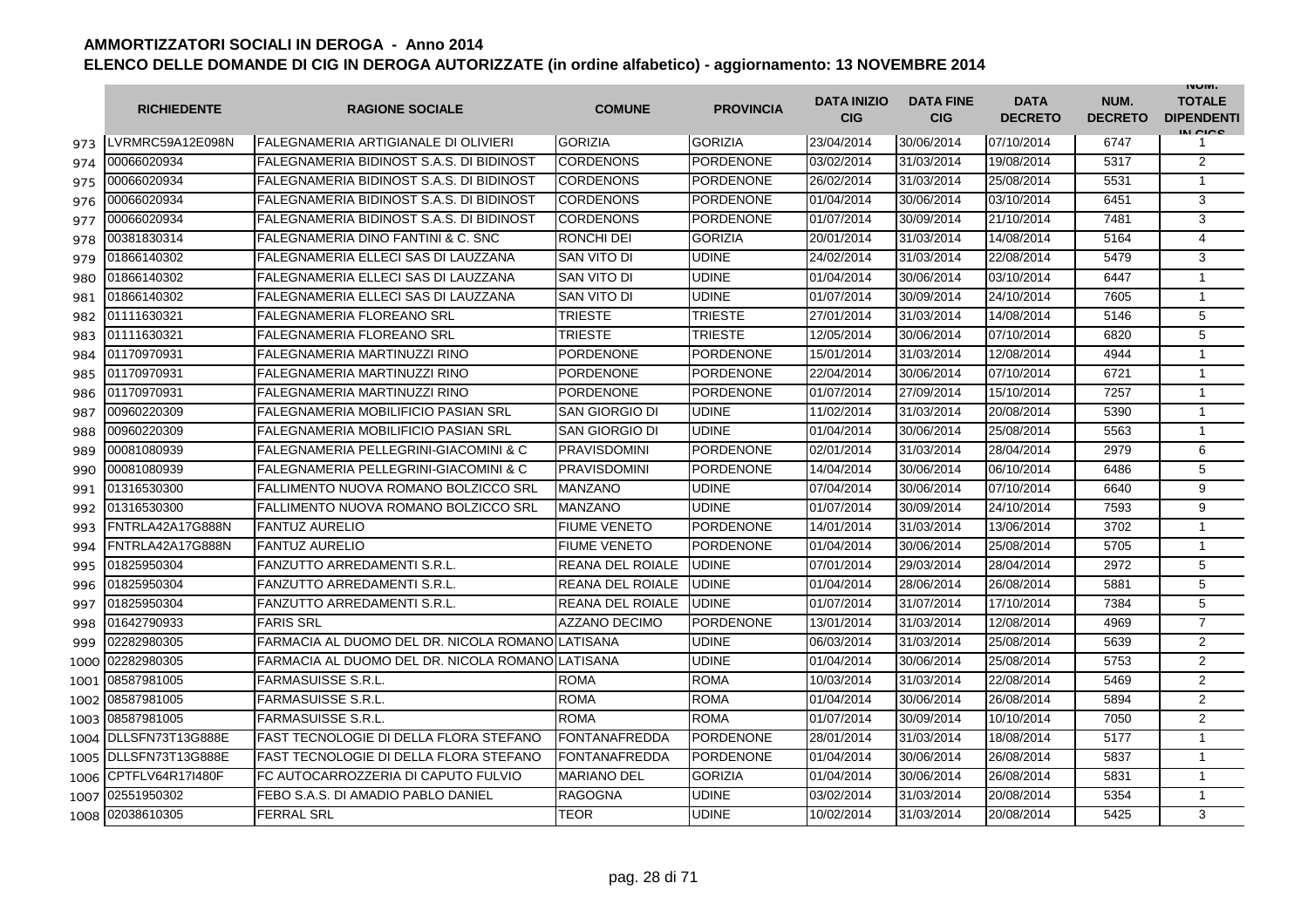|      | <b>RICHIEDENTE</b> | <b>RAGIONE SOCIALE</b>                    | <b>COMUNE</b>             | <b>PROVINCIA</b> | <b>DATA INIZIO</b><br><b>CIG</b> | <b>DATA FINE</b><br><b>CIG</b> | <b>DATA</b><br><b>DECRETO</b> | NUM.<br><b>DECRETO</b> | <b>INUIVI.</b><br><b>TOTALE</b><br><b>DIPENDENTI</b><br>IN CIGO |
|------|--------------------|-------------------------------------------|---------------------------|------------------|----------------------------------|--------------------------------|-------------------------------|------------------------|-----------------------------------------------------------------|
|      | 1009 02038610305   | <b>FERRAL SRL</b>                         | TEOR                      | <b>UDINE</b>     | 15/04/2014                       | 30/06/2014                     | 07/10/2014                    | 6712                   | 3                                                               |
| 1010 | 02236280307        | FERRALLUMINIO TOFFOLI SRL                 | <b>CODROIPO</b>           | <b>UDINE</b>     | 21/05/2014                       | 30/06/2014                     | 08/10/2014                    | 6869                   | $\overline{7}$                                                  |
|      | 1011 01774920308   | FERRAMENTA BARDELLI SRL IN LIQUIDAZIONE   | <b>MARTIGNACCO</b>        | <b>UDINE</b>     | 20/01/2014                       | 31/03/2014                     | 18/08/2014                    | 5250                   | 21                                                              |
|      | 1012 01660280304   | FERRAMENTA SPECOGNA SRL                   | CIVIDALE DEL FRIULI UDINE |                  | 10/01/2014                       | 31/03/2014                     | 11/06/2014                    | 3622                   | 3                                                               |
|      | 1013 01660280304   | FERRAMENTA SPECOGNA SRL                   | CIVIDALE DEL FRIULI UDINE |                  | 01/04/2014                       | 30/06/2014                     | 25/08/2014                    | 5701                   | 3                                                               |
|      | 1014 01660280304   | FERRAMENTA SPECOGNA SRL                   | CIVIDALE DEL FRIULI UDINE |                  | 01/07/2014                       | 31/07/2014                     | 24/10/2014                    | 7581                   | 3                                                               |
|      | 1015 01618080301   | FERUGLIO ENGINEERING DI FERUGLIO C.       | TAVAGNACCO                | <b>UDINE</b>     | 02/01/2014                       | 31/03/2014                     | 13/06/2014                    | 3691                   | $\mathbf{1}$                                                    |
|      | 1016 01618080301   | FERUGLIO ENGINEERING DI FERUGLIO C.       | TAVAGNACCO                | <b>UDINE</b>     | 01/04/2014                       | 30/06/2014                     | 26/08/2014                    | 5882                   | $\mathbf{1}$                                                    |
|      | 1017 01618080301   | FERUGLIO ENGINEERING DI FERUGLIO S. & C.  | TAVAGNACCO                | <b>UDINE</b>     | 01/07/2014                       | 31/08/2014                     | 28/10/2014                    | 7693                   | $\mathbf{1}$                                                    |
| 1018 | FRGGNN56D27L483I   | <b>FERUGLIO GIOVANNI</b>                  | <b>UDINE</b>              | <b>UDINE</b>     | 07/01/2014                       | 29/03/2014                     | 14/08/2014                    | 5122                   | $\overline{7}$                                                  |
| 1019 | FRGGNN56D27L483I   | <b>FERUGLIO GIOVANNI</b>                  | UDINE                     | <b>UDINE</b>     | 30/03/2014                       | 30/06/2014                     | 02/09/2014                    | 5995                   | $\overline{7}$                                                  |
| 1020 | FRGGNN56D27L483I   | <b>FERUGLIO GIOVANNI</b>                  | <b>UDINE</b>              | <b>UDINE</b>     | 01/07/2014                       | 31/08/2014                     | 24/10/2014                    | 7575                   | $\overline{7}$                                                  |
| 1021 | 01583790934        | <b>FIME DI PERSELLO SRL</b>               | <b>SPILIMBERGO</b>        | <b>PORDENONE</b> | 07/01/2014                       | 31/03/2014                     | 13/06/2014                    | 3824                   | $\overline{2}$                                                  |
| 1022 | 01583790934        | <b>FIME DI PERSELLO SRL</b>               | <b>SPILIMBERGO</b>        | <b>PORDENONE</b> | 07/04/2014                       | 30/06/2014                     | 06/10/2014                    | 6603                   | $\overline{2}$                                                  |
| 1023 | 01583790934        | FIME DI PERSELLO SRL                      | <b>SPILIMBERGO</b>        | <b>PORDENONE</b> | 01/07/2014                       | 12/09/2014                     | 10/10/2014                    | 7059                   | $\overline{2}$                                                  |
| 1024 | 00486620313        | FIMLINE SNC EREDI IDO SIMONIT DI FLAVIO E | <b>MARIANO DEL</b>        | <b>GORIZIA</b>   | 07/01/2014                       | 31/03/2014                     | 12/08/2014                    | 4931                   | 5                                                               |
| 1025 | 00486620313        | FIMLINE SNC EREDI IDO SIMONIT DI FLAVIO E | <b>MARIANO DEL</b>        | <b>GORIZIA</b>   | 01/04/2014                       | 30/06/2014                     | 26/08/2014                    | 5828                   | $\overline{5}$                                                  |
|      | 1026 00486620313   | FIMLINE SNC EREDI IDO SIMONIT DI FLAVIO E | <b>MARIANO DEL</b>        | <b>GORIZIA</b>   | 01/07/2014                       | 31/07/2014                     | 15/10/2014                    | 7262                   | 5                                                               |
| 1027 | 00796090322        | <b>FIN MEDIA SRL</b>                      | <b>TRIESTE</b>            | <b>TRIESTE</b>   | 01/01/2014                       | 29/03/2014                     | 12/08/2014                    | 4949                   | 2                                                               |
| 1028 | 00796090322        | <b>FIN MEDIA SRL</b>                      | TRIESTE                   | <b>TRIESTE</b>   | 01/04/2014                       | 30/06/2014                     | 07/10/2014                    | 6623                   | 2                                                               |
| 1029 | 00796090322        | <b>FIN MEDIA SRL</b>                      | TRIESTE                   | <b>TRIESTE</b>   | 01/07/2014                       | 30/09/2014                     | 31/10/2014                    | 7789                   | $\overline{2}$                                                  |
| 1030 | FNZRNT63A01Z315O   | <b>FINAZZI RENATO</b>                     | VARMO                     | <b>UDINE</b>     | 06/01/2014                       | 29/03/2014                     | 13/06/2014                    | 3833                   | 6                                                               |
| 1031 | 00280470329        | <b>FINCAT SPA</b>                         | <b>TRIESTE</b>            | <b>TRIESTE</b>   | 13/01/2014                       | 31/03/2014                     | 19/08/2014                    | 5293                   | $\overline{2}$                                                  |
| 1032 | 00280470329        | <b>FINCAT SPA</b>                         | TRIESTE                   | <b>TRIESTE</b>   | 01/04/2014                       | 30/06/2014                     | 07/10/2014                    | 6819                   | $\overline{c}$                                                  |
| 1033 | 00280470329        | <b>FINCAT SPA</b>                         | <b>TRIESTE</b>            | <b>TRIESTE</b>   | 01/07/2014                       | 31/08/2014                     | 20/10/2014                    | 7434                   | 2                                                               |
| 1034 | PZZDNS69D65L483V   | FIORI DI IBIZA PARRUCCHIERI DI PIZZONI    | UDINE                     | <b>UDINE</b>     | 13/01/2014                       | 31/03/2014                     | 13/08/2014                    | 5031                   | 1                                                               |
| 1035 | PZZDNS69D65L483V   | FIORI DI IBIZA PARRUCCHIERI DI PIZZONI    | UDINE                     | <b>UDINE</b>     | 01/04/2014                       | 30/06/2014                     | 03/10/2014                    | 6421                   | $\mathbf{1}$                                                    |
| 1036 | PZZDNS69D65L483V   | FIORI DI IBIZA PARRUCCHIERI DI PIZZONI    | UDINE                     | <b>UDINE</b>     | 07/07/2014                       | 08/08/2014                     | 31/10/2014                    | 7830                   | $\mathbf{1}$                                                    |
|      | 1037 01794420305   | FL. IMPIANTI SNC DI FERUGLIO PAOLO        | UDINE                     | <b>UDINE</b>     | 04/03/2014                       | 31/03/2014                     | 22/08/2014                    | 5495                   | 2                                                               |
|      | 1038 01794420305   | FL. IMPIANTI SNC DI FERUGLIO PAOLO        | UDINE                     | <b>UDINE</b>     | 01/04/2014                       | 30/06/2014                     | 26/08/2014                    | 5857                   | $\overline{2}$                                                  |
|      | 1039 01794420305   | FL. IMPIANTI SNC DI FERUGLIO PAOLO        | UDINE                     | <b>UDINE</b>     | 12/05/2014                       | 30/06/2014                     | 07/10/2014                    | 6839                   | 1                                                               |
|      | 1040 01794420305   | FL. IMPIANTI SNC DI FERUGLIO PAOLO        | UDINE                     | <b>UDINE</b>     | 01/07/2014                       | 30/09/2014                     | 24/10/2014                    | 7580                   | 3                                                               |
|      | 1041 00570210302   | <b>FLUIDODINAMICA SRL</b>                 | UDINE                     | <b>UDINE</b>     | 07/04/2014                       | 30/06/2014                     | 25/08/2014                    | 5692                   | 10                                                              |
|      | 1042 00570210302   | <b>FLUIDODINAMICA SRL</b>                 | UDINE                     | <b>UDINE</b>     | 01/07/2014                       | 30/09/2014                     | 20/10/2014                    | 7421                   | 8                                                               |
| 1043 | 01455090934        | FM SRL DI E. VILLANOVA                    | PASIANO DI                | <b>PORDENONE</b> | 10/02/2014                       | 31/03/2014                     | 18/08/2014                    | 5195                   | 8                                                               |
|      | 1044 00150570307   | <b>FOLICALDI SRL</b>                      | CIVIDALE DEL FRIULI UDINE |                  | 13/02/2014                       | 31/03/2014                     | 19/08/2014                    | 5282                   | 12                                                              |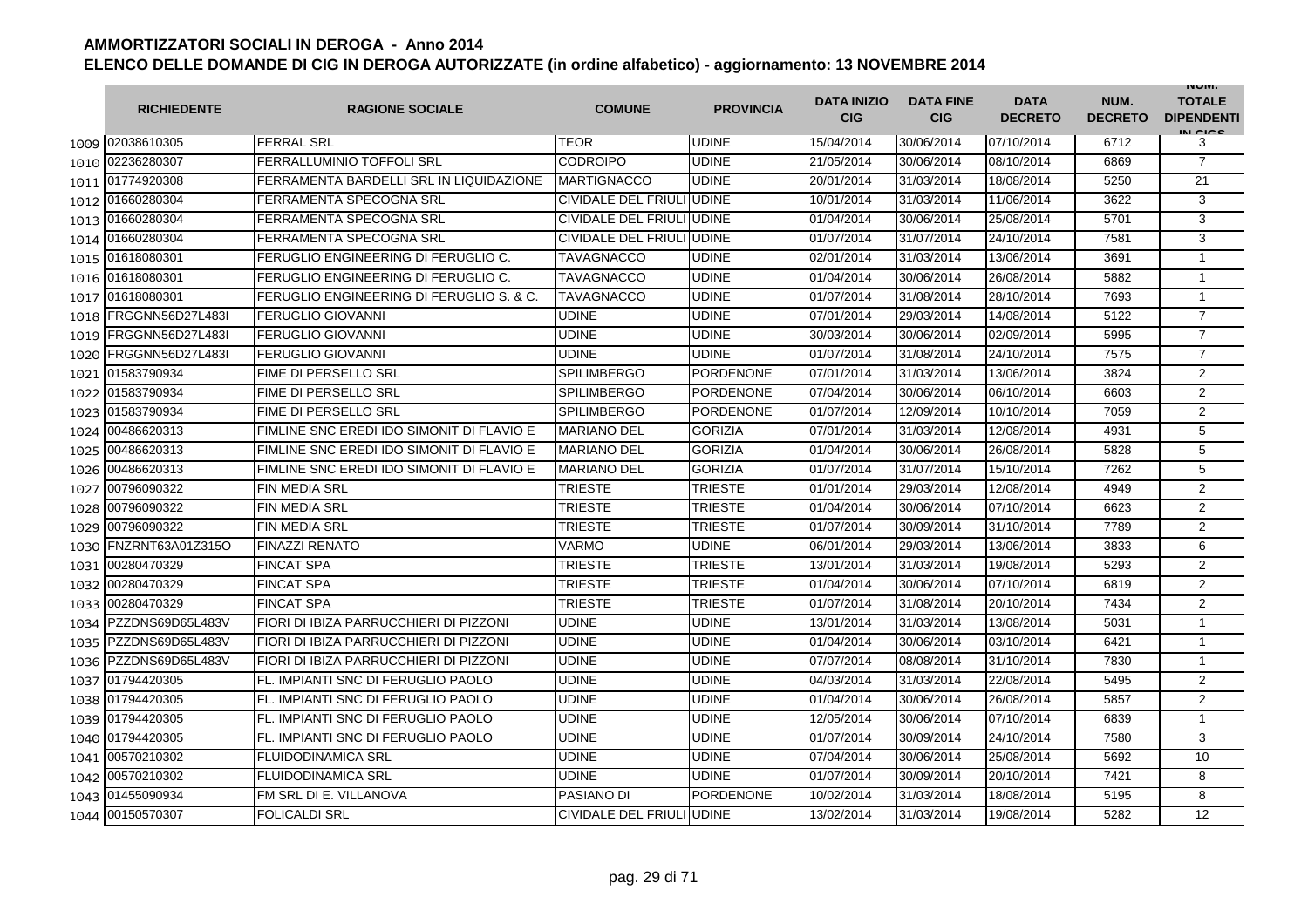|      | <b>RICHIEDENTE</b>    | <b>RAGIONE SOCIALE</b>                     | <b>COMUNE</b>             | <b>PROVINCIA</b> | <b>DATA INIZIO</b><br><b>CIG</b> | <b>DATA FINE</b><br><b>CIG</b> | <b>DATA</b><br><b>DECRETO</b> | NUM.<br><b>DECRETO</b> | <b>INUIVI.</b><br><b>TOTALE</b><br><b>DIPENDENTI</b><br>IN CICE |
|------|-----------------------|--------------------------------------------|---------------------------|------------------|----------------------------------|--------------------------------|-------------------------------|------------------------|-----------------------------------------------------------------|
|      | 1045 00150570307      | <b>FOLICALDI SRL</b>                       | CIVIDALE DEL FRIULI UDINE |                  | 01/04/2014                       | 30/06/2014                     | 25/08/2014                    | 5686                   | 11                                                              |
|      | 1046 91079660931      | FONDAZIONE OPERA SACRA FAMIGLIA            | <b>PORDENONE</b>          | <b>PORDENONE</b> | 01/09/2014                       | 30/09/2014                     | 11/11/2014                    | 8126                   | 73                                                              |
|      | 1047 02340930300      | FONDERIE FONTANINI 1933 SRL                | <b>MILANO</b>             | <b>MILANO</b>    | 07/01/2014                       | 31/03/2014                     | 20/06/2014                    | 4013                   | 11                                                              |
|      | 1048 02340930300      | <b>FONDERIE FONTANINI 1933 SRL</b>         | <b>MILANO</b>             | <b>MILANO</b>    | 01/04/2014                       | 30/06/2014                     | 06/10/2014                    | 6522                   | 11                                                              |
|      | 1049 02340930300      | <b>FONDERIE FONTANINI 1933 SRL</b>         | <b>MILANO</b>             | <b>MILANO</b>    | 08/07/2014                       | 31/08/2014                     | 15/10/2014                    | 7237                   | 10                                                              |
|      | 1050 00815360300      | FORNASARIG S.A.S. DI VANIA FORNASARIG & C. | <b>MANZANO</b>            | <b>UDINE</b>     | 07/01/2014                       | 31/03/2014                     | 13/08/2014                    | 5059                   | 5                                                               |
|      | 1051 00815360300      | FORNASARIG S.A.S. DI VANIA FORNASARIG & C. | <b>MANZANO</b>            | <b>UDINE</b>     | 01/04/2014                       | 30/06/2014                     | 07/10/2014                    | 6633                   | 6                                                               |
|      | 1052 02163320308      | FORSER FVG FORMAZIONE E SERVIZI PER ENTI   | <b>UDINE</b>              | <b>UDINE</b>     | 03/02/2014                       | 31/03/2014                     | 13/08/2014                    | 5015                   | 8                                                               |
|      | 1053 02163320308      | FORSER FVG FORMAZIONE E SERVIZI PER ENT    | <b>UDINE</b>              | <b>UDINE</b>     | 07/04/2014                       | 30/06/2014                     | 25/08/2014                    | 5649                   | 8                                                               |
| 1054 | 02444270306           | FOTO OTTICA D'ORLANDO SNC DI D'ORLANDO     | <b>SAN DANIELE DEL</b>    | <b>UDINE</b>     | 03/03/2014                       | 31/03/2014                     | 22/08/2014                    | 5509                   | $\mathbf 1$                                                     |
| 1055 | 02444270306           | FOTO OTTICA D'ORLANDO SNC DI D'ORLANDO     | <b>SAN DANIELE DEL</b>    | <b>UDINE</b>     | 01/04/2014                       | 28/06/2014                     | 03/10/2014                    | 6420                   | $\mathbf{1}$                                                    |
| 1056 | 02444270306           | FOTO OTTICA D'ORLANDO SNC DI D'ORLANDO     | <b>SAN DANIELE DEL</b>    | <b>UDINE</b>     | 01/07/2014                       | 30/09/2014                     | 22/10/2014                    | 7518                   | $\mathbf{1}$                                                    |
| 1057 | FRCVTR66C16G888Z      | <b>FRACAS ARREDAMENTI DI FRACAS VALTER</b> | <b>PORCIA</b>             | <b>PORDENONE</b> | 10/02/2014                       | 31/03/2014                     | 18/08/2014                    | 5181                   | $\mathbf{1}$                                                    |
| 1058 | FRCVTR66C16G888Z      | <b>FRACAS ARREDAMENTI DI FRACAS VALTER</b> | <b>PORCIA</b>             | <b>PORDENONE</b> | 02/05/2014                       | 30/06/2014                     | 07/10/2014                    | 6779                   | $\mathbf{1}$                                                    |
| 1059 | 02639720305           | <b>FRANCESCHINO GIANNI S.R.L.</b>          | MAJANO                    | <b>UDINE</b>     | 14/04/2014                       | 30/06/2014                     | 06/10/2014                    | 6592                   | 6                                                               |
| 1060 | 00046170320           | <b>FRATELLI ZAMPA SNC</b>                  | TRIESTE                   | <b>TRIESTE</b>   | 06/02/2014                       | 31/03/2014                     | 18/08/2014                    | 5229                   | 5                                                               |
| 1061 | 00046170320           | <b>FRATELLI ZAMPA SNC</b>                  | TRIESTE                   | <b>TRIESTE</b>   | 01/04/2014                       | 30/06/2014                     | 28/08/2014                    | 5912                   | 5                                                               |
|      | 1062 FRTNTN45D26G389I | <b>FRATTASIO ANTONIO</b>                   | <b>UDINE</b>              | <b>UDINE</b>     | 20/01/2014                       | 31/03/2014                     | 13/08/2014                    | 5071                   | $\overline{7}$                                                  |
| 1063 | FRTNTN45D26G389I      | <b>FRATTASIO ANTONIO</b>                   | <b>UDINE</b>              | <b>UDINE</b>     | 22/04/2014                       | 30/06/2014                     | 07/10/2014                    | 6748                   | $\overline{7}$                                                  |
|      | 1064 01734760240      | <b>FRECCIA SRL</b>                         | <b>CADONEGHE</b>          | <b>PADOVA</b>    | 07/01/2014                       | 31/03/2014                     | 27/06/2014                    | 4235                   | $\overline{2}$                                                  |
|      | 1065 01734760240      | <b>FRECCIA SRL</b>                         | <b>CADONEGHE</b>          | <b>PADOVA</b>    | 01/04/2014                       | 30/06/2014                     | 25/08/2014                    | 5792                   | $\overline{2}$                                                  |
|      | 1066 01734760240      | <b>FRECCIA SRL</b>                         | <b>CADONEGHE</b>          | <b>PADOVA</b>    | 01/07/2014                       | 06/09/2014                     | 17/10/2014                    | 7352                   | $\overline{2}$                                                  |
| 1067 | 01136380316           | <b>FRIUL ENERGIA SRL</b>                   | <b>GORIZIA</b>            | <b>GORIZIA</b>   | 21/07/2014                       | 30/09/2014                     | 11/11/2014                    | 8125                   | 3                                                               |
| 1068 | 02368580300           | FRIUL ENGINEERING SNC DI VERZEGNASSI E.    | PAVIA DI UDINE            | <b>UDINE</b>     | 11/03/2014                       | 31/03/2014                     | 22/08/2014                    | 5512                   | $\mathbf{1}$                                                    |
| 1069 | 02368580300           | FRIUL ENGINEERING SNC DI VERZEGNASSI E.    | PAVIA DI UDINE            | <b>UDINE</b>     | 01/04/2014                       | 30/06/2014                     | 25/08/2014                    | 5599                   | $\mathbf{1}$                                                    |
| 1070 | 02368580300           | FRIUL ENGINEERING SNC DI VERZEGNASSI E.    | PAVIA DI UDINE            | <b>UDINE</b>     | 21/07/2014                       | 30/09/2014                     | 04/11/2014                    | 7870                   | $\mathbf{1}$                                                    |
| 1071 | 01753050309           | <b>FRIUL MARKET DUE SRL</b>                | ATTIMIS                   | <b>UDINE</b>     | 01/03/2014                       | 31/03/2014                     | 22/08/2014                    | 5498                   | 4                                                               |
|      | 1072 01753050309      | <b>FRIUL MARKET DUE SRL</b>                | ATTIMIS                   | <b>UDINE</b>     | 01/04/2014                       | 30/06/2014                     | 25/08/2014                    | 5566                   | 4                                                               |
|      | 1073 01753050309      | <b>FRIUL MARKET DUE SRL</b>                | <b>ATTIMIS</b>            | <b>UDINE</b>     | 01/07/2014                       | 29/09/2014                     | 20/10/2014                    | 7451                   | 2                                                               |
|      | 1074 01079220933      | FRIUL MOSAIC S.R.L.                        | <b>SAN MARTINO AL</b>     | <b>PORDENONE</b> | 08/01/2014                       | 31/03/2014                     | 13/06/2014                    | 3791                   | $\mathbf{1}$                                                    |
|      | 1075 01079220933      | FRIUL MOSAIC S.R.L.                        | <b>SAN MARTINO AL</b>     | <b>PORDENONE</b> | 28/04/2014                       | 30/06/2014                     | 07/10/2014                    | 6745                   | 2                                                               |
|      | 1076 01441510938      | <b>FRIUL SPEED SRL</b>                     | <b>PORCIA</b>             | <b>PORDENONE</b> | 09/01/2014                       | 31/03/2014                     | 13/06/2014                    | 3820                   | 2                                                               |
|      | 1077 01441510938      | <b>FRIUL SPEED SRL</b>                     | <b>PORCIA</b>             | <b>PORDENONE</b> | 01/04/2014                       | 30/06/2014                     | 06/10/2014                    | 6525                   | $\overline{2}$                                                  |
|      | 1078 01441510938      | <b>FRIUL SPEED SRL</b>                     | <b>PORCIA</b>             | <b>PORDENONE</b> | 28/07/2014                       | 30/09/2014                     | 10/11/2014                    | 8062                   | $\overline{2}$                                                  |
|      | 1079 00184620300      | FRIULANA LAVORI SOC.COOP.R.L.              | <b>PREMARIACCO</b>        | <b>UDINE</b>     | 03/06/2014                       | 30/06/2014                     | 10/10/2014                    | 7069                   | 5                                                               |
| 1080 | 00184620300           | FRIULANA LAVORI SOC.COOP.R.L.              | <b>PREMARIACCO</b>        | <b>UDINE</b>     | 01/07/2014                       | 30/09/2014                     | 24/10/2014                    | 7612                   | 5                                                               |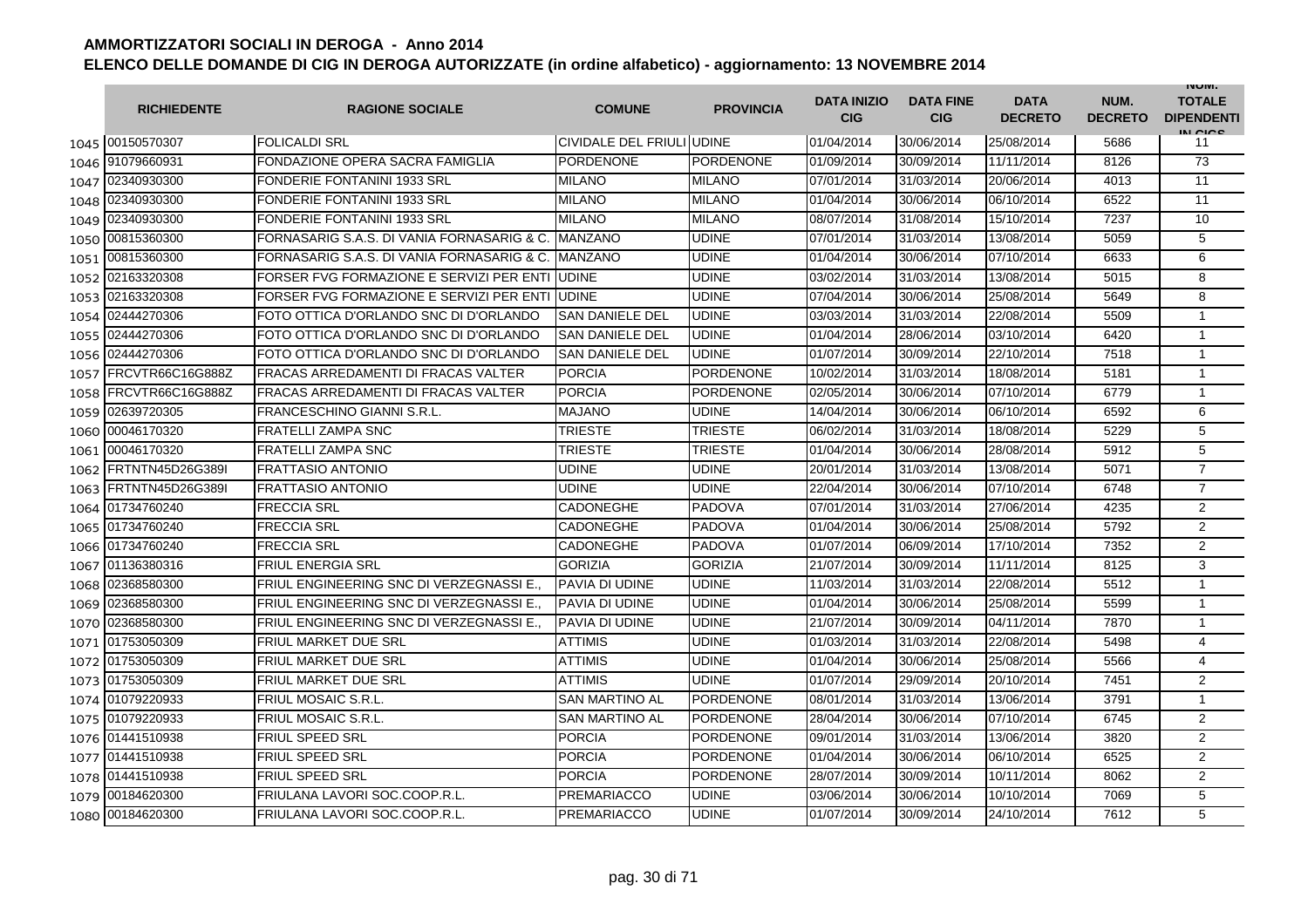|      | <b>RICHIEDENTE</b> | <b>RAGIONE SOCIALE</b>                   | <b>COMUNE</b>              | <b>PROVINCIA</b> | <b>DATA INIZIO</b><br><b>CIG</b> | <b>DATA FINE</b><br><b>CIG</b> | <b>DATA</b><br><b>DECRETO</b> | NUM.<br><b>DECRETO</b> | <b>INUIVI.</b><br><b>TOTALE</b><br><b>DIPENDENTI</b><br>IN CIGO |
|------|--------------------|------------------------------------------|----------------------------|------------------|----------------------------------|--------------------------------|-------------------------------|------------------------|-----------------------------------------------------------------|
|      | 1081 02002200307   | <b>FRIULANA PANINI SRL</b>               | <b>MOIMACCO</b>            | <b>UDINE</b>     | 02/01/2014                       | 31/03/2014                     | 11/06/2014                    | 3624                   | 1                                                               |
| 1082 | 02002200307        | <b>FRIULANA PANINI SRL</b>               | <b>MOIMACCO</b>            | <b>UDINE</b>     | 01/07/2014                       | 30/09/2014                     | 21/10/2014                    | 7492                   | $\mathbf{1}$                                                    |
| 1083 | 01012920938        | <b>FRIULANA ROTTAMI SRL</b>              | <b>PORDENONE</b>           | <b>PORDENONE</b> | 13/01/2014                       | 31/03/2014                     | 13/08/2014                    | 5058                   | $\overline{4}$                                                  |
| 1084 | 01012920938        | <b>FRIULANA ROTTAMI SRL</b>              | PORDENONE                  | PORDENONE        | 01/04/2014                       | 30/06/2014                     | 26/08/2014                    | 5865                   | 6                                                               |
| 1085 | 01012920938        | <b>FRIULANA ROTTAMI SRL</b>              | PORDENONE                  | PORDENONE        | 05/05/2014                       | 30/06/2014                     | 07/10/2014                    | 6813                   | $\mathbf{1}$                                                    |
| 1086 | 01012920938        | <b>FRIULANA ROTTAMI SRL</b>              | <b>PORDENONE</b>           | <b>PORDENONE</b> | 01/07/2014                       | 12/09/2014                     | 13/10/2014                    | 7128                   | 8                                                               |
| 1087 | 01879680302        | <b>FRIULCAR CIVIDALE CARROZZERIA SNC</b> | <b>CIVIDALE DEL FRIULI</b> | <b>UDINE</b>     | 10/02/2014                       | 31/03/2014                     | 20/08/2014                    | 5412                   | $\mathbf{1}$                                                    |
| 1088 | 01879680302        | <b>FRIULCAR CIVIDALE CARROZZERIA SNC</b> | CIVIDALE DEL FRIULI UDINE  |                  | 14/04/2014                       | 30/06/2014                     | 07/10/2014                    | 6796                   | $\mathbf{1}$                                                    |
| 1089 | 01879680302        | <b>FRIULCAR CIVIDALE CARROZZERIA SNC</b> | CIVIDALE DEL FRIULI UDINE  |                  | 01/07/2014                       | 08/08/2014                     | 28/10/2014                    | 7708                   | $\mathbf{1}$                                                    |
| 1090 | 02380120309        | <b>FRIULIMPIANTI SRL</b>                 | CIVIDALE DEL FRIULI UDINE  |                  | 24/02/2014                       | 31/03/2014                     | 22/08/2014                    | 5459                   | 5                                                               |
| 1091 | 00238900930        | <b>FRIULIMPORT SRL</b>                   | <b>PRATA DI</b>            | <b>PORDENONE</b> | 01/01/2014                       | 31/03/2014                     | 12/08/2014                    | 4911                   | $\overline{2}$                                                  |
| 1092 | 00238900930        | <b>FRIULIMPORT SRL</b>                   | <b>PRATA DI</b>            | <b>PORDENONE</b> | 01/04/2014                       | 30/06/2014                     | 06/10/2014                    | 6536                   | 8                                                               |
| 1093 | 01788480307        | <b>FRIULSALOTTI SRL</b>                  | <b>BUTTRIO</b>             | <b>UDINE</b>     | 01/04/2014                       | 30/06/2014                     | 03/10/2014                    | 6391                   | 4                                                               |
| 1094 | 01840930307        | FRM TECNICA DENTALE DI FORMENTIN MARCO   | <b>UDINE</b>               | UDINE            | 02/01/2014                       | 31/03/2014                     | 13/06/2014                    | 3712                   | $\overline{2}$                                                  |
| 1095 | 01840930307        | FRM TECNICA DENTALE DI FORMENTIN MARCO   | <b>UDINE</b>               | UDINE            | 01/04/2014                       | 30/06/2014                     | 25/08/2014                    | 5762                   | 2                                                               |
| 1096 | 01840930307        | FRM TECNICA DENTALE DI FORMENTIN MARCO   | <b>UDINE</b>               | <b>UDINE</b>     | 01/07/2014                       | 31/07/2014                     | 22/10/2014                    | 7509                   | $\overline{2}$                                                  |
| 1097 | 02412290302        | FRUTTIFLORA LAZZARA S.A.S. DI GIORGIUTTI | PALUZZA                    | <b>UDINE</b>     | 01/02/2014                       | 31/03/2014                     | 19/08/2014                    | 5344                   | $\mathbf{1}$                                                    |
| 1098 | 00446090318        | <b>FUTURA SNC</b>                        | STARANZANO                 | <b>GORIZIA</b>   | 17/03/2014                       | 31/03/2014                     | 25/08/2014                    | 5637                   | $\overline{5}$                                                  |
| 1099 | 00446090318        | <b>FUTURA SNC</b>                        | <b>STARANZANO</b>          | <b>GORIZIA</b>   | 14/04/2014                       | 30/06/2014                     | 07/10/2014                    | 6741                   | 5                                                               |
| 1100 | 01117390938        | FUTURA SNC DI BRESSANUTTI DORINO &       | <b>CORDENONS</b>           | <b>PORDENONE</b> | 27/05/2014                       | 30/06/2014                     | 08/10/2014                    | 6879                   | 9                                                               |
| 1101 | 01117390938        | FUTURA SNC DI BRESSANUTTI DORINO &       | <b>CORDENONS</b>           | <b>PORDENONE</b> | 01/07/2014                       | 30/09/2014                     | 16/10/2014                    | 7293                   | 9                                                               |
| 1102 | 02476220302        | <b>FVG ENERGY SRL A SOCIO UNICO</b>      | <b>CARLINO</b>             | <b>UDINE</b>     | 02/05/2014                       | 30/06/2014                     | 07/10/2014                    | 6744                   | 9                                                               |
| 1103 | 02476220302        | <b>FVG ENERGY SRL A SOCIO UNICO</b>      | CARLINO                    | <b>UDINE</b>     | 01/07/2014                       | 30/09/2014                     | 09/10/2014                    | 6981                   | $\overline{7}$                                                  |
| 1104 | 01474230933        | G. & G. ELETTRONICA SRL                  | <b>CIMOLAIS</b>            | <b>PORDENONE</b> | 17/01/2014                       | 31/03/2014                     | 27/06/2014                    | 4301                   | 10                                                              |
| 1105 | 01474230933        | G. & G. ELETTRONICA SRL                  | <b>BRUGNERA</b>            | <b>PORDENONE</b> | 03/04/2014                       | 30/06/2014                     | 06/10/2014                    | 6483                   | 9                                                               |
| 1106 | 00084860931        | G. TRENTIN & FIGLI GARDEN SAS DI TRENTIN | <b>PORDENONE</b>           | <b>PORDENONE</b> | 07/01/2014                       | 31/03/2014                     | 28/04/2014                    | 2974                   | 3                                                               |
| 1107 | 01802480309        | G.D.A. SAS DI PENTORE GIANCARLO          | PALAZZOLO DELLO            | <b>UDINE</b>     | 19/05/2014                       | 30/06/2014                     | 08/10/2014                    | 6844                   | $\overline{2}$                                                  |
| 1108 | 01802480309        | G.D.A. SAS DI PENTORE GIANCARLO          | PALAZZOLO DELLO            | <b>UDINE</b>     | 01/07/2014                       | 30/09/2014                     | 06/11/2014                    | 8002                   | $\overline{2}$                                                  |
| 1109 | 00246880934        | G.F.UTENSILI SNC DI BARAZZA FRANCO & C.  | <b>SACILE</b>              | PORDENONE        | 09/01/2014                       | 27/03/2014                     | 10/06/2014                    | 3582                   | 2                                                               |
| 1110 | 00246880934        | G.F.UTENSILI SNC DI BARAZZA FRANCO & C.  | <b>SACILE</b>              | PORDENONE        | 01/04/2014                       | 27/06/2014                     | 06/10/2014                    | 6567                   | $\overline{2}$                                                  |
| 1111 | 00246880934        | G.F.UTENSILI SNC DI BARAZZA FRANCO & C.  | <b>SACILE</b>              | PORDENONE        | 01/07/2014                       | 31/07/2014                     | 13/10/2014                    | 7122                   | $\overline{2}$                                                  |
|      | 1112 01737470938   | G.P.L. SERVICES S.R.L.                   | <b>ZOPPOLA</b>             | <b>PORDENONE</b> | 01/05/2014                       | 30/06/2014                     | 07/10/2014                    | 6764                   | 3                                                               |
|      | 1113 01737470938   | G.P.L. SERVICES S.R.L                    | <b>ZOPPOLA</b>             | <b>PORDENONE</b> | 01/07/2014                       | 31/08/2014                     | 13/10/2014                    | 7121                   | 3                                                               |
| 1114 | 01056070939        | <b>GABRIOTTI FOTOGRAFI S.R.L</b>         | <b>PORCIA</b>              | <b>PORDENONE</b> | 01/09/2014                       | 30/09/2014                     | 11/11/2014                    | 8110                   | $\mathbf{1}$                                                    |
| 1115 | 01651180307        | GAD SNC DI MAURO DENIS E ALESSANDRO      | TEOR                       | UDINE            | 10/02/2014                       | 31/03/2014                     | 20/08/2014                    | 5402                   | 11                                                              |
|      | 1116 01508120936   | GAETANI MARMI SNC DI GAETANI RENZO & C   | <b>CORDENONS</b>           | <b>PORDENONE</b> | 10/02/2014                       | 31/03/2014                     | 19/08/2014                    | 5284                   | $\overline{2}$                                                  |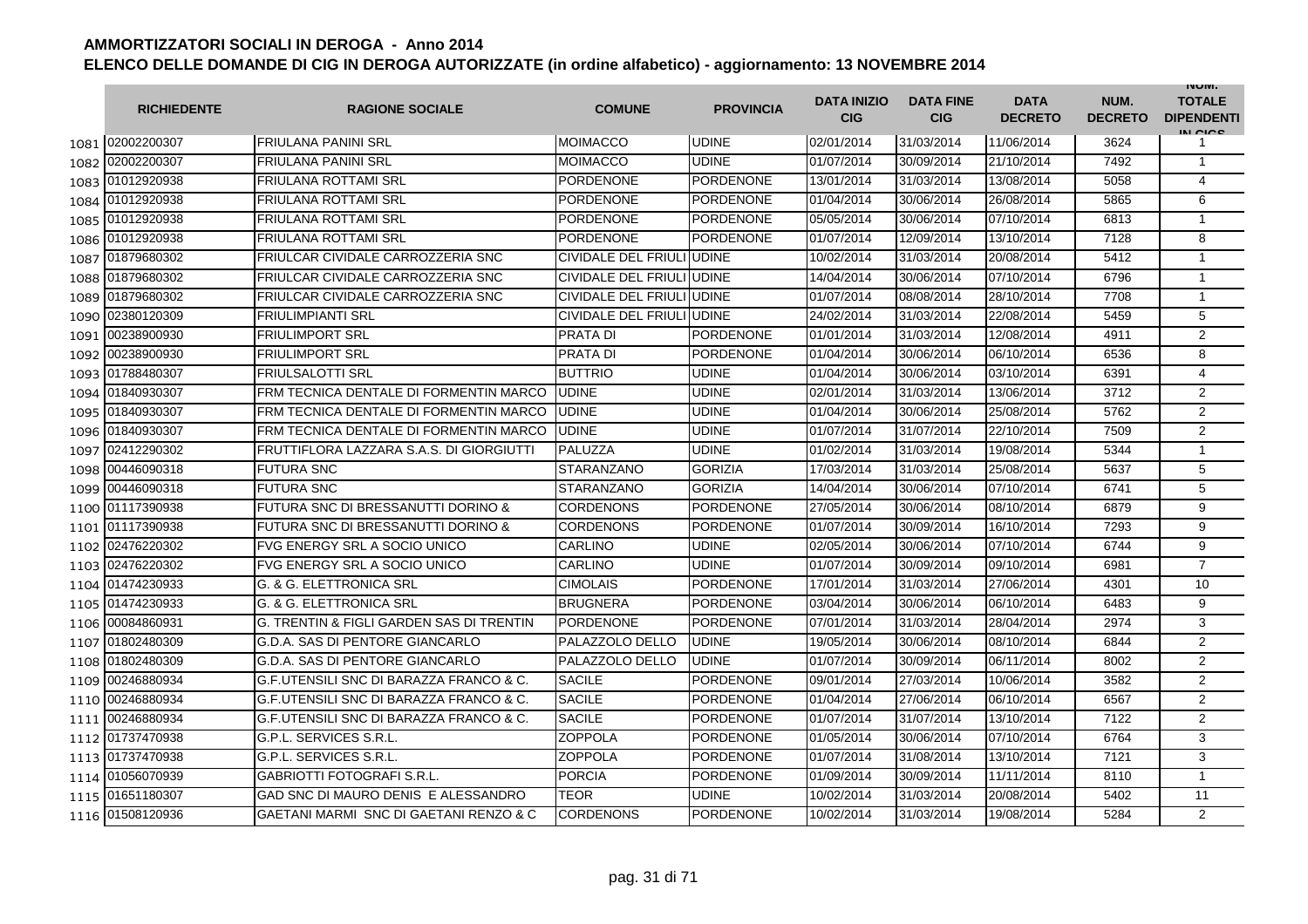|      | <b>RICHIEDENTE</b> | <b>RAGIONE SOCIALE</b>                   | <b>COMUNE</b>              | <b>PROVINCIA</b> | <b>DATA INIZIO</b><br><b>CIG</b> | <b>DATA FINE</b><br><b>CIG</b> | <b>DATA</b><br><b>DECRETO</b> | NUM.<br><b>DECRETO</b> | <b>INUIVI.</b><br><b>TOTALE</b><br><b>DIPENDENTI</b><br>IN CIGO |
|------|--------------------|------------------------------------------|----------------------------|------------------|----------------------------------|--------------------------------|-------------------------------|------------------------|-----------------------------------------------------------------|
|      | 1117 00151820305   | <b>GALASSI P.E TOMADINI E SNC</b>        | <b>SEDEGLIANO</b>          | <b>UDINE</b>     | 15/01/2014                       | 31/03/2014                     | 14/08/2014                    | 5108                   | 4                                                               |
|      | 1118 00151820305   | <b>GALASSI P.E TOMADINI E SNC</b>        | <b>SEDEGLIANO</b>          | <b>UDINE</b>     | 01/04/2014                       | 30/06/2014                     | 25/08/2014                    | 5687                   | 4                                                               |
|      | 1119 00151820305   | <b>GALASSI P.E TOMADINI E SNC</b>        | <b>SEDEGLIANO</b>          | <b>UDINE</b>     | 01/07/2014                       | 31/07/2014                     | 17/10/2014                    | 7330                   | $\overline{4}$                                                  |
|      | 1120 02008810307   | <b>GALLIUSSI ADRIANO SNC</b>             | PASIAN DI PRATO            | <b>UDINE</b>     | 14/04/2014                       | 30/06/2014                     | 07/10/2014                    | 6682                   | $\mathbf{1}$                                                    |
|      | 1121 02008810307   | <b>GALLIUSSI ADRIANO SNC</b>             | <b>PASIAN DI PRATO</b>     | <b>UDINE</b>     | 01/07/2014                       | 30/09/2014                     | 24/10/2014                    | 7587                   | $\mathbf{1}$                                                    |
|      | 1122 01058930320   | <b>GAMMA IMPIANTI SRL</b>                | <b>TRIESTE</b>             | <b>TRIESTE</b>   | 21/07/2014                       | 30/09/2014                     | 10/11/2014                    | 8059                   | 5                                                               |
|      | 1123 00268370301   | <b>GARDAL SNC</b>                        | PAVIA DI UDINE             | <b>UDINE</b>     | 07/01/2014                       | 31/03/2014                     | 11/06/2014                    | 3638                   | 4                                                               |
| 1124 | GSPGZN58R20G888G   | <b>GASPARET GRAZIANO</b>                 | <b>CHIONS</b>              | <b>PORDENONE</b> | 10/02/2014                       | 31/03/2014                     | 20/08/2014                    | 5366                   | $\mathbf{1}$                                                    |
|      | 1125 01606730933   | GASTRONOMIA SELF SERVICE DI ZARDINI EZIO | <b>SPILIMBERGO</b>         | <b>PORDENONE</b> | 01/07/2014                       | 30/09/2014                     | 04/11/2014                    | 7898                   | $\overline{2}$                                                  |
|      | 1126 01377490303   | GE.CO. 2 SAS DI AGNOLA ENIO & C.         | FORGARIA NEL               | <b>UDINE</b>     | 03/02/2014                       | 31/03/2014                     | 18/08/2014                    | 5174                   | $\overline{2}$                                                  |
| 1127 | 01377490303        | GE.CO. 2 SAS DI AGNOLA ENIO & C.         | <b>FORGARIA NEL</b>        | <b>UDINE</b>     | 01/04/2014                       | 28/06/2014                     | 25/08/2014                    | 5650                   | $\overline{2}$                                                  |
| 1128 | 01377490303        | GE.CO. 2 SAS DI AGNOLA ENIO & C.         | <b>FORGARIA NEL</b>        | <b>UDINE</b>     | 30/06/2014                       | 27/09/2014                     | 09/10/2014                    | 6993                   | 2                                                               |
| 1129 | 01675990939        | <b>GEFION SRL</b>                        | <b>PORDENONE</b>           | <b>PORDENONE</b> | 13/01/2014                       | 31/03/2014                     | 11/06/2014                    | 3619                   | $\mathbf{1}$                                                    |
| 1130 | 05351490965        | <b>GEMEAZ ELIOR SPA</b>                  | MILANO                     | <b>MILANO</b>    | 01/02/2014                       | 31/03/2014                     | 18/08/2014                    | 5216                   | 4                                                               |
| 1131 | 05351490965        | <b>GEMEAZ ELIOR SPA</b>                  | MILANO                     | <b>MILANO</b>    | 01/04/2014                       | 30/06/2014                     | 02/09/2014                    | 6034                   | 4                                                               |
| 1132 | 05351490965        | <b>GEMEAZ ELIOR SPA</b>                  | <b>MILANO</b>              | <b>MILANO</b>    | 01/08/2014                       | 30/09/2014                     | 12/11/2014                    | 8174                   | $\overline{2}$                                                  |
|      | 1133 02189580273   | <b>GEMINI SRL</b>                        | VENEZIA                    | VENEZIA          | 01/02/2014                       | 31/03/2014                     | 18/08/2014                    | 5255                   | 9                                                               |
|      | 1134 02189580273   | <b>GEMINI SRL</b>                        | VENEZIA                    | VENEZIA          | 01/04/2014                       | 30/06/2014                     | 06/10/2014                    | 6500                   | $\overline{6}$                                                  |
|      | 1135 02189580273   | <b>GEMINI SRL</b>                        | VENEZIA                    | <b>VENEZIA</b>   | 01/07/2014                       | 30/09/2014                     | 17/10/2014                    | 7337                   | 6                                                               |
|      | 1136 04955451002   | <b>GEMM SRL</b>                          | <b>GORIZIA</b>             | <b>GORIZIA</b>   | 15/05/2014                       | 30/06/2014                     | 16/10/2014                    | 7290                   | $\mathbf{1}$                                                    |
| 1137 | 04955451002        | <b>GEMM SRL</b>                          | <b>GORIZIA</b>             | <b>GORIZIA</b>   | 01/07/2014                       | 30/09/2014                     | 06/11/2014                    | 7987                   | $\mathbf{1}$                                                    |
| 1138 | 01166610939        | GENERAL IMPIANTI DI ERMACORA G.& C.      | <b>ARZENE</b>              | <b>PORDENONE</b> | 27/01/2014                       | 31/03/2014                     | 18/08/2014                    | 5219                   | $\mathbf{1}$                                                    |
|      | 1139 01166610939   | GENERAL IMPIANTI DI ERMACORA G.& C.      | ARZENE                     | <b>PORDENONE</b> | 22/04/2014                       | 30/06/2014                     | 07/10/2014                    | 6735                   | $\overline{2}$                                                  |
|      | 1140 01022630329   | GENESYS 2002 DI ULCIGRAI MAURO & C. SNC  | SGONICO                    | <b>TRIESTE</b>   | 01/03/2014                       | 31/03/2014                     | 22/08/2014                    | 5476                   | 1                                                               |
| 1141 | 01022630329        | GENESYS 2002 DI ULCIGRAI MAURO & C. SNC  | SGONICO                    | <b>TRIESTE</b>   | 01/04/2014                       | 30/06/2014                     | 03/10/2014                    | 6389                   | $\mathbf{1}$                                                    |
| 1142 | 01002040325        | <b>GEOMETRIE SRL UNINOMINALE</b>         | <b>TRIESTE</b>             | <b>TRIESTE</b>   | 13/01/2014                       | 31/03/2014                     | 10/06/2014                    | 3588                   | $\mathbf{1}$                                                    |
| 1143 | 01002040325        | <b>GEOMETRIE SRL UNINOMINALE</b>         | TRIESTE                    | <b>TRIESTE</b>   | 01/04/2014                       | 30/06/2014                     | 25/08/2014                    | 5719                   | $\mathbf{1}$                                                    |
| 1144 | 00251800934        | <b>GEOSIGMA SRL</b>                      | <b>PORDENONE</b>           | <b>PORDENONE</b> | 07/01/2014                       | 31/03/2014                     | 14/08/2014                    | 5088                   | 6                                                               |
| 1145 | GRMFNC76C28I403U   | <b>GEREMIA FRANCESCO</b>                 | SESTO AL REGHENA PORDENONE |                  | 07/01/2014                       | 31/03/2014                     | 27/06/2014                    | 4220                   | $\mathbf{1}$                                                    |
|      | 1146 00218950939   | GERMACAR SPA DI CESARO SERGIO            | PORDENONE                  | <b>PORDENONE</b> | 07/01/2014                       | 29/03/2014                     | 13/06/2014                    | 3730                   | 23                                                              |
|      | 1147 01406960300   | <b>GERMACAR UDINE SPA</b>                | TAVAGNACCO                 | <b>UDINE</b>     | 07/01/2014                       | 31/03/2014                     | 27/06/2014                    | 4254                   | 12                                                              |
|      | 1148 01406960300   | <b>GERMACAR UDINE SPA</b>                | <b>TAVAGNACCO</b>          | <b>UDINE</b>     | 20/01/2014                       | 31/03/2014                     | 14/08/2014                    | 5133                   | 15                                                              |
|      | 1149 01406960300   | <b>GERMACAR UDINE SPA</b>                | <b>TAVAGNACCO</b>          | <b>UDINE</b>     | 01/04/2014                       | 30/06/2014                     | 03/10/2014                    | 6404                   | 15                                                              |
|      | 1150 01406960300   | <b>GERMACAR UDINE SPA</b>                | TAVAGNACCO                 | <b>UDINE</b>     | 01/04/2014                       | 30/06/2014                     | 03/10/2014                    | 6448                   | 12                                                              |
|      | 1151 01406960300   | <b>GERMACAR UDINE SPA</b>                | <b>TAVAGNACCO</b>          | <b>UDINE</b>     | 01/07/2014                       | 19/09/2014                     | 04/11/2014                    | 7903                   | 28                                                              |
| 1152 | 11629770154        | GI GROUP S.P.A.                          | <b>MILANO</b>              | <b>MILANO</b>    | 01/02/2014                       | 31/03/2014                     | 22/08/2014                    | 5483                   | $\overline{2}$                                                  |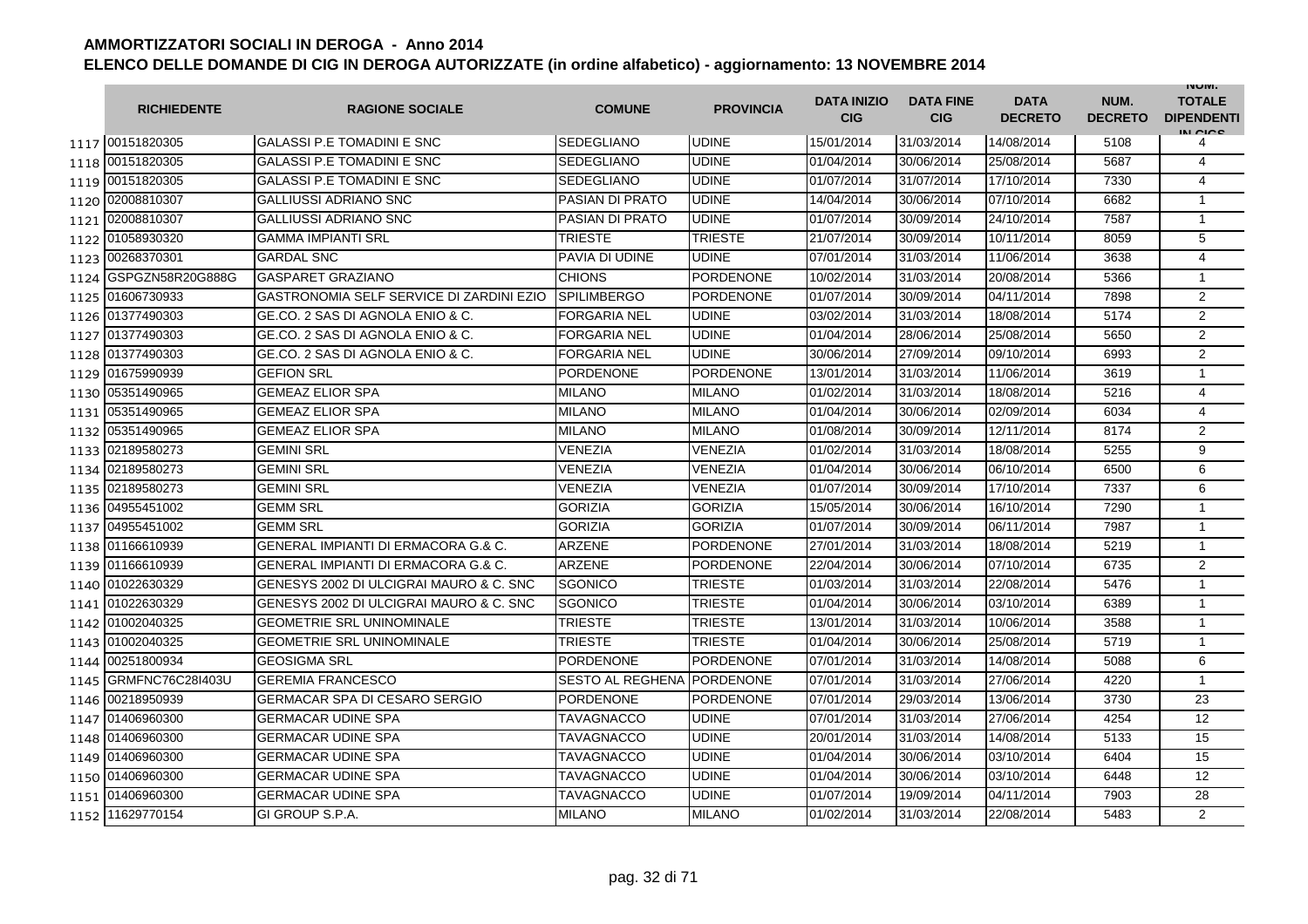|        | <b>RICHIEDENTE</b> | <b>RAGIONE SOCIALE</b>                         | <b>COMUNE</b>          | <b>PROVINCIA</b> | <b>DATA INIZIO</b><br><b>CIG</b> | <b>DATA FINE</b><br><b>CIG</b> | <b>DATA</b><br><b>DECRETO</b> | NUM.<br><b>DECRETO</b> | <b>INUIVI.</b><br><b>TOTALE</b><br><b>DIPENDENTI</b><br>IN CICS |
|--------|--------------------|------------------------------------------------|------------------------|------------------|----------------------------------|--------------------------------|-------------------------------|------------------------|-----------------------------------------------------------------|
|        | 1153 11629770154   | GI GROUP S.P.A.                                | <b>MILANO</b>          | <b>MILANO</b>    | 03/03/2014                       | 29/03/2014                     | 28/08/2014                    | 5937                   | 3                                                               |
| 1154 l | 11629770154        | GI GROUP S.P.A.                                | <b>MILANO</b>          | <b>MILANO</b>    | 03/06/2014                       | 30/06/2014                     | 14/10/2014                    | 7190                   | $\mathbf{1}$                                                    |
|        | 1155 01265400935   | GI.MES. SNC DI RIZZETTO GIORGIO & C.           | CORDOVADO              | <b>PORDENONE</b> | 24/02/2014                       | 29/03/2014                     | 22/08/2014                    | 5463                   | 11                                                              |
|        | 1156 01265400935   | GLMES, SNC DI RIZZETTO GIORGIO & C.            | CORDOVADO              | <b>PORDENONE</b> | 01/04/2014                       | 30/06/2014                     | 06/10/2014                    | 6472                   | 11                                                              |
|        | 1157 01265400935   | GI.MES. SNC DI RIZZETTO GIORGIO & C.           | CORDOVADO              | <b>PORDENONE</b> | 01/07/2014                       | 30/09/2014                     | 07/10/2014                    | 6798                   | 11                                                              |
|        | 1158 01553440932   | <b>GIACOMINI SRL</b>                           | <b>PRAVISDOMINI</b>    | <b>PORDENONE</b> | 14/07/2014                       | 30/09/2014                     | 04/11/2014                    | 7911                   | $\mathbf{1}$                                                    |
| 1159   | 02416920300        | GIBI SERVICE DI GINO E BRUNO D'AMPOLO S.       | <b>MARTIGNACCO</b>     | <b>UDINE</b>     | 10/02/2014                       | 31/03/2014                     | 20/08/2014                    | 5367                   | $\mathbf{1}$                                                    |
|        | 1160 02416920300   | GIBI SERVICE DI GINO E BRUNO D'AMPOLO S.       | <b>MARTIGNACCO</b>     | <b>UDINE</b>     | 07/04/2014                       | 30/06/2014                     | 07/10/2014                    | 6620                   | 1                                                               |
| 1161   | GRMMRA61R09A666V   | <b>GIEMME DI GRIMOLIZZI MAURO</b>              | <b>MONFALCONE</b>      | <b>GORIZIA</b>   | 01/04/2014                       | 30/06/2014                     | 26/08/2014                    | 5884                   | 9                                                               |
| 1162   | GRMMRA61R09A666V   | <b>GIEMME DI GRIMOLIZZI MAURO</b>              | <b>MONFALCONE</b>      | <b>GORIZIA</b>   | 01/07/2014                       | 30/09/2014                     | 17/10/2014                    | 7341                   | 9                                                               |
| 1163   | 01697790937        | <b>GIOCASA SRL</b>                             | BRUGNERA               | <b>PORDENONE</b> | 13/01/2014                       | 31/03/2014                     | 12/08/2014                    | 4964                   | $\mathbf{1}$                                                    |
|        | 1164 01697790937   | <b>GIOCASA SRL</b>                             | BRUGNERA               | <b>PORDENONE</b> | 04/04/2014                       | 30/06/2014                     | 02/09/2014                    | 6004                   | $\mathbf{1}$                                                    |
|        | 1165 01697790937   | <b>GIOCASA SRL</b>                             | <b>BRUGNERA</b>        | <b>PORDENONE</b> | 01/07/2014                       | 31/07/2014                     | 17/10/2014                    | 7314                   | $\mathbf{1}$                                                    |
| 1166   | CHRDRN51L55L483L   | GIOCHI DI LUCE DI CHIARANDINI A.               | PASIAN DI PRATO        | <b>UDINE</b>     | 08/01/2014                       | 28/02/2014                     | 13/06/2014                    | 3823                   | $\overline{2}$                                                  |
| 1167   | CHRDRN51L55L483L   | GIOCHI DI LUCE DI CHIARANDINI A.               | <b>PASIAN DI PRATO</b> | <b>UDINE</b>     | 03/03/2014                       | 31/03/2014                     | 25/08/2014                    | 5534                   | 2                                                               |
| 1168   | 01925250308        | <b>GIOECA SRL</b>                              | UDINE                  | <b>UDINE</b>     | 14/01/2014                       | 31/03/2014                     | 13/06/2014                    | 3835                   | 5                                                               |
| 1169   | 01925250308        | <b>GIOECA SRL</b>                              | <b>UDINE</b>           | <b>UDINE</b>     | 01/04/2014                       | 30/06/2014                     | 28/08/2014                    | 5913                   | 6                                                               |
| 1170   | 01925250308        | <b>GIOECA SRL</b>                              | <b>UDINE</b>           | <b>UDINE</b>     | 01/07/2014                       | 09/08/2014                     | 17/10/2014                    | 7339                   | 6                                                               |
|        | 1171 01925250308   | <b>GIOECA SRL</b>                              | <b>UDINE</b>           | <b>UDINE</b>     | 18/08/2014                       | 06/09/2014                     | 10/11/2014                    | 8067                   | 5                                                               |
| 1172   | 00251560306        | GIOVANELLI RINO E FRANCO SNC                   | <b>DIGNANO</b>         | <b>UDINE</b>     | 03/02/2014                       | 31/03/2014                     | 28/08/2014                    | 5924                   | $\mathbf{1}$                                                    |
| 1173   | 01486570300        | GIPIEFFE DI G. ROSSO & C. SNC                  | UDINE                  | <b>UDINE</b>     | 01/04/2014                       | 30/06/2014                     | 03/10/2014                    | 6390                   | $\mathbf{1}$                                                    |
|        | 1174 01486570300   | GIPIEFFE DI G. ROSSO & C. SNC                  | UDINE                  | <b>UDINE</b>     | 01/07/2014                       | 30/09/2014                     | 28/10/2014                    | 7692                   | $\mathbf{1}$                                                    |
| 1175   | 02122650274        | GIULIA CARBURANTI SAS DI FATTORI DINO & C      | COLLOREDO DI           | <b>UDINE</b>     | 20/01/2014                       | 19/04/2014                     | 14/08/2014                    | 5159                   | 5                                                               |
|        | 1176 02408520308   | <b>GIULIAFRUTTA SRL</b>                        | TAVAGNACCO             | <b>UDINE</b>     | 13/01/2014                       | 31/03/2014                     | 14/08/2014                    | 5158                   | 25                                                              |
|        | 1177 02408520308   | <b>GIULIAFRUTTA SRL</b>                        | TAVAGNACCO             | <b>UDINE</b>     | 01/04/2014                       | 30/06/2014                     | 08/10/2014                    | 6953                   | 25                                                              |
|        | 1178 02408520308   | <b>GIULIAFRUTTA SRL</b>                        | <b>TAVAGNACCO</b>      | <b>UDINE</b>     | 01/07/2014                       | 12/09/2014                     | 06/11/2014                    | 7993                   | 23                                                              |
|        | 1179 01279040305   | GLAP SEDIA DI LUCHITTA PAOLO & C.SAS           | <b>MOIMACCO</b>        | <b>UDINE</b>     | 07/01/2014                       | 31/03/2014                     | 13/06/2014                    | 3734                   | 5                                                               |
|        | 1180 01279040305   | <b>GLAP SEDIA DI LUCHITTA PAOLO &amp;C.SAS</b> | MOIMACCO               | <b>UDINE</b>     | 01/04/2014                       | 30/06/2014                     | 03/10/2014                    | 6426                   | 5                                                               |
| 1181   | 01279040305        | <b>GLAP SEDIA DI LUCHITTA PAOLO &amp;C.SAS</b> | <b>MOIMACCO</b>        | <b>UDINE</b>     | 01/07/2014                       | 31/07/2014                     | 22/10/2014                    | 7512                   | 5                                                               |
| 1182   | 00625770326        | <b>GLOBEX SRL</b>                              | <b>TRIESTE</b>         | <b>TRIESTE</b>   | 08/01/2014                       | 31/03/2014                     | 14/08/2014                    | 5087                   | $\overline{2}$                                                  |
| 1183   | 00625770326        | <b>GLOBEX SRL</b>                              | TRIESTE                | <b>TRIESTE</b>   | 01/04/2014                       | 30/06/2014                     | 06/10/2014                    | 6533                   | 1                                                               |
| 1184   | 00625770326        | <b>GLOBEX SRL</b>                              | TRIESTE                | <b>TRIESTE</b>   | 01/07/2014                       | 31/07/2014                     | 17/10/2014                    | 7351                   | $\mathbf{1}$                                                    |
| 1185   | GDSGNN58D10D014J   | <b>GODEAS GIANNI</b>                           | RUDA                   | <b>UDINE</b>     | 03/03/2014                       | 31/03/2014                     | 25/08/2014                    | 5533                   | $\mathbf{1}$                                                    |
| 1186   | GDSGNN58D10D014J   | <b>GODEAS GIANNI</b>                           | <b>RUDA</b>            | <b>UDINE</b>     | 03/06/2014                       | 30/06/2014                     | 08/10/2014                    | 6931                   | $\mathbf{1}$                                                    |
| 1187   | 00161380308        | GODEASSI EDILIZIA SAS DI E. & C.               | <b>CERVIGNANO DEL</b>  | <b>UDINE</b>     | 03/02/2014                       | 31/03/2014                     | 19/08/2014                    | 5325                   | 3                                                               |
|        | 1188 00161380308   | GODEASSI EDILIZIA SAS DI E. & C.               | CERVIGNANO DEL         | <b>UDINE</b>     | 01/04/2014                       | 30/06/2014                     | 25/08/2014                    | 5564                   | 3                                                               |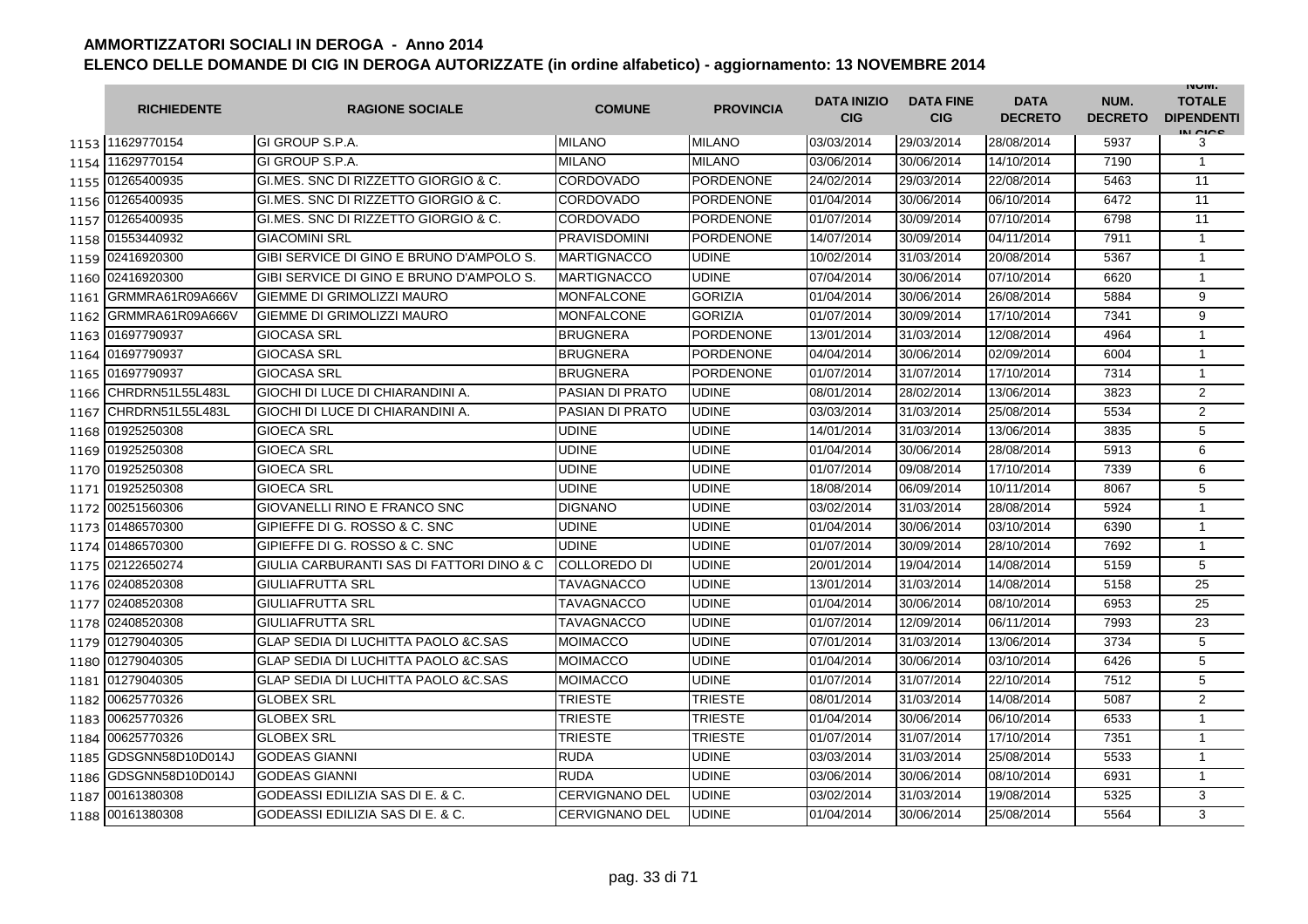|      | <b>RICHIEDENTE</b> | <b>RAGIONE SOCIALE</b>                       | <b>COMUNE</b>         | <b>PROVINCIA</b> | <b>DATA INIZIO</b><br><b>CIG</b> | <b>DATA FINE</b><br><b>CIG</b> | <b>DATA</b><br><b>DECRETO</b> | NUM.<br><b>DECRETO</b> | <b>INUIVI.</b><br><b>TOTALE</b><br><b>DIPENDENTI</b><br>IN CIGO |
|------|--------------------|----------------------------------------------|-----------------------|------------------|----------------------------------|--------------------------------|-------------------------------|------------------------|-----------------------------------------------------------------|
|      | 1189 00161380308   | GODEASSI EDILIZIA SAS DI E. & C.             | <b>CERVIGNANO DEL</b> | <b>UDINE</b>     | 01/07/2014                       | 30/09/2014                     | 17/10/2014                    | 7389                   | 1                                                               |
|      | 1190 01041530328   | <b>GOOD FOOD SRL</b>                         | <b>TRIESTE</b>        | <b>TRIESTE</b>   | 01/04/2014                       | 30/06/2014                     | 27/06/2014                    | 4262                   | 23                                                              |
|      | 1191 01705920302   | <b>GORTAN SRL</b>                            | <b>UDINE</b>          | <b>UDINE</b>     | 02/01/2014                       | 31/03/2014                     | 13/06/2014                    | 3710                   | 5                                                               |
|      | 1192 01705920302   | <b>GORTAN SRL</b>                            | <b>UDINE</b>          | <b>UDINE</b>     | 01/04/2014                       | 30/06/2014                     | 25/08/2014                    | 5627                   | 5                                                               |
|      | 1193 00623910932   | <b>GOTTARDO E ASSOCIATI ARCHITETTURA E</b>   | <b>SACILE</b>         | <b>PORDENONE</b> | 08/01/2014                       | 31/03/2014                     | 14/08/2014                    | 5153                   | $\mathbf{1}$                                                    |
|      | 1194 00623910932   | <b>GOTTARDO E ASSOCIATI ARCHITETTURA E</b>   | <b>SACILE</b>         | <b>PORDENONE</b> | 01/04/2014                       | 30/06/2014                     | 02/09/2014                    | 5998                   | $\mathbf{1}$                                                    |
|      | 1195 00623910932   | <b>GOTTARDO E ASSOCIATI ARCHITETTURA E</b>   | <b>SACILE</b>         | <b>PORDENONE</b> | 01/07/2014                       | 02/08/2014                     | 17/10/2014                    | 7395                   | $\mathbf{1}$                                                    |
|      | 1196 01389320936   | GPS SERVICE S.A.S. DI GIUST GIOVANNI & C.    | <b>SACILE</b>         | <b>PORDENONE</b> | 20/01/2014                       | 29/03/2014                     | 19/08/2014                    | 5298                   | 3                                                               |
|      | 1197 01389320936   | GPS SERVICE S.A.S. DI GIUST GIOVANNI & C.    | <b>SACILE</b>         | <b>PORDENONE</b> | 31/03/2014                       | 28/06/2014                     | 02/09/2014                    | 6025                   | 3                                                               |
|      | 1198 01389320936   | GPS SERVICE S.A.S. DI GIUST GIOVANNI & C.    | <b>SACILE</b>         | <b>PORDENONE</b> | 21/07/2014                       | 09/08/2014                     | 04/11/2014                    | 7925                   | 3                                                               |
| 1199 | 00041040312        | <b>GRAFICA GORIZIANA SNC</b>                 | <b>GORIZIA</b>        | <b>GORIZIA</b>   | 01/04/2014                       | 30/06/2014                     | 26/08/2014                    | 5825                   | 8                                                               |
| 1200 | 00041040312        | <b>GRAFICA GORIZIANA SNC</b>                 | <b>GORIZIA</b>        | <b>GORIZIA</b>   | 01/07/2014                       | 30/09/2014                     | 13/10/2014                    | 7132                   | 8                                                               |
| 1201 | 01069370318        | <b>GRAFICHE NORDEST SAS DI ZANUTEL ELGA</b>  | <b>GORIZIA</b>        | <b>GORIZIA</b>   | 13/01/2014                       | 31/03/2014                     | 12/08/2014                    | 4929                   | $\mathbf{1}$                                                    |
| 1202 | 01069370318        | <b>GRAFICHE NORDEST SAS DI ZANUTEL ELGA</b>  | <b>GORIZIA</b>        | <b>GORIZIA</b>   | 24/02/2014                       | 31/03/2014                     | 20/08/2014                    | 5395                   | $\mathbf{1}$                                                    |
| 1203 | 01069370318        | <b>GRAFICHE NORDEST SAS DI ZANUTEL ELGA</b>  | <b>GORIZIA</b>        | <b>GORIZIA</b>   | 07/04/2014                       | 30/06/2014                     | 07/10/2014                    | 6720                   | 2                                                               |
| 1204 | 01069370318        | <b>GRAFICHE NORDEST SAS DI ZANUTEL ELGA</b>  | <b>GORIZIA</b>        | <b>GORIZIA</b>   | 01/07/2014                       | 31/07/2014                     | 14/10/2014                    | 7193                   | $\overline{2}$                                                  |
|      | 1205 01069370318   | <b>GRAFICHE NORDEST SAS DI ZANUTEL ELGA</b>  | <b>GORIZIA</b>        | <b>GORIZIA</b>   | 01/09/2014                       | 30/09/2014                     | 14/10/2014                    | 7191                   | $\overline{2}$                                                  |
|      | 1206 01411460304   | <b>GRAFICHE TOFFOLETTI SNC</b>               | TARCENTO              | <b>UDINE</b>     | 07/04/2014                       | 30/06/2014                     | 25/08/2014                    | 5663                   | $\mathbf{1}$                                                    |
|      | 1207 01411460304   | <b>GRAFICHE TOFFOLETTI SNC</b>               | <b>TARCENTO</b>       | <b>UDINE</b>     | 01/07/2014                       | 30/09/2014                     | 08/10/2014                    | 6961                   | $\mathbf{1}$                                                    |
|      | 1208 00176170306   | <b>GRAPHIS SNC DI TOMAI ROBERTO EREDI DI</b> | <b>FAGAGNA</b>        | <b>UDINE</b>     | 10/02/2014                       | 31/03/2014                     | 20/08/2014                    | 5361                   | $\overline{2}$                                                  |
| 1209 | 00176170306        | <b>GRAPHIS SNC DI TOMAI ROBERTO EREDI DI</b> | <b>FAGAGNA</b>        | <b>UDINE</b>     | 07/04/2014                       | 28/06/2014                     | 07/10/2014                    | 6636                   | $\mathbf{1}$                                                    |
| 1210 | 00959670324        | <b>GRAPHOSTYLE S.R.L.</b>                    | <b>TRIESTE</b>        | <b>TRIESTE</b>   | 21/01/2014                       | 31/03/2014                     | 27/06/2014                    | 4282                   | 3                                                               |
| 1211 | 00959670324        | <b>GRAPHOSTYLE S.R.L.</b>                    | <b>TRIESTE</b>        | <b>TRIESTE</b>   | 01/04/2014                       | 30/06/2014                     | 25/08/2014                    | 5726                   | 3                                                               |
| 1212 | 00959670324        | <b>GRAPHOSTYLE S.R.L.</b>                    | TRIESTE               | <b>TRIESTE</b>   | 01/07/2014                       | 20/09/2014                     | 08/10/2014                    | 6965                   | 3                                                               |
|      | 1213 02420330306   | <b>GREEN FIT SPA</b>                         | <b>REMANZACCO</b>     | <b>UDINE</b>     | 07/01/2014                       | 31/03/2014                     | 13/06/2014                    | 3781                   | $\mathbf{1}$                                                    |
| 1214 | 00457160315        | <b>GRENDENE FIRMINO SNC DI GRENDENE G.</b>   | <b>GORIZIA</b>        | <b>GORIZIA</b>   | 13/01/2014                       | 31/03/2014                     | 13/08/2014                    | 5060                   | $\overline{2}$                                                  |
| 1215 | 00457160315        | <b>GRENDENE FIRMINO SNC DI GRENDENE G.</b>   | <b>GORIZIA</b>        | <b>GORIZIA</b>   | 01/04/2014                       | 30/06/2014                     | 25/08/2014                    | 5741                   | $\overline{2}$                                                  |
|      | 1216 00457160315   | <b>GRENDENE FIRMINO SNC DI GRENDENE G.</b>   | <b>GORIZIA</b>        | <b>GORIZIA</b>   | 01/07/2014                       | 12/08/2014                     | 13/10/2014                    | 7144                   | 2                                                               |
|      | 1217 00457160315   | <b>GRENDENE FIRMINO SNC DI GRENDENE G.</b>   | <b>GORIZIA</b>        | <b>GORIZIA</b>   | 01/09/2014                       | 30/09/2014                     | 13/10/2014                    | 7143                   | 2                                                               |
|      | 1218 00405450305   | <b>GROSFER S.R.L.</b>                        | PAVIA DI UDINE        | <b>UDINE</b>     | 07/01/2014                       | 31/03/2014                     | 13/06/2014                    | 3811                   | 29                                                              |
|      | 1219 00405450305   | <b>GROSFER S.R.L.</b>                        | PAVIA DI UDINE        | <b>UDINE</b>     | 01/04/2014                       | 30/06/2014                     | 25/08/2014                    | 5797                   | 29                                                              |
|      | 1220 00405450305   | <b>GROSFER S.R.L.</b>                        | PAVIA DI UDINE        | <b>UDINE</b>     | 01/07/2014                       | 31/07/2014                     | 24/10/2014                    | 7592                   | 29                                                              |
|      | 1221 00405450305   | <b>GROSFER S.R.L.</b>                        | PAVIA DI UDINE        | <b>UDINE</b>     | 01/09/2014                       | 30/09/2014                     | 10/11/2014                    | 8087                   | 29                                                              |
|      | 1222 01552370932   | <b>GROUP LEGNO S.R.L.</b>                    | <b>PORCIA</b>         | <b>PORDENONE</b> | 11/04/2014                       | 30/06/2014                     | 06/10/2014                    | 6601                   | 8                                                               |
|      | 1223 01552370932   | <b>GROUP LEGNO S.R.L.</b>                    | <b>PORCIA</b>         | <b>PORDENONE</b> | 01/07/2014                       | 30/09/2014                     | 10/10/2014                    | 7065                   | $\overline{7}$                                                  |
|      | 1224 01831230303   | <b>GRUER SRL</b>                             | <b>MANZANO</b>        | <b>UDINE</b>     | 17/02/2014                       | 28/03/2014                     | 20/08/2014                    | 5411                   | $\mathbf{1}$                                                    |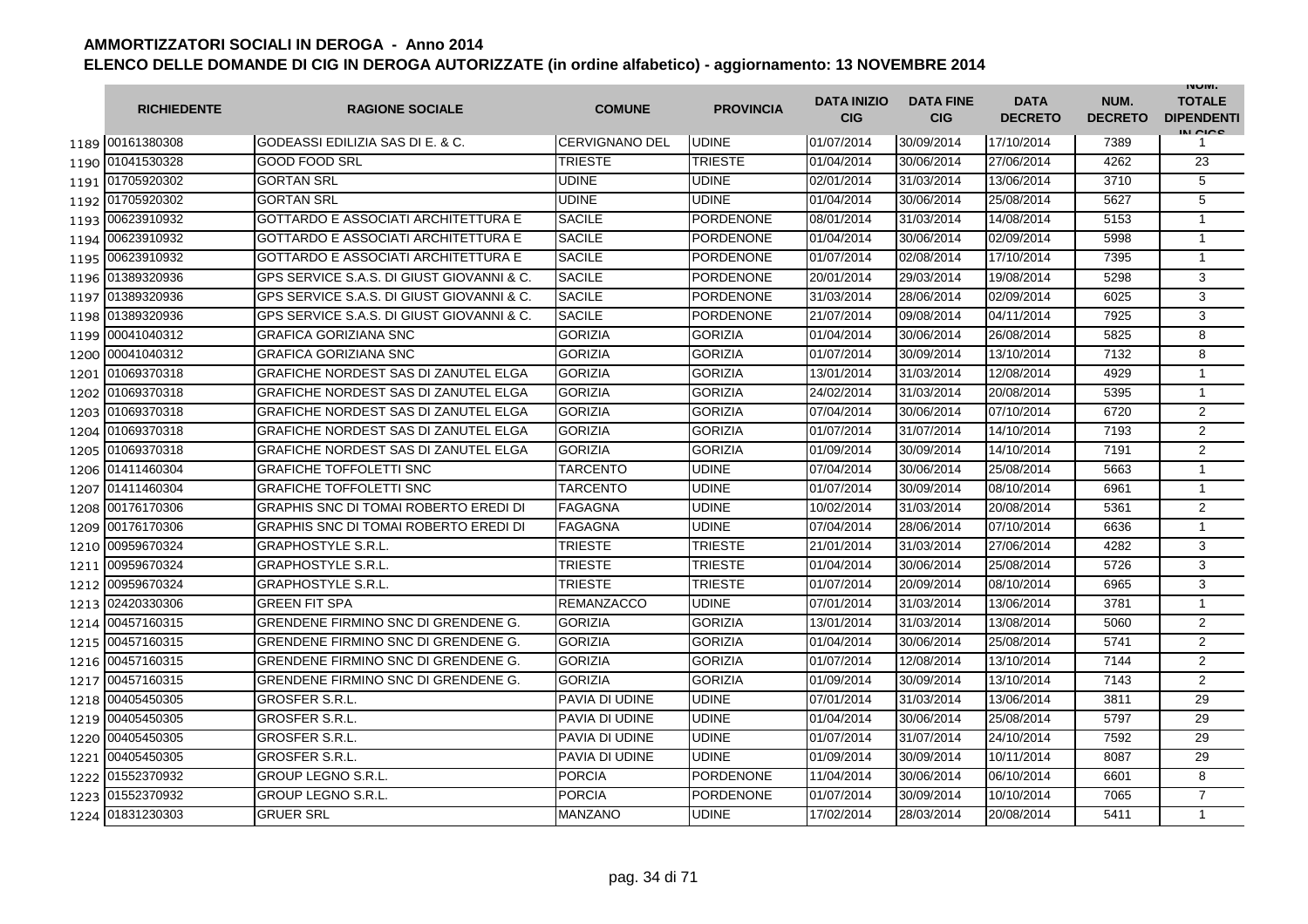|      | <b>RICHIEDENTE</b> | <b>RAGIONE SOCIALE</b>                  | <b>COMUNE</b>          | <b>PROVINCIA</b> | <b>DATA INIZIO</b><br><b>CIG</b> | <b>DATA FINE</b><br><b>CIG</b> | <b>DATA</b><br><b>DECRETO</b> | NUM.<br><b>DECRETO</b> | <b>INUIVI.</b><br><b>TOTALE</b><br><b>DIPENDENTI</b><br>IN CICE |
|------|--------------------|-----------------------------------------|------------------------|------------------|----------------------------------|--------------------------------|-------------------------------|------------------------|-----------------------------------------------------------------|
|      | 1225 01831230303   | <b>GRUER SRL</b>                        | <b>MANZANO</b>         | <b>UDINE</b>     | 05/05/2014                       | 28/06/2014                     | 07/10/2014                    | 6812                   |                                                                 |
| 1226 | 01132990316        | <b>GRUPPO F.A.S.M.A. SRL</b>            | <b>GORIZIA</b>         | <b>GORIZIA</b>   | 13/01/2014                       | 31/03/2014                     | 13/06/2014                    | 3762                   | $\overline{7}$                                                  |
| 1227 | 01132990316        | <b>GRUPPO F.A.S.M.A. SRL</b>            | <b>GORIZIA</b>         | <b>GORIZIA</b>   | 01/04/2014                       | 30/06/2014                     | 25/08/2014                    | 5604                   | 5                                                               |
| 1228 | 01997270309        | <b>GRUPPO REM SRL</b>                   | <b>UDINE</b>           | <b>UDINE</b>     | 01/04/2014                       | 30/06/2014                     | 03/10/2014                    | 6378                   | $\overline{7}$                                                  |
| 1229 | 01997270309        | <b>GRUPPO REM SRL</b>                   | <b>UDINE</b>           | <b>UDINE</b>     | 01/07/2014                       | 30/09/2014                     | 21/10/2014                    | 7474                   | 6                                                               |
| 1230 | SCHGRD66B05Z112J   | <b>GS BOOTSERVICE DI SCHROEDER GERD</b> | LATISANA               | <b>UDINE</b>     | 21/07/2014                       | 30/09/2014                     | 31/10/2014                    | 7834                   | $\mathbf{1}$                                                    |
| 1231 | GRNLVR51D02H533Q   | <b>GUERIN ALVARO</b>                    | <b>RONCHIS</b>         | <b>UDINE</b>     | 20/01/2014                       | 31/03/2014                     | 18/08/2014                    | 5241                   | 3                                                               |
| 1232 | 00459290300        | <b>GURISAN SEDIE SNC</b>                | <b>SAN GIOVANNI AL</b> | <b>UDINE</b>     | 07/01/2014                       | 31/03/2014                     | 12/08/2014                    | 4917                   | 5                                                               |
| 1233 | 00459290300        | <b>GURISAN SEDIE SNC</b>                | <b>SAN GIOVANNI AL</b> | <b>UDINE</b>     | 01/04/2014                       | 30/06/2014                     | 25/08/2014                    | 5744                   | 5                                                               |
| 1234 | 00459290300        | <b>GURISAN SEDIE SNC</b>                | <b>SAN GIOVANNI AL</b> | <b>UDINE</b>     | 01/07/2014                       | 31/07/2014                     | 24/10/2014                    | 7621                   | 5                                                               |
| 1235 | GTTPPL65H11L424Q   | <b>GUTTY PIERPAOLO</b>                  | <b>TRIESTE</b>         | <b>TRIESTE</b>   | 07/01/2014                       | 31/03/2014                     | 10/06/2014                    | 3585                   | $\mathbf 1$                                                     |
| 1236 | GTTPPL65H11L424Q   | <b>GUTTY PIERPAOLO</b>                  | TRIESTE                | <b>TRIESTE</b>   | 01/04/2014                       | 30/06/2014                     | 25/08/2014                    | 5550                   | $\overline{1}$                                                  |
| 1237 | GTTPPL65H11L424Q   | <b>GUTTY PIERPAOLO</b>                  | TRIESTE                | <b>TRIESTE</b>   | 01/07/2014                       | 31/07/2014                     | 15/10/2014                    | 7233                   | $\overline{1}$                                                  |
| 1238 | GTTPPL65H11L424Q   | <b>GUTTY PIERPAOLO</b>                  | TRIESTE                | <b>TRIESTE</b>   | 01/09/2014                       | 30/09/2014                     | 15/10/2014                    | 7234                   | $\overline{1}$                                                  |
| 1239 | 01164170324        | HARRY'S BAR S.R.L.                      | TRIESTE                | <b>TRIESTE</b>   | 02/01/2014                       | 28/02/2014                     | 13/06/2014                    | 3760                   | 3                                                               |
| 1240 | 01164170324        | HARRY'S BAR S.R.L.                      | TRIESTE                | <b>TRIESTE</b>   | 01/03/2014                       | 31/03/2014                     | 25/08/2014                    | 5591                   | $\overline{2}$                                                  |
| 1241 | 01164170324        | HARRY'S BAR S.R.L.                      | TRIESTE                | <b>TRIESTE</b>   | 01/04/2014                       | 30/06/2014                     | 25/08/2014                    | 5656                   | $\overline{2}$                                                  |
| 1242 | 01947070304        | <b>HATTIVA SCARL</b>                    | TAVAGNACCO             | <b>UDINE</b>     | 07/04/2014                       | 30/06/2014                     | 08/10/2014                    | 6873                   | 17                                                              |
| 1243 | 01947070304        | <b>HATTIVA SCARL</b>                    | TAVAGNACCO             | <b>UDINE</b>     | 07/04/2014                       | 30/06/2014                     | 08/10/2014                    | 6874                   | $\overline{1}$                                                  |
| 1244 | 01947070304        | <b>HATTIVA SCARL</b>                    | <b>TAVAGNACCO</b>      | <b>UDINE</b>     | 01/07/2014                       | 31/07/2014                     | 31/10/2014                    | 7795                   | 17                                                              |
| 1245 | 01911890307        | HELP SERVICES SAS DI BERTOGNA M.& C     | <b>GONARS</b>          | <b>UDINE</b>     | 06/05/2014                       | 30/06/2014                     | 07/10/2014                    | 6823                   | $\overline{2}$                                                  |
| 1246 | 00534760327        | <b>HOLIDAY SIGNALS SRL</b>              | <b>TRIESTE</b>         | <b>TRIESTE</b>   | 10/01/2014                       | 31/03/2014                     | 27/06/2014                    | 4314                   | $\overline{7}$                                                  |
| 1247 | 00534760327        | <b>HOLIDAY SIGNALS SRL</b>              | <b>TRIESTE</b>         | <b>TRIESTE</b>   | 01/04/2014                       | 30/06/2014                     | 26/08/2014                    | 5889                   | $\overline{7}$                                                  |
| 1248 | 00534760327        | <b>HOLIDAY SIGNALS SRL</b>              | <b>TRIESTE</b>         | <b>TRIESTE</b>   | 01/07/2014                       | 31/08/2014                     | 17/10/2014                    | 7380                   | 8                                                               |
| 1249 | 01587640937        | HOSPITAL ENGINEERING SRL                | <b>SPILIMBERGO</b>     | <b>PORDENONE</b> | 03/02/2014                       | 31/03/2014                     | 13/08/2014                    | 5065                   | 3                                                               |
| 1250 | 01587640937        | <b>HOSPITAL ENGINEERING SRL</b>         | <b>SPILIMBERGO</b>     | <b>PORDENONE</b> | 01/04/2014                       | 30/06/2014                     | 25/08/2014                    | 5745                   | 3                                                               |
| 1251 | 01587640937        | <b>HOSPITAL ENGINEERING SRL</b>         | <b>SPILIMBERGO</b>     | <b>PORDENONE</b> | 01/07/2014                       | 31/07/2014                     | 17/10/2014                    | 7376                   | 3                                                               |
| 1252 | 01679960938        | HTF ITALIA SAS DI CASALI GABRIELE & C.  | <b>FONTANAFREDDA</b>   | <b>PORDENONE</b> | 13/01/2014                       | 31/03/2014                     | 18/08/2014                    | 5176                   | 2                                                               |
| 1253 | 01679960938        | HTF ITALIA SAS DI CASALI GABRIELE & C.  | <b>FONTANAFREDDA</b>   | <b>PORDENONE</b> | 07/04/2014                       | 30/06/2014                     | 06/10/2014                    | 6597                   | $\mathbf{1}$                                                    |
| 1254 | 01046920318        | HYDRA-TECH DI BIANCO A. E CONDOLF D.    | <b>MONFALCONE</b>      | <b>GORIZIA</b>   | 13/01/2014                       | 31/03/2014                     | 11/06/2014                    | 3629                   | 4                                                               |
| 1255 | 01046920318        | HYDRA-TECH DI BIANCO A. E CONDOLF D.    | <b>MONFALCONE</b>      | <b>GORIZIA</b>   | 01/04/2014                       | 30/06/2014                     | 25/08/2014                    | 5768                   | $\overline{4}$                                                  |
| 1256 | 00906270327        | <b>HYDROTECH S.R.L.</b>                 | <b>TRIESTE</b>         | <b>TRIESTE</b>   | 03/06/2014                       | 30/06/2014                     | 08/10/2014                    | 6876                   | 5                                                               |
| 1257 | 00906270327        | <b>HYDROTECH S.R.L.</b>                 | <b>TRIESTE</b>         | <b>TRIESTE</b>   | 01/07/2014                       | 30/09/2014                     | 08/10/2014                    | 6942                   | 5                                                               |
| 1258 | 00611710302        | I.E. IMPIANTI ELETTRICI SNC             | <b>POVOLETTO</b>       | <b>UDINE</b>     | 01/07/2014                       | 30/09/2014                     | 24/10/2014                    | 7606                   | 3                                                               |
| 1259 | 02163260306        | LE.S. DI SCHNEIDER M. &C. SAS           | TAVAGNACCO             | <b>UDINE</b>     | 08/01/2014                       | 31/03/2014                     | 14/08/2014                    | 5148                   | $\mathbf{1}$                                                    |
| 1260 | 02163260306        | LE.S. DI SCHNEIDER M. &C. SAS           | TAVAGNACCO             | <b>UDINE</b>     | 14/04/2014                       | 30/06/2014                     | 08/10/2014                    | 6954                   | $\mathbf{1}$                                                    |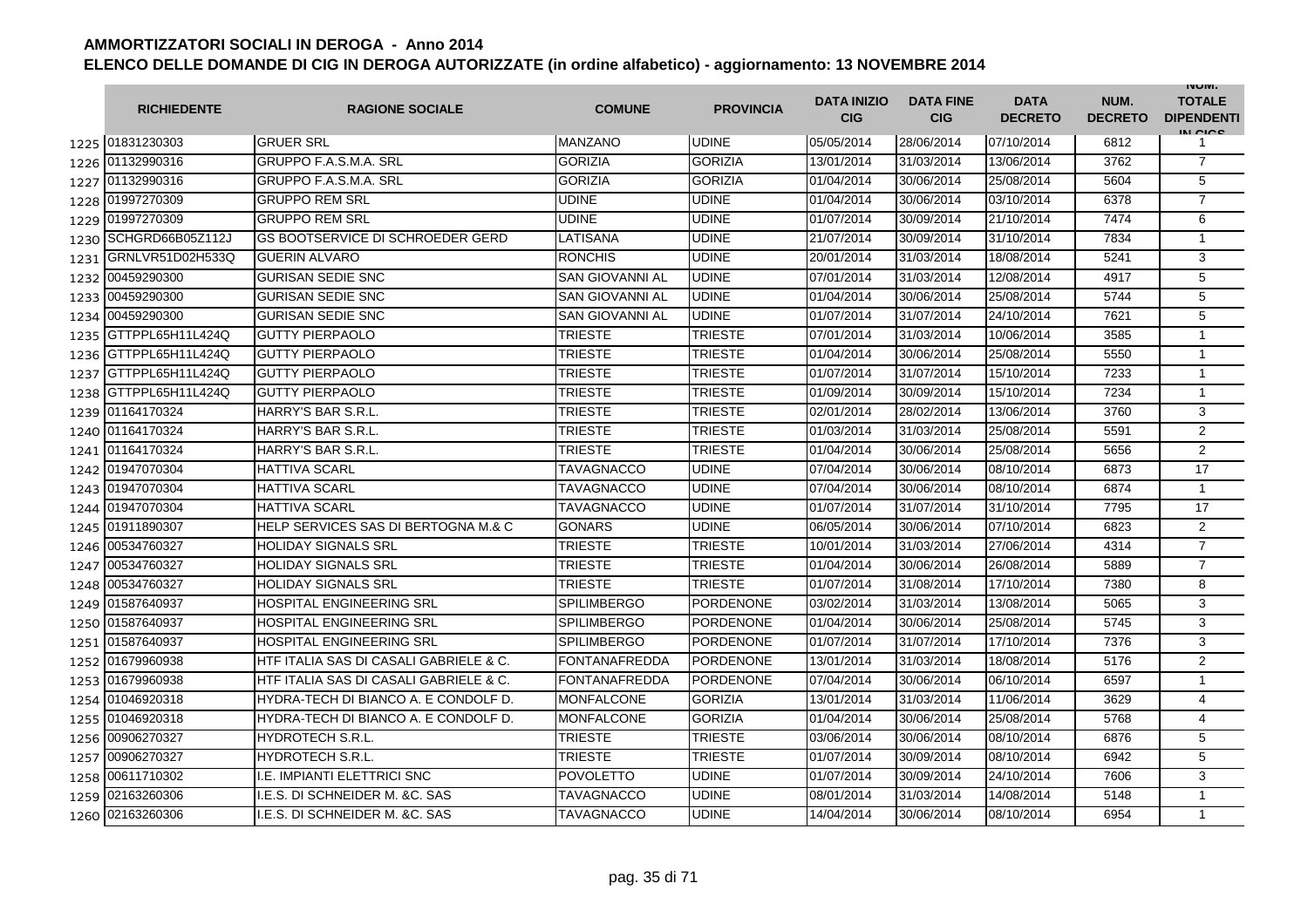|      | <b>RICHIEDENTE</b>    | <b>RAGIONE SOCIALE</b>                            | <b>COMUNE</b>                    | <b>PROVINCIA</b> | <b>DATA INIZIO</b><br><b>CIG</b> | <b>DATA FINE</b><br><b>CIG</b> | <b>DATA</b><br><b>DECRETO</b> | NUM.<br><b>DECRETO</b> | <b>INUIVI.</b><br><b>TOTALE</b><br><b>DIPENDENTI</b><br>IN CICS |
|------|-----------------------|---------------------------------------------------|----------------------------------|------------------|----------------------------------|--------------------------------|-------------------------------|------------------------|-----------------------------------------------------------------|
|      | 1261 02163260306      | I.E.S. DI SCHNEIDER M. & C. SAS                   | <b>TAVAGNACCO</b>                | <b>UDINE</b>     | 07/07/2014                       | 30/09/2014                     | 04/11/2014                    | 7922                   | 1                                                               |
|      | 1262 01228770937      | I.O.T. INTERNATIONAL ORGANIZATION OF              | PORDENONE                        | <b>PORDENONE</b> | 01/01/2014                       | 31/03/2014                     | 10/06/2014                    | 3583                   | $\mathbf{1}$                                                    |
|      | 1263 01228770937      | I.O.T. INTERNATIONAL ORGANIZATION OF              | <b>PORDENONE</b>                 | <b>PORDENONE</b> | 01/04/2014                       | 30/06/2014                     | 25/08/2014                    | 5740                   | 1                                                               |
|      | 1264 01222520320      | I.SCA.M. - SOCIETA' A RESPONS. LIMITATA           | <b>TRIESTE</b>                   | <b>TRIESTE</b>   | 01/08/2014                       | 30/09/2014                     | 10/11/2014                    | 8060                   | $\mathbf{1}$                                                    |
| 1265 | 08425621003           | I.T.C. INTERPRETI E TRADUTTORI IN                 | <b>ROMA</b>                      | <b>ROMA</b>      | 01/01/2014                       | 31/03/2014                     | 19/08/2014                    | 5297                   | 9                                                               |
|      | 1266 01752400307      | I.T.F. SRL                                        | <b>BUTTRIO</b>                   | <b>UDINE</b>     | 07/01/2014                       | 31/03/2014                     | 13/06/2014                    | 3723                   | $\overline{7}$                                                  |
|      | 1267 01752400307      | I.T.F. SRL                                        | <b>BUTTRIO</b>                   | <b>UDINE</b>     | 01/04/2014                       | 30/06/2014                     | 06/10/2014                    | 6516                   | $\overline{7}$                                                  |
|      | 1268 01752400307      | I.T.F. SRL                                        | <b>BUTTRIO</b>                   | <b>UDINE</b>     | 01/07/2014                       | 31/08/2014                     | 31/10/2014                    | 7817                   | $\overline{7}$                                                  |
|      | 1269 BRCGRI69E03G284I | <b>ICEBERG DI BRACH IGOR</b>                      | <b>GRADISCA D'ISONZO GORIZIA</b> |                  | 22/01/2014                       | 31/03/2014                     | 18/08/2014                    | 5180                   | 3                                                               |
| 1270 | BRCGRI69E03G284I      | <b>ICEBERG DI BRACH IGOR</b>                      | GRADISCA D'ISONZO GORIZIA        |                  | 01/04/2014                       | 30/06/2014                     | 26/08/2014                    | 5827                   | $\mathbf{1}$                                                    |
| 1271 | 02550310300           | <b>ICLEA SRL</b>                                  | TAVAGNACCO                       | <b>UDINE</b>     | 21/02/2014                       | 31/03/2014                     | 20/08/2014                    | 5407                   | 3                                                               |
| 1272 | 02550310300           | <b>ICLEA SRL</b>                                  | TAVAGNACCO                       | <b>UDINE</b>     | 01/04/2014                       | 30/06/2014                     | 03/10/2014                    | 6382                   | 3                                                               |
|      | 1273 00552960312      | ID.EL. IMPIANTI S.N.C.                            | <b>GORIZIA</b>                   | <b>GORIZIA</b>   | 07/01/2014                       | 31/03/2014                     | 12/08/2014                    | 4924                   | $\mathbf{1}$                                                    |
|      | 1274 00552960312      | ID.EL. IMPIANTI S.N.C.                            | <b>GORIZIA</b>                   | <b>GORIZIA</b>   | 01/04/2014                       | 30/06/2014                     | 06/10/2014                    | 6580                   | $\mathbf{1}$                                                    |
|      | 1275 01301640932      | <b>IDEA GRANITI SNC</b>                           | PASIANO DI                       | <b>PORDENONE</b> | 02/01/2014                       | 29/03/2014                     | 13/06/2014                    | 3697                   | 2                                                               |
|      | 1276 01301640932      | <b>IDEA GRANITI SNC</b>                           | PASIANO DI                       | <b>PORDENONE</b> | 18/04/2014                       | 30/06/2014                     | 06/10/2014                    | 6564                   | $\overline{2}$                                                  |
| 1277 | 05899350960           | <b>IDEAL STANDARD HOLDINGS (BC) ITALY SRL</b>     | <b>MILANO</b>                    | <b>MILANO</b>    | 02/01/2014                       | 21/03/2014                     | 12/08/2014                    | 4953                   | 1                                                               |
| 1278 | 00223850306           | <b>IDEALSERVICE ARL</b>                           | PASIAN DI PRATO                  | <b>UDINE</b>     | 02/01/2014                       | 31/03/2014                     | 27/06/2014                    | 4322                   | 10                                                              |
| 1279 | 00223850306           | <b>IDEALSERVICE ARL</b>                           | <b>PASIAN DI PRATO</b>           | <b>UDINE</b>     | 01/04/2014                       | 30/06/2014                     | 02/09/2014                    | 6018                   | 10                                                              |
| 1280 | 00223850306           | <b>IDEALSERVICE ARL</b>                           | <b>PASIAN DI PRATO</b>           | <b>UDINE</b>     | 01/05/2014                       | 30/06/2014                     | 08/10/2014                    | 6929                   | 17                                                              |
| 1281 | 00223850306           | <b>IDEALSERVICE ARL</b>                           | <b>PASIAN DI PRATO</b>           | <b>UDINE</b>     | 01/07/2014                       | 30/09/2014                     | 28/10/2014                    | 7702                   | 17                                                              |
|      | 1282 01015420324      | <b>IDRAULICA PASUTTO SNC DI CATALANI</b>          | TRIESTE                          | <b>TRIESTE</b>   | 09/04/2014                       | 30/06/2014                     | 03/10/2014                    | 6416                   | $\overline{2}$                                                  |
|      | 1283 01015420324      | <b>IDRAULICA PASUTTO SNC DI CATALANI</b>          | TRIESTE                          | <b>TRIESTE</b>   | 01/07/2014                       | 30/09/2014                     | 28/10/2014                    | 7676                   | 3                                                               |
|      | 1284 02150500300      | <b>IDROCALOR SISTEM DI DISSETTE ROBERTO &amp;</b> | CIVIDALE DEL FRIULI UDINE        |                  | 13/01/2014                       | 31/03/2014                     | 13/08/2014                    | 5029                   | $\mathbf{1}$                                                    |
|      | 1285 02150500300      | <b>IDROCALOR SISTEM DI DISSETTE ROBERTO &amp;</b> | CIVIDALE DEL FRIULI UDINE        |                  | 10/04/2014                       | 30/06/2014                     | 07/10/2014                    | 6670                   | $\mathbf{1}$                                                    |
|      | 1286 01003780317      | <b>IDROCALOR SRL A SOCIO UNICO</b>                | <b>VILLESSE</b>                  | <b>GORIZIA</b>   | 01/03/2014                       | 31/03/2014                     | 25/08/2014                    | 5540                   | 18                                                              |
|      | 1287 01003780317      | <b>IDROCALOR SRL A SOCIO UNICO</b>                | <b>VILLESSE</b>                  | <b>GORIZIA</b>   | 01/06/2014                       | 30/06/2014                     | 08/10/2014                    | 6938                   | 16                                                              |
| 1288 | 01003780317           | <b>IDROCALOR SRL A SOCIO UNICO</b>                | <b>VILLESSE</b>                  | <b>GORIZIA</b>   | 01/07/2014                       | 30/09/2014                     | 28/10/2014                    | 7689                   | 19                                                              |
| 1289 | 02168980304           | <b>IDROTERMICA BUTTRIO SRL</b>                    | <b>BUTTRIO</b>                   | <b>UDINE</b>     | 10/02/2014                       | 31/03/2014                     | 18/08/2014                    | 5251                   | $\mathbf{1}$                                                    |
| 1290 | 02168980304           | <b>IDROTERMICA BUTTRIO SRL</b>                    | <b>BUTTRIO</b>                   | <b>UDINE</b>     | 01/04/2014                       | 31/05/2014                     | 26/08/2014                    | 5872                   | 1                                                               |
| 1291 | 00076900935           | <b>IDROTERMICA DI CESCO A.&amp;L. SNC</b>         | <b>AVIANO</b>                    | <b>PORDENONE</b> | 17/02/2014                       | 31/03/2014                     | 22/08/2014                    | 5449                   | $\mathbf{1}$                                                    |
| 1292 | 00076900935           | <b>IDROTERMICA DI CESCO A.&amp;L. SNC</b>         | AVIANO                           | <b>PORDENONE</b> | 01/04/2014                       | 30/06/2014                     | 26/08/2014                    | 5844                   | $\mathbf{1}$                                                    |
| 1293 | 02606680300           | <b>IDROTERMICA DOLOMITI DI DEL FABBRO</b>         | <b>FORNI DI SOPRA</b>            | <b>UDINE</b>     | 28/07/2014                       | 30/09/2014                     | 07/11/2014                    | 8010                   | $\overline{2}$                                                  |
|      | 1294 BRVFBA58A15E098X | IL DESSERT DI BRAVIN FABIO                        | <b>FARRA D'ISONZO</b>            | <b>GORIZIA</b>   | 01/02/2014                       | 31/03/2014                     | 19/08/2014                    | 5286                   | 2                                                               |
|      | 1295 01101320933      | IL GIARDINO SNC DI DE PRA' & C                    | PASIANO DI                       | <b>PORDENONE</b> | 07/01/2014                       | 31/03/2014                     | 13/06/2014                    | 3756                   | $\overline{2}$                                                  |
|      | 1296 01101320933      | IL GIARDINO SNC DI DE PRA' & C                    | PASIANO DI                       | <b>PORDENONE</b> | 01/04/2014                       | 30/06/2014                     | 25/08/2014                    | 5662                   | $\mathbf{1}$                                                    |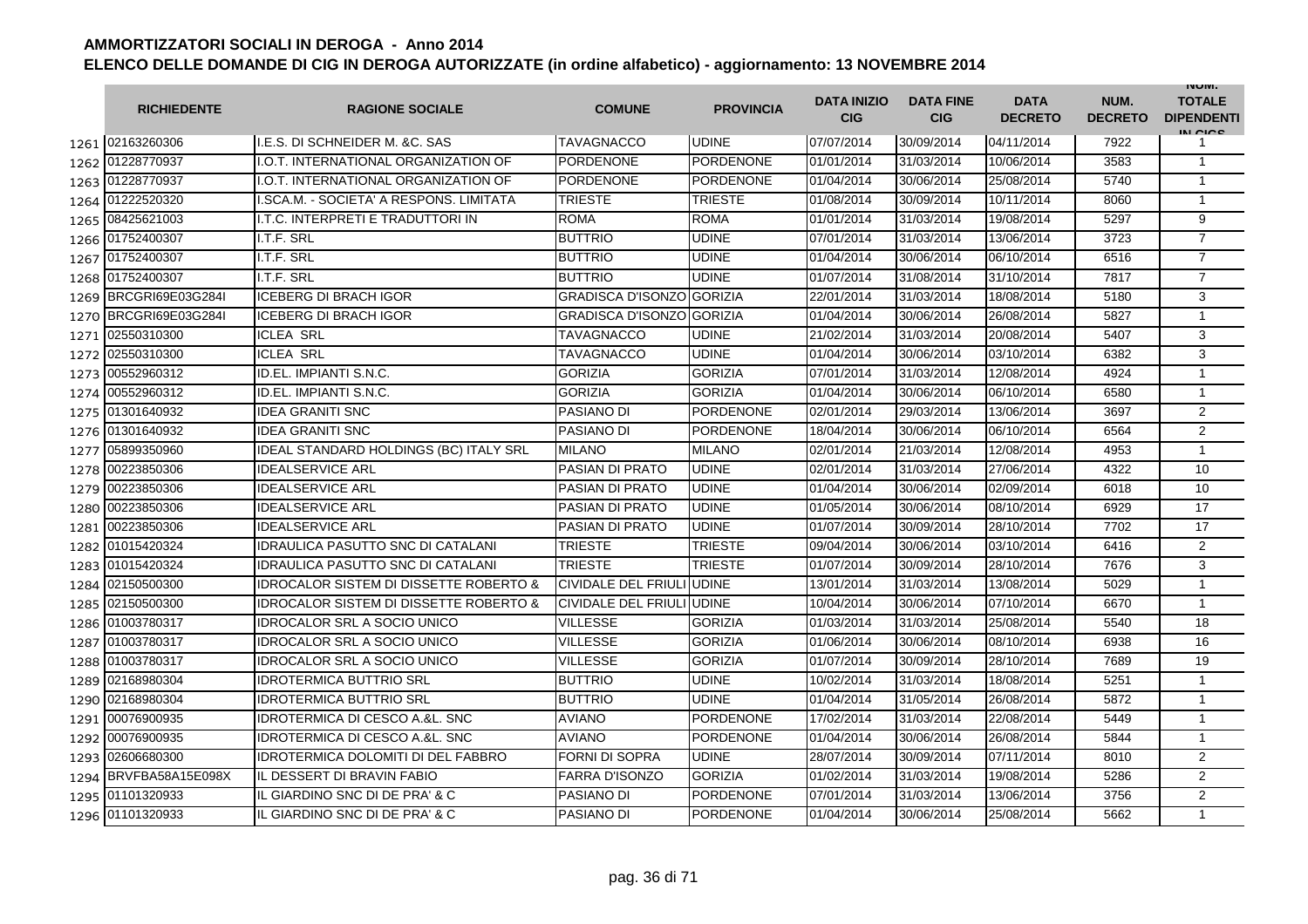|      | <b>RICHIEDENTE</b>    | <b>RAGIONE SOCIALE</b>                   | <b>COMUNE</b>        | <b>PROVINCIA</b> | <b>DATA INIZIO</b><br><b>CIG</b> | <b>DATA FINE</b><br><b>CIG</b> | <b>DATA</b><br><b>DECRETO</b> | NUM.<br><b>DECRETO</b> | <b>INUIVI.</b><br><b>TOTALE</b><br><b>DIPENDENTI</b><br>IN CIGO |
|------|-----------------------|------------------------------------------|----------------------|------------------|----------------------------------|--------------------------------|-------------------------------|------------------------|-----------------------------------------------------------------|
|      | 1297 01101320933      | IL GIARDINO SNC DI DE PRA' & C           | PASIANO DI           | <b>PORDENONE</b> | 01/07/2014                       | 06/09/2014                     | 20/10/2014                    | 7438                   | 1                                                               |
|      | 1298 01636270934      | <b>IL MARMO SRL</b>                      | <b>SAN QUIRINO</b>   | <b>PORDENONE</b> | 13/01/2014                       | 31/03/2014                     | 13/06/2014                    | 3790                   | 5                                                               |
|      | 1299 00289070328      | IL POSTO DELLE FRAGOLE SCARL             | <b>TRIESTE</b>       | <b>TRIESTE</b>   | 01/01/2014                       | 31/03/2014                     | 13/08/2014                    | 5080                   | 8                                                               |
|      | 1300 00289070328      | IL POSTO DELLE FRAGOLE SCARL             | <b>TRIESTE</b>       | <b>TRIESTE</b>   | 01/04/2014                       | 30/06/2014                     | 06/10/2014                    | 6455                   | 10                                                              |
|      | 1301 00621660307      | IM.AL.TUR. SRL                           | UDINE                | <b>UDINE</b>     | 07/01/2014                       | 31/03/2014                     | 13/06/2014                    | 3819                   | $\mathbf{1}$                                                    |
|      | 1302 00621660307      | IM.AL.TUR. SRL                           | <b>UDINE</b>         | <b>UDINE</b>     | 01/04/2014                       | 30/06/2014                     | 07/10/2014                    | 6754                   | $\mathbf{1}$                                                    |
|      | 1303 00621660307      | <b>IM.AL.TUR. SRL</b>                    | UDINE                | <b>UDINE</b>     | 01/07/2014                       | 07/09/2014                     | 15/10/2014                    | 7229                   | $\mathbf{1}$                                                    |
|      | 1304 DLBDMN75P07L483Z | IMIT DI DEL BIANCO RIZZARDO DAMIANO      | <b>TRICESIMO</b>     | <b>UDINE</b>     | 27/01/2014                       | 31/03/2014                     | 18/08/2014                    | 5259                   | 6                                                               |
|      | 1305 DLBDMN75P07L483Z | IMIT DI DEL BIANCO RIZZARDO DAMIANO      | <b>TRICESIMO</b>     | <b>UDINE</b>     | 07/04/2014                       | 30/06/2014                     | 07/10/2014                    | 6675                   | 5                                                               |
| 1306 | 00232960930           | IMPIANTI ELETTRICI AVOLEDO LUIGI & ERMES | <b>SPILIMBERGO</b>   | <b>PORDENONE</b> | 03/06/2014                       | 30/06/2014                     | 08/10/2014                    | 6947                   | $\mathbf{1}$                                                    |
| 1307 | 00232010934           | <b>IMPR. BELLOMO COSTRUZIONI SRL</b>     | CORDOVADO            | <b>PORDENONE</b> | 14/07/2014                       | 30/09/2014                     | 31/10/2014                    | 7803                   | 8                                                               |
| 1308 | 01715120935           | <b>IMPRESA DE FILIPPO DANILO SRL</b>     | PORDENONE            | <b>PORDENONE</b> | 07/01/2014                       | 29/03/2014                     | 13/06/2014                    | 3797                   | $\mathbf{1}$                                                    |
| 1309 | 01715120935           | <b>IMPRESA DE FILIPPO DANILO SRL</b>     | <b>PORDENONE</b>     | <b>PORDENONE</b> | 31/03/2014                       | 30/04/2014                     | 25/08/2014                    | 5777                   | $\mathbf{1}$                                                    |
| 1310 | 01690130305           | IN.AR.CO. SRL                            | UDINE                | <b>UDINE</b>     | 07/01/2014                       | 31/03/2014                     | 13/08/2014                    | 5085                   | 4                                                               |
| 1311 | 01690130305           | IN.AR.CO. SRL                            | UDINE                | <b>UDINE</b>     | 01/04/2014                       | 30/06/2014                     | 02/09/2014                    | 6030                   | $\overline{2}$                                                  |
|      | 1312 01690130305      | IN.AR.CO. SRL                            | UDINE                | <b>UDINE</b>     | 01/07/2014                       | 31/08/2014                     | 20/10/2014                    | 7435                   | 3                                                               |
|      | 1313 02125890307      | <b>INFOSTAR SRL</b>                      | TARCENTO             | <b>UDINE</b>     | 13/01/2014                       | 31/03/2014                     | 13/06/2014                    | 3807                   | $\overline{2}$                                                  |
|      | 1314 02125890307      | <b>INFOSTAR SRL</b>                      | TARCENTO             | <b>UDINE</b>     | 01/04/2014                       | 30/06/2014                     | 25/08/2014                    | 5798                   | $\overline{2}$                                                  |
|      | 1315 02125890307      | <b>INFOSTAR SRL</b>                      | <b>TARCENTO</b>      | <b>UDINE</b>     | 01/07/2014                       | 08/08/2014                     | 09/10/2014                    | 6989                   | $\mathbf{1}$                                                    |
|      | 1316 02125890307      | <b>INFOSTAR SRL</b>                      | <b>TARCENTO</b>      | <b>UDINE</b>     | 21/08/2014                       | 30/09/2014                     | 10/11/2014                    | 8073                   | $\mathbf{1}$                                                    |
|      | 1317 01682540933      | <b>INFRUTTA SRL</b>                      | <b>PORDENONE</b>     | <b>PORDENONE</b> | 02/01/2014                       | 31/03/2014                     | 28/04/2014                    | 2953                   | $\mathbf{1}$                                                    |
| 1318 | NNCLGN59H24I403V      | <b>INNOCENTE LUIGINO</b>                 | <b>MORSANO AL</b>    | <b>PORDENONE</b> | 10/02/2014                       | 31/03/2014                     | 20/08/2014                    | 5386                   | 2                                                               |
|      | 1319 NNCLGN59H24I403V | <b>INNOCENTE LUIGINO</b>                 | <b>MORSANO AL</b>    | <b>PORDENONE</b> | 10/04/2014                       | 30/06/2014                     | 07/10/2014                    | 6667                   | $\mathbf{1}$                                                    |
| 1320 | NNCLGN59H24I403V      | <b>INNOCENTE LUIGINO</b>                 | <b>MORSANO AL</b>    | <b>PORDENONE</b> | 01/07/2014                       | 30/09/2014                     | 10/10/2014                    | 7060                   | $\overline{2}$                                                  |
| 1321 | 02502230309           | <b>INNOVARIA SRL</b>                     | <b>GONARS</b>        | <b>UDINE</b>     | 07/01/2014                       | 14/03/2014                     | 27/06/2014                    | 4291                   | 3                                                               |
| 1322 | 01523100939           | <b>INNOVAX SRL</b>                       | <b>AZZANO DECIMO</b> | <b>PORDENONE</b> | 07/01/2014                       | 31/03/2014                     | 27/06/2014                    | 4279                   | $\mathbf{1}$                                                    |
| 1323 | 01523100939           | <b>INNOVAX SRL</b>                       | <b>AZZANO DECIMO</b> | <b>PORDENONE</b> | 28/04/2014                       | 30/06/2014                     | 07/10/2014                    | 6679                   | $\mathbf{1}$                                                    |
|      | 1324 01523100939      | <b>INNOVAX SRL</b>                       | AZZANO DECIMO        | <b>PORDENONE</b> | 01/07/2014                       | 30/09/2014                     | 13/10/2014                    | 7147                   | $\mathbf{1}$                                                    |
| 1325 | 00828580324           | INS INTERNATIONAL SRL                    | TRIESTE              | <b>TRIESTE</b>   | 20/01/2014                       | 31/03/2014                     | 18/08/2014                    | 5246                   | 4                                                               |
|      | 1326 00828580324      | INS INTERNATIONAL SRL                    | TRIESTE              | <b>TRIESTE</b>   | 01/04/2014                       | 30/06/2014                     | 02/09/2014                    | 6003                   | 4                                                               |
|      | 1327 00828580324      | INS INTERNATIONAL SRL                    | <b>TRIESTE</b>       | <b>TRIESTE</b>   | 01/07/2014                       | 19/09/2014                     | 17/10/2014                    | 7397                   | 4                                                               |
|      | 1328 01409720933      | <b>INTE.CO ENGINEERING SRL</b>           | <b>PORDENONE</b>     | <b>PORDENONE</b> | 27/01/2014                       | 31/03/2014                     | 13/08/2014                    | 5025                   | 5                                                               |
|      | 1329 01409720933      | <b>INTE.CO ENGINEERING SRL</b>           | <b>PORDENONE</b>     | <b>PORDENONE</b> | 01/04/2014                       | 30/06/2014                     | 25/08/2014                    | 5794                   | 5                                                               |
|      | 1330 01409720933      | <b>INTE.CO ENGINEERING SRL</b>           | <b>PORDENONE</b>     | <b>PORDENONE</b> | 01/07/2014                       | 01/08/2014                     | 24/10/2014                    | 7584                   | 5                                                               |
|      | 1331 00391550316      | <b>INTERBARTOLO SPA</b>                  | <b>GORIZIA</b>       | <b>GORIZIA</b>   | 01/01/2014                       | 31/03/2014                     | 13/06/2014                    | 3716                   | 5                                                               |
| 1332 | 00391550316           | <b>INTERBARTOLO SPA</b>                  | <b>GORIZIA</b>       | <b>GORIZIA</b>   | 01/04/2014                       | 30/06/2014                     | 25/08/2014                    | 5787                   | 5                                                               |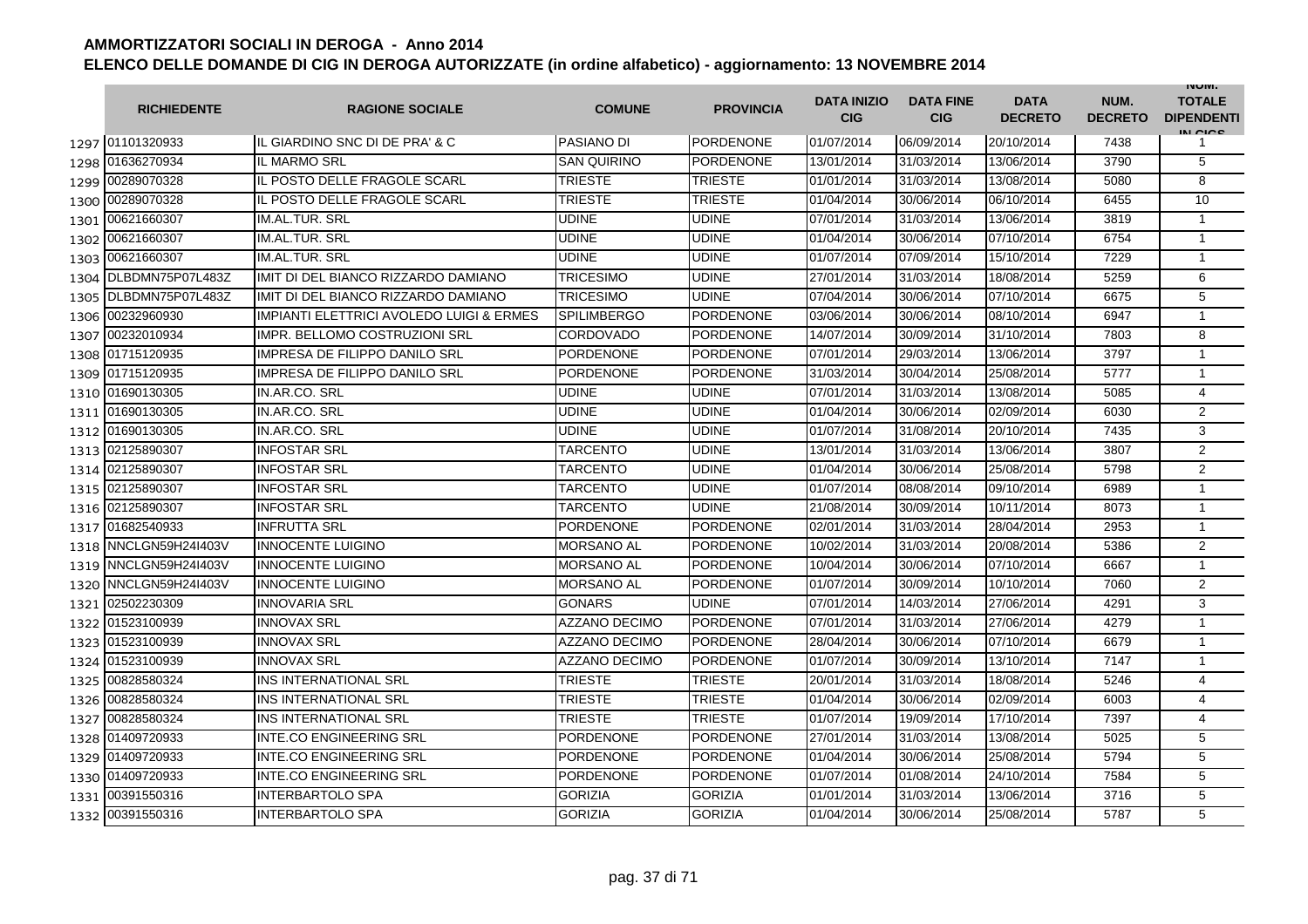|      | <b>RICHIEDENTE</b>    | <b>RAGIONE SOCIALE</b>                    | <b>COMUNE</b>      | <b>PROVINCIA</b> | <b>DATA INIZIO</b><br><b>CIG</b> | <b>DATA FINE</b><br><b>CIG</b> | <b>DATA</b><br><b>DECRETO</b> | NUM.<br><b>DECRETO</b> | <b>INUIVI.</b><br><b>TOTALE</b><br><b>DIPENDENTI</b><br>IN CIGO |
|------|-----------------------|-------------------------------------------|--------------------|------------------|----------------------------------|--------------------------------|-------------------------------|------------------------|-----------------------------------------------------------------|
|      | 1333 00391550316      | <b>INTERBARTOLO SPA</b>                   | <b>GORIZIA</b>     | GORIZIA          | 01/07/2014                       | 31/07/2014                     | 20/10/2014                    | 7452                   | 5                                                               |
|      | 1334 02166500302      | INTERCOM SOLUTIONS DI ALBERTO DI NOIA     | UDINE              | <b>UDINE</b>     | 20/01/2014                       | 31/03/2014                     | 14/08/2014                    | 5107                   | $\overline{2}$                                                  |
|      | 1335 01237910995      | <b>INTERCONSULT SRL</b>                   | <b>MILANO</b>      | <b>MILANO</b>    | 02/01/2014                       | 31/03/2014                     | 13/08/2014                    | 5083                   | $\mathbf{1}$                                                    |
|      | 1336 01566130306      | <b>INTERIOR BELTRAMINI SRL</b>            | MANZANO            | <b>UDINE</b>     | 27/01/2014                       | 31/03/2014                     | 18/08/2014                    | 5242                   | 6                                                               |
|      | 1337 01566130306      | <b>INTERIOR BELTRAMINI SRL</b>            | <b>MANZANO</b>     | <b>UDINE</b>     | 22/04/2014                       | 30/06/2014                     | 07/10/2014                    | 6732                   | 5                                                               |
|      | 1338 01566130306      | <b>INTERIOR BELTRAMINI SRL</b>            | <b>MANZANO</b>     | <b>UDINE</b>     | 01/07/2014                       | 31/07/2014                     | 22/10/2014                    | 7529                   | 6                                                               |
|      | 1339 01692280934      | ISEP S.N.C. DI BAZZO STEFANO & C.         | <b>PORCIA</b>      | <b>PORDENONE</b> | 13/01/2014                       | 31/03/2014                     | 18/08/2014                    | 5192                   | $\overline{2}$                                                  |
|      | 1340 01692280934      | ISEP S.N.C. DI BAZZO STEFANO & C.         | <b>PORCIA</b>      | <b>PORDENONE</b> | 01/04/2014                       | 30/06/2014                     | 02/09/2014                    | 6031                   | $\overline{2}$                                                  |
|      | 1341 01692280934      | ISEP S.N.C. DI BAZZO STEFANO & C.         | <b>PORCIA</b>      | <b>PORDENONE</b> | 01/07/2014                       | 12/09/2014                     | 31/10/2014                    | 7793                   | $\overline{2}$                                                  |
| 1342 | 00531370310           | <b>ISONTINA NAVALE SAS</b>                | <b>MONFALCONE</b>  | <b>GORIZIA</b>   | 30/06/2014                       | 30/09/2014                     | 08/10/2014                    | 6971                   | 5                                                               |
| 1343 | 02352940734           | IT.ECO. S.R.L.                            | TARANTO            | <b>TARANTO</b>   | 01/06/2014                       | 30/06/2014                     | 08/10/2014                    | 6915                   | 1                                                               |
| 1344 | 02352940734           | IT.ECO. S.R.L.                            | TARANTO            | <b>TARANTO</b>   | 01/07/2014                       | 30/09/2014                     | 09/10/2014                    | 6987                   | $\mathbf{1}$                                                    |
| 1345 | 01643570300           | <b>ITALBLOCK SRL</b>                      | MANZANO            | <b>UDINE</b>     | 22/01/2014                       | 28/03/2014                     | 18/08/2014                    | 5183                   | $\overline{2}$                                                  |
| 1346 | 01643570300           | <b>ITALBLOCK SRL</b>                      | MANZANO            | <b>UDINE</b>     | 14/04/2014                       | 17/05/2014                     | 07/10/2014                    | 6704                   | $\overline{2}$                                                  |
| 1347 | 01643570300           | <b>ITALBLOCK SRL</b>                      | <b>MANZANO</b>     | <b>UDINE</b>     | 09/06/2014                       | 28/06/2014                     | 08/10/2014                    | 6933                   | 3                                                               |
|      | 1348 01643570300      | <b>ITALBLOCK SRL</b>                      | <b>MANZANO</b>     | <b>UDINE</b>     | 21/07/2014                       | 09/08/2014                     | 07/11/2014                    | 8008                   | 3                                                               |
|      | 1349 02571920301      | <b>ITALPAV SRL</b>                        | LIGNANO            | <b>UDINE</b>     | 13/01/2014                       | 31/03/2014                     | 14/08/2014                    | 5128                   | 3                                                               |
|      | 1350 01468070303      | ITIS SNC DI DEL ZOTTO PAOLO & GOBBATO     | VARMO              | <b>UDINE</b>     | 14/04/2014                       | 30/06/2014                     | 07/10/2014                    | 6714                   | $\overline{4}$                                                  |
|      | 1351 01468070303      | ITIS SNC DI DEL ZOTTO PAOLO & GOBBATO     | VARMO              | <b>UDINE</b>     | 07/07/2014                       | 28/09/2014                     | 31/10/2014                    | 7815                   | 4                                                               |
| 1352 | JNKPDR63C23Z118W      | <b>JANKOVIC PREDRAG</b>                   | <b>TRIESTE</b>     | <b>TRIESTE</b>   | 03/02/2014                       | 31/03/2014                     | 18/08/2014                    | 5264                   | $\mathbf{1}$                                                    |
| 1353 | JNKPDR63C23Z118W      | <b>JANKOVIC PREDRAG</b>                   | TRIESTE            | <b>TRIESTE</b>   | 03/04/2014                       | 30/06/2014                     | 03/10/2014                    | 6415                   | $\mathbf{1}$                                                    |
| 1354 | JNKPDR63C23Z118W      | <b>JANKOVIC PREDRAG</b>                   | <b>TRIESTE</b>     | <b>TRIESTE</b>   | 01/07/2014                       | 30/09/2014                     | 13/10/2014                    | 7134                   | $\mathbf{1}$                                                    |
|      | 1355 91029520938      | JOB & SCHOOL - FORMAZIONE STUDI E         | PORDENONE          | <b>PORDENONE</b> | 03/06/2014                       | 30/06/2014                     | 08/10/2014                    | 6858                   | $\mathbf{1}$                                                    |
|      | 1356 91029520938      | JOB & SCHOOL - FORMAZIONE STUDI E         | <b>PORDENONE</b>   | <b>PORDENONE</b> | 01/07/2014                       | 30/09/2014                     | 17/10/2014                    | 7318                   | 1                                                               |
| 1357 | 91029520938           | JOB & SCHOOL - FORMAZIONE STUDI E         | <b>PORDENONE</b>   | <b>PORDENONE</b> | 04/08/2014                       | 30/09/2014                     | 07/11/2014                    | 8024                   | 3                                                               |
| 1358 | 02647270301           | <b>JOLLY CENTER SRL</b>                   | PAVIA DI UDINE     | <b>UDINE</b>     | 01/04/2014                       | 30/06/2014                     | 06/10/2014                    | 6540                   | $\overline{2}$                                                  |
| 1359 | 02647270301           | <b>JOLLY CENTER SRL</b>                   | PAVIA DI UDINE     | <b>UDINE</b>     | 01/07/2014                       | 30/09/2014                     | 28/10/2014                    | 7686                   | $\overline{2}$                                                  |
|      | 1360 00663070324      | <b>KALCIC SRL</b>                         | TRIESTE            | <b>TRIESTE</b>   | 01/01/2014                       | 31/03/2014                     | 11/06/2014                    | 3647                   | 8                                                               |
| 1361 | 00663070324           | <b>KALCIC SRL</b>                         | <b>TRIESTE</b>     | <b>TRIESTE</b>   | 07/04/2014                       | 30/06/2014                     | 07/10/2014                    | 6792                   | 8                                                               |
|      | 1362 00663070324      | <b>KALCIC SRL</b>                         | TRIESTE            | <b>TRIESTE</b>   | 01/08/2014                       | 30/09/2014                     | 10/11/2014                    | 8076                   | $\overline{7}$                                                  |
|      | 1363 01078700323      | KARST - SOCIETA' CONSORTILE A.R.L.        | TRIESTE            | <b>TRIESTE</b>   | 01/07/2014                       | 30/09/2014                     | 06/11/2014                    | 7991                   | 1                                                               |
|      | 1364 01805380308      | KIT 3 DI GRATTONI DINO & C.SNC            | <b>PREMARIACCO</b> | <b>UDINE</b>     | 13/01/2014                       | 31/03/2014                     | 12/08/2014                    | 4922                   | 6                                                               |
|      | 1365 01805380308      | <b>KIT 3 DI GRATTONI DINO &amp; C.SNC</b> | <b>PREMARIACCO</b> | <b>UDINE</b>     | 05/05/2014                       | 30/06/2014                     | 07/10/2014                    | 6781                   | 6                                                               |
|      | 1366 KSNVJK58L31Z118J | KOSANOVIC VELJKO                          | MONFALCONE         | <b>GORIZIA</b>   | 18/08/2014                       | 30/09/2014                     | 10/11/2014                    | 8091                   | 3                                                               |
| 1367 | 02288390301           | KOTICA SRL - UNIPERSONALE                 | PREMARIACCO        | <b>UDINE</b>     | 09/06/2014                       | 30/06/2014                     | 08/10/2014                    | 6898                   | $\overline{2}$                                                  |
| 1368 | 02288390301           | KOTICA SRL - UNIPERSONALE                 | <b>PREMARIACCO</b> | <b>UDINE</b>     | 01/07/2014                       | 30/09/2014                     | 07/10/2014                    | 6791                   | $\overline{2}$                                                  |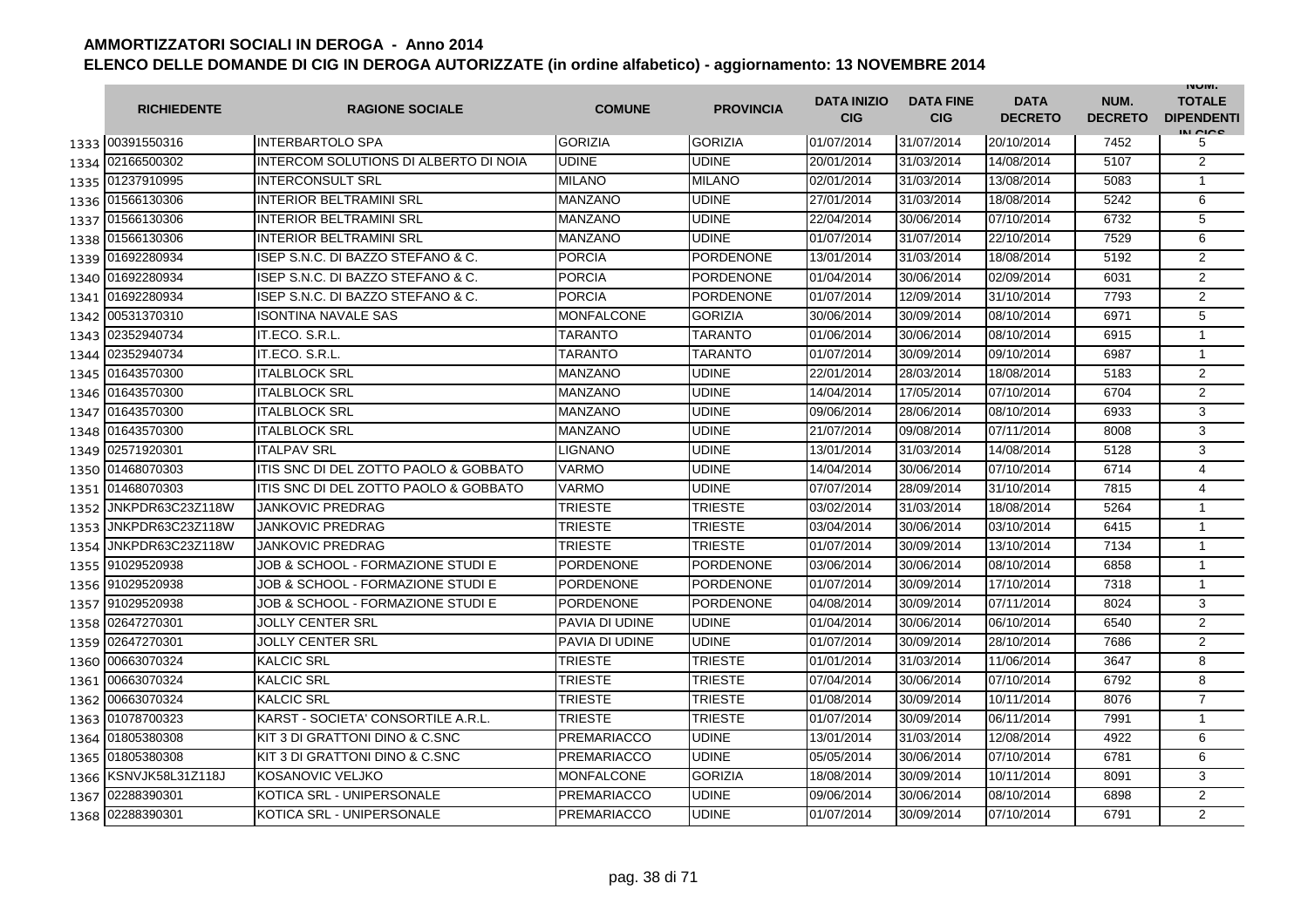|      | <b>RICHIEDENTE</b>    | <b>RAGIONE SOCIALE</b>                     | <b>COMUNE</b>        | <b>PROVINCIA</b> | <b>DATA INIZIO</b><br><b>CIG</b> | <b>DATA FINE</b><br><b>CIG</b> | <b>DATA</b><br><b>DECRETO</b> | NUM.<br><b>DECRETO</b> | <b>INUIVI.</b><br><b>TOTALE</b><br><b>DIPENDENTI</b><br>IN CICE |
|------|-----------------------|--------------------------------------------|----------------------|------------------|----------------------------------|--------------------------------|-------------------------------|------------------------|-----------------------------------------------------------------|
|      | 1369 01455900934      | <b>KRIVAL S.R.L.</b>                       | <b>SEQUALS</b>       | <b>PORDENONE</b> | 20/01/2014                       | 31/03/2014                     | 14/08/2014                    | 5098                   | 2                                                               |
|      | 1370 01455900934      | <b>KRIVAL S.R.L.</b>                       | <b>SEQUALS</b>       | <b>PORDENONE</b> | 01/04/2014                       | 30/06/2014                     | 26/08/2014                    | 5836                   | $\overline{2}$                                                  |
|      | 1371 01455900934      | <b>KRIVAL S.R.L.</b>                       | <b>SEQUALS</b>       | <b>PORDENONE</b> | 07/07/2014                       | 24/09/2014                     | 21/10/2014                    | 7477                   | $\overline{2}$                                                  |
|      | 1372 01437450933      | <b>KRONO SRL</b>                           | PASIANO DI           | <b>PORDENONE</b> | 13/01/2014                       | 29/03/2014                     | 13/08/2014                    | 5000                   | 1                                                               |
|      | 1373 01437450933      | <b>KRONO SRL</b>                           | PASIANO DI           | <b>PORDENONE</b> | 07/04/2014                       | 30/06/2014                     | 06/10/2014                    | 6607                   | $\mathbf{1}$                                                    |
|      | 1374 02672490303      | <b>KTL SOCIETA' COOPERATIVA</b>            | <b>UDINE</b>         | <b>UDINE</b>     | 02/01/2014                       | 31/03/2014                     | 13/08/2014                    | 5022                   | $\overline{7}$                                                  |
| 1375 | 02672490303           | <b>KTL SOCIETA' COOPERATIVA</b>            | UDINE                | <b>UDINE</b>     | 01/04/2014                       | 30/06/2014                     | 06/10/2014                    | 6463                   | $\overline{7}$                                                  |
| 1376 | 02672490303           | <b>KTL SOCIETA' COOPERATIVA</b>            | UDINE                | <b>UDINE</b>     | 01/07/2014                       | 31/08/2014                     | 31/10/2014                    | 7792                   | 8                                                               |
| 1377 | 02419730300           | L.A.A.R. SRL                               | <b>UDINE</b>         | <b>UDINE</b>     | 02/01/2014                       | 29/03/2014                     | 28/04/2014                    | 2955                   | 4                                                               |
| 1378 | 02419730300           | L.A.A.R. SRL                               | <b>UDINE</b>         | <b>UDINE</b>     | 01/04/2014                       | 28/06/2014                     | 06/10/2014                    | 6487                   | 3                                                               |
| 1379 | 00419940937           | L.A.C.I. SNC DI FELTRIN & SACILOTTO        | PORDENONE            | <b>PORDENONE</b> | 02/01/2014                       | 31/03/2014                     | 13/06/2014                    | 3714                   | 1                                                               |
| 1380 | 00419940937           | L.A.C.I. SNC DI FELTRIN & SACILOTTO        | PORDENONE            | <b>PORDENONE</b> | 01/04/2014                       | 30/06/2014                     | 03/10/2014                    | 6386                   | $\mathbf{1}$                                                    |
| 1381 | PDTSMN72R30F770A      | L.C.M. DI PEDUTO SIMONE                    | AZZANO DECIMO        | <b>PORDENONE</b> | 20/02/2014                       | 31/03/2014                     | 22/08/2014                    | 5505                   | 3                                                               |
| 1382 | PDTSMN72R30F770A      | L.C.M. DI PEDUTO SIMONE                    | AZZANO DECIMO        | <b>PORDENONE</b> | 01/04/2014                       | 30/06/2014                     | 03/10/2014                    | 6374                   | $\overline{2}$                                                  |
| 1383 | PDTSMN72R30F770A      | L.C.M. DI PEDUTO SIMONE                    | <b>AZZANO DECIMO</b> | <b>PORDENONE</b> | 14/07/2014                       | 30/09/2014                     | 04/11/2014                    | 7873                   | $\overline{2}$                                                  |
|      | 1384 00171460306      | LE.S.MA. SNC DI MOLINARI STEFANO & C. SAS  | PAVIA DI UDINE       | <b>UDINE</b>     | 01/04/2014                       | 30/06/2014                     | 25/08/2014                    | 5611                   | $\overline{4}$                                                  |
|      | 1385 00171460306      | L.E.S.MA. SNC DI MOLINARI STEFANO & C. SAS | PAVIA DI UDINE       | <b>UDINE</b>     | 01/07/2014                       | 30/09/2014                     | 24/10/2014                    | 7617                   | $\overline{4}$                                                  |
|      | 1386 01586220939      | L.F. SERVIZI S.N.C. DI LUCA BOCCALON ED    | <b>FIUME VENETO</b>  | <b>PORDENONE</b> | 17/02/2014                       | 31/03/2014                     | 19/08/2014                    | 5279                   | 4                                                               |
|      | 1387 01141810935      | L.M. LAVORAZIONI MECCANICHE DI FAVETTA &   | <b>MONTEREALE</b>    | <b>PORDENONE</b> | 06/03/2014                       | 31/03/2014                     | 25/08/2014                    | 5577                   | $\mathbf{1}$                                                    |
|      | 1388 01141810935      | L.M. LAVORAZIONI MECCANICHE DI FAVETTA &   | <b>MONTEREALE</b>    | <b>PORDENONE</b> | 01/04/2014                       | 30/06/2014                     | 06/10/2014                    | 6585                   | $\mathbf{1}$                                                    |
|      | 1389 01141810935      | L.M. LAVORAZIONI MECCANICHE DI FAVETTA &   | <b>MONTEREALE</b>    | <b>PORDENONE</b> | 01/07/2014                       | 30/09/2014                     | 24/10/2014                    | 7636                   | $\mathbf{1}$                                                    |
| 1390 | 00183310937           | L.P.C. DI BUCIOL FLAVIANO & C.             | PASIANO DI           | <b>PORDENONE</b> | 03/06/2014                       | 30/06/2014                     | 08/10/2014                    | 6946                   | 3                                                               |
| 1391 | 00183310937           | L.P.C. DI BUCIOL FLAVIANO & C.             | PASIANO DI           | <b>PORDENONE</b> | 14/07/2014                       | 30/09/2014                     | 04/11/2014                    | 7867                   | 3                                                               |
| 1392 | CSGMNG61C54M089X      | LA CHATRE DI CASAGRANDE MARIANGELA         | <b>SPILIMBERGO</b>   | <b>PORDENONE</b> | 07/01/2014                       | 31/03/2014                     | 28/04/2014                    | 2967                   | 5                                                               |
| 1393 | CSGMNG61C54M089X      | LA CHATRE DI CASAGRANDE MARIANGELA         | <b>SPILIMBERGO</b>   | <b>PORDENONE</b> | 01/04/2014                       | 30/06/2014                     | 06/10/2014                    | 6468                   | 5                                                               |
| 1394 | CSGMNG61C54M089X      | LA CHATRE DI CASAGRANDE MARIANGELA         | <b>SPILIMBERGO</b>   | <b>PORDENONE</b> | 01/07/2014                       | 06/09/2014                     | 13/10/2014                    | 7136                   | 5                                                               |
| 1395 | 00074200312           | LA CORMONESE MARMI                         | CORMONS              | <b>GORIZIA</b>   | 02/01/2014                       | 31/03/2014                     | 13/06/2014                    | 3829                   | 2                                                               |
| 1396 | FRLDNL58B05H816O      | LA FAGAGNESE DI FURLANO DANIELE            | FAGAGNA              | <b>UDINE</b>     | 03/02/2014                       | 31/03/2014                     | 20/08/2014                    | 5351                   | 9                                                               |
|      | 1397 FRLDNL58B05H816O | LA FAGAGNESE DI FURLANO DANIELE            | <b>FAGAGNA</b>       | <b>UDINE</b>     | 01/04/2014                       | 30/06/2014                     | 25/08/2014                    | 5597                   | 9                                                               |
|      | 1398 FRLDNL58B05H816O | LA FAGAGNESE DI FURLANO DANIELE            | FAGAGNA              | <b>UDINE</b>     | 01/07/2014                       | 31/07/2014                     | 15/10/2014                    | 7254                   | 9                                                               |
|      | 1399 BSTGPL64C27E098Y | LA FALEGNAMERIA DI BUSATTA GIAMPAOLO       | <b>GORIZIA</b>       | <b>GORIZIA</b>   | 27/01/2014                       | 31/03/2014                     | 18/08/2014                    | 5222                   | 1                                                               |
|      | 1400 BSTGPL64C27E098Y | LA FALEGNAMERIA DI BUSATTA GIAMPAOLO       | <b>GORIZIA</b>       | <b>GORIZIA</b>   | 07/07/2014                       | 30/09/2014                     | 15/10/2014                    | 7259                   | $\mathbf{1}$                                                    |
|      | 1401 80018260325      | LA FONTE-COMUNITA' FAMIGLIA O.N.L.U.S.     | <b>TRIESTE</b>       | <b>TRIESTE</b>   | 06/02/2014                       | 31/03/2014                     | 20/08/2014                    | 5382                   | 5                                                               |
|      | 1402 80018260325      | LA FONTE-COMUNITA' FAMIGLIA O.N.L.U.S.     | <b>TRIESTE</b>       | <b>TRIESTE</b>   | 01/04/2014                       | 30/06/2014                     | 25/08/2014                    | 5783                   | 4                                                               |
| 1403 | 80018260325           | LA FONTE-COMUNITA' FAMIGLIA O.N.L.U.S.     | TRIESTE              | <b>TRIESTE</b>   | 01/07/2014                       | 30/09/2014                     | 28/10/2014                    | 7714                   | 4                                                               |
|      | 1404 00165470303      | LA FURLANA SNC DI ERMACORA & C.            | <b>MANZANO</b>       | <b>UDINE</b>     | 07/04/2014                       | 28/06/2014                     | 07/10/2014                    | 6627                   | 5                                                               |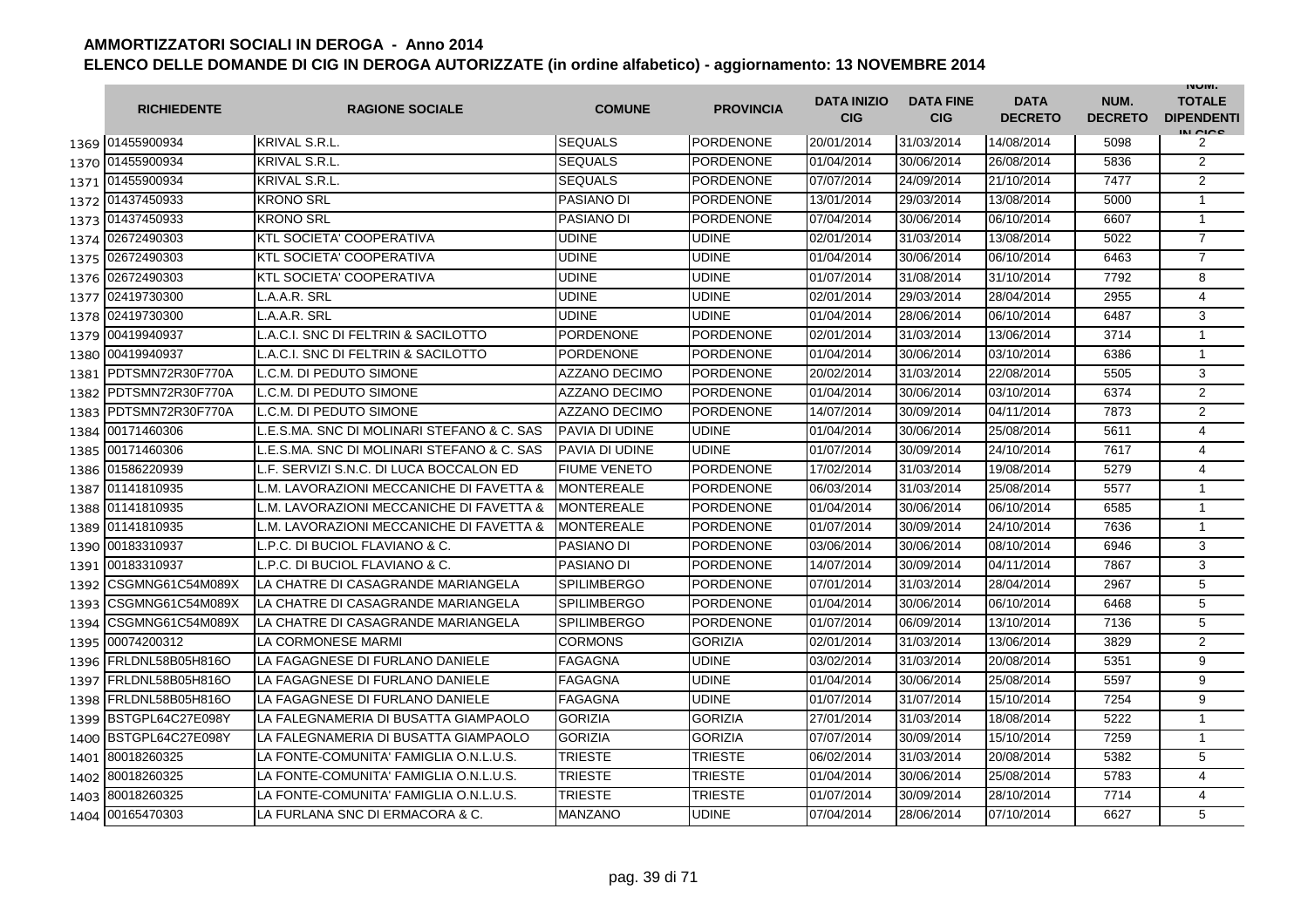|      | <b>RICHIEDENTE</b> | <b>RAGIONE SOCIALE</b>                    | <b>COMUNE</b>           | <b>PROVINCIA</b> | <b>DATA INIZIO</b><br><b>CIG</b> | <b>DATA FINE</b><br><b>CIG</b> | <b>DATA</b><br><b>DECRETO</b> | NUM.<br><b>DECRETO</b> | <b>INUIVI.</b><br><b>TOTALE</b><br><b>DIPENDENTI</b><br>IN CIGO |
|------|--------------------|-------------------------------------------|-------------------------|------------------|----------------------------------|--------------------------------|-------------------------------|------------------------|-----------------------------------------------------------------|
|      | 1405 00165470303   | LA FURLANA SNC DI ERMACORA & C.           | <b>MANZANO</b>          | <b>UDINE</b>     | 28/04/2014                       | 28/06/2014                     | 07/10/2014                    | 6774                   | 1                                                               |
|      | 1406 00165470303   | LA FURLANA SNC DI ERMACORA & C.           | MANZANO                 | <b>UDINE</b>     | 01/07/2014                       | 30/09/2014                     | 22/10/2014                    | 7524                   | 5                                                               |
|      | 1407 00458450301   | LA MARGHERITA SOCIETA' COOPERATIVA        | ARTEGNA                 | <b>UDINE</b>     | 03/02/2014                       | 31/03/2014                     | 25/08/2014                    | 5551                   | 6                                                               |
|      | 1408 01739390308   | LA NUOVA COLOSETTI SNC                    | <b>MORTEGLIANO</b>      | <b>UDINE</b>     | 02/01/2014                       | 31/03/2014                     | 13/06/2014                    | 3725                   | $\mathbf{1}$                                                    |
|      | 1409 01739390308   | LA NUOVA COLOSETTI SNC                    | <b>MORTEGLIANO</b>      | <b>UDINE</b>     | 01/04/2014                       | 30/06/2014                     | 06/10/2014                    | 6553                   | $\mathbf{1}$                                                    |
|      | 1410 01573260930   | LA PIAZZETTA SNC DI SCOTTA' SAMANTHA & C  | <b>BRUGNERA</b>         | <b>PORDENONE</b> | 27/01/2014                       | 31/03/2014                     | 14/08/2014                    | 5132                   | $\overline{2}$                                                  |
|      | 1411 02124420304   | LA TECNICA SNC DI ZAMBANO MARCO & C.      | <b>RAGOGNA</b>          | <b>UDINE</b>     | 07/01/2014                       | 31/03/2014                     | 13/06/2014                    | 3728                   | $\overline{2}$                                                  |
|      | 1412 02124420304   | LA TECNICA SNC DI ZAMBANO MARCO & C.      | <b>RAGOGNA</b>          | <b>UDINE</b>     | 01/04/2014                       | 30/06/2014                     | 03/10/2014                    | 6437                   | $\overline{2}$                                                  |
| 1413 | 00080790934        | LA TIPOGRAFICA SAS DI ANDREA CIAN & C     | <b>PORDENONE</b>        | <b>PORDENONE</b> | 15/01/2014                       | 31/03/2014                     | 27/06/2014                    | 4283                   | 3                                                               |
| 1414 | 00080790934        | LA TIPOGRAFICA SAS DI ANDREA CIAN & C     | PORDENONE               | <b>PORDENONE</b> | 03/06/2014                       | 30/06/2014                     | 08/10/2014                    | 6868                   | 3                                                               |
| 1415 | 00080790934        | LA TIPOGRAFICA SAS DI ANDREA CIAN & C     | <b>PORDENONE</b>        | <b>PORDENONE</b> | 01/07/2014                       | 30/09/2014                     | 13/10/2014                    | 7123                   | 3                                                               |
|      | 1416 00154640304   | <b>LA TIPOGRAFICA SRL</b>                 | <b>CAMPOFORMIDO</b>     | <b>UDINE</b>     | 28/07/2014                       | 30/09/2014                     | 04/11/2014                    | 7864                   | 12                                                              |
|      | 1417 00155570302   | LA VENEZIANA SNC                          | <b>TAVAGNACCO</b>       | <b>UDINE</b>     | 07/01/2014                       | 31/03/2014                     | 12/08/2014                    | 4936                   | $\overline{2}$                                                  |
|      | 1418 00545970311   | LA Z SERRAMENTI SNC                       | <b>MONFALCONE</b>       | <b>GORIZIA</b>   | 01/04/2014                       | 30/06/2014                     | 07/10/2014                    | 6625                   | 2                                                               |
| 1419 | 00545970311        | LA Z SERRAMENTI SNC                       | MONFALCONE              | <b>GORIZIA</b>   | 01/07/2014                       | 30/09/2014                     | 28/10/2014                    | 7723                   | $\overline{2}$                                                  |
| 1420 | 01842600304        | LA.M.MEC.DI BERIN MAURIZIO & C.SNC        | <b>CHIOPRIS VISCONE</b> | <b>UDINE</b>     | 05/05/2014                       | 30/06/2014                     | 07/10/2014                    | 6762                   | 2                                                               |
| 1421 | 01842600304        | LA.M.MEC.DI BERIN MAURIZIO & C.SNC        | <b>CHIOPRIS VISCONE</b> | <b>UDINE</b>     | 01/07/2014                       | 30/09/2014                     | 22/10/2014                    | 7511                   | $\overline{2}$                                                  |
| 1422 | 01125170306        | LA.P.E.IN SRL                             | PAVIA DI UDINE          | <b>UDINE</b>     | 27/06/2014                       | 31/07/2014                     | 22/10/2014                    | 7516                   | $\overline{4}$                                                  |
|      | 1423 01371040302   | LABORATORIO ODONTOPROTESICO "DENTAL       | <b>UDINE</b>            | <b>UDINE</b>     | 02/06/2014                       | 28/06/2014                     | 08/10/2014                    | 6875                   | 6                                                               |
|      | 1424 01371040302   | LABORATORIO ODONTOPROTESICO "DENTAL       | <b>UDINE</b>            | <b>UDINE</b>     | 30/06/2014                       | 28/09/2014                     | 09/10/2014                    | 6980                   | 6                                                               |
| 1425 | 01699290308        | LABORATORIO SUPERLAVASTIR DI BERNARDI     | <b>UDINE</b>            | <b>UDINE</b>     | 03/02/2014                       | 31/03/2014                     | 18/08/2014                    | 5224                   | $\overline{7}$                                                  |
| 1426 | 02762860308        | LAMAR UDINE S.R.L.                        | REMANZACCO              | <b>UDINE</b>     | 06/06/2014                       | 30/06/2014                     | 08/10/2014                    | 6902                   | 5                                                               |
| 1427 | 00288910300        | <b>LANZUTTI GINO &amp; FIGLI SNC</b>      | <b>MOIMACCO</b>         | <b>UDINE</b>     | 13/01/2014                       | 31/03/2014                     | 13/08/2014                    | 5032                   | $\mathbf{1}$                                                    |
|      | 1428 00288910300   | <b>LANZUTTI GINO &amp; FIGLI SNC</b>      | <b>MOIMACCO</b>         | <b>UDINE</b>     | 01/04/2014                       | 30/06/2014                     | 03/10/2014                    | 6419                   | $\mathbf{1}$                                                    |
| 1429 | LQNCRL67T04H823L   | LAQUINTANA CARLO                          | <b>FIUME VENETO</b>     | <b>PORDENONE</b> | 05/05/2014                       | 30/06/2014                     | 07/10/2014                    | 6834                   | $\overline{2}$                                                  |
| 1430 | LQNCRL67T04H823L   | <b>LAQUINTANA CARLO</b>                   | <b>FIUME VENETO</b>     | <b>PORDENONE</b> | 01/07/2014                       | 30/09/2014                     | 13/10/2014                    | 7149                   | $\overline{2}$                                                  |
| 1431 | 00452640303        | <b>LARLA SRL</b>                          | <b>PASIAN DI PRATO</b>  | <b>UDINE</b>     | 14/01/2014                       | 31/03/2014                     | 13/06/2014                    | 3803                   | $\mathbf{1}$                                                    |
| 1432 | 00452640303        | <b>LARLA SRL</b>                          | PASIAN DI PRATO         | <b>UDINE</b>     | 07/04/2014                       | 30/06/2014                     | 07/10/2014                    | 6622                   | $\mathbf{1}$                                                    |
| 1433 | 00452640303        | <b>LARLA SRL</b>                          | <b>PASIAN DI PRATO</b>  | <b>UDINE</b>     | 01/07/2014                       | 13/09/2014                     | 29/10/2014                    | 7726                   | $\mathbf{1}$                                                    |
| 1434 | 00213290935        | L'ARREDAMENTO SRL                         | PRATA DI                | <b>PORDENONE</b> | 07/01/2014                       | 31/03/2014                     | 28/04/2014                    | 2942                   | $\mathbf{1}$                                                    |
| 1435 | 00213290935        | <b>L'ARREDAMENTO SRL</b>                  | <b>PRATA DI</b>         | <b>PORDENONE</b> | 01/04/2014                       | 30/06/2014                     | 25/08/2014                    | 5746                   | $\mathbf{1}$                                                    |
|      | 1436 00213290935   | <b>L'ARREDAMENTO SRL</b>                  | PRATA DI                | <b>PORDENONE</b> | 01/07/2014                       | 08/08/2014                     | 10/10/2014                    | 7081                   | $\mathbf{1}$                                                    |
|      | 1437 01807880305   | L'ARTIGIANA PROSCIUTTI SPA                | <b>SAN DANIELE DEL</b>  | <b>UDINE</b>     | 07/01/2014                       | 31/03/2014                     | 14/08/2014                    | 5121                   | 9                                                               |
|      | 1438 01807880305   | L'ARTIGIANA PROSCIUTTI SPA                | <b>SAN DANIELE DEL</b>  | <b>UDINE</b>     | 01/04/2014                       | 30/06/2014                     | 07/10/2014                    | 6647                   | 8                                                               |
|      | 1439 01807880305   | L'ARTIGIANA PROSCIUTTI SPA                | <b>SAN DANIELE DEL</b>  | <b>UDINE</b>     | 01/07/2014                       | 31/08/2014                     | 06/11/2014                    | 7990                   | $\overline{7}$                                                  |
|      | 1440 00963550306   | L'AUTO SERVICE DI MOIMAS A. L. A. SNC (EX | <b>STARANZANO</b>       | <b>GORIZIA</b>   | 07/07/2014                       | 30/09/2014                     | 15/10/2014                    | 7267                   | $\mathbf{1}$                                                    |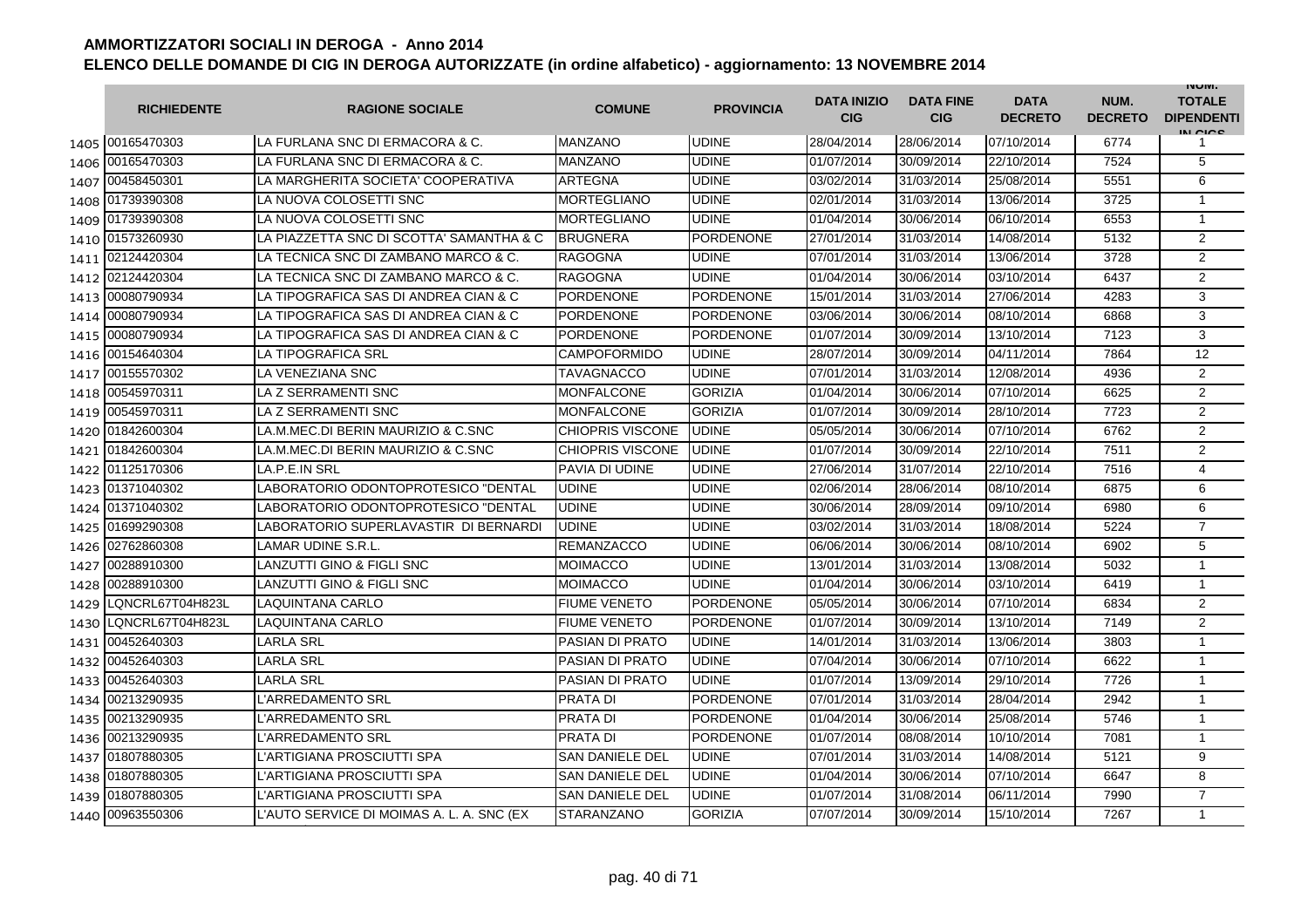|      | <b>RICHIEDENTE</b>      | <b>RAGIONE SOCIALE</b>                    | <b>COMUNE</b>               | <b>PROVINCIA</b> | <b>DATA INIZIO</b><br><b>CIG</b> | <b>DATA FINE</b><br><b>CIG</b> | <b>DATA</b><br><b>DECRETO</b> | NUM.<br><b>DECRETO</b> | <b>INUIVI.</b><br><b>TOTALE</b><br><b>DIPENDENTI</b><br>IN CIGO |
|------|-------------------------|-------------------------------------------|-----------------------------|------------------|----------------------------------|--------------------------------|-------------------------------|------------------------|-----------------------------------------------------------------|
|      | 1441 00296650302        | LAUZZANA GUGLIELMINO SNC                  | SAN VITO DI                 | <b>UDINE</b>     | 07/01/2014                       | 31/03/2014                     | 27/06/2014                    | 4222                   | 7                                                               |
| 1442 | 00296650302             | LAUZZANA GUGLIELMINO SNC                  | SAN VITO DI                 | <b>UDINE</b>     | 01/04/2014                       | 30/06/2014                     | 25/08/2014                    | 5737                   | $\overline{7}$                                                  |
|      | 1443 00296650302        | LAUZZANA GUGLIELMINO SNC                  | SAN VITO DI                 | <b>UDINE</b>     | 01/07/2014                       | 31/07/2014                     | 10/10/2014                    | 7116                   | 6                                                               |
|      | 1444 01454690932        | LAVANDERIA ORCHIDEA S.N.C. DI ROS         | <b>SACILE</b>               | <b>PORDENONE</b> | 17/02/2014                       | 31/03/2014                     | 20/08/2014                    | 5403                   | $\overline{c}$                                                  |
|      | 1445 02064550300        | LAVORAZIONE FERRO SERAFINI SAS            | <b>GEMONA DEL FRIULI</b>    | <b>UDINE</b>     | 07/01/2014                       | 31/03/2014                     | 11/06/2014                    | 3642                   | 5                                                               |
|      | 1446 02064550300        | LAVORAZIONE FERRO SERAFINI SAS            | <b>GEMONA DEL FRIULI</b>    | <b>UDINE</b>     | 01/04/2014                       | 30/06/2014                     | 25/08/2014                    | 5722                   | 5                                                               |
| 1447 | 02064550300             | LAVORAZIONE FERRO SERAFINI SAS            | <b>GEMONA DEL FRIULI</b>    | <b>UDINE</b>     | 01/07/2014                       | 31/07/2014                     | 16/10/2014                    | 7298                   | 5                                                               |
| 1448 | 01409050307             | <b>LAVORLEGNO SRL</b>                     | <b>BUTTRIO</b>              | <b>UDINE</b>     | 07/01/2014                       | 31/03/2014                     | 11/06/2014                    | 3641                   | $\mathbf{1}$                                                    |
|      | 1449 01409050307        | <b>LAVORLEGNO SRL</b>                     | <b>BUTTRIO</b>              | <b>UDINE</b>     | 03/02/2014                       | 31/03/2014                     | 19/08/2014                    | 5324                   | $\mathbf{1}$                                                    |
| 1450 | 01042170314             | LE RONDINI PICCOLA SOC. COOP. A.R.L.      | <b>GORIZIA</b>              | <b>GORIZIA</b>   | 02/05/2014                       | 27/06/2014                     | 08/10/2014                    | 6919                   | $\overline{4}$                                                  |
| 1451 | 02733940304             | LE TORRI NORD SNC DI CRAVOTTA G. E IOVINO | <b>UDINE</b>                | <b>UDINE</b>     | 01/07/2014                       | 30/09/2014                     | 10/10/2014                    | 7117                   | 2                                                               |
| 1452 | 00181080938             | LEADER - CAM S.R.L.                       | MANIAGO                     | <b>PORDENONE</b> | 02/01/2014                       | 31/03/2014                     | 11/06/2014                    | 3650                   | 8                                                               |
| 1453 | 00181080938             | LEADER - CAM S.R.L.                       | MANIAGO                     | <b>PORDENONE</b> | 01/04/2014                       | 30/06/2014                     | 25/08/2014                    | 5731                   | $\overline{7}$                                                  |
| 1454 | 00181080938             | LEADER - CAM S.R.L                        | MANIAGO                     | <b>PORDENONE</b> | 28/07/2014                       | 26/09/2014                     | 04/11/2014                    | 7863                   | 6                                                               |
| 1455 | 00181410937             | L'EDILE SAN GIORGIO DI BORTOLIN G.& C.    | SAN GIORGIO DELLA PORDENONE |                  | 27/01/2014                       | 29/03/2014                     | 18/08/2014                    | 5256                   | $\mathbf{1}$                                                    |
| 1456 | 00181410937             | L'EDILE SAN GIORGIO DI BORTOLIN G.& C.    | SAN GIORGIO DELLA PORDENONE |                  | 31/03/2014                       | 28/06/2014                     | 06/10/2014                    | 6459                   | $\mathbf{1}$                                                    |
| 1457 | 00181410937             | L'EDILE SAN GIORGIO DI BORTOLIN G.& C.    | <b>SAN GIORGIO DELLA</b>    | <b>PORDENONE</b> | 01/07/2014                       | 11/07/2014                     | 30/10/2014                    | 7750                   | $\mathbf{1}$                                                    |
| 1458 | 01462650308             | LEDRA EST SNC DI FABBRO & C.              | COLLOREDO DI                | <b>UDINE</b>     | 01/03/2014                       | 31/03/2014                     | 22/08/2014                    | 5452                   | 4                                                               |
|      | 1459 01462650308        | LEDRA EST SNC DI FABBRO & C.              | COLLOREDO DI                | <b>UDINE</b>     | 01/04/2014                       | 30/06/2014                     | 25/08/2014                    | 5706                   | 4                                                               |
|      | 1460 01112420938        | LEGATORIA ALFA DI BOTTOS PAOLO SNC        | <b>AZZANO DECIMO</b>        | <b>PORDENONE</b> | 27/01/2014                       | 31/03/2014                     | 13/06/2014                    | 3779                   | 5                                                               |
|      | 1461 01112420938        | LEGATORIA ALFA DI BOTTOS PAOLO SNC        | <b>AZZANO DECIMO</b>        | <b>PORDENONE</b> | 03/02/2014                       | 31/03/2014                     | 18/08/2014                    | 5209                   | $\mathbf{1}$                                                    |
| 1462 | 02207840303             | LEGATORIA BATTISTON S.A.S. DI CAPONE      | <b>REMANZACCO</b>           | <b>UDINE</b>     | 01/07/2014                       | 30/09/2014                     | 25/08/2014                    | 5795                   | 25                                                              |
|      | 1463 00211370325        | <b>LEGHISSA BRUNA PANIFICIO</b>           | <b>DUINO-AURISINA</b>       | <b>TRIESTE</b>   | 10/02/2014                       | 31/03/2014                     | 14/08/2014                    | 5172                   | $\mathbf{1}$                                                    |
| 1464 | 00211370325             | LEGHISSA BRUNA PANIFICIO                  | DUINO-AURISINA              | <b>TRIESTE</b>   | 01/04/2014                       | 14/06/2014                     | 25/08/2014                    | 5544                   | 1                                                               |
| 1465 | 00211370325             | LEGHISSA BRUNA PANIFICIO                  | DUINO-AURISINA              | <b>TRIESTE</b>   | 01/07/2014                       | 30/09/2014                     | 10/10/2014                    | 7077                   | 1                                                               |
| 1466 | LNRLDI46H46L657U        | <b>LENARDON LIDA</b>                      | <b>SAN MARTINO AL</b>       | <b>PORDENONE</b> | 07/01/2014                       | 31/03/2014                     | 27/06/2014                    | 4307                   | 4                                                               |
| 1467 | LNRLDI46H46L657U        | LENARDON LIDA                             | SAN MARTINO AL              | <b>PORDENONE</b> | 01/04/2014                       | 30/06/2014                     | 26/08/2014                    | 5835                   | 4                                                               |
| 1468 | LNRLDI46H46L657U        | <b>LENARDON LIDA</b>                      | <b>SAN MARTINO AL</b>       | <b>PORDENONE</b> | 04/08/2014                       | 30/09/2014                     | 04/11/2014                    | 7866                   | 4                                                               |
| 1469 | LNRMCL69H64L483O        | <b>LENARDON MARCELLA</b>                  | TARCENTO                    | <b>UDINE</b>     | 02/01/2014                       | 31/03/2014                     | 13/06/2014                    | 3692                   | 2                                                               |
| 1470 | LNRMCL69H64L483O        | <b>LENARDON MARCELLA</b>                  | TARCENTO                    | <b>UDINE</b>     | 03/04/2014                       | 30/06/2014                     | 25/08/2014                    | 5620                   | 2                                                               |
| 1471 | LNRSVN45P02H531H        | <b>LENARDON SILVANO</b>                   | <b>MONFALCONE</b>           | <b>GORIZIA</b>   | 02/01/2014                       | 29/03/2014                     | 13/06/2014                    | 3776                   | 6                                                               |
|      | 1472 LNRSVN45P02H531H   | <b>LENARDON SILVANO</b>                   | <b>MONFALCONE</b>           | <b>GORIZIA</b>   | 01/02/2014                       | 29/03/2014                     | 19/08/2014                    | 5341                   | $\mathbf{1}$                                                    |
|      | 1473 LNRSVN45P02H531H   | <b>LENARDON SILVANO</b>                   | <b>MONFALCONE</b>           | <b>GORIZIA</b>   | 31/03/2014                       | 30/06/2014                     | 03/10/2014                    | 6379                   | $\overline{7}$                                                  |
|      | 1474   MSCMSM68D17G888V | LEONARDO CORNICI DI MUSCI MASSIMO         | <b>SAN VITO AL</b>          | <b>PORDENONE</b> | 07/07/2014                       | 30/09/2014                     | 28/10/2014                    | 7710                   | 6                                                               |
| 1475 | 01588480937             | LEONARDO TRADE S.R.L                      | PRATA DI                    | <b>PORDENONE</b> | 07/01/2014                       | 31/03/2014                     | 13/06/2014                    | 3831                   | 4                                                               |
|      | 1476 DZZGUO65C08Z133O   | LES GARCONS DI DOZZO UGO                  | <b>SACILE</b>               | <b>PORDENONE</b> | 07/01/2014                       | 31/03/2014                     | 13/06/2014                    | 3690                   | $\mathbf 1$                                                     |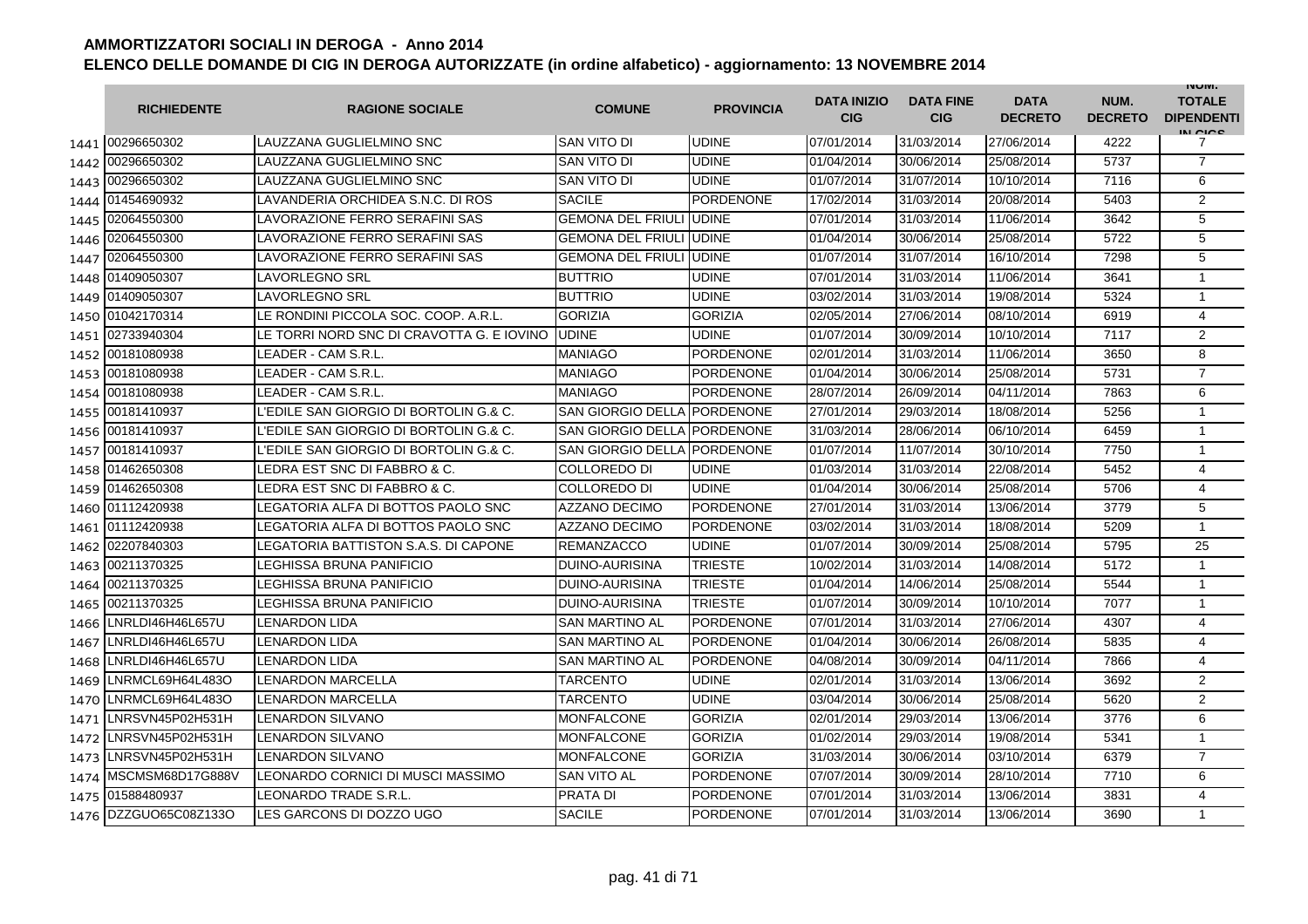|      | <b>RICHIEDENTE</b>    | <b>RAGIONE SOCIALE</b>                      | <b>COMUNE</b>          | <b>PROVINCIA</b> | <b>DATA INIZIO</b><br><b>CIG</b> | <b>DATA FINE</b><br><b>CIG</b> | <b>DATA</b><br><b>DECRETO</b> | NUM.<br><b>DECRETO</b> | <b>INUIVI.</b><br><b>TOTALE</b><br><b>DIPENDENTI</b><br>IN CIGO |
|------|-----------------------|---------------------------------------------|------------------------|------------------|----------------------------------|--------------------------------|-------------------------------|------------------------|-----------------------------------------------------------------|
|      | 1477 02561000304      | LESIZZA S.R.L. UNIPERSONALE                 | MANZANO                | <b>UDINE</b>     | 03/02/2014                       | 31/03/2014                     | 19/08/2014                    | 5337                   | 3                                                               |
| 1478 | 02561000304           | LESIZZA S.R.L. UNIPERSONALE                 | <b>MANZANO</b>         | <b>UDINE</b>     | 02/05/2014                       | 30/06/2014                     | 07/10/2014                    | 6768                   | $\overline{2}$                                                  |
|      | 1479 02561000304      | LESIZZA S.R.L. UNIPERSONALE                 | <b>MANZANO</b>         | <b>UDINE</b>     | 01/07/2014                       | 14/08/2014                     | 20/10/2014                    | 7441                   | $\mathbf{1}$                                                    |
|      | 1480 NDRGZL62H44G888O | L'ESTETICA AMICA DI ANDREATTA GRAZIELLA     | <b>FONTANAFREDDA</b>   | <b>PORDENONE</b> | 21/01/2014                       | 29/03/2014                     | 27/06/2014                    | 4310                   | $\mathbf{1}$                                                    |
|      | 1481 00254680309      | LEVIGATRICE DEL LEGNO SNC DI FILIPUTTI      | <b>SAN GIOVANNI AL</b> | <b>UDINE</b>     | 10/02/2014                       | 28/03/2014                     | 20/08/2014                    | 5372                   | 2                                                               |
|      | 1482 00254680309      | LEVIGATRICE DEL LEGNO SNC DI FILIPUTTI      | <b>SAN GIOVANNI AL</b> | <b>UDINE</b>     | 05/05/2014                       | 28/06/2014                     | 07/10/2014                    | 6800                   | 3                                                               |
|      | 1483 01327750939      | LEVIGATURA SANTAROSSA S.N.C.                | <b>PORCIA</b>          | <b>PORDENONE</b> | 05/05/2014                       | 30/06/2014                     | 07/10/2014                    | 6772                   | 3                                                               |
|      | 1484 PRMGFR73E26G284S | LEVIGSYSTEMS DI PRIMO GIANFRANCO            | <b>SAN GIOVANNI AL</b> | <b>UDINE</b>     | 16/07/2014                       | 30/09/2014                     | 31/10/2014                    | 7821                   | $\overline{2}$                                                  |
| 1485 | 01123940304           | LI. TUR SNC TURCHETTO & LIRUSSI             | <b>TARCENTO</b>        | <b>UDINE</b>     | 01/04/2014                       | 31/05/2014                     | 25/08/2014                    | 5646                   | $\mathbf{1}$                                                    |
| 1486 | 00500880315           | LIBRERIA RINASCITA DI STABILE MILVIA & C.   | <b>MONFALCONE</b>      | <b>GORIZIA</b>   | 03/06/2014                       | 30/06/2014                     | 08/10/2014                    | 6856                   | $\mathbf{1}$                                                    |
| 1487 | 00500880315           | LIBRERIA RINASCITA DI STABILE MILVIA & C.   | <b>MONFALCONE</b>      | <b>GORIZIA</b>   | 01/07/2014                       | 31/08/2014                     | 10/10/2014                    | 7024                   | $\overline{2}$                                                  |
| 1488 | 02016840304           | LIGHT SAS DI GRATTONI FEDERICA              | <b>UDINE</b>           | <b>UDINE</b>     | 27/01/2014                       | 31/03/2014                     | 18/08/2014                    | 5189                   | $\overline{2}$                                                  |
| 1489 | 02016840304           | LIGHT SAS DI GRATTONI FEDERICA              | UDINE                  | <b>UDINE</b>     | 03/04/2014                       | 30/06/2014                     | 25/08/2014                    | 5699                   | $\overline{2}$                                                  |
| 1490 | 00461240301           | LIM-LAVORAZIONI INDUSTRIALI MECCANICHE DI   | UDINE                  | <b>UDINE</b>     | 07/01/2014                       | 31/03/2014                     | 27/06/2014                    | 4233                   | 3                                                               |
| 1491 | 00461240301           | LIM-LAVORAZIONI INDUSTRIALI MECCANICHE DI   | <b>UDINE</b>           | <b>UDINE</b>     | 01/04/2014                       | 30/06/2014                     | 03/10/2014                    | 6412                   | 3                                                               |
| 1492 | NSTMNL72H65Z112Z      | LINEA MARMI DI NASTURZI MANUELA             | LATISANA               | <b>UDINE</b>     | 18/06/2014                       | 12/09/2014                     | 09/10/2014                    | 6977                   | $\mathbf{1}$                                                    |
|      | 1493 00908930324      | <b>LIQUORIFICIO ITALIA SRL</b>              | <b>TRIESTE</b>         | <b>TRIESTE</b>   | 13/02/2014                       | 31/03/2014                     | 22/08/2014                    | 5494                   | 6                                                               |
|      | 1494 00908930324      | <b>LIQUORIFICIO ITALIA SRL</b>              | TRIESTE                | <b>TRIESTE</b>   | 08/04/2014                       | 30/06/2014                     | 03/10/2014                    | 6398                   | 6                                                               |
|      | 1495 01292150933      | LITO IMMAGINE DI L.SIMONITTO & C.SNC        | <b>PORDENONE</b>       | <b>PORDENONE</b> | 03/02/2014                       | 31/03/2014                     | 20/08/2014                    | 5350                   | 5                                                               |
|      | 1496 01555470309      | LITOSTIL S.A.S. DI CORVINO NICOLA E MICHELE | <b>FAGAGNA</b>         | <b>UDINE</b>     | 07/01/2014                       | 31/03/2014                     | 13/06/2014                    | 3759                   | $\overline{7}$                                                  |
|      | 1497 01555470309      | LITOSTIL S.A.S. DI CORVINO NICOLA E MICHELE | <b>FAGAGNA</b>         | <b>UDINE</b>     | 01/04/2014                       | 30/06/2014                     | 03/10/2014                    | 6445                   | 6                                                               |
| 1498 | 01617820939           | LIVENZA VIAGGI SRL                          | <b>SACILE</b>          | <b>PORDENONE</b> | 02/01/2014                       | 31/03/2014                     | 13/06/2014                    | 3792                   | $\overline{2}$                                                  |
|      | 1499 01617820939      | <b>LIVENZA VIAGGI SRL</b>                   | <b>SACILE</b>          | <b>PORDENONE</b> | 01/04/2014                       | 30/06/2014                     | 02/09/2014                    | 5985                   | 3                                                               |
|      | 1500 01617820939      | <b>LIVENZA VIAGGI SRL</b>                   | <b>SACILE</b>          | <b>PORDENONE</b> | 01/07/2014                       | 30/08/2014                     | 17/10/2014                    | 7346                   | $\overline{2}$                                                  |
| 1501 | 01490730304           | LOCATELLI GOMME DI LOCATELLI G.& C.         | UDINE                  | <b>UDINE</b>     | 17/03/2014                       | 31/03/2014                     | 25/08/2014                    | 5579                   | 2                                                               |
| 1502 | 01490730304           | LOCATELLI GOMME DI LOCATELLI G.& C.         | UDINE                  | <b>UDINE</b>     | 01/04/2014                       | 30/06/2014                     | 26/08/2014                    | 5826                   | $\overline{2}$                                                  |
| 1503 | LDLSRG52E23L483H      | LODOLO SERGIO                               | COLLOREDO DI           | <b>UDINE</b>     | 03/02/2014                       | 31/03/2014                     | 18/08/2014                    | 5262                   | $\mathbf{1}$                                                    |
| 1504 | DLSRG52E23L483H       | LODOLO SERGIO                               | COLLOREDO DI           | <b>UDINE</b>     | 07/04/2014                       | 28/06/2014                     | 03/10/2014                    | 6418                   | $\mathbf{1}$                                                    |
|      | 1505 01111930317      | LOG ITALIA SOCIETA' COOPERATIVA             | ARGELATO               | <b>BOLOGNA</b>   | 01/02/2014                       | 31/03/2014                     | 25/08/2014                    | 5560                   | 2                                                               |
|      | 1506 02631490303      | LOGISTA & SERVIZI SOC.COOP.                 | ROMA                   | <b>ROMA</b>      | 02/01/2014                       | 31/03/2014                     | 13/08/2014                    | 5050                   | 12                                                              |
|      | 1507 02631490303      | LOGISTA & SERVIZI SOC.COOP.                 | <b>ROMA</b>            | <b>ROMA</b>      | 01/04/2014                       | 30/06/2014                     | 06/10/2014                    | 6535                   | 14                                                              |
|      | 1508 02631490303      | LOGISTA & SERVIZI SOC.COOP.                 | <b>ROMA</b>            | <b>ROMA</b>      | 01/07/2014                       | 31/08/2014                     | 28/10/2014                    | 7705                   | $\overline{7}$                                                  |
| 1509 | LRNGDN38R01L424R      | <b>LORENZI GIORDANO</b>                     | <b>TRIESTE</b>         | <b>TRIESTE</b>   | 24/02/2014                       | 29/03/2014                     | 22/08/2014                    | 5454                   | 3                                                               |
| 1510 | LRNGDN38R01L424R      | <b>LORENZI GIORDANO</b>                     | TRIESTE                | <b>TRIESTE</b>   | 31/03/2014                       | 30/06/2014                     | 06/10/2014                    | 6588                   | 3                                                               |
| 1511 | LRNGDN38R01L424R      | <b>LORENZI GIORDANO</b>                     | TRIESTE                | <b>TRIESTE</b>   | 01/07/2014                       | 30/09/2014                     | 13/10/2014                    | 7158                   | 3                                                               |
| 1512 | 01086460936           | LOT SANTE COSTRUZIONI SRL                   | <b>PORDENONE</b>       | <b>PORDENONE</b> | 12/05/2014                       | 30/06/2014                     | 08/10/2014                    | 6855                   | $\mathbf{1}$                                                    |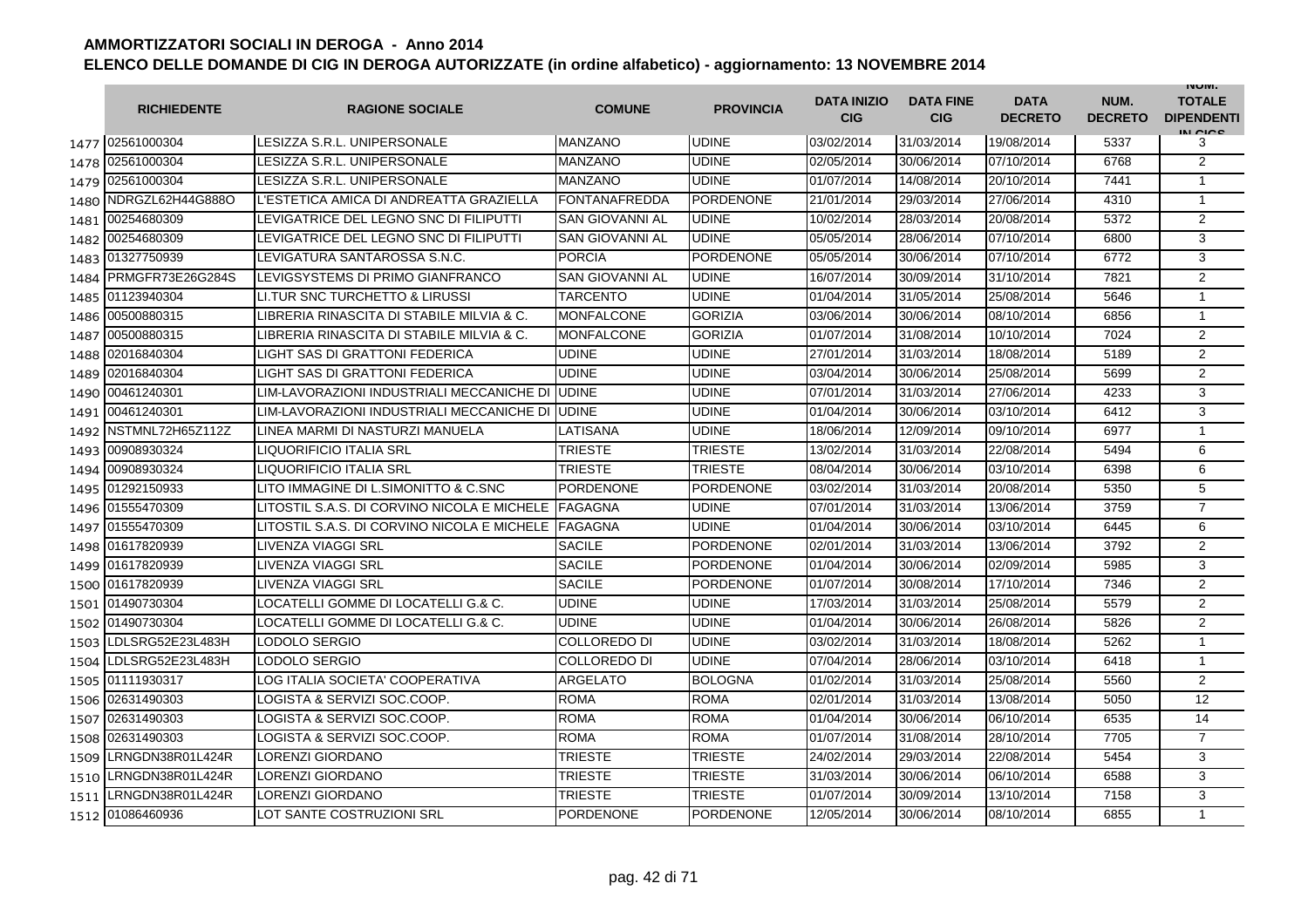|      | <b>RICHIEDENTE</b>     | <b>RAGIONE SOCIALE</b>                  | <b>COMUNE</b>          | <b>PROVINCIA</b> | <b>DATA INIZIO</b><br><b>CIG</b> | <b>DATA FINE</b><br><b>CIG</b> | <b>DATA</b><br><b>DECRETO</b> | NUM.<br><b>DECRETO</b> | <b>INUIVI.</b><br><b>TOTALE</b><br><b>DIPENDENTI</b><br>IN CIGO |
|------|------------------------|-----------------------------------------|------------------------|------------------|----------------------------------|--------------------------------|-------------------------------|------------------------|-----------------------------------------------------------------|
|      | 1513 ILVTMRN58R05M034J | <b>LOVATO MARINO</b>                    | SAN GIOVANNI AL        | <b>UDINE</b>     | 03/03/2014                       | 31/03/2014                     | 22/08/2014                    | 5496                   | 1                                                               |
|      | 1514 01346150939       | LUCATO AUTOTRASPORTI SNC LUCATO P&P     | <b>SACILE</b>          | <b>PORDENONE</b> | 14/07/2014                       | 30/09/2014                     | 04/11/2014                    | 7879                   | $\mathbf{1}$                                                    |
|      | 1515 02210700304       | LUCCA & QUENDOLO S.A.S. DELL'ARCHITETTO | <b>UDINE</b>           | <b>UDINE</b>     | 04/08/2014                       | 30/09/2014                     | 07/11/2014                    | 8031                   | $\mathbf{1}$                                                    |
|      | 1516 00803240308       | LUCCA M. & ZARAMELLA L. - S.N.C.        | <b>RIVIGNANO</b>       | <b>UDINE</b>     | 28/04/2014                       | 30/06/2014                     | 07/10/2014                    | 6753                   | $\mathbf{1}$                                                    |
|      | 1517 00803240308       | LUCCA M. & ZARAMELLA L. - S.N.C.        | RIVIGNANO              | <b>UDINE</b>     | 01/07/2014                       | 30/09/2014                     | 21/10/2014                    | 7490                   | $\mathbf{1}$                                                    |
|      | 1518 01248680934       | L'ULTIMO MOLINO                         | <b>FIUME VENETO</b>    | <b>PORDENONE</b> | 04/02/2014                       | 31/03/2014                     | 18/08/2014                    | 5187                   | 3                                                               |
|      | 1519 01248680934       | L'ULTIMO MOLINO                         | <b>FIUME VENETO</b>    | <b>PORDENONE</b> | 01/04/2014                       | 30/06/2014                     | 25/08/2014                    | 5704                   | 3                                                               |
|      | 1520 01248680934       | L'ULTIMO MOLINO                         | <b>FIUME VENETO</b>    | <b>PORDENONE</b> | 01/07/2014                       | 31/07/2014                     | 28/10/2014                    | 7713                   | 3                                                               |
| 1521 | 04463390874            | LUOGHI COMUNI SOC. COOP. SOC. ONLUS     | <b>GIARRE</b>          | <b>CATANIA</b>   | 05/01/2014                       | 31/03/2014                     | 14/08/2014                    | 5126                   | 56                                                              |
| 1522 | 04463390874            | LUOGHI COMUNI SOC. COOP. SOC. ONLUS     | <b>GIARRE</b>          | <b>CATANIA</b>   | 10/04/2014                       | 31/05/2014                     | 08/10/2014                    | 6956                   | 35                                                              |
| 1523 | 04463390874            | LUOGHI COMUNI SOC. COOP. SOC. ONLUS     | <b>GIARRE</b>          | <b>CATANIA</b>   | 06/06/2014                       | 30/06/2014                     | 10/10/2014                    | 7107                   | 32                                                              |
| 1524 | 04463390874            | LUOGHI COMUNI SOC. COOP. SOC. ONLUS     | <b>GIARRE</b>          | <b>CATANIA</b>   | 07/07/2014                       | 06/09/2014                     | 04/11/2014                    | 7923                   | 32                                                              |
| 1525 | 01592890931            | LUX SERVIZI S.R.L.                      | <b>FONTANAFREDDA</b>   | <b>PORDENONE</b> | 03/02/2014                       | 31/03/2014                     | 18/08/2014                    | 5228                   | 3                                                               |
| 1526 | BLZMRG69P15F205U       | M R MIZZA RENATO DI BALZAROTTI AMBROGIO | TARCENTO               | <b>UDINE</b>     | 03/02/2014                       | 31/03/2014                     | 19/08/2014                    | 5277                   | 8                                                               |
| 1527 | BLZMRG69P15F205U       | M R MIZZA RENATO DI BALZAROTTI AMBROGIO | TARCENTO               | <b>UDINE</b>     | 01/04/2014                       | 30/06/2014                     | 03/10/2014                    | 6446                   | 6                                                               |
| 1528 | BLZMRG69P15F205U       | M R MIZZA RENATO DI BALZAROTTI AMBROGIO | <b>TARCENTO</b>        | <b>UDINE</b>     | 01/07/2014                       | 31/07/2014                     | 17/10/2014                    | 7375                   | 8                                                               |
|      | 1529 01565950936       | M. G SNC DI POPOLIZIO MICHELE E DEL BEN | PORDENONE              | <b>PORDENONE</b> | 07/01/2014                       | 31/03/2014                     | 13/06/2014                    | 3766                   | $\overline{2}$                                                  |
|      | 1530 01565950936       | M. G SNC DI POPOLIZIO MICHELE E DEL BEN | <b>PORDENONE</b>       | <b>PORDENONE</b> | 01/04/2014                       | 30/06/2014                     | 25/08/2014                    | 5766                   | $\overline{2}$                                                  |
|      | 1531 01565950936       | M. G SNC DI POPOLIZIO MICHELE E DEL BEN | PORDENONE              | <b>PORDENONE</b> | 02/05/2014                       | 30/06/2014                     | 07/10/2014                    | 6805                   | $\mathbf{1}$                                                    |
|      | 1532 01565950936       | M. G SNC DI POPOLIZIO MICHELE E DEL BEN | <b>PORDENONE</b>       | <b>PORDENONE</b> | 01/07/2014                       | 06/09/2014                     | 10/10/2014                    | 7082                   | 3                                                               |
|      | 1533 02503070308       | M.A.G. ARREDAMENTI DI D'ARGENTO MARCO & | <b>SAN GIOVANNI AL</b> | <b>UDINE</b>     | 13/01/2014                       | 31/03/2014                     | 27/06/2014                    | 4312                   | $\overline{2}$                                                  |
| 1534 | 02503070308            | M.A.G. ARREDAMENTI DI D'ARGENTO MARCO & | <b>SAN GIOVANNI AL</b> | <b>UDINE</b>     | 01/07/2014                       | 30/09/2014                     | 10/10/2014                    | 7073                   | $\overline{2}$                                                  |
| 1535 | 02255310308            | M.C.F. ERMACORA S.R.L.                  | <b>TARCENTO</b>        | <b>UDINE</b>     | 13/01/2014                       | 30/03/2014                     | 18/08/2014                    | 5190                   | $\overline{2}$                                                  |
| 1536 | 02255310308            | M.C.F. ERMACORA S.R.L.                  | TARCENTO               | <b>UDINE</b>     | 31/03/2014                       | 30/06/2014                     | 25/08/2014                    | 5772                   | $\overline{2}$                                                  |
| 1537 | 01028050936            | M.D.L. MAGAZZINI DEL LAVORATORE SRL     | <b>PORDENONE</b>       | <b>PORDENONE</b> | 07/01/2014                       | 31/03/2014                     | 13/06/2014                    | 3784                   | 5                                                               |
| 1538 | 01028050936            | M.D.L. MAGAZZINI DEL LAVORATORE SRL     | <b>PORDENONE</b>       | <b>PORDENONE</b> | 04/04/2014                       | 30/06/2014                     | 25/08/2014                    | 5709                   | 5                                                               |
| 1539 | 01401860307            | M.M. TAPPEZZERIA SRL                    | PAVIA DI UDINE         | <b>UDINE</b>     | 20/01/2014                       | 31/03/2014                     | 14/08/2014                    | 5093                   | 6                                                               |
| 1540 | 00433120938            | M.P. PITTANA MARMI S.N.C.               | <b>SPILIMBERGO</b>     | <b>PORDENONE</b> | 02/01/2014                       | 29/03/2014                     | 10/06/2014                    | 3584                   | 8                                                               |
| 1541 | 00433120938            | M.P. PITTANA MARMI S.N.C.               | <b>SPILIMBERGO</b>     | <b>PORDENONE</b> | 31/03/2014                       | 28/06/2014                     | 25/08/2014                    | 5541                   | 8                                                               |
|      | 1542 00433120938       | M.P. PITTANA MARMI S.N.C.               | SPILIMBERGO            | <b>PORDENONE</b> | 30/06/2014                       | 30/08/2014                     | 07/10/2014                    | 6794                   | 8                                                               |
|      | 1543 PRSDNL46D11I403J  | MA.PER. DI PEROSA DANILO                | UDINE                  | <b>UDINE</b>     | 02/01/2014                       | 31/03/2014                     | 13/06/2014                    | 3720                   | 1                                                               |
|      | 1544 PRSDNL46D11I403J  | MA.PER. DI PEROSA DANILO                | UDINE                  | <b>UDINE</b>     | 01/04/2014                       | 30/06/2014                     | 25/08/2014                    | 5799                   | $\mathbf{1}$                                                    |
|      | 1545 PRSDNL46D11I403J  | MA.PER. DI PEROSA DANILO                | UDINE                  | <b>UDINE</b>     | 01/07/2014                       | 31/08/2014                     | 09/10/2014                    | 6988                   | $\mathbf{1}$                                                    |
|      | 1546 01893760304       | <b>MACO SRL IN LIQUIDAZIONE</b>         | PRADAMANO              | <b>UDINE</b>     | 07/01/2014                       | 31/03/2014                     | 13/06/2014                    | 3749                   | $\mathbf{1}$                                                    |
| 1547 | 01893760304            | <b>MACO SRL IN LIQUIDAZIONE</b>         | PRADAMANO              | <b>UDINE</b>     | 01/04/2014                       | 30/06/2014                     | 06/10/2014                    | 6490                   | $\mathbf{1}$                                                    |
|      | 1548 01893760304       | <b>MACO SRL IN LIQUIDAZIONE</b>         | <b>PRADAMANO</b>       | <b>UDINE</b>     | 01/07/2014                       | 31/07/2014                     | 17/10/2014                    | 7357                   | $\mathbf{1}$                                                    |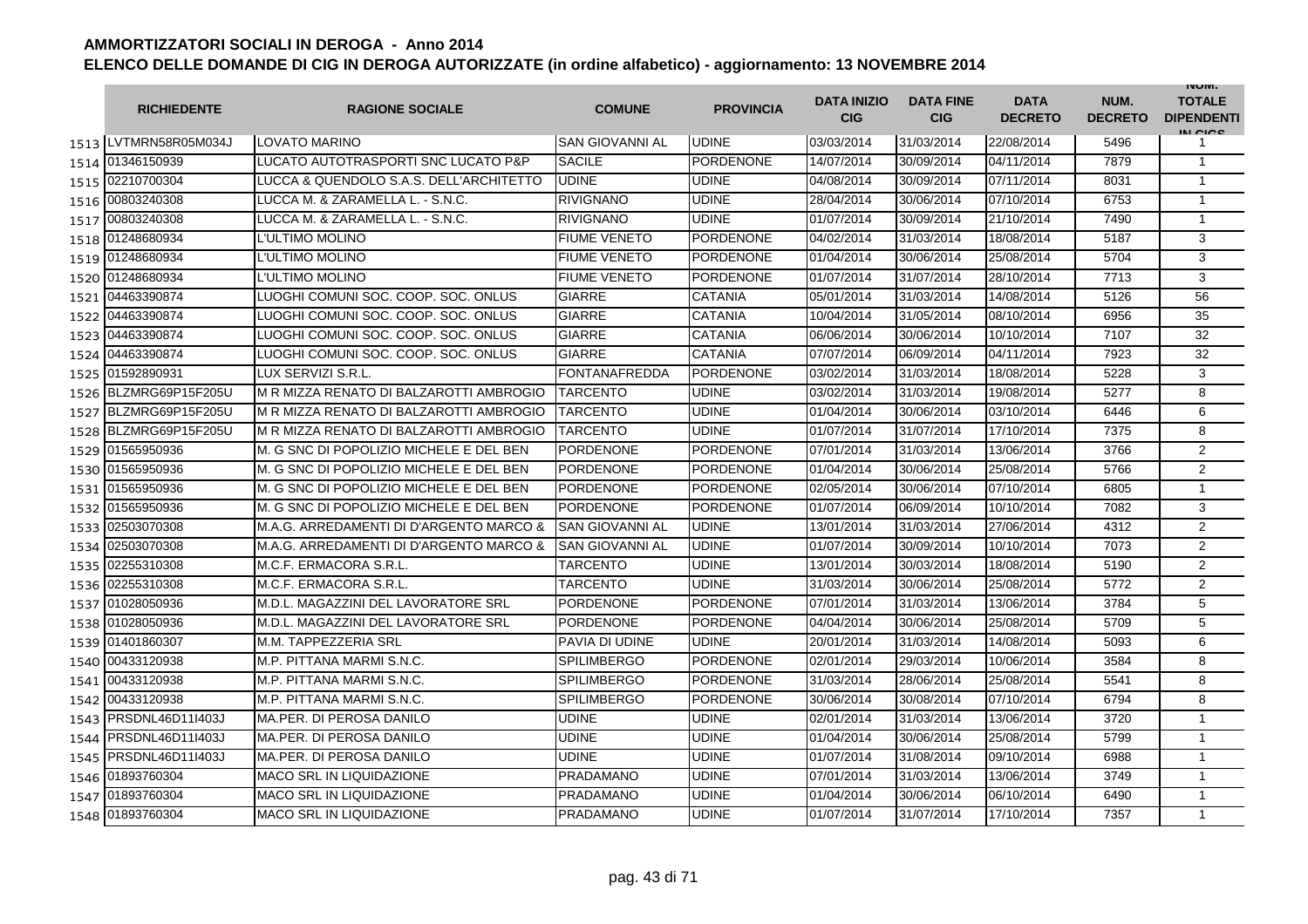|      | <b>RICHIEDENTE</b>    | <b>RAGIONE SOCIALE</b>                             | <b>COMUNE</b>               | <b>PROVINCIA</b> | <b>DATA INIZIO</b><br><b>CIG</b> | <b>DATA FINE</b><br><b>CIG</b> | <b>DATA</b><br><b>DECRETO</b> | NUM.<br><b>DECRETO</b> | <b>INUIVI.</b><br><b>TOTALE</b><br><b>DIPENDENTI</b><br>IN CIGO |
|------|-----------------------|----------------------------------------------------|-----------------------------|------------------|----------------------------------|--------------------------------|-------------------------------|------------------------|-----------------------------------------------------------------|
|      | 1549 02074640307      | <b>MACORIG FAUSTO SRL</b>                          | <b>BUTTRIO</b>              | <b>UDINE</b>     | 03/02/2014                       | 28/03/2014                     | 19/08/2014                    | 5320                   | 7                                                               |
|      | 1550 01072420936      | MAG SYSTEMS DI MANSUTTI A & C SNC                  | <b>ZOPPOLA</b>              | <b>PORDENONE</b> | 20/01/2014                       | 31/03/2014                     | 12/08/2014                    | 4952                   | 5                                                               |
|      | 1551 01072420936      | MAG SYSTEMS DI MANSUTTI A & C SNC                  | <b>ZOPPOLA</b>              | <b>PORDENONE</b> | 01/04/2014                       | 30/06/2014                     | 25/08/2014                    | 5755                   | 5                                                               |
|      | 1552 01072420936      | MAG SYSTEMS DI MANSUTTI A & C SNC                  | <b>ZOPPOLA</b>              | <b>PORDENONE</b> | 01/07/2014                       | 19/09/2014                     | 15/10/2014                    | 7230                   | 5                                                               |
|      | 1553 00543000301      | MAGAZZINI MANZANESI SPA                            | MANZANO                     | <b>UDINE</b>     | 08/01/2014                       | 31/03/2014                     | 27/06/2014                    | 4317                   | $\overline{4}$                                                  |
|      | 1554 00543000301      | MAGAZZINI MANZANESI SPA                            | <b>MANZANO</b>              | <b>UDINE</b>     | 01/04/2014                       | 30/06/2014                     | 06/10/2014                    | 6489                   | $\overline{4}$                                                  |
|      | 1555 00543000301      | MAGAZZINI MANZANESI SPA                            | MANZANO                     | <b>UDINE</b>     | 01/07/2014                       | 31/07/2014                     | 24/10/2014                    | 7640                   | 4                                                               |
|      | 1556 00916100290      | MAGESTA S.P.A. UNIPERSONALE                        | <b>TRIESTE</b>              | <b>TRIESTE</b>   | 01/01/2014                       | 31/03/2014                     | 28/04/2014                    | 2980                   | 6                                                               |
| 1557 | 00898090329           | <b>MAGIA IMMOBILIARE SRL</b>                       | <b>TRIESTE</b>              | <b>TRIESTE</b>   | 01/01/2014                       | 29/03/2014                     | 28/04/2014                    | 2944                   | $\overline{2}$                                                  |
| 1558 | 00898090329           | <b>MAGIA IMMOBILIARE SRL</b>                       | TRIESTE                     | <b>TRIESTE</b>   | 31/03/2014                       | 28/06/2014                     | 25/08/2014                    | 5774                   | $\overline{2}$                                                  |
| 1559 | 00256550930           | <b>MAGLIFICIO LEILA</b>                            | <b>SAN GIORGIO DELLA</b>    | <b>PORDENONE</b> | 12/05/2014                       | 30/06/2014                     | 07/10/2014                    | 6785                   | 3                                                               |
| 1560 | 00256550930           | <b>MAGLIFICIO LEILA</b>                            | SAN GIORGIO DELLA PORDENONE |                  | 01/07/2014                       | 30/08/2014                     | 09/10/2014                    | 6984                   | 3                                                               |
| 1561 | 02016250280           | MAINOX GROUP S.P.A.                                | <b>PADOVA</b>               | <b>PADOVA</b>    | 27/01/2014                       | 31/03/2014                     | 19/08/2014                    | 5305                   | 3                                                               |
| 1562 | 02016250280           | MAINOX GROUP S.P.A.                                | <b>PADOVA</b>               | <b>PADOVA</b>    | 07/04/2014                       | 30/06/2014                     | 02/09/2014                    | 6000                   | 3                                                               |
| 1563 | 02016250280           | MAINOX GROUP S.P.A.                                | <b>PADOVA</b>               | <b>PADOVA</b>    | 01/07/2014                       | 31/07/2014                     | 28/10/2014                    | 7678                   | 3                                                               |
|      | 1564 02016250280      | MAINOX GROUP S.P.A.                                | <b>PADOVA</b>               | <b>PADOVA</b>    | 01/08/2014                       | 26/09/2014                     | 06/11/2014                    | 7989                   | 3                                                               |
|      | 1565 01722320932      | MANCIN & ZIGAGNA SAS DI MANCIN LORENZO & PORDENONE |                             | <b>PORDENONE</b> | 12/02/2014                       | 31/03/2014                     | 19/08/2014                    | 5321                   | $\overline{4}$                                                  |
|      | 1566 01722320932      | MANCIN & ZIGAGNA SAS DI MANCIN LORENZO &           | <b>PORDENONE</b>            | <b>PORDENONE</b> | 14/04/2014                       | 30/06/2014                     | 06/10/2014                    | 6515                   | $\overline{4}$                                                  |
|      | 1567 MNNZE159P04L483G | <b>MANENTE EZIO</b>                                | TAVAGNACCO                  | <b>UDINE</b>     | 01/03/2014                       | 31/03/2014                     | 25/08/2014                    | 5638                   | 3                                                               |
|      | 1568 MNNZEI59P04L483G | <b>MANENTE EZIO</b>                                | <b>TAVAGNACCO</b>           | <b>UDINE</b>     | 01/04/2014                       | 30/06/2014                     | 03/10/2014                    | 6381                   | 3                                                               |
|      | 1569 11947650153      | <b>MANPOWER SRL</b>                                | <b>MILANO</b>               | <b>MILANO</b>    | 02/01/2014                       | 03/03/2014                     | 12/08/2014                    | 4947                   | $\overline{2}$                                                  |
| 1570 | 11947650153           | <b>MANPOWER SRL</b>                                | <b>MILANO</b>               | <b>MILANO</b>    | 04/03/2014                       | 31/03/2014                     | 28/08/2014                    | 5933                   | $\overline{2}$                                                  |
|      | 1571 01196880320      | MANSUTTI AUTO S.R.L.                               | <b>TRIESTE</b>              | <b>TRIESTE</b>   | 27/01/2014                       | 31/03/2014                     | 27/06/2014                    | 4313                   | 8                                                               |
|      | 1572 01196880320      | MANSUTTI AUTO S.R.L                                | TRIESTE                     | <b>TRIESTE</b>   | 01/04/2014                       | 30/06/2014                     | 25/08/2014                    | 5571                   | 8                                                               |
|      | 1573 01196880320      | <b>MANSUTTI AUTO S.R.L</b>                         | <b>TRIESTE</b>              | <b>TRIESTE</b>   | 01/07/2014                       | 26/09/2014                     | 15/10/2014                    | 7232                   | $\overline{7}$                                                  |
| 1574 | MNSGPT54D17L483S      | <b>MANSUTTI GIANPIETRO</b>                         | TRICESIMO                   | <b>UDINE</b>     | 24/02/2014                       | 31/03/2014                     | 22/08/2014                    | 5506                   | 3                                                               |
| 1575 | MNSGPT54D17L483S      | <b>MANSUTTI GIANPIETRO</b>                         | TRICESIMO                   | <b>UDINE</b>     | 01/04/2014                       | 30/06/2014                     | 26/08/2014                    | 5848                   | 3                                                               |
|      | 1576 MNSGPT54D17L483S | <b>MANSUTTI GIANPIETRO</b>                         | TRICESIMO                   | <b>UDINE</b>     | 01/07/2014                       | 31/07/2014                     | 22/10/2014                    | 7519                   | 3                                                               |
| 1577 | MNZFLV57R23I403P      | <b>MANZON FLAVIO</b>                               | FIUME VENETO                | <b>PORDENONE</b> | 07/01/2014                       | 31/03/2014                     | 13/06/2014                    | 3789                   | 10                                                              |
|      | 1578 MNZFLV57R23I403P | <b>MANZON FLAVIO</b>                               | <b>FIUME VENETO</b>         | <b>PORDENONE</b> | 01/04/2014                       | 30/06/2014                     | 03/10/2014                    | 6394                   | 8                                                               |
|      | 1579 MNZFLV57R23I403P | <b>MANZON FLAVIO</b>                               | <b>FIUME VENETO</b>         | <b>PORDENONE</b> | 01/07/2014                       | 06/09/2014                     | 13/10/2014                    | 7130                   | 8                                                               |
|      | 1580 01189840935      | <b>MANZON S.R.L.</b>                               | <b>FIUME VENETO</b>         | <b>PORDENONE</b> | 17/02/2014                       | 31/03/2014                     | 22/08/2014                    | 5444                   | 2                                                               |
|      | 1581 01189840935      | MANZON S.R.L.                                      | <b>FIUME VENETO</b>         | <b>PORDENONE</b> | 01/04/2014                       | 30/06/2014                     | 06/10/2014                    | 6504                   | $\overline{2}$                                                  |
|      | 1582 01189840935      | <b>MANZON S.R.L.</b>                               | <b>FIUME VENETO</b>         | <b>PORDENONE</b> | 01/07/2014                       | 30/09/2014                     | 22/10/2014                    | 7544                   | $\overline{2}$                                                  |
| 1583 | 00214560930           | MARCHIO' S.N.C. DI MARCHIO' SILVANO & C.           | <b>FONTANAFREDDA</b>        | <b>PORDENONE</b> | 17/02/2014                       | 31/03/2014                     | 20/08/2014                    | 5410                   | 3                                                               |
|      | 1584 00214560930      | MARCHIO' S.N.C. DI MARCHIO' SILVANO & C.           | <b>FONTANAFREDDA</b>        | <b>PORDENONE</b> | 01/04/2014                       | 30/06/2014                     | 03/10/2014                    | 6383                   | 3                                                               |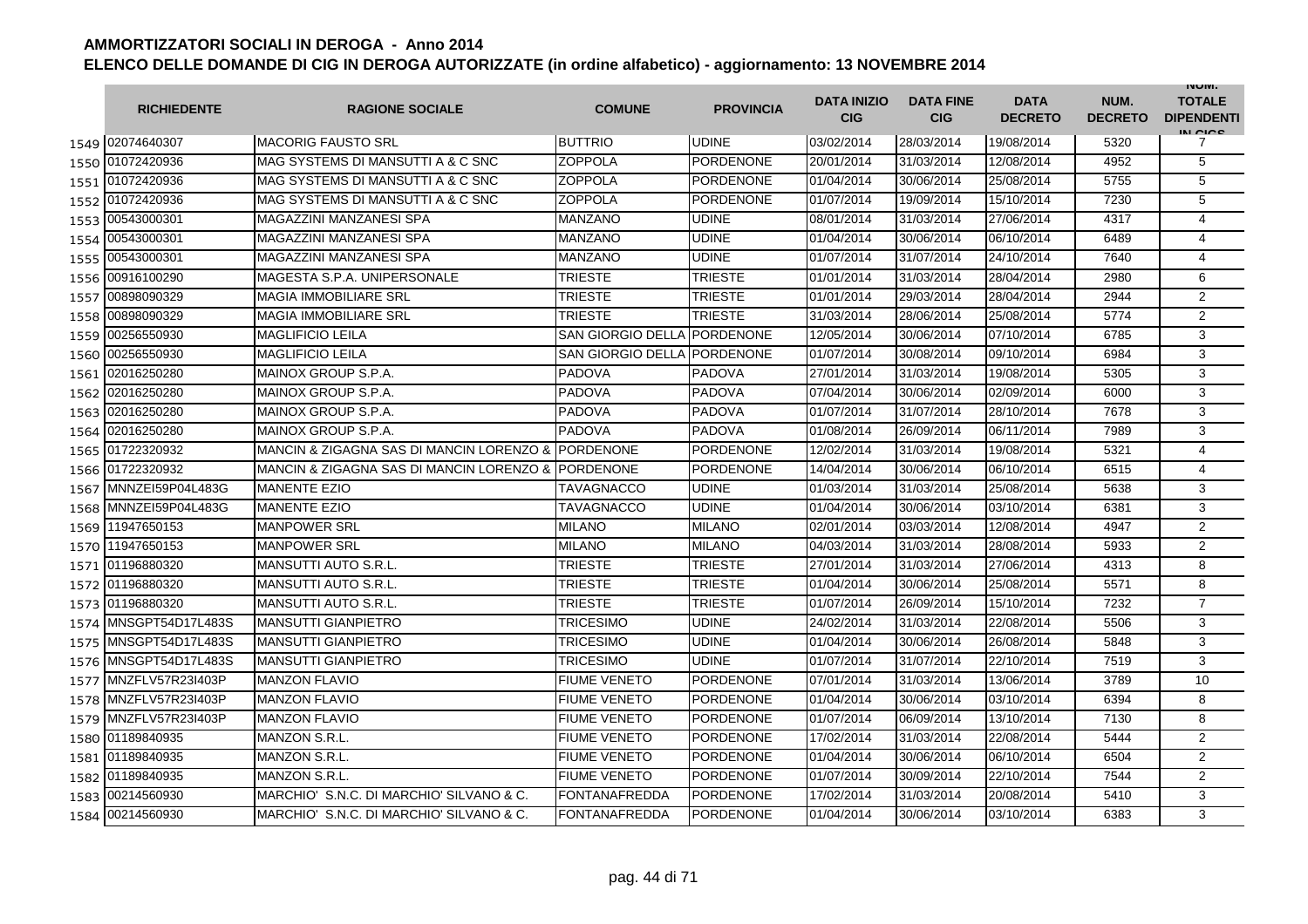|      | <b>RICHIEDENTE</b>    | <b>RAGIONE SOCIALE</b>                    | <b>COMUNE</b>            | <b>PROVINCIA</b> | <b>DATA INIZIO</b><br><b>CIG</b> | <b>DATA FINE</b><br><b>CIG</b> | <b>DATA</b><br><b>DECRETO</b> | NUM.<br><b>DECRETO</b> | <b>INUIVI.</b><br><b>TOTALE</b><br><b>DIPENDENTI</b><br>IN CIGO |
|------|-----------------------|-------------------------------------------|--------------------------|------------------|----------------------------------|--------------------------------|-------------------------------|------------------------|-----------------------------------------------------------------|
|      | 1585 00214560930      | IMARCHIO' S.N.C. DI MARCHIO' SILVANO & C. | <b>FONTANAFREDDA</b>     | <b>PORDENONE</b> | 01/07/2014                       | 30/09/2014                     | 10/10/2014                    | 7037                   | 2                                                               |
|      | 1586 MRCNTN47B09C580L | <b>MARCOLIN ANTONIO</b>                   | <b>TRIESTE</b>           | <b>TRIESTE</b>   | 21/01/2014                       | 31/03/2014                     | 27/06/2014                    | 4271                   | $\mathbf{1}$                                                    |
|      | 1587 01098250317      | <b>MARINARO TRASPORTI SRL</b>             | <b>MONFALCONE</b>        | <b>GORIZIA</b>   | 28/07/2014                       | 30/09/2014                     | 10/11/2014                    | 8086                   | 5                                                               |
|      | 1588 01035050937      | MARIO DEL SAVIO SNC DI DEL SAVIO MANUELE  | PORDENONE                | <b>PORDENONE</b> | 07/01/2014                       | 31/03/2014                     | 28/04/2014                    | 2945                   | 6                                                               |
|      | 1589 01035050937      | MARIO DEL SAVIO SNC DI DEL SAVIO MANUELE  | <b>PORDENONE</b>         | <b>PORDENONE</b> | 14/04/2014                       | 30/06/2014                     | 26/08/2014                    | 5893                   | 6                                                               |
|      | 1590 01224060937      | MARMI E GRANITI DI FILIPUZZI T.           | <b>SPILIMBERGO</b>       | <b>PORDENONE</b> | 17/02/2014                       | 31/03/2014                     | 20/08/2014                    | 5426                   | 8                                                               |
|      | 1591 01224060937      | MARMI E GRANITI DI FILIPUZZI T.           | <b>SPILIMBERGO</b>       | <b>PORDENONE</b> | 22/04/2014                       | 30/06/2014                     | 07/10/2014                    | 6706                   | 8                                                               |
|      | 1592 01224060937      | MARMI E GRANITI DI FILIPUZZI T.           | <b>SPILIMBERGO</b>       | <b>PORDENONE</b> | 01/07/2014                       | 31/07/2014                     | 22/10/2014                    | 7523                   | 8                                                               |
|      | 1593 01357080934      | <b>MARMO EQUIPE SRL</b>                   | AZZANO DECIMO            | <b>PORDENONE</b> | 23/01/2014                       | 31/03/2014                     | 13/08/2014                    | 5033                   | $\overline{\mathbf{4}}$                                         |
|      | 1594 MRRCRD50T15D810R | <b>MARROCCO CORRADO</b>                   | SAVOGNA D'ISONZO         | <b>GORIZIA</b>   | 01/01/2014                       | 31/03/2014                     | 13/06/2014                    | 3809                   | 9                                                               |
| 1595 | MRRCRD50T15D810R      | <b>MARROCCO CORRADO</b>                   | <b>SAVOGNA D'ISONZO</b>  | <b>GORIZIA</b>   | 01/04/2014                       | 30/06/2014                     | 25/08/2014                    | 5738                   | 9                                                               |
| 1596 | 01223200930           | <b>MARSON DANILO E FIGLI SNC</b>          | <b>PASIANO DI</b>        | <b>PORDENONE</b> | 14/07/2014                       | 30/09/2014                     | 04/11/2014                    | 7871                   | 4                                                               |
| 1597 | MRTSFN63M24G888K      | <b>MARTIN STEFANO</b>                     | <b>PORDENONE</b>         | <b>PORDENONE</b> | 05/05/2014                       | 30/06/2014                     | 07/10/2014                    | 6738                   | $\overline{4}$                                                  |
| 1598 | 02406420303           | <b>MASE' SRL</b>                          | <b>MILANO</b>            | <b>MILANO</b>    | 07/01/2014                       | 31/03/2014                     | 19/08/2014                    | 5290                   | 10                                                              |
| 1599 | 02406420303           | <b>MASE' SRL</b>                          | <b>MILANO</b>            | <b>MILANO</b>    | 01/04/2014                       | 30/06/2014                     | 06/10/2014                    | 6534                   | 6                                                               |
| 1600 | 02406420303           | <b>MASE' SRL</b>                          | <b>MILANO</b>            | <b>MILANO</b>    | 01/07/2014                       | 30/09/2014                     | 07/11/2014                    | 8029                   | 6                                                               |
| 1601 | MSTRMO42C21F760Q      | <b>MASETTI ROMEO</b>                      | <b>UDINE</b>             | <b>UDINE</b>     | 20/01/2014                       | 31/03/2014                     | 14/08/2014                    | 5135                   | $\mathbf{1}$                                                    |
| 1602 | MSNNGL52T20H891G      | <b>MASON ANGELO TESSITURA MAGLIARIA</b>   | <b>SAN GIORGIO DELLA</b> | <b>PORDENONE</b> | 22/01/2014                       | 31/03/2014                     | 27/06/2014                    | 4284                   | $\mathbf{1}$                                                    |
|      | 1603 03472640170      | <b>MAW MEN AT WORK SPA</b>                | <b>BRESCIA</b>           | <b>BRESCIA</b>   | 31/01/2014                       | 31/03/2014                     | 19/08/2014                    | 5304                   | $\mathbf{1}$                                                    |
|      | 1604 01040830307      | <b>MAXISCONTO SRL</b>                     | <b>MANZANO</b>           | <b>UDINE</b>     | 10/03/2014                       | 31/03/2014                     | 22/08/2014                    | 5492                   | $\overline{2}$                                                  |
|      | 1605 01462850932      | MECCANICHE DEL MISTRO SRL                 | <b>MANIAGO</b>           | <b>PORDENONE</b> | 01/04/2014                       | 30/04/2014                     | 06/10/2014                    | 6562                   | $\mathbf{1}$                                                    |
| 1606 | 01462850932           | MECCANICHE DEL MISTRO SRL                 | <b>MANIAGO</b>           | <b>PORDENONE</b> | 05/05/2014                       | 28/06/2014                     | 07/10/2014                    | 6811                   | $\overline{2}$                                                  |
| 1607 | 01462850932           | MECCANICHE DEL MISTRO SRL                 | <b>MANIAGO</b>           | <b>PORDENONE</b> | 01/07/2014                       | 30/09/2014                     | 24/10/2014                    | 7641                   | $\overline{2}$                                                  |
| 1608 | CNDGNN56L05G224S      | MED. I. SERVICE DI CANDIOTTO GIOVANNI     | DUINO-AURISINA           | <b>TRIESTE</b>   | 19/02/2014                       | 31/03/2014                     | 20/08/2014                    | 5349                   | 1                                                               |
| 1609 | CNDGNN56L05G224S      | MED. I. SERVICE DI CANDIOTTO GIOVANNI     | DUINO-AURISINA           | <b>TRIESTE</b>   | 03/04/2014                       | 30/06/2014                     | 25/08/2014                    | 5596                   | $\mathbf{1}$                                                    |
| 1610 | 01021050321           | <b>MEDIALABOR SRL</b>                     | TRIESTE                  | <b>TRIESTE</b>   | 05/05/2014                       | 30/06/2014                     | 08/10/2014                    | 6860                   | $\overline{2}$                                                  |
|      | 1611 01021050321      | <b>MEDIALABOR SRL</b>                     | <b>TRIESTE</b>           | <b>TRIESTE</b>   | 01/07/2014                       | 30/09/2014                     | 31/10/2014                    | 7801                   | $\overline{2}$                                                  |
|      | 1612 01569770934      | <b>MEDVED GROUP SRL</b>                   | <b>AZZANO DECIMO</b>     | <b>PORDENONE</b> | 01/07/2014                       | 30/09/2014                     | 24/10/2014                    | 7573                   | $\overline{2}$                                                  |
|      | 1613 00596440933      | MEGASPRAY DI DUS P. & C. SAS              | <b>PRATA DI</b>          | <b>PORDENONE</b> | 13/01/2014                       | 31/03/2014                     | 13/06/2014                    | 3731                   | $\mathbf{1}$                                                    |
|      | 1614 00596440933      | MEGASPRAY DI DUS P. & C. SAS              | <b>PRATA DI</b>          | PORDENONE        | 01/04/2014                       | 30/06/2014                     | 06/10/2014                    | 6506                   | $\mathbf{1}$                                                    |
|      | 1615 00596440933      | MEGASPRAY DI DUS P. & C. SAS              | <b>PRATA DI</b>          | PORDENONE        | 01/07/2014                       | 12/09/2014                     | 23/10/2014                    | 7549                   | $\mathbf{1}$                                                    |
|      | 1616 02100680301      | MEJA SOC. COOP. A R.L.                    | <b>MANZANO</b>           | <b>UDINE</b>     | 01/04/2014                       | 30/06/2014                     | 02/09/2014                    | 6014                   | 2                                                               |
|      | 1617 00078760931      | MERCURY SNC DI DEL BEN                    | <b>MANIAGO</b>           | PORDENONE        | 13/01/2014                       | 31/03/2014                     | 12/08/2014                    | 4975                   | 5                                                               |
|      | 1618 00078760931      | MERCURY SNC DI DEL BEN                    | <b>MANIAGO</b>           | <b>PORDENONE</b> | 12/05/2014                       | 30/06/2014                     | 10/10/2014                    | 7012                   | 5                                                               |
|      | 1619 01972150302      | MESTIERI & MESTIERI SOC. COOP.            | <b>MILANO</b>            | <b>MILANO</b>    | 01/01/2014                       | 31/03/2014                     | 13/06/2014                    | 3773                   | 39                                                              |
|      | 1620 01972150302      | MESTIERI & MESTIERI SOC. COOP.            | <b>MILANO</b>            | <b>MILANO</b>    | 06/02/2014                       | 31/03/2014                     | 28/08/2014                    | 5921                   | 3                                                               |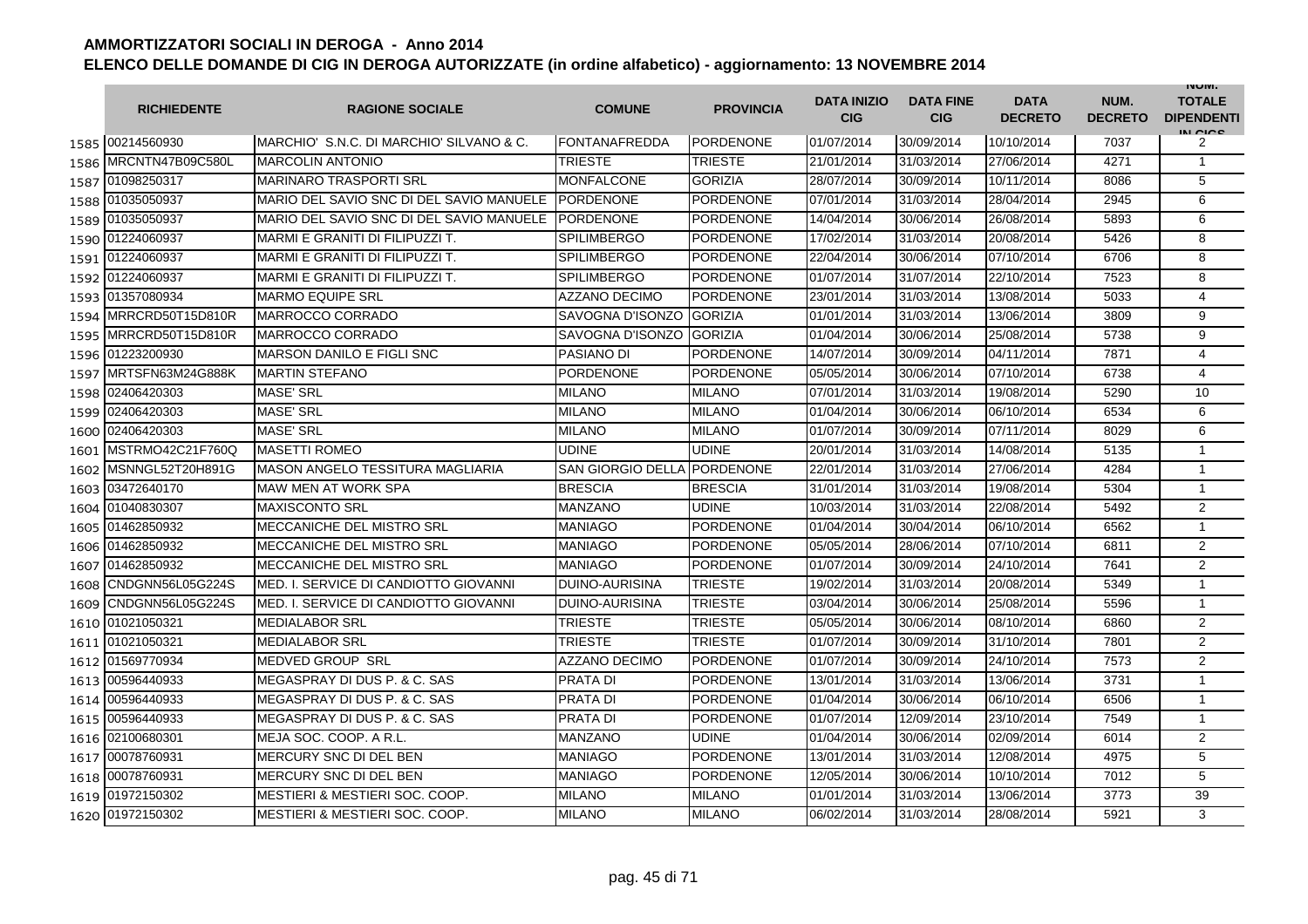|      | <b>RICHIEDENTE</b>    | <b>RAGIONE SOCIALE</b>                    | <b>COMUNE</b>              | <b>PROVINCIA</b> | <b>DATA INIZIO</b><br><b>CIG</b> | <b>DATA FINE</b><br><b>CIG</b> | <b>DATA</b><br><b>DECRETO</b> | NUM.<br><b>DECRETO</b> | <b>INUIVI.</b><br><b>TOTALE</b><br><b>DIPENDENTI</b><br>IN CIGO |
|------|-----------------------|-------------------------------------------|----------------------------|------------------|----------------------------------|--------------------------------|-------------------------------|------------------------|-----------------------------------------------------------------|
|      | 1621 01972150302      | <b>MESTIERI &amp; MESTIERI SOC. COOP.</b> | <b>MILANO</b>              | <b>MILANO</b>    | 01/04/2014                       | 30/06/2014                     | 02/09/2014                    | 6019                   | 18                                                              |
|      | 1622 01972150302      | MESTIERI & MESTIERI SOC. COOP.            | <b>MILANO</b>              | <b>MILANO</b>    | 01/07/2014                       | 31/08/2014                     | 17/10/2014                    | 7349                   | 21                                                              |
|      | 1623 01678400936      | <b>METAL MONTAGGI S.R.L.</b>              | <b>MORSANO AL</b>          | <b>PORDENONE</b> | 01/04/2014                       | 07/06/2014                     | 25/08/2014                    | 5725                   | $\mathbf{1}$                                                    |
|      | 1624 01678400936      | METAL MONTAGGI S.R.L.                     | <b>MORSANO AL</b>          | <b>PORDENONE</b> | 09/06/2014                       | 30/06/2014                     | 08/10/2014                    | 6886                   | $\mathbf{1}$                                                    |
|      | 1625 01678400936      | <b>METAL MONTAGGI S.R.L.</b>              | <b>MORSANO AL</b>          | <b>PORDENONE</b> | 01/07/2014                       | 06/09/2014                     | 10/10/2014                    | 7054                   | $\mathbf{1}$                                                    |
|      | 1626 02077030308      | METAL SERVICE SAS DI BRUNATO OSCAR & C.   | <b>SAN GIORGIO DI</b>      | <b>UDINE</b>     | 13/01/2014                       | 31/03/2014                     | 14/08/2014                    | 5091                   | 5                                                               |
|      | 1627 02077030308      | METAL SERVICE SAS DI BRUNATO OSCAR & C.   | SAN GIORGIO DI             | <b>UDINE</b>     | 01/04/2014                       | 30/06/2014                     | 06/10/2014                    | 6565                   | 4                                                               |
| 1628 | 00232910935           | <b>METALFERRAMENTA SPA</b>                | <b>SAN VITO AL</b>         | <b>PORDENONE</b> | 19/05/2014                       | 30/06/2014                     | 07/10/2014                    | 6829                   | 25                                                              |
|      | 1629 01872590300      | <b>METALSED SNC</b>                       | <b>REMANZACCO</b>          | <b>UDINE</b>     | 24/02/2014                       | 31/03/2014                     | 20/08/2014                    | 5417                   | 9                                                               |
|      | 1630 MTRRCR61D28F356E | <b>METERC RICCARDO</b>                    | PALMANOVA                  | <b>UDINE</b>     | 13/01/2014                       | 31/03/2014                     | 13/08/2014                    | 5009                   | 3                                                               |
| 1631 | MTRRCR61D28F356E      | <b>METERC RICCARDO</b>                    | PALMANOVA                  | <b>UDINE</b>     | 01/04/2014                       | 30/06/2014                     | 25/08/2014                    | 5720                   | 3                                                               |
| 1632 | MTRRCR61D28F356E      | <b>METERC RICCARDO</b>                    | PALMANOVA                  | <b>UDINE</b>     | 01/07/2014                       | 03/08/2014                     | 13/10/2014                    | 7137                   | $\overline{2}$                                                  |
| 1633 | 01250240247           | <b>METRO' SRL</b>                         | CADONEGHE                  | <b>PADOVA</b>    | 07/01/2014                       | 31/03/2014                     | 27/06/2014                    | 4230                   | 3                                                               |
|      | 1634 01250240247      | <b>METRO' SRL</b>                         | CADONEGHE                  | <b>PADOVA</b>    | 01/04/2014                       | 30/06/2014                     | 25/08/2014                    | 5789                   | 3                                                               |
|      | 1635 01250240247      | <b>METRO' SRL</b>                         | CADONEGHE                  | <b>PADOVA</b>    | 01/07/2014                       | 06/09/2014                     | 17/10/2014                    | 7353                   | 3                                                               |
| 1636 | MCHRCH77A17G284H      | <b>MICHELIN ERICH</b>                     | <b>AQUILEIA</b>            | <b>UDINE</b>     | 03/02/2014                       | 31/03/2014                     | 19/08/2014                    | 5335                   | $\mathbf{1}$                                                    |
| 1637 | MCHRCH77A17G284H      | <b>MICHELIN ERICH</b>                     | <b>AQUILEIA</b>            | <b>UDINE</b>     | 01/04/2014                       | 30/06/2014                     | 26/08/2014                    | 5866                   | $\mathbf{1}$                                                    |
|      | 1638 MCHRCH77A17G284H | <b>MICHELIN ERICH</b>                     | <b>AQUILEIA</b>            | <b>UDINE</b>     | 01/07/2014                       | 31/07/2014                     | 30/10/2014                    | 7745                   | 1                                                               |
|      | 1639 00496010315      | MICRA SRL DI PUPIN AMOS E RUBEN           | ROMANS D'ISONZO            | <b>GORIZIA</b>   | 20/01/2014                       | 31/03/2014                     | 27/06/2014                    | 4319                   | $\mathbf{1}$                                                    |
| 1640 | 00496010315           | MICRA SRL DI PUPIN AMOS E RUBEN           | ROMANS D'ISONZO            | <b>GORIZIA</b>   | 01/04/2014                       | 30/06/2014                     | 06/10/2014                    | 6498                   | $\mathbf{1}$                                                    |
|      | 1641 00496010315      | MICRA SRL DI PUPIN AMOS E RUBEN           | ROMANS D'ISONZO            | <b>GORIZIA</b>   | 01/07/2014                       | 31/08/2014                     | 15/10/2014                    | 7240                   | $\mathbf{1}$                                                    |
| 1642 | MGLMRA55D41I403X      | <b>MIGLIORANZA MARIA</b>                  | SESTO AL REGHENA PORDENONE |                  | 20/01/2014                       | 31/03/2014                     | 14/08/2014                    | 5092                   | $\mathbf{1}$                                                    |
| 1643 | MGLMRA55D41I403X      | <b>MIGLIORANZA MARIA</b>                  | SESTO AL REGHENA PORDENONE |                  | 01/04/2014                       | 30/06/2014                     | 25/08/2014                    | 5608                   | $\mathbf{1}$                                                    |
| 1644 | MGLMRA55D41I403X      | <b>MIGLIORANZA MARIA</b>                  | SESTO AL REGHENA PORDENONE |                  | 01/08/2014                       | 30/09/2014                     | 04/11/2014                    | 7912                   | 1                                                               |
| 1645 | 00796130326           | <b>MILAN TUL SNC</b>                      | <b>SAN DORLIGO</b>         | <b>TRIESTE</b>   | 08/01/2014                       | 31/03/2014                     | 13/06/2014                    | 3795                   | $\mathbf{1}$                                                    |
| 1646 | 00796130326           | <b>MILAN TUL SNC</b>                      | <b>SAN DORLIGO</b>         | <b>TRIESTE</b>   | 01/04/2014                       | 30/06/2014                     | 03/10/2014                    | 6439                   | $\mathbf{1}$                                                    |
| 1647 | 00796130326           | <b>MILAN TUL SNC</b>                      | SAN DORLIGO                | <b>TRIESTE</b>   | 01/07/2014                       | 31/08/2014                     | 10/10/2014                    | 7092                   | $\mathbf{1}$                                                    |
| 1648 | 02675560300           | <b>MILLIMETRO SRL</b>                     | <b>CAMPOFORMIDO</b>        | <b>UDINE</b>     | 01/07/2014                       | 30/09/2014                     | 30/10/2014                    | 7753                   | 2                                                               |
|      | 1649 00446000937      | MINATEL IMPIANTI DI MINATEL R. & C. SNC   | SAN VITO AL                | <b>PORDENONE</b> | 03/03/2014                       | 31/03/2014                     | 22/08/2014                    | 5508                   | 2                                                               |
|      | 1650 01349210300      | <b>MININ SRL</b>                          | PORPETTO                   | <b>UDINE</b>     | 02/01/2014                       | 31/03/2014                     | 27/06/2014                    | 4311                   | 28                                                              |
|      | 1651 01349210300      | <b>MININ SRL</b>                          | PORPETTO                   | <b>UDINE</b>     | 01/04/2014                       | 30/06/2014                     | 03/09/2014                    | 6038                   | 28                                                              |
|      | 1652 01349210300      | <b>MININ SRL</b>                          | PORPETTO                   | <b>UDINE</b>     | 15/07/2014                       | 09/08/2014                     | 06/11/2014                    | 7998                   | 29                                                              |
|      | 1653 01349210300      | <b>MININ SRL</b>                          | PORPETTO                   | <b>UDINE</b>     | 26/08/2014                       | 20/09/2014                     | 12/11/2014                    | 8175                   | 29                                                              |
|      | 1654 MIOLCU59T12A530C | <b>MIO LUCIO</b>                          | <b>AZZANO DECIMO</b>       | <b>PORDENONE</b> | 21/07/2014                       | 30/09/2014                     | 28/10/2014                    | 7716                   | 9                                                               |
| 1655 | 00272080300           | <b>MIOTTI SERGIO &amp; C.SNC</b>          | <b>PREMARIACCO</b>         | <b>UDINE</b>     | 13/01/2014                       | 31/03/2014                     | 13/06/2014                    | 3787                   | $\mathbf{1}$                                                    |
| 1656 | 00272080300           | <b>MIOTTI SERGIO &amp; C.SNC</b>          | <b>PREMARIACCO</b>         | <b>UDINE</b>     | 01/04/2014                       | 30/06/2014                     | 25/08/2014                    | 5754                   | $\mathbf{1}$                                                    |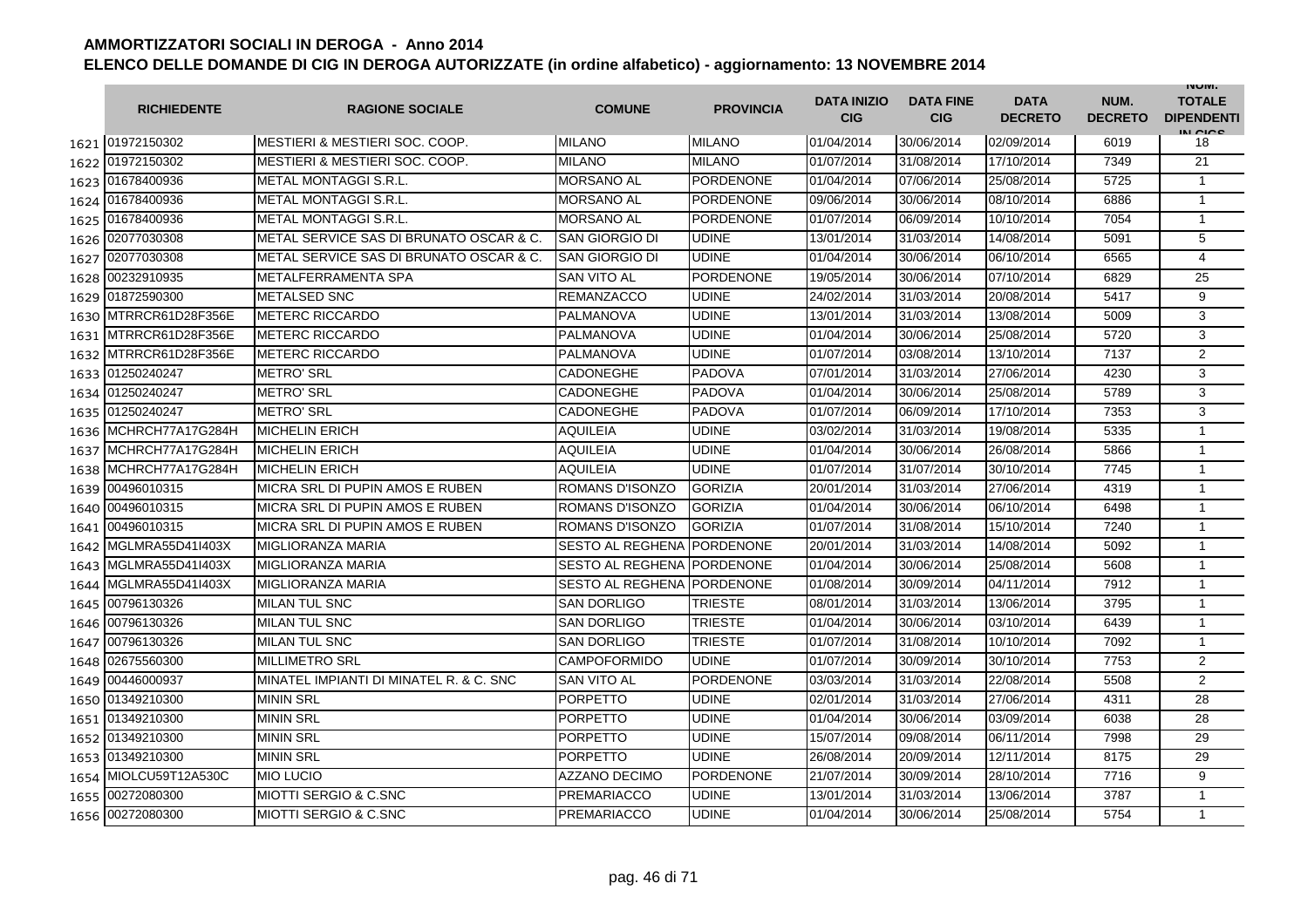|      | <b>RICHIEDENTE</b>      | <b>RAGIONE SOCIALE</b>                     | <b>COMUNE</b>           | <b>PROVINCIA</b> | <b>DATA INIZIO</b><br><b>CIG</b> | <b>DATA FINE</b><br><b>CIG</b> | <b>DATA</b><br><b>DECRETO</b> | NUM.<br><b>DECRETO</b> | <b>INUIVI.</b><br><b>TOTALE</b><br><b>DIPENDENTI</b><br>IN CIGO |
|------|-------------------------|--------------------------------------------|-------------------------|------------------|----------------------------------|--------------------------------|-------------------------------|------------------------|-----------------------------------------------------------------|
|      | 1657 01136500327        | MIT CLIMSERVICE S.N.C. DI F. E D.          | <b>TRIESTE</b>          | <b>TRIESTE</b>   | 16/01/2014                       | 31/03/2014                     | 27/06/2014                    | 4288                   | 2                                                               |
|      | 1658 01136500327        | MIT CLIMSERVICE S.N.C. DI F. E D.          | TRIESTE                 | <b>TRIESTE</b>   | 01/04/2014                       | 30/06/2014                     | 25/08/2014                    | 5724                   | $\overline{2}$                                                  |
|      | 1659 01136500327        | MIT CLIMSERVICE S.N.C. DI F. E D.          | TRIESTE                 | <b>TRIESTE</b>   | 01/07/2014                       | 15/09/2014                     | 08/10/2014                    | 6964                   | $\overline{2}$                                                  |
|      | 1660 01810720308        | MITI 2 SRL                                 | <b>BUTTRIO</b>          | <b>UDINE</b>     | 02/01/2014                       | 31/03/2014                     | 13/06/2014                    | 3746                   | $\mathbf{1}$                                                    |
|      | 1661 01810720308        | MITI 2 SRL                                 | <b>BUTTRIO</b>          | <b>UDINE</b>     | 01/04/2014                       | 30/06/2014                     | 06/10/2014                    | 6581                   | $\mathbf{1}$                                                    |
|      | 1662 01063610313        | MKAPPA IMMOBILIARE S.R.L.                  | <b>GORIZIA</b>          | <b>GORIZIA</b>   | 23/04/2014                       | 30/06/2014                     | 07/10/2014                    | 6691                   | $\mathbf{1}$                                                    |
|      | 1663 01063610313        | MKAPPA IMMOBILIARE S.R.L.                  | <b>GORIZIA</b>          | <b>GORIZIA</b>   | 01/07/2014                       | 30/09/2014                     | 10/10/2014                    | 7105                   | $\mathbf{1}$                                                    |
|      | 1664 01564510301        | MOBILIFICIO ARTIGIANO DI MAIERON           | PALUZZA                 | <b>UDINE</b>     | 07/01/2014                       | 31/03/2014                     | 27/06/2014                    | 4234                   | 5                                                               |
|      | 1665 02115670305        | <b>MOLINARO MANUFATTI SRL</b>              | POZZUOLO DEL            | <b>UDINE</b>     | 10/02/2014                       | 31/03/2014                     | 20/08/2014                    | 5398                   | $\mathbf{1}$                                                    |
| 1666 | MNDDTL67C66Z700B        | <b>MONDO DONATELLA</b>                     | MUGGIA                  | <b>TRIESTE</b>   | 13/01/2014                       | 31/03/2014                     | 18/08/2014                    | 5247                   | $\mathbf{1}$                                                    |
| 1667 | MNDDTL67C66Z700B        | <b>MONDO DONATELLA</b>                     | MUGGIA                  | <b>TRIESTE</b>   | 01/04/2014                       | 30/06/2014                     | 02/09/2014                    | 5994                   | 1                                                               |
| 1668 | MNDDTL67C66Z700B        | <b>MONDO DONATELLA</b>                     | MUGGIA                  | <b>TRIESTE</b>   | 01/08/2014                       | 30/09/2014                     | 07/11/2014                    | 8028                   | $\mathbf{1}$                                                    |
| 1669 | 01098910324             | <b>MONTICOLO SERGIO</b>                    | TRIESTE                 | <b>TRIESTE</b>   | 23/07/2014                       | 30/09/2014                     | 07/11/2014                    | 8005                   | 9                                                               |
| 1670 | MRNMCM76P28L872R        | <b>MORANDINI MIRCO MATTEO</b>              | REMANZACCO              | <b>UDINE</b>     | 20/01/2014                       | 31/03/2014                     | 14/08/2014                    | 5131                   | $\mathbf{1}$                                                    |
| 1671 | MRNMCM76P28L872R        | <b>MORANDINI MIRCO MATTEO</b>              | <b>REMANZACCO</b>       | <b>UDINE</b>     | 01/04/2014                       | 30/06/2014                     | 06/10/2014                    | 6495                   | $\mathbf{1}$                                                    |
| 1672 | MRNMCM76P28L872R        | <b>MORANDINI MIRCO MATTEO</b>              | <b>REMANZACCO</b>       | <b>UDINE</b>     | 01/07/2014                       | 31/07/2014                     | 28/10/2014                    | 7691                   | $\mathbf{1}$                                                    |
|      | 1673 MRLFST65R02I403C   | MORELLO IMPIANTI DI MORELLO FAUSTO         | <b>ZOPPOLA</b>          | <b>PORDENONE</b> | 01/07/2014                       | 30/09/2014                     | 10/10/2014                    | 7058                   | 3                                                               |
|      | 1674 MRTSFN65C09G642N   | <b>MORETTI STEFANO</b>                     | <b>FONTANAFREDDA</b>    | <b>PORDENONE</b> | 03/02/2014                       | 31/03/2014                     | 19/08/2014                    | 5334                   | 1                                                               |
|      | 1675 MRTSFN65C09G642N   | <b>MORETTI STEFANO</b>                     | <b>FONTANAFREDDA</b>    | <b>PORDENONE</b> | 10/04/2014                       | 30/06/2014                     | 07/10/2014                    | 6677                   | $\mathbf{1}$                                                    |
|      | 1676 MRNBDR78M24Z160K   | MORINA BEDRI IMPRESA EDILE NY STYLE        | <b>UDINE</b>            | <b>UDINE</b>     | 05/05/2014                       | 30/06/2014                     | 07/10/2014                    | 6821                   | $\mathbf{1}$                                                    |
| 1677 | MRNBDR78M24Z160K        | <b>MORINA BEDRI IMPRESA EDILE NY STYLE</b> | UDINE                   | <b>UDINE</b>     | 01/07/2014                       | 30/09/2014                     | 04/11/2014                    | 7900                   | $\mathbf{1}$                                                    |
| 1678 | MRODRN42P17G888Y        | <b>MORO ADRIANO</b>                        | <b>CORDENONS</b>        | <b>PORDENONE</b> | 03/02/2014                       | 07/03/2014                     | 18/08/2014                    | 5252                   | $\mathbf{1}$                                                    |
| 1679 | MRODRN42P17G888Y        | <b>MORO ADRIANO</b>                        | <b>CORDENONS</b>        | <b>PORDENONE</b> | 10/03/2014                       | 31/03/2014                     | 25/08/2014                    | 5588                   | $\mathbf{1}$                                                    |
| 1680 | 02692050368             | MORRA COSTRUZIONI SRL - SOCIETA'           | <b>MODENA</b>           | <b>MODENA</b>    | 01/01/2014                       | 29/03/2014                     | 11/06/2014                    | 3625                   | 3                                                               |
| 1681 | 02692050368             | MORRA COSTRUZIONI SRL - SOCIETA'           | <b>MODENA</b>           | <b>MODENA</b>    | 31/03/2014                       | 28/06/2014                     | 06/10/2014                    | 6505                   | 3                                                               |
| 1682 | 00591500327             | <b>MOTO SHOP DUE SRL</b>                   | <b>TRIESTE</b>          | <b>TRIESTE</b>   | 20/01/2014                       | 31/03/2014                     | 13/08/2014                    | 5068                   | $\mathbf{1}$                                                    |
| 1683 | 00535720312             | MOTORCYCLE STORE SNC DI MAURI DAVIDE E     | <b>GORIZIA</b>          | <b>GORIZIA</b>   | 16/01/2014                       | 31/03/2014                     | 13/08/2014                    | 5016                   | $\mathbf{1}$                                                    |
| 1684 | 00969250323             | <b>MOVEST SRL</b>                          | TRIESTE                 | <b>TRIESTE</b>   | 03/03/2014                       | 29/03/2014                     | 25/08/2014                    | 5581                   | 3                                                               |
| 1685 | 00969250323             | <b>MOVEST SRL</b>                          | TRIESTE                 | <b>TRIESTE</b>   | 01/04/2014                       | 30/06/2014                     | 06/10/2014                    | 6596                   | $\overline{4}$                                                  |
| 1686 | 00969250323             | <b>MOVEST SRL</b>                          | TRIESTE                 | <b>TRIESTE</b>   | 01/07/2014                       | 30/09/2014                     | 30/10/2014                    | 7755                   | 3                                                               |
|      | 1687 00811590322        | <b>MOVITER SRL</b>                         | <b>TRIESTE</b>          | <b>TRIESTE</b>   | 01/01/2014                       | 15/02/2014                     | 13/06/2014                    | 3715                   | $\overline{2}$                                                  |
|      | 1688 01879950309        | NADALUTTI IVALDI & C. SNC                  | <b>MANZANO</b>          | <b>UDINE</b>     | 09/06/2014                       | 28/06/2014                     | 08/10/2014                    | 6948                   | 2                                                               |
|      | 1689 NGSLCU64A16L195N   | NAGOSTINIS PLACIDO DI LUCIO NAGOSTINIS     | <b>VILLA SANTINA</b>    | <b>UDINE</b>     | 27/01/2014                       | 31/03/2014                     | 18/08/2014                    | 5210                   | $\overline{4}$                                                  |
|      | 1690   NGSLCU64A16L195N | NAGOSTINIS PLACIDO DI LUCIO NAGOSTINIS     | <b>VILLA SANTINA</b>    | <b>UDINE</b>     | 01/04/2014                       | 30/06/2014                     | 25/08/2014                    | 5714                   | 4                                                               |
|      | 1691 NRDTLD40C28I404B   | NARDIN TULLIO ADRIANO                      | SAN VITO AL TORRE       | <b>UDINE</b>     | 10/02/2014                       | 31/03/2014                     | 20/08/2014                    | 5362                   | $\overline{2}$                                                  |
| 1692 | NRDTLD40C28I404B        | NARDIN TULLIO ADRIANO                      | SAN VITO AL TORRE UDINE |                  | 01/04/2014                       | 30/06/2014                     | 26/08/2014                    | 5858                   | $\overline{2}$                                                  |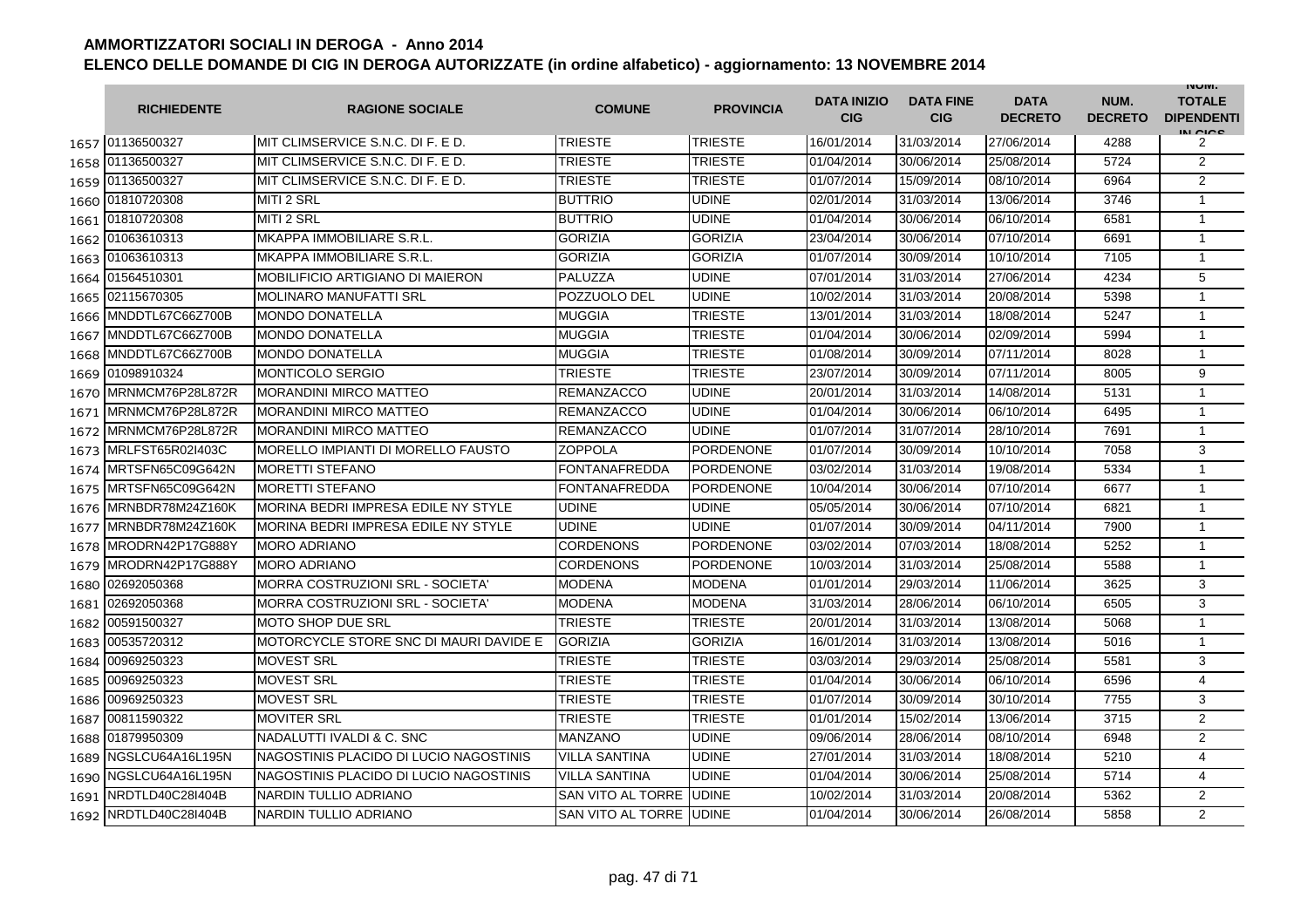|      | <b>RICHIEDENTE</b>    | <b>RAGIONE SOCIALE</b>                   | <b>COMUNE</b>           | <b>PROVINCIA</b> | <b>DATA INIZIO</b><br><b>CIG</b> | <b>DATA FINE</b><br><b>CIG</b> | <b>DATA</b><br><b>DECRETO</b> | NUM.<br><b>DECRETO</b> | <b>INUIVI.</b><br><b>TOTALE</b><br><b>DIPENDENTI</b><br>IN CIGO |
|------|-----------------------|------------------------------------------|-------------------------|------------------|----------------------------------|--------------------------------|-------------------------------|------------------------|-----------------------------------------------------------------|
|      | 1693 NRDTLD40C28I404B | NARDIN TULLIO ADRIANO                    | SAN VITO AL TORRE UDINE |                  | 07/07/2014                       | 08/08/2014                     | 31/10/2014                    | 7822                   | 2                                                               |
|      | 1694 01787010303      | NARDINI LUIGI & C. SNC                   | <b>RIVIGNANO</b>        | <b>UDINE</b>     | 17/02/2014                       | 29/03/2014                     | 20/08/2014                    | 5419                   | 14                                                              |
|      | 1695 01787010303      | NARDINI LUIGI & C. SNC                   | <b>RIVIGNANO</b>        | <b>UDINE</b>     | 01/04/2014                       | 30/06/2014                     | 25/08/2014                    | 5801                   | 14                                                              |
|      | 1696 01787010303      | NARDINI LUIGI & C. SNC                   | <b>RIVIGNANO</b>        | <b>UDINE</b>     | 01/07/2014                       | 30/09/2014                     | 17/10/2014                    | 7359                   | 14                                                              |
|      | 1697 00267680320      | NATURSTUDIO PICCOLA SCARL                | TRIESTE                 | <b>TRIESTE</b>   | 01/01/2014                       | 31/03/2014                     | 13/06/2014                    | 3768                   | 3                                                               |
|      | 1698 00267680320      | NATURSTUDIO PICCOLA SCARL                | <b>TRIESTE</b>          | <b>TRIESTE</b>   | 01/04/2014                       | 30/06/2014                     | 02/09/2014                    | 5980                   | 3                                                               |
|      | 1699 00267680320      | NATURSTUDIO PICCOLA SCARL                | <b>TRIESTE</b>          | <b>TRIESTE</b>   | 01/07/2014                       | 30/09/2014                     | 10/10/2014                    | 7102                   | 3                                                               |
|      | 1700 01870740303      | <b>NAUTIMARKET SRL</b>                   | CARLINO                 | <b>UDINE</b>     | 07/01/2014                       | 29/03/2014                     | 10/06/2014                    | 3589                   | $\overline{4}$                                                  |
|      | 1701 01201820931      | NETO SAS DI SCOTTA' GIUSEPPE & C         | ROVEREDO IN             | <b>PORDENONE</b> | 10/01/2014                       | 31/03/2014                     | 12/08/2014                    | 4986                   | $\mathbf{1}$                                                    |
|      | 1702 01201820931      | NETO SAS DI SCOTTA' GIUSEPPE & C         | ROVEREDO IN             | <b>PORDENONE</b> | 01/04/2014                       | 30/06/2014                     | 26/08/2014                    | 5890                   | $\mathbf{1}$                                                    |
|      | 1703 01201820931      | NETO SAS DI SCOTTA' GIUSEPPE & C         | ROVEREDO IN             | <b>PORDENONE</b> | 01/07/2014                       | 31/08/2014                     | 28/10/2014                    | 7719                   | $\mathbf{1}$                                                    |
|      | 1704 01077960316      | <b>NEW LIFE SRL</b>                      | DOLEGNA DEL             | <b>GORIZIA</b>   | 14/01/2014                       | 28/02/2014                     | 12/08/2014                    | 4973                   | $\mathbf{1}$                                                    |
| 1705 | 01533490932           | <b>NEW TERM TECNOLOGY SRL</b>            | <b>SAN VITO AL</b>      | <b>PORDENONE</b> | 03/02/2014                       | 31/03/2014                     | 28/08/2014                    | 5915                   | 3                                                               |
| 1706 | 01533490932           | NEW TERM TECNOLOGY SRL                   | <b>SAN VITO AL</b>      | <b>PORDENONE</b> | 01/04/2014                       | 31/05/2014                     | 02/09/2014                    | 6010                   | 3                                                               |
|      | 1707 01533490932      | NEW TERM TECNOLOGY SRL                   | <b>SAN VITO AL</b>      | <b>PORDENONE</b> | 01/06/2014                       | 30/06/2014                     | 16/10/2014                    | 7292                   | $\mathbf{1}$                                                    |
| 1708 | 00252660303           | NICOLOSO SCAVI SNC                       | <b>BUJA</b>             | <b>UDINE</b>     | 03/03/2014                       | 31/03/2014                     | 06/10/2014                    | 6485                   | $\mathbf{1}$                                                    |
| 1709 | 00252660303           | NICOLOSO SCAVI SNC                       | <b>BUJA</b>             | <b>UDINE</b>     | 01/04/2014                       | 30/06/2014                     | 06/10/2014                    | 6484                   | $\mathbf{1}$                                                    |
|      | 1710 00252660303      | NICOLOSO SCAVI SNC                       | <b>BUJA</b>             | <b>UDINE</b>     | 01/07/2014                       | 31/07/2014                     | 21/10/2014                    | 7489                   | $\mathbf{1}$                                                    |
|      | 1711 01835900307      | NIK AUTOTRASPORTI DI NICASTRI MAURO & C. | <b>SAN GIOVANNI AL</b>  | <b>UDINE</b>     | 16/01/2014                       | 31/03/2014                     | 27/06/2014                    | 4268                   | 3                                                               |
|      | 1712 01835900307      | NIK AUTOTRASPORTI DI NICASTRI MAURO & C. | <b>SAN GIOVANNI AL</b>  | <b>UDINE</b>     | 08/04/2014                       | 30/06/2014                     | 10/10/2014                    | 7014                   | 3                                                               |
|      | 1713 01125780328      | <b>NINETUR SRL</b>                       | <b>TRIESTE</b>          | <b>TRIESTE</b>   | 02/01/2014                       | 31/03/2014                     | 13/06/2014                    | 3698                   | $\mathbf{1}$                                                    |
|      | 1714 00950920306      | <b>NOBILE IMPIANTI SRL</b>               | SAN GIORGIO DI          | <b>UDINE</b>     | 07/01/2014                       | 31/03/2014                     | 27/06/2014                    | 4308                   | 8                                                               |
|      | 1715 00182090936      | NONCELLO TENDE SNC DI FALOMO ITALO & C   | ROVEREDO IN             | <b>PORDENONE</b> | 27/01/2014                       | 31/03/2014                     | 19/08/2014                    | 5283                   | 5                                                               |
|      | 1716 00182090936      | NONCELLO TENDE SNC DI FALOMO ITALO & C   | ROVEREDO IN             | <b>PORDENONE</b> | 04/08/2014                       | 30/09/2014                     | 07/11/2014                    | 8020                   | 5                                                               |
| 1717 | 01160200935           | <b>NONCELLO VIAGGI SRL</b>               | <b>CORDENONS</b>        | <b>PORDENONE</b> | 02/01/2014                       | 31/03/2014                     | 28/04/2014                    | 2948                   | $\mathbf{1}$                                                    |
|      | 1718 01709500308      | NORD EST CONGRESSI S.R.L.                | UDINE                   | <b>UDINE</b>     | 15/05/2014                       | 30/06/2014                     | 07/10/2014                    | 6833                   | $\overline{2}$                                                  |
|      | 1719 02109830303      | NORTH EAST CONSULTING SRL                | UDINE                   | <b>UDINE</b>     | 02/01/2014                       | 31/03/2014                     | 11/06/2014                    | 3616                   | $\mathbf{1}$                                                    |
|      | 1720 00102810934      | NOSELLA & MINUZZI S.N.C.                 | <b>PORDENONE</b>        | <b>PORDENONE</b> | 22/04/2014                       | 30/06/2014                     | 07/10/2014                    | 6740                   | $\mathbf{1}$                                                    |
| 1721 | 02048190306           | NOVA EURO SAS DI SANT FABRIZIO           | SAN GIOVANNI AL         | <b>UDINE</b>     | 02/07/2014                       | 30/09/2014                     | 28/10/2014                    | 7711                   | 3                                                               |
|      | 1722 01940840307      | NOVALEGNO SRL                            | AMPEZZO                 | <b>UDINE</b>     | 03/02/2014                       | 31/03/2014                     | 20/08/2014                    | 5375                   | 10                                                              |
|      | 1723 01281410934      | NUOVA ELEKTRA DI BATTAIN E C. SNC        | <b>CORDOVADO</b>        | PORDENONE        | 03/03/2014                       | 31/03/2014                     | 22/08/2014                    | 5502                   | $\mathbf{1}$                                                    |
|      | 1724 CLDLRA80A62L424A | NUOVA G.M. DI CLAUDIO LARA               | <b>TRIESTE</b>          | <b>TRIESTE</b>   | 01/07/2014                       | 30/09/2014                     | 08/10/2014                    | 6972                   | 2                                                               |
|      | 1725 00465040301      | <b>NUOVA LINEA SRL</b>                   | <b>BICINICCO</b>        | <b>UDINE</b>     | 10/06/2014                       | 30/06/2014                     | 08/10/2014                    | 6896                   | $\overline{2}$                                                  |
|      | 1726 00465040301      | <b>NUOVA LINEA SRL</b>                   | <b>BICINICCO</b>        | <b>UDINE</b>     | 01/07/2014                       | 08/08/2014                     | 10/10/2014                    | 7055                   | $\overline{2}$                                                  |
|      | 1727 01344470305      | NUOVA SALDOTERMICA SAS DI FABBRONI       | LATISANA                | <b>UDINE</b>     | 07/04/2014                       | 30/06/2014                     | 25/08/2014                    | 5565                   | 4                                                               |
|      | 1728 01344470305      | NUOVA SALDOTERMICA SAS DI FABBRONI       | LATISANA                | <b>UDINE</b>     | 07/07/2014                       | 30/09/2014                     | 21/10/2014                    | 7493                   | $\overline{\mathbf{4}}$                                         |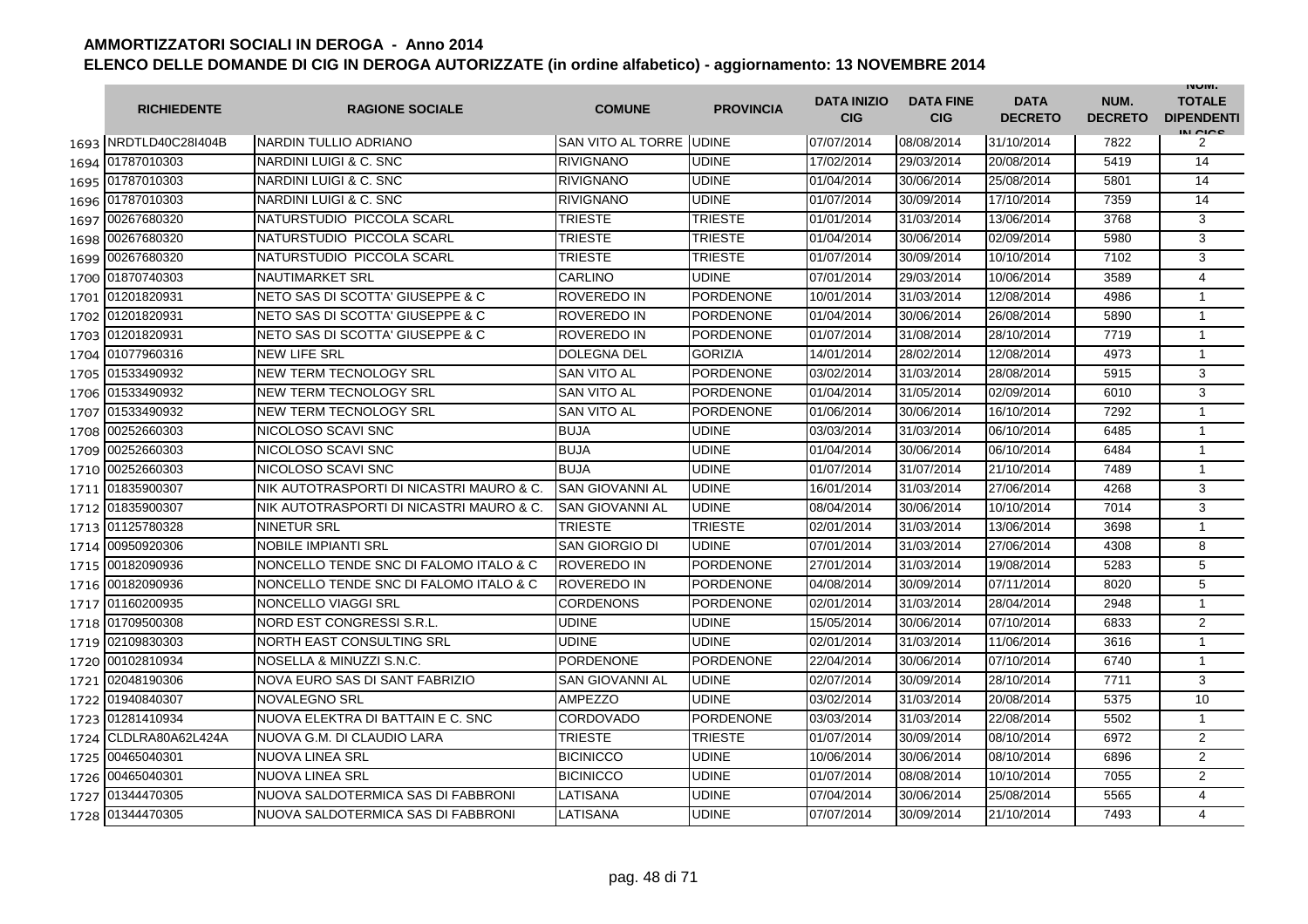|      | <b>RICHIEDENTE</b>      | <b>RAGIONE SOCIALE</b>                       | <b>COMUNE</b>      | <b>PROVINCIA</b> | <b>DATA INIZIO</b><br><b>CIG</b> | <b>DATA FINE</b><br><b>CIG</b> | <b>DATA</b><br><b>DECRETO</b> | NUM.<br><b>DECRETO</b> | <b>INUIVI.</b><br><b>TOTALE</b><br><b>DIPENDENTI</b><br>IN CICS |
|------|-------------------------|----------------------------------------------|--------------------|------------------|----------------------------------|--------------------------------|-------------------------------|------------------------|-----------------------------------------------------------------|
|      | 1729 01136820360        | NUOVA SIDERTRANS S.R.L.                      | <b>TRIESTE</b>     | <b>TRIESTE</b>   | 01/02/2014                       | 31/03/2014                     | 18/08/2014                    | 5188                   | 1                                                               |
|      | 1730 01136820360        | NUOVA SIDERTRANS S.R.L.                      | TRIESTE            | <b>TRIESTE</b>   | 01/04/2014                       | 30/06/2014                     | 25/08/2014                    | 5561                   | 2                                                               |
| 1731 | FSSMLI59A08E889F        | NUOVA TERMOIDRAULICA DI FASSETTA M.          | <b>MONTEREALE</b>  | <b>PORDENONE</b> | 13/02/2014                       | 31/03/2014                     | 20/08/2014                    | 5429                   | $\mathbf{1}$                                                    |
| 1732 | FSSMLI59A08E889F        | NUOVA TERMOIDRAULICA DI FASSETTA M.          | <b>MONTEREALE</b>  | <b>PORDENONE</b> | 01/04/2014                       | 30/06/2014                     | 06/10/2014                    | 6587                   | $\mathbf{1}$                                                    |
|      | 1733   FSSMLI59A08E889F | INUOVA TERMOIDRAULICA DI FASSETTA M.         | MONTEREALE         | <b>PORDENONE</b> | 07/07/2014                       | 30/09/2014                     | 24/10/2014                    | 7638                   | $\mathbf{1}$                                                    |
|      | 1734 01177520937        | NUOVASIDER SRL                               | <b>SAN QUIRINO</b> | <b>PORDENONE</b> | 07/01/2014                       | 31/03/2014                     | 13/08/2014                    | 5079                   | $\overline{2}$                                                  |
|      | 1735 01177520937        | NUOVASIDER SRL                               | <b>SAN QUIRINO</b> | <b>PORDENONE</b> | 01/04/2014                       | 30/06/2014                     | 02/09/2014                    | 5988                   | $\overline{2}$                                                  |
|      | 1736 00154330310        | O.F.G.OFFICINE FRIUL GORIZIANE SCRL          | <b>GORIZIA</b>     | <b>GORIZIA</b>   | 07/01/2014                       | 31/03/2014                     | 12/08/2014                    | 4932                   | $\overline{7}$                                                  |
| 1737 | 00154330310             | O.F.G.OFFICINE FRIUL GORIZIANE SCRL          | <b>GORIZIA</b>     | <b>GORIZIA</b>   | 07/04/2014                       | 30/06/2014                     | 26/08/2014                    | 5811                   | $\overline{7}$                                                  |
| 1738 | 00154330310             | O.F.G.OFFICINE FRIUL GORIZIANE SCRL          | <b>GORIZIA</b>     | <b>GORIZIA</b>   | 01/07/2014                       | 06/08/2014                     | 15/10/2014                    | 7255                   | $\overline{7}$                                                  |
| 1739 | 01207600303             | O.M.F. DI GIOVANATTO MAURIZIO & MASOTTI      | <b>BUTTRIO</b>     | <b>UDINE</b>     | 06/05/2014                       | 30/06/2014                     | 07/10/2014                    | 6824                   | 5                                                               |
|      | 1740 00122340938        | O.M.G. S.N.C.                                | SEQUALS            | <b>PORDENONE</b> | 07/01/2014                       | 31/03/2014                     | 13/06/2014                    | 3713                   | 8                                                               |
| 1741 | 00122340938             | O.M.G. S.N.C.                                | <b>SEQUALS</b>     | <b>PORDENONE</b> | 03/06/2014                       | 30/06/2014                     | 08/10/2014                    | 6900                   | 5                                                               |
|      | 1742 00122340938        | O.M.G. S.N.C.                                | <b>SEQUALS</b>     | <b>PORDENONE</b> | 21/07/2014                       | 30/09/2014                     | 31/10/2014                    | 7790                   | $\overline{6}$                                                  |
|      | 1743 02172730307        | O.M.P. DI LIZZI STEFANO & C. SAS             | <b>FAGAGNA</b>     | <b>UDINE</b>     | 03/03/2014                       | 31/03/2014                     | 25/08/2014                    | 5529                   | $\mathbf{1}$                                                    |
| 1744 | 02172730307             | O.M.P. DI LIZZI STEFANO & C. SAS             | <b>FAGAGNA</b>     | <b>UDINE</b>     | 11/04/2014                       | 30/06/2014                     | 07/10/2014                    | 6669                   | $\mathbf{1}$                                                    |
| 1745 | 02172730307             | O.M.P. DI LIZZI STEFANO & C. SAS             | <b>FAGAGNA</b>     | <b>UDINE</b>     | 01/07/2014                       | 08/08/2014                     | 20/10/2014                    | 7444                   | $\mathbf{1}$                                                    |
| 1746 | 00031070311             | O.R.M.E. S.R.L.                              | <b>GORIZIA</b>     | <b>GORIZIA</b>   | 03/06/2014                       | 30/06/2014                     | 08/10/2014                    | 6922                   | 5                                                               |
| 1747 | 05510281008             | OBIETTIVO LAVORO SPA                         | <b>MILANO</b>      | <b>MILANO</b>    | 17/02/2014                       | 22/02/2014                     | 28/08/2014                    | 5930                   | 4                                                               |
| 1748 | 05510281008             | OBIETTIVO LAVORO SPA                         | <b>MILANO</b>      | <b>MILANO</b>    | 10/03/2014                       | 22/03/2014                     | 28/08/2014                    | 5938                   | 3                                                               |
| 1749 | 05510281008             | OBIETTIVO LAVORO SPA                         | <b>MILANO</b>      | <b>MILANO</b>    | 21/04/2014                       | 03/05/2014                     | 08/10/2014                    | 6853                   | 4                                                               |
|      | 1750 05510281008        | OBIETTIVO LAVORO SPA                         | MILANO             | <b>MILANO</b>    | 26/05/2014                       | 31/05/2014                     | 10/10/2014                    | 7070                   | $\overline{2}$                                                  |
| 1751 | 05510281008             | OBIETTIVO LAVORO SPA                         | MILANO             | <b>MILANO</b>    | 01/07/2014                       | 05/07/2014                     | 17/10/2014                    | 7345                   | $\mathbf{1}$                                                    |
|      | 1752 02096530304        | <b>OC.CA SRL</b>                             | PRATO CARNICO      | <b>UDINE</b>     | 07/01/2014                       | 31/03/2014                     | 27/06/2014                    | 4309                   | 3                                                               |
|      | 1753 02581800303        | <b>ODOMED SRL</b>                            | <b>UDINE</b>       | <b>UDINE</b>     | 13/01/2014                       | 31/03/2014                     | 28/04/2014                    | 2956                   | $\overline{7}$                                                  |
|      | 1754 02581800303        | <b>ODOMED SRL</b>                            | <b>UDINE</b>       | <b>UDINE</b>     | 01/04/2014                       | 30/06/2014                     | 25/08/2014                    | 5615                   | $\overline{7}$                                                  |
| 1755 | 02581800303             | <b>ODOMED SRL</b>                            | <b>UDINE</b>       | <b>UDINE</b>     | 01/07/2014                       | 31/07/2014                     | 08/10/2014                    | 6966                   | $\overline{7}$                                                  |
|      | 1756 DNTGRG53D26E098X   | OFF. MECC. "DONATI ALDO" DI DONATI GIORGIO I | <b>GORIZIA</b>     | <b>GORIZIA</b>   | 27/01/2014                       | 31/03/2014                     | 18/08/2014                    | 5232                   | 5                                                               |
| 1757 | DNTGRG53D26E098X        | OFF. MECC. "DONATI ALDO" DI DONATI GIORGIO   | <b>GORIZIA</b>     | <b>GORIZIA</b>   | 01/04/2014                       | 30/06/2014                     | 26/08/2014                    | 5810                   | 5                                                               |
| 1758 | DNTGRG53D26E098X        | OFF. MECC. "DONATI ALDO" DI DONATI GIORGIO   | <b>GORIZIA</b>     | <b>GORIZIA</b>   | 01/07/2014                       | 31/07/2014                     | 13/10/2014                    | 7146                   | 5                                                               |
| 1759 | DNTGRG53D26E098X        | OFF, MECC. "DONATI ALDO" DI DONATI GIORGIO   | <b>GORIZIA</b>     | <b>GORIZIA</b>   | 01/09/2014                       | 30/09/2014                     | 13/10/2014                    | 7145                   | 5                                                               |
| 1760 | 01032200931             | OFFICINA DE RE GIUSEPPE DI DE RE GIOVANNI    | <b>SACILE</b>      | <b>PORDENONE</b> | 13/01/2014                       | 31/03/2014                     | 27/06/2014                    | 4276                   | 3                                                               |
| 1761 | 01032200931             | OFFICINA DE RE GIUSEPPE DI DE RE GIOVANNI    | <b>SACILE</b>      | <b>PORDENONE</b> | 01/04/2014                       | 30/06/2014                     | 06/10/2014                    | 6477                   | $\overline{2}$                                                  |
|      | 1762 01032200931        | OFFICINA DE RE GIUSEPPE DI DE RE GIOVANNI    | <b>SACILE</b>      | <b>PORDENONE</b> | 01/07/2014                       | 31/07/2014                     | 17/10/2014                    | 7334                   | 2                                                               |
|      | 1763 01729420305        | OFFICINA FRIULANA DIESEL SRL                 | <b>SAN VITO AL</b> | <b>PORDENONE</b> | 01/05/2014                       | 30/06/2014                     | 07/10/2014                    | 6755                   | 12                                                              |
|      | 1764 01729420305        | OFFICINA FRIULANA DIESEL SRL                 | <b>SAN VITO AL</b> | <b>PORDENONE</b> | 01/07/2014                       | 30/09/2014                     | 31/10/2014                    | 7786                   | 12                                                              |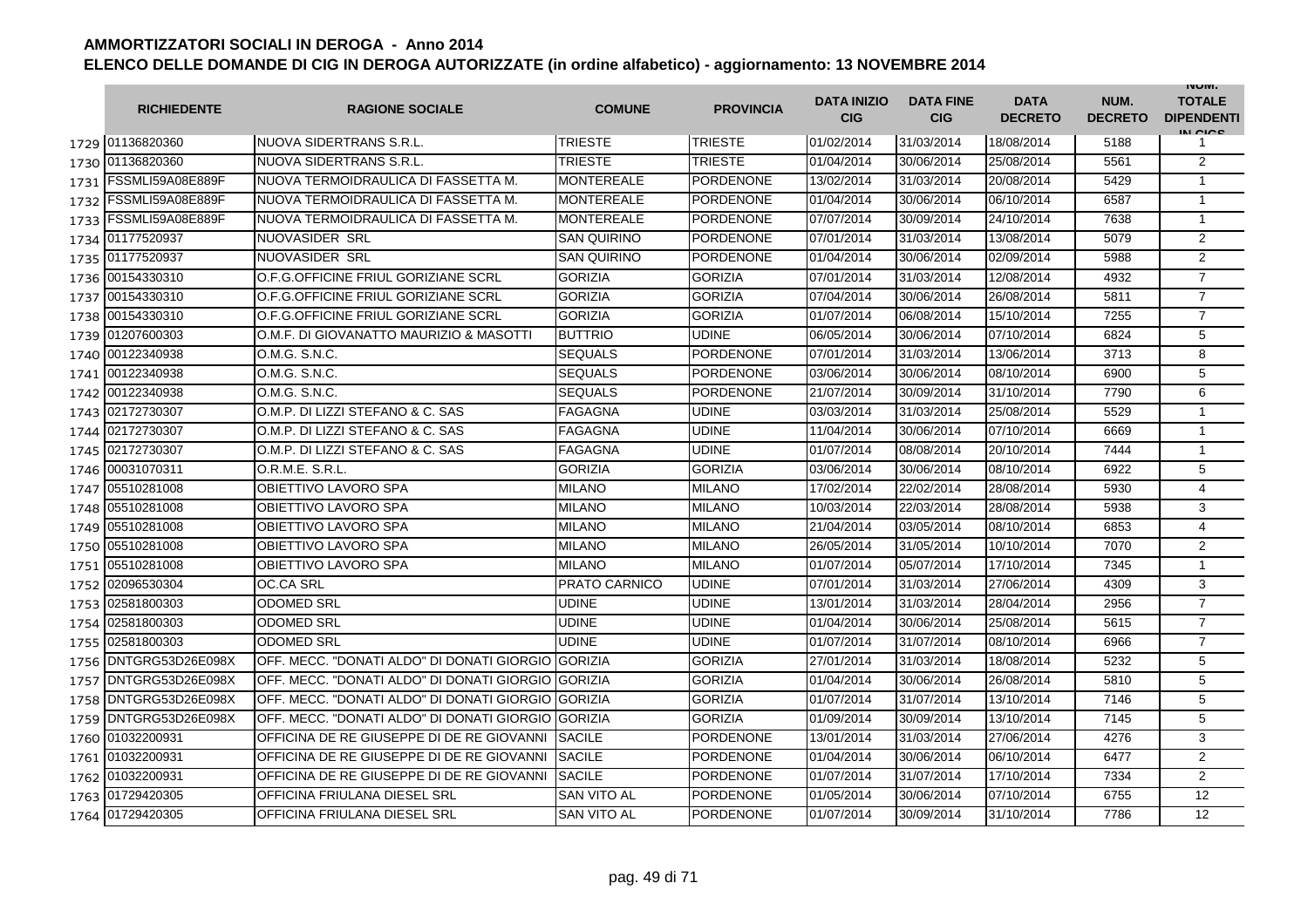|      | <b>RICHIEDENTE</b>    | <b>RAGIONE SOCIALE</b>                                  | <b>COMUNE</b>          | <b>PROVINCIA</b> | <b>DATA INIZIO</b><br><b>CIG</b> | <b>DATA FINE</b><br><b>CIG</b> | <b>DATA</b><br><b>DECRETO</b> | NUM.<br><b>DECRETO</b> | <b>INUIVI.</b><br><b>TOTALE</b><br><b>DIPENDENTI</b><br>IN CICE |
|------|-----------------------|---------------------------------------------------------|------------------------|------------------|----------------------------------|--------------------------------|-------------------------------|------------------------|-----------------------------------------------------------------|
|      | 1765 PLLGNN32M15B665D | OFFICINA MECCANICA G.APOLLONIO                          | <b>MONFALCONE</b>      | GORIZIA          | 13/01/2014                       | 31/03/2014                     | 13/08/2014                    | 5030                   | 9                                                               |
|      | 1766 PLLGNN32M15B665D | OFFICINA MECCANICA G.APOLLONIO                          | <b>MONFALCONE</b>      | <b>GORIZIA</b>   | 14/04/2014                       | 30/06/2014                     | 07/10/2014                    | 6731                   | 9                                                               |
|      | 1767 01223780931      | OFFICINA MECCANICA ROVER DI ROVER LIVIO & FONTANAFREDDA |                        | <b>PORDENONE</b> | 03/02/2014                       | 31/03/2014                     | 18/08/2014                    | 5231                   | 3                                                               |
|      | 1768 01223780931      | OFFICINA MECCANICA ROVER DI ROVER LIVIO & FONTANAFREDDA |                        | <b>PORDENONE</b> | 01/04/2014                       | 30/06/2014                     | 25/08/2014                    | 5708                   | 3                                                               |
|      | 1769 01223780931      | OFFICINA MECCANICA ROVER DI ROVER LIVIO & FONTANAFREDDA |                        | <b>PORDENONE</b> | 01/07/2014                       | 30/09/2014                     | 15/10/2014                    | 7264                   | 3                                                               |
|      | 1770 00984320325      | <b>OFFICINE BELLETTI SRL</b>                            | <b>TRIESTE</b>         | <b>TRIESTE</b>   | 21/07/2014                       | 30/09/2014                     | 10/11/2014                    | 8049                   | $\overline{4}$                                                  |
|      | 1771 01223540939      | OFFICINE ONGARO SNC DI ONGARO DARIO                     | <b>MONTEREALE</b>      | <b>PORDENONE</b> | 10/02/2014                       | 31/03/2014                     | 20/08/2014                    | 5355                   | 5                                                               |
|      | 1772 01223540939      | OFFICINE ONGARO SNC DI ONGARO DARIO                     | <b>MONTEREALE</b>      | <b>PORDENONE</b> | 01/04/2014                       | 30/06/2014                     | 06/10/2014                    | 6586                   | 5                                                               |
|      | 1773 01223540939      | OFFICINE ONGARO SNC DI ONGARO DARIO                     | <b>MONTEREALE</b>      | <b>PORDENONE</b> | 01/07/2014                       | 30/09/2014                     | 24/10/2014                    | 7579                   | 8                                                               |
|      | 1774 01516070305      | <b>OMNIA NAUTICA SAS</b>                                | <b>AQUILEIA</b>        | <b>UDINE</b>     | 07/01/2014                       | 16/03/2014                     | 13/06/2014                    | 3778                   | 4                                                               |
| 1775 | 13343690155           | <b>OPENJOBMETIS SPA</b>                                 | <b>MILANO</b>          | <b>MILANO</b>    | 07/01/2014                       | 22/02/2014                     | 27/06/2014                    | 4295                   | 3                                                               |
| 1776 | 13343690155           | <b>OPENJOBMETIS SPA</b>                                 | MILANO                 | <b>MILANO</b>    | 07/01/2014                       | 28/03/2014                     | 27/06/2014                    | 4294                   | 4                                                               |
| 1777 | 13343690155           | <b>OPENJOBMETIS SPA</b>                                 | MILANO                 | <b>MILANO</b>    | 07/01/2014                       | 31/01/2014                     | 27/06/2014                    | 4293                   | 11                                                              |
| 1778 | 13343690155           | <b>OPENJOBMETIS SPA</b>                                 | MILANO                 | <b>MILANO</b>    | 20/01/2014                       | 01/03/2014                     | 14/08/2014                    | 5129                   | $\mathbf{1}$                                                    |
| 1779 | 13343690155           | <b>OPENJOBMETIS SPA</b>                                 | MILANO                 | <b>MILANO</b>    | 03/03/2014                       | 31/03/2014                     | 25/08/2014                    | 5575                   | $\mathbf{1}$                                                    |
| 1780 | 13343690155           | <b>OPENJOBMETIS SPA</b>                                 | <b>MILANO</b>          | <b>MILANO</b>    | 07/03/2014                       | 31/03/2014                     | 25/08/2014                    | 5625                   | 3                                                               |
| 1781 | 13343690155           | <b>OPENJOBMETIS SPA</b>                                 | <b>MILANO</b>          | <b>MILANO</b>    | 04/04/2014                       | 30/04/2014                     | 06/10/2014                    | 6554                   | 3                                                               |
| 1782 | 13343690155           | <b>OPENJOBMETIS SPA</b>                                 | <b>MILANO</b>          | <b>MILANO</b>    | 11/04/2014                       | 24/05/2014                     | 07/10/2014                    | 6628                   | $\overline{2}$                                                  |
| 1783 | 13343690155           | <b>OPENJOBMETIS SPA</b>                                 | MILANO                 | <b>MILANO</b>    | 09/05/2014                       | 30/06/2014                     | 07/10/2014                    | 6830                   | 3                                                               |
| 1784 | 13343690155           | <b>OPENJOBMETIS SPA</b>                                 | <b>MILANO</b>          | <b>MILANO</b>    | 18/07/2014                       | 26/09/2014                     | 07/11/2014                    | 8004                   | 3                                                               |
|      | 1785 01992770303      | ORIZZONTE SOCIETA' COOPERATIVA SOCIALE                  | <b>MORUZZO</b>         | <b>UDINE</b>     | 01/01/2014                       | 31/03/2014                     | 27/06/2014                    | 4328                   | $\mathbf{1}$                                                    |
|      | 1786 01992770303      | ORIZZONTE SOCIETA' COOPERATIVA SOCIALE                  | <b>MORUZZO</b>         | <b>UDINE</b>     | 01/04/2014                       | 30/06/2014                     | 08/10/2014                    | 6951                   | $\mathbf{1}$                                                    |
| 1787 | CSRFLV77P14l904G      | ORNAFER DI CESARIN FLAVIO                               | <b>SEQUALS</b>         | <b>PORDENONE</b> | 02/05/2014                       | 30/06/2014                     | 07/10/2014                    | 6807                   | $\mathbf{1}$                                                    |
| 1788 | CSRFLV77P14I904G      | ORNAFER DI CESARIN FLAVIO                               | <b>SEQUALS</b>         | <b>PORDENONE</b> | 01/07/2014                       | 30/09/2014                     | 24/10/2014                    | 7644                   | 1                                                               |
|      | 1789 01016770313      | ORO & PIU' GIOIELLI SRL                                 | <b>MONFALCONE</b>      | <b>GORIZIA</b>   | 08/07/2014                       | 30/09/2014                     | 14/10/2014                    | 7187                   | $\mathbf{1}$                                                    |
|      | 1790 01412480301      | ORSETTIG LORENZO DI ERMANNO & VALTER                    | <b>PREMARIACCO</b>     | <b>UDINE</b>     | 15/04/2014                       | 30/06/2014                     | 07/10/2014                    | 6717                   | $\mathbf{1}$                                                    |
|      | 1791 RZNGNN41A31E098J | <b>ORZAN GIANNI</b>                                     | SAVOGNA D'ISONZO       | <b>GORIZIA</b>   | 07/01/2014                       | 31/03/2014                     | 12/08/2014                    | 4928                   | $\mathbf{1}$                                                    |
|      | 1792 RZNGNN41A31E098J | <b>ORZAN GIANNI</b>                                     | SAVOGNA D'ISONZO       | <b>GORIZIA</b>   | 14/04/2014                       | 30/06/2014                     | 07/10/2014                    | 6711                   | $\mathbf{1}$                                                    |
|      | 1793 RZNGNN41A31E098J | <b>ORZAN GIANNI</b>                                     | SAVOGNA D'ISONZO       | <b>GORIZIA</b>   | 07/07/2014                       | 25/09/2014                     | 31/10/2014                    | 7797                   | $\mathbf{1}$                                                    |
|      | 1794 MRCRCR73P25C758E | OSTERIA ROSAZZO DI MARCHIG RICCARDO                     | SAVOGNA                | <b>UDINE</b>     | 07/01/2014                       | 31/03/2014                     | 27/06/2014                    | 4240                   | $\overline{2}$                                                  |
|      | 1795 02398540308      | P & P DI PIZZAMIGLIO FEDERICA E SABRINA                 | <b>SAN GIOVANNI AL</b> | <b>UDINE</b>     | 17/02/2014                       | 31/03/2014                     | 22/08/2014                    | 5441                   | $\overline{2}$                                                  |
|      | 1796 00185390937      | P.F.ALLESTIMENTI DI PIZZATO M.& C.                      | <b>PORCIA</b>          | <b>PORDENONE</b> | 17/02/2014                       | 31/03/2014                     | 20/08/2014                    | 5400                   | 2                                                               |
|      | 1797 PLNMRC70R27L483F | P.M. SUPERMERCATI DI PAOLINI MARCO                      | <b>UDINE</b>           | <b>UDINE</b>     | 07/01/2014                       | 31/03/2014                     | 13/08/2014                    | 4993                   | $\overline{7}$                                                  |
|      | 1798 PLNMRC70R27L483F | P.M. SUPERMERCATI DI PAOLINI MARCO                      | UDINE                  | <b>UDINE</b>     | 01/04/2014                       | 30/06/2014                     | 02/09/2014                    | 5987                   | 6                                                               |
|      | 1799 PLNMRC70R27L483F | P.M. SUPERMERCATI DI PAOLINI MARCO                      | UDINE                  | <b>UDINE</b>     | 01/07/2014                       | 31/08/2014                     | 17/10/2014                    | 7347                   | $\overline{7}$                                                  |
|      | 1800 01327830939      | P.M.P. DI PASE DANTE & C. S.N.C.                        | <b>SACILE</b>          | <b>PORDENONE</b> | 27/01/2014                       | 31/03/2014                     | 12/08/2014                    | 4916                   | $\mathbf{1}$                                                    |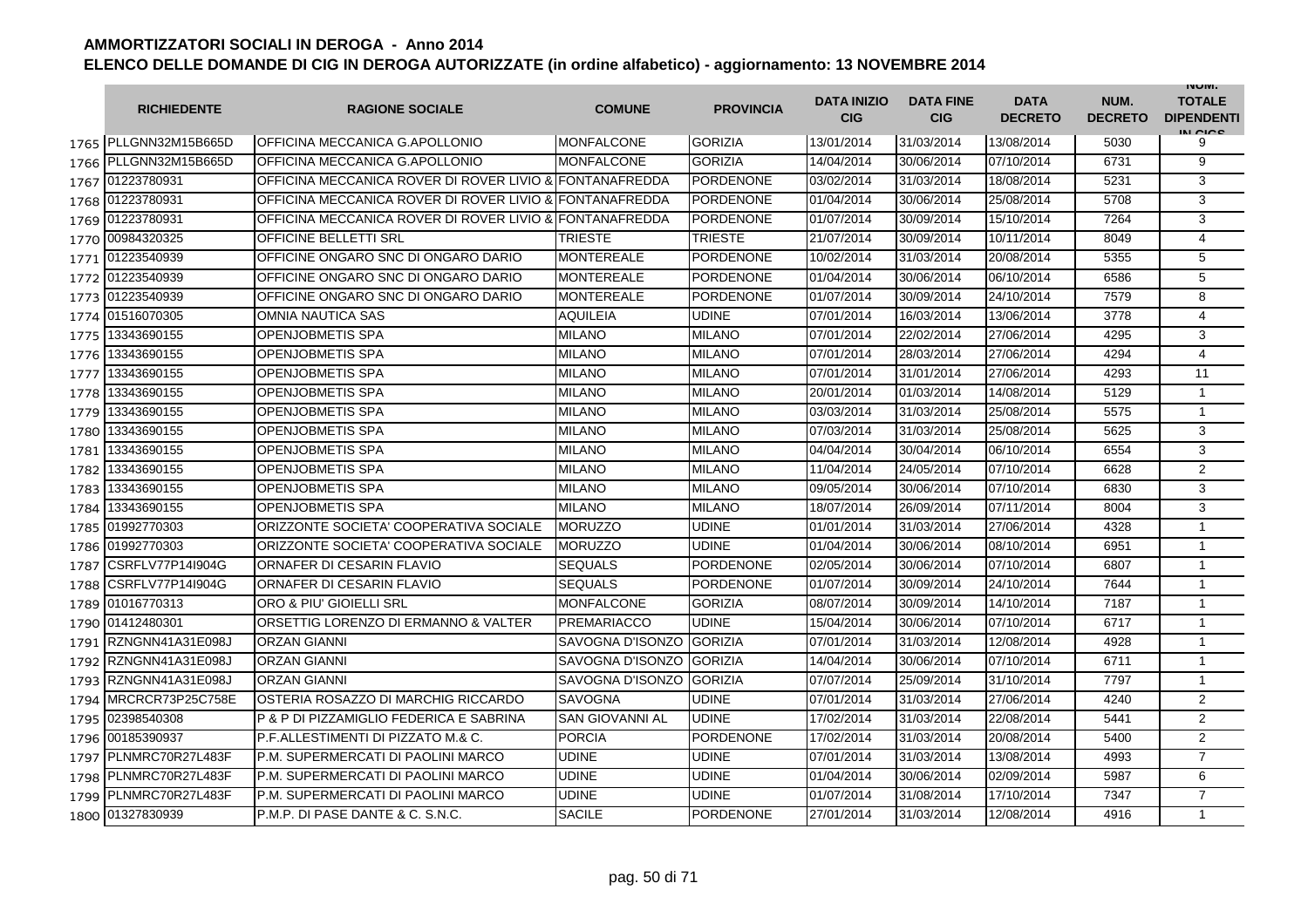|      | <b>RICHIEDENTE</b>    | <b>RAGIONE SOCIALE</b>                    | <b>COMUNE</b>        | <b>PROVINCIA</b> | <b>DATA INIZIO</b><br><b>CIG</b> | <b>DATA FINE</b><br><b>CIG</b> | <b>DATA</b><br><b>DECRETO</b> | NUM.<br><b>DECRETO</b> | <b>INUIVI.</b><br><b>TOTALE</b><br><b>DIPENDENTI</b><br>IN CIGO |
|------|-----------------------|-------------------------------------------|----------------------|------------------|----------------------------------|--------------------------------|-------------------------------|------------------------|-----------------------------------------------------------------|
|      | 1801 01327830939      | P.M.P. DI PASE DANTE & C. S.N.C.          | <b>SACILE</b>        | <b>PORDENONE</b> | 07/04/2014                       | 30/06/2014                     | 03/10/2014                    | 6414                   | 1                                                               |
|      | 1802 01327830939      | P.M.P. DI PASE DANTE & C. S.N.C.          | <b>SACILE</b>        | <b>PORDENONE</b> | 01/07/2014                       | 30/09/2014                     | 15/10/2014                    | 7260                   | $\mathbf{1}$                                                    |
|      | 1803 02412540300      | P.R.L. ITALIANA DI SARANOVIC ANA & C. SAS | <b>UDINE</b>         | <b>UDINE</b>     | 02/01/2014                       | 31/03/2014                     | 12/08/2014                    | 4990                   | $\mathbf{1}$                                                    |
|      | 1804 02412540300      | P.R.L. ITALIANA DI SARANOVIC ANA & C. SAS | UDINE                | <b>UDINE</b>     | 04/04/2014                       | 30/06/2014                     | 02/09/2014                    | 6002                   | 1                                                               |
|      | 1805 02412540300      | P.R.L. ITALIANA DI SARANOVIC ANA & C. SAS | <b>UDINE</b>         | <b>UDINE</b>     | 01/07/2014                       | 31/08/2014                     | 15/10/2014                    | 7244                   | $\mathbf{1}$                                                    |
|      | 1806 00260360300      | PABE DI PAPAIS M. & C. SNC                | <b>BASILIANO</b>     | <b>UDINE</b>     | 07/07/2014                       | 08/08/2014                     | 31/10/2014                    | 7799                   | 3                                                               |
|      | 1807 00060510310      | PADRE GIACOMO MONTANARI SOC. COOP.        | <b>VILLESSE</b>      | <b>GORIZIA</b>   | 17/03/2014                       | 31/03/2014                     | 28/08/2014                    | 5935                   | 5                                                               |
| 1808 | 00060510310           | PADRE GIACOMO MONTANARI SOC. COOP.        | <b>VILLESSE</b>      | <b>GORIZIA</b>   | 01/04/2014                       | 30/06/2014                     | 02/09/2014                    | 6020                   | 5                                                               |
| 1809 | 00060510310           | PADRE GIACOMO MONTANARI SOC. COOP.        | <b>VILLESSE</b>      | <b>GORIZIA</b>   | 01/07/2014                       | 30/09/2014                     | 04/11/2014                    | 7918                   | 5                                                               |
|      | 1810 PLLGPP36R16H906S | <b>PALLAVISINI GIUSEPPE</b>               | CORNO DI ROSAZZO     | <b>UDINE</b>     | 13/01/2014                       | 28/03/2014                     | 27/06/2014                    | 4286                   | 3                                                               |
| 1811 | 00410510937           | <b>PALUDET MARIO &amp; C. SNC</b>         | <b>AZZANO DECIMO</b> | <b>PORDENONE</b> | 07/01/2014                       | 31/03/2014                     | 27/06/2014                    | 4289                   | $\overline{4}$                                                  |
| 1812 | 00410510937           | <b>PALUDET MARIO &amp; C. SNC</b>         | AZZANO DECIMO        | <b>PORDENONE</b> | 04/02/2014                       | 31/03/2014                     | 18/08/2014                    | 5226                   | 8                                                               |
| 1813 | 00410510937           | PALUDET MARIO & C. SNC                    | AZZANO DECIMO        | <b>PORDENONE</b> | 10/04/2014                       | 30/06/2014                     | 07/10/2014                    | 6678                   | 8                                                               |
| 1814 | 00410510937           | PALUDET MARIO & C. SNC                    | <b>AZZANO DECIMO</b> | <b>PORDENONE</b> | 01/07/2014                       | 13/09/2014                     | 13/10/2014                    | 7152                   | $\overline{7}$                                                  |
| 1815 | 00128800935           | PAMAR S.N.C. DI PROSDOCIMO M. & C.        | <b>AZZANO DECIMO</b> | <b>PORDENONE</b> | 24/02/2014                       | 31/03/2014                     | 20/08/2014                    | 5424                   | 9                                                               |
| 1816 | 00128800935           | PAMAR S.N.C. DI PROSDOCIMO M. & C.        | <b>AZZANO DECIMO</b> | <b>PORDENONE</b> | 14/04/2014                       | 30/06/2014                     | 07/10/2014                    | 6659                   | 9                                                               |
| 1817 | 00045180320           | PANAUTO G.CONTI SPA                       | <b>TRIESTE</b>       | <b>TRIESTE</b>   | 07/01/2014                       | 31/03/2014                     | 19/08/2014                    | 5289                   | 14                                                              |
|      | 1818 00045180320      | PANAUTO G.CONTI SPA                       | TRIESTE              | <b>TRIESTE</b>   | 01/04/2014                       | 30/06/2014                     | 03/09/2014                    | 6040                   | 14                                                              |
|      | 1819 00490690302      | PANIF. GOBATTO SNC                        | LIGNANO              | <b>UDINE</b>     | 01/02/2014                       | 31/03/2014                     | 14/08/2014                    | 5161                   | $\mathbf{1}$                                                    |
|      | 1820 01026930329      | <b>PANSEPOL SRL</b>                       | <b>TRIESTE</b>       | <b>TRIESTE</b>   | 03/01/2014                       | 31/03/2014                     | 13/06/2014                    | 3814                   | $\mathbf{1}$                                                    |
| 1821 | 00285250304           | <b>PARAPHARMA SNC</b>                     | TAVAGNACCO           | <b>UDINE</b>     | 07/01/2014                       | 31/03/2014                     | 27/06/2014                    | 4223                   | 5                                                               |
| 1822 | 00285250304           | <b>PARAPHARMA SNC</b>                     | TAVAGNACCO           | <b>UDINE</b>     | 01/04/2014                       | 30/06/2014                     | 25/08/2014                    | 5732                   | 5                                                               |
|      | 1823 00285250304      | <b>PARAPHARMA SNC</b>                     | TAVAGNACCO           | <b>UDINE</b>     | 01/07/2014                       | 08/08/2014                     | 24/10/2014                    | 7626                   | 5                                                               |
|      | 1824 01972440307      | <b>PARISE IMPIANTI SRL</b>                | LATISANA             | <b>UDINE</b>     | 01/08/2014                       | 30/09/2014                     | 07/11/2014                    | 8017                   | $\overline{7}$                                                  |
| 1825 | PRNPLA65H44G888F      | <b>PARONETTO PAOLA</b>                    | <b>PORCIA</b>        | <b>PORDENONE</b> | 14/07/2014                       | 30/09/2014                     | 20/10/2014                    | 7448                   | $\mathbf{1}$                                                    |
| 1826 | 00064540933           | PASCOTTO UMBERTO                          | <b>MANIAGO</b>       | <b>PORDENONE</b> | 10/03/2014                       | 31/03/2014                     | 25/08/2014                    | 5592                   | $\overline{4}$                                                  |
| 1827 | STFMRZ67T22L195J      | PASTICCERIA DA MAURY DI STEFANUTTI        | TOLMEZZO             | <b>UDINE</b>     | 24/02/2014                       | 29/03/2014                     | 22/08/2014                    | 5442                   | $\mathbf{1}$                                                    |
| 1828 | STFMRZ67T22L195J      | PASTICCERIA DA MAURY DI STEFANUTTI        | <b>TOLMEZZO</b>      | <b>UDINE</b>     | 07/04/2014                       | 30/06/2014                     | 07/10/2014                    | 6662                   | $\mathbf{1}$                                                    |
| 1829 | 00539760314           | PAUL TRANSIT SAS DI BRUSEGHIN A & C       | SAN PIER D'ISONZO    | <b>GORIZIA</b>   | 24/02/2014                       | 31/03/2014                     | 20/08/2014                    | 5389                   | 5                                                               |
|      | 1830 PVTGNE54T30F756P | <b>PAVIOTTI EUGENIO</b>                   | MORTEGLIANO          | <b>UDINE</b>     | 02/01/2014                       | 31/03/2014                     | 28/04/2014                    | 2946                   | 6                                                               |
|      | 1831 01804300307      | PEDEMONTANA SERVIZI SCARL                 | UDINE                | <b>UDINE</b>     | 01/07/2014                       | 30/09/2014                     | 31/10/2014                    | 7791                   | $\overline{2}$                                                  |
|      | 1832 PLLLRA62M67L483A | <b>PELLEGRINI LAURA</b>                   | UDINE                | <b>UDINE</b>     | 01/03/2014                       | 31/03/2014                     | 20/08/2014                    | 5431                   | $\mathbf{1}$                                                    |
|      | 1833 PLLLRA62M67L483A | <b>PELLEGRINI LAURA</b>                   | UDINE                | <b>UDINE</b>     | 01/04/2014                       | 30/06/2014                     | 03/10/2014                    | 6410                   | $\mathbf{1}$                                                    |
|      | 1834 PLLLRA62M67L483A | <b>PELLEGRINI LAURA</b>                   | UDINE                | <b>UDINE</b>     | 01/07/2014                       | 30/09/2014                     | 28/10/2014                    | 7695                   | $\mathbf{1}$                                                    |
| 1835 | 00798140323           | PELLICCERIA SOLINA SNC                    | TRIESTE              | <b>TRIESTE</b>   | 15/01/2014                       | 31/03/2014                     | 13/08/2014                    | 4996                   | $\mathbf{1}$                                                    |
|      | 1836 00798140323      | PELLICCERIA SOLINA SNC                    | TRIESTE              | <b>TRIESTE</b>   | 01/04/2014                       | 30/06/2014                     | 25/08/2014                    | 5700                   | $\mathbf{1}$                                                    |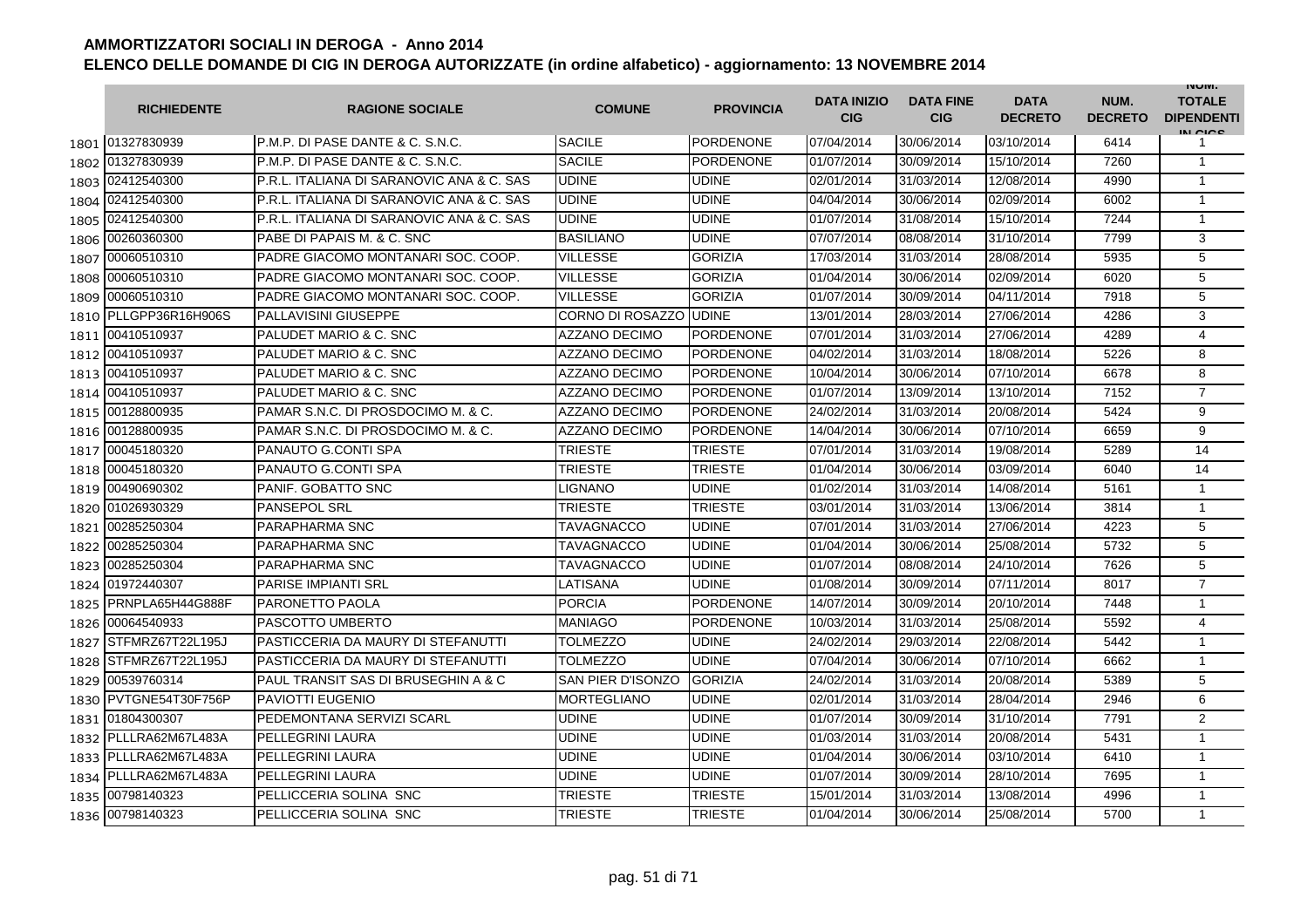|      | <b>RICHIEDENTE</b>    | <b>RAGIONE SOCIALE</b>                   | <b>COMUNE</b>             | <b>PROVINCIA</b> | <b>DATA INIZIO</b><br><b>CIG</b> | <b>DATA FINE</b><br><b>CIG</b> | <b>DATA</b><br><b>DECRETO</b> | NUM.<br><b>DECRETO</b> | <b>INUIVI.</b><br><b>TOTALE</b><br><b>DIPENDENTI</b><br>IN CIGO |
|------|-----------------------|------------------------------------------|---------------------------|------------------|----------------------------------|--------------------------------|-------------------------------|------------------------|-----------------------------------------------------------------|
|      | 1837 00798140323      | PELLICCERIA SOLINA SNC                   | <b>TRIESTE</b>            | <b>TRIESTE</b>   | 01/07/2014                       | 31/07/2014                     | 10/10/2014                    | 7110                   | 1                                                               |
|      | 1838 00398050310      | <b>PENTA SRL</b>                         | MONFALCONE                | <b>GORIZIA</b>   | 02/01/2014                       | 29/03/2014                     | 13/06/2014                    | 3785                   | 5                                                               |
|      | 1839 00398050310      | <b>PENTA SRL</b>                         | MONFALCONE                | <b>GORIZIA</b>   | 31/03/2014                       | 30/06/2014                     | 03/10/2014                    | 6376                   | $\overline{4}$                                                  |
|      | 1840 PRCGCR54D07C758H | PERCO GIANCARLO                          | <b>PREPOTTO</b>           | <b>UDINE</b>     | 13/01/2014                       | 31/03/2014                     | 13/08/2014                    | 5006                   | 5                                                               |
|      | 1841 PRCGCR54D07C758H | PERCO GIANCARLO                          | PREPOTTO                  | <b>UDINE</b>     | 01/04/2014                       | 30/06/2014                     | 03/10/2014                    | 6405                   | 5                                                               |
|      | 1842 02627360304      | PERESSINI CASA SRL                       | SAN VITO AL TORRE UDINE   |                  | 19/05/2014                       | 30/06/2014                     | 07/10/2014                    | 6788                   | 6                                                               |
|      | 1843 02627360304      | PERESSINI CASA SRL                       | SAN VITO AL TORRE UDINE   |                  | 01/07/2014                       | 30/09/2014                     | 17/10/2014                    | 7343                   | 6                                                               |
| 1844 | PRNRNN78P51G888T      | PERIN ARIANNA ESTETISTA                  | <b>CORDENONS</b>          | <b>PORDENONE</b> | 07/01/2014                       | 31/03/2014                     | 13/06/2014                    | 3704                   | $\mathbf{1}$                                                    |
| 1845 | PRNRNN78P51G888T      | PERIN ARIANNA ESTETISTA                  | <b>CORDENONS</b>          | <b>PORDENONE</b> | 01/04/2014                       | 30/06/2014                     | 06/10/2014                    | 6479                   | $\mathbf{1}$                                                    |
| 1846 | SNTMRA43L17E833W      | PERLA SALOTTI DI SANT MARIO              | CASSACCO                  | <b>UDINE</b>     | 13/01/2014                       | 31/03/2014                     | 27/06/2014                    | 4304                   | $\overline{\mathbf{4}}$                                         |
| 1847 | SNTMRA43L17E833W      | PERLA SALOTTI DI SANT MARIO              | CASSACCO                  | <b>UDINE</b>     | 01/04/2014                       | 30/06/2014                     | 25/08/2014                    | 5684                   | 4                                                               |
| 1848 | SNTMRA43L17E833W      | PERLA SALOTTI DI SANT MARIO              | CASSACCO                  | <b>UDINE</b>     | 01/07/2014                       | 31/07/2014                     | 17/10/2014                    | 7325                   | 4                                                               |
| 1849 | PRTMRT64B42L483G      | PERTOLDI MARTA (EX STUDIO TECNICO        | SAN GIOVANNI AL           | <b>UDINE</b>     | 01/07/2014                       | 30/09/2014                     | 10/10/2014                    | 7115                   | $\mathbf{1}$                                                    |
| 1850 | PRSFVN69E10Z133A      | PERUSINI FLAVIEN PATRICK                 | <b>SEDEGLIANO</b>         | <b>UDINE</b>     | 07/01/2014                       | 31/03/2014                     | 11/06/2014                    | 3630                   | $\mathbf{1}$                                                    |
| 1851 | PRSFVN69E10Z133A      | PERUSINI FLAVIEN PATRICK                 | <b>SEDEGLIANO</b>         | <b>UDINE</b>     | 07/04/2014                       | 30/06/2014                     | 25/08/2014                    | 5752                   | $\mathbf{1}$                                                    |
|      | 1852 01153980931      | PESCAROLLO SRL IN LIQUIDAZIONE E         | <b>PRATA DI</b>           | <b>PORDENONE</b> | 20/04/2014                       | 30/06/2014                     | 27/06/2014                    | 4330                   | 28                                                              |
|      | 1853 01153980931      | PESCAROLLO SRL IN LIQUIDAZIONE E         | PRATA DI                  | <b>PORDENONE</b> | 01/07/2014                       | 30/09/2014                     | 25/08/2014                    | 5573                   | 28                                                              |
|      | 1854 02328460304      | <b>PET SERVICE SRL</b>                   | <b>BASILIANO</b>          | <b>UDINE</b>     | 14/07/2014                       | 30/09/2014                     | 15/10/2014                    | 7236                   | 8                                                               |
|      | 1855 01431690302      | PETRELLO SNC DI PIZZAMIGLIO CLAUDIA & C. | <b>MANZANO</b>            | <b>UDINE</b>     | 10/02/2014                       | 31/03/2014                     | 20/08/2014                    | 5408                   | 2                                                               |
|      | 1856 02261430306      | PETRUCCO ITALIA SRL                      | CIVIDALE DEL FRIULI UDINE |                  | 01/07/2014                       | 27/09/2014                     | 17/10/2014                    | 7379                   | $\mathbf{1}$                                                    |
|      | 1857 02181220308      | PETRUZZI 2 S.R.L.                        | <b>SAN GIOVANNI AL</b>    | <b>UDINE</b>     | 20/01/2014                       | 31/03/2014                     | 14/08/2014                    | 5109                   | 16                                                              |
| 1858 | 02181220308           | PETRUZZI 2 S.R.L.                        | <b>SAN GIOVANNI AL</b>    | <b>UDINE</b>     | 01/04/2014                       | 30/06/2014                     | 26/08/2014                    | 5870                   | 16                                                              |
|      | 1859 02181220308      | PETRUZZI 2 S.R.L.                        | SAN GIOVANNI AL           | <b>UDINE</b>     | 08/07/2014                       | 31/07/2014                     | 31/10/2014                    | 7828                   | 16                                                              |
| 1860 | PTTRRT66T04L424Z      | PETTOROSSO ROBERTO                       | <b>SAN DORLIGO</b>        | <b>TRIESTE</b>   | 21/01/2014                       | 31/03/2014                     | 12/08/2014                    | 4963                   | 1                                                               |
| 1861 | PTTRRT66T04L424Z      | PETTOROSSO ROBERTO                       | <b>SAN DORLIGO</b>        | <b>TRIESTE</b>   | 08/04/2014                       | 30/06/2014                     | 03/10/2014                    | 6397                   | $\mathbf{1}$                                                    |
| 1862 | PTTRRT66T04L424Z      | PETTOROSSO ROBERTO                       | <b>SAN DORLIGO</b>        | <b>TRIESTE</b>   | 03/07/2014                       | 20/09/2014                     | 20/10/2014                    | 7442                   | $\mathbf{1}$                                                    |
| 1863 | 00589410307           | PEZZARINI LINO & C.SNC                   | MANZANO                   | <b>UDINE</b>     | 13/01/2014                       | 28/03/2014                     | 27/06/2014                    | 4273                   | $\mathbf{1}$                                                    |
| 1864 | 00589410307           | PEZZARINI LINO & C.SNC                   | MANZANO                   | <b>UDINE</b>     | 07/04/2014                       | 28/06/2014                     | 06/10/2014                    | 6457                   | $\mathbf{1}$                                                    |
| 1865 | 00589410307           | PEZZARINI LINO & C.SNC                   | <b>MANZANO</b>            | <b>UDINE</b>     | 01/07/2014                       | 31/07/2014                     | 22/10/2014                    | 7521                   | $\mathbf{1}$                                                    |
| 1866 | 02638640306           | PICCINI CLIMATIZZATORI SRL               | CODROIPO                  | <b>UDINE</b>     | 17/02/2014                       | 31/03/2014                     | 28/08/2014                    | 5920                   | 6                                                               |
|      | 1867 02638640306      | PICCINI CLIMATIZZATORI SRL               | CODROIPO                  | <b>UDINE</b>     | 01/08/2014                       | 30/09/2014                     | 10/11/2014                    | 8055                   | 6                                                               |
|      | 1868 PLLGRL53L16D621V | <b>PILLON GABRIELE</b>                   | <b>CORDENONS</b>          | <b>PORDENONE</b> | 20/01/2014                       | 31/03/2014                     | 14/08/2014                    | 5118                   | 2                                                               |
|      | 1869 00570760306      | PITTARO SRL-OLIVETTI                     | CIVIDALE DEL FRIULI UDINE |                  | 01/07/2014                       | 30/09/2014                     | 24/10/2014                    | 7583                   | $\mathbf{1}$                                                    |
|      | 1870 PTTCMN50C65C640Y | <b>PITTONI CLEMENTINA</b>                | <b>CHIONS</b>             | <b>PORDENONE</b> | 08/04/2014                       | 30/06/2014                     | 06/10/2014                    | 6606                   | $\mathbf{1}$                                                    |
| 1871 | PTTCMN50C65C640Y      | <b>PITTONI CLEMENTINA</b>                | <b>CHIONS</b>             | <b>PORDENONE</b> | 01/07/2014                       | 30/09/2014                     | 15/10/2014                    | 7265                   | $\mathbf{1}$                                                    |
|      | 1872 00157620303      | PIUSSI SRL.                              | <b>REMANZACCO</b>         | <b>UDINE</b>     | 07/01/2014                       | 31/03/2014                     | 13/06/2014                    | 3813                   | 3                                                               |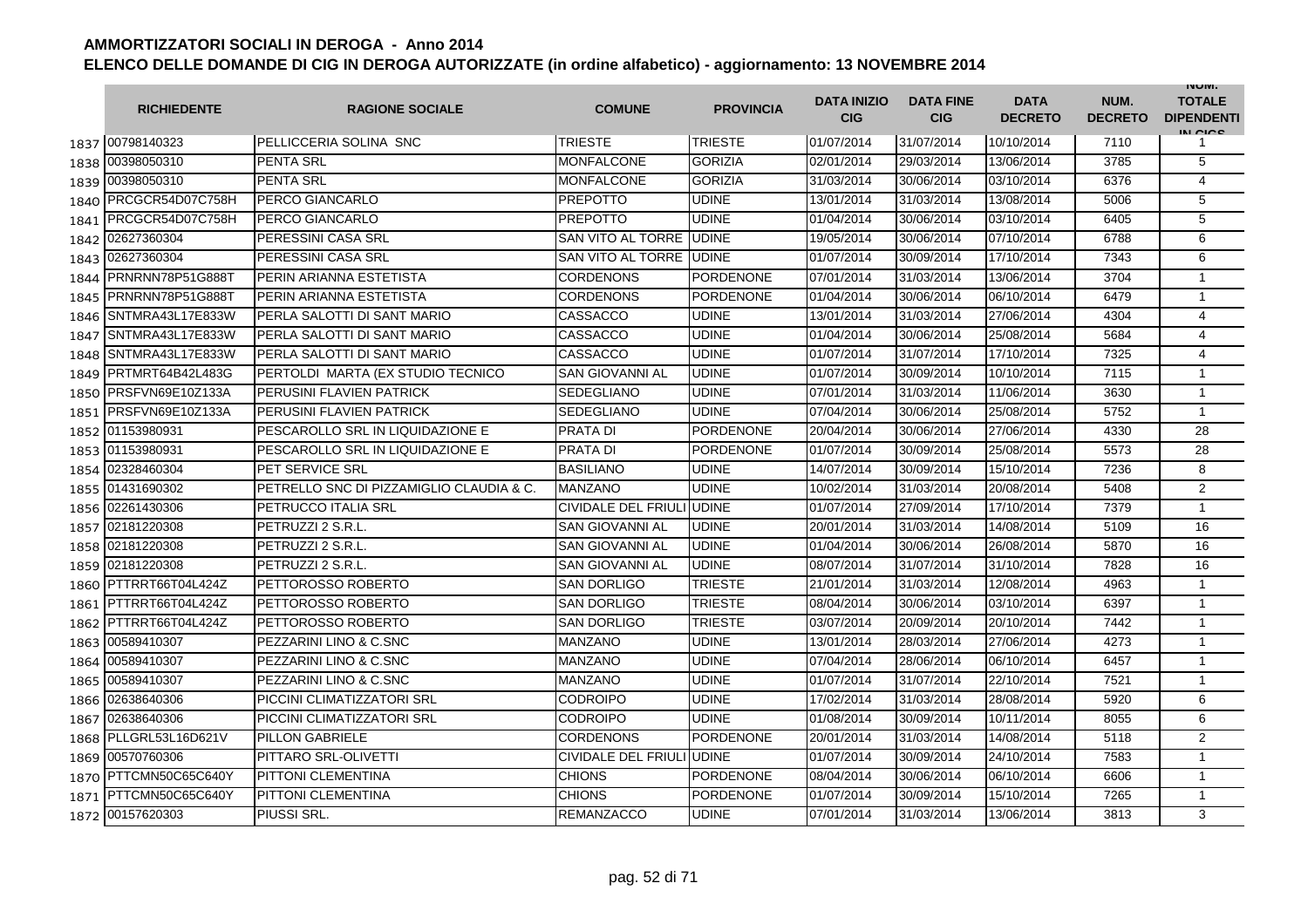|      | <b>RICHIEDENTE</b>    | <b>RAGIONE SOCIALE</b>                    | <b>COMUNE</b>        | <b>PROVINCIA</b> | <b>DATA INIZIO</b><br><b>CIG</b> | <b>DATA FINE</b><br><b>CIG</b> | <b>DATA</b><br><b>DECRETO</b> | NUM.<br><b>DECRETO</b> | <b>INUIVI.</b><br><b>TOTALE</b><br><b>DIPENDENTI</b><br>IN CICE |
|------|-----------------------|-------------------------------------------|----------------------|------------------|----------------------------------|--------------------------------|-------------------------------|------------------------|-----------------------------------------------------------------|
|      | 1873 00157620303      | PIUSSI SRL                                | <b>REMANZACCO</b>    | <b>UDINE</b>     | 01/04/2014                       | 30/06/2014                     | 25/08/2014                    | 5800                   | 3                                                               |
|      | 1874 00157620303      | <b>PIUSSI SRL</b>                         | <b>REMANZACCO</b>    | <b>UDINE</b>     | 01/07/2014                       | 05/09/2014                     | 09/10/2014                    | 6990                   | 3                                                               |
|      | 1875 02230630309      | PIZETA W.L.D. DI PERES FABIANO SNC        | <b>UDINE</b>         | <b>UDINE</b>     | 28/04/2014                       | 30/06/2014                     | 07/10/2014                    | 6767                   | 3                                                               |
|      | 1876 02230630309      | PIZETA W.L.D. DI PERES FABIANO SNC        | UDINE                | <b>UDINE</b>     | 01/07/2014                       | 30/09/2014                     | 24/10/2014                    | 7622                   | 3                                                               |
|      | 1877 PZZDNL48R18I686U | PIZZATO DANILO                            | <b>ZOPPOLA</b>       | PORDENONE        | 03/02/2014                       | 31/03/2014                     | 20/08/2014                    | 5365                   | $\mathbf{1}$                                                    |
|      | 1878 PZZDNL48R18I686U | PIZZATO DANILO                            | <b>ZOPPOLA</b>       | <b>PORDENONE</b> | 01/04/2014                       | 30/06/2014                     | 25/08/2014                    | 5681                   | $\mathbf{1}$                                                    |
|      | 1879 PZZDNL48R18I686U | PIZZATO DANILO                            | ZOPPOLA              | <b>PORDENONE</b> | 01/07/2014                       | 30/09/2014                     | 13/10/2014                    | 7142                   | $\mathbf{1}$                                                    |
| 1880 | 00540610326           | PLASTER EDILIZIA SRL                      | TRIESTE              | <b>TRIESTE</b>   | 07/01/2014                       | 31/03/2014                     | 14/08/2014                    | 5120                   | 3                                                               |
| 1881 | 00540610326           | PLASTER EDILIZIA SRL                      | <b>TRIESTE</b>       | <b>TRIESTE</b>   | 01/04/2014                       | 30/06/2014                     | 02/09/2014                    | 5991                   | 3                                                               |
| 1882 | 00540610326           | PLASTER EDILIZIA SRL                      | TRIESTE              | <b>TRIESTE</b>   | 01/07/2014                       | 06/09/2014                     | 16/10/2014                    | 7301                   | 3                                                               |
|      | 1883 02211190307      | <b>PM SERVICE SRL</b>                     | UDINE                | <b>UDINE</b>     | 10/03/2014                       | 31/03/2014                     | 25/08/2014                    | 5632                   | 1                                                               |
| 1884 | 02211190307           | <b>PM SERVICE SRL</b>                     | UDINE                | <b>UDINE</b>     | 01/04/2014                       | 30/06/2014                     | 25/08/2014                    | 5778                   | $\mathbf{1}$                                                    |
| 1885 | 02211190307           | <b>PM SERVICE SRL</b>                     | UDINE                | <b>UDINE</b>     | 01/07/2014                       | 30/09/2014                     | 10/10/2014                    | 7066                   | $\mathbf{1}$                                                    |
| 1886 | 00303680938           | <b>PNEUSNORD SRL</b>                      | <b>SPILIMBERGO</b>   | <b>PORDENONE</b> | 03/03/2014                       | 31/03/2014                     | 22/08/2014                    | 5474                   | $\overline{2}$                                                  |
| 1887 | 01308050937           | POLAZZO IMPIANTI ELETTRICI SNC DI POLAZZO | <b>SAN QUIRINO</b>   | <b>PORDENONE</b> | 11/03/2014                       | 31/03/2014                     | 25/08/2014                    | 5578                   | $\mathbf{1}$                                                    |
|      | 1888 01249450931      | POLAZZO PIETRO & C. SNC                   | <b>AZZANO DECIMO</b> | <b>PORDENONE</b> | 10/04/2014                       | 30/06/2014                     | 07/10/2014                    | 6665                   | $\overline{2}$                                                  |
|      | 1889 PLTRNT63B27A516U | POLETTO RENATO EUROCOM                    | CORDENONS            | <b>PORDENONE</b> | 07/01/2014                       | 31/03/2014                     | 28/04/2014                    | 2960                   | $\overline{2}$                                                  |
|      | 1890 PLTRNT63B27A516U | POLETTO RENATO EUROCOM                    | CORDENONS            | <b>PORDENONE</b> | 02/05/2014                       | 30/06/2014                     | 07/10/2014                    | 6775                   | $\overline{2}$                                                  |
|      | 1891 PLTRNT63B27A516U | POLETTO RENATO EUROCOM                    | CORDENONS            | <b>PORDENONE</b> | 01/07/2014                       | 30/09/2014                     | 17/10/2014                    | 7323                   | 2                                                               |
|      | 1892 00171290307      | POLIRECLAM SNC DI TOMBA & TULISSO         | <b>PRADAMANO</b>     | <b>UDINE</b>     | 05/02/2014                       | 31/03/2014                     | 20/08/2014                    | 5360                   | $\mathbf{1}$                                                    |
|      | 1893 00171290307      | POLIRECLAM SNC DI TOMBA & TULISSO         | <b>PRADAMANO</b>     | <b>UDINE</b>     | 19/05/2014                       | 30/06/2014                     | 08/10/2014                    | 6848                   | $\mathbf{1}$                                                    |
|      | 1894 00171290307      | POLIRECLAM SNC DI TOMBA & TULISSO         | <b>PRADAMANO</b>     | <b>UDINE</b>     | 01/07/2014                       | 30/09/2014                     | 20/10/2014                    | 7446                   | $\mathbf{1}$                                                    |
|      | 1895 01005000326      | POLITEC SRL                               | <b>SAN DORLIGO</b>   | <b>TRIESTE</b>   | 26/05/2014                       | 30/06/2014                     | 08/10/2014                    | 6878                   | 3                                                               |
|      | 1896 01005000326      | POLITEC SRL                               | <b>SAN DORLIGO</b>   | <b>TRIESTE</b>   | 03/07/2014                       | 30/09/2014                     | 10/10/2014                    | 7085                   | 3                                                               |
| 1897 | PNTSVN51R12C385Z      | PONTELLO SILVANO                          | CAVASSO NUOVO        | <b>PORDENONE</b> | 22/04/2014                       | 30/06/2014                     | 07/10/2014                    | 6713                   | $\mathbf{1}$                                                    |
| 1898 | PPLNRL68D02G888L      | POPOLIZIO ANDREA                          | <b>FIUME VENETO</b>  | <b>PORDENONE</b> | 14/01/2014                       | 31/03/2014                     | 13/06/2014                    | 3771                   | $\mathbf{1}$                                                    |
|      | 1899 PPLNRL68D02G888L | POPOLIZIO ANDREA                          | FIUME VENETO         | <b>PORDENONE</b> | 11/04/2014                       | 30/06/2014                     | 06/10/2014                    | 6475                   | $\mathbf{1}$                                                    |
|      | 1900 PPLNRL68D02G888L | POPOLIZIO ANDREA                          | <b>FIUME VENETO</b>  | <b>PORDENONE</b> | 07/07/2014                       | 27/09/2014                     | 24/10/2014                    | 7618                   | $\mathbf{1}$                                                    |
|      | 1901 00547570317      | PORTE ITALIA SRL                          | <b>GORIZIA</b>       | <b>GORIZIA</b>   | 23/01/2014                       | 31/03/2014                     | 14/08/2014                    | 5162                   | 8                                                               |
|      | 1902 00547570317      | PORTE ITALIA SRL                          | GORIZIA              | <b>GORIZIA</b>   | 01/04/2014                       | 30/06/2014                     | 03/10/2014                    | 6385                   | 8                                                               |
|      | 1903 00547570317      | PORTE ITALIA SRL                          | <b>GORIZIA</b>       | <b>GORIZIA</b>   | 07/07/2014                       | 28/09/2014                     | 31/10/2014                    | 7827                   | 8                                                               |
|      | 1904 01789860309      | POZZETTO SILVIO DI TOSO G.& C.SAS         | <b>MANZANO</b>       | <b>UDINE</b>     | 05/05/2014                       | 30/06/2014                     | 07/10/2014                    | 6825                   | 3                                                               |
|      | 1905 01789860309      | POZZETTO SILVIO DI TOSO G.& C.SAS         | <b>MANZANO</b>       | <b>UDINE</b>     | 01/07/2014                       | 30/09/2014                     | 28/10/2014                    | 7717                   | 3                                                               |
|      | 1906 00556980316      | POZZO SAS DI MASSIMILIANO POZZO & C.      | <b>CORMONS</b>       | <b>GORIZIA</b>   | 07/04/2014                       | 30/06/2014                     | 26/08/2014                    | 5812                   | 4                                                               |
| 1907 | 00556980316           | POZZO SAS DI MASSIMILIANO POZZO & C.      | <b>CORMONS</b>       | <b>GORIZIA</b>   | 01/08/2014                       | 30/09/2014                     | 15/10/2014                    | 7266                   | 4                                                               |
| 1908 | 02307010302           | <b>PRATA SRL</b>                          | LATISANA             | <b>UDINE</b>     | 07/07/2014                       | 30/09/2014                     | 31/10/2014                    | 7802                   | 10 <sup>10</sup>                                                |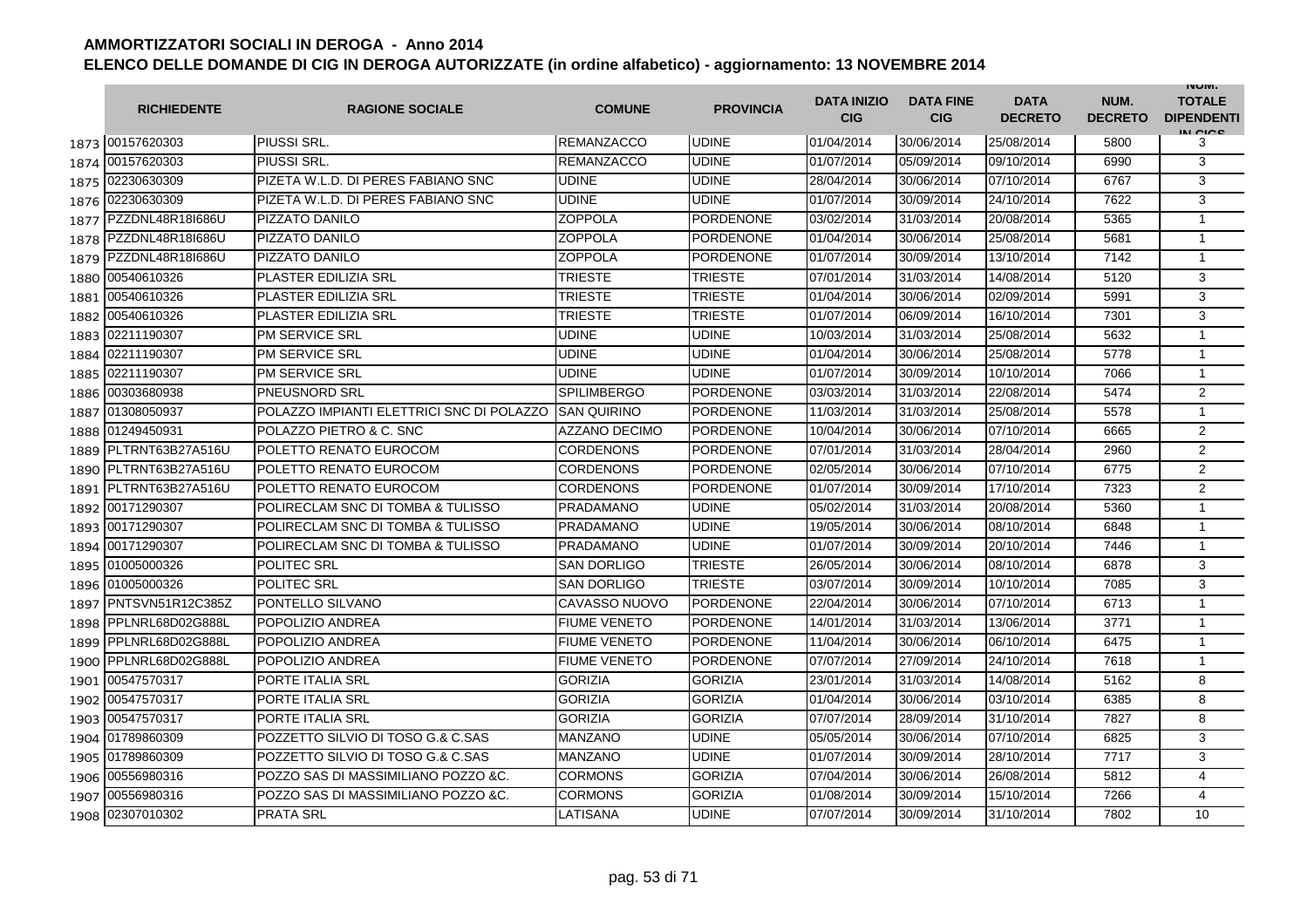|      | <b>RICHIEDENTE</b>    | <b>RAGIONE SOCIALE</b>                     | <b>COMUNE</b>           | <b>PROVINCIA</b> | <b>DATA INIZIO</b><br><b>CIG</b> | <b>DATA FINE</b><br><b>CIG</b> | <b>DATA</b><br><b>DECRETO</b> | NUM.<br><b>DECRETO</b> | <b>INUIVI.</b><br><b>TOTALE</b><br><b>DIPENDENTI</b><br>IN CIGO |
|------|-----------------------|--------------------------------------------|-------------------------|------------------|----------------------------------|--------------------------------|-------------------------------|------------------------|-----------------------------------------------------------------|
|      | 1909 01744420306      | PRAVISANI MARMI SNC DI PRAVISANI M.        | <b>BAGNARIA ARSA</b>    | <b>UDINE</b>     | 03/02/2014                       | 31/03/2014                     | 19/08/2014                    | 5332                   | 2                                                               |
|      | 1910 01428610305      | PRE LA S.A.S. DI NARDINI LUCIANO E MERLINO | <b>REANA DEL ROIALE</b> | <b>UDINE</b>     | 09/01/2014                       | 28/03/2014                     | 12/08/2014                    | 4946                   | 3                                                               |
|      | 1911 01587280932      | PREFABBRICATI CHIONS SRL                   | <b>CHIONS</b>           | <b>PORDENONE</b> | 08/01/2014                       | 31/03/2014                     | 13/06/2014                    | 3761                   | $\overline{2}$                                                  |
|      | 1912 PRSMRZ58M29F356P | PRESOT MAURIZIO                            | PORDENONE               | <b>PORDENONE</b> | 13/01/2014                       | 31/03/2014                     | 12/08/2014                    | 4954                   | $\mathbf{1}$                                                    |
|      | 1913 PRSMRZ58M29F356P | <b>PRESOT MAURIZIO</b>                     | <b>PORDENONE</b>        | <b>PORDENONE</b> | 01/04/2014                       | 30/06/2014                     | 25/08/2014                    | 5743                   | $\mathbf{1}$                                                    |
|      | 1914 01015780321      | <b>PRO.SY.T SRL</b>                        | <b>TRIESTE</b>          | <b>TRIESTE</b>   | 03/02/2014                       | 31/03/2014                     | 14/08/2014                    | 5100                   | $\mathbf{1}$                                                    |
|      | 1915 01015780321      | PRO.SY.T SRL                               | TRIESTE                 | <b>TRIESTE</b>   | 01/04/2014                       | 30/06/2014                     | 06/10/2014                    | 6528                   | $\mathbf{1}$                                                    |
|      | 1916 01015780321      | PRO.SY.T SRL                               | TRIESTE                 | <b>TRIESTE</b>   | 01/07/2014                       | 30/09/2014                     | 22/10/2014                    | 7506                   | $\mathbf{1}$                                                    |
|      | 1917 02284230303      | <b>PROCNE SRL</b>                          | <b>UDINE</b>            | <b>UDINE</b>     | 07/01/2014                       | 31/03/2014                     | 13/06/2014                    | 3832                   | $\overline{7}$                                                  |
|      | 1918 02110830300      | PROFESSIONALE SRL                          | <b>UDINE</b>            | <b>UDINE</b>     | 15/05/2014                       | 30/06/2014                     | 07/10/2014                    | 6835                   | $\overline{7}$                                                  |
|      | 1919 01679250306      | <b>PROFOR SRL</b>                          | <b>UDINE</b>            | <b>UDINE</b>     | 13/01/2014                       | 31/03/2014                     | 12/08/2014                    | 4909                   | $\overline{4}$                                                  |
| 1920 | 01679250306           | <b>PROFOR SRL</b>                          | UDINE                   | <b>UDINE</b>     | 01/04/2014                       | 30/06/2014                     | 02/09/2014                    | 5979                   | 4                                                               |
| 1921 | 01679250306           | <b>PROFOR SRL</b>                          | UDINE                   | <b>UDINE</b>     | 01/07/2014                       | 09/08/2014                     | 17/10/2014                    | 7344                   | 3                                                               |
|      | 1922 01095870315      | PROGEST CONSULTING S.R.L.                  | <b>ROMANS D'ISONZO</b>  | <b>GORIZIA</b>   | 01/03/2014                       | 31/03/2014                     | 22/08/2014                    | 5482                   | 5                                                               |
| 1923 | 00434900304           | PRONTOAUTO SPA                             | TARCENTO                | <b>UDINE</b>     | 05/05/2014                       | 30/06/2014                     | 08/10/2014                    | 6852                   | 12                                                              |
|      | 1924 00434900304      | PRONTOAUTO SPA                             | <b>TARCENTO</b>         | <b>UDINE</b>     | 01/07/2014                       | 30/09/2014                     | 04/11/2014                    | 7891                   | 12                                                              |
|      | 1925 01837290301      | PROTER DI STURAM F.N.& G. SNC              | <b>SAN PIETRO AL</b>    | <b>UDINE</b>     | 07/01/2014                       | 31/03/2014                     | 13/06/2014                    | 3775                   | 9                                                               |
|      | 1926 01837290301      | <b>PROTER DI STURAM F.N.&amp; G. SNC</b>   | SAN PIETRO AL           | <b>UDINE</b>     | 07/04/2014                       | 30/06/2014                     | 25/08/2014                    | 5685                   | $\overline{9}$                                                  |
| 1927 | QGLSRN63A08D670P      | QUAGLIOTTO SEVERINO                        | <b>FONTANAFREDDA</b>    | <b>PORDENONE</b> | 27/01/2014                       | 31/03/2014                     | 14/08/2014                    | 5115                   | 2                                                               |
| 1928 | QGLSRN63A08D670P      | QUAGLIOTTO SEVERINO                        | <b>FONTANAFREDDA</b>    | <b>PORDENONE</b> | 01/04/2014                       | 30/06/2014                     | 25/08/2014                    | 5694                   | $\overline{2}$                                                  |
| 1929 | QGLSRN63A08D670P      | <b>QUAGLIOTTO SEVERINO</b>                 | <b>FONTANAFREDDA</b>    | <b>PORDENONE</b> | 01/07/2014                       | 26/09/2014                     | 22/10/2014                    | 7522                   | $\overline{2}$                                                  |
| 1930 | 02060450307           | QUALITY BIO DI SARTOR MARCO & C.SAS        | <b>MOIMACCO</b>         | <b>UDINE</b>     | 13/01/2014                       | 31/03/2014                     | 13/08/2014                    | 5077                   | $\overline{2}$                                                  |
| 1931 | 02060450307           | QUALITY BIO DI SARTOR MARCO & C.SAS        | <b>MOIMACCO</b>         | <b>UDINE</b>     | 01/04/2014                       | 30/06/2014                     | 07/10/2014                    | 6653                   | $\overline{2}$                                                  |
| 1932 | 05165060962           | <b>QUALITY SYSTEMS MANAGEMENT SRL</b>      | <b>MILANO</b>           | <b>MILANO</b>    | 13/01/2014                       | 31/03/2014                     | 14/08/2014                    | 5139                   | $\overline{2}$                                                  |
| 1933 | 05165060962           | <b>QUALITY SYSTEMS MANAGEMENT SRL</b>      | <b>MILANO</b>           | <b>MILANO</b>    | 01/04/2014                       | 30/06/2014                     | 25/08/2014                    | 5749                   | $\overline{2}$                                                  |
| 1934 | 05165060962           | <b>QUALITY SYSTEMS MANAGEMENT SRL</b>      | <b>MILANO</b>           | <b>MILANO</b>    | 01/07/2014                       | 31/08/2014                     | 13/10/2014                    | 7126                   | $\overline{2}$                                                  |
| 1935 | 01620890937           | <b>QUAS SRL</b>                            | <b>SPILIMBERGO</b>      | <b>PORDENONE</b> | 20/01/2014                       | 31/03/2014                     | 14/08/2014                    | 5113                   | $\overline{2}$                                                  |
|      | 1936 01837420304      | QUICKWOOD SRL                              | PAVIA DI UDINE          | <b>UDINE</b>     | 01/01/2014                       | 31/03/2014                     | 28/04/2014                    | 2941                   | 23                                                              |
|      | 1937 01837420304      | QUICKWOOD SRL                              | PAVIA DI UDINE          | <b>UDINE</b>     | 01/04/2014                       | 31/05/2014                     | 19/08/2014                    | 5272                   | 23                                                              |
|      | 1938 00202070934      | R.B. DI RUBIN R.& BORTOLIN S.              | ROVEREDO IN             | <b>PORDENONE</b> | 03/02/2014                       | 31/03/2014                     | 19/08/2014                    | 5319                   | $\overline{4}$                                                  |
|      | 1939 00202070934      | R.B. DI RUBIN R.& BORTOLIN S.              | ROVEREDO IN             | <b>PORDENONE</b> | 01/04/2014                       | 30/06/2014                     | 06/10/2014                    | 6561                   | $\overline{4}$                                                  |
|      | 1940 00202070934      | R.B. DI RUBIN R.& BORTOLIN S.              | ROVEREDO IN             | <b>PORDENONE</b> | 01/07/2014                       | 30/09/2014                     | 22/10/2014                    | 7530                   | 3                                                               |
|      | 1941 02272950268      | RADIO TREVISO 103 SRL                      | <b>CADONEGHE</b>        | <b>PADOVA</b>    | 07/01/2014                       | 31/03/2014                     | 27/06/2014                    | 4236                   | 3                                                               |
|      | 1942 02272950268      | RADIO TREVISO 103 SRL                      | <b>CADONEGHE</b>        | <b>PADOVA</b>    | 01/04/2014                       | 30/06/2014                     | 25/08/2014                    | 5791                   | 3                                                               |
|      | 1943 02272950268      | RADIO TREVISO 103 SRL                      | CADONEGHE               | <b>PADOVA</b>    | 01/07/2014                       | 06/09/2014                     | 17/10/2014                    | 7354                   | 3                                                               |
|      | 1944 00427750930      | <b>RADIOTELEPORDENONE SRL</b>              | <b>PORDENONE</b>        | <b>PORDENONE</b> | 01/07/2014                       | 30/09/2014                     | 04/11/2014                    | 7906                   | 3                                                               |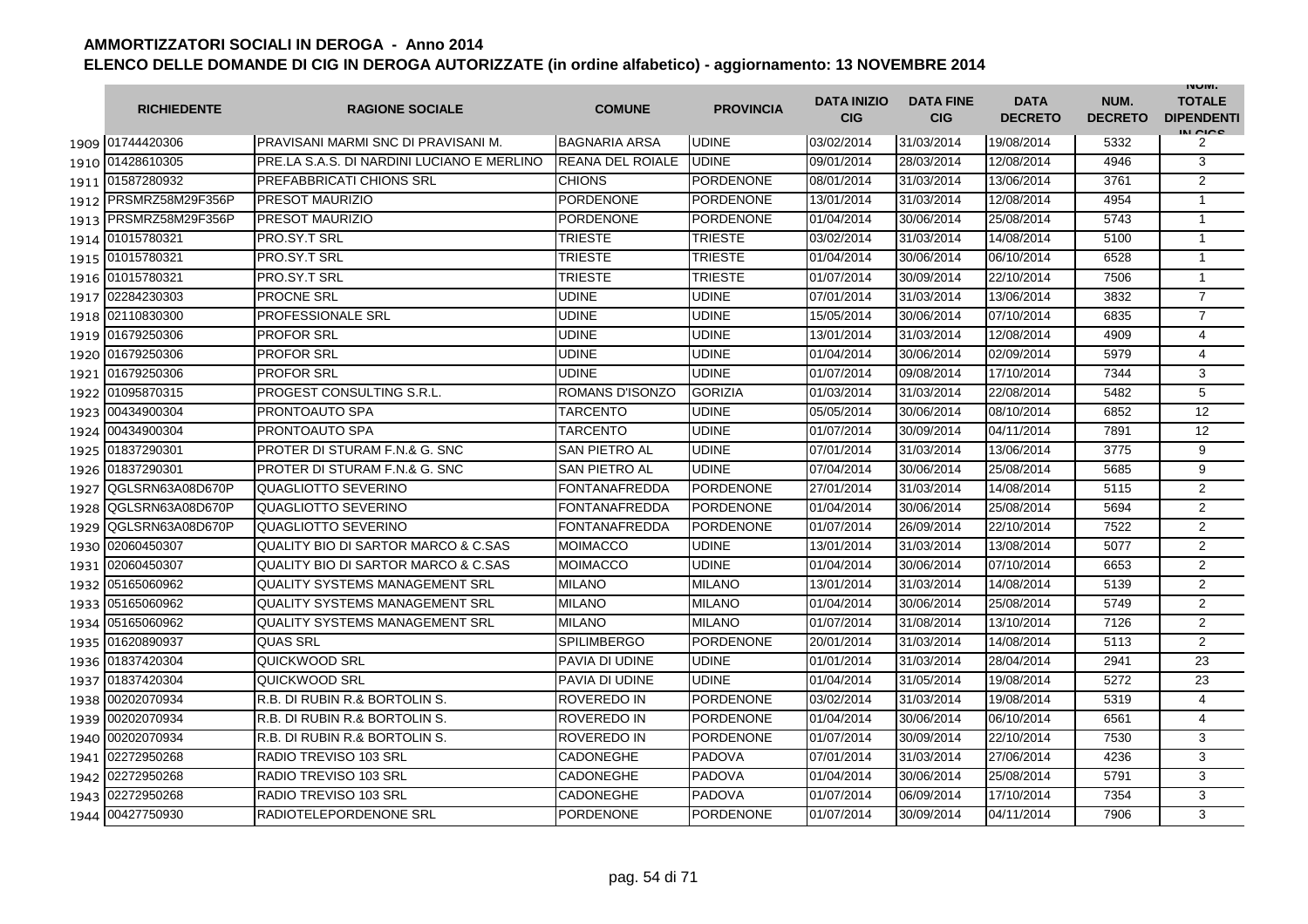|      | <b>RICHIEDENTE</b>    | <b>RAGIONE SOCIALE</b>            | <b>COMUNE</b>                   | <b>PROVINCIA</b> | <b>DATA INIZIO</b><br><b>CIG</b> | <b>DATA FINE</b><br><b>CIG</b> | <b>DATA</b><br><b>DECRETO</b> | NUM.<br><b>DECRETO</b> | <b>INUIVI.</b><br><b>TOTALE</b><br><b>DIPENDENTI</b><br>IN CIGO |
|------|-----------------------|-----------------------------------|---------------------------------|------------------|----------------------------------|--------------------------------|-------------------------------|------------------------|-----------------------------------------------------------------|
|      | 1945 01074090315      | <b>RAIL SERVICES SRL</b>          | <b>GORIZIA</b>                  | <b>GORIZIA</b>   | 01/01/2014                       | 31/03/2014                     | 13/06/2014                    | 3701                   | 4                                                               |
|      | 1946 01074090315      | <b>RAIL SERVICES SRL</b>          | <b>GORIZIA</b>                  | <b>GORIZIA</b>   | 01/04/2014                       | 30/06/2014                     | 06/10/2014                    | 6478                   | 4                                                               |
|      | 1947 01074090315      | <b>RAIL SERVICES SRL</b>          | <b>GORIZIA</b>                  | <b>GORIZIA</b>   | 01/07/2014                       | 31/08/2014                     | 28/10/2014                    | 7690                   | $\overline{4}$                                                  |
|      | 1948 01583650930      | <b>RAMINELLI SRL</b>              | ZOPPOLA                         | <b>PORDENONE</b> | 07/01/2014                       | 31/03/2014                     | 27/06/2014                    | 4242                   | $\overline{4}$                                                  |
|      | 1949 01583650930      | <b>RAMINELLI SRL</b>              | <b>ZOPPOLA</b>                  | <b>PORDENONE</b> | 03/03/2014                       | 31/03/2014                     | 28/08/2014                    | 5929                   | 5                                                               |
|      | 1950 01583650930      | <b>RAMINELLI SRL</b>              | <b>ZOPPOLA</b>                  | <b>PORDENONE</b> | 01/04/2014                       | 30/06/2014                     | 02/09/2014                    | 6017                   | $\overline{4}$                                                  |
|      | 1951 01583650930      | <b>RAMINELLI SRL</b>              | ZOPPOLA                         | <b>PORDENONE</b> | 01/04/2014                       | 30/06/2014                     | 02/09/2014                    | 6032                   | 5                                                               |
|      | 1952 01583650930      | <b>RAMINELLI SRL</b>              | <b>ZOPPOLA</b>                  | <b>PORDENONE</b> | 01/08/2014                       | 30/09/2014                     | 10/11/2014                    | 8053                   | $\overline{4}$                                                  |
|      | 1953 01583650930      | <b>RAMINELLI SRL</b>              | <b>ZOPPOLA</b>                  | <b>PORDENONE</b> | 01/08/2014                       | 31/08/2014                     | 10/11/2014                    | 8054                   | 3                                                               |
| 1954 | 12730090151           | RANDSTAD ITALIA S.P.A.            | <b>MILANO</b>                   | <b>MILANO</b>    | 07/01/2014                       | 31/03/2014                     | 14/08/2014                    | 5124                   | $\mathbf{1}$                                                    |
| 1955 | 12730090151           | RANDSTAD ITALIA S.P.A.            | <b>MILANO</b>                   | <b>MILANO</b>    | 01/04/2014                       | 30/06/2014                     | 02/09/2014                    | 6001                   | 1                                                               |
| 1956 | 11150931001           | REAL COOP SOC.COOP.               | ROMA                            | <b>ROMA</b>      | 01/01/2014                       | 31/03/2014                     | 27/06/2014                    | 4323                   | 9                                                               |
| 1957 | 02027750302           | REAL POWER SOCIETA COOPERATIVA    | UDINE                           | <b>UDINE</b>     | 02/01/2014                       | 31/03/2014                     | 27/06/2014                    | 4329                   | $\overline{2}$                                                  |
| 1958 | 02027750302           | REAL POWER SOCIETÀ COOPERATIVA    | UDINE                           | <b>UDINE</b>     | 01/04/2014                       | 27/06/2014                     | 03/09/2014                    | 6044                   | $\overline{2}$                                                  |
| 1959 | 02027750302           | REAL POWER SOCIETÀ COOPERATIVA    | UDINE                           | <b>UDINE</b>     | 14/07/2014                       | 25/07/2014                     | 24/10/2014                    | 7610                   | $\mathbf{1}$                                                    |
|      | 1960 01046000327      | <b>REEF COMUNICAZIONE S.R.L.</b>  | TRIESTE                         | <b>TRIESTE</b>   | 03/06/2014                       | 30/06/2014                     | 10/10/2014                    | 7068                   | $\mathbf{1}$                                                    |
|      | 1961 01046000327      | REEF COMUNICAZIONE S.R.L.         | <b>TRIESTE</b>                  | <b>TRIESTE</b>   | 01/07/2014                       | 30/09/2014                     | 04/11/2014                    | 7888                   | $\mathbf{1}$                                                    |
|      | 1962 01729010304      | <b>REPLAST CORRUGATI SRL</b>      | <b>REMANZACCO</b>               | <b>UDINE</b>     | 03/03/2014                       | 31/03/2014                     | 22/08/2014                    | 5439                   | 9                                                               |
|      | 1963 01729010304      | <b>REPLAST CORRUGATI SRL</b>      | <b>REMANZACCO</b>               | <b>UDINE</b>     | 01/04/2014                       | 30/06/2014                     | 25/08/2014                    | 5779                   | 9                                                               |
|      | 1964 01729010304      | <b>REPLAST CORRUGATI SRL</b>      | <b>REMANZACCO</b>               | <b>UDINE</b>     | 01/07/2014                       | 31/07/2014                     | 17/10/2014                    | 7385                   | 9                                                               |
|      | 1965 00379360316      | RICCI IMMOBILIARE SAS DI RICCI A. | <b>GORIZIA</b>                  | <b>GORIZIA</b>   | 01/02/2014                       | 31/03/2014                     | 14/08/2014                    | 5160                   | $\mathbf{1}$                                                    |
| 1966 | 01520820935           | RIGO ORNELLA MOBILI S.N.C.        | <b>SACILE</b>                   | <b>PORDENONE</b> | 10/02/2014                       | 31/03/2014                     | 19/08/2014                    | 5312                   | 3                                                               |
| 1967 | 01520820935           | RIGO ORNELLA MOBILI S.N.C.        | <b>SACILE</b>                   | <b>PORDENONE</b> | 21/07/2014                       | 30/09/2014                     | 04/11/2014                    | 7878                   | 3                                                               |
| 1968 | RGTNRE69H24A059C      | <b>RIGOTTO NERIO</b>              | UDINE                           | <b>UDINE</b>     | 14/05/2014                       | 30/06/2014                     | 08/10/2014                    | 6846                   | $\overline{2}$                                                  |
| 1969 | RGTNRE69H24A059C      | <b>RIGOTTO NERIO</b>              | <b>UDINE</b>                    | <b>UDINE</b>     | 04/08/2014                       | 03/10/2014                     | 10/11/2014                    | 8071                   | 2                                                               |
| 1970 | RGTGRG52A31I621O      | <b>RIGUTTI GIORGIO</b>            | <b>SPILIMBERGO</b>              | <b>PORDENONE</b> | 03/06/2014                       | 30/06/2014                     | 08/10/2014                    | 6903                   | $\mathbf{1}$                                                    |
|      | 1971 01032410936      | RINO ROMANO & C. S.A.S.           | CORDOVADO                       | <b>PORDENONE</b> | 21/01/2014                       | 31/03/2014                     | 19/08/2014                    | 5300                   | $\overline{2}$                                                  |
|      | 1972 01032410936      | RINO ROMANO & C. S.A.S.           | CORDOVADO                       | <b>PORDENONE</b> | 01/04/2014                       | 30/06/2014                     | 06/10/2014                    | 6538                   | 2                                                               |
|      | 1973 01032410936      | RINO ROMANO & C. S.A.S.           | CORDOVADO                       | <b>PORDENONE</b> | 01/07/2014                       | 31/07/2014                     | 31/10/2014                    | 7807                   | 2                                                               |
|      | 1974 02652350303      | RODA SYSTEM S.R.L.                | <b>GEMONA DEL FRIULI JUDINE</b> |                  | 26/05/2014                       | 30/06/2014                     | 10/10/2014                    | 7016                   | $\overline{2}$                                                  |
|      | 1975 02652350303      | RODA SYSTEM S.R.L.                | <b>GEMONA DEL FRIULI UDINE</b>  |                  | 01/07/2014                       | 30/09/2014                     | 17/10/2014                    | 7361                   | $\overline{2}$                                                  |
|      | 1976 RMNFNC58H15L483Y | ROMANELLI PROJECT DI ROMANELLI    | <b>CAMPOFORMIDO</b>             | <b>UDINE</b>     | 01/07/2014                       | 30/09/2014                     | 24/10/2014                    | 7607                   | $\mathbf{1}$                                                    |
|      | 1977 02682180308      | ROMANELLO DINO & C. S.N.C.        | <b>UDINE</b>                    | <b>UDINE</b>     | 03/02/2014                       | 31/03/2014                     | 18/08/2014                    | 5233                   | 3                                                               |
|      | 1978 02682180308      | ROMANELLO DINO & C. S.N.C.        | UDINE                           | <b>UDINE</b>     | 05/05/2014                       | 30/06/2014                     | 07/10/2014                    | 6759                   | 3                                                               |
|      | 1979 01308110301      | ROMANO ALESSANDRO SNC             | UDINE                           | <b>UDINE</b>     | 01/04/2014                       | 30/06/2014                     | 25/08/2014                    | 5653                   | 3                                                               |
|      | 1980 01308110301      | ROMANO ALESSANDRO SNC             | UDINE                           | <b>UDINE</b>     | 01/07/2014                       | 30/09/2014                     | 24/10/2014                    | 7603                   | 3                                                               |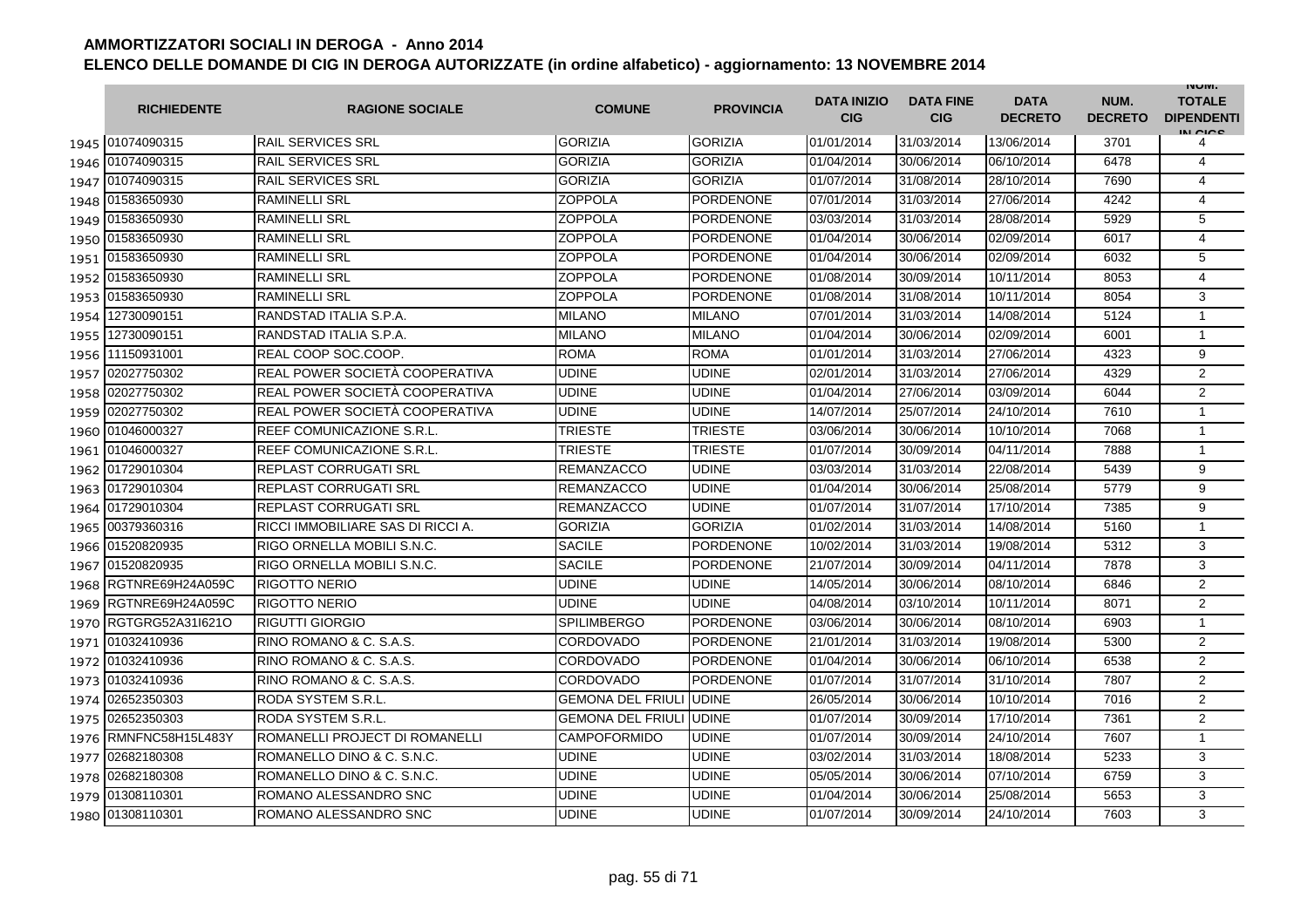|      | <b>RICHIEDENTE</b>      | <b>RAGIONE SOCIALE</b>                               | <b>COMUNE</b>          | <b>PROVINCIA</b> | <b>DATA INIZIO</b><br><b>CIG</b> | <b>DATA FINE</b><br><b>CIG</b> | <b>DATA</b><br><b>DECRETO</b> | NUM.<br><b>DECRETO</b> | <b>INUIVI.</b><br><b>TOTALE</b><br><b>DIPENDENTI</b><br>IN CIGO |
|------|-------------------------|------------------------------------------------------|------------------------|------------------|----------------------------------|--------------------------------|-------------------------------|------------------------|-----------------------------------------------------------------|
|      | 1981 RNCRNT50S22G888K   | <b>IRONCHI RENATO GRAPHOTECNICA RONCHI</b>           | <b>PORDENONE</b>       | <b>PORDENONE</b> | 20/01/2014                       | 31/03/2014                     | 13/06/2014                    | 3758                   | 1                                                               |
| 1982 | RNCRNT50S22G888K        | RONCHI RENATO GRAPHOTECNICA RONCHI                   | <b>PORDENONE</b>       | <b>PORDENONE</b> | 07/04/2014                       | 30/06/2014                     | 06/10/2014                    | 6480                   | $\mathbf{1}$                                                    |
|      | 1983 RNCRNT50S22G888K   | RONCHI RENATO GRAPHOTECNICA RONCHI                   | <b>PORDENONE</b>       | <b>PORDENONE</b> | 01/07/2014                       | 13/09/2014                     | 10/10/2014                    | 7042                   | $\mathbf{1}$                                                    |
|      | 1984 01556970935        | <b>ROS ANGELO SRL</b>                                | <b>BRUGNERA</b>        | <b>PORDENONE</b> | 07/04/2014                       | 30/06/2014                     | 06/10/2014                    | 6558                   | $\mathbf{1}$                                                    |
|      | 1985 RSSMRZ64A15G994G   | ROSSETTO MAURIZIO                                    | <b>PRATA DI</b>        | <b>PORDENONE</b> | 03/06/2014                       | 30/06/2014                     | 08/10/2014                    | 6912                   | 2                                                               |
| 1986 | <b>RSSRMN53E17I092W</b> | <b>ROSSI ROMANO</b>                                  | <b>SAN PIETRO AL</b>   | <b>UDINE</b>     | 27/01/2014                       | 31/03/2014                     | 18/08/2014                    | 5244                   | $\mathbf{1}$                                                    |
|      | 1987 01249390939        | ROSSIT ANTONIO SNC                                   | <b>CHIONS</b>          | <b>PORDENONE</b> | 05/05/2014                       | 30/06/2014                     | 07/10/2014                    | 6730                   | 8                                                               |
|      | 1988 01249390939        | <b>ROSSIT ANTONIO SNC</b>                            | <b>CHIONS</b>          | <b>PORDENONE</b> | 01/07/2014                       | 30/09/2014                     | 20/10/2014                    | 7450                   | 8                                                               |
| 1989 | RBNGNN49H24L483T        | <b>RUBINI GIOVANNI</b>                               | <b>UDINE</b>           | <b>UDINE</b>     | 02/01/2014                       | 31/03/2014                     | 13/06/2014                    | 3750                   | 3                                                               |
| 1990 | RBNGNN49H24L483T        | <b>RUBINI GIOVANNI</b>                               | <b>UDINE</b>           | <b>UDINE</b>     | 01/04/2014                       | 30/06/2014                     | 25/08/2014                    | 5716                   | 3                                                               |
| 1991 | RBNGNN49H24L483T        | <b>RUBINI GIOVANNI</b>                               | <b>UDINE</b>           | <b>UDINE</b>     | 01/07/2014                       | 31/07/2014                     | 17/10/2014                    | 7358                   | 3                                                               |
| 1992 | RBNGNN49H24L483T        | <b>RUBINI GIOVANNI</b>                               | <b>UDINE</b>           | <b>UDINE</b>     | 01/09/2014                       | 30/09/2014                     | 10/11/2014                    | 8092                   | 3                                                               |
| 1993 | RSUMRA38L17D670V        | <b>RUOSO MARIO</b>                                   | <b>PORCIA</b>          | <b>PORDENONE</b> | 07/01/2014                       | 31/03/2014                     | 13/06/2014                    | 3708                   | 3                                                               |
| 1994 | RSUMRA38L17D670V        | <b>RUOSO MARIO</b>                                   | <b>PORCIA</b>          | <b>PORDENONE</b> | 01/04/2014                       | 30/06/2014                     | 25/08/2014                    | 5758                   | 3                                                               |
| 1995 | RSUMRA38L17D670V        | <b>RUOSO MARIO</b>                                   | <b>PORCIA</b>          | <b>PORDENONE</b> | 01/07/2014                       | 31/07/2014                     | 13/10/2014                    | 7129                   | 3                                                               |
|      | 1996 01033770932        | <b>RUZZENE GIANCARLO SNC</b>                         | <b>CORDENONS</b>       | <b>PORDENONE</b> | 03/03/2014                       | 29/03/2014                     | 22/08/2014                    | 5504                   | 10                                                              |
|      | 1997 01033770932        | RUZZENE GIANCARLO SNC                                | <b>CORDENONS</b>       | <b>PORDENONE</b> | 07/04/2014                       | 15/05/2014                     | 25/08/2014                    | 5736                   | 11                                                              |
|      | 1998 07125360722        | S & G - SOCIETA' COOPERATIVA                         | <b>BARI</b>            | <b>BARI</b>      | 21/04/2014                       | 30/06/2014                     | 08/10/2014                    | 6927                   | 11                                                              |
|      | 1999 00102230935        | S.A.B. DI DI BON SILVANO S.A.S.                      | <b>MANIAGO</b>         | <b>PORDENONE</b> | 12/02/2014                       | 31/03/2014                     | 22/08/2014                    | 5440                   | 2                                                               |
|      | 2000 00102230935        | S.A.B. DI DI BON SILVANO S.A.S.                      | <b>MANIAGO</b>         | <b>PORDENONE</b> | 02/05/2014                       | 31/05/2014                     | 07/10/2014                    | 6801                   | $\mathbf{1}$                                                    |
|      | 2001 00102230935        | S.A.B. DI DI BON SILVANO S.A.S.                      | <b>MANIAGO</b>         | <b>PORDENONE</b> | 11/06/2014                       | 30/06/2014                     | 08/10/2014                    | 6930                   | $\overline{2}$                                                  |
|      | 2002 01044770939        | S.A.R.P. DI MARCHIO' LUNET P., CORAZZA A. & C AVIANO |                        | <b>PORDENONE</b> | 14/04/2014                       | 30/06/2014                     | 07/10/2014                    | 6626                   | $\overline{2}$                                                  |
|      | 2003 00066510314        | S.C.A.M.O. SNC                                       | ROMANS D'ISONZO        | <b>GORIZIA</b>   | 07/01/2014                       | 31/03/2014                     | 11/06/2014                    | 3636                   | 5                                                               |
| 2004 | 00066510314             | S.C.A.M.O. SNC                                       | ROMANS D'ISONZO        | <b>GORIZIA</b>   | 01/04/2014                       | 30/06/2014                     | 25/08/2014                    | 5698                   | 5                                                               |
| 2005 | 00066510314             | S.C.A.M.O. SNC                                       | <b>ROMANS D'ISONZO</b> | <b>GORIZIA</b>   | 01/07/2014                       | 31/07/2014                     | 13/10/2014                    | 7127                   | 5                                                               |
| 2006 | 00066510314             | S.C.A.M.O. SNC                                       | <b>ROMANS D'ISONZO</b> | <b>GORIZIA</b>   | 26/08/2014                       | 30/09/2014                     | 31/10/2014                    | 7798                   | 5                                                               |
| 2007 | 00256930306             | S.E.T.A. SRL - SOCIETA' ELEMENTI TORNITI ED          | <b>MANZANO</b>         | <b>UDINE</b>     | 07/01/2014                       | 31/03/2014                     | 27/06/2014                    | 4244                   | 9                                                               |
| 2008 | 00256930306             | S.E.T.A. SRL - SOCIETA' ELEMENTI TORNITI ED          | <b>MANZANO</b>         | <b>UDINE</b>     | 07/04/2014                       | 30/06/2014                     | 07/10/2014                    | 6641                   | 9                                                               |
| 2009 | 00256930306             | S.E.T.A. SRL - SOCIETA' ELEMENTI TORNITI ED          | <b>MANZANO</b>         | <b>UDINE</b>     | 01/07/2014                       | 31/07/2014                     | 10/10/2014                    | 7076                   | 9                                                               |
|      | 2010 01010550323        | S.G.M. CONSULTING SRL                                | TRIESTE                | <b>TRIESTE</b>   | 04/08/2014                       | 30/09/2014                     | 10/11/2014                    | 8061                   | $\mathbf{1}$                                                    |
|      | 2011 01908650300        | S.I.T. SERVIZI IMPIANTI TECNOLOGICI S.R.L.           | LATISANA               | <b>UDINE</b>     | 27/01/2014                       | 31/03/2014                     | 14/08/2014                    | 5142                   | 10                                                              |
|      | 2012 01349990935        | S.L.M. DI VETTORETTO & C. SNC                        | <b>SAN QUIRINO</b>     | <b>PORDENONE</b> | 14/01/2014                       | 31/03/2014                     | 13/08/2014                    | 5047                   | 6                                                               |
|      | 2013 01349990935        | S.L.M. DI VETTORETTO & C. SNC                        | <b>SAN QUIRINO</b>     | <b>PORDENONE</b> | 22/04/2014                       | 30/06/2014                     | 07/10/2014                    | 6698                   | 6                                                               |
|      | 2014 01233490307        | S.P.A. FINANZIARIA                                   | <b>UDINE</b>           | <b>UDINE</b>     | 13/01/2014                       | 31/03/2014                     | 28/04/2014                    | 2964                   | $\mathbf{1}$                                                    |
|      | 2015 01233490307        | S.P.A. FINANZIARIA                                   | <b>UDINE</b>           | <b>UDINE</b>     | 01/04/2014                       | 30/06/2014                     | 25/08/2014                    | 5569                   | $\mathbf{1}$                                                    |
|      | 2016 01233490307        | S.P.A. FINANZIARIA                                   | <b>UDINE</b>           | <b>UDINE</b>     | 01/07/2014                       | 12/09/2014                     | 10/10/2014                    | 7026                   | $\mathbf{1}$                                                    |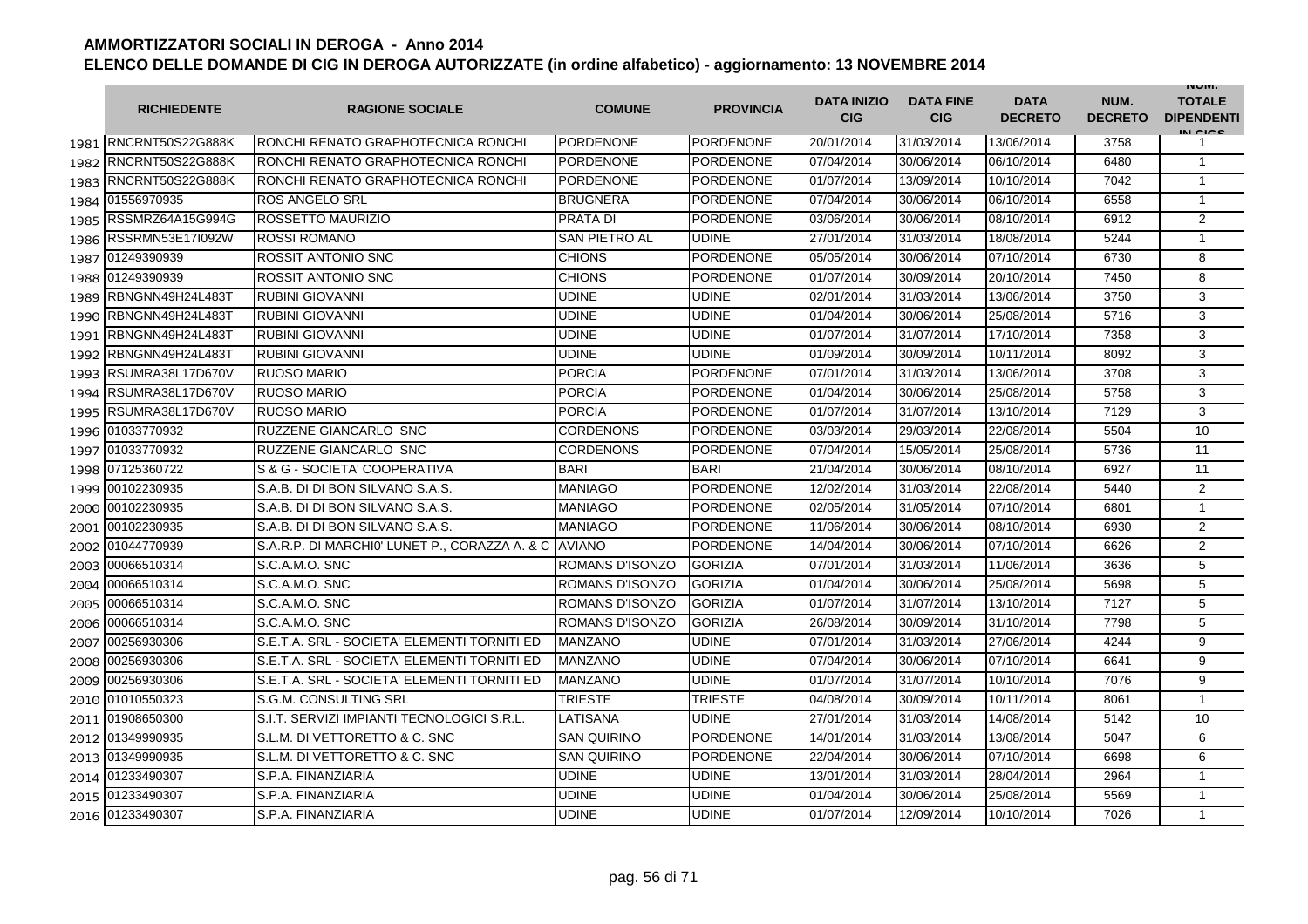|      | <b>RICHIEDENTE</b>    | <b>RAGIONE SOCIALE</b>                    | <b>COMUNE</b>          | <b>PROVINCIA</b> | <b>DATA INIZIO</b><br><b>CIG</b> | <b>DATA FINE</b><br><b>CIG</b> | <b>DATA</b><br><b>DECRETO</b> | NUM.<br><b>DECRETO</b> | <b>INUIVI.</b><br><b>TOTALE</b><br><b>DIPENDENTI</b><br>IN CICE |
|------|-----------------------|-------------------------------------------|------------------------|------------------|----------------------------------|--------------------------------|-------------------------------|------------------------|-----------------------------------------------------------------|
|      | 2017 00257030304      | S.Z. ARREDAMENTI SPANGHERO & C. SNC       | <b>CERVIGNANO DEL</b>  | <b>UDINE</b>     | 02/01/2014                       | 31/03/2014                     | 28/04/2014                    | 2943                   | 5                                                               |
| 2018 | 00257030304           | S.Z. ARREDAMENTI SPANGHERO & C. SNC       | <b>CERVIGNANO DEL</b>  | <b>UDINE</b>     | 01/04/2014                       | 30/06/2014                     | 25/08/2014                    | 5600                   | 5                                                               |
|      | 2019 00257030304      | S.Z. ARREDAMENTI SPANGHERO & C. SNC       | <b>CERVIGNANO DEL</b>  | <b>UDINE</b>     | 01/07/2014                       | 31/08/2014                     | 13/10/2014                    | 7153                   | $\overline{4}$                                                  |
|      | 2020 01311060931      | SA.RO SAS DI SANGION D. D. & C            | <b>ZOPPOLA</b>         | PORDENONE        | 13/01/2014                       | 31/03/2014                     | 13/08/2014                    | 4995                   | $\mathbf{1}$                                                    |
|      | 2021 01311060931      | SA.RO SAS DI SANGION D. D. & C            | ZOPPOLA                | <b>PORDENONE</b> | 01/04/2014                       | 30/06/2014                     | 03/10/2014                    | 6438                   | $\mathbf{1}$                                                    |
|      | 2022 01311060931      | SA.RO SAS DI SANGION D. D. & C            | ZOPPOLA                | <b>PORDENONE</b> | 01/08/2014                       | 30/09/2014                     | 04/11/2014                    | 7868                   | $\mathbf{1}$                                                    |
|      | 2023 01436560930      | SACILESE TRASPORTI DI NADAL GIOVANNI & C. | <b>SACILE</b>          | <b>PORDENONE</b> | 27/01/2014                       | 31/03/2014                     | 22/08/2014                    | 5491                   | 3                                                               |
|      | 2024 01436560930      | SACILESE TRASPORTI DI NADAL GIOVANNI & C. | <b>SACILE</b>          | <b>PORDENONE</b> | 01/04/2014                       | 30/06/2014                     | 06/10/2014                    | 6537                   | 3                                                               |
|      | 2025 01405620301      | SALUMIFICIO COLETTI PIERINO & C.SNC       | <b>FORGARIA NEL</b>    | <b>UDINE</b>     | 07/01/2014                       | 31/03/2014                     | 27/06/2014                    | 4229                   | 10                                                              |
|      | 2026 01405620301      | SALUMIFICIO COLETTI PIERINO & C.SNC       | <b>FORGARIA NEL</b>    | <b>UDINE</b>     | 01/04/2014                       | 30/06/2014                     | 26/08/2014                    | 5854                   | 10                                                              |
| 2027 | SLVFRC58D12I403C      | SALVADOR FEDERICO "PERSEO GAMES"          | <b>PASIAN DI PRATO</b> | <b>UDINE</b>     | 17/02/2014                       | 31/03/2014                     | 20/08/2014                    | 5392                   | 1                                                               |
| 2028 | SLVFRC58D12I403C      | SALVADOR FEDERICO "PERSEO GAMES"          | <b>PASIAN DI PRATO</b> | <b>UDINE</b>     | 01/04/2014                       | 30/06/2014                     | 25/08/2014                    | 5539                   | $\mathbf{1}$                                                    |
| 2029 | 00389600933           | <b>SAMI DI CHIAROT SRL</b>                | <b>PORDENONE</b>       | <b>PORDENONE</b> | 10/02/2014                       | 31/03/2014                     | 19/08/2014                    | 5322                   | $\overline{2}$                                                  |
| 2030 | 00389600933           | <b>SAMI DI CHIAROT SRL</b>                | PORDENONE              | <b>PORDENONE</b> | 14/04/2014                       | 30/06/2014                     | 06/10/2014                    | 6497                   | $\overline{2}$                                                  |
| 2031 | 00389600933           | <b>SAMI DI CHIAROT SRL</b>                | <b>PORDENONE</b>       | <b>PORDENONE</b> | 01/07/2014                       | 30/09/2014                     | 10/10/2014                    | 7032                   | 2                                                               |
| 2032 | 00216790303           | SAMSA DI GARBINO SILVANO & C.SNC          | MANZANO                | <b>UDINE</b>     | 08/01/2014                       | 31/03/2014                     | 11/06/2014                    | 3635                   | $\overline{2}$                                                  |
|      | 2033 SNSBRN42D13G886D | <b>SANSON BRUNO</b>                       | PORDENONE              | PORDENONE        | 13/01/2014                       | 31/03/2014                     | 13/06/2014                    | 3705                   | $\overline{7}$                                                  |
|      | 2034 SNSBRN42D13G886D | <b>SANSON BRUNO</b>                       | <b>PORDENONE</b>       | <b>PORDENONE</b> | 28/04/2014                       | 30/06/2014                     | 07/10/2014                    | 6733                   | 8                                                               |
|      | 2035 SNTMRC45L28G888W | <b>SANTAROSSA MARCO</b>                   | CORDENONS              | <b>PORDENONE</b> | 17/02/2014                       | 31/03/2014                     | 22/08/2014                    | 5465                   | $\mathbf{1}$                                                    |
| 2036 | SNTMRC45L28G888W      | <b>SANTAROSSA MARCO</b>                   | <b>CORDENONS</b>       | <b>PORDENONE</b> | 01/04/2014                       | 30/06/2014                     | 25/08/2014                    | 5680                   | $\mathbf{1}$                                                    |
| 2037 | SNTMRC45L28G888W      | <b>SANTAROSSA MARCO</b>                   | <b>CORDENONS</b>       | <b>PORDENONE</b> | 01/07/2014                       | 30/09/2014                     | 07/11/2014                    | 8011                   | $\mathbf{1}$                                                    |
| 2038 | 00624950937           | <b>SAPITEX SRL</b>                        | <b>SAN VITO AL</b>     | <b>PORDENONE</b> | 21/07/2014                       | 30/09/2014                     | 04/11/2014                    | 7883                   | 6                                                               |
| 2039 | 02415730304           | <b>SARD MICHELE S.R.L.</b>                | REANA DEL ROIALE       | <b>UDINE</b>     | 03/06/2014                       | 30/06/2014                     | 08/10/2014                    | 6916                   | 5                                                               |
| 2040 | 02415730304           | SARD MICHELE S.R.L.                       | REANA DEL ROIALE       | <b>UDINE</b>     | 14/07/2014                       | 30/09/2014                     | 12/11/2014                    | 8173                   | 5                                                               |
| 2041 | 00067200311           | SARTORI ANSELMO SNC                       | <b>MARIANO DEL</b>     | <b>GORIZIA</b>   | 15/04/2014                       | 30/06/2014                     | 07/10/2014                    | 6624                   | 2                                                               |
| 2042 | 00067200311           | SARTORI ANSELMO SNC                       | <b>MARIANO DEL</b>     | <b>GORIZIA</b>   | 01/07/2014                       | 30/09/2014                     | 10/10/2014                    | 7078                   | $\mathbf{1}$                                                    |
| 2043 | 00610480931           | <b>SATURNIA SRL</b>                       | CORDENONS              | <b>PORDENONE</b> | 11/04/2014                       | 30/06/2014                     | 25/08/2014                    | 5729                   | $\mathbf{1}$                                                    |
| 2044 | 00610480931           | <b>SATURNIA SRL</b>                       | CORDENONS              | <b>PORDENONE</b> | 01/07/2014                       | 30/09/2014                     | 10/10/2014                    | 7080                   | $\mathbf{1}$                                                    |
| 2045 | 00773080320           | SAVI GUERRINO EREDI SDF                   | <b>TRIESTE</b>         | <b>TRIESTE</b>   | 03/02/2014                       | 31/03/2014                     | 18/08/2014                    | 5227                   | 6                                                               |
| 2046 | 01552860932           | SCARABOCCHIO SOCIETA' COOPERATIVA         | PORDENONE              | <b>PORDENONE</b> | 02/01/2014                       | 31/03/2014                     | 13/08/2014                    | 5078                   | 5                                                               |
|      | 2047 01552860932      | SCARABOCCHIO SOCIETA' COOPERATIVA         | PORDENONE              | PORDENONE        | 01/04/2014                       | 30/06/2014                     | 07/10/2014                    | 6648                   | 5                                                               |
| 2048 | SCHRFL61B14L050M      | <b>SCHNEIDER RAFFAELE</b>                 | TARCENTO               | <b>UDINE</b>     | 03/02/2014                       | 31/03/2014                     | 18/08/2014                    | 5207                   | $\mathbf{1}$                                                    |
| 2049 | SCHRFL61B14L050M      | <b>SCHNEIDER RAFFAELE</b>                 | <b>TARCENTO</b>        | <b>UDINE</b>     | 14/07/2014                       | 30/09/2014                     | 31/10/2014                    | 7813                   | $\mathbf{1}$                                                    |
|      | 2050 01511150938      | SCIAN SERVIZI DI SCIAN ROBERTO & C SAS    | <b>CORDENONS</b>       | <b>PORDENONE</b> | 03/02/2014                       | 31/03/2014                     | 18/08/2014                    | 5218                   | $\mathbf{1}$                                                    |
|      | 2051 01511150938      | SCIAN SERVIZI DI SCIAN ROBERTO & C SAS    | <b>CORDENONS</b>       | <b>PORDENONE</b> | 01/04/2014                       | 30/06/2014                     | 25/08/2014                    | 5710                   | $\mathbf{1}$                                                    |
|      | 2052 01511150938      | SCIAN SERVIZI DI SCIAN ROBERTO & C SAS    | <b>CORDENONS</b>       | <b>PORDENONE</b> | 01/07/2014                       | 30/09/2014                     | 15/10/2014                    | 7269                   | $\mathbf{1}$                                                    |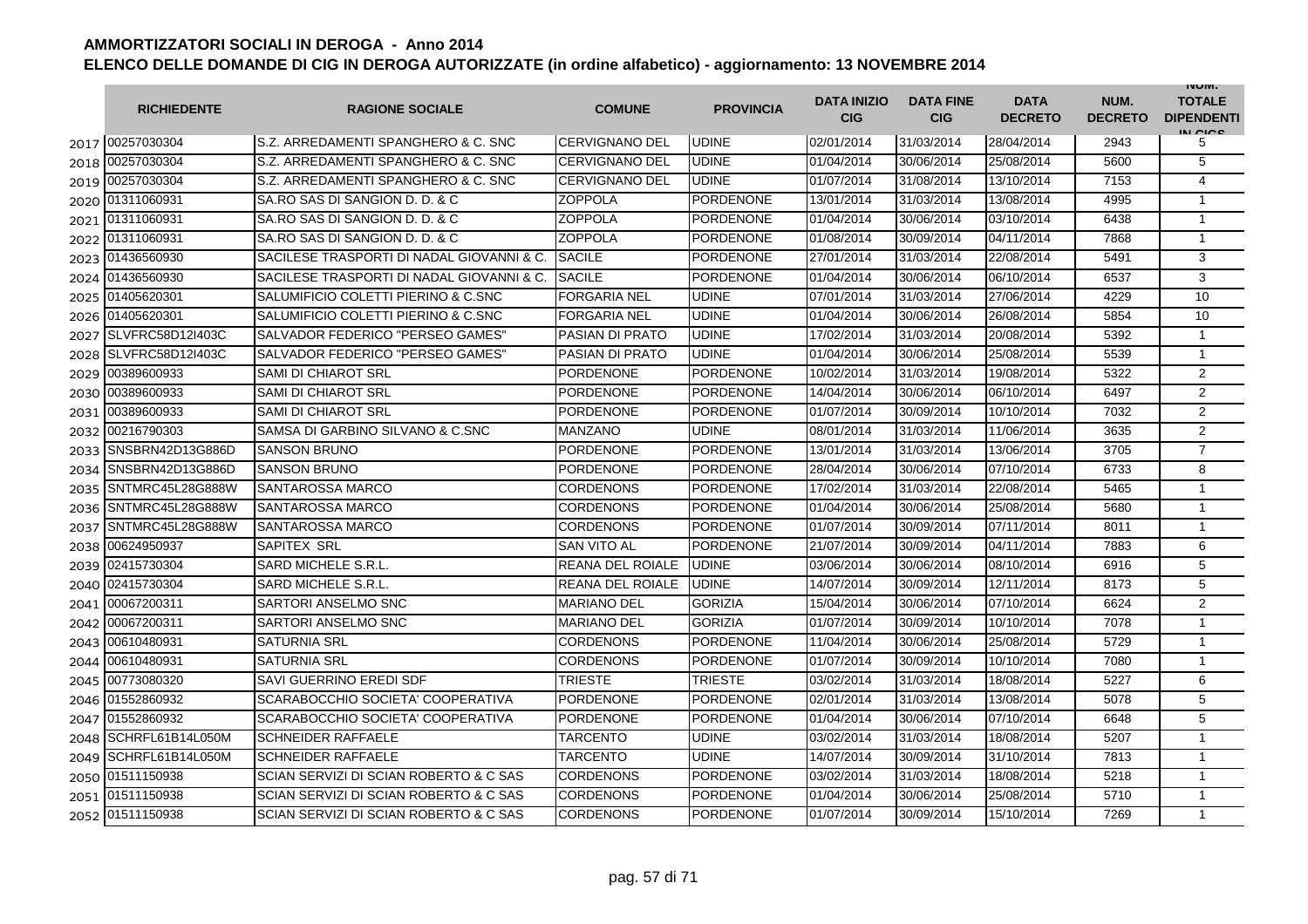|      | <b>RICHIEDENTE</b> | <b>RAGIONE SOCIALE</b>                     | <b>COMUNE</b>          | <b>PROVINCIA</b> | <b>DATA INIZIO</b><br><b>CIG</b> | <b>DATA FINE</b><br><b>CIG</b> | <b>DATA</b><br><b>DECRETO</b> | NUM.<br><b>DECRETO</b> | <b>INUIVI.</b><br><b>TOTALE</b><br><b>DIPENDENTI</b><br>IN CICS |
|------|--------------------|--------------------------------------------|------------------------|------------------|----------------------------------|--------------------------------|-------------------------------|------------------------|-----------------------------------------------------------------|
|      | 2053 00405350307   | <b>SCUDELLER AMEDEO E FIGLI SNC</b>        | PAVIA DI UDINE         | <b>UDINE</b>     | 20/01/2014                       | 31/03/2014                     | 13/08/2014                    | 5049                   | 2                                                               |
|      | 2054 00405350307   | SCUDELLER AMEDEO E FIGLI SNC               | PAVIA DI UDINE         | <b>UDINE</b>     | 01/04/2014                       | 30/06/2014                     | 25/08/2014                    | 5610                   | 2                                                               |
|      | 2055 00405350307   | SCUDELLER AMEDEO E FIGLI SNC               | PAVIA DI UDINE         | <b>UDINE</b>     | 01/07/2014                       | 31/07/2014                     | 13/10/2014                    | 7141                   | 2                                                               |
|      | 2056 00668410327   | SD DRAGO SNC                               | <b>TRIESTE</b>         | <b>TRIESTE</b>   | 01/02/2014                       | 31/03/2014                     | 25/08/2014                    | 5557                   | 3                                                               |
|      | 2057 00668410327   | SD DRAGO SNC                               | <b>TRIESTE</b>         | <b>TRIESTE</b>   | 01/02/2014                       | 31/03/2014                     | 25/08/2014                    | 5555                   | $\mathbf{1}$                                                    |
| 2058 | 00668410327        | SD DRAGO SNC                               | <b>TRIESTE</b>         | <b>TRIESTE</b>   | 01/04/2014                       | 30/06/2014                     | 07/10/2014                    | 6645                   | 3                                                               |
| 2059 | 00668410327        | <b>SD DRAGO SNC</b>                        | <b>TRIESTE</b>         | <b>TRIESTE</b>   | 01/04/2014                       | 30/06/2014                     | 07/10/2014                    | 6644                   | $\mathbf{1}$                                                    |
| 2060 | 00668410327        | SD DRAGO SNC                               | <b>TRIESTE</b>         | <b>TRIESTE</b>   | 01/07/2014                       | 31/08/2014                     | 22/10/2014                    | 7542                   | $\mathbf{1}$                                                    |
| 2061 | 00668410327        | SD DRAGO SNC                               | <b>TRIESTE</b>         | <b>TRIESTE</b>   | 01/07/2014                       | 31/08/2014                     | 22/10/2014                    | 7543                   | 3                                                               |
| 2062 | 01178280325        | <b>SEA METAL SRL</b>                       | <b>TRIESTE</b>         | <b>TRIESTE</b>   | 14/01/2014                       | 31/03/2014                     | 13/08/2014                    | 5066                   | 16                                                              |
| 2063 | 01178280325        | <b>SEA METAL SRL</b>                       | TRIESTE                | <b>TRIESTE</b>   | 01/04/2014                       | 30/06/2014                     | 26/08/2014                    | 5829                   | 16                                                              |
|      | 2064 01711680932   | SEDONATI SERRAMENTI SRL                    | FONTANAFREDDA          | <b>PORDENONE</b> | 31/01/2014                       | 31/03/2014                     | 14/08/2014                    | 5141                   | 2                                                               |
|      | 2065 01518190309   | SEGHERIA AZZANO SNC                        | <b>SAN GIOVANNI AL</b> | <b>UDINE</b>     | 13/01/2014                       | 31/03/2014                     | 12/08/2014                    | 4927                   | $\overline{2}$                                                  |
|      | 2066 01518190309   | SEGHERIA AZZANO SNC                        | <b>SAN GIOVANNI AL</b> | <b>UDINE</b>     | 12/05/2014                       | 30/06/2014                     | 08/10/2014                    | 6850                   | $\overline{2}$                                                  |
| 2067 | SLVMRA40D21L483C   | SELVA FORNITURE DI SELVA MARIO             | <b>MONFALCONE</b>      | <b>GORIZIA</b>   | 01/07/2014                       | 30/09/2014                     | 09/10/2014                    | 6986                   | $\mathbf{1}$                                                    |
| 2068 | 00237290325        | SEM SRL - SOCIETA' EDILE MUIESAN           | <b>TRIESTE</b>         | <b>TRIESTE</b>   | 07/01/2014                       | 31/03/2014                     | 27/06/2014                    | 4315                   | 5                                                               |
| 2069 | 00237290325        | SEM SRL - SOCIETA' EDILE MUIESAN           | <b>TRIESTE</b>         | <b>TRIESTE</b>   | 01/04/2014                       | 30/06/2014                     | 06/10/2014                    | 6549                   | 5                                                               |
| 2070 | 00237290325        | SEM SRL - SOCIETA' EDILE MUIESAN           | <b>TRIESTE</b>         | <b>TRIESTE</b>   | 01/07/2014                       | 30/09/2014                     | 28/10/2014                    | 7696                   | 5                                                               |
| 2071 | 00107760936        | SEMINARIO DIOCESANO DI CONCORDIA-PN        | <b>PORDENONE</b>       | <b>PORDENONE</b> | 03/03/2014                       | 31/03/2014                     | 20/08/2014                    | 5427                   | $\overline{7}$                                                  |
| 2072 | 00107760936        | SEMINARIO DIOCESANO DI CONCORDIA-PN        | <b>PORDENONE</b>       | <b>PORDENONE</b> | 01/04/2014                       | 30/06/2014                     | 25/08/2014                    | 5570                   | $\overline{7}$                                                  |
| 2073 | 00107760936        | SEMINARIO DIOCESANO DI CONCORDIA-PN        | <b>PORDENONE</b>       | <b>PORDENONE</b> | 01/07/2014                       | 30/09/2014                     | 08/10/2014                    | 6959                   | $\overline{7}$                                                  |
| 2074 | 01224490936        | SER VETRO S.N.C.                           | <b>SAN VITO AL</b>     | <b>PORDENONE</b> | 07/01/2014                       | 31/03/2014                     | 27/06/2014                    | 4287                   | 6                                                               |
|      | 2075 01224490936   | SER VETRO S.N.C.                           | SAN VITO AL            | <b>PORDENONE</b> | 07/07/2014                       | 30/09/2014                     | 28/10/2014                    | 7712                   | 5                                                               |
|      | 2076 00779440320   | SER.CO.TEC.-SERVIZI CONTROLLI TECNI        | SAN DORLIGO            | <b>TRIESTE</b>   | 01/01/2014                       | 31/03/2014                     | 13/06/2014                    | 3722                   | 2                                                               |
|      | 2077 00779440320   | SER.CO.TEC.-SERVIZI CONTROLLI TECNI        | <b>SAN DORLIGO</b>     | <b>TRIESTE</b>   | 01/04/2014                       | 30/06/2014                     | 06/10/2014                    | 6518                   | 2                                                               |
| 2078 | SRFNDR67B16L483W   | SERAFINI ALESSANDRO DI SERAFINI ANDREA     | <b>UDINE</b>           | <b>UDINE</b>     | 01/02/2014                       | 31/03/2014                     | 19/08/2014                    | 5276                   | $\mathbf{1}$                                                    |
| 2079 | SRFNDR67B16L483W   | SERAFINI ALESSANDRO DI SERAFINI ANDREA     | <b>UDINE</b>           | <b>UDINE</b>     | 01/04/2014                       | 30/06/2014                     | 06/10/2014                    | 6507                   | $\mathbf{1}$                                                    |
| 2080 | SRFNDR67B16L483W   | SERAFINI ALESSANDRO DI SERAFINI ANDREA     | <b>UDINE</b>           | <b>UDINE</b>     | 01/07/2014                       | 30/09/2014                     | 30/10/2014                    | 7747                   | $\mathbf{1}$                                                    |
| 2081 | 01788530309        | <b>SERETTI SRL</b>                         | <b>SAN GIORGIO DI</b>  | <b>UDINE</b>     | 26/05/2014                       | 30/06/2014                     | 08/10/2014                    | 6917                   | 12                                                              |
| 2082 | 01788530309        | <b>SERETTI SRL</b>                         | SAN GIORGIO DI         | <b>UDINE</b>     | 01/07/2014                       | 30/09/2014                     | 28/10/2014                    | 7679                   | 13                                                              |
| 2083 | 00099030322        | SERIGRAFIA SERINOVE SRL                    | <b>TRIESTE</b>         | <b>TRIESTE</b>   | 09/05/2014                       | 30/06/2014                     | 07/10/2014                    | 6809                   | 3                                                               |
| 2084 | 00099030322        | SERIGRAFIA SERINOVE SRL                    | TRIESTE                | <b>TRIESTE</b>   | 01/07/2014                       | 30/09/2014                     | 13/10/2014                    | 7133                   | 3                                                               |
| 2085 | 00192600328        | <b>SERTECO SRL</b>                         | UDINE                  | <b>UDINE</b>     | 03/02/2014                       | 31/03/2014                     | 13/08/2014                    | 5073                   | 11                                                              |
| 2086 | 00192600328        | <b>SERTECO SRL</b>                         | <b>UDINE</b>           | <b>UDINE</b>     | 05/05/2014                       | 30/06/2014                     | 07/10/2014                    | 6760                   | 11                                                              |
| 2087 | 01334530936        | SERVICE LINE DI PERESSIN GIUSEPPE & C. SNC | <b>SAN VITO AL</b>     | <b>PORDENONE</b> | 20/01/2014                       | 31/03/2014                     | 14/08/2014                    | 5110                   | 4                                                               |
|      | 2088 01334530936   | SERVICE LINE DI PERESSIN GIUSEPPE & C. SNC | <b>SAN VITO AL</b>     | <b>PORDENONE</b> | 19/05/2014                       | 30/06/2014                     | 08/10/2014                    | 6866                   | 4                                                               |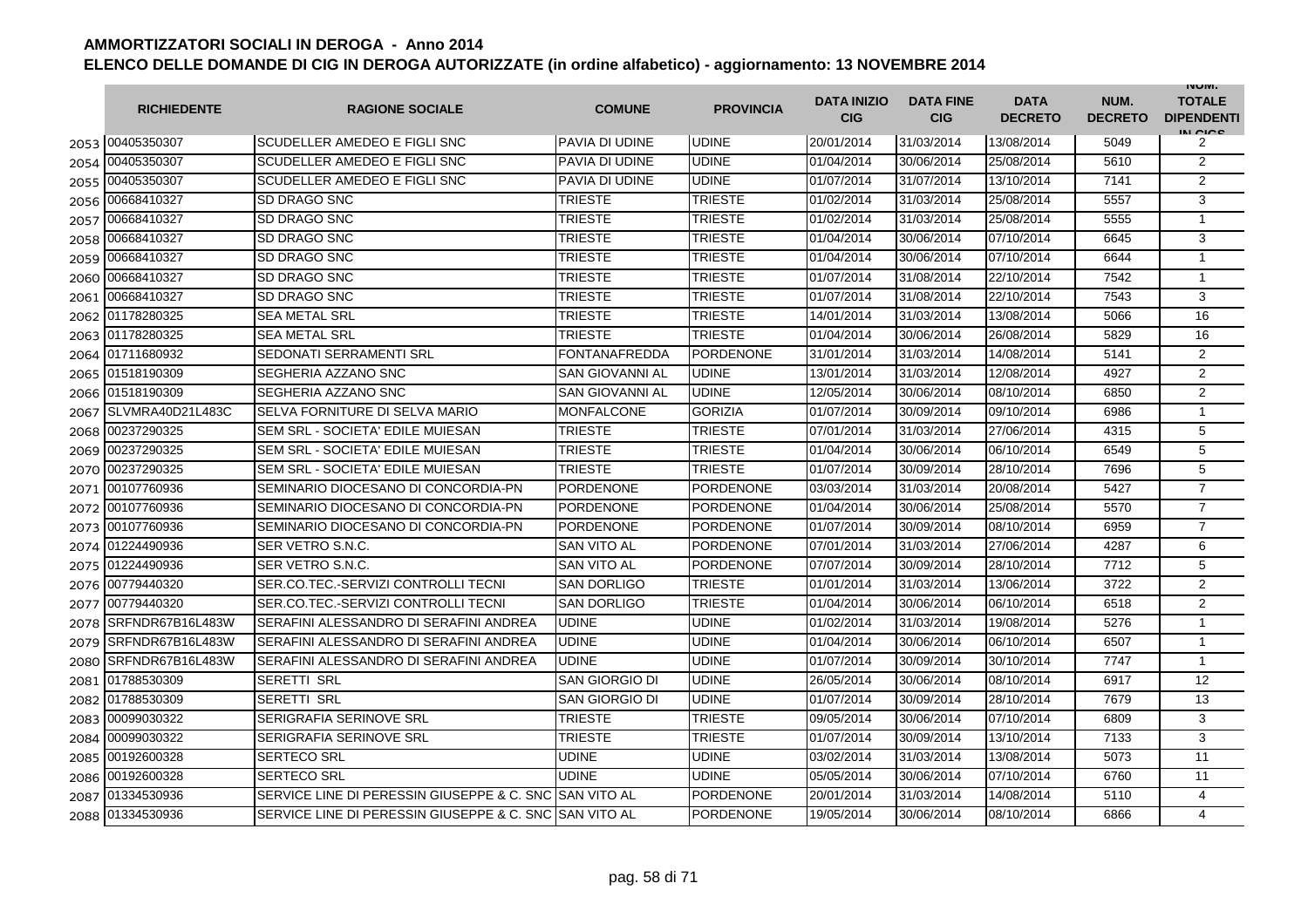|      | <b>RICHIEDENTE</b> | <b>RAGIONE SOCIALE</b>                                 | <b>COMUNE</b>           | <b>PROVINCIA</b> | <b>DATA INIZIO</b><br><b>CIG</b> | <b>DATA FINE</b><br><b>CIG</b> | <b>DATA</b><br><b>DECRETO</b> | NUM.<br><b>DECRETO</b> | <b>INUIVI.</b><br><b>TOTALE</b><br><b>DIPENDENTI</b><br>IN CIGO |
|------|--------------------|--------------------------------------------------------|-------------------------|------------------|----------------------------------|--------------------------------|-------------------------------|------------------------|-----------------------------------------------------------------|
|      | 2089 01334530936   | SERVICE LINE DI PERESSIN GIUSEPPE & C. SNC SAN VITO AL |                         | PORDENONE        | 01/07/2014                       | 31/07/2014                     | 17/10/2014                    | 7320                   | 4                                                               |
| 2090 | 02604970307        | SERVIZI AMMINISTRATIVI DI DE FALCO F. E                | <b>DIGNANO</b>          | <b>UDINE</b>     | 15/01/2014                       | 31/03/2014                     | 14/08/2014                    | 5099                   | 2                                                               |
| 2091 | 02604970307        | SERVIZI AMMINISTRATIVI DI DE FALCO F. E                | <b>DIGNANO</b>          | <b>UDINE</b>     | 01/04/2014                       | 30/06/2014                     | 06/10/2014                    | 6546                   | $\overline{2}$                                                  |
| 2092 | 02604970307        | SERVIZI AMMINISTRATIVI DI DE FALCO F. E                | <b>DIGNANO</b>          | <b>UDINE</b>     | 01/07/2014                       | 31/07/2014                     | 28/10/2014                    | 7685                   | $\overline{2}$                                                  |
| 2093 | 02085830301        | SERVIZI AVANZATI PROFESSIONALI SRL                     | <b>UDINE</b>            | UDINE            | 10/01/2014                       | 31/03/2014                     | 13/08/2014                    | 5081                   | 2                                                               |
| 2094 | 02085830301        | SERVIZI AVANZATI PROFESSIONALI SRL                     | <b>UDINE</b>            | <b>UDINE</b>     | 01/04/2014                       | 30/06/2014                     | 03/09/2014                    | 6042                   | 2                                                               |
| 2095 | 02085830301        | SERVIZI AVANZATI PROFESSIONALI SRL                     | <b>UDINE</b>            | <b>UDINE</b>     | 01/07/2014                       | 31/07/2014                     | 06/11/2014                    | 7986                   | $\overline{2}$                                                  |
| 2096 | 02085830301        | SERVIZI AVANZATI PROFESSIONALI SRL                     | <b>UDINE</b>            | <b>UDINE</b>     | 01/09/2014                       | 30/09/2014                     | 10/11/2014                    | 8056                   | $\overline{2}$                                                  |
| 2097 | 02312870302        | SERVIZI PER L'EDILIZIA SAS DI MERLIN T.                | <b>CERVIGNANO DEL</b>   | <b>UDINE</b>     | 07/01/2014                       | 31/03/2014                     | 13/08/2014                    | 5046                   | 8                                                               |
| 2098 | 02312870302        | SERVIZI PER L'EDILIZIA SAS DI MERLIN T.                | <b>CERVIGNANO DEL</b>   | <b>UDINE</b>     | 01/04/2014                       | 30/06/2014                     | 02/09/2014                    | 6015                   | 8                                                               |
| 2099 | 02312870302        | SERVIZI PER L'EDILIZIA SAS DI MERLIN T.                | <b>CERVIGNANO DEL</b>   | <b>UDINE</b>     | 01/07/2014                       | 30/09/2014                     | 17/10/2014                    | 7394                   | 4                                                               |
| 2100 | 01584300931        | SESTENSE MOLLEGGI S.A.S. DI LELLO SILVIA &             | <b>SESTO AL REGHENA</b> | <b>PORDENONE</b> | 03/02/2014                       | 31/03/2014                     | 18/08/2014                    | 5223                   | $\overline{2}$                                                  |
| 2101 | 01584300931        | SESTENSE MOLLEGGI S.A.S. DI LELLO SILVIA &             | <b>SESTO AL REGHENA</b> | <b>PORDENONE</b> | 01/08/2014                       | 30/09/2014                     | 04/11/2014                    | 7927                   | $\overline{2}$                                                  |
| 2102 | 02563410303        | SHOPPING OUTLET S.N.C. DI CACITTI STEFANO              | <b>PALMANOVA</b>        | UDINE            | 24/02/2014                       | 31/03/2014                     | 22/08/2014                    | 5468                   | $\mathbf{1}$                                                    |
| 2103 | 02563410303        | SHOPPING OUTLET S.N.C. DI CACITTI STEFANO.             | <b>PALMANOVA</b>        | <b>UDINE</b>     | 11/04/2014                       | 30/06/2014                     | 07/10/2014                    | 6666                   | $\mathbf{1}$                                                    |
| 2104 | 00999940323        | <b>SI SYSTEMS SCARL</b>                                | <b>TRIESTE</b>          | <b>TRIESTE</b>   | 01/01/2014                       | 31/03/2014                     | 13/08/2014                    | 5017                   | $\overline{7}$                                                  |
| 2105 | 00999940323        | <b>SI SYSTEMS SCARL</b>                                | TRIESTE                 | <b>TRIESTE</b>   | 01/04/2014                       | 30/06/2014                     | 08/10/2014                    | 6918                   | $\overline{7}$                                                  |
| 2106 | 01618140303        | SIAV SISTEMI ISOL. AVANZATI SRL                        | <b>PASIAN DI PRATO</b>  | <b>UDINE</b>     | 07/01/2014                       | 31/03/2014                     | 11/06/2014                    | 3628                   | 3                                                               |
| 2107 | 01618140303        | <b>SIAV SISTEMI ISOL.AVANZATI SRL</b>                  | <b>PASIAN DI PRATO</b>  | <b>UDINE</b>     | 01/04/2014                       | 30/06/2014                     | 25/08/2014                    | 5690                   | 3                                                               |
| 2108 | 01554080307        | <b>SICEA SRL</b>                                       | <b>FAEDIS</b>           | <b>UDINE</b>     | 01/01/2014                       | 02/03/2014                     | 18/08/2014                    | 5202                   | $\overline{2}$                                                  |
| 2109 | 02122730308        | SIDERURGICA BARDELLI SRL IN LIQUIDAZIONE               | <b>MARTIGNACCO</b>      | <b>UDINE</b>     | 20/01/2014                       | 31/03/2014                     | 18/08/2014                    | 5191                   | 11                                                              |
| 2110 | 01672430939        | SIET S.R.L                                             | <b>PORDENONE</b>        | <b>PORDENONE</b> | 02/01/2014                       | 15/02/2014                     | 13/06/2014                    | 3707                   | 3                                                               |
| 2111 | 01672430939        | SIET S.R.L.                                            | PORDENONE               | PORDENONE        | 17/02/2014                       | 31/03/2014                     | 20/08/2014                    | 5428                   | 3                                                               |
| 2112 | 01672430939        | SIET S.R.L.                                            | <b>PORDENONE</b>        | <b>PORDENONE</b> | 01/07/2014                       | 31/07/2014                     | 10/10/2014                    | 7111                   | 3                                                               |
| 2113 | 01672430939        | SIET S.R.L.                                            | <b>PORDENONE</b>        | <b>PORDENONE</b> | 01/08/2014                       | 31/08/2014                     | 07/11/2014                    | 8007                   | 3                                                               |
| 2114 | 01201970934        | SIGMA SERRAMENTI SNC DI MARTINUZZO                     | <b>BRUGNERA</b>         | <b>PORDENONE</b> | 27/01/2014                       | 31/03/2014                     | 14/08/2014                    | 5101                   | $\mathbf{1}$                                                    |
| 2115 | 00452950306        | <b>SIGMA SRL</b>                                       | TAVAGNACCO              | <b>UDINE</b>     | 20/01/2014                       | 31/03/2014                     | 13/08/2014                    | 5070                   | 4                                                               |
| 2116 | 01154950933        | SILERI DI ZADRO LEONARDO & C. S.N.C.                   | <b>CORDOVADO</b>        | <b>PORDENONE</b> | 17/02/2014                       | 31/03/2014                     | 22/08/2014                    | 5438                   | $\mathbf{1}$                                                    |
| 2117 | 01154950933        | SILERI DI ZADRO LEONARDO & C. S.N.C.                   | CORDOVADO               | <b>PORDENONE</b> | 01/04/2014                       | 30/06/2014                     | 06/10/2014                    | 6470                   | $\mathbf{1}$                                                    |
| 2118 | SMCRRT61M16E098A   | <b>SIMCIC ROBERTO</b>                                  | <b>GORIZIA</b>          | <b>GORIZIA</b>   | 01/04/2014                       | 30/06/2014                     | 25/08/2014                    | 5763                   | $\mathbf{1}$                                                    |
| 2119 | SMCRRT61M16E098A   | <b>SIMCIC ROBERTO</b>                                  | <b>GORIZIA</b>          | <b>GORIZIA</b>   | 01/07/2014                       | 30/09/2014                     | 06/11/2014                    | 8000                   | 1                                                               |
| 2120 | SMNGNN56A06C556X   | SIMIONATO GIOVANNI                                     | <b>CERVIGNANO DEL</b>   | <b>UDINE</b>     | 27/01/2014                       | 31/03/2014                     | 18/08/2014                    | 5212                   | 10                                                              |
| 2121 | SMNGNN56A06C556X   | <b>SIMIONATO GIOVANNI</b>                              | <b>CERVIGNANO DEL</b>   | <b>UDINE</b>     | 07/04/2014                       | 30/06/2014                     | 07/10/2014                    | 6635                   | 12                                                              |
| 2122 | SMNGNN56A06C556X   | <b>SIMIONATO GIOVANNI</b>                              | <b>CERVIGNANO DEL</b>   | <b>UDINE</b>     | 14/07/2014                       | 26/07/2014                     | 04/11/2014                    | 7875                   | 12                                                              |
| 2123 | 01558150932        | SINA IMPIANTI S.R.L.                                   | <b>SAN QUIRINO</b>      | <b>PORDENONE</b> | 05/05/2014                       | 30/06/2014                     | 07/10/2014                    | 6787                   | 5                                                               |
| 2124 | 01558150932        | SINA IMPIANTI S.R.L.                                   | <b>SAN QUIRINO</b>      | <b>PORDENONE</b> | 01/07/2014                       | 27/09/2014                     | 20/10/2014                    | 7449                   | 5                                                               |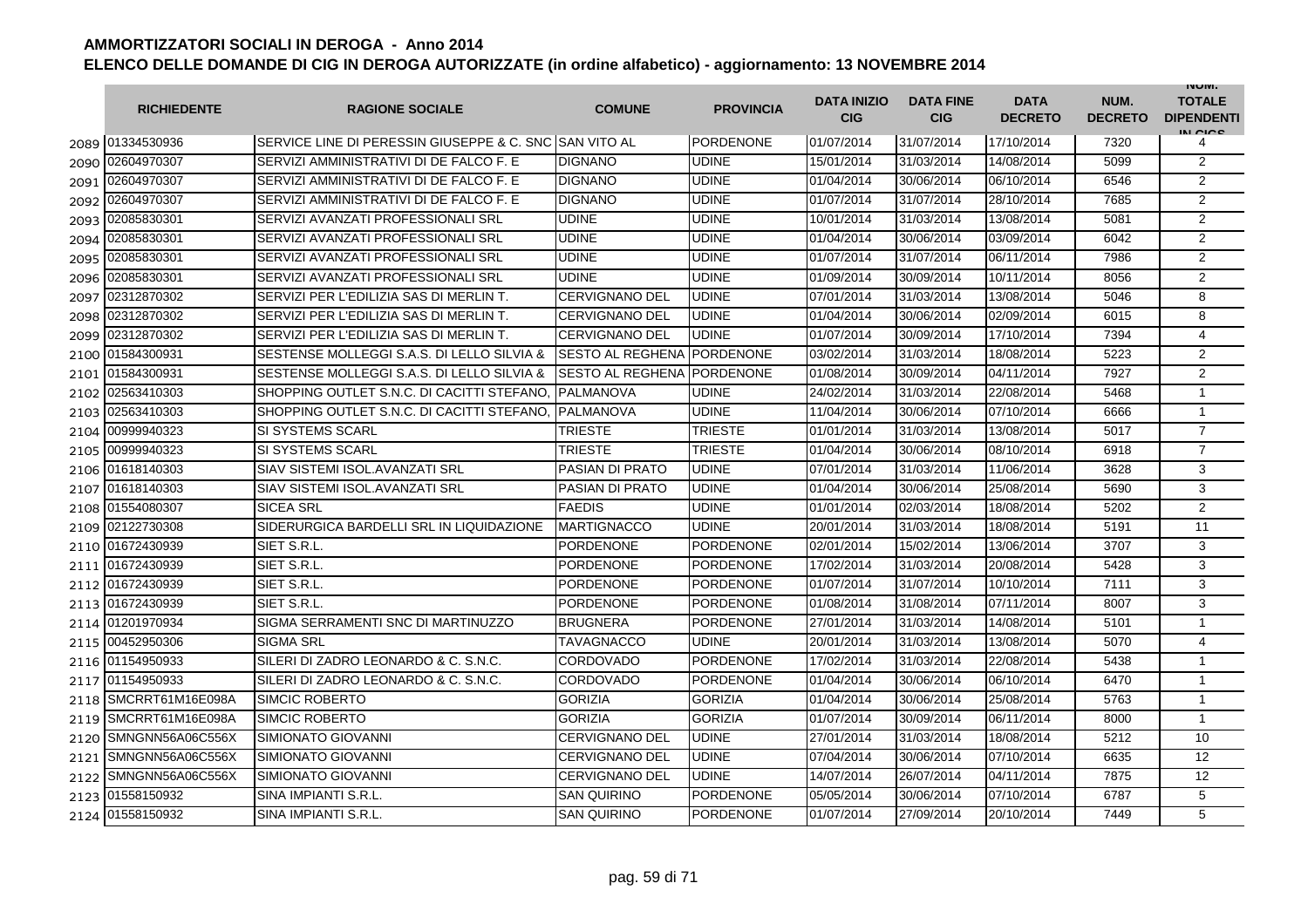|      | <b>RICHIEDENTE</b>    | <b>RAGIONE SOCIALE</b>                     | <b>COMUNE</b>          | <b>PROVINCIA</b> | <b>DATA INIZIO</b><br><b>CIG</b> | <b>DATA FINE</b><br><b>CIG</b> | <b>DATA</b><br><b>DECRETO</b> | NUM.<br><b>DECRETO</b> | <b>INUIVI.</b><br><b>TOTALE</b><br><b>DIPENDENTI</b><br>IN CIGO |
|------|-----------------------|--------------------------------------------|------------------------|------------------|----------------------------------|--------------------------------|-------------------------------|------------------------|-----------------------------------------------------------------|
|      | 2125 01713540308      | SINTESI DI COBESSI & C.SNC                 | ATTIMIS                | <b>UDINE</b>     | 26/02/2014                       | 31/03/2014                     | 22/08/2014                    | 5464                   | 1                                                               |
|      | 2126 01713540308      | SINTESI DI COBESSI & C.SNC                 | <b>ATTIMIS</b>         | <b>UDINE</b>     | 01/04/2014                       | 30/06/2014                     | 03/10/2014                    | 6425                   | $\mathbf{1}$                                                    |
|      | 2127 01713540308      | SINTESI DI COBESSI & C.SNC                 | ATTIMIS                | <b>UDINE</b>     | 01/07/2014                       | 30/09/2014                     | 22/10/2014                    | 7507                   | $\mathbf{1}$                                                    |
|      | 2128 01583500309      | SINTPRO S.R.L.                             | TAVAGNACCO             | <b>UDINE</b>     | 07/01/2014                       | 31/03/2014                     | 27/06/2014                    | 4265                   | $\overline{2}$                                                  |
|      | 2129 01583500309      | SINTPRO S.R.L.                             | <b>TAVAGNACCO</b>      | <b>UDINE</b>     | 03/06/2014                       | 30/06/2014                     | 08/10/2014                    | 6911                   | $\mathbf{1}$                                                    |
|      | 2130 01583500309      | SINTPRO S.R.L.                             | <b>TAVAGNACCO</b>      | <b>UDINE</b>     | 01/07/2014                       | 31/07/2014                     | 24/10/2014                    | 7591                   | $\mathbf{1}$                                                    |
|      | 2131 SNILCU62L04L736A | <b>SIONI LUCA</b>                          | <b>PORDENONE</b>       | <b>PORDENONE</b> | 03/03/2014                       | 31/03/2014                     | 22/08/2014                    | 5471                   | 4                                                               |
|      | 2132 SNILCU62L04L736A | <b>SIONI LUCA</b>                          | <b>PORDENONE</b>       | <b>PORDENONE</b> | 17/04/2014                       | 30/06/2014                     | 07/10/2014                    | 6642                   | $\overline{4}$                                                  |
|      | 2133 SNILCU62L04L736A | <b>SIONI LUCA</b>                          | <b>PORDENONE</b>       | <b>PORDENONE</b> | 01/07/2014                       | 31/07/2014                     | 10/10/2014                    | 7090                   | 4                                                               |
|      | 2134 BSTPRZ59D09Z110B | <b>SIP DI BISUTTI PATRIZIO</b>             | ZOPPOLA                | <b>PORDENONE</b> | 14/04/2014                       | 30/06/2014                     | 07/10/2014                    | 6631                   | $\mathbf 1$                                                     |
| 2135 | BSTPRZ59D09Z110B      | <b>SIP DI BISUTTI PATRIZIO</b>             | <b>ZOPPOLA</b>         | <b>PORDENONE</b> | 01/07/2014                       | 30/09/2014                     | 10/10/2014                    | 7034                   | $\mathbf{1}$                                                    |
| 2136 | 02036170302           | SIPRI APPALTI SRL                          | <b>UDINE</b>           | <b>UDINE</b>     | 02/01/2014                       | 31/03/2014                     | 28/04/2014                    | 2975                   | 6                                                               |
| 2137 | 00256210303           | SISA DI D'OSUALDO, ZAMO' & C.SNC           | CORNO DI ROSAZZO UDINE |                  | 20/01/2014                       | 31/03/2014                     | 13/08/2014                    | 5039                   | $\mathbf{1}$                                                    |
| 2138 | 02139080309           | SISTEMA SRL                                | SAN GIOVANNI AL        | <b>UDINE</b>     | 12/05/2014                       | 30/06/2014                     | 08/10/2014                    | 6864                   | 3                                                               |
| 2139 | 02139080309           | <b>SISTEMA SRL</b>                         | SAN GIOVANNI AL        | <b>UDINE</b>     | 01/07/2014                       | 30/09/2014                     | 20/10/2014                    | 7447                   | $\overline{4}$                                                  |
| 2140 | 01728020932           | SISTEMA UFFICIO S.A.S. DI SPINATO ANGELO & | <b>SACILE</b>          | <b>PORDENONE</b> | 31/01/2014                       | 31/03/2014                     | 19/08/2014                    | 5306                   | $\mathbf{1}$                                                    |
| 2141 | 01728020932           | SISTEMA UFFICIO S.A.S. DI SPINATO ANGELO & | <b>SACILE</b>          | <b>PORDENONE</b> | 18/04/2014                       | 30/06/2014                     | 06/10/2014                    | 6600                   | $\mathbf{1}$                                                    |
|      | 2142 01728020932      | SISTEMA UFFICIO S.A.S. DI SPINATO ANGELO & | <b>SACILE</b>          | <b>PORDENONE</b> | 04/07/2014                       | 30/09/2014                     | 24/10/2014                    | 7630                   | $\mathbf{1}$                                                    |
|      | 2143 01218920930      | SITALIA SNC DI BERTOLI VALENTINO           | CASTELNOVO DEL         | <b>PORDENONE</b> | 21/07/2014                       | 30/09/2014                     | 28/10/2014                    | 7721                   | 5                                                               |
|      | 2144 00440010932      | <b>SL OIL SRL</b>                          | <b>SPILIMBERGO</b>     | <b>PORDENONE</b> | 01/03/2014                       | 31/03/2014                     | 22/08/2014                    | 5477                   | $\mathbf{1}$                                                    |
|      | 2145 00440010932      | <b>SL OIL SRL</b>                          | <b>SPILIMBERGO</b>     | <b>PORDENONE</b> | 01/04/2014                       | 30/06/2014                     | 25/08/2014                    | 5730                   | $\mathbf{1}$                                                    |
|      | 2146 00440010932      | <b>SL OIL SRL</b>                          | <b>SPILIMBERGO</b>     | <b>PORDENONE</b> | 01/07/2014                       | 30/09/2014                     | 15/10/2014                    | 7247                   | $\mathbf{1}$                                                    |
| 2147 | 00162730303           | SMISTAMENTO MERCI E SERVIZI INTEGRATI      | <b>UDINE</b>           | <b>UDINE</b>     | 07/01/2014                       | 31/03/2014                     | 14/08/2014                    | 5157                   | 15                                                              |
| 2148 | 00162730303           | SMISTAMENTO MERCI E SERVIZI INTEGRATI      | <b>UDINE</b>           | <b>UDINE</b>     | 07/01/2014                       | 31/03/2014                     | 14/08/2014                    | 5156                   | 11                                                              |
| 2149 | 00162730303           | SMISTAMENTO MERCI E SERVIZI INTEGRATI      | <b>UDINE</b>           | <b>UDINE</b>     | 01/04/2014                       | 30/06/2014                     | 07/10/2014                    | 6685                   | 15                                                              |
|      | 2150 00162730303      | SMISTAMENTO MERCI E SERVIZI INTEGRATI      | UDINE                  | <b>UDINE</b>     | 01/04/2014                       | 30/06/2014                     | 07/10/2014                    | 6784                   | 10                                                              |
|      | 2151 00162730303      | SMISTAMENTO MERCI E SERVIZI INTEGRATI      | UDINE                  | <b>UDINE</b>     | 01/07/2014                       | 30/09/2014                     | 31/10/2014                    | 7806                   | 15                                                              |
|      | 2152 00162730303      | SMISTAMENTO MERCI E SERVIZI INTEGRATI      | <b>UDINE</b>           | <b>UDINE</b>     | 01/07/2014                       | 30/09/2014                     | 04/11/2014                    | 7889                   | 10                                                              |
|      | 2153 ZNLCST67R70L483Q | SMOOTHING LEN DI ZANELLO CRISTINA          | <b>SAN GIOVANNI AL</b> | <b>UDINE</b>     | 07/01/2014                       | 28/03/2014                     | 13/06/2014                    | 3826                   | 2                                                               |
|      | 2154 00142320316      | SO.TE.CO. SOCIETA' TESSUTI COAGULATI SPA   | SAVOGNA D'ISONZO       | <b>GORIZIA</b>   | 23/04/2014                       | 30/06/2014                     | 14/08/2014                    | 5171                   | 64                                                              |
|      | 2155 00142320316      | SO.TE.CO. SOCIETA' TESSUTI COAGULATI SPA   | SAVOGNA D'ISONZO       | <b>GORIZIA</b>   | 01/07/2014                       | 30/09/2014                     | 25/08/2014                    | 5790                   | 64                                                              |
|      | 2156 01164600320      | SOC. GESTIONI ELETTRICHE SRL               | <b>MONRUPINO</b>       | <b>TRIESTE</b>   | 06/02/2014                       | 31/03/2014                     | 19/08/2014                    | 5307                   | 2                                                               |
|      | 2157 01825380544      | SOCIETA' COOPERATIVA SISTEMA MUSEO         | <b>PERUGIA</b>         | <b>PERUGIA</b>   | 01/02/2014                       | 31/03/2014                     | 25/08/2014                    | 5553                   | 14                                                              |
|      | 2158 00051210318      | SOCIETA' EDILE ISONTINA - S.E.I. S.R.L.    | <b>MONFALCONE</b>      | <b>GORIZIA</b>   | 12/08/2014                       | 30/09/2014                     | 25/08/2014                    | 5796                   | 22                                                              |
|      | 2159 00480100312      | <b>SOFTEL SAS</b>                          | <b>VILLESSE</b>        | <b>GORIZIA</b>   | 14/04/2014                       | 30/06/2014                     | 26/08/2014                    | 5813                   | 3                                                               |
|      | 2160 01501870305      | SOFTOP SNC DI MACORIG SERGIO & C.          | MANZANO                | <b>UDINE</b>     | 17/02/2014                       | 28/03/2014                     | 20/08/2014                    | 5413                   | 3                                                               |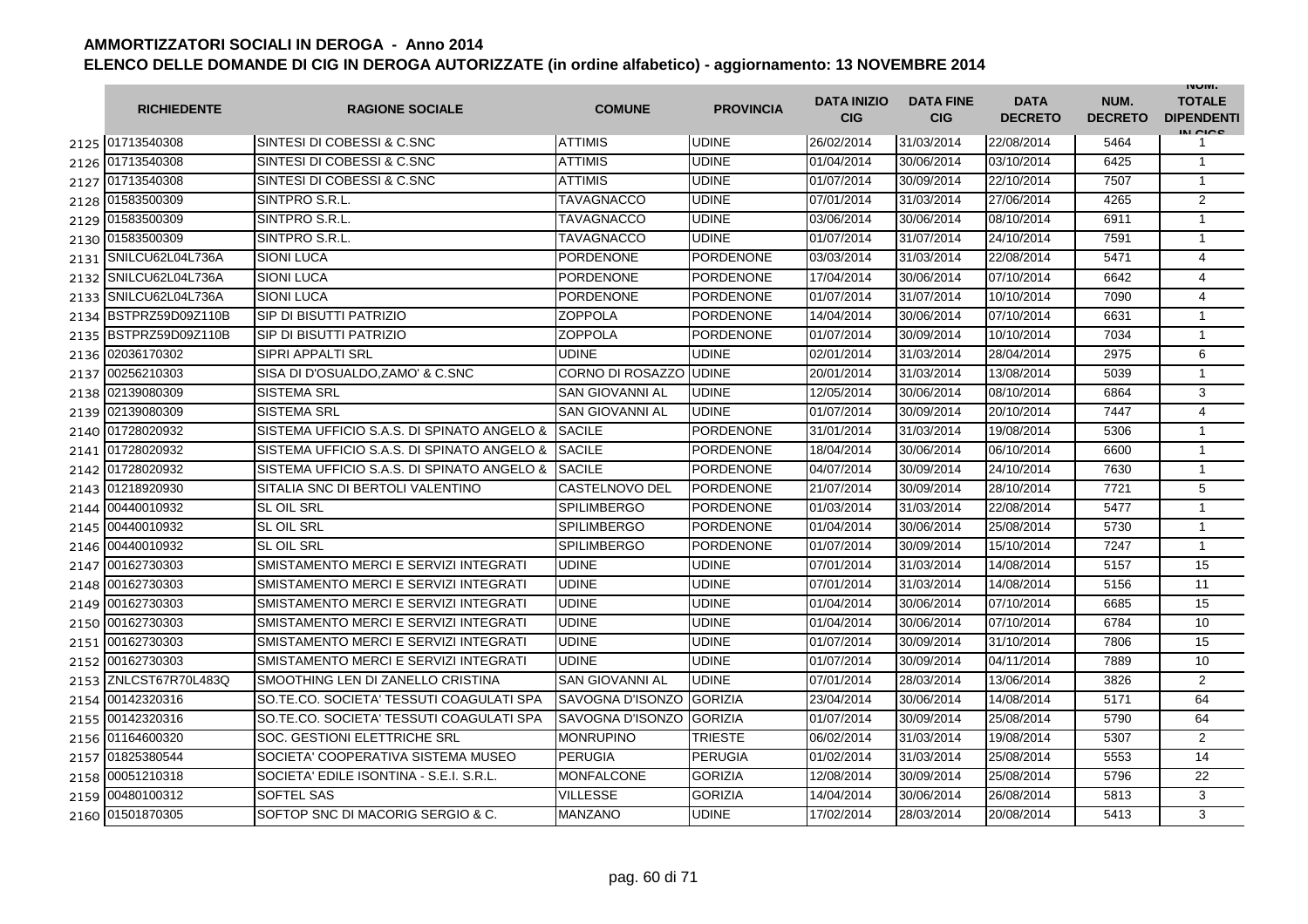|      | <b>RICHIEDENTE</b> | <b>RAGIONE SOCIALE</b>                         | <b>COMUNE</b>          | <b>PROVINCIA</b> | <b>DATA INIZIO</b><br><b>CIG</b> | <b>DATA FINE</b><br><b>CIG</b> | <b>DATA</b><br><b>DECRETO</b> | NUM.<br><b>DECRETO</b> | <b>INUIVI.</b><br><b>TOTALE</b><br><b>DIPENDENTI</b><br>IN CIGO |
|------|--------------------|------------------------------------------------|------------------------|------------------|----------------------------------|--------------------------------|-------------------------------|------------------------|-----------------------------------------------------------------|
|      | 2161 01384880306   | SOLAI BURI DI BRAIDOTTI & C. SNC               | <b>BUTTRIO</b>         | <b>UDINE</b>     | 13/02/2014                       | 28/03/2014                     | 20/08/2014                    | 5368                   | 3                                                               |
|      | 2162 01384880306   | SOLAI BURI DI BRAIDOTTI & C. SNC               | <b>BUTTRIO</b>         | <b>UDINE</b>     | 01/04/2014                       | 28/06/2014                     | 03/10/2014                    | 6452                   | 3                                                               |
|      | 2163 01384880306   | SOLAI BURI DI BRAIDOTTI & C. SNC               | <b>BUTTRIO</b>         | <b>UDINE</b>     | 07/07/2014                       | 30/09/2014                     | 31/10/2014                    | 7826                   | 3                                                               |
|      | 2164 00499130300   | SOLAI CARNIA SNC                               | <b>TOLMEZZO</b>        | <b>UDINE</b>     | 02/01/2014                       | 31/03/2014                     | 28/04/2014                    | 2963                   | 8                                                               |
|      | 2165 00499130300   | <b>SOLAI CARNIA SNC</b>                        | <b>TOLMEZZO</b>        | <b>UDINE</b>     | 01/04/2014                       | 23/05/2014                     | 25/08/2014                    | 5626                   | 8                                                               |
|      | 2166 00499130300   | <b>SOLAI CARNIA SNC</b>                        | <b>TOLMEZZO</b>        | <b>UDINE</b>     | 01/07/2014                       | 08/08/2014                     | 17/10/2014                    | 7322                   | 8                                                               |
|      | 2167 01829150307   | SOLAR ENERGY GROUP SPA                         | <b>SAN DANIELE DEL</b> | <b>UDINE</b>     | 07/01/2014                       | 29/03/2014                     | 13/06/2014                    | 3816                   | 5                                                               |
|      | 2168 01829150307   | <b>SOLAR ENERGY GROUP SPA</b>                  | <b>SAN DANIELE DEL</b> | <b>UDINE</b>     | 01/07/2014                       | 02/08/2014                     | 17/10/2014                    | 7356                   | 23                                                              |
|      | 2169 01640300933   | SOLARIA RENEWABLE TECHNOLOGY SYSTEM            | <b>SACILE</b>          | <b>PORDENONE</b> | 10/01/2014                       | 31/03/2014                     | 13/06/2014                    | 3724                   | 3                                                               |
|      | 2170 01640300933   | SOLARIA RENEWABLE TECHNOLOGY SYSTEM            | <b>SACILE</b>          | <b>PORDENONE</b> | 07/04/2014                       | 30/06/2014                     | 06/10/2014                    | 6491                   | $\overline{2}$                                                  |
| 2171 | 02600730309        | SOLO SERVIZI SOCIETA' COOPERATIVA              | <b>UDINE</b>           | <b>UDINE</b>     | 01/01/2014                       | 31/03/2014                     | 14/08/2014                    | 5089                   | $\overline{2}$                                                  |
| 2172 | 02600730309        | SOLO SERVIZI SOCIETA' COOPERATIVA              | UDINE                  | <b>UDINE</b>     | 01/02/2014                       | 31/03/2014                     | 25/08/2014                    | 5562                   | $\overline{2}$                                                  |
| 2173 | 02600730309        | SOLO SERVIZI SOCIETA' COOPERATIVA              | UDINE                  | <b>UDINE</b>     | 10/04/2014                       | 30/06/2014                     | 07/10/2014                    | 6815                   | 8                                                               |
| 2174 | BRBMHL62P21G914M   | SOLUZIONI AERONAUTICHE DI MICHELE BARBUI       | <b>UDINE</b>           | <b>UDINE</b>     | 13/01/2014                       | 31/03/2014                     | 13/08/2014                    | 5048                   | $\mathbf{1}$                                                    |
| 2175 | BRBMHL62P21G914M   | SOLUZIONI AERONAUTICHE DI MICHELE BARBUI UDINE |                        | <b>UDINE</b>     | 01/04/2014                       | 30/06/2014                     | 06/10/2014                    | 6570                   | $\mathbf{1}$                                                    |
|      | 2176 01033240936   | <b>SOLVEPI SPA</b>                             | <b>PRATA DI</b>        | <b>PORDENONE</b> | 13/01/2014                       | 31/03/2014                     | 13/06/2014                    | 3810                   | 18                                                              |
|      | 2177 01033240936   | <b>SOLVEPI SPA</b>                             | PRATA DI               | <b>PORDENONE</b> | 01/04/2014                       | 30/06/2014                     | 25/08/2014                    | 5776                   | 17                                                              |
|      | 2178 01033240936   | <b>SOLVEPI SPA</b>                             | PRATA DI               | <b>PORDENONE</b> | 01/07/2014                       | 09/08/2014                     | 10/10/2014                    | 7088                   | 13                                                              |
|      | 2179 02168970305   | SPACCIO CAF.FI SRL                             | <b>CODROIPO</b>        | <b>UDINE</b>     | 07/01/2014                       | 31/03/2014                     | 18/08/2014                    | 5185                   | $\mathbf{1}$                                                    |
|      | 2180 02168970305   | SPACCIO CAF.FI SRL                             | <b>CODROIPO</b>        | <b>UDINE</b>     | 01/04/2014                       | 30/06/2014                     | 06/10/2014                    | 6493                   | $\mathbf{1}$                                                    |
| 2181 | SPNGLN71M06L195Y   | <b>SPANGARO GIULIANO</b>                       | <b>AMPEZZO</b>         | <b>UDINE</b>     | 27/01/2014                       | 29/03/2014                     | 18/08/2014                    | 5178                   | $\mathbf{1}$                                                    |
| 2182 | SPNGLN71M06L195Y   | SPANGARO GIULIANO                              | <b>AMPEZZO</b>         | <b>UDINE</b>     | 14/04/2014                       | 28/06/2014                     | 07/10/2014                    | 6723                   | $\mathbf{1}$                                                    |
| 2183 | SPRNGL44R04G371U   | SPARTA' DOTT. ANGELO                           | <b>UDINE</b>           | <b>UDINE</b>     | 07/01/2014                       | 31/03/2014                     | 27/06/2014                    | 4257                   | $\overline{2}$                                                  |
| 2184 | SPRNGL44R04G371U   | <b>SPARTA' DOTT, ANGELO</b>                    | UDINE                  | <b>UDINE</b>     | 01/04/2014                       | 30/06/2014                     | 26/08/2014                    | 5817                   | $\overline{2}$                                                  |
| 2185 | SPRNGL44R04G371U   | <b>SPARTA' DOTT, ANGELO</b>                    | <b>UDINE</b>           | <b>UDINE</b>     | 01/07/2014                       | 31/07/2014                     | 21/10/2014                    | 7488                   | $\overline{2}$                                                  |
| 2186 | 01119740932        | SPORTING HOUSE S.A.S. DI SELLAN GLAUCO &       | <b>FIUME VENETO</b>    | <b>PORDENONE</b> | 01/05/2014                       | 30/06/2014                     | 07/10/2014                    | 6758                   | $\overline{2}$                                                  |
|      | 2187 01119740932   | SPORTING HOUSE S.A.S. DI SELLAN GLAUCO &       | <b>FIUME VENETO</b>    | <b>PORDENONE</b> | 01/07/2014                       | 30/09/2014                     | 13/10/2014                    | 7154                   | $\overline{2}$                                                  |
| 2188 | 00742250327        | <b>SPREA SRL</b>                               | TRIESTE                | <b>TRIESTE</b>   | 24/02/2014                       | 31/03/2014                     | 22/08/2014                    | 5451                   | 13                                                              |
|      | 2189 00742250327   | <b>SPREA SRL</b>                               | <b>TRIESTE</b>         | <b>TRIESTE</b>   | 01/04/2014                       | 30/06/2014                     | 25/08/2014                    | 5546                   | 12                                                              |
|      | 2190 00742250327   | <b>SPREA SRL</b>                               | TRIESTE                | <b>TRIESTE</b>   | 01/07/2014                       | 30/09/2014                     | 08/10/2014                    | 6969                   | 13                                                              |
|      | 2191 01403590936   | STA-FOR, DI GASPARDO LUIGINO & C. S.           | <b>MANIAGO</b>         | <b>PORDENONE</b> | 10/02/2014                       | 31/03/2014                     | 18/08/2014                    | 5243                   | 10                                                              |
|      | 2192 01123390310   | STAGELITE SNC DI STABILE NEVIO & C.            | RONCHI DEI             | <b>GORIZIA</b>   | 05/05/2014                       | 30/06/2014                     | 07/10/2014                    | 6749                   | $\mathbf{1}$                                                    |
|      | 2193 01123390310   | STAGELITE SNC DI STABILE NEVIO & C.            | RONCHI DEI             | <b>GORIZIA</b>   | 01/07/2014                       | 30/09/2014                     | 09/10/2014                    | 6985                   | $\mathbf{1}$                                                    |
|      | 2194 01148860933   | STAINLESS SNC DI PACENZA SERGIO & C.           | <b>BRUGNERA</b>        | <b>PORDENONE</b> | 07/01/2014                       | 31/03/2014                     | 11/06/2014                    | 3634                   | $\overline{2}$                                                  |
|      | 2195 01148860933   | STAINLESS SNC DI PACENZA SERGIO & C.           | <b>BRUGNERA</b>        | <b>PORDENONE</b> | 01/04/2014                       | 30/06/2014                     | 03/10/2014                    | 6441                   | $\overline{2}$                                                  |
|      | 2196 01148860933   | STAINLESS SNC DI PACENZA SERGIO & C.           | <b>BRUGNERA</b>        | <b>PORDENONE</b> | 01/07/2014                       | 30/08/2014                     | 17/10/2014                    | 7336                   | $\overline{2}$                                                  |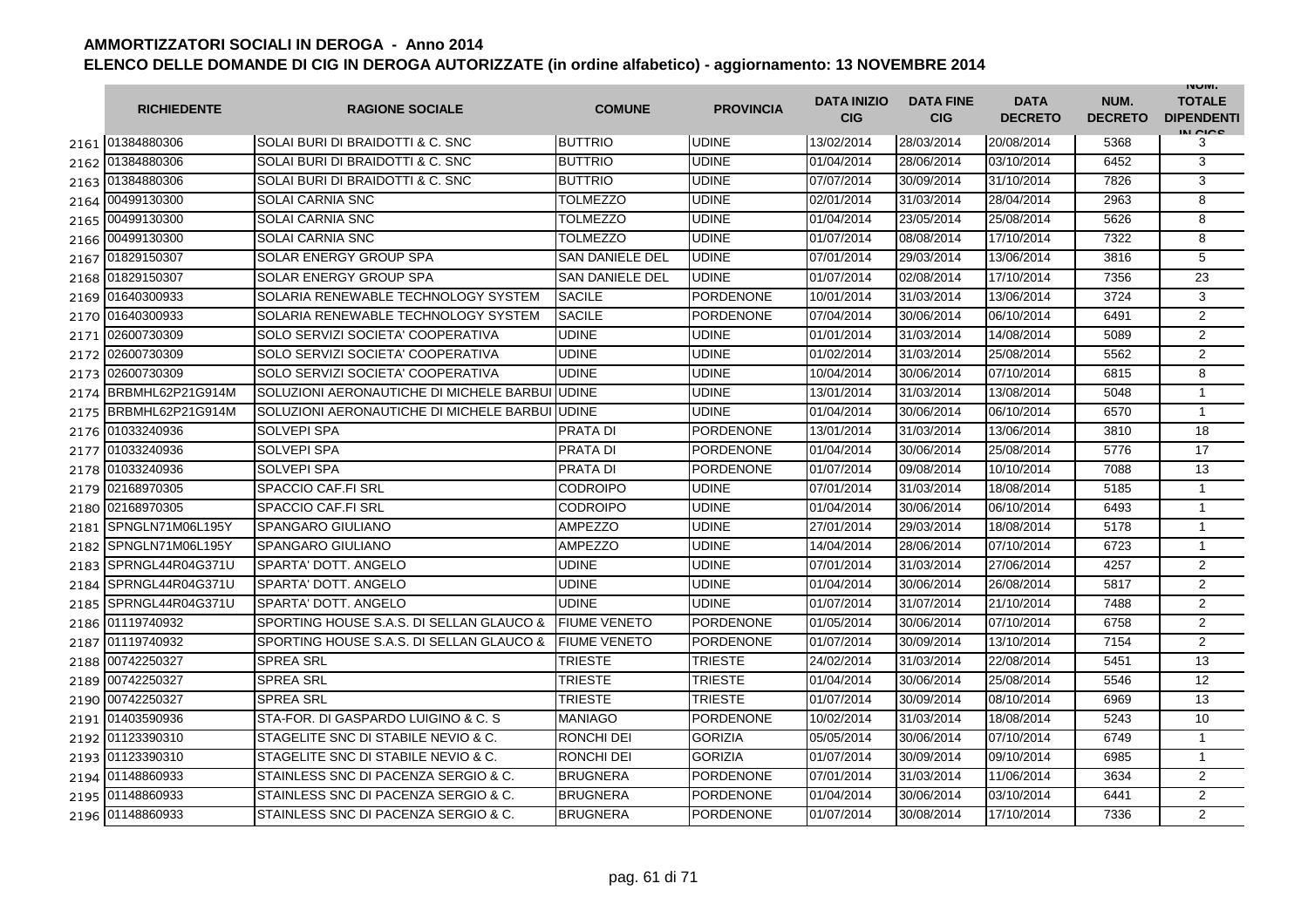|      | <b>RICHIEDENTE</b>    | <b>RAGIONE SOCIALE</b>                           | <b>COMUNE</b>         | <b>PROVINCIA</b> | <b>DATA INIZIO</b><br><b>CIG</b> | <b>DATA FINE</b><br><b>CIG</b> | <b>DATA</b><br><b>DECRETO</b> | NUM.<br><b>DECRETO</b> | <b>INUIVI.</b><br><b>TOTALE</b><br><b>DIPENDENTI</b><br>IN CICS |
|------|-----------------------|--------------------------------------------------|-----------------------|------------------|----------------------------------|--------------------------------|-------------------------------|------------------------|-----------------------------------------------------------------|
|      | 2197 BVLSMN75P13G284F | STAZIONE DI SERVIZIO AGIP DI BEVILACQUA          | <b>CAMPOLONGO</b>     | <b>UDINE</b>     | 02/01/2014                       | 31/03/2014                     | 28/04/2014                    | 2958                   |                                                                 |
|      | 2198 BVLSMN75P13G284F | STAZIONE DI SERVIZIO AGIP DI BEVILACQUA          | <b>CAMPOLONGO</b>     | <b>UDINE</b>     | 01/04/2014                       | 30/06/2014                     | 25/08/2014                    | 5623                   | $\mathbf{1}$                                                    |
|      | 2199 BVLSMN75P13G284F | STAZIONE DI SERVIZIO AGIP DI BEVILACQUA          | <b>CAMPOLONGO</b>     | <b>UDINE</b>     | 01/07/2014                       | 31/08/2014                     | 09/10/2014                    | 6982                   | $\mathbf{1}$                                                    |
|      | 2200 STCDRN51A19D014H | <b>STECCHINA ADRIANO</b>                         | <b>CORMONS</b>        | <b>GORIZIA</b>   | 07/01/2014                       | 31/03/2014                     | 12/08/2014                    | 4933                   | 2                                                               |
|      | 2201 STCDRN51A19D014H | <b>STECCHINA ADRIANO</b>                         | <b>CORMONS</b>        | <b>GORIZIA</b>   | 01/04/2014                       | 30/06/2014                     | 03/10/2014                    | 6411                   | $\mathbf{1}$                                                    |
|      | 2202 STCDRN51A19D014H | <b>STECCHINA ADRIANO</b>                         | <b>CORMONS</b>        | <b>GORIZIA</b>   | 01/07/2014                       | 06/08/2014                     | 13/10/2014                    | 7140                   | $\mathbf{1}$                                                    |
|      | 2203 STCDRN51A19D014H | <b>STECCHINA ADRIANO</b>                         | <b>CORMONS</b>        | <b>GORIZIA</b>   | 01/09/2014                       | 30/09/2014                     | 13/10/2014                    | 7139                   | $\mathbf{1}$                                                    |
|      | 2204 00928110329      | STEFANUCCI COSTRUZIONI S.A.S.                    | <b>TRIESTE</b>        | <b>TRIESTE</b>   | 01/01/2014                       | 29/03/2014                     | 14/08/2014                    | 5150                   | $\mathbf{1}$                                                    |
| 2205 | 00928110329           | STEFANUCCI COSTRUZIONI S.A.S.                    | <b>TRIESTE</b>        | <b>TRIESTE</b>   | 01/04/2014                       | 30/06/2014                     | 08/10/2014                    | 6974                   | $\mathbf{1}$                                                    |
|      | 2206 01844740306      | STELLA S.A.S. DI STELLA A.& C.                   | <b>UDINE</b>          | <b>UDINE</b>     | 03/06/2014                       | 30/06/2014                     | 08/10/2014                    | 6897                   | $\mathbf{2}$                                                    |
|      | 2207 01844740306      | STELLA S.A.S. DI STELLA A.& C.                   | <b>UDINE</b>          | <b>UDINE</b>     | 01/07/2014                       | 30/09/2014                     | 24/10/2014                    | 7632                   | $\mathbf{2}$                                                    |
| 2208 | STLFNC46A15F898O      | <b>STOLFO FRANCESCO</b>                          | <b>NIMIS</b>          | <b>UDINE</b>     | 07/01/2014                       | 30/03/2014                     | 13/06/2014                    | 3802                   | 2                                                               |
| 2209 | STLFNC46A15F898O      | <b>STOLFO FRANCESCO</b>                          | <b>NIMIS</b>          | <b>UDINE</b>     | 01/04/2014                       | 29/06/2014                     | 02/09/2014                    | 6023                   | $\overline{2}$                                                  |
|      | 2210 STLFNC46A15F898O | <b>STOLFO FRANCESCO</b>                          | <b>NIMIS</b>          | <b>UDINE</b>     | 01/07/2014                       | 31/08/2014                     | 22/10/2014                    | 7545                   | $\overline{2}$                                                  |
|      | 2211 00459030318      | <b>STRATO SRL</b>                                | <b>MONFALCONE</b>     | <b>GORIZIA</b>   | 07/04/2014                       | 30/06/2014                     | 13/08/2014                    | 4997                   | 25                                                              |
|      | 2212 00459030318      | <b>STRATO SRL</b>                                | <b>MONFALCONE</b>     | <b>GORIZIA</b>   | 01/07/2014                       | 30/09/2014                     | 25/08/2014                    | 5526                   | 23                                                              |
|      | 2213 00605730308      | <b>S-TRE SNC</b>                                 | <b>MANZANO</b>        | <b>UDINE</b>     | 13/01/2014                       | 28/03/2014                     | 12/08/2014                    | 4937                   | 4                                                               |
| 2214 | 00605730308           | S-TRE SNC                                        | <b>MANZANO</b>        | <b>UDINE</b>     | 01/04/2014                       | 28/06/2014                     | 03/10/2014                    | 6424                   | 4                                                               |
| 2215 | 00605730308           | S-TRE SNC                                        | <b>MANZANO</b>        | <b>UDINE</b>     | 01/07/2014                       | 31/07/2014                     | 22/10/2014                    | 7525                   | 4                                                               |
| 2216 | STRDNL54P44A855N      | STRIZZOLO DANIELA BUTEGHE DI PAIS                | <b>SANTA MARIA LA</b> | <b>UDINE</b>     | 14/07/2014                       | 30/09/2014                     | 15/10/2014                    | 7228                   | $\mathbf{1}$                                                    |
|      | 2217 01108550938      | STUDIO ASSOCIATO CASTELLETTO & PALORINI          | <b>PORDENONE</b>      | <b>PORDENONE</b> | 07/01/2014                       | 31/03/2014                     | 27/06/2014                    | 4269                   | 3                                                               |
|      | 2218 01108550938      | STUDIO ASSOCIATO CASTELLETTO & PALORINI          | <b>PORDENONE</b>      | <b>PORDENONE</b> | 01/04/2014                       | 30/06/2014                     | 02/09/2014                    | 5976                   | 3                                                               |
|      | 2219 01682440936      | STUDIO ASSOCIATO MILONE MARIANNA E               | <b>SPILIMBERGO</b>    | <b>PORDENONE</b> | 07/04/2014                       | 30/06/2014                     | 25/08/2014                    | 5644                   | $\mathbf{1}$                                                    |
|      | 2220 01682440936      | STUDIO ASSOCIATO MILONE MARIANNA E               | <b>SPILIMBERGO</b>    | PORDENONE        | 01/07/2014                       | 30/09/2014                     | 09/10/2014                    | 6994                   | $\mathbf{1}$                                                    |
|      | 2221 VLDLGU44E01C815B | STUDIO CASAMBIENTE DI VALADERIO LUIGI            | TORVISCOSA            | <b>UDINE</b>     | 15/01/2014                       | 31/03/2014                     | 12/08/2014                    | 4984                   | $\mathbf{1}$                                                    |
|      | 2222 VLDLGU44E01C815B | STUDIO CASAMBIENTE DI VALADERIO LUIGI            | TORVISCOSA            | <b>UDINE</b>     | 01/04/2014                       | 30/06/2014                     | 25/08/2014                    | 5683                   | $\mathbf{1}$                                                    |
|      | 2223 VLDLGU44E01C815B | STUDIO CASAMBIENTE DI VALADERIO LUIGI            | TORVISCOSA            | <b>UDINE</b>     | 01/07/2014                       | 30/09/2014                     | 17/10/2014                    | 7378                   | $\mathbf{1}$                                                    |
|      | 2224 00277160933      | <b>STUDIO COVRE SRL</b>                          | <b>BRUGNERA</b>       | <b>PORDENONE</b> | 20/01/2014                       | 31/03/2014                     | 13/06/2014                    | 3696                   | $\mathbf{1}$                                                    |
| 2225 | 00277160933           | <b>STUDIO COVRE SRL</b>                          | <b>BRUGNERA</b>       | <b>PORDENONE</b> | 01/04/2014                       | 30/06/2014                     | 06/10/2014                    | 6494                   | $\mathbf{1}$                                                    |
| 2226 | 00417310935           | STUDIO DUECI' DI CAMEROTTO & C.                  | <b>PORDENONE</b>      | <b>PORDENONE</b> | 02/01/2014                       | 31/03/2014                     | 27/06/2014                    | 4226                   | 4                                                               |
| 2227 | 00248800930           | STUDIO FAVARETTI DI FAVARETTI SERGIO E           | <b>PORDENONE</b>      | <b>PORDENONE</b> | 20/01/2014                       | 01/02/2014                     | 14/08/2014                    | 5143                   | 2                                                               |
| 2228 | 02592370304           | STUDIO LEGALE ALCIATI & ZILIO                    | <b>UDINE</b>          | UDINE            | 14/05/2014                       | 30/06/2014                     | 08/10/2014                    | 6862                   | $\mathbf{2}$                                                    |
| 2229 | 02592370304           | STUDIO LEGALE ALCIATI & ZILIO                    | <b>UDINE</b>          | <b>UDINE</b>     | 01/07/2014                       | 30/09/2014                     | 08/10/2014                    | 6845                   | 2                                                               |
| 2230 | 02594130300           | STUDIO LEGALE ASS.TO AVV. GIORGIO MITTONI UDINE  |                       | <b>UDINE</b>     | 24/02/2014                       | 31/03/2014                     | 22/08/2014                    | 5467                   | $\mathbf{1}$                                                    |
| 2231 | 02594130300           | STUDIO LEGALE ASS.TO AVV. GIORGIO MITTONI JUDINE |                       | <b>UDINE</b>     | 07/04/2014                       | 30/06/2014                     | 07/10/2014                    | 6655                   | $\mathbf{1}$                                                    |
|      | 2232 02594130300      | STUDIO LEGALE ASS.TO AVV. GIORGIO MITTONI UDINE  |                       | <b>UDINE</b>     | 01/09/2014                       | 30/09/2014                     | 24/10/2014                    | 7585                   | $\mathbf{1}$                                                    |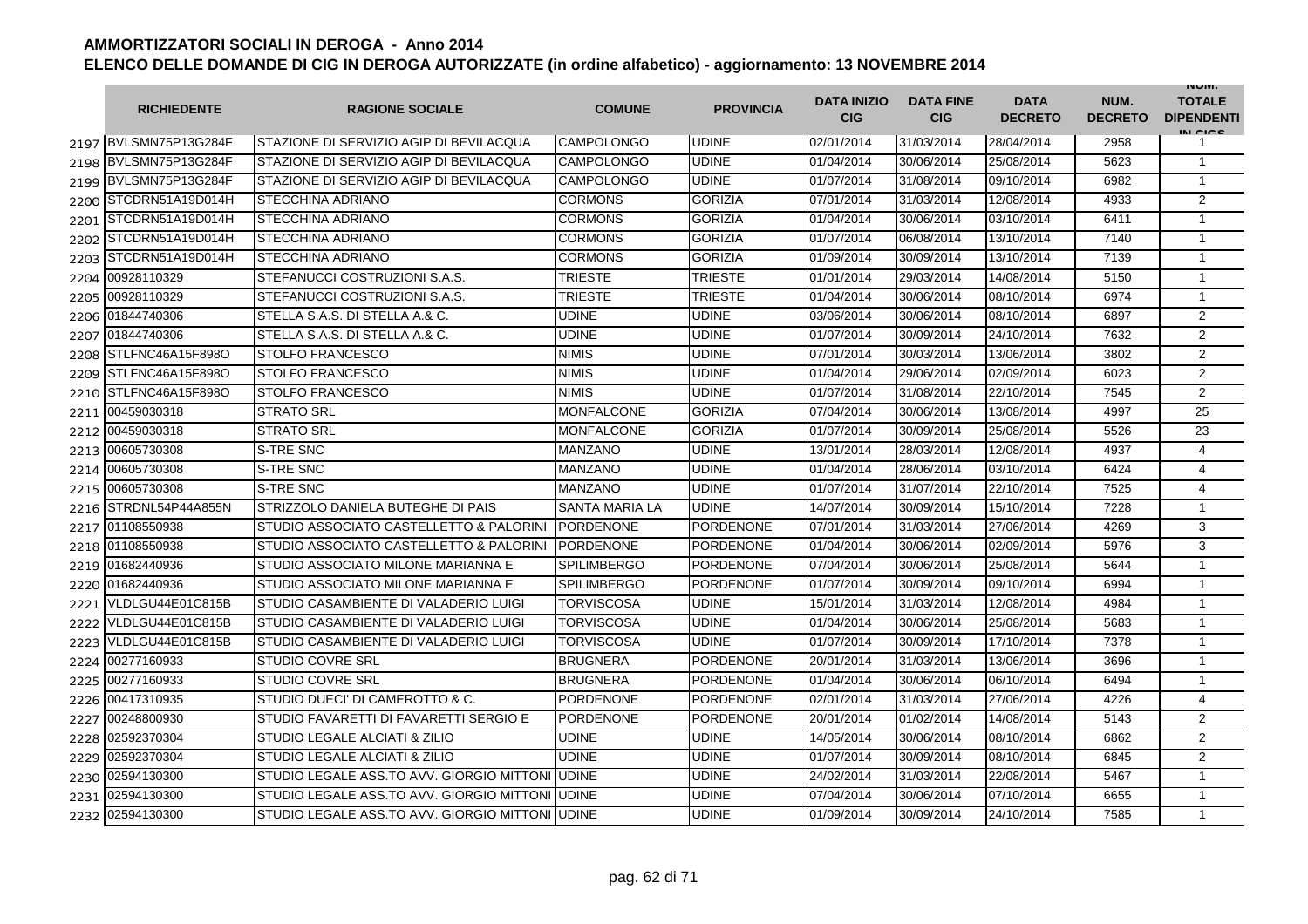|      | <b>RICHIEDENTE</b> | <b>RAGIONE SOCIALE</b>                             | <b>COMUNE</b>         | <b>PROVINCIA</b> | <b>DATA INIZIO</b><br><b>CIG</b> | <b>DATA FINE</b><br><b>CIG</b> | <b>DATA</b><br><b>DECRETO</b> | NUM.<br><b>DECRETO</b> | <b>INUIVI.</b><br><b>TOTALE</b><br><b>DIPENDENTI</b><br>IN CIGO |
|------|--------------------|----------------------------------------------------|-----------------------|------------------|----------------------------------|--------------------------------|-------------------------------|------------------------|-----------------------------------------------------------------|
|      | 2233 02594130300   | STUDIO LEGALE ASS.TO AVV. GIORGIO MITTONI IUDINE   |                       | <b>UDINE</b>     | 14/07/2014                       | 14/08/2014                     | 24/10/2014                    | 7586                   | 1                                                               |
| 2234 | 02639650304        | <b>STUDIO MICHELUTTI SRL</b>                       | <b>UDINE</b>          | <b>UDINE</b>     | 10/01/2014                       | 28/03/2014                     | 13/06/2014                    | 3783                   | 2                                                               |
| 2235 | 02639650304        | <b>STUDIO MICHELUTTI SRL</b>                       | <b>UDINE</b>          | <b>UDINE</b>     | 04/04/2014                       | 30/06/2014                     | 06/10/2014                    | 6591                   | $\overline{2}$                                                  |
| 2236 | 00634330930        | STUDIO NOTAIO ANNALISA GANDOLFI                    | <b>SPILIMBERGO</b>    | PORDENONE        | 01/01/2014                       | 31/03/2014                     | 11/06/2014                    | 3615                   | $\overline{2}$                                                  |
| 2237 | 00634330930        | <b>STUDIO NOTAIO ANNALISA GANDOLFI</b>             | <b>SPILIMBERGO</b>    | <b>PORDENONE</b> | 01/04/2014                       | 30/06/2014                     | 26/08/2014                    | 5891                   | 2                                                               |
| 2238 | 00634330930        | <b>STUDIO NOTAIO ANNALISA GANDOLFI</b>             | <b>SPILIMBERGO</b>    | <b>PORDENONE</b> | 01/07/2014                       | 31/08/2014                     | 13/10/2014                    | 7157                   | 2                                                               |
| 2239 | 01206270934        | ISTUDIO TEC. ASS. ST DI SOLARI E T.                | SAN VITO AL           | PORDENONE        | 01/07/2014                       | 30/09/2014                     | 10/11/2014                    | 8074                   | $\mathbf{1}$                                                    |
| 2240 | 01206270934        | STUDIO TEC. ASS. ST DI SOLARI E T.                 | <b>SAN VITO AL</b>    | <b>PORDENONE</b> | 02/05/2014                       | 30/06/2014                     | 10/11/2014                    | 8075                   | $\mathbf{1}$                                                    |
| 2241 | 02444640300        | STUDIO TECN. ODORICO - NIEMIZ                      | <b>RIVIGNANO</b>      | UDINE            | 02/01/2014                       | 31/03/2014                     | 10/06/2014                    | 3578                   | $\mathbf{1}$                                                    |
| 2242 | 01139480931        | <b>STUDIO TECNICO BASSANI &amp; LEON</b>           | <b>SPILIMBERGO</b>    | PORDENONE        | 13/01/2014                       | 31/03/2014                     | 13/06/2014                    | 3818                   | $\mathbf{1}$                                                    |
| 2243 | 01139480931        | <b>STUDIO TECNICO BASSANI &amp; LEON</b>           | <b>SPILIMBERGO</b>    | <b>PORDENONE</b> | 01/04/2014                       | 28/06/2014                     | 25/08/2014                    | 5642                   | $\mathbf{1}$                                                    |
| 2244 | 01139480931        | STUDIO TECNICO BASSANI & LEON                      | <b>SPILIMBERGO</b>    | <b>PORDENONE</b> | 30/06/2014                       | 12/09/2014                     | 10/10/2014                    | 7029                   | $\mathbf{1}$                                                    |
| 2245 | SLJZRA74R25Z148N   | <b>SULEJMANOSKI AZIR</b>                           | <b>AZZANO DECIMO</b>  | <b>PORDENONE</b> | 13/01/2014                       | 30/03/2014                     | 18/08/2014                    | 5201                   | $\mathbf{1}$                                                    |
| 2246 | 01359200936        | SUPER SYSTEM DI DE MARTIN G.& C.SNC                | <b>SACILE</b>         | <b>PORDENONE</b> | 05/05/2014                       | 30/06/2014                     | 07/10/2014                    | 6806                   | 3                                                               |
| 2247 | 01359200936        | SUPER SYSTEM DI DE MARTIN G.& C.SNC                | <b>SACILE</b>         | <b>PORDENONE</b> | 01/07/2014                       | 30/09/2014                     | 16/10/2014                    | 7297                   | 3                                                               |
| 2248 | 01004360317        | <b>SUPER VACANZE SRL</b>                           | <b>FOGLIANO</b>       | <b>GORIZIA</b>   | 02/01/2014                       | 29/03/2014                     | 13/06/2014                    | 3786                   | $\mathbf{1}$                                                    |
| 2249 | SRZRRT62A26L483K   | <b>SURZA ROBERTO</b>                               | <b>UDINE</b>          | <b>UDINE</b>     | 13/01/2014                       | 31/03/2014                     | 27/06/2014                    | 4241                   | $\mathbf{1}$                                                    |
| 2250 | 00471340315        | <b>SVERZUT GUALTIERO &amp; C. SNC</b>              | <b>FOGLIANO</b>       | <b>GORIZIA</b>   | 20/01/2014                       | 31/03/2014                     | 14/08/2014                    | 5106                   | 6                                                               |
| 2251 | 00471340315        | <b>SVERZUT GUALTIERO &amp; C. SNC</b>              | <b>FOGLIANO</b>       | <b>GORIZIA</b>   | 01/04/2014                       | 30/06/2014                     | 26/08/2014                    | 5814                   | $\overline{7}$                                                  |
|      | 2252 00471340315   | <b>SVERZUT GUALTIERO &amp; C. SNC</b>              | <b>FOGLIANO</b>       | <b>GORIZIA</b>   | 01/07/2014                       | 31/07/2014                     | 10/10/2014                    | 7119                   | 6                                                               |
| 2253 | 00471340315        | SVERZUT GUALTIERO & C. SNC                         | <b>FOGLIANO</b>       | <b>GORIZIA</b>   | 01/09/2014                       | 30/09/2014                     | 10/10/2014                    | 7118                   | $\overline{7}$                                                  |
| 2254 | TBLSMN71R30G284W   | <b>T &amp; T DI TIBALDI SIMONE</b>                 | <b>CERVIGNANO DEL</b> | <b>UDINE</b>     | 17/02/2014                       | 31/03/2014                     | 20/08/2014                    | 5415                   | 2                                                               |
| 2255 | 02707950305        | T. & T. TECHNOLOGY SRL                             | <b>REMANZACCO</b>     | <b>UDINE</b>     | 17/02/2014                       | 29/03/2014                     | 19/08/2014                    | 5345                   | 4                                                               |
| 2256 | 02707950305        | T. & T. TECHNOLOGY SRL                             | <b>REMANZACCO</b>     | <b>UDINE</b>     | 07/04/2014                       | 28/06/2014                     | 25/08/2014                    | 5640                   | 4                                                               |
| 2257 | 02707950305        | T. & T. TECHNOLOGY SRL                             | <b>REMANZACCO</b>     | <b>UDINE</b>     | 30/06/2014                       | 30/09/2014                     | 10/10/2014                    | 7052                   | 4                                                               |
| 2258 | 01846220307        | T.D.G. SCRL                                        | <b>MARTIGNACCO</b>    | <b>UDINE</b>     | 07/01/2014                       | 31/03/2014                     | 14/08/2014                    | 5151                   | 6                                                               |
| 2259 | 01846220307        | T.D.G. SCRL                                        | <b>MARTIGNACCO</b>    | <b>UDINE</b>     | 01/04/2014                       | 30/06/2014                     | 06/10/2014                    | 6462                   | 6                                                               |
| 2260 | 01846220307        | T.D.G. SCRL                                        | <b>MARTIGNACCO</b>    | <b>UDINE</b>     | 01/07/2014                       | 14/08/2014                     | 31/10/2014                    | 7808                   | 6                                                               |
| 2261 | 01031110933        | TANGRAM SAS DI PAOLO BASANA                        | <b>CODROIPO</b>       | <b>UDINE</b>     | 07/01/2014                       | 31/03/2014                     | 10/06/2014                    | 3590                   | 6                                                               |
| 2262 | 01031110933        | TANGRAM SAS DI PAOLO BASANA                        | <b>CODROIPO</b>       | <b>UDINE</b>     | 01/04/2014                       | 30/06/2014                     | 25/08/2014                    | 5621                   | 6                                                               |
| 2263 | 01031110933        | TANGRAM SAS DI PAOLO BASANA                        | <b>CODROIPO</b>       | UDINE            | 01/08/2014                       | 30/09/2014                     | 07/11/2014                    | 8021                   | 5                                                               |
| 2264 | 02640000309        | TAPPEZZERIA BROVEDANI S.A.S. DI BROVEDANI TOLMEZZO |                       | <b>UDINE</b>     | 10/02/2014                       | 31/03/2014                     | 20/08/2014                    | 5373                   | $\mathbf{1}$                                                    |
| 2265 | 02640000309        | TAPPEZZERIA BROVEDANI S.A.S. DI BROVEDANI TOLMEZZO |                       | <b>UDINE</b>     | 05/05/2014                       | 28/06/2014                     | 07/10/2014                    | 6780                   | $\mathbf{1}$                                                    |
| 2266 | 02640000309        | TAPPEZZERIA BROVEDANI S.A.S. DI BROVEDANI TOLMEZZO |                       | <b>UDINE</b>     | 30/06/2014                       | 02/08/2014                     | 30/10/2014                    | 7746                   | $\mathbf{1}$                                                    |
| 2267 | 02003840309        | TAPPEZZERIA C.M.C.SAS DI COSTANTINI                | <b>MANZANO</b>        | <b>UDINE</b>     | 07/07/2014                       | 30/09/2014                     | 04/11/2014                    | 7874                   | 9                                                               |
| 2268 | 01035270931        | TAPPEZZERIA CODEN DI CODEN REMO & C                | <b>AZZANO DECIMO</b>  | <b>PORDENONE</b> | 13/01/2014                       | 31/03/2014                     | 13/08/2014                    | 5011                   | $\overline{2}$                                                  |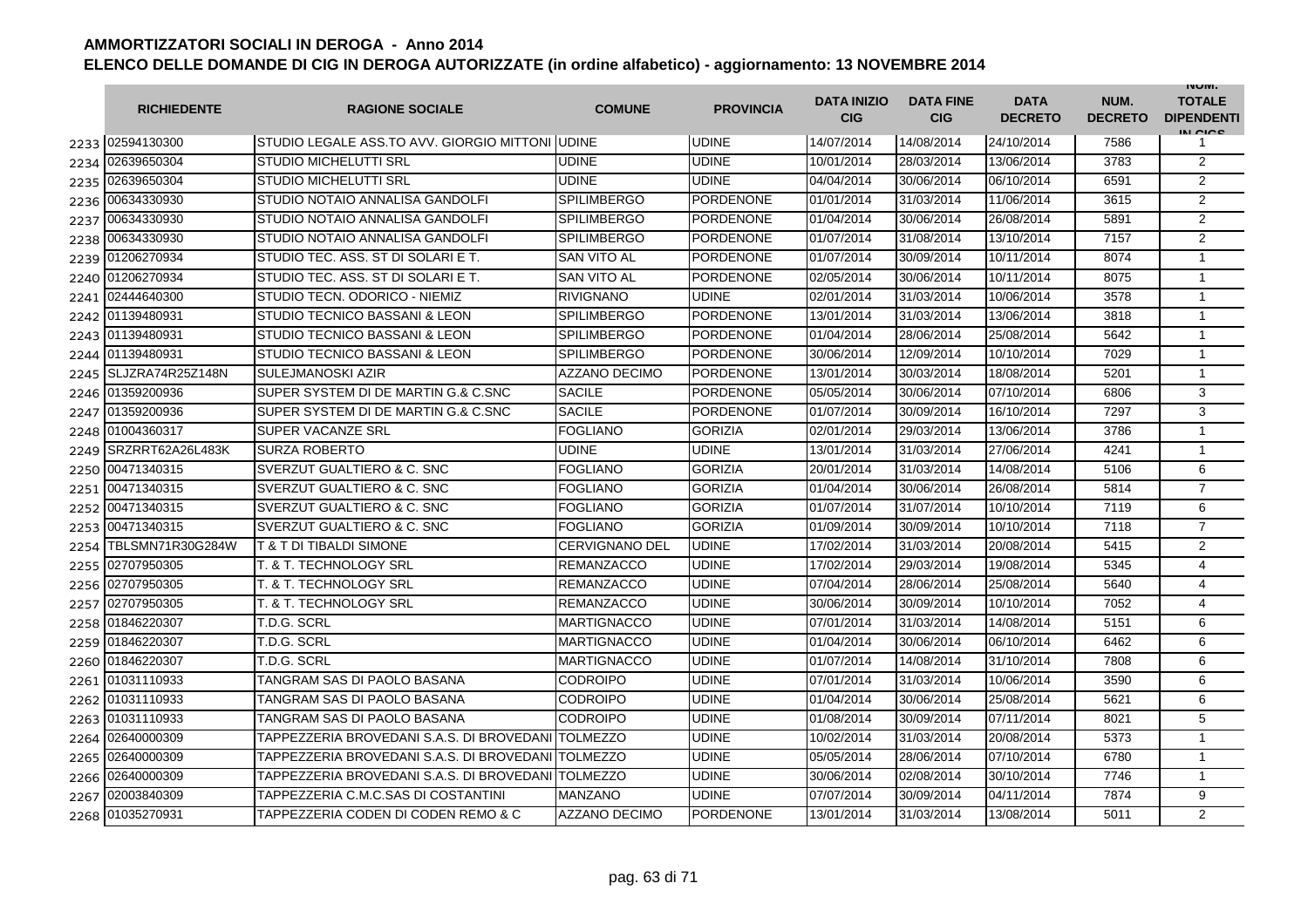|      | <b>RICHIEDENTE</b>    | <b>RAGIONE SOCIALE</b>                 | <b>COMUNE</b>                   | <b>PROVINCIA</b> | <b>DATA INIZIO</b><br><b>CIG</b> | <b>DATA FINE</b><br><b>CIG</b> | <b>DATA</b><br><b>DECRETO</b> | NUM.<br><b>DECRETO</b> | <b>INUIVI.</b><br><b>TOTALE</b><br><b>DIPENDENTI</b><br>IN CICE |
|------|-----------------------|----------------------------------------|---------------------------------|------------------|----------------------------------|--------------------------------|-------------------------------|------------------------|-----------------------------------------------------------------|
|      | 2269 01035270931      | TAPPEZZERIA CODEN DI CODEN REMO & C    | <b>AZZANO DECIMO</b>            | <b>PORDENONE</b> | 01/04/2014                       | 30/06/2014                     | 06/10/2014                    | 6467                   | 2                                                               |
|      | 2270 01035270931      | TAPPEZZERIA CODEN DI CODEN REMO & C    | <b>AZZANO DECIMO</b>            | <b>PORDENONE</b> | 01/07/2014                       | 09/08/2014                     | 22/10/2014                    | 7513                   | 2                                                               |
|      | 2271 00284410305      | TARDIVELLO GREGORIO & C. S.R.L.        | <b>UDINE</b>                    | <b>UDINE</b>     | 07/01/2014                       | 31/03/2014                     | 14/08/2014                    | 5123                   | 2                                                               |
|      | 2272 00284410305      | TARDIVELLO GREGORIO & C. S.R.L.        | <b>UDINE</b>                    | <b>UDINE</b>     | 01/04/2014                       | 30/06/2014                     | 06/10/2014                    | 6456                   | $\overline{c}$                                                  |
|      | 2273 00284410305      | TARDIVELLO GREGORIO & C. S.R.L.        | UDINE                           | <b>UDINE</b>     | 01/07/2014                       | 06/09/2014                     | 10/10/2014                    | 7104                   | 2                                                               |
|      | 2274 01044810305      | TAVERNA CENTRO PER L'AUTO SNC          | PRADAMANO                       | <b>UDINE</b>     | 11/07/2014                       | 30/09/2014                     | 31/10/2014                    | 7836                   | 2                                                               |
| 2275 | TVNLZU59H07G780P      | TAVIAN GIROLAMO DI TAVIAN ULZIO        | <b>AVIANO</b>                   | <b>PORDENONE</b> | 10/02/2014                       | 31/03/2014                     | 19/08/2014                    | 5314                   | $\mathbf{1}$                                                    |
|      | 2276 TVNLZU59H07G780P | TAVIAN GIROLAMO DI TAVIAN ULZIO        | <b>AVIANO</b>                   | <b>PORDENONE</b> | 07/04/2014                       | 30/06/2014                     | 06/10/2014                    | 6557                   | $\mathbf{1}$                                                    |
| 2277 | TVNLZU59H07G780P      | TAVIAN GIROLAMO DI TAVIAN ULZIO        | <b>AVIANO</b>                   | <b>PORDENONE</b> | 24/07/2014                       | 30/09/2014                     | 04/11/2014                    | 7869                   | $\mathbf{1}$                                                    |
| 2278 | 00392020939           | TECHNICA SAS DI D. BIASOTTO E C.       | PORDENONE                       | <b>PORDENONE</b> | 20/01/2014                       | 31/03/2014                     | 13/08/2014                    | 5082                   | $\mathbf{1}$                                                    |
| 2279 | 00392020939           | TECHNICA SAS DI D. BIASOTTO E C.       | PORDENONE                       | <b>PORDENONE</b> | 04/04/2014                       | 30/06/2014                     | 03/09/2014                    | 6037                   | $\mathbf{1}$                                                    |
| 2280 | 00392020939           | TECHNICA SAS DI D. BIASOTTO E C.       | <b>PORDENONE</b>                | <b>PORDENONE</b> | 18/08/2014                       | 30/09/2014                     | 04/11/2014                    | 7919                   | $\mathbf 1$                                                     |
| 2281 | 02345760306           | TECNICA SAN GIORGIO SRL                | SAN GIORGIO DI                  | <b>UDINE</b>     | 10/03/2014                       | 31/03/2014                     | 22/08/2014                    | 5453                   | 4                                                               |
| 2282 | 02345760306           | TECNICA SAN GIORGIO SRL                | SAN GIORGIO DI                  | <b>UDINE</b>     | 01/04/2014                       | 30/06/2014                     | 25/08/2014                    | 5556                   | 4                                                               |
| 2283 | 01346960931           | TECNICIASSOCIATI - SERVIZI TECNICI     | <b>SPILIMBERGO</b>              | <b>PORDENONE</b> | 03/02/2014                       | 31/03/2014                     | 19/08/2014                    | 5299                   | $\mathbf{1}$                                                    |
| 2284 | 01346960931           | TECNICIASSOCIATI - SERVIZI TECNICI     | <b>SPILIMBERGO</b>              | <b>PORDENONE</b> | 01/04/2014                       | 28/06/2014                     | 02/09/2014                    | 6011                   | $\mathbf{1}$                                                    |
| 2285 | 01346960931           | TECNICIASSOCIATI - SERVIZI TECNICI     | <b>SPILIMBERGO</b>              | PORDENONE        | 01/07/2014                       | 30/09/2014                     | 17/10/2014                    | 7348                   | $\mathbf{1}$                                                    |
| 2286 | 01172530329           | TECNISIDER S.R.L.                      | TRIESTE                         | <b>TRIESTE</b>   | 13/01/2014                       | 31/03/2014                     | 13/08/2014                    | 5021                   | $\overline{7}$                                                  |
| 2287 | 01172530329           | TECNISIDER S.R.L.                      | <b>TRIESTE</b>                  | <b>TRIESTE</b>   | 07/04/2014                       | 30/06/2014                     | 25/08/2014                    | 5767                   | $\overline{7}$                                                  |
| 2288 | 01172530329           | TECNISIDER S.R.L.                      | <b>TRIESTE</b>                  | <b>TRIESTE</b>   | 01/07/2014                       | 31/08/2014                     | 07/11/2014                    | 8003                   | $\overline{7}$                                                  |
| 2289 | 00972350300           | TECNO AUTO SRL                         | TAVAGNACCO                      | <b>UDINE</b>     | 07/04/2014                       | 29/06/2014                     | 25/08/2014                    | 5711                   | 5                                                               |
| 2290 | 00972350300           | TECNO AUTO SRL                         | TAVAGNACCO                      | <b>UDINE</b>     | 30/06/2014                       | 28/09/2014                     | 08/10/2014                    | 6973                   | 6                                                               |
| 2291 | 02352960302           | TECNOBRUCIATORI 1 SNC DI URBAN, MORO & | <b>UDINE</b>                    | <b>UDINE</b>     | 12/05/2014                       | 27/06/2014                     | 07/10/2014                    | 6761                   | 3                                                               |
| 2292 | 00129680328           | <b>TECNOEDILE SNC</b>                  | <b>TRIESTE</b>                  | <b>TRIESTE</b>   | 02/01/2014                       | 31/03/2014                     | 13/06/2014                    | 3752                   | $\overline{c}$                                                  |
| 2293 | 00129680328           | <b>TECNOEDILE SNC</b>                  | <b>TRIESTE</b>                  | <b>TRIESTE</b>   | 01/04/2014                       | 30/06/2014                     | 25/08/2014                    | 5657                   | 2                                                               |
| 2294 | 00129680328           | <b>TECNOEDILE SNC</b>                  | <b>TRIESTE</b>                  | <b>TRIESTE</b>   | 01/08/2014                       | 30/09/2014                     | 07/11/2014                    | 8018                   | $\overline{2}$                                                  |
| 2295 | CPTLCU60P05D962G      | TECNOELETTRICA DI COPETTI LUCIO        | <b>GEMONA DEL FRIULI</b>        | <b>UDINE</b>     | 27/01/2014                       | 31/03/2014                     | 14/08/2014                    | 5134                   | 5                                                               |
| 2296 | CPTLCU60P05D962G      | TECNOELETTRICA DI COPETTI LUCIO        | <b>GEMONA DEL FRIULI</b>        | <b>UDINE</b>     | 01/04/2014                       | 30/06/2014                     | 26/08/2014                    | 5845                   | 5                                                               |
| 2297 | CPTLCU60P05D962G      | TECNOELETTRICA DI COPETTI LUCIO        | <b>GEMONA DEL FRIULI JUDINE</b> |                  | 21/07/2014                       | 01/08/2014                     | 31/10/2014                    | 7814                   | 5                                                               |
| 2298 | GBBGDE48R06E473W      | TECNOLOGIE IDROTERMICHE DI GOBBATO     | CAMPOFORMIDO                    | <b>UDINE</b>     | 03/03/2014                       | 31/03/2014                     | 25/08/2014                    | 5549                   | 3                                                               |
| 2299 | GBBGDE48R06E473W      | TECNOLOGIE IDROTERMICHE DI GOBBATO     | <b>CAMPOFORMIDO</b>             | <b>UDINE</b>     | 01/07/2014                       | 30/09/2014                     | 17/10/2014                    | 7371                   | 3                                                               |
|      | 2300 00074790932      | TECNOMAC S.R.L.                        | <b>FONTANAFREDDA</b>            | <b>PORDENONE</b> | 13/01/2014                       | 31/03/2014                     | 13/06/2014                    | 3770                   | 3                                                               |
|      | 2301 00074790932      | TECNOMAC S.R.L.                        | <b>FONTANAFREDDA</b>            | <b>PORDENONE</b> | 01/04/2014                       | 30/06/2014                     | 25/08/2014                    | 5607                   | 3                                                               |
|      | 2302 00074790932      | TECNOMAC S.R.L                         | <b>FONTANAFREDDA</b>            | <b>PORDENONE</b> | 01/07/2014                       | 12/09/2014                     | 10/10/2014                    | 7096                   | 3                                                               |
|      | 2303 00815540323      | TEDESCO EMILIO METALLI SRL             | <b>TRIESTE</b>                  | <b>TRIESTE</b>   | 13/01/2014                       | 31/03/2014                     | 27/06/2014                    | 4253                   | $\overline{2}$                                                  |
|      | 2304 00815540323      | TEDESCO EMILIO METALLI SRL             | <b>TRIESTE</b>                  | <b>TRIESTE</b>   | 01/04/2014                       | 30/06/2014                     | 25/08/2014                    | 5651                   | $\overline{2}$                                                  |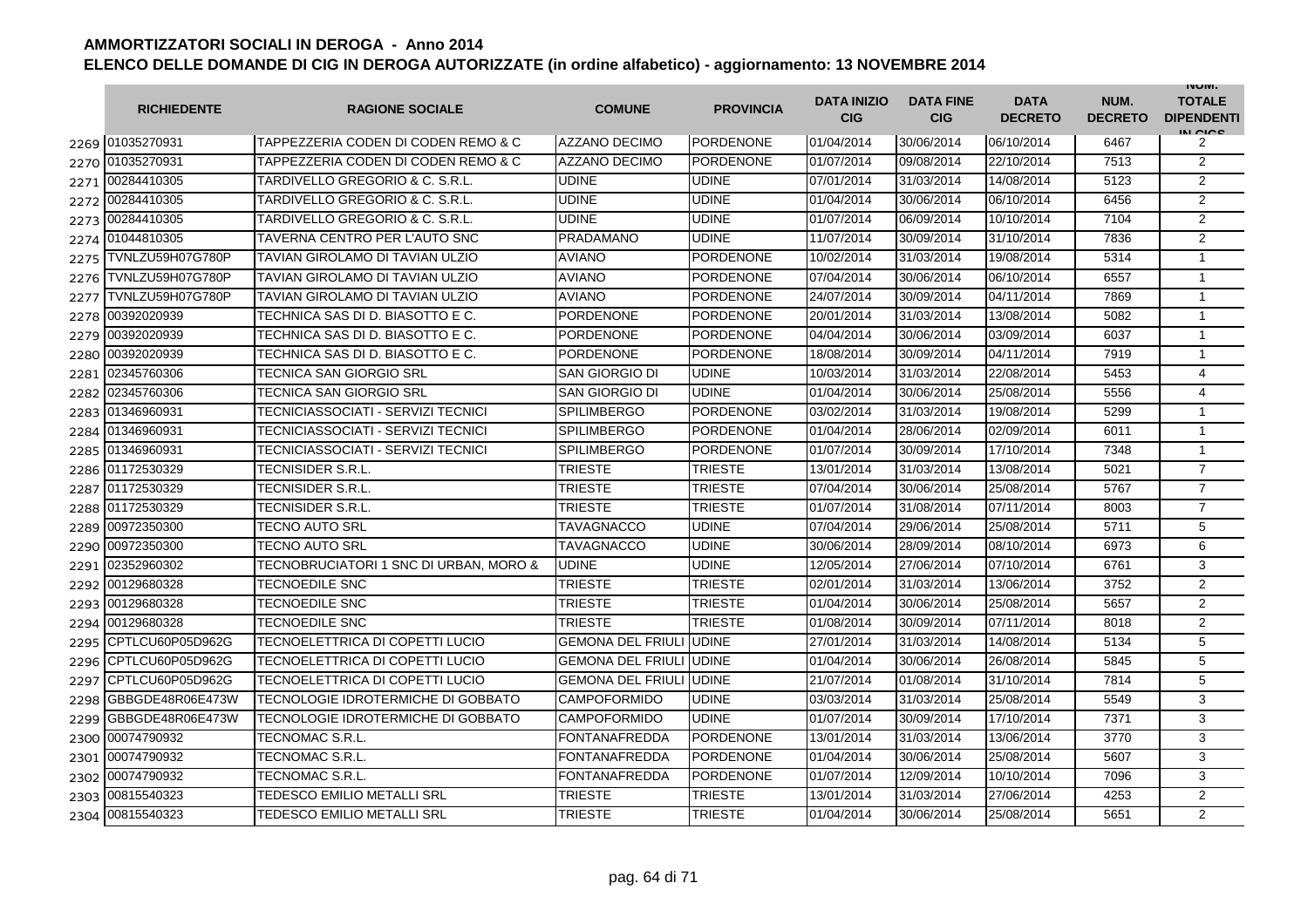|      | <b>RICHIEDENTE</b>    | <b>RAGIONE SOCIALE</b>                   | <b>COMUNE</b>            | <b>PROVINCIA</b> | <b>DATA INIZIO</b><br><b>CIG</b> | <b>DATA FINE</b><br><b>CIG</b> | <b>DATA</b><br><b>DECRETO</b> | NUM.<br><b>DECRETO</b> | <b>INUIVI.</b><br><b>TOTALE</b><br><b>DIPENDENTI</b><br>IN CICE |
|------|-----------------------|------------------------------------------|--------------------------|------------------|----------------------------------|--------------------------------|-------------------------------|------------------------|-----------------------------------------------------------------|
|      | 2305 00815540323      | <b>TEDESCO EMILIO METALLI SRL</b>        | <b>TRIESTE</b>           | <b>TRIESTE</b>   | 01/07/2014                       | 12/09/2014                     | 10/10/2014                    | 7094                   | 2                                                               |
| 2306 | 02300770308           | TEKNOSERVICE SRL                         | TOLMEZZO                 | <b>UDINE</b>     | 27/01/2014                       | 31/03/2014                     | 18/08/2014                    | 5263                   | 6                                                               |
| 2307 | 02300770308           | TEKNOSERVICE SRL                         | <b>TOLMEZZO</b>          | <b>UDINE</b>     | 01/04/2014                       | 30/06/2014                     | 06/10/2014                    | 6521                   | 6                                                               |
|      | 2308 01830760300      | TELONI FIASCARIS SNC                     | TAVAGNACCO               | <b>UDINE</b>     | 13/01/2014                       | 31/03/2014                     | 13/08/2014                    | 5008                   | 6                                                               |
|      | 2309 01830760300      | TELONI FIASCARIS SNC                     | <b>TAVAGNACCO</b>        | <b>UDINE</b>     | 01/04/2014                       | 30/06/2014                     | 03/10/2014                    | 6407                   | 6                                                               |
|      | 2310 01830760300      | TELONI FIASCARIS SNC                     | <b>TAVAGNACCO</b>        | <b>UDINE</b>     | 14/07/2014                       | 08/08/2014                     | 28/10/2014                    | 7720                   | 6                                                               |
|      | 2311 00905380325      | TELOS S.R.L                              | TRIESTE                  | <b>TRIESTE</b>   | 01/01/2014                       | 31/03/2014                     | 28/08/2014                    | 5922                   | 3                                                               |
|      | 2312 00905380325      | TELOS S.R.L.                             | <b>TRIESTE</b>           | <b>TRIESTE</b>   | 01/04/2014                       | 30/06/2014                     | 07/10/2014                    | 6816                   | 3                                                               |
| 2313 | TMPSFN72P25L483P      | <b>TEMPORAL STEFANO</b>                  | <b>GEMONA DEL FRIULI</b> | <b>UDINE</b>     | 07/07/2014                       | 30/09/2014                     | 31/10/2014                    | 7820                   | $\mathbf{1}$                                                    |
| 2314 | 00398770933           | TERMOIDRAULICA ANTONEL SRL               | <b>FIUME VENETO</b>      | <b>PORDENONE</b> | 10/02/2014                       | 31/03/2014                     | 20/08/2014                    | 5384                   | 9                                                               |
| 2315 | 00398770933           | TERMOIDRAULICA ANTONEL SRL               | <b>FIUME VENETO</b>      | <b>PORDENONE</b> | 01/04/2014                       | 30/06/2014                     | 26/08/2014                    | 5838                   | 10                                                              |
| 2316 | 00202350930           | TERMOIDRAULICA DEL PUPPO S.N.C.          | CANEVA                   | <b>PORDENONE</b> | 14/04/2014                       | 30/06/2014                     | 07/10/2014                    | 6703                   | 4                                                               |
| 2317 | 00202350930           | TERMOIDRAULICA DEL PUPPO S.N.C.          | CANEVA                   | <b>PORDENONE</b> | 14/07/2014                       | 30/09/2014                     | 04/11/2014                    | 7881                   | 4                                                               |
| 2318 | BRTRNZ47E21C993D      | TERMOIDRAULICA DI BERTOIA RENZO          | COLLOREDO DI             | <b>UDINE</b>     | 01/04/2014                       | 28/06/2014                     | 03/10/2014                    | 6417                   | 4                                                               |
| 2319 | BRTRNZ47E21C993D      | TERMOIDRAULICA DI BERTOIA RENZO          | COLLOREDO DI             | <b>UDINE</b>     | 07/04/2014                       | 28/06/2014                     | 07/10/2014                    | 6638                   | $\overline{2}$                                                  |
| 2320 | 00159910314           | TERMOIDRAULICA DI GIUSEPPE IACUMIN SNC   | <b>MANZANO</b>           | <b>UDINE</b>     | 08/04/2014                       | 30/06/2014                     | 26/08/2014                    | 5871                   | 5                                                               |
|      | 2321 00159910314      | TERMOIDRAULICA DI GIUSEPPE IACUMIN SNC   | <b>MANZANO</b>           | <b>UDINE</b>     | 11/07/2014                       | 30/09/2014                     | 24/10/2014                    | 7619                   | 3                                                               |
| 2322 | ZNCLRS60T26H657M      | TERMOIDRAULICA DI ZANCHETTA LORIS        | <b>FONTANAFREDDA</b>     | <b>PORDENONE</b> | 10/02/2014                       | 31/03/2014                     | 19/08/2014                    | 5310                   | $\mathbf{1}$                                                    |
|      | 2323 ZNCLRS60T26H657M | TERMOIDRAULICA DI ZANCHETTA LORIS        | <b>FONTANAFREDDA</b>     | <b>PORDENONE</b> | 21/07/2014                       | 30/09/2014                     | 04/11/2014                    | 7876                   | $\mathbf{1}$                                                    |
|      | 2324 01516920301      | TERMOIDRAULICA MAINARDIS                 | <b>TOLMEZZO</b>          | <b>UDINE</b>     | 07/04/2014                       | 29/06/2014                     | 07/10/2014                    | 6702                   | 4                                                               |
| 2325 | MZZGLC76H19G888K      | TERMOIDRAULICA MUZZIN DI MUZZIN GIANLUCA | <b>CASARSA DELLA</b>     | <b>PORDENONE</b> | 23/06/2014                       | 02/08/2014                     | 09/10/2014                    | 6979                   | $\mathbf{1}$                                                    |
| 2326 | BRTDNL79B28G284K      | TERMOIDRAULICA NATISONE DI BERTOLUTTI    | <b>MANZANO</b>           | <b>UDINE</b>     | 05/05/2014                       | 28/06/2014                     | 07/10/2014                    | 6808                   | $\mathbf{1}$                                                    |
| 2327 | 02166260303           | TERMOIDRAULICA SCRUZZI DANILO DI PAOLO   | <b>MAJANO</b>            | <b>UDINE</b>     | 07/01/2014                       | 31/03/2014                     | 27/06/2014                    | 4305                   | $\mathbf{1}$                                                    |
| 2328 | 02166260303           | TERMOIDRAULICA SCRUZZI DANILO DI PAOLO   | <b>MAJANO</b>            | <b>UDINE</b>     | 07/04/2014                       | 30/06/2014                     | 07/10/2014                    | 6630                   | $\mathbf{1}$                                                    |
| 2329 | 02166260303           | TERMOIDRAULICA SCRUZZI DANILO DI PAOLO   | <b>MAJANO</b>            | <b>UDINE</b>     | 01/07/2014                       | 08/08/2014                     | 24/10/2014                    | 7620                   | $\mathbf{1}$                                                    |
| 2330 | 01754140307           | TERMOIDRAULICA TURCHETTI G & C SNC       | <b>GEMONA DEL FRIULI</b> | <b>UDINE</b>     | 03/03/2014                       | 31/03/2014                     | 25/08/2014                    | 5545                   | 2                                                               |
|      | 2331 01754140307      | TERMOIDRAULICA TURCHETTI G & C SNC       | GEMONA DEL FRIULI        | <b>UDINE</b>     | 13/05/2014                       | 30/06/2014                     | 06/10/2014                    | 6482                   | 6                                                               |
| 2332 | PZOMRC68T13E591C      | TERMOIMPIANTI DI POZ MARCO               | <b>BAGNARIA ARSA</b>     | <b>UDINE</b>     | 20/01/2014                       | 31/03/2014                     | 13/08/2014                    | 5034                   | $\mathbf{1}$                                                    |
|      | 2333 PZOMRC68T13E591C | TERMOIMPIANTI DI POZ MARCO               | <b>BAGNARIA ARSA</b>     | <b>UDINE</b>     | 01/04/2014                       | 30/06/2014                     | 26/08/2014                    | 5869                   | $\mathbf{1}$                                                    |
|      | 2334 02104750308      | TERMOLINE SNC DI DE CECCO P.& MOLINARO   | <b>TRASAGHIS</b>         | <b>UDINE</b>     | 17/03/2014                       | 31/03/2014                     | 25/08/2014                    | 5634                   | 5                                                               |
|      | 2335 02104750308      | TERMOLINE SNC DI DE CECCO P.& MOLINARO   | <b>TRASAGHIS</b>         | <b>UDINE</b>     | 01/04/2014                       | 31/05/2014                     | 25/08/2014                    | 5679                   | 5                                                               |
|      | 2336 ZCCLRI56P01L686Y | TERMOSANITARIA DI ZOCCOLAN ILARIO        | <b>RIVIGNANO</b>         | <b>UDINE</b>     | 28/07/2014                       | 30/09/2014                     | 04/11/2014                    | 7930                   | 3                                                               |
|      | 2337 01120090319      | TERRANOVA SOCIETA' COOPERATIVA SOCIALE   | TURRIACO                 | <b>GORIZIA</b>   | 17/02/2014                       | 31/03/2014                     | 28/08/2014                    | 5931                   | 6                                                               |
| 2338 | 01023280314           | THIEL COOP. SOC. A R.L.                  | <b>GORIZIA</b>           | <b>GORIZIA</b>   | 01/01/2014                       | 31/03/2014                     | 12/08/2014                    | 4912                   | $\mathbf{1}$                                                    |
|      | 2339 01023280314      | THIEL COOP. SOC. A R.L.                  | <b>GORIZIA</b>           | <b>GORIZIA</b>   | 01/04/2014                       | 30/06/2014                     | 02/09/2014                    | 5993                   | $\mathbf{1}$                                                    |
| 2340 | TNIGRG65B05C758M      | TIONI GIORGIO                            | <b>PREMARIACCO</b>       | <b>UDINE</b>     | 03/07/2014                       | 30/09/2014                     | 28/10/2014                    | 7706                   | $\mathbf{1}$                                                    |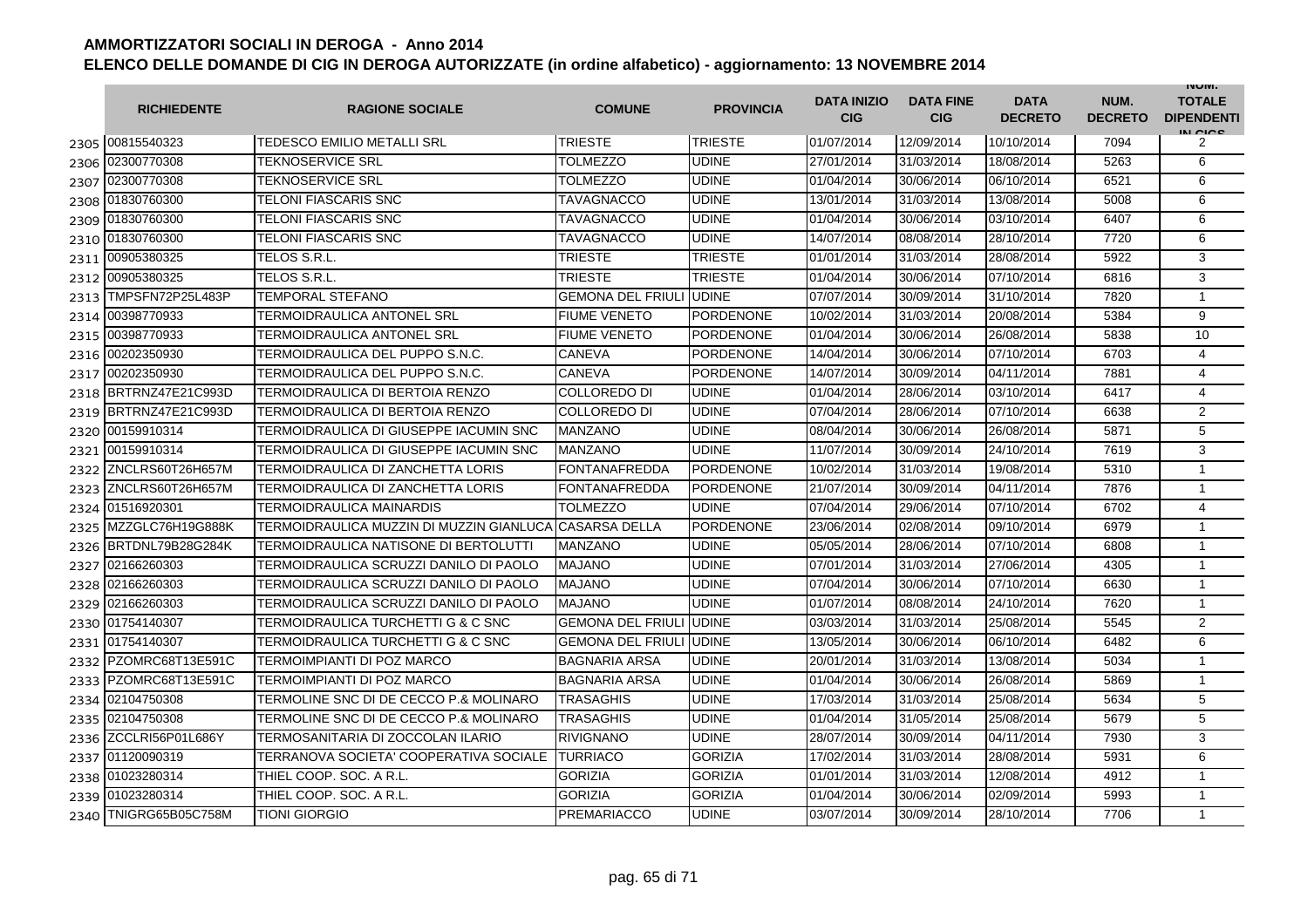|      | <b>RICHIEDENTE</b>    | <b>RAGIONE SOCIALE</b>                    | <b>COMUNE</b>          | <b>PROVINCIA</b> | <b>DATA INIZIO</b><br><b>CIG</b> | <b>DATA FINE</b><br><b>CIG</b> | <b>DATA</b><br><b>DECRETO</b> | NUM.<br><b>DECRETO</b> | <b>INUIVI.</b><br><b>TOTALE</b><br><b>DIPENDENTI</b><br>IN CIGO |
|------|-----------------------|-------------------------------------------|------------------------|------------------|----------------------------------|--------------------------------|-------------------------------|------------------------|-----------------------------------------------------------------|
|      | 2341 TTIGPP51M11A020J | <b>TITO GIUSEPPE</b>                      | LATISANA               | <b>UDINE</b>     | 07/01/2014                       | 31/03/2014                     | 12/08/2014                    | 4935                   | 3                                                               |
|      | 2342 01053940316      | <b>TMEDIA SRL</b>                         | <b>GORIZIA</b>         | <b>GORIZIA</b>   | 01/01/2014                       | 31/03/2014                     | 28/04/2014                    | 2970                   | $\overline{2}$                                                  |
|      | 2343 01053940316      | <b>TMEDIA SRL</b>                         | <b>GORIZIA</b>         | <b>GORIZIA</b>   | 01/04/2014                       | 30/06/2014                     | 25/08/2014                    | 5702                   | $\overline{2}$                                                  |
| 2344 | TDRFRZ61H25L483Q      | <b>TODERO FABRIZIO</b>                    | CORNO DI ROSAZZO UDINE |                  | 07/01/2014                       | 28/02/2014                     | 27/06/2014                    | 4219                   | 1                                                               |
| 2345 | TDRFRZ61H25L483Q      | <b>TODERO FABRIZIO</b>                    | CORNO DI ROSAZZO       | <b>UDINE</b>     | 19/05/2014                       | 30/06/2014                     | 07/10/2014                    | 6804                   | $\mathbf{1}$                                                    |
| 2346 | TFFDRN67H05L424J      | <b>TOFFOLI ADRIANO</b>                    | <b>TRIESTE</b>         | <b>TRIESTE</b>   | 03/07/2014                       | 30/09/2014                     | 10/10/2014                    | 7109                   | $\mathbf{1}$                                                    |
|      | 2347 01887330304      | <b>TOLAZZI SRL</b>                        | <b>TOLMEZZO</b>        | <b>UDINE</b>     | 13/01/2014                       | 31/03/2014                     | 12/08/2014                    | 4967                   | $\mathbf{1}$                                                    |
|      | 2348 01887330304      | <b>TOLAZZI SRL</b>                        | <b>TOLMEZZO</b>        | <b>UDINE</b>     | 04/08/2014                       | 04/11/2014                     | 10/11/2014                    | 8085                   | $\mathbf{1}$                                                    |
| 2349 | TLLLGU59H10D300X      | <b>TOLLER LUIGI</b>                       | <b>DIGNANO</b>         | <b>UDINE</b>     | 01/01/2014                       | 31/03/2014                     | 12/08/2014                    | 4958                   | $\mathbf{1}$                                                    |
| 2350 | TLLLGU59H10D300X      | <b>TOLLER LUIGI</b>                       | <b>DIGNANO</b>         | <b>UDINE</b>     | 01/04/2014                       | 30/06/2014                     | 02/09/2014                    | 6028                   | $\mathbf{1}$                                                    |
| 2351 | TNDGNN52C24L195H      | <b>TONDO GIOVANNI</b>                     | TOLMEZZO               | <b>UDINE</b>     | 07/01/2014                       | 31/03/2014                     | 13/06/2014                    | 3815                   | $\overline{2}$                                                  |
| 2352 | TNDGNN52C24L195H      | <b>TONDO GIOVANNI</b>                     | TOLMEZZO               | <b>UDINE</b>     | 01/04/2014                       | 30/06/2014                     | 26/08/2014                    | 5818                   | $\overline{2}$                                                  |
| 2353 | 01366880308           | TONINI SNC DI TONINI LUIGI & C.           | <b>CERVIGNANO DEL</b>  | <b>UDINE</b>     | 03/02/2014                       | 31/03/2014                     | 14/08/2014                    | 5136                   | $\mathbf{1}$                                                    |
| 2354 | 02028510309           | TONUTTI WOLAGRI SPA - IN LIQUIDAZIONE     | <b>REMANZACCO</b>      | <b>UDINE</b>     | 15/07/2014                       | 27/09/2014                     | 17/10/2014                    | 7377                   | $\mathbf{1}$                                                    |
| 2355 | 00167900307           | TORNERIA FRIULANA PIANI SRL               | <b>SAN GIOVANNI AL</b> | <b>UDINE</b>     | 08/01/2014                       | 31/03/2014                     | 11/06/2014                    | 3640                   | 3                                                               |
|      | 2356 00167900307      | TORNERIA FRIULANA PIANI SRL               | <b>SAN GIOVANNI AL</b> | <b>UDINE</b>     | 01/04/2014                       | 27/06/2014                     | 25/08/2014                    | 5695                   | 3                                                               |
|      | 2357 02392590309      | TORRE NATISONE GAL SOC.CONS.ARL           | TARCENTO               | <b>UDINE</b>     | 03/03/2014                       | 31/03/2014                     | 22/08/2014                    | 5475                   | $\mathbf{1}$                                                    |
|      | 2358 00457410314      | <b>TOTALCONFORT SRL</b>                   | <b>MONFALCONE</b>      | <b>GORIZIA</b>   | 15/05/2014                       | 30/06/2014                     | 10/10/2014                    | 7291                   | 1                                                               |
|      | 2359 00457410314      | <b>TOTALCONFORT SRL</b>                   | MONFALCONE             | <b>GORIZIA</b>   | 01/07/2014                       | 30/09/2014                     | 06/11/2014                    | 7988                   | $\mathbf{1}$                                                    |
|      | 2360 01135960324      | TRADE LOGISTICS S.P.A.                    | <b>TRIESTE</b>         | <b>TRIESTE</b>   | 01/05/2014                       | 30/06/2014                     | 07/10/2014                    | 6786                   | 3                                                               |
|      | 2361 01135960324      | TRADE LOGISTICS S.P.A.                    | TRIESTE                | <b>TRIESTE</b>   | 01/07/2014                       | 30/09/2014                     | 28/10/2014                    | 7699                   | 3                                                               |
| 2362 | 03775330230           | <b>TRADEFRAU S.R.L.</b>                   | <b>SAN GIOVANNI</b>    | <b>VERONA</b>    | 19/05/2014                       | 30/06/2014                     | 07/10/2014                    | 6828                   | 3                                                               |
|      | 2363 03775330230      | <b>TRADEFRAU S.R.L.</b>                   | <b>SAN GIOVANNI</b>    | <b>VERONA</b>    | 01/07/2014                       | 31/08/2014                     | 29/10/2014                    | 7725                   | 3                                                               |
|      | 2364 01190600930      | TRANCIATI FAVERO SAS DI FAVERO IVANO & C. | <b>SACILE</b>          | <b>PORDENONE</b> | 13/01/2014                       | 31/03/2014                     | 12/08/2014                    | 4940                   | $\overline{2}$                                                  |
|      | 2365 01190600930      | TRANCIATI FAVERO SAS DI FAVERO IVANO & C. | <b>SACILE</b>          | <b>PORDENONE</b> | 21/07/2014                       | 14/09/2014                     | 04/11/2014                    | 7877                   | $\mathbf{1}$                                                    |
| 2366 | 00470940305           | <b>TRASPORTI MANZANESI SRL</b>            | <b>MANZANO</b>         | <b>UDINE</b>     | 03/02/2014                       | 31/03/2014                     | 19/08/2014                    | 5328                   | 8                                                               |
|      | 2367 00470940305      | <b>TRASPORTI MANZANESI SRL</b>            | MANZANO                | <b>UDINE</b>     | 15/04/2014                       | 30/06/2014                     | 07/10/2014                    | 6656                   | 8                                                               |
|      | 2368 00470940305      | <b>TRASPORTI MANZANESI SRL</b>            | MANZANO                | <b>UDINE</b>     | 01/07/2014                       | 31/07/2014                     | 24/10/2014                    | 7624                   | 8                                                               |
|      | 2369 02413550308      | TRATTORIA BOZZI DI BOZZI CESARINO E       | <b>MOIMACCO</b>        | <b>UDINE</b>     | 13/01/2014                       | 31/03/2014                     | 12/08/2014                    | 4981                   | $\mathbf{1}$                                                    |
|      | 2370 02413550308      | TRATTORIA BOZZI DI BOZZI CESARINO E       | MOIMACCO               | <b>UDINE</b>     | 01/04/2014                       | 30/06/2014                     | 25/08/2014                    | 5675                   | $\mathbf{1}$                                                    |
|      | 2371 01610290932      | TRE B ITALIA SRL                          | <b>AZZANO DECIMO</b>   | <b>PORDENONE</b> | 20/01/2014                       | 31/03/2014                     | 13/08/2014                    | 5002                   | $\overline{4}$                                                  |
|      | 2372 01610290932      | TRE B ITALIA SRL                          | <b>AZZANO DECIMO</b>   | <b>PORDENONE</b> | 01/04/2014                       | 30/06/2014                     | 25/08/2014                    | 5628                   | 5                                                               |
|      | 2373 01610290932      | TRE B ITALIA SRL                          | <b>AZZANO DECIMO</b>   | <b>PORDENONE</b> | 01/07/2014                       | 19/08/2014                     | 10/10/2014                    | 7044                   | 5                                                               |
|      | 2374 02611180361      | <b>TRENKWALDER SRL</b>                    | <b>MODENA</b>          | <b>MODENA</b>    | 06/01/2014                       | 14/02/2014                     | 11/06/2014                    | 3631                   | $\mathbf{1}$                                                    |
| 2375 | TLLSDR60D05G163V      | <b>TRETI ARREDAMENTI</b>                  | TRICESIMO              | <b>UDINE</b>     | 02/05/2014                       | 30/06/2014                     | 07/10/2014                    | 6765                   | $\mathbf{1}$                                                    |
| 2376 | TLLSDR60D05G163V      | <b>TRETI ARREDAMENTI</b>                  | TRICESIMO              | <b>UDINE</b>     | 01/07/2014                       | 30/09/2014                     | 17/10/2014                    | 7388                   | $\mathbf{1}$                                                    |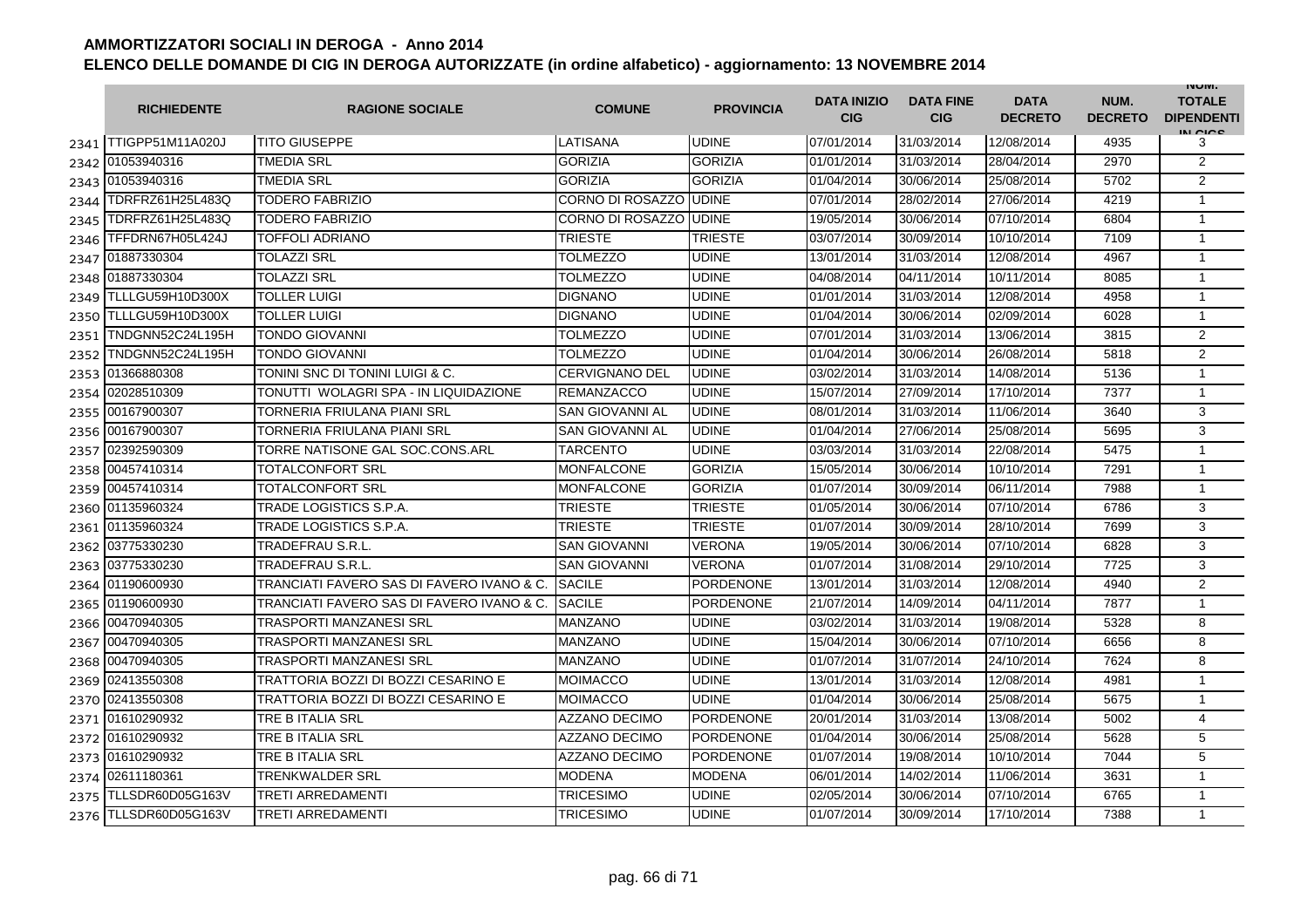|      | <b>RICHIEDENTE</b> | <b>RAGIONE SOCIALE</b>                | <b>COMUNE</b>             | <b>PROVINCIA</b> | <b>DATA INIZIO</b><br><b>CIG</b> | <b>DATA FINE</b><br><b>CIG</b> | <b>DATA</b><br><b>DECRETO</b> | NUM.<br><b>DECRETO</b> | <b>INUIVI.</b><br><b>TOTALE</b><br><b>DIPENDENTI</b><br>IN CICS |
|------|--------------------|---------------------------------------|---------------------------|------------------|----------------------------------|--------------------------------|-------------------------------|------------------------|-----------------------------------------------------------------|
|      | 2377 02551040302   | TREU SPEDIZIONI INTERNAZIONALI SRL    | <b>TARVISIO</b>           | <b>UDINE</b>     | 01/02/2014                       | 31/03/2014                     | 28/08/2014                    | 5917                   | 4                                                               |
|      | 2378 02551040302   | TREU SPEDIZIONI INTERNAZIONALI SRL IN | TARVISIO                  | <b>UDINE</b>     | 01/04/2014                       | 30/06/2014                     | 06/10/2014                    | 6595                   | 4                                                               |
| 2379 | TRVLCU45S18C640P   | TREVISAN LUCIO                        | <b>FIUME VENETO</b>       | <b>PORDENONE</b> | 02/01/2014                       | 31/03/2014                     | 12/08/2014                    | 4989                   | $\mathbf{1}$                                                    |
| 2380 | TRVMRA28P29H531T   | TREVISAN MARIO                        | <b>MONFALCONE</b>         | <b>GORIZIA</b>   | 01/04/2014                       | 30/06/2014                     | 26/08/2014                    | 5839                   | 2                                                               |
| 2381 | TRVSNT50S01I373W   | TREVISAN SANTE                        | PRATA DI                  | <b>PORDENONE</b> | 02/01/2014                       | 31/01/2014                     | 13/06/2014                    | 3695                   | $\mathbf{1}$                                                    |
| 2382 | 02464440300        | TTK S.R.L.                            | PASIAN DI PRATO           | <b>UDINE</b>     | 07/01/2014                       | 31/03/2014                     | 13/08/2014                    | 5024                   | 5                                                               |
|      | 2383 02464440300   | TTK S.R.L.                            | PASIAN DI PRATO           | <b>UDINE</b>     | 01/04/2014                       | 30/06/2014                     | 02/09/2014                    | 6013                   | 4                                                               |
| 2384 | 02464440300        | TTK S.R.L                             | <b>PASIAN DI PRATO</b>    | <b>UDINE</b>     | 01/07/2014                       | 31/08/2014                     | 20/10/2014                    | 7437                   | 4                                                               |
| 2385 | TRCLSS75M58G284N   | TURCHETTI ALESSIA                     | SAN GIORGIO DI            | <b>UDINE</b>     | 10/01/2014                       | 31/03/2014                     | 13/08/2014                    | 5084                   | $\mathbf{1}$                                                    |
| 2386 | TRCLSS75M58G284N   | TURCHETTI ALESSIA                     | SAN GIORGIO DI            | <b>UDINE</b>     | 01/04/2014                       | 30/06/2014                     | 07/10/2014                    | 6646                   | $\mathbf{1}$                                                    |
| 2387 | TRCLSS75M58G284N   | TURCHETTI ALESSIA                     | SAN GIORGIO DI            | <b>UDINE</b>     | 01/07/2014                       | 07/09/2014                     | 24/10/2014                    | 7608                   | $\mathbf{1}$                                                    |
| 2388 | 02028400303        | TURCO MARMI E GRANITI SNC DI TURCO    | CIVIDALE DEL FRIULI UDINE |                  | 13/01/2014                       | 31/03/2014                     | 13/08/2014                    | 5057                   | 2                                                               |
| 2389 | 02028400303        | TURCO MARMI E GRANITI SNC DI TURCO    | CIVIDALE DEL FRIULI UDINE |                  | 01/04/2014                       | 30/06/2014                     | 06/10/2014                    | 6471                   | $\overline{2}$                                                  |
|      | 2390 01195930936   | <b>TUTTO IMPRESE SNC</b>              | <b>ZOPPOLA</b>            | <b>PORDENONE</b> | 01/02/2014                       | 31/03/2014                     | 19/08/2014                    | 5330                   | $\mathbf{1}$                                                    |
| 2391 | 01674910938        | TUTTOFORMAGGI S.R.L.                  | MANIAGO                   | <b>PORDENONE</b> | 13/01/2014                       | 31/03/2014                     | 13/06/2014                    | 3808                   | 2                                                               |
|      | 2392 01674910938   | TUTTOFORMAGGI S.R.L.                  | <b>MANIAGO</b>            | <b>PORDENONE</b> | 01/04/2014                       | 30/06/2014                     | 25/08/2014                    | 5674                   | $\overline{2}$                                                  |
| 2393 | 01674910938        | TUTTOFORMAGGI S.R.L.                  | MANIAGO                   | <b>PORDENONE</b> | 01/07/2014                       | 31/07/2014                     | 10/10/2014                    | 7091                   | 2                                                               |
| 2394 | 05391311007        | UMANA SPA SOCIETA' DI FORNITURA DI    | VENEZIA                   | <b>VENEZIA</b>   | 02/01/2014                       | 22/02/2014                     | 13/06/2014                    | 3800                   | 4                                                               |
| 2395 | 05391311007        | UMANA SPA SOCIETA' DI FORNITURA DI    | VENEZIA                   | VENEZIA          | 01/01/2014                       | 31/03/2014                     | 12/08/2014                    | 4979                   | 30                                                              |
| 2396 | 05391311007        | UMANA SPA SOCIETA' DI FORNITURA DI    | VENEZIA                   | VENEZIA          | 01/01/2014                       | 31/03/2014                     | 12/08/2014                    | 4978                   | 5                                                               |
| 2397 | 05391311007        | UMANA SPA SOCIETA' DI FORNITURA DI    | VENEZIA                   | VENEZIA          | 01/01/2014                       | 31/03/2014                     | 12/08/2014                    | 4980                   | 6                                                               |
| 2398 | 05391311007        | UMANA SPA SOCIETA' DI FORNITURA DI    | VENEZIA                   | VENEZIA          | 07/01/2014                       | 31/03/2014                     | 14/08/2014                    | 5119                   | 9                                                               |
| 2399 | 05391311007        | UMANA SPA SOCIETA' DI FORNITURA DI    | VENEZIA                   | <b>VENEZIA</b>   | 07/01/2014                       | 31/03/2014                     | 14/08/2014                    | 5149                   | 3                                                               |
|      | 2400 05391311007   | UMANA SPA SOCIETA' DI FORNITURA DI    | VENEZIA                   | <b>VENEZIA</b>   | 27/01/2014                       | 31/01/2014                     | 20/08/2014                    | 5421                   | $\overline{7}$                                                  |
|      | 2401 05391311007   | UMANA SPA SOCIETA' DI FORNITURA DI    | <b>VENEZIA</b>            | VENEZIA          | 01/02/2014                       | 31/03/2014                     | 22/08/2014                    | 5487                   | 2                                                               |
|      | 2402 05391311007   | UMANA SPA SOCIETA' DI FORNITURA DI    | VENEZIA                   | <b>VENEZIA</b>   | 24/02/2014                       | 15/03/2014                     | 28/08/2014                    | 5919                   | 4                                                               |
| 2403 | 05391311007        | UMANA SPA SOCIETA' DI FORNITURA DI    | VENEZIA                   | VENEZIA          | 03/03/2014                       | 31/03/2014                     | 28/08/2014                    | 5928                   | $\mathbf{1}$                                                    |
| 2404 | 05391311007        | UMANA SPA SOCIETA' DI FORNITURA DI    | VENEZIA                   | <b>VENEZIA</b>   | 13/03/2014                       | 31/03/2014                     | 02/09/2014                    | 5982                   | $\mathbf{1}$                                                    |
| 2405 | 05391311007        | UMANA SPA SOCIETA' DI FORNITURA DI    | <b>VENEZIA</b>            | <b>VENEZIA</b>   | 19/03/2014                       | 30/04/2014                     | 02/09/2014                    | 5989                   | 4                                                               |
| 2406 | 05391311007        | UMANA SPA SOCIETA' DI FORNITURA DI    | <b>VENEZIA</b>            | <b>VENEZIA</b>   | 01/04/2014                       | 30/06/2014                     | 03/09/2014                    | 6043                   | 30                                                              |
| 2407 | 05391311007        | UMANA SPA SOCIETA' DI FORNITURA DI    | VENEZIA                   | <b>VENEZIA</b>   | 01/04/2014                       | 30/06/2014                     | 03/09/2014                    | 6046                   | 4                                                               |
| 2408 | 05391311007        | UMANA SPA SOCIETA' DI FORNITURA DI    | VENEZIA                   | VENEZIA          | 01/04/2014                       | 30/04/2014                     | 07/10/2014                    | 6650                   | $\mathbf{1}$                                                    |
| 2409 | 05391311007        | UMANA SPA SOCIETA' DI FORNITURA DI    | VENEZIA                   | <b>VENEZIA</b>   | 07/04/2014                       | 30/04/2014                     | 07/10/2014                    | 6695                   | 3                                                               |
| 2410 | 05391311007        | UMANA SPA SOCIETA' DI FORNITURA DI    | VENEZIA                   | <b>VENEZIA</b>   | 01/05/2014                       | 30/06/2014                     | 08/10/2014                    | 6851                   | $\mathbf{1}$                                                    |
|      | 2411 05391311007   | UMANA SPA SOCIETA' DI FORNITURA DI    | VENEZIA                   | VENEZIA          | 01/07/2014                       | 31/08/2014                     | 10/10/2014                    | 7100                   | 4                                                               |
|      | 2412 05391311007   | UMANA SPA SOCIETA' DI FORNITURA DI    | <b>VENEZIA</b>            | VENEZIA          | 01/07/2014                       | 31/07/2014                     | 10/10/2014                    | 7099                   | 4                                                               |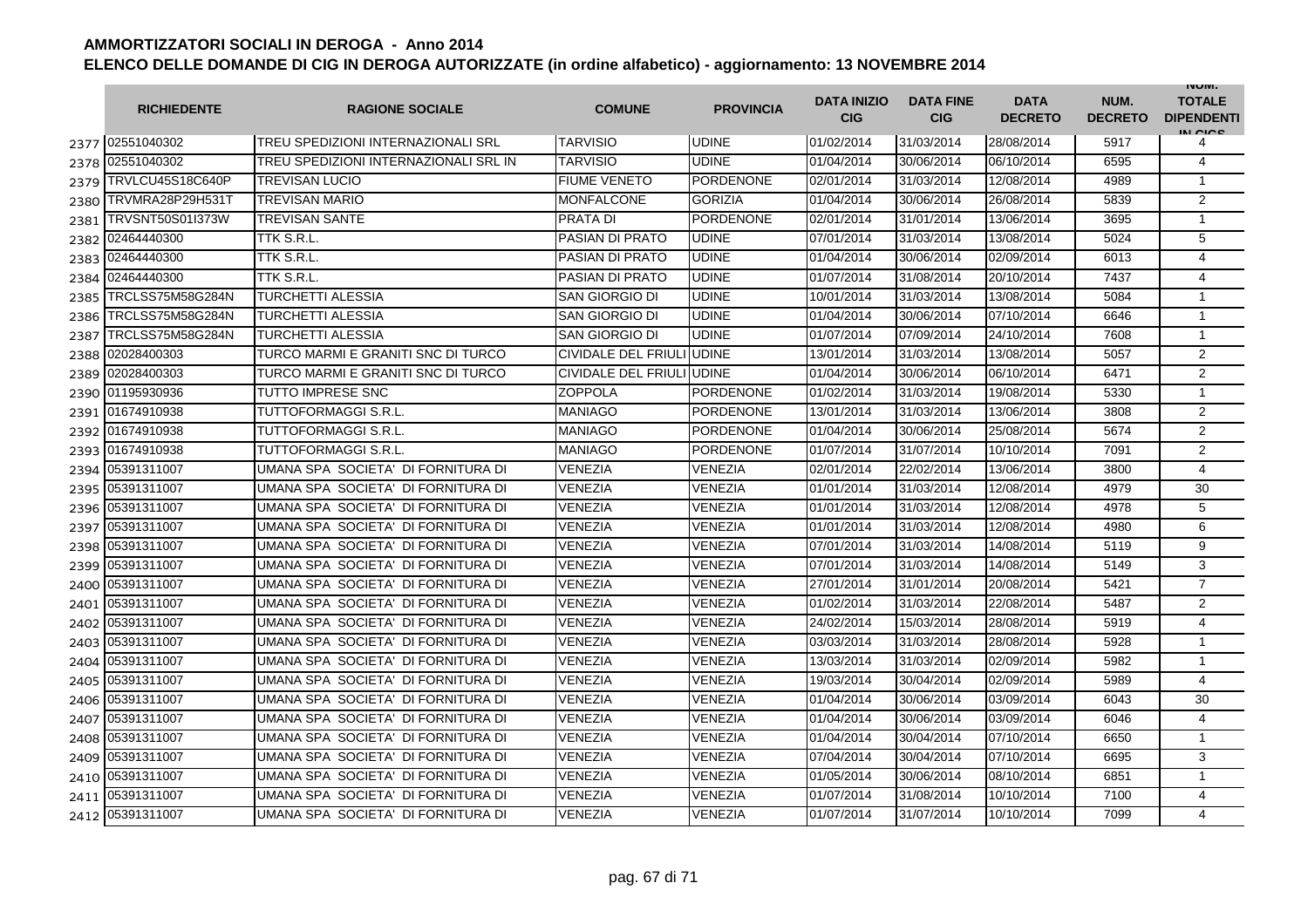|      | <b>RICHIEDENTE</b> | <b>RAGIONE SOCIALE</b>                     | <b>COMUNE</b>                  | <b>PROVINCIA</b> | <b>DATA INIZIO</b><br><b>CIG</b> | <b>DATA FINE</b><br><b>CIG</b> | <b>DATA</b><br><b>DECRETO</b> | NUM.<br><b>DECRETO</b> | <b>INUIVI.</b><br><b>TOTALE</b><br><b>DIPENDENTI</b><br>IN CIGO |
|------|--------------------|--------------------------------------------|--------------------------------|------------------|----------------------------------|--------------------------------|-------------------------------|------------------------|-----------------------------------------------------------------|
|      | 2413 05391311007   | IUMANA SPA SOCIETA' DI FORNITURA DI        | <b>VENEZIA</b>                 | <b>VENEZIA</b>   | 01/07/2014                       | 31/07/2014                     | 15/10/2014                    | 7242                   | 29                                                              |
| 2414 | 05391311007        | UMANA SPA SOCIETA' DI FORNITURA DI         | <b>VENEZIA</b>                 | VENEZIA          | 01/08/2014                       | 30/09/2014                     | 04/11/2014                    | 7924                   | 11                                                              |
|      | 2415 00963060306   | <b>UNIA SRL</b>                            | PAVIA DI UDINE                 | <b>UDINE</b>     | 03/06/2014                       | 28/06/2014                     | 08/10/2014                    | 6923                   | 10                                                              |
|      | 2416 00963060306   | <b>UNIA SRL</b>                            | PAVIA DI UDINE                 | <b>UDINE</b>     | 01/07/2014                       | 30/09/2014                     | 22/10/2014                    | 7515                   | 10                                                              |
|      | 2417 01127140935   | <b>UNICAR SRL</b>                          | PORDENONE                      | PORDENONE        | 07/01/2014                       | 31/03/2014                     | 25/06/2014                    | 4075                   | 26                                                              |
|      | 2418 01127140935   | <b>UNICAR SRL</b>                          | <b>PORDENONE</b>               | <b>PORDENONE</b> | 01/04/2014                       | 30/06/2014                     | 06/10/2014                    | 6499                   | 24                                                              |
|      | 2419 01778610301   | UNIFORMA S.R.L.                            | <b>MANZANO</b>                 | UDINE            | 24/01/2014                       | 31/03/2014                     | 18/08/2014                    | 5208                   | $\overline{2}$                                                  |
|      | 2420 01778610301   | UNIFORMA S.R.L.                            | <b>MANZANO</b>                 | <b>UDINE</b>     | 09/04/2014                       | 30/06/2014                     | 06/10/2014                    | 6555                   | $\overline{2}$                                                  |
| 2421 | 01620700938        | <b>UNIKA SRL</b>                           | <b>PORDENONE</b>               | <b>PORDENONE</b> | 20/01/2014                       | 31/03/2014                     | 18/08/2014                    | 5175                   | 3                                                               |
| 2422 | 01620700938        | <b>UNIKA SRL</b>                           | PORDENONE                      | PORDENONE        | 01/04/2014                       | 30/06/2014                     | 07/10/2014                    | 6793                   | 3                                                               |
| 2423 | 01620700938        | <b>UNIKA SRL</b>                           | <b>PORDENONE</b>               | <b>PORDENONE</b> | 01/07/2014                       | 31/08/2014                     | 07/10/2014                    | 6795                   | $\mathbf{1}$                                                    |
| 2424 | 01261590937        | UNITAL S.N.C. DI PEREZ CLAUDIO - TRASPORTI | <b>SACILE</b>                  | PORDENONE        | 03/02/2014                       | 31/03/2014                     | 20/08/2014                    | 5348                   | 6                                                               |
| 2425 | 01261590937        | UNITAL S.N.C. DI PEREZ CLAUDIO - TRASPORTI | <b>SACILE</b>                  | <b>PORDENONE</b> | 01/04/2014                       | 30/06/2014                     | 06/10/2014                    | 6517                   | 6                                                               |
| 2426 | 01261590937        | UNITAL S.N.C. DI PEREZ CLAUDIO - TRASPORTI | <b>SACILE</b>                  | PORDENONE        | 07/07/2014                       | 30/09/2014                     | 31/10/2014                    | 7816                   | 4                                                               |
| 2427 | RZUGNE47L13L424I   | URIZIO EUGENIO                             | <b>TRIESTE</b>                 | <b>TRIESTE</b>   | 27/01/2014                       | 31/03/2014                     | 14/08/2014                    | 5145                   | 15                                                              |
| 2428 | RZUGNE47L13L424I   | URIZIO EUGENIO                             | <b>TRIESTE</b>                 | <b>TRIESTE</b>   | 14/07/2014                       | 30/09/2014                     | 31/10/2014                    | 7788                   | 17                                                              |
| 2429 | 02357640271        | V.I.P. VERNIC. INDUSTR. PORTOGRUARO SNC    | <b>FONTANAFREDDA</b>           | PORDENONE        | 07/01/2014                       | 31/03/2014                     | 27/06/2014                    | 4228                   | 6                                                               |
| 2430 | 02357640271        | V.I.P. VERNIC. INDUSTR. PORTOGRUARO SNC.   | <b>FONTANAFREDDA</b>           | PORDENONE        | 01/04/2014                       | 30/06/2014                     | 06/10/2014                    | 6501                   | 6                                                               |
| 2431 | VGNSFN67E30G888L   | V.S. IMPIANTI ELETTRICI DI VIGNANDO        | <b>FONTANAFREDDA</b>           | <b>PORDENONE</b> | 10/02/2014                       | 31/03/2014                     | 18/08/2014                    | 5238                   | 4                                                               |
|      | 2432 00119610939   | VACCHER ADRIANO E C. SNC                   | <b>SAN VITO AL</b>             | <b>PORDENONE</b> | 07/04/2014                       | 30/06/2014                     | 25/08/2014                    | 5609                   | 3                                                               |
| 2433 | 00119610939        | VACCHER ADRIANO E C. SNC                   | <b>SAN VITO AL</b>             | <b>PORDENONE</b> | 01/07/2014                       | 30/09/2014                     | 13/10/2014                    | 7135                   | 3                                                               |
| 2434 | 00179350939        | VACCHER VALENTINO E C. SNC                 | <b>SAN VITO AL</b>             | <b>PORDENONE</b> | 27/01/2014                       | 31/03/2014                     | 13/06/2014                    | 3830                   | 5                                                               |
| 2435 | 00179350939        | VACCHER VALENTINO E C. SNC                 | <b>SAN VITO AL</b>             | PORDENONE        | 14/04/2014                       | 30/06/2014                     | 07/10/2014                    | 6673                   | 5                                                               |
| 2436 | 00179350939        | VACCHER VALENTINO E C. SNC                 | SAN VITO AL                    | <b>PORDENONE</b> | 01/07/2014                       | 30/09/2014                     | 23/10/2014                    | 7550                   | 5                                                               |
| 2437 | VLNCLG65D10A745M   | VALENTINI SALA CARLO GIONATA TRASPORTI     | <b>POLCENIGO</b>               | <b>PORDENONE</b> | 07/01/2014                       | 08/03/2014                     | 10/06/2014                    | 3587                   | 3                                                               |
| 2438 | 01386540932        | VARNIER GINO DI VARNIER M.& C. SAS         | <b>PORDENONE</b>               | <b>PORDENONE</b> | 02/01/2014                       | 31/03/2014                     | 13/06/2014                    | 3726                   | 3                                                               |
| 2439 | 01386540932        | VARNIER GINO DI VARNIER M.& C. SAS         | <b>PORDENONE</b>               | PORDENONE        | 01/04/2014                       | 30/06/2014                     | 06/10/2014                    | 6465                   | 4                                                               |
| 2440 | VCCFNC56B15L424E   | <b>VECCHIET FRANCO</b>                     | TRIESTE                        | <b>TRIESTE</b>   | 01/01/2014                       | 31/03/2014                     | 10/06/2014                    | 3594                   | $\overline{4}$                                                  |
| 2441 | 02337370304        | VEGA VERNICIATURA S.R.L. DI LUCIANO &      | <b>PAVIA DI UDINE</b>          | <b>UDINE</b>     | 07/01/2014                       | 31/03/2014                     | 13/06/2014                    | 3733                   | 5                                                               |
| 2442 | VNDLGN45B13H010X   | <b>VENDRAME LUIGINO</b>                    | <b>PRAVISDOMINI</b>            | PORDENONE        | 01/02/2014                       | 31/03/2014                     | 25/08/2014                    | 5525                   | $\mathbf{1}$                                                    |
| 2443 | VNDLGN45B13H010X   | <b>VENDRAME LUIGINO</b>                    | <b>PRAVISDOMINI</b>            | PORDENONE        | 02/05/2014                       | 30/06/2014                     | 08/10/2014                    | 6928                   | 1                                                               |
| 2444 | 01411410309        | <b>VERITTI DI VERITTI T.&amp; C.SNC</b>    | <b>MOGGIO UDINESE</b>          | UDINE            | 13/01/2014                       | 31/03/2014                     | 12/08/2014                    | 4983                   | $\overline{7}$                                                  |
| 2445 | 01411410309        | <b>VERITTI DI VERITTI T.&amp; C.SNC</b>    | <b>MOGGIO UDINESE</b>          | <b>UDINE</b>     | 01/04/2014                       | 30/06/2014                     | 25/08/2014                    | 5757                   | $\overline{7}$                                                  |
| 2446 | 02197110303        | VERLAST DI ZORZINI DEBORA & C. SNC         | CORNO DI ROSAZZO               | <b>UDINE</b>     | 07/01/2014                       | 29/03/2014                     | 28/04/2014                    | 2954                   | 3                                                               |
| 2447 | 02197110303        | VERLAST DI ZORZINI DEBORA & C. SNC         | <b>CORNO DI ROSAZZO JUDINE</b> |                  | 01/04/2014                       | 30/06/2014                     | 25/08/2014                    | 5593                   | 3                                                               |
| 2448 | 02197110303        | VERLAST DI ZORZINI DEBORA & C. SNC         | CORNO DI ROSAZZO UDINE         |                  | 01/07/2014                       | 31/07/2014                     | 24/10/2014                    | 7625                   | 3                                                               |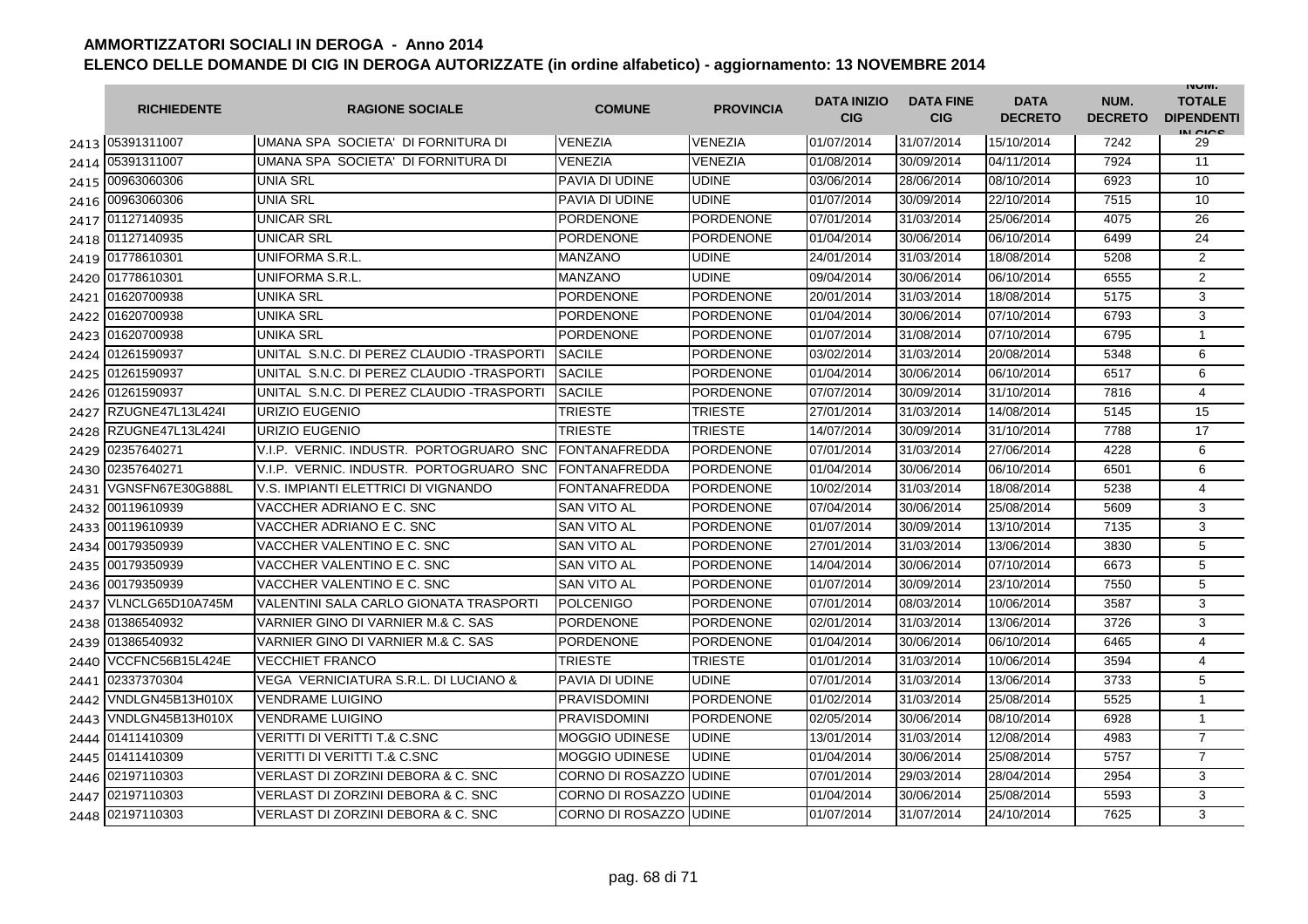|      | <b>RICHIEDENTE</b>    | <b>RAGIONE SOCIALE</b>                             | <b>COMUNE</b>        | <b>PROVINCIA</b> | <b>DATA INIZIO</b><br><b>CIG</b> | <b>DATA FINE</b><br><b>CIG</b> | <b>DATA</b><br><b>DECRETO</b> | NUM.<br><b>DECRETO</b> | <b>INUIVI.</b><br><b>TOTALE</b><br><b>DIPENDENTI</b><br>IN CICE |
|------|-----------------------|----------------------------------------------------|----------------------|------------------|----------------------------------|--------------------------------|-------------------------------|------------------------|-----------------------------------------------------------------|
|      | 2449 01342130935      | VERNICIATURA LADY SAS DI PARON VALTER &            | <b>BRUGNERA</b>      | <b>PORDENONE</b> | 13/01/2014                       | 31/03/2014                     | 13/08/2014                    | 5063                   | 2                                                               |
|      | 2450 01342130935      | <b>VERNICIATURA LADY SAS DI PARON VALTER &amp;</b> | <b>BRUGNERA</b>      | <b>PORDENONE</b> | 10/04/2014                       | 30/06/2014                     | 07/10/2014                    | 6719                   | $\mathbf{1}$                                                    |
|      | 2451 01639040300      | VERNICIATURA NUOVA SNC DI FLOREANI L. & C. MAJANO  |                      | <b>UDINE</b>     | 13/01/2014                       | 30/03/2014                     | 28/04/2014                    | 2965                   | 3                                                               |
|      | 2452 01639040300      | VERNICIATURA NUOVA SNC DI FLOREANI L. & C.         | <b>MAJANO</b>        | <b>UDINE</b>     | 07/04/2014                       | 30/06/2014                     | 25/08/2014                    | 5631                   | 3                                                               |
|      | 2453 00801500307      | <b>VERONA SRL</b>                                  | <b>BUJA</b>          | <b>UDINE</b>     | 28/07/2014                       | 30/09/2014                     | 07/11/2014                    | 8014                   | $\overline{7}$                                                  |
|      | 2454 00431230317      | VERZEGNASSI EGONE DEI F.LLI VERZEG.                | ROMANS D'ISONZO      | <b>GORIZIA</b>   | 01/04/2014                       | 30/06/2014                     | 26/08/2014                    | 5830                   | 4                                                               |
|      | 2455 00431230317      | VERZEGNASSI EGONE DEI F.LLI VERZEG.                | ROMANS D'ISONZO      | <b>GORIZIA</b>   | 01/07/2014                       | 30/09/2014                     | 15/10/2014                    | 7250                   | 4                                                               |
|      | 2456 VRZRRT57L30G284U | <b>VERZEGNASSI ROBERTO</b>                         | CAMPOLONGO           | <b>UDINE</b>     | 17/02/2014                       | 31/03/2014                     | 20/08/2014                    | 5418                   | 8                                                               |
| 2457 | VRZRRT57L30G284U      | <b>VERZEGNASSI ROBERTO</b>                         | CAMPOLONGO           | <b>UDINE</b>     | 14/04/2014                       | 30/06/2014                     | 07/10/2014                    | 6686                   | 8                                                               |
| 2458 | VRZRRT57L30G284U      | <b>VERZEGNASSI ROBERTO</b>                         | CAMPOLONGO           | <b>UDINE</b>     | 01/07/2014                       | 30/09/2014                     | 21/10/2014                    | 7484                   | 8                                                               |
| 2459 | 01190640936           | VETRERIA IL VETRAIO DI BUTTIGNOL A. & R.           | CORDENONS            | PORDENONE        | 20/02/2014                       | 31/03/2014                     | 20/08/2014                    | 5385                   | $\overline{7}$                                                  |
|      | 2460 01190640936      | VETRERIA IL VETRAIO DI BUTTIGNOL A. & R.           | CORDENONS            | <b>PORDENONE</b> | 07/04/2014                       | 30/06/2014                     | 25/08/2014                    | 5786                   | $\overline{7}$                                                  |
| 2461 | 01190640936           | VETRERIA IL VETRAIO DI BUTTIGNOL A. & R.           | <b>CORDENONS</b>     | <b>PORDENONE</b> | 01/07/2014                       | 30/09/2014                     | 17/10/2014                    | 7393                   | $\overline{7}$                                                  |
|      | 2462 00187430939      | <b>VETRERIA TRAMONTIN S.R.L.</b>                   | <b>SAN VITO AL</b>   | <b>PORDENONE</b> | 30/05/2014                       | 30/06/2014                     | 08/10/2014                    | 6867                   | $\overline{7}$                                                  |
| 2463 | 00187430939           | <b>VETRERIA TRAMONTIN S.R.L.</b>                   | <b>SAN VITO AL</b>   | <b>PORDENONE</b> | 11/07/2014                       | 30/09/2014                     | 21/10/2014                    | 7476                   | $\overline{7}$                                                  |
| 2464 | 01299520302           | <b>VETRI ARTISTICI SNC DI ORTIS</b>                | <b>AMARO</b>         | <b>UDINE</b>     | 13/01/2014                       | 31/03/2014                     | 13/08/2014                    | 5042                   | 5                                                               |
|      | 2465 01299520302      | <b>VETRI ARTISTICI SNC DI ORTIS</b>                | AMARO                | <b>UDINE</b>     | 01/04/2014                       | 29/06/2014                     | 03/10/2014                    | 6449                   | $\overline{5}$                                                  |
| 2466 | 00362840316           | <b>VETROEMME SRL (EX SNC)</b>                      | RONCHI DEI           | <b>GORIZIA</b>   | 07/01/2014                       | 31/03/2014                     | 28/04/2014                    | 2962                   | $\overline{8}$                                                  |
|      | 2467 00362840316      | VETROEMME SRL (EX SNC)                             | RONCHI DEI           | <b>GORIZIA</b>   | 01/04/2014                       | 30/06/2014                     | 25/08/2014                    | 5624                   | 8                                                               |
| 2468 | 00362840316           | VETROEMME SRL (EX SNC)                             | RONCHI DEI           | <b>GORIZIA</b>   | 01/07/2014                       | 31/07/2014                     | 13/10/2014                    | 7151                   | 8                                                               |
|      | 2469 00362840316      | <b>VETROEMME SRL (EX SNC)</b>                      | RONCHI DEI           | <b>GORIZIA</b>   | 01/09/2014                       | 30/09/2014                     | 13/10/2014                    | 7150                   | 8                                                               |
|      | 2470 MLLLNA65P19Z133O | <b>VETROIDEA DI MELLA ALAN</b>                     | <b>SACILE</b>        | <b>PORDENONE</b> | 10/02/2014                       | 31/03/2014                     | 18/08/2014                    | 5221                   | 2                                                               |
| 2471 | MLLLNA65P19Z133O      | VETROIDEA DI MELLA ALAN                            | <b>SACILE</b>        | <b>PORDENONE</b> | 01/04/2014                       | 30/06/2014                     | 25/08/2014                    | 5688                   | $\overline{2}$                                                  |
| 2472 | MLLLNA65P19Z133O      | <b>VETROIDEA DI MELLA ALAN</b>                     | <b>SACILE</b>        | <b>PORDENONE</b> | 01/07/2014                       | 30/09/2014                     | 22/10/2014                    | 7527                   | $\overline{c}$                                                  |
|      | 2473 01183630324      | <b>VF IMPIANTI SRL</b>                             | <b>TRIESTE</b>       | <b>TRIESTE</b>   | 22/04/2014                       | 30/06/2014                     | 06/10/2014                    | 6532                   | $\mathbf{1}$                                                    |
| 2474 | 01183630324           | <b>VF IMPIANTI SRL</b>                             | TRIESTE              | <b>TRIESTE</b>   | 14/07/2014                       | 30/09/2014                     | 04/11/2014                    | 7921                   | $\mathbf{1}$                                                    |
|      | 2475 01951990306      | VI.PA. SRL UNIPERSONALE                            | PORPETTO             | <b>UDINE</b>     | 27/01/2014                       | 28/03/2014                     | 18/08/2014                    | 5245                   | 21                                                              |
|      | 2476 00051940310      | <b>VIATORI STEFANO S.R.L.</b>                      | <b>GORIZIA</b>       | <b>GORIZIA</b>   | 03/03/2014                       | 31/03/2014                     | 22/08/2014                    | 5472                   | 2                                                               |
|      | 2477 00051940310      | <b>VIATORI STEFANO S.R.L.</b>                      | <b>GORIZIA</b>       | <b>GORIZIA</b>   | 01/04/2014                       | 30/06/2014                     | 06/10/2014                    | 6584                   | 2                                                               |
|      | 2478 00051940310      | VIATORI STEFANO S.R.L.                             | GORIZIA              | <b>GORIZIA</b>   | 07/07/2014                       | 30/09/2014                     | 06/11/2014                    | 8001                   | $\mathbf{1}$                                                    |
|      | 2479 01083880938      | <b>VIDEO PORDENONE SRL</b>                         | <b>PORCIA</b>        | PORDENONE        | 01/07/2014                       | 30/09/2014                     | 04/11/2014                    | 7904                   | 4                                                               |
| 2480 | VZZSFN74D23L483S      | <b>VIEZZI STEFANO</b>                              | UDINE                | <b>UDINE</b>     | 07/02/2014                       | 31/03/2014                     | 20/08/2014                    | 5405                   | 3                                                               |
| 2481 | VZZSFN74D23L483S      | <b>VIEZZI STEFANO</b>                              | <b>UDINE</b>         | <b>UDINE</b>     | 01/04/2014                       | 30/06/2014                     | 03/10/2014                    | 6375                   | $\overline{2}$                                                  |
|      | 2482 00563710938      | VILLABLAR SNC DI CASTELLARIN R.L. & C.             | <b>CASARSA DELLA</b> | <b>PORDENONE</b> | 11/07/2014                       | 30/09/2014                     | 04/11/2014                    | 7907                   | $\mathbf{1}$                                                    |
| 2483 | 00590850939           | VINS VIAGGIARE INSIEME SRL                         | <b>SAN VITO AL</b>   | <b>PORDENONE</b> | 01/02/2014                       | 31/03/2014                     | 19/08/2014                    | 5329                   | 3                                                               |
|      | 2484 01356490936      | VIOL ATTILIO SRL - UNIPERSONALE                    | <b>PORCIA</b>        | <b>PORDENONE</b> | 07/04/2014                       | 30/06/2014                     | 03/10/2014                    | 6373                   | 3                                                               |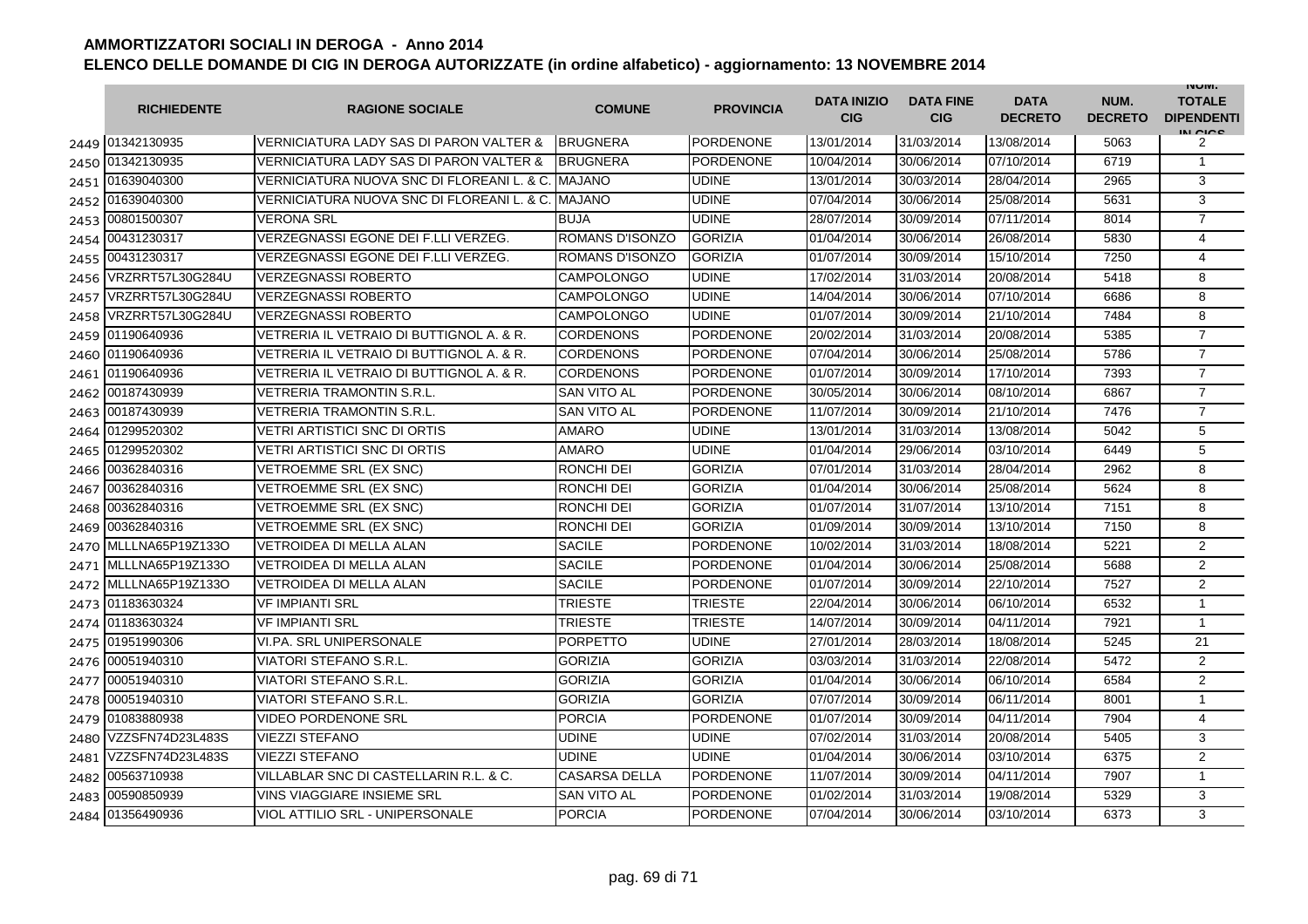|      | <b>RICHIEDENTE</b> | <b>RAGIONE SOCIALE</b>                  | <b>COMUNE</b>             | <b>PROVINCIA</b> | <b>DATA INIZIO</b><br>CIG | <b>DATA FINE</b><br><b>CIG</b> | <b>DATA</b><br><b>DECRETO</b> | NUM.<br><b>DECRETO</b> | <b>INUIVI.</b><br><b>TOTALE</b><br><b>DIPENDENTI</b><br>IN CICS |
|------|--------------------|-----------------------------------------|---------------------------|------------------|---------------------------|--------------------------------|-------------------------------|------------------------|-----------------------------------------------------------------|
|      | 2485 00256530304   | <b>VIRGILI ERMIDO &amp; SIRO SNC</b>    | <b>SAN GIOVANNI AL</b>    | <b>UDINE</b>     | 20/01/2014                | 28/03/2014                     | 14/08/2014                    | 5140                   | 1                                                               |
| 2486 | 00256530304        | VIRGILI ERMIDO & SIRO SNC               | <b>SAN GIOVANNI AL</b>    | <b>UDINE</b>     | 14/04/2014                | 28/06/2014                     | 07/10/2014                    | 6710                   | $\mathbf{1}$                                                    |
| 2487 | 01248740936        | VIT SILVIO & C. SNC                     | <b>FIUME VENETO</b>       | <b>PORDENONE</b> | 14/04/2014                | 30/06/2014                     | 07/10/2014                    | 6700                   | $\mathbf{1}$                                                    |
| 2488 | 01248740936        | VIT SILVIO & C. SNC                     | <b>FIUME VENETO</b>       | <b>PORDENONE</b> | 01/07/2014                | 30/09/2014                     | 10/10/2014                    | 7040                   | $\mathbf{1}$                                                    |
| 2489 | 01246260309        | <b>VIVARADIO SRL</b>                    | PRADAMANO                 | UDINE            | 01/07/2014                | 30/09/2014                     | 28/10/2014                    | 7700                   | 4                                                               |
| 2490 | VLPGNN34B10G389O   | <b>VOLPETTI GIOVANNI BATTISTA</b>       | <b>CAMPOFORMIDO</b>       | <b>UDINE</b>     | 17/02/2014                | 31/03/2014                     | 22/08/2014                    | 5450                   | $\overline{2}$                                                  |
| 2491 | 01705770301        | <b>WASH SERVICE SNC</b>                 | <b>UDINE</b>              | <b>UDINE</b>     | 03/02/2014                | 31/03/2014                     | 19/08/2014                    | 5331                   | $\mathbf{1}$                                                    |
| 2492 | 01425360938        | <b>WEGO SRL</b>                         | <b>PORDENONE</b>          | <b>PORDENONE</b> | 10/03/2014                | 29/03/2014                     | 22/08/2014                    | 5470                   | 4                                                               |
| 2493 | 01425360938        | <b>WEGO SRL</b>                         | <b>PORDENONE</b>          | <b>PORDENONE</b> | 07/04/2014                | 30/06/2014                     | 25/08/2014                    | 5660                   | 8                                                               |
| 2494 | 01425360938        | <b>WEGO SRL</b>                         | <b>PORDENONE</b>          | <b>PORDENONE</b> | 01/07/2014                | 30/09/2014                     | 14/10/2014                    | 7188                   | 8                                                               |
| 2495 | 01038890321        | <b>WIF</b>                              | TRIESTE                   | <b>TRIESTE</b>   | 01/02/2014                | 31/03/2014                     | 22/08/2014                    | 5485                   | $\mathbf{1}$                                                    |
| 2496 | 01042360311        | WINSAT SRL (EX SKYNET)                  | TURRIACO                  | <b>GORIZIA</b>   | 03/02/2014                | 28/02/2014                     | 20/08/2014                    | 5422                   | 5                                                               |
| 2497 | 01042360311        | WINSAT SRL (EX SKYNET)                  | TURRIACO                  | <b>GORIZIA</b>   | 01/03/2014                | 31/03/2014                     | 22/08/2014                    | 5481                   | $\overline{5}$                                                  |
| 2498 | 01612420305        | WOOD LINE SNC DI VANONE & DONATO        | CIVIDALE DEL FRIULI UDINE |                  | 14/02/2014                | 31/03/2014                     | 22/08/2014                    | 5443                   | $\overline{10}$                                                 |
| 2499 | 01612420305        | WOOD LINE SNC DI VANONE & DONATO        | CIVIDALE DEL FRIULI UDINE |                  | 01/04/2014                | 30/06/2014                     | 06/10/2014                    | 6582                   | 10                                                              |
| 2500 | 01612420305        | WOOD LINE SNC DI VANONE & DONATO        | CIVIDALE DEL FRIULI       | <b>UDINE</b>     | 01/07/2014                | 08/08/2014                     | 17/10/2014                    | 7321                   | 10                                                              |
| 2501 | 02227370307        | <b>XEDRA SRL</b>                        | <b>SAN GIOVANNI AL</b>    | <b>UDINE</b>     | 15/07/2014                | 30/09/2014                     | 31/10/2014                    | 7831                   | $\overline{7}$                                                  |
| 2502 | 00502150303        | Z.P.Z. SNC DI ZANELLO A.& C.            | TALMASSONS                | <b>UDINE</b>     | 13/01/2014                | 31/03/2014                     | 12/08/2014                    | 4926                   | $\mathbf{1}$                                                    |
| 2503 | 00502150303        | Z.P.Z. SNC DI ZANELLO A.& C.            | TALMASSONS                | <b>UDINE</b>     | 07/04/2014                | 30/06/2014                     | 03/10/2014                    | 6450                   | $\mathbf{1}$                                                    |
| 2504 | 00502150303        | Z.P.Z. SNC DI ZANELLO A.& C.            | TALMASSONS                | <b>UDINE</b>     | 01/07/2014                | 31/07/2014                     | 24/10/2014                    | 7616                   | $\mathbf{1}$                                                    |
| 2505 | 02408900302        | <b>ZAFFIRO MAGNANO SRL</b>              | <b>MAGNANO IN</b>         | <b>UDINE</b>     | 14/04/2014                | 30/06/2014                     | 06/10/2014                    | 6548                   | 35                                                              |
| 2506 | 02408900302        | ZAFFIRO MAGNANO SRL                     | MAGNANO IN                | <b>UDINE</b>     | 01/07/2014                | 30/09/2014                     | 10/10/2014                    | 7112                   | 28                                                              |
| 2507 | 01399000932        | <b>ZAMPIERI SRL</b>                     | <b>SAN QUIRINO</b>        | <b>PORDENONE</b> | 06/01/2014                | 31/03/2014                     | 11/06/2014                    | 3623                   | 2                                                               |
| 2508 | 01399000932        | <b>ZAMPIERI SRL</b>                     | <b>SAN QUIRINO</b>        | <b>PORDENONE</b> | 01/04/2014                | 29/06/2014                     | 06/10/2014                    | 6460                   | $\overline{2}$                                                  |
|      | 2509 01399000932   | <b>ZAMPIERI SRL</b>                     | <b>SAN QUIRINO</b>        | PORDENONE        | 30/06/2014                | 03/08/2014                     | 22/10/2014                    | 7505                   | $\overline{2}$                                                  |
| 2510 | ZNCGRL62S02H657O   | <b>ZANCHETTA GABRIELE</b>               | <b>FONTANAFREDDA</b>      | <b>PORDENONE</b> | 08/01/2014                | 31/03/2014                     | 13/06/2014                    | 3706                   | 3                                                               |
| 2511 | ZNCGRL62S02H657O   | <b>ZANCHETTA GABRIELE</b>               | <b>FONTANAFREDDA</b>      | PORDENONE        | 22/04/2014                | 30/06/2014                     | 07/10/2014                    | 6751                   | 3                                                               |
| 2512 | ZNCGRL62S02H657O   | <b>ZANCHETTA GABRIELE</b>               | <b>FONTANAFREDDA</b>      | <b>PORDENONE</b> | 01/07/2014                | 09/08/2014                     | 13/10/2014                    | 7131                   | 3                                                               |
| 2513 | 00389630930        | ZANETTI ERNESTO SNC DI ZANETTI ZENO & C | <b>PORDENONE</b>          | <b>PORDENONE</b> | 07/01/2014                | 31/03/2014                     | 11/06/2014                    | 3649                   | $\mathbf{1}$                                                    |
| 2514 | 00389630930        | ZANETTI ERNESTO SNC DI ZANETTI ZENO & C | <b>PORDENONE</b>          | <b>PORDENONE</b> | 01/04/2014                | 30/06/2014                     | 25/08/2014                    | 5641                   | $\mathbf{1}$                                                    |
| 2515 | 00389630930        | ZANETTI ERNESTO SNC DI ZANETTI ZENO & C | <b>PORDENONE</b>          | <b>PORDENONE</b> | 01/07/2014                | 31/08/2014                     | 17/10/2014                    | 7319                   | $\mathbf{1}$                                                    |
| 2516 | 00389630930        | ZANETTI ERNESTO SNC DI ZANETTI ZENO & C | <b>PORDENONE</b>          | PORDENONE        | 01/09/2014                | 30/11/2014                     | 10/11/2014                    | 8088                   | $\mathbf{1}$                                                    |
| 2517 | 01034210938        | ZANETTI OMERO & C. SNC                  | <b>PORDENONE</b>          | <b>PORDENONE</b> | 20/01/2014                | 31/03/2014                     | 12/08/2014                    | 4930                   | 5                                                               |
| 2518 | ZNNLRS69L05F770I   | ZANINOTTO LORIS - IDROTERMICA           | <b>PRAVISDOMINI</b>       | <b>PORDENONE</b> | 06/02/2014                | 31/03/2014                     | 20/08/2014                    | 5388                   | $\mathbf{1}$                                                    |
| 2519 | ZNNLRS69L05F770I   | <b>ZANINOTTO LORIS - IDROTERMICA</b>    | <b>PRAVISDOMINI</b>       | PORDENONE        | 01/04/2014                | 30/06/2014                     | 03/10/2014                    | 6434                   | $\mathbf{1}$                                                    |
|      | 2520 01215400936   | ZANOLIN MARMI S.N.C. DI ZANOLIN GIANNI  | <b>POLCENIGO</b>          | PORDENONE        | 03/02/2014                | 31/03/2014                     | 14/08/2014                    | 5116                   | $\overline{2}$                                                  |